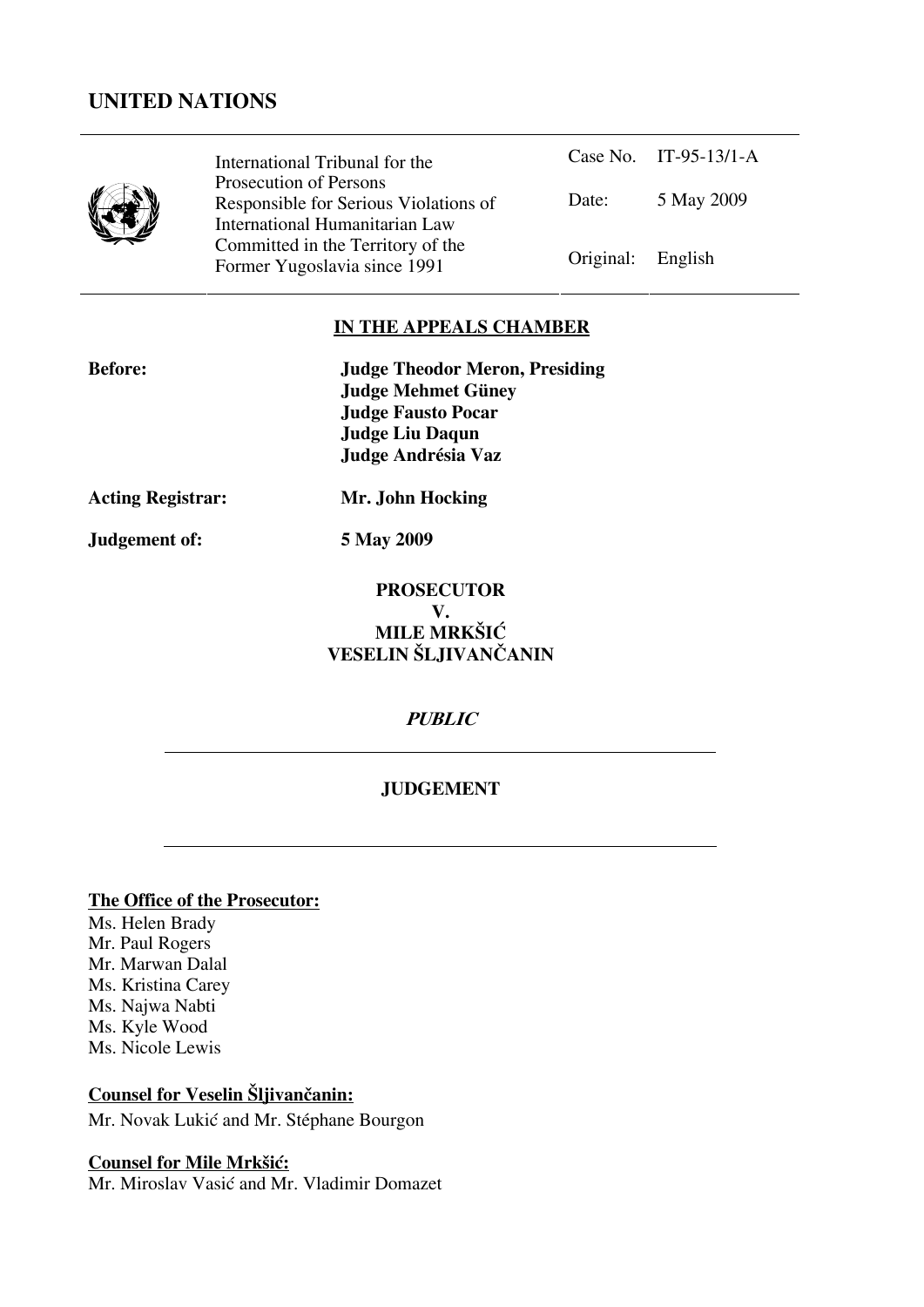# **CONTENTS**

| A. FIRST GROUND OF APPEAL: ACQUITTAL OF ŠLJIVANČANIN AND MRKŠIĆ FOR ARTICLE 5                |  |
|----------------------------------------------------------------------------------------------|--|
| 1. Whether the individual victims of crimes against humanity must be civilians  10           |  |
| 2. Whether the crimes committed in Ovčara qualify as crimes against humanity 14              |  |
| B. SECOND GROUND OF APPEAL: ŠLJIVANČANIN'S RESPONSIBILITY FOR AIDING AND ABETTING            |  |
|                                                                                              |  |
|                                                                                              |  |
| (a) Šljivančanin's knowledge prior to the order to withdraw the JNA troops from Ovčara 24    |  |
| (b) Šljivančanin's knowledge following the order to withdraw the JNA troops from Ovčara 25   |  |
|                                                                                              |  |
| 4. Whether Šljivančanin's failure to act substantially contributed to the murders 32         |  |
|                                                                                              |  |
|                                                                                              |  |
|                                                                                              |  |
|                                                                                              |  |
|                                                                                              |  |
|                                                                                              |  |
| A. FIRST GROUND OF APPEAL: ŠLJIVANČANIN'S PRESENCE AT OVČARA ON 20 NOVEMBER 1991.44          |  |
|                                                                                              |  |
| (a) The Trial Chamber's alleged failure to consider the evidence of Witness Hajdar Dodaj 45  |  |
| (b) The Trial Chamber's finding that Witness P009's identification is strengthened by his    |  |
| (c) The Trial Chamber's alleged failure to consider Witness P009's credibility and           |  |
|                                                                                              |  |
|                                                                                              |  |
|                                                                                              |  |
| 2. The Trial Chamber's alleged failure to consider evidence that he was not in Ovčara  50    |  |
| 3. The Trial Chamber's alleged failure to properly consider the testimony of Witnesses       |  |
|                                                                                              |  |
|                                                                                              |  |
| B. SECOND GROUND OF APPEAL: ŠLJIVANČANIN'S CONVICTION UNDER AIDING AND ABETTING56            |  |
| 1. Aiding and abetting by omission under the International Tribunal's jurisdiction 57        |  |
| 2. Whether Šljivančanin was put on notice that the Prosecution relied on aiding and abetting |  |
|                                                                                              |  |
| 3. Whether the Trial Chamber erred in defining the elements of aiding and abetting by        |  |
|                                                                                              |  |
|                                                                                              |  |
|                                                                                              |  |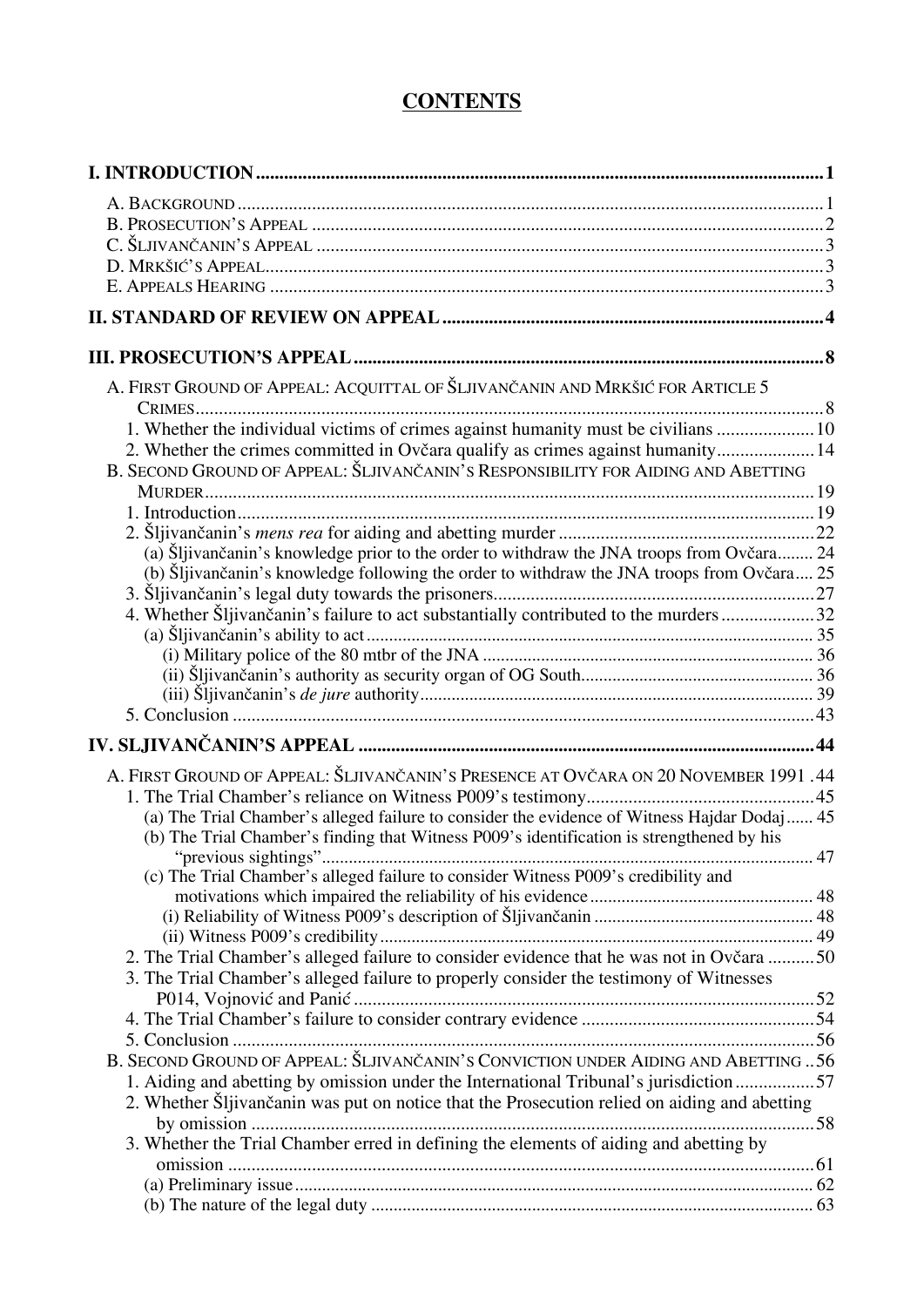| C. THIRD GROUND OF APPEAL: ŠLJIVANČANIN'S LEGAL DUTY TO PROTECT THE PRISONERS OF               |  |
|------------------------------------------------------------------------------------------------|--|
| WAR AT OVČARA BY VIRTUE OF HIS RESPONSIBILITY FOR THE EVACUATION OF THE                        |  |
|                                                                                                |  |
| 1. Whether Šljivančanin testified that Mrkšić told him to ensure the transport of the          |  |
|                                                                                                |  |
|                                                                                                |  |
| (b) Whether Šljivančanin's security officers corroborated his description of the scope of his  |  |
|                                                                                                |  |
| 2. Whether Mrkšić announced that Šljivančanin was in charge of the evacuation of the           |  |
|                                                                                                |  |
| (a) The Trial Chamber's alleged failure to consider testimonies which do not support its       |  |
|                                                                                                |  |
|                                                                                                |  |
| (c) Mrkšić's direction to Captain Paunović to make the military police available to            |  |
|                                                                                                |  |
| 3. Whether the Trial Chamber erred in finding that Šljivančanin rather than Colonel            |  |
|                                                                                                |  |
| 4. Whether Šljivančanin was involved in the transfer of the prisoners of war from the JNA      |  |
|                                                                                                |  |
|                                                                                                |  |
| 5. Whether Šljivančanin directed the evacuation operation at the Vukovar hospital 78           |  |
|                                                                                                |  |
| (c) The testimony of Witnesses Paunović and Šušić that they received orders from Mrkšić 80     |  |
|                                                                                                |  |
| D. FOURTH GROUND OF APPEAL: WHETHER ŠLJIVANČANIN WITNESSED THE MISTREATMENT OF                 |  |
|                                                                                                |  |
|                                                                                                |  |
|                                                                                                |  |
|                                                                                                |  |
|                                                                                                |  |
| E. FIFTH GROUND OF APPEAL: WHETHER THE ELEMENTS OF AIDING AND ABETTING THE                     |  |
|                                                                                                |  |
| 1. Whether Sljivančanin's omission had a substantial effect on the commission of the crimes 85 |  |
| 2. Whether Šljivančanin was aware that his failure to take additional measures to protect the  |  |
| prisoners of war had a substantial effect on the commission of the crimes 88                   |  |
| 3. Whether Sljivančanin was on notice of the occurrence of previous acts similar to those      |  |
|                                                                                                |  |
|                                                                                                |  |
|                                                                                                |  |
|                                                                                                |  |
|                                                                                                |  |
|                                                                                                |  |
| 1. Whether the Trial Chamber applied the standard of proof beyond reasonable doubt to a        |  |
| discrete portion of the evidence rather than to the complete body of evidence 94               |  |
| 2. Whether the Trial Chamber applied a standard amounting to proof beyond any doubt94          |  |
|                                                                                                |  |
|                                                                                                |  |
| 1. First Ground of Appeal: Alleged error regarding the role and responsibility of the 80 mtbr  |  |
|                                                                                                |  |
| 2. Second Ground of Appeal: Alleged errors regarding Mrkšić's role in the evacuation of the    |  |
|                                                                                                |  |
|                                                                                                |  |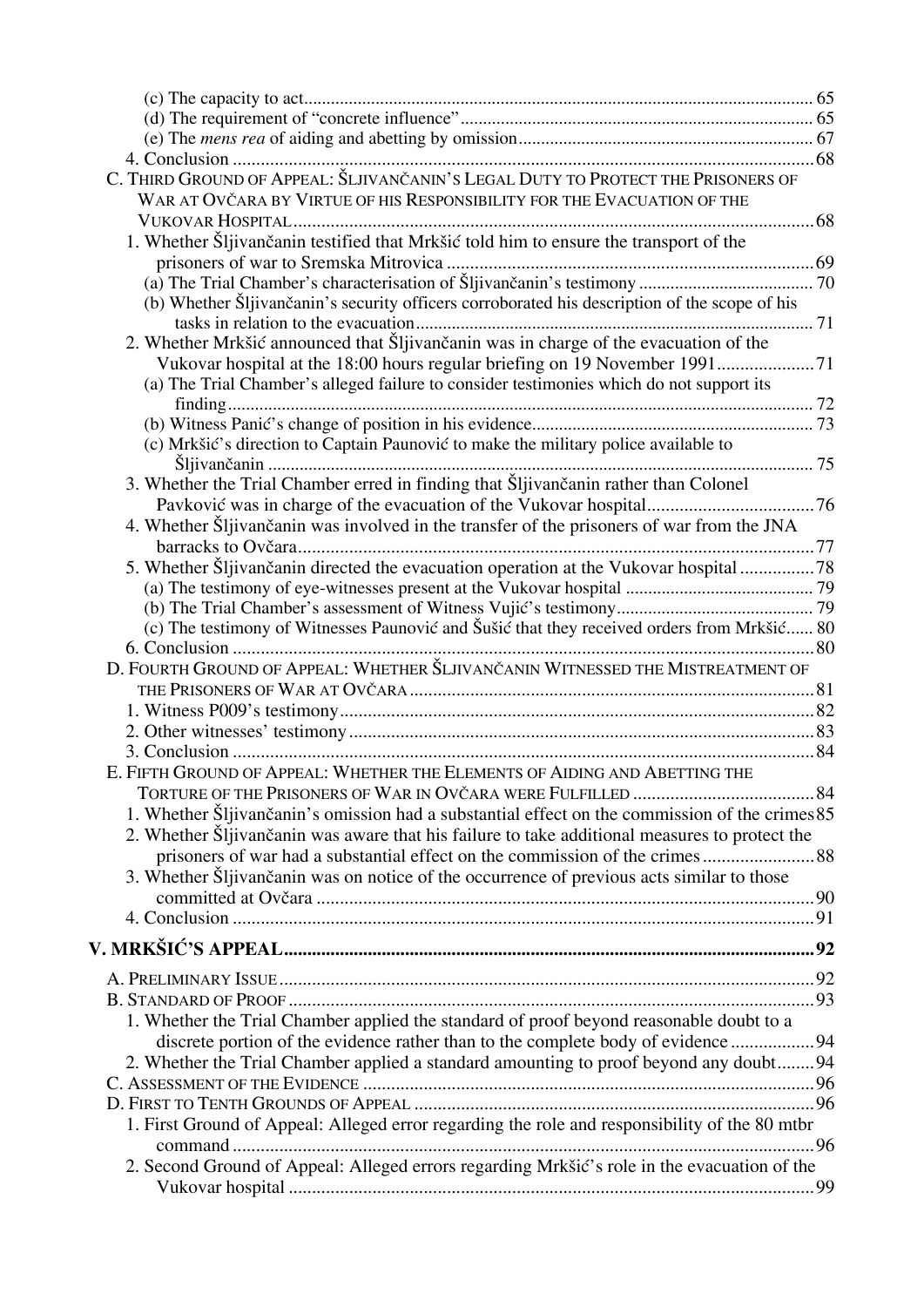| (a) Alleged errors regarding the role and responsibility of Colonel Nebojša Pavković in the         |  |
|-----------------------------------------------------------------------------------------------------|--|
| (b) Alleged errors regarding the role of and responsibility of the SSNO and Šljivančanin in         |  |
|                                                                                                     |  |
| 3. Third Ground of Appeal: Alleged errors regarding the role and responsibility of officers at      |  |
|                                                                                                     |  |
| (a) Alleged errors regarding the timing of the transfer and the SAO "government's" session. 104     |  |
| (b) Alleged errors regarding the Trial Chamber's reliance on the testimony of certain               |  |
|                                                                                                     |  |
| (i) Alleged errors regarding the Trial Chamber's reliance on Witness Panić's testimony 105          |  |
| (ii) Alleged errors regarding the Trial Chamber's reliance on Witness Šušić's testimony 106         |  |
|                                                                                                     |  |
| (c) Alleged errors regarding the Trial Chamber's finding that Mrkšić ordered the transfer of        |  |
|                                                                                                     |  |
| 4. Fourth Ground of Appeal: Alleged errors regarding the SAO "government's" session  111            |  |
| (a) Alleged errors regarding the timing of the SAO "government's" session  112                      |  |
| (b) Alleged errors regarding Witness Panić's testimony concerning his role during the SAO           |  |
|                                                                                                     |  |
| (c) Alleged errors regarding the Trial Chamber's reliance on Witness Vujić's testimony  113         |  |
|                                                                                                     |  |
| (e) Alleged errors regarding the evidentiary weight given to Rule 92bis witness statements 114      |  |
| 5. Fifth Ground of Appeal: Alleged errors regarding Mrkšić' responsibility and the events at        |  |
|                                                                                                     |  |
|                                                                                                     |  |
| (b) Alleged error regarding the timing of the killings at Ovčara on 20 November 1991  116           |  |
| (c) Whether the Vukovar TO detachment was re-subordinated to the command of the 80 mtbr116          |  |
| (d) Whether LtCol Milorad Vojnović was aware that the prisoners of war were to be held at           |  |
|                                                                                                     |  |
| 6. Sixth Ground of Appeal: Alleged errors regarding the Trial Chamber's conclusion that             |  |
|                                                                                                     |  |
|                                                                                                     |  |
| (b) Alleged errors regarding the conclusion that Vojnović twice informed Mrkšić about the           |  |
|                                                                                                     |  |
| (c) Alleged errors regarding the role of Vukosavljević at Ovčara on 20 November 1991 122            |  |
|                                                                                                     |  |
|                                                                                                     |  |
| 7. Seventh Ground of Appeal: Alleged errors regarding Mrkšić's departure to Belgrade  127           |  |
| 8. Eighth Ground of Appeal: Alleged errors regarding Mrkšić's command of OG South 128               |  |
| (a) Alleged errors regarding the conclusion that Mrkšić was the commander of OG South               |  |
|                                                                                                     |  |
| (b) Alleged errors regarding the conclusion that Mrkšić had power to assign Miroljub Vujović        |  |
|                                                                                                     |  |
| 9. Ninth Ground of Appeal: Alleged errors regarding Mrkšić's responsibility under Article           |  |
|                                                                                                     |  |
| (a) Alleged errors of law regarding Mrkšić's responsibility for aiding and abetting murder,         |  |
|                                                                                                     |  |
| (i) Mrkšić's mens rea for aiding and abetting the murder of the prisoners of war 132                |  |
| (ii) Mrkšić's knowledge of the cruel treatment and torture of the prisoners of war 135              |  |
|                                                                                                     |  |
| (b) Alleged errors of law regarding Mrkšić's responsibility under Article 7(3) of the Statute . 139 |  |
|                                                                                                     |  |
|                                                                                                     |  |
|                                                                                                     |  |
|                                                                                                     |  |
|                                                                                                     |  |
|                                                                                                     |  |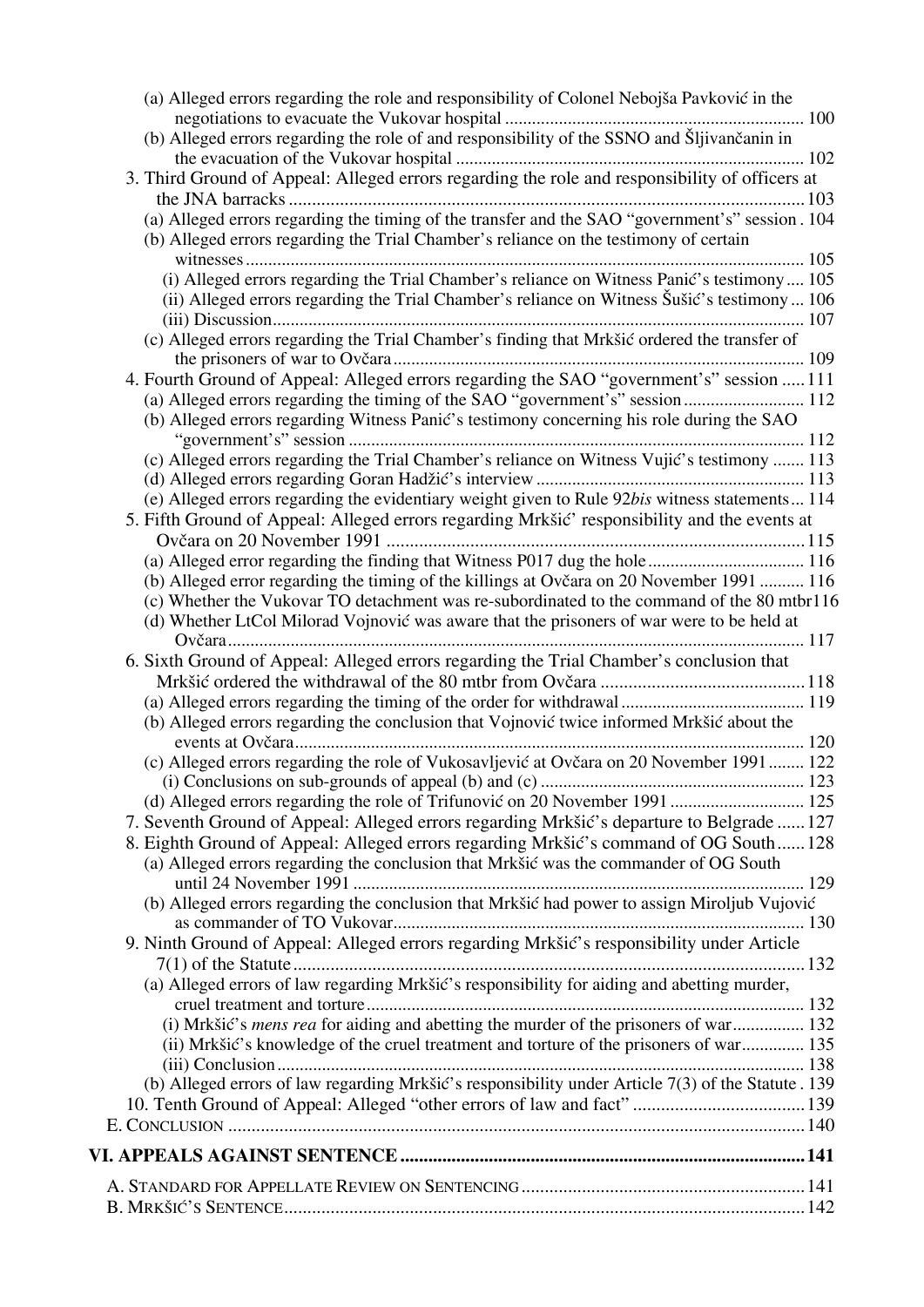| (a) Whether the prisoners of war were under Šljivančanin's "immediate responsibility"  154    |  |
|-----------------------------------------------------------------------------------------------|--|
| (b) Šljivančanin's involvement in preventing international representatives from accessing the |  |
|                                                                                               |  |
| (c) Šljivančanin's good conduct and demeanour as a mitigating circumstance  157               |  |
|                                                                                               |  |
|                                                                                               |  |
| (b) Gravity of the underlying crimes of the torture and cruel treatment of the prisoners 161  |  |
|                                                                                               |  |
|                                                                                               |  |
|                                                                                               |  |
|                                                                                               |  |
|                                                                                               |  |
| D. IMPACT OF THE APPEALS CHAMBER'S FINDINGS ON ŠLJIVANČANIN'S SENTENCE 167                    |  |
|                                                                                               |  |
|                                                                                               |  |
|                                                                                               |  |
|                                                                                               |  |
|                                                                                               |  |
|                                                                                               |  |
|                                                                                               |  |
|                                                                                               |  |
|                                                                                               |  |
|                                                                                               |  |
|                                                                                               |  |
|                                                                                               |  |
|                                                                                               |  |
|                                                                                               |  |
|                                                                                               |  |
|                                                                                               |  |
|                                                                                               |  |
|                                                                                               |  |
|                                                                                               |  |
|                                                                                               |  |
|                                                                                               |  |
|                                                                                               |  |
|                                                                                               |  |
|                                                                                               |  |
|                                                                                               |  |
|                                                                                               |  |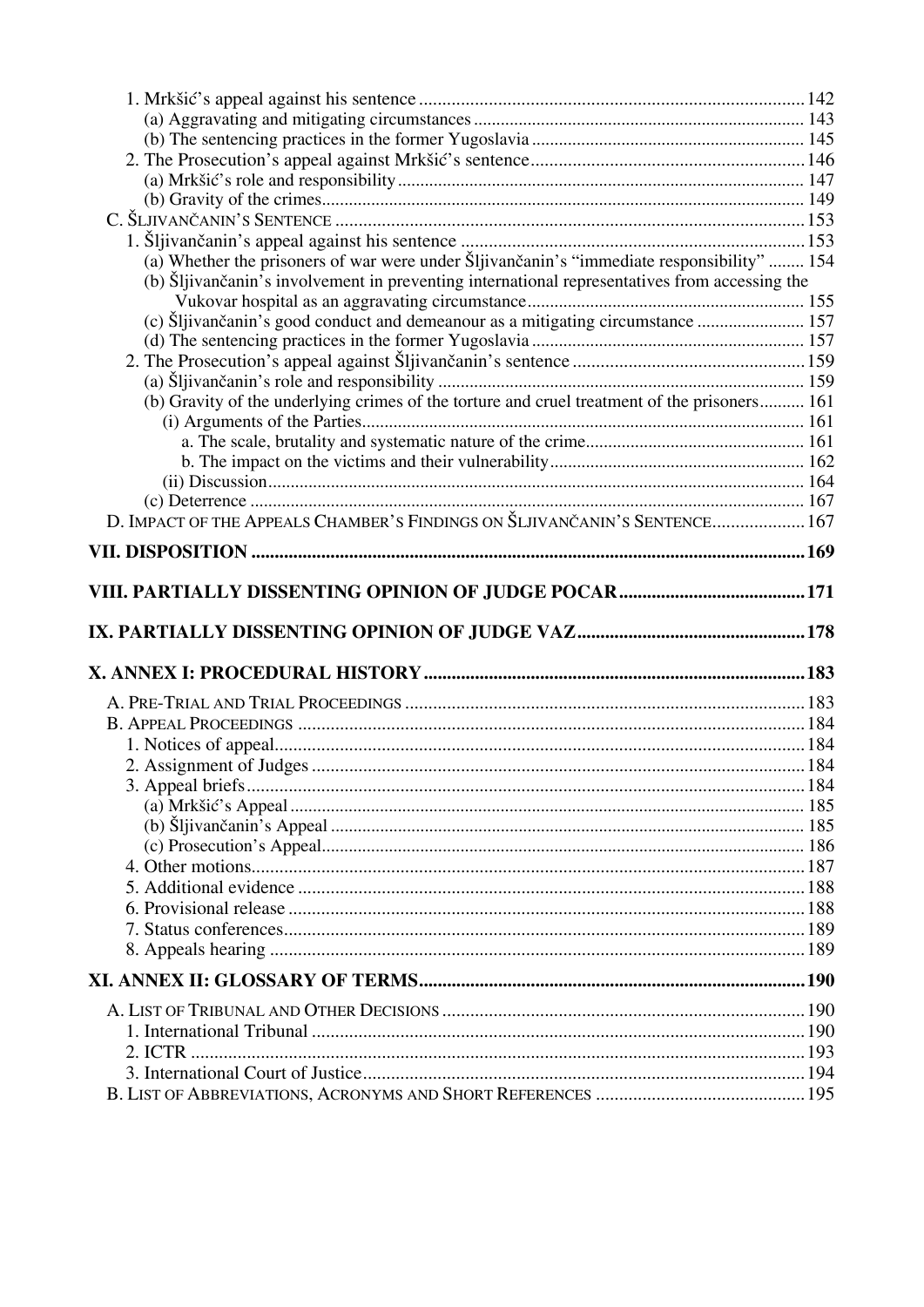# **I. INTRODUCTION**

#### **A. Background**

1. The Appeals Chamber of the International Tribunal for the Prosecution of Persons Responsible for Serious Violations of International Humanitarian Law Committed in the Territory of the Former Yugoslavia since 1991 ("International Tribunal") is seized of three appeals<sup>1</sup> from the judgement rendered by Trial Chamber II ("Trial Chamber"), on 27 September 2007, in the case of *Prosecutor v. Mile Mrksi}, Miroslav Radi} and Veselin Šljivančanin*, Case No. IT-95-13-/1-T ("Trial Judgement").

2. Mile Mrkšić ("Mrkšić") was born on 20 July 1947 near Vrginmost, in present-day Croatia. During the time relevant to the Indictment, he was a colonel in the JNA and commander of the Gmtbr and OG South. As commander of OG South, he had command of all Serb forces including JNA, TO and paramilitary forces. Veselin Šljivančanin ("Šljivančanin") was born on 13 June 1953 in Pavez, Zabljak municipality, in present-day Montenegro. During the time relevant to the Indictment, he was a major in the JNA and held the post of head of the security organ of both the Gmtbr and the OG South.

3. The events giving rise to this case took place on 20/21 November 1991 and concern the mistreatment and execution of Croat and other non-Serb persons taken from the Vukovar hospital by Serb forces on 20 November 1991. The city of Vukovar had been the object of attack by the JNA, from August until November 1991. During the course of the three-month siege, the city was largely destroyed by JNA shelling and hundreds of people were killed. When the Serb forces occupied the city, hundreds more non-Serbs were killed by Serb forces. The majority of the remaining non-Serb population of the city was expelled within days of the fall of Vukovar. In the last days of the siege, several hundred people sought refuge at the Vukovar Hospital in the hope that it would be evacuated in the presence of international observers. The Trial Chamber found that 194 people identified in the Schedule to the Trial Judgement,<sup>2</sup> were taken from the Vukovar hospital to Ovčara, where Serb forces mistreated them and later executed them.<sup>3</sup>

4. Mrkšić was convicted under Articles 3 and 7(1) of the Statute for: (a) murder as a violation of the laws or customs of war, for having aided and abetted the murder of 194 individuals identified in the Schedule to the Trial Judgement, at a site located near the hangar at Ovčara on 20 and 21 November 1991; (b) torture as a violation of the laws or customs of war, for having aided and

 $\overline{\phantom{a}}$ 

<sup>&</sup>lt;sup>1</sup> See Prosecution Notice of Appeal; Mrkšić Notice of Appeal; Šljivančanin Notice of Appeal. <sup>2</sup> See Schedule to the Trial Judgement.

 $3$  Trial Judgement, paras 509, 539.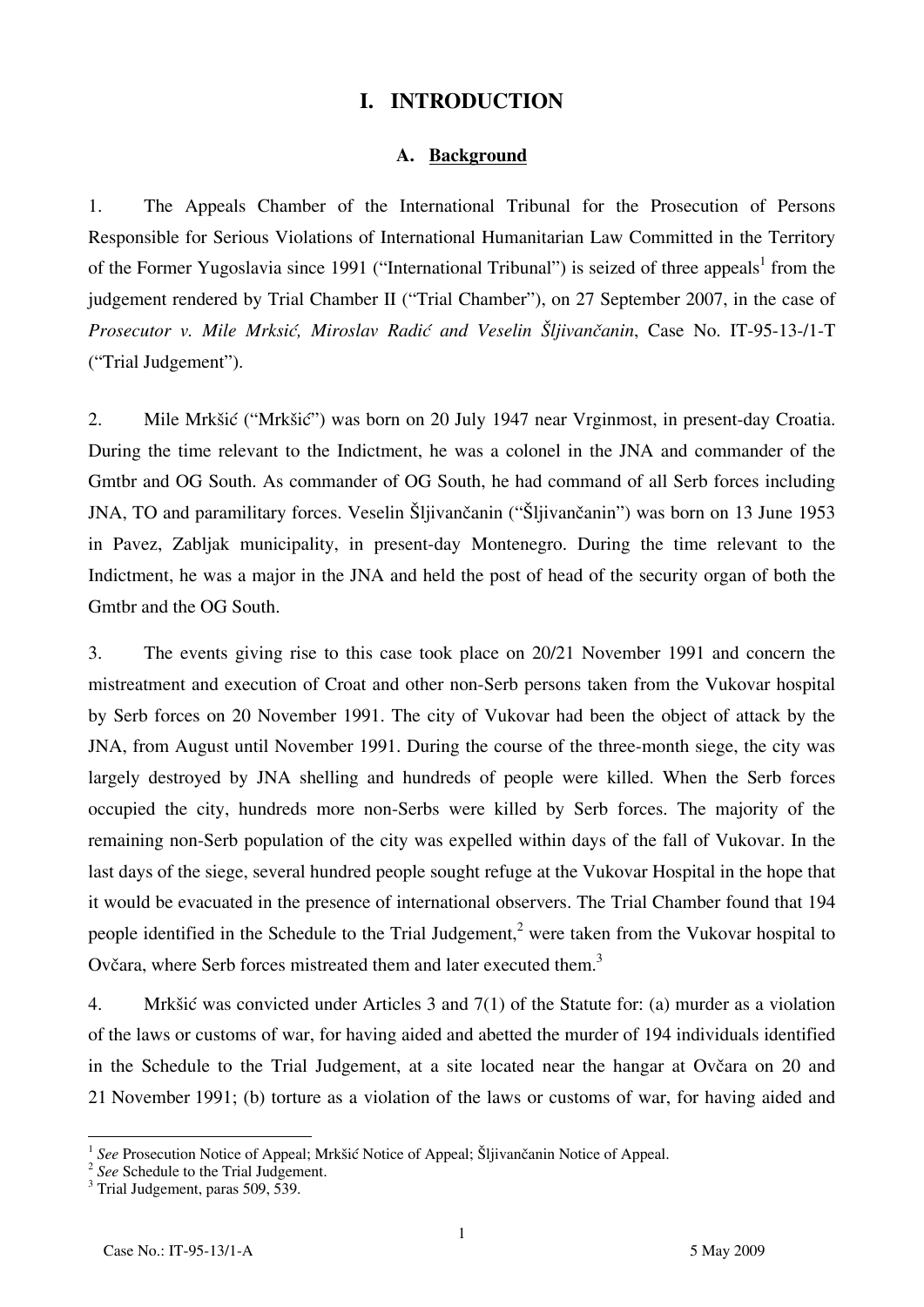abetted the torture of prisoners of war at the hangar at Ovčara on 20 November 1991; and (c) cruel treatment as a violation of the laws or customs of war, for having aided and abetted the maintenance of inhumane conditions of detention at the hangar at Ovčara on 20 November 1991.<sup>4</sup> He was acquitted of all crimes charged as crimes against humanity which included persecutions, extermination, murder, torture and inhumane acts.<sup>5</sup> The Trial Chamber sentenced Mrkšić to a single sentence of 20 years' imprisonment.<sup>6</sup>

5. The Trial Chamber found that Šljivančanin failed to discharge his legal duty to protect the prisoners of war held in Ovčara from acts of mistreatment.<sup>7</sup> It convicted him under Articles 3 and 7(1) of the Statute, for having aided and abetted the torture of prisoners of war at the hangar at Ovčara on 20 November 1991.<sup>8</sup> It acquitted him of all crimes charged as crimes against humanity as well as for murder as a violation of the laws or customs of war.<sup>9</sup> Further, while the Trial Chamber found that Šljivančanin had aided and abetted cruel treatment as a violation of the laws and customs of war, it did not enter a conviction under that count as it was impermissibly cumulative.<sup>10</sup> The Trial Chamber sentenced him to a single sentence of five years' imprisonment.<sup>11</sup>

#### **B. Prosecution's Appeal**

6. On 29 October 2007, the Prosecution filed a notice of appeal. This notice of appeal was amended on 7 May 2008, setting forth four grounds of appeal against the Trial Judgement and requesting the Appeals Chamber to: (a) reverse the acquittal of Šljivančanin and Mrkšić under Article 5 of the Statute,<sup>12</sup> and therefore (i) enter a conviction for torture and murder as a crime against humanity under Article 5 of the Statute against Šljivančanin<sup>13</sup> and (ii) enter convictions for murder, torture and inhumane acts as crimes against humanity under Article 5 of the Statute against Mrkšić;<sup>14</sup> (b) overturn the acquittal of Šljivančanin for murder, and enter a conviction against him under Article 3 of the Statute for having aided the murder of 194 prisoners killed at the grave site near Ovčara on 20/21 November 1991;<sup>15</sup> (c) revise and increase Šljivančanin's sentence in order to properly reflect the gravity of his criminal conduct;<sup>16</sup> (d) revise and increase Mrkšić's sentence in

- <sup>9</sup> Trial Judgement, paras 711, 715.
- $10$  Trial Judgement, paras 674, 679, 681.

 4 Trial Judgement, para. 712.

<sup>5</sup> Trial Judgement, para. 711.

<sup>6</sup> Trial Judgement, para. 713.

<sup>7</sup> Trial Judgement, para. 674.

<sup>8</sup> Trial Judgement, para. 715.

<sup>&</sup>lt;sup>11</sup> Trial Judgement, para. 716.<br><sup>12</sup> See Prosecution Notice of Appeal. paras 3-6.

<sup>&</sup>lt;sup>13</sup> Prosecution Notice of Appeal, paras 6(i), 11.

<sup>&</sup>lt;sup>14</sup> Prosecution Notice of Appeal, para. 6(ii).

<sup>&</sup>lt;sup>15</sup> Prosecution Notice of Appeal, paras 8-10. <sup>16</sup> Prosecution Notice of Appeal, paras 13-15.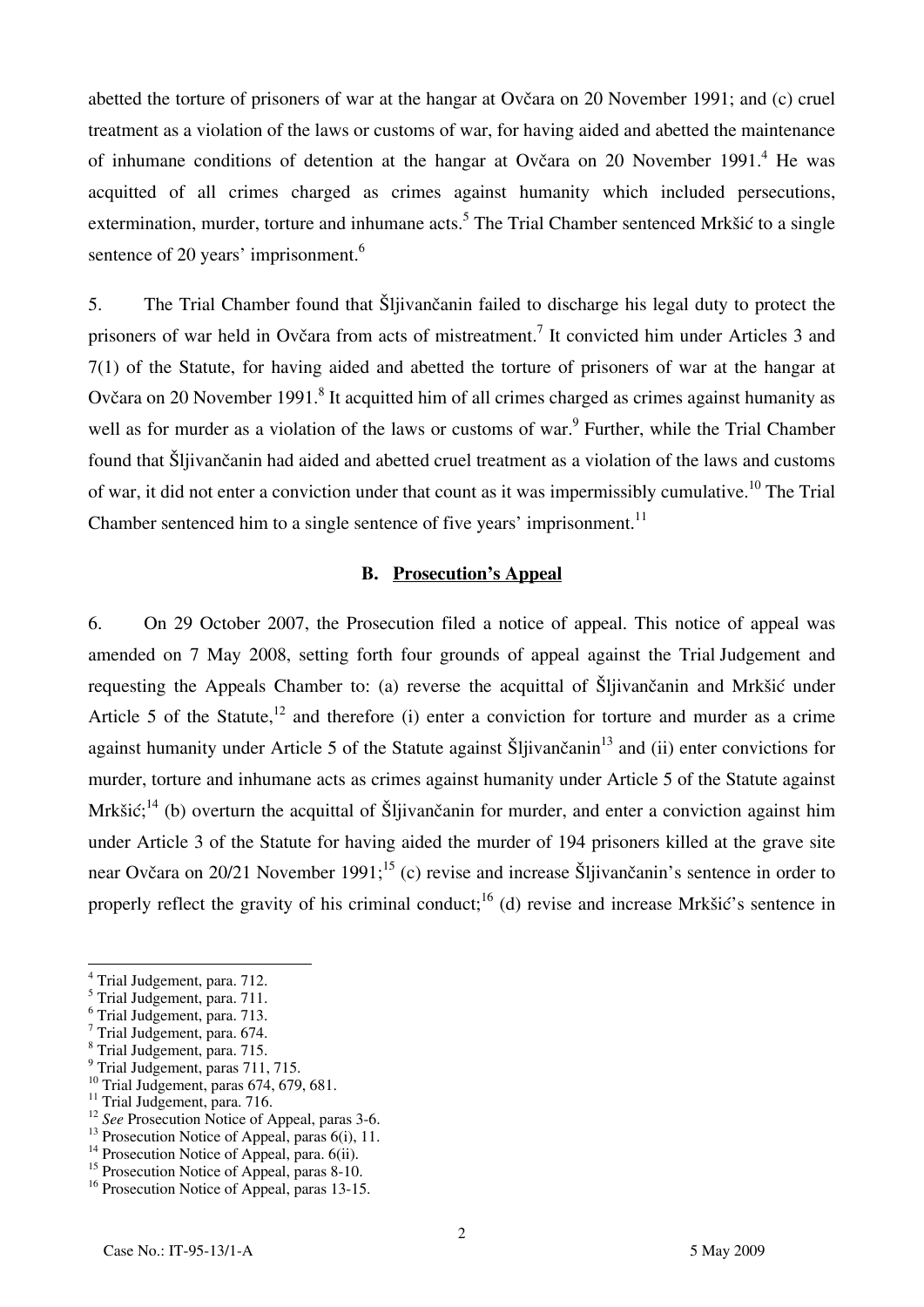order to properly reflect the gravity of his criminal conduct;<sup>17</sup> and (e) revise and increase Šljivančanin and Mrkšić's sentences in case the Appeals Chamber enters new convictions under Article 5 of the Statute.<sup>18</sup>

## **C. Šljivančanin's Appeal**

7. On 29 October 2007, Šljivančanin filed a notice of appeal setting forth seven grounds of appeal against the Trial Judgement. This notice of appeal was amended on 28 August 2008, setting forth six grounds of appeal against the Trial Judgement, requesting the Appeals Chamber to reverse the Trial Judgement and find him not guilty on Count 7 of the Indictment (torture as a violation of the laws and customs of war, under Article 3 of the Statute)<sup>19</sup> or in the alternative to order a new trial on this count,  $20$  or if the conviction is upheld, to reduce the sentence of five years' imprisonment imposed by the Trial Chamber. $^{21}$ 

## **D. Mrkšić's Appeal**

8. On 29 October 2007, Mrkšić filed a notice of appeal setting forth eleven grounds of appeal against the Trial Judgement and requesting the Appeals Chamber to acquit him of his conviction under Article 3 of the Statute for having aided and abetted the crimes of murder, torture and cruel treatment and challenging his sentence. $22$ 

#### **E. Appeals Hearing**

9. The Appeals Chamber heard oral submissions of the Parties regarding these appeals on 21 and 23 January 2009. Having considered their written and oral submissions, the Appeals Chamber hereby renders its Judgement.

 $\overline{a}$ <sup>17</sup> Prosecution Notice of Appeal, paras 16-18.

 $18$  Prosecution Notice of Appeal, paras 7, 12.

<sup>&</sup>lt;sup>19</sup> Sljivančanin Notice of Appeal, paras 6, 36.<br><sup>20</sup> Sljivančanin Notice of Appeal, para. 37.<br><sup>21</sup> Sljivančanin Notice of Appeal, para. 38.<br><sup>22</sup> Mrkšić Notice of Appeal, paras 96-97.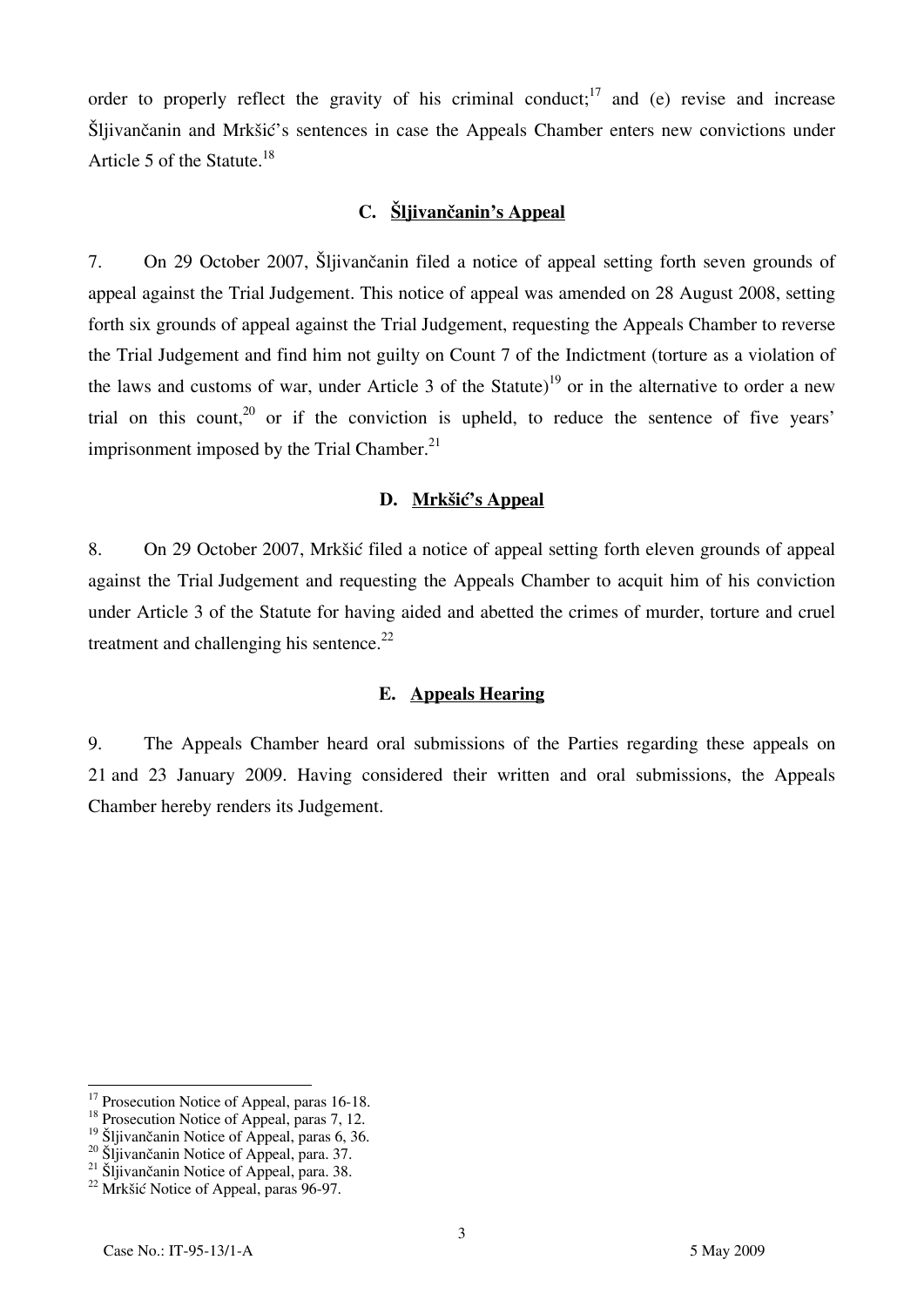# **II. STANDARD OF REVIEW ON APPEAL**

10. On appeal, the Parties must limit their arguments to legal errors that invalidate the judgement of the Trial Chamber and to factual errors that result in a miscarriage of justice within the scope of Article 25 of the Statute. These criteria are well established by the Appeals Chambers of both the International Tribunal<sup>23</sup> and the International Criminal Tribunal for Rwanda ("ICTR").<sup>24</sup> In exceptional circumstances, the Appeals Chamber will also hear appeals where a party has raised a legal issue that would not lead to invalidation of the judgement, but is nevertheless of general significance to the International Tribunal's jurisprudence.<sup>25</sup>

11. A party alleging an error of law must identify the alleged error, present arguments in support of its claim and explain how the error invalidates the judgement. An allegation of an error of law which has no chance of changing the outcome of a judgement may be rejected on that ground.<sup>26</sup> However, even if the party's arguments are insufficient to support the contention of an error, the Appeals Chamber may find for other reasons that there is an error of law.<sup>27</sup>

12. The Appeals Chamber reviews the Trial Chamber's findings of law to determine whether or not they are correct.<sup>28</sup> Where the Appeals Chamber finds an error of law in the Trial Judgement arising from the application of the wrong legal standard by the Trial Chamber, the Appeals Chamber will articulate the correct legal standard and review the relevant factual findings of the

<sup>23</sup> *Strugar* Appeal Judgement, para. 10; *Orić* Appeal Judgement, para. 7; *Halilović* Appeal Judgement, para. 6; *Limaj et al.* Appeal Judgement, para. 8; *Blagojević and Jokić* Appeal Judgement, para. 6; *Brđanin* Appeal Judgement, para. 8; *Galić* Appeal Judgement, para. 6; *Stakić* Appeal Judgement, para. 7; *Kvočka et al.* Appeal Judgement, para. 14; *Vasiljević* Appeal Judgement, paras 4-12; *Kunarac et al.* Appeal Judgement, paras 35-48; *Kupreškić et al.* Appeal Judgement, para. 29; *Čelebići* Appeal Judgement, paras 434-435; *Furundžija* Appeal Judgement, paras 34-40; *Tadić* Appeal Judgement, para. 64.

<sup>24</sup> *Seromba* Appeal Judgement, para. 9; *Nahimana et al.* Appeal Judgement, para. 11; *Muhimana* Appeal Judgement, para. 6; *Kajelijeli* Appeal Judgement, para. 5; *Semanza* Appeal Judgement, para. 7; *Musema* Appeal Judgement, para. 15; *Akayesu* Appeal Judgement, para. 178; *Kayishema and Ruzindana* Appeal Judgement, paras 177, 320. Under the Statute of the ICTR, the relevant provision is Article 24.

<sup>25</sup> *Orić* Appeal Judgement, para. 7; *Halilović* Appeal Judgement, para. 6; *Limaj et al.* Appeal Judgement, para. 8; *Blagojević and Jokić* Appeal Judgement, para. 6; *Brđanin* Appeal Judgement, para. 8; *Galić* Appeal Judgement, para. 6; *Stakić* Appeal Judgement, para. 7; *Kupreškić et al.* Appeal Judgement, para. 22; *Tadić* Appeal Judgement, para. 247. *See* also *Nahimana et al.* Appeal Judgement, para. 12.

<sup>26</sup> *Strugar* Appeal Judgement, para. 11; *Orić* Appeal Judgement, para. 8; *Halilović* Appeal Judgement, para. 7; *Limaj et al.* Appeal Judgement, para. 9; *Blagojević and Jokić* Appeal Judgement, para. 7; *Brđanin* Appeal Judgement, para. 9; *Galić* Appeal Judgement, para. 7; *Stakić* Appeal Judgement, para. 8; *Kvočka et al.* Appeal Judgement para. 16, citing

*Krnojelac* Appeal Judgement, para. 10. 27 *Strugar* Appeal Judgement, para. 11; *Ori<sup>ć</sup>* Appeal Judgement, para. 8; *Halilović* Appeal Judgement, para. 7; *Limaj et al.* Appeal Judgement, para. 9; *Blagojević and Jokić* Appeal Judgement, para. 7; *Brđanin* Appeal Judgement, para. 9; *Galić* Appeal Judgement, para. 7; *Stakić* Appeal Judgement, para. 8; *Kvočka et al.* Appeal Judgement, para. 16; *Kordi} and ^erkez* Appeal Judgement, para. 16; *Vasiljević* Appeal Judgement, para. 6; *Kupreškić et al.* Appeal Judgement, para. 26. *See* also *Seromba* Appeal Judgement, para. 10; *Nahimana et al.* Appeal Judgement, para. 12; *Muhimana* Appeal Judgement, para. 7; *Gacumbitsi* Appeal Judgement, para. 7; *Ntagerura et al.* Appeal Judgement, para. 11;

<sup>&</sup>lt;sup>28</sup> Strugar Appeal Judgement, para. 12; Oric Appeal Judgement, para. 9; Halilovic Appeal Judgement, para. 8; Limaj et *al.* Appeal Judgement, para. 10; *Blagojević and Jokić* Appeal Judgement, para. 8; *Brđanin* Appeal Judgement, para. 10; *Galić* Appeal Judgement, para. 8; *Stakić* Appeal Judgement, para. 9; *Krnojelac* Appeal Judgement, para. 10.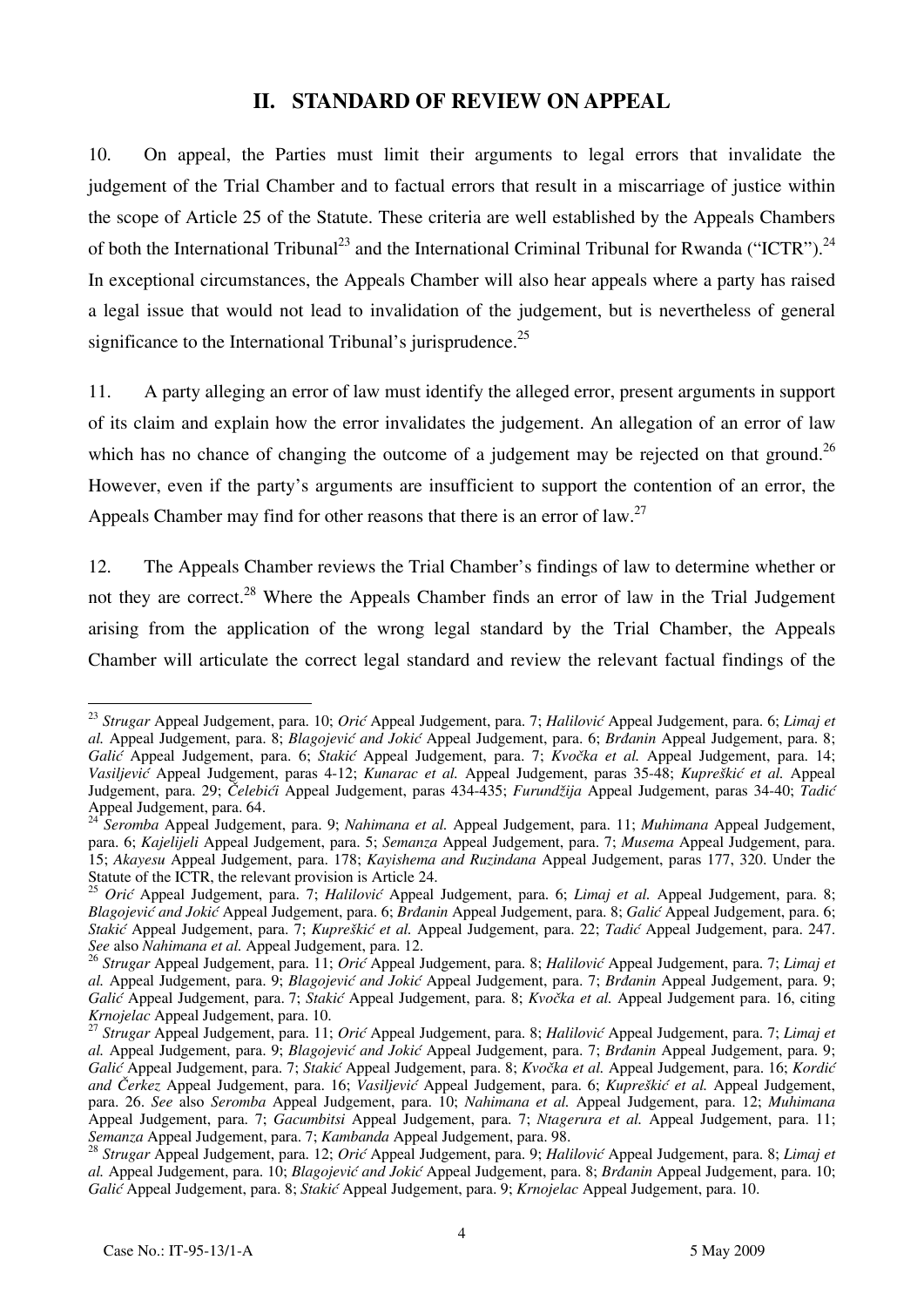Trial Chamber accordingly.<sup>29</sup> In so doing, the Appeals Chamber not only corrects the legal error, but applies the correct legal standard to the evidence contained in the trial record, where necessary, and determines whether it is itself convinced beyond reasonable doubt as to the factual finding challenged by the appellant before that finding is confirmed on appeal.<sup>30</sup> The Appeals Chamber will not review the entire trial record *de novo*. Rather, it will in principle only take into account evidence referred to by the Trial Chamber in the body of the judgement or in a related footnote, evidence contained in the trial record and referred to by the parties, and additional evidence admitted on appeal.<sup>31</sup>

13. When considering alleged errors of fact, the Appeals Chamber will apply a standard of reasonableness. Only an error of fact which has occasioned a miscarriage of justice will cause the Appeals Chamber to overturn a decision by the Trial Chamber.<sup>32</sup> In reviewing the findings of the Trial Chamber, the Appeals Chamber will only substitute its own finding for that of the Trial Chamber when no reasonable trier of fact could have reached the original decision.<sup>33</sup> The Appeals Chamber applies the same reasonableness standard to alleged errors of fact regardless of whether the finding of fact was based on direct or circumstantial evidence. $34$ 

14. In determining whether or not a Trial Chamber's finding was one that no reasonable trier of fact could have reached, the Appeals Chamber "will not lightly disturb findings of fact by a Trial

<sup>29</sup> *Strugar* Appeal Judgement, para. 12; *Orić* Appeal Judgement, para. 9; *Halilović* Appeal Judgement, para. 8; *Limaj et al.* Appeal Judgement, para. 10; *Blagojević and Jokić* Appeal Judgement, para. 8; *Brđanin* Appeal Judgement, para. 10; *Galić* Appeal Judgement, para. 8; *Stakić* Appeal Judgement, para. 9; *Kvočka et al.* Appeal Judgement, para. 17; *Kordić and ^erkez* Appeal Judgement, para. 17; *Blaškić* Appeal Judgement, para. 15. *See* also *Nahimana et al.* Appeal Judgement, para. 13.

<sup>30</sup> *Strugar* Appeal Judgement, para. 12; *Orić* Appeal Judgement, para. 9; *Halilović* Appeal Judgement, para. 8; *Limaj et al.* Appeal Judgement, para. 10; *Blagojević and Jokić* Appeal Judgement, para. 8; *Brđanin* Appeal Judgement, para. 10; *Galić* Appeal Judgement, para. 8; *Stakić* Appeal Judgement, para. 9; *Kvočka et al.* Appeal Judgement, para. 17; *Kordić and ^erkez* Appeal Judgement, para. 17; *Blaškić* Appeal Judgement, para. 15. *See* also *Nahimana et al.* Appeal Judgement, para. 13.

<sup>31</sup> *Strugar* Appeal Judgement, para. 15; *Brđanin* Appeal Judgement, para. 15; *Galić* Appeal Judgement, para. 8; *Stakić* Appeal Judgement, para. 9; *Blaškić* Appeal Judgement, para. 13; *Kordić and Čerkez* Appeal Judgement, para. 21, fn. 12.

<sup>&</sup>lt;sup>32</sup> *Strugar* Appeal Judgement, para. 13; *Orić* Appeal Judgement, para. 10; *Halilović* Appeal Judgement, para. 9; *Simić* Appeal Judgement, para. 10; *Kvočka et al.* Appeal Judgement, para. 18; *Vasiljević* Appeal Judgement, para. 8. *See* also *Seromba* Appeal Judgement, para. 11 ; *Muhimana* Appeal Judgement, para. 6; *Kamuhanda* Appeal Judgement, para. 6;

*Kajelijeli* Appeal Judgement, para. 5. 33 *Strugar* Appeal Judgement, para. 13; *Ori<sup>ć</sup>* Appeal Judgement, para. 10; *Halilović* Appeal Judgement, para. 9; *Limaj et al.* Appeal Judgement, para. 12; *Blagojević and Jokić* Appeal Judgement, para. 9; *Brđanin* Appeal Judgement, para. 13; *Galić* Appeal Judgement, para. 9; *Stakić* Appeal Judgement, para. 10; *Kvočka et al.* Appeal Judgement, para. 18; *Kordi} and ^erkez* Appeal Judgement, para. 18; *Blaškić* Appeal Judgement, para. 16; *Čelebići* Appeal Judgement, para. 435; *Furundžija* Appeal Judgement, para. 37; *Aleksovski* Appeal Judgement, para. 63; *Tadić* Appeal Judgement, para.

<sup>34</sup> Strugar Appeal Judgement, para. 13; Orić Appeal Judgement, para. 10; Limaj et al. Appeal Judgement, para. 12; *Blagojević and Jokić* Appeal Judgement, para. 226; *Brđanin* Appeal Judgement, para. 13; *Galić* Appeal Judgement, para. 9; *Stakić* Appeal Judgement, para. 220; *Čelebići* Appeal Judgement, para. 458. Similarly, the type of evidence, direct or circumstantial, is irrelevant to the standard of proof at trial, where the accused may only be found guilty of a crime if the Prosecution has proved each element of that crime and the relevant mode of liability beyond a reasonable doubt. *See Stakić* Appeal Judgement, para. 219; *Čelebići* Appeal Judgement, para. 458.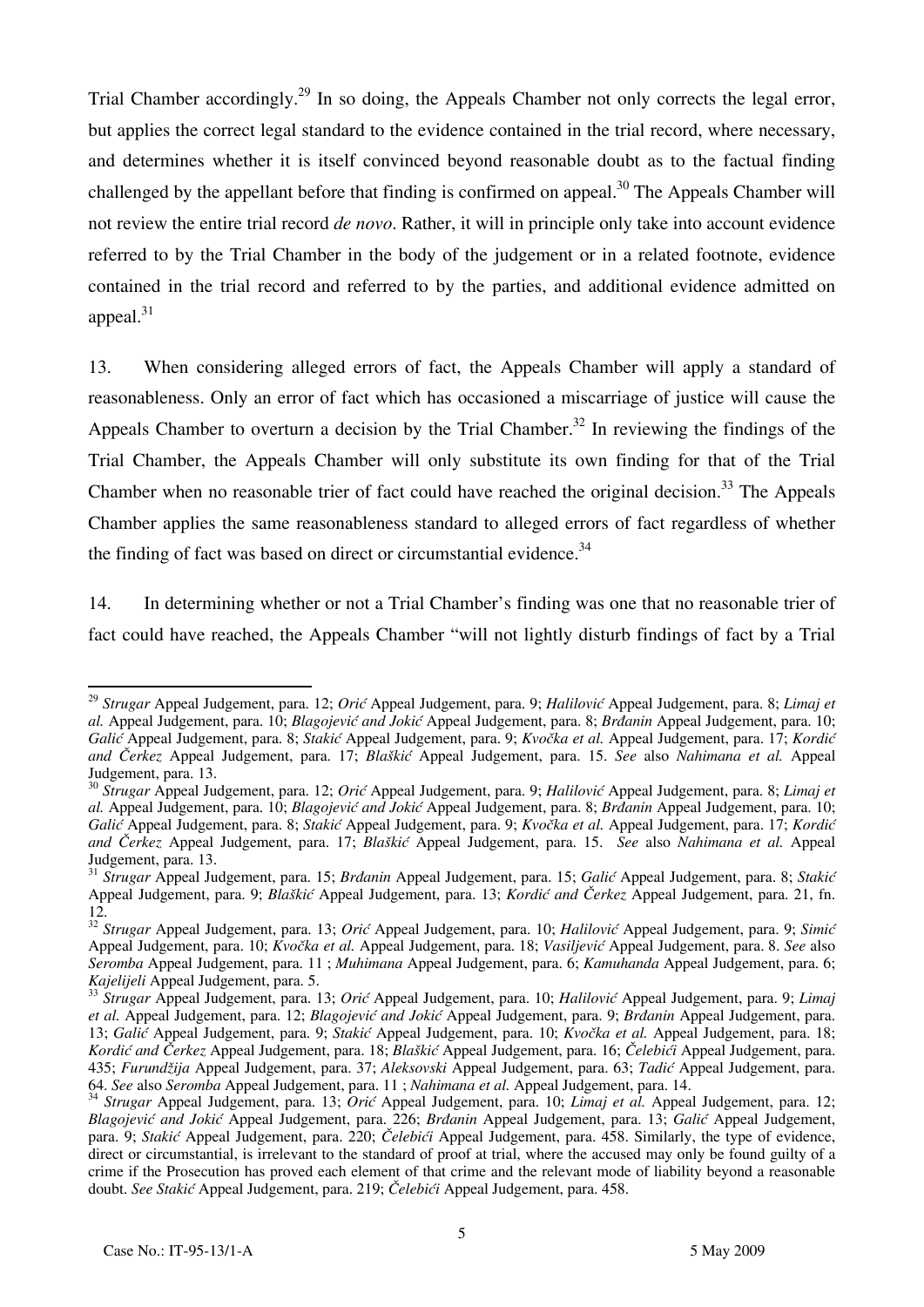Chamber".<sup>35</sup> The Appeals Chamber recalls, as a general principle, the approach adopted by the Appeals Chamber in the *Kupreškić et al.* case*,* according to which:

Pursuant to the jurisprudence of the Tribunal, the task of hearing, assessing and weighing the evidence presented at trial is left primarily to the Trial Chamber. Thus, the Appeals Chamber must give a margin of deference to a finding of fact reached by a Trial Chamber. Only where the evidence relied on by the Trial Chamber could not have been accepted by any reasonable tribunal of fact or where the evaluation of the evidence is "wholly erroneous" may the Appeals Chamber substitute its own finding for that of the Trial Chamber.<sup>36</sup>

15. The same standard of reasonableness and the same deference to factual findings of the Trial Chamber apply when the Prosecution appeals against an acquittal. Thus, when considering an appeal by the Prosecution, the Appeals Chamber will only hold that an error of fact was committed when it determines that no reasonable trier of fact could have made the impugned finding.<sup>37</sup> However, since the Prosecution bears the burden at trial of proving the guilt of the accused beyond reasonable doubt, the significance of an error of fact occasioning a miscarriage of justice is somewhat different for a Prosecution appeal against acquittal than for a defence appeal against conviction.38 An accused must show that the Trial Chamber's factual errors create a reasonable doubt as to his guilt. The Prosecution must show that, when account is taken of the errors of fact committed by the Trial Chamber, all reasonable doubt of the accused's guilt has been eliminated.<sup>39</sup>

16. On appeal, a party may not merely repeat arguments that did not succeed at trial, unless the party can demonstrate that the Trial Chamber's rejection of them constituted such an error as to warrant the intervention of the Appeals Chamber.<sup>40</sup> Arguments of a party which do not have the

 $\overline{a}$ <sup>35</sup> *Strugar* Appeal Judgement, para. 13; *Orić* Appeal Judgement, para. 10; *Halilović* Appeal Judgement, para. 10; *Limaj et al.* Appeal Judgement, para. 12; *Blagojević and Jokić* Appeal Judgement, para. 9; *Galić* Appeal Judgement, para. 9; *Stakić* Appeal Judgement, para. 10; *Kvočka et al.* Appeal Judgement, para. 19; *Krnojelac* Appeal Judgement, para. 11; *Furundžija* Appeal Judgement, para. 37; *Aleksovski* Appeal Judgement, para. 63; *Tadić* Appeal Judgement, para. 64. *See* also *Seromba* Appeal Judgement, para. 11; *Nahimana et al.* Appeal Judgement, para. 14; *Muhimana* Appeal Judgement, para. 8; *Kamuhanda* Appeal Judgement, para. 7; *Kajelijeli* Appeal Judgement, para. 5; *Ntakirutimana*  Appeal Judgement, para. 12; *Musema* Appeal Judgement, para. 18.

<sup>36</sup> *Kupreškić et al.* Appeal Judgement, para. 30. 37 *Strugar* Appeal Judgement, para. 14; *Ori<sup>ć</sup>* Appeal Judgement, para. 12; *Limaj et al.* Appeal Judgement, para. 13; *Blagovević and Jokić* Appeal Judgement, para. 9; *Brđanin* Appeal Judgement, para. 14. *See* also *Seromba* Appeal

<sup>&</sup>lt;sup>38</sup> Strugar Appeal Judgement, para. 14; Oric Appeal Judgement, para. 12; Halilovic Appeal Judgement, para. 11; Limaj *et al.* Appeal Judgement, para. 13; *Krnojelac* Appeal Judgement, para. 14.

<sup>39</sup> *Seromba* Appeal Judgement, para. 11; *Rutaganda* Appeal Judgement, para. 24; *Bagilishema* Appeal Judgement, paras 13-14. *See* also *Strugar* Appeal Judgement, para. 14; *Orić* Appeal Judgement, para. 12; *Halilović* Appeal Judgement, para. 11; *Limaj et al.* Appeal Judgement, para. 13; *Blagojević and Jokić* Appeal Judgement, para. 9; *Brđanin* Appeal Judgement, para. 14.

<sup>40</sup> *Strugar* Appeal Judgement, para. 16; *Orić* Appeal Judgement, para. 13; *Halilović* Appeal Judgement, para. 12; *Limaj et al.* Appeal Judgement, para. 14; *Blagojević and Jokić* Appeal Judgement, para. 10; *Brđanin* Appeal Judgement, para. 16; *Galić* Appeal Judgement, para. 10; *Stakić* Appeal Judgement, para. 11; *Blaškić* Appeal Judgement, para. 13. *See* also *Seromba* Appeal Judgement, para. 12; *Muhimana* Appeal Judgement, para. 9; *Gacumbitsi* Appeal Judgement, para. 9; *Kajelijeli* Appeal Judgement, para. 6, citing *Niyitegeka* Appeal Judgement, para. 9; *Rutaganda* Appeal Judgement, para. 18.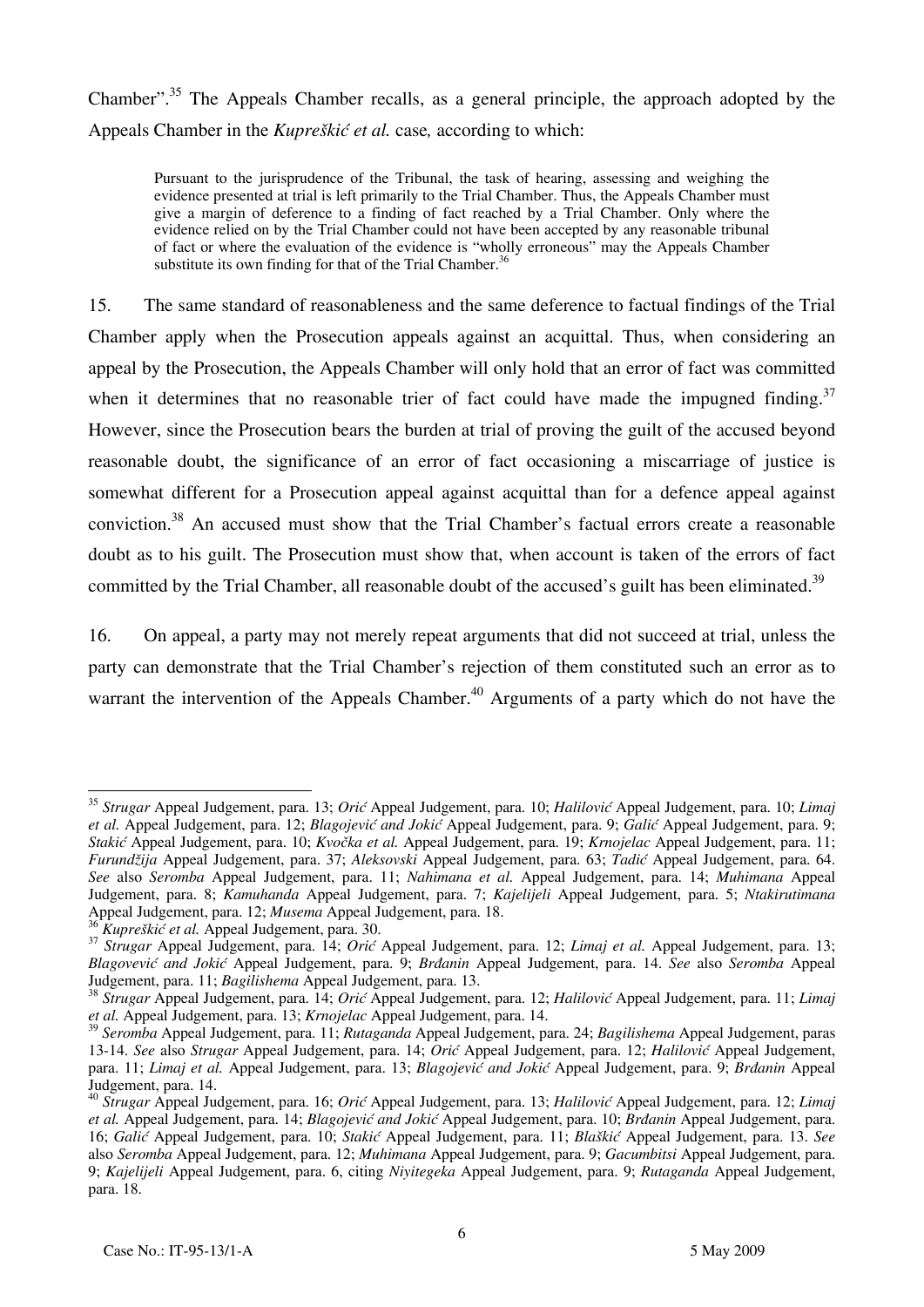potential to cause the impugned judgement to be reversed or revised may be immediately dismissed by the Appeals Chamber and need not be considered on the merits.<sup>41</sup>

17. In order for the Appeals Chamber to assess a party's arguments on appeal, the appealing party is expected to provide precise references to relevant transcript pages or paragraphs in the Trial Judgement to which the challenges are being made.<sup>42</sup> Further, "the Appeals Chamber cannot be expected to consider a party's submissions in detail if they are obscure, contradictory, vague or suffer from other formal and obvious insufficiencies".<sup>43</sup>

18. It should be recalled that the Appeals Chamber has inherent discretion in selecting which submissions merit a detailed reasoned opinion in writing and may dismiss arguments which are evidently unfounded without providing detailed reasoning.<sup>44</sup>

 $\overline{a}$ <sup>41</sup> *Orić* Appeal Judgement, para. 13; *Halilović* Appeal Judgement, para. 12; *Limaj et al.* Appeal Judgement, para. 14; *Blagojević and Jokić* Appeal Judgement, para. 10; *Brđanin* Appeal Judgement, para. 16; *Galić* Appeal Judgement, para. 10; *Stakić* Appeal Judgement, para. 11. *See* also *Seromba* Appeal Judgement, para. 12; *Nahimana et al.* Appeal Judgement, para. 16; *Muhimana* Appeal Judgement, para. 9; *Gacumbitsi* Appeal Judgement, para. 9; *Ntagerura et al.*  Appeal Judgement, para. 13; *Kajelijeli* Appeal Judgement, para. 6, citing *Blaškić* Appeal Judgement, para. 13;

<sup>&</sup>lt;sup>42</sup> Orić Appeal Judgement, para. 14; *Halilović* Appeal Judgement, para. 13; *Limaj et al.* Appeal Judgement, para. 15; *Blagojević and Jokić* Appeal Judgement, para. 11; *Brđanin* Appeal Judgement, para. 15; *Galić* Appeal Judgement, para. 11; *Stakić* Appeal Judgement, para. 12; *Blaškić* Appeal Judgement, para. 13; *Vasiljević* Appeal Judgement, para. 11; Practice Direction on Appeals Requirements, para. 4(b). *See* also *Seromba* Appeal Judgement, para. 13; *Nahimana et al.* Appeal Judgement, para. 16; *Muhimana* Appeal Judgement, para. 10; *Kajelijeli* Appeal Judgement, para. 7; *Niyitegeka*  Appeal Judgement, para. 10; *Rutaganda* Appeal Judgement, para. 19; *Kayishema and Ruzindana* Appeal Judgement, para. 137.

<sup>43</sup> *Strugar* Appeal Judgement, para. 16; *Orić* Appeal Judgement, para. 14; *Halilović* Appeal Judgement, para. 13; *Limaj et al.* Appeal Judgement, para. 15; *Blagojević and Jokić* Appeal Judgement, para. 11; *Galić* Appeal Judgement, para. 11; *Stakić* Appeal Judgement, para. 12; *Vasiljević* Appeal Judgement, para. 12; *Kunarac et al.* Appeal Judgement, paras 43, 48. *See* also *Seromba* Appeal Judgement, para. 13; *Nahimana et al.* Appeal Judgement, para. 16; *Muhimana* Appeal Judgement, para. 10; *Gacumbitsi* Appeal Judgement, para. 10; *Ntagerura et al*. Appeal Judgement, para. 13; *Kajelijeli* 

Strugar Appeal Judgement, para. 16; Orić Appeal Judgement, para. 14; Halilović Appeal Judgement, para. 12; Limaj *et al.* Appeal Judgement, para. 16; *Galić* Appeal Judgement, para. 12; *Brđanin* Appeal Judgement, para. 16; *Stakić* Appeal Judgement, paras 11, 13; *Vasiljević* Appeal Judgement, para. 12; *Kunarac et al.* Appeal Judgement, paras 47- 48*. See* also *Seromba* Appeal Judgement, para. 13; *Nahimana et al.* Appeal Judgement, para. 17; *Muhimana* Appeal Judgement, para. 10; *Gacumbitsi* Appeal Judgement, paras 9-10; *Ntagerura et al.* Appeal Judgement, paras 13-14; *Kajelijeli* Appeal Judgement, paras 6, 8; *Niyitegeka* Appeal Judgement, para. 11; *Rutaganda* Appeal Judgement, para. 19.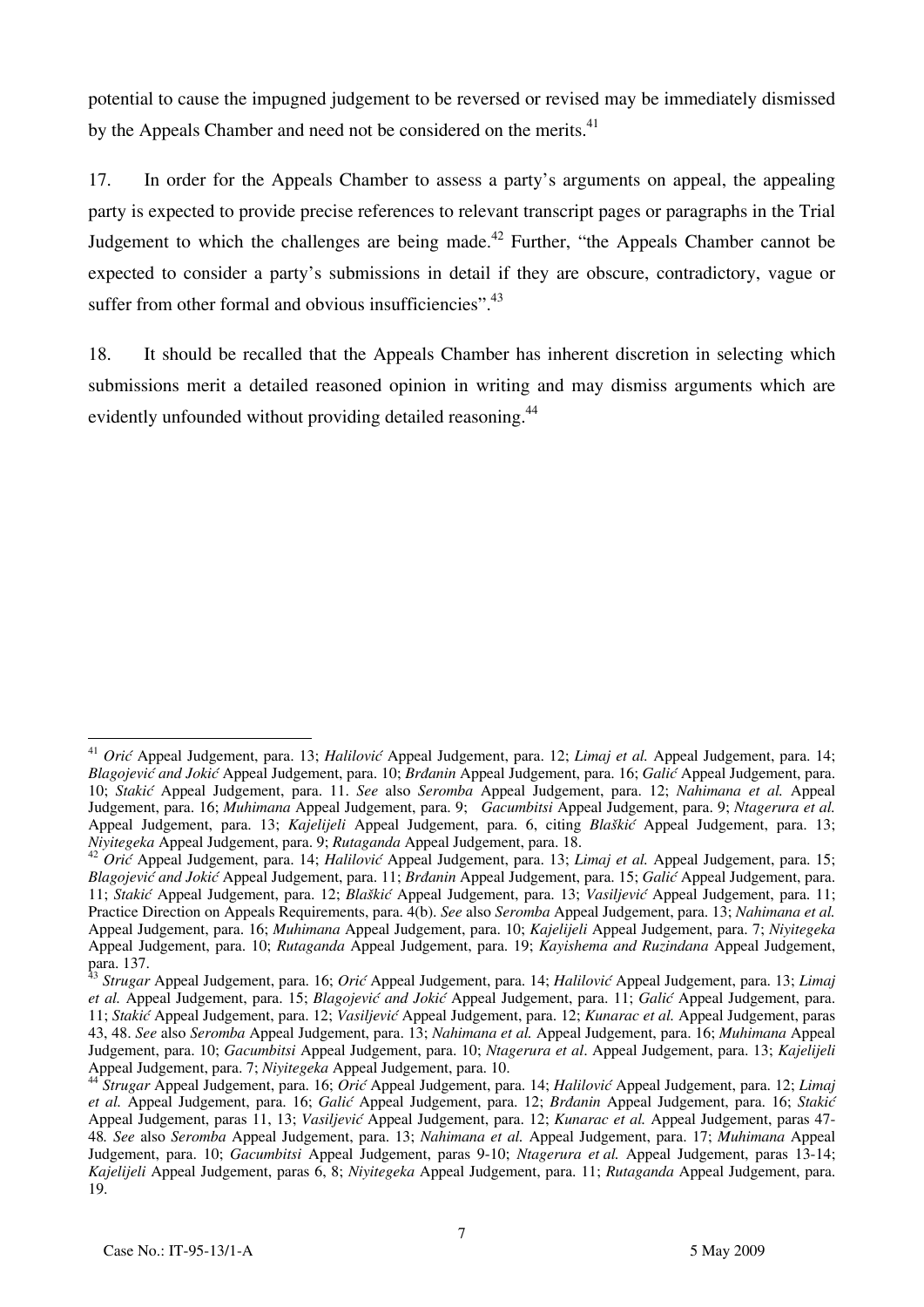## **III. PROSECUTION'S APPEAL**

19. On 7 May 2008, the Prosecution filed an amended notice of appeal setting forth four grounds of appeal against the Trial Judgement. In its first ground of appeal, it argues that the Trial Chamber erred in law by excluding persons *hors de combat* from being victims of crimes against humanity. It therefore requests the Appeals Chamber to reverse the acquittal of Slijivancanin and Mrk $\delta$ ić under Article 5 of the Statute,<sup>45</sup> and therefore: (i) enter a conviction for torture as a crime against humanity under Article 5 of the Statute against Šljivančanin;<sup>46</sup> and (ii) enter convictions for murder, torture, and inhumane acts as crimes against humanity under Article 5 of the Statute against Mrkšić.<sup>47</sup> Under its second ground of appeal, it requests the Appeals Chamber to overturn Sliivančanin's acquittal for murder, and enter a conviction against him under Article 3 of the Statute for having aided and abetted the murder of 194 prisoners killed at the grave site near Ovčara on 20/21 November 1991.<sup>48</sup> The Prosecution's third and fourth grounds of appeal request the Appeals Chamber to: (i) revise and increase Sliivančanin's sentence in order to properly reflect the gravity of his criminal conduct;<sup>49</sup> (ii) revise and increase Mrk $\delta i \delta'$ 's sentence in order to properly reflect the gravity of his criminal conduct;<sup>50</sup> and (iii) revise and increase  $\tilde{S}$ ljivančanin and Mrkšić's sentences in case its first or second grounds of appeal succeed and the Appeals Chamber enters new convictions under Articles 3 or 5 of the Statute.<sup>51</sup> The Prosecution's appeal against Šljivančanin's and Mrkšić's sentences is addressed in the sentencing section.<sup>52</sup>

# **A. First Ground of Appeal: Acquittal of Šljivančanin and Mrkšić for Article 5 Crimes**

20. The Prosecution argues that the Trial Chamber erred in law by requiring that the individual victims of crimes against humanity under Article 5 of the Statute be civilians as defined by Article 50 of Additional Protocol I, thereby excluding persons *hors de combat*, and as a result erred in entering convictions for war crimes only.<sup>53</sup> In its Appeal Brief, the Prosecution argues that Article 5 of the Statute is applicable to persons *hors de combat* for two reasons: (i) Article 5 of the Statute does not require that individual victims must be civilians but only that the crimes take place as part of a widespread or systematic attack against a civilian population; and (ii) in determining whether the civilian population is the primary object of the attack, all non-participants in the

 $\overline{a}$ <sup>45</sup> *See* Prosecution Notice of Appeal, paras 3-6.

<sup>46</sup> Prosecution Notice of Appeal, para. 6(i).

 $47$  Prosecution Notice of Appeal, para. 6(ii).

<sup>&</sup>lt;sup>48</sup> Prosecution Notice of Appeal, paras 8-10. Should the Appeals Chamber allow its first ground of appeal, the Prosecution also requests the Appeals Chamber to enter a conviction against Šljivančanin for murder as a crime against humanity under Article 5 of the Statute (Prosecution's Notice of Appeal, para. 11).

<sup>49</sup> Prosecution Notice of Appeal, paras 13-15.

<sup>&</sup>lt;sup>50</sup> Prosecution Notice of Appeal, paras 16-18.

<sup>&</sup>lt;sup>51</sup> Prosecution Notice of Appeal, paras 7, 12.

<sup>52</sup> *See infra* Section VI: "Appeals Against Sentence".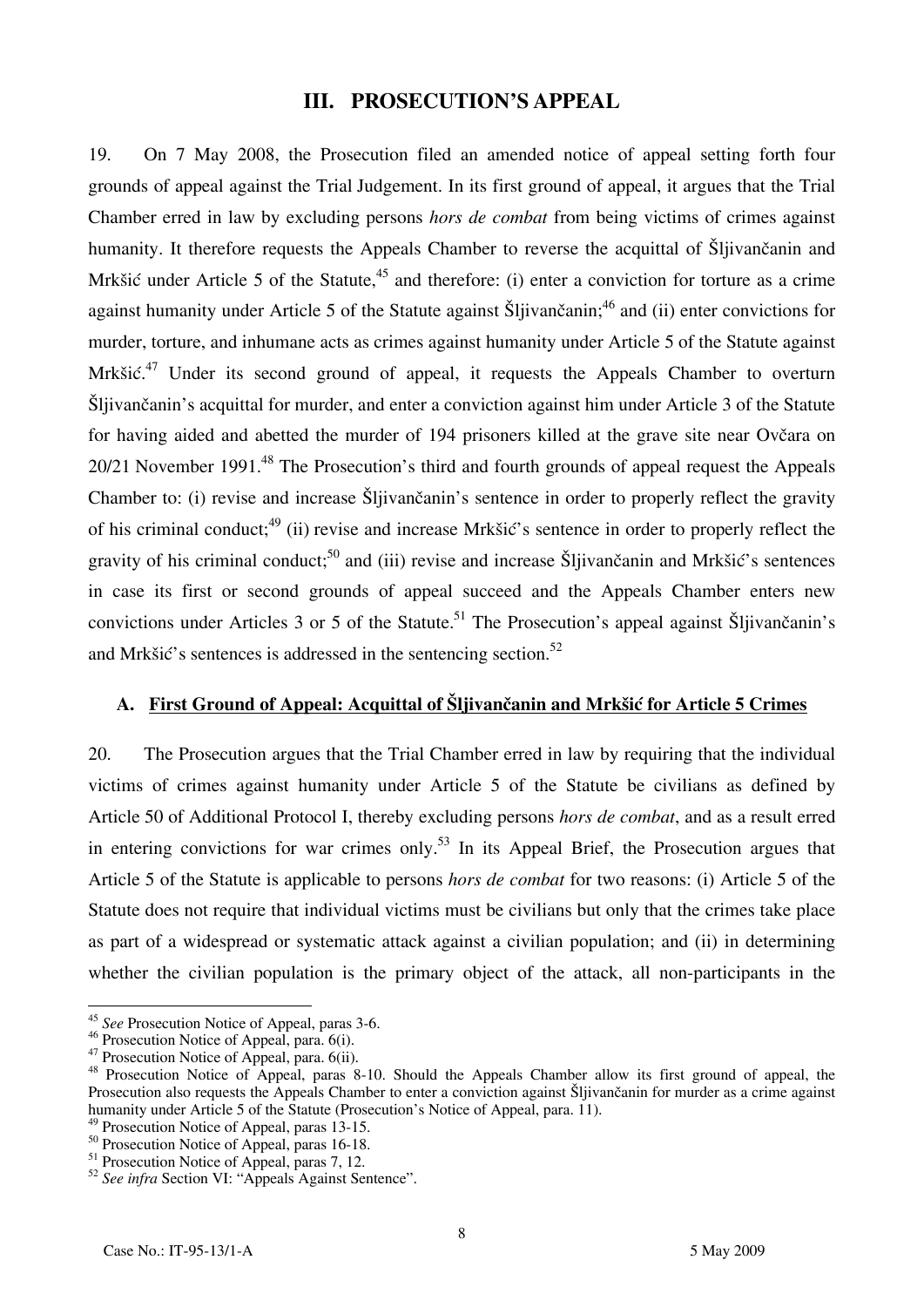hostilities, including persons *hors de combat*, should be regarded as civilians.<sup>54</sup> However, at the Status Conference held on 16 October 2008, the Prosecution informed the Presiding Judge in this case that, in light of the *Martic* Appeal Judgement recently rendered, it would not be pursuing the second sub-ground of its first ground of appeal ("C. Error 2"),<sup>55</sup> namely, the allegation that all nonparticipants in the hostilities should be regarded as civilians.<sup>56</sup> Should its first ground of appeal succeed, the Prosecution requests the Appeals Chamber to reverse Šljivančanin's and Mrkšić's acquittals under Article 5 of the Statute for the crimes committed in Ovčara and to increase their sentences accordingly.<sup>57</sup>

21. Mrkšić opposes the Prosecution's first ground of appeal.<sup>58</sup> states that the Trial Chamber's conclusions are consistent with the Appeals Chamber's case-law.<sup>59</sup> and that it would be a "dreadful" menace" to depart from this case-law. $^{60}$  He argues that the victims of crimes against humanity must be civilians as defined under Article 50 of Additional Protocol  $I<sub>1</sub><sup>61</sup>$  and that members of the armed forces not armed or not taking part in the hostilities cannot be considered civilians.<sup>62</sup> He emphasizes that the civilian status of the victims is a very important element of crimes against humanity.<sup>63</sup>

22. Šljivančanin opposes the Prosecution's arguments as an "inappropriate attempt to expand the scope of Article 5 of the Statute".<sup>64</sup> In his view, the victims of crimes against humanity must be civilians and cannot be soldiers, members of resistance groups, former combatants who have laid down their arms and/or combatants *hors de combat*. 65 He states that "there is no precedent before the International Tribunal where a crime directed solely and exclusively against a group of combatants/prisoners of war was charged as a crime against humanity".<sup>66</sup> In the present case, he argues, the Trial Chamber was correct not to enter convictions for crimes against humanity because no reasonable trier of fact could have found that the crimes in Ovčara were part of a widespread or systematic attack directed against the civilian population of Vukovar.<sup>67</sup> Should the Appeals Chamber allow the Prosecution's arguments and reverse Šljivančanin's acquittal under Count 5 of

<sup>&</sup>lt;sup>53</sup> Prosecution Notice of Appeal, para. 3; Prosecution Appeal Brief, paras 12, 25, 62.

<sup>54</sup> Prosecution Appeal Brief, paras 6, 13.

<sup>&</sup>lt;sup>55</sup> Prosecution Appeal Brief, paras 37-59.

<sup>&</sup>lt;sup>56</sup> Transcript of Status Conference, 16 October 2008, p. 25: "The Prosecution will not be pursuing subground (2), that's error 2 under ground 1. In light of the recent ruling in the case of Martić, the ground that relates to definitions of civilians that appears under ground 1, subground (c), on our brief, we will not be pursuing".

<sup>&</sup>lt;sup>57</sup> Prosecution Notice of Appeal, paras 4-7; Prosecution Appeal Brief, paras 63-66; Prosecution Brief in Reply, paras 1, 33.

<sup>58</sup> Mrkšić Respondent's Brief, para. 5.

<sup>59</sup> Mrkšić Respondent's Brief, para. 12.

<sup>60</sup> Mrkšić Respondent's Brief, para. 24.

<sup>&</sup>lt;sup>61</sup> Mrkšić Respondent's Brief, paras 11, 16.

<sup>62</sup> Mrkšić Respondent's Brief, para. 16.

<sup>63</sup> Mrkšić Respondent's Brief, paras 17-19.

<sup>64</sup> Šljivančanin Respondent's Brief, para. 22. *See* also Šljivančanin Respondent's Brief, para. 23.

<sup>65</sup> Šljivančanin Respondent's Brief, paras 119-120. *See* also Šljivančanin Respondent's Brief, para. 36; AT. 256.

<sup>66</sup> Šljivančanin Respondent's Brief, para. 27.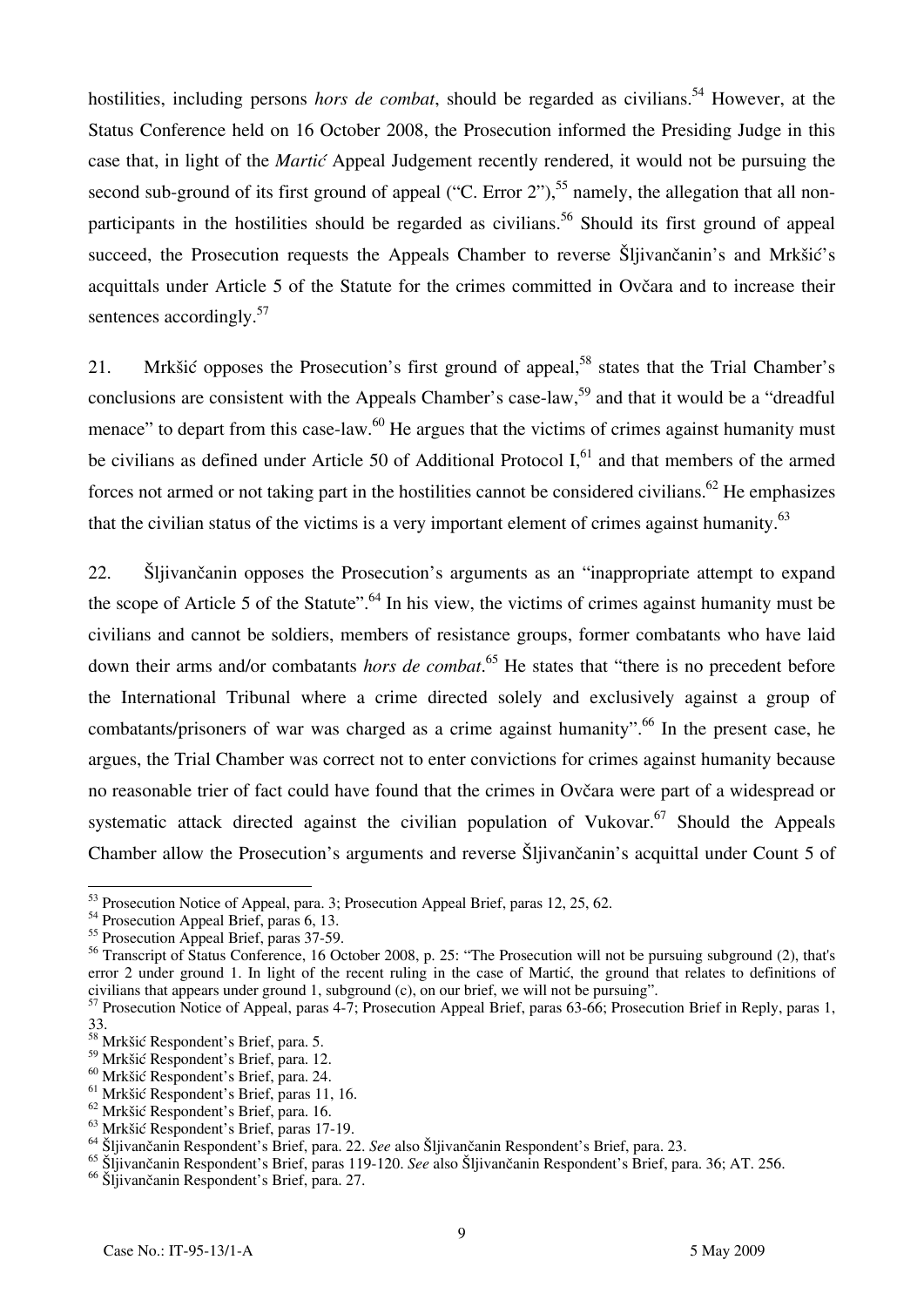the Indictment, Šljivančanin submits that the sentence of five years of imprisonment imposed on him should not be revised. $68$ 

## 1. Whether the individual victims of crimes against humanity must be civilians

23. The Prosecution contends that the Trial Chamber erred in creating a separate requirement under Article 5 of the Statute that the individual victims must be civilians.<sup>69</sup> It contends that the requirement that the attack be directed against a "civilian population" under Article 5 of the Statute ensures that the primary object of the attack is not a legitimate military target.<sup>70</sup> Hence, this requirement excludes attacks primarily directed at military objectives from being qualified as crimes against humanity,<sup>71</sup> but does not mean that the individual victims must be civilians,<sup>72</sup> as there is no such jurisdictional requirement.<sup>73</sup> It avers that the only requirement is that crimes must be part of a widespread or systematic attack directed against a civilian population,  $74$  which the Appeals Chamber interpreted as implying that crimes against humanity must be committed as part of a widespread or systematic attack in which the civilian population was the primary object of the attack.<sup>75</sup> In its view, the status of the victims is only one relevant factor in determining whether a civilian population is the object of attack.<sup>76</sup>

24. Šljivančanin concedes that some instruments require that crimes against humanity be committed *as part of* a widespread or systematic attack against any civilian population.<sup>77</sup> He argues, however, that the plain language of Article 5 of the Statute is that crimes against humanity must be *directed* against any civilian population,<sup>78</sup> that this requirement is included in "almost every instrument embodying the prohibition of crimes against humanity<sup> $\frac{79}{9}$ </sup> and in many States' legislation concerning crimes against humanity, $80$  and implies that the victims must be civilians. $81$ 

<sup>5</sup> Prosecution Appeal Brief, para. 17, citing *Kunarac et al.* Appeal Judgement, para. 91.

 $\overline{\phantom{a}}$ <sup>67</sup> Šljivančanin Respondent's Brief, paras 25-26.

<sup>68</sup> Šljivančanin Respondent's Brief, paras 122-125.

<sup>69</sup> Prosecution Appeal Brief, para. 14, *See* also Prosecution Appeal Brief, para. 12, citing Trial Judgement, paras 462- 463.

<sup>70</sup> Prosecution Appeal Brief, para. 16. *See* also Prosecution Appeal Brief, para. 26. 71 Prosecution Appeal Brief, para. 14.

 $72$  Prosecution Appeal Brief, paras 15-16.

<sup>73</sup> Prosecution Appeal Brief, paras 17, 29.

<sup>74</sup> Prosecution Appeal Brief, para. 17, citing *Kunarac et al.* Appeal Judgement, paras 85-97; *Tadić* Appeal Judgement, paras 248, 271; *Kordić and Čerkez* Appeal Judgement, paras 93-100; *Galić* Appeal Judgement, paras 142-146.

<sup>76</sup> Prosecution Appeal Brief, paras 15, 18-24.

<sup>&</sup>lt;sup>77</sup> Šljivančanin Respondent<sup>'</sup>s Brief, para. 44, citing Article 3 of the ICTR Statute and Article 2 of the Statute of the Special Court for Sierra Leone.

<sup>78</sup> Šljivančanin Respondent's Brief, paras 40-41.

<sup>&</sup>lt;sup>79</sup> Šljivančanin Respondent's Brief, para. 42, citing Article 6(c) of the Charter of the International Military Tribunal of Nuremberg; Article II(1)(c) of Control Council Law No. 10; Article 5(c) of the Charter of the International Military Tribunal for the Far East; Article 7(2)(a) of the Rome Statute of the International Criminal Court; and Article 5.1 of the United Nations Transitional Administration in East Timor, Regulation No. 2000/15.

<sup>80</sup> Šljivančanin Respondent's Brief, para. 43 (references omitted).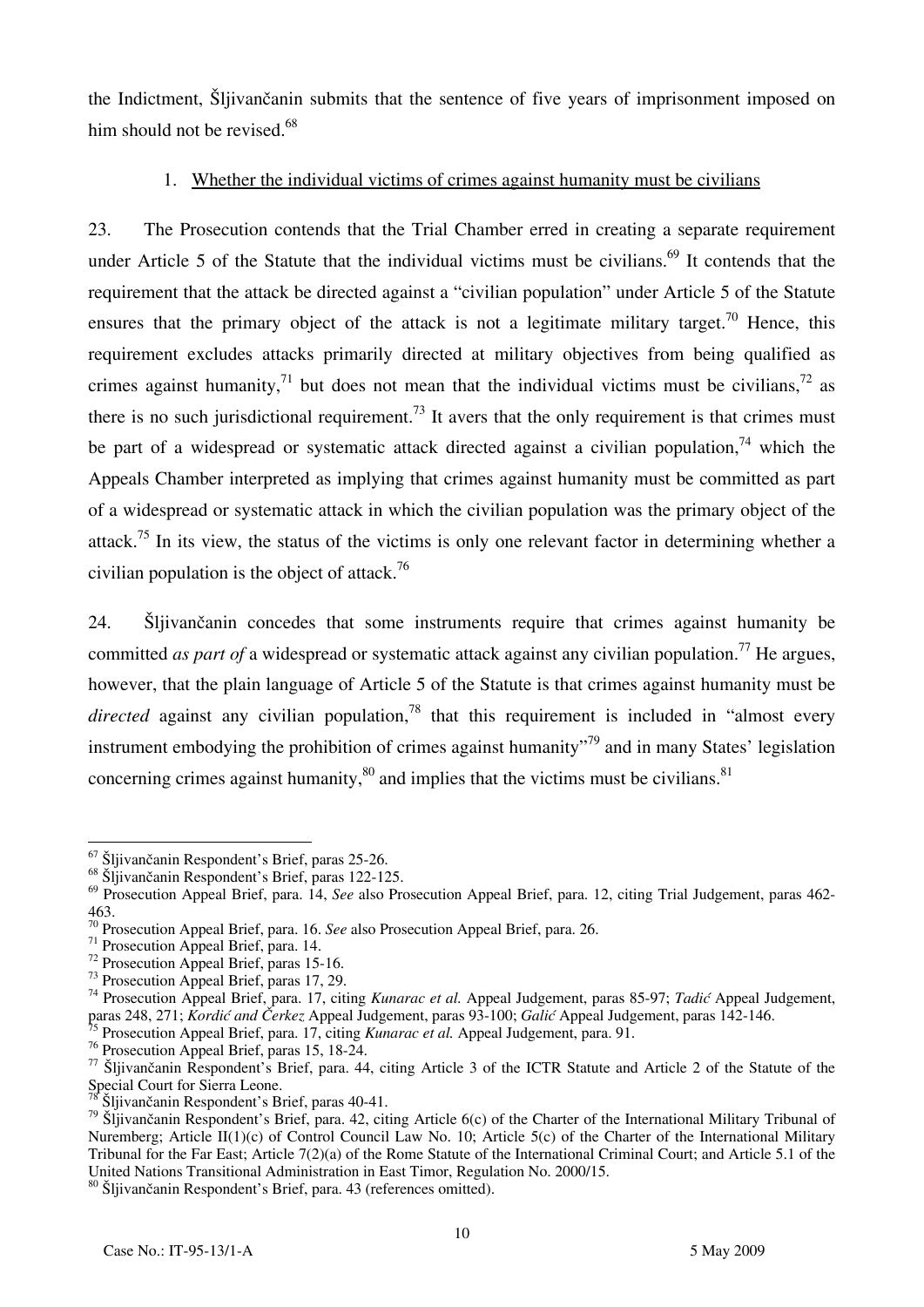25. In the section of the Trial Judgement addressing its jurisdiction over the crimes charged under Article 5 of the Statute, the Trial Chamber recalled that a crime listed under that article can only constitute a crime against humanity when committed in an armed conflict and must be part of a widespread or systematic attack against a civilian population.<sup>82</sup> It then specifically addressed the jurisdictional requirement that crimes against humanity be "directed against any civilian population", and properly recalled that: (i) the civilian population must be the primary object of the attack; $83$  (ii) factors relevant to determining whether the attack was so directed include the means and method used in the course of the attack, the status of the victims, their number, the discriminatory nature of the attack, the nature of the crimes committed in its course, and the resistance to the assailants at the time and the extent to which the attacking force may be said to have complied or attempted to comply with the precautionary requirements of the laws of war;<sup>84</sup> and (iii) that the civilian population need only be predominantly civilian.<sup>85</sup>

26. In the following section, the Trial Chamber then addressed what it identified as a "related but distinct legal issue" that arose in the circumstances of the case before it, namely, "whether the notion of crimes against humanity is intended to apply to crimes listed in Article 5 [of the Statute] when the *individual victims* of such crimes are not civilians".<sup>86</sup> The Trial Chamber concluded that the victims of crimes against humanity must be civilians:

In order for a crime listed in Article 5 to constitute a crime against humanity, it is not sufficient for that crime to be part of a widespread or systematic attack against the civilian population. The victims of the crime must also be civilians. Accordingly, a crime listed in Article 5, despite being part of a widespread or systematic attack against the civilian population, does not qualify as a crime against humanity if the victims were non-civilians.<sup>87</sup>

By so doing, in addition to the jurisdictional requirement that the crimes charged under Article 5 of the Statute be directed against a civilian population, the Trial Chamber imposed a distinct requirement, namely, that the individual victims of the underlying crimes be civilians.

27. The Trial Chamber was aware that the International Tribunal had not yet addressed the issue of whether the individual victims of the underlying crimes under Article 5 of the Statute must be civilians.88 To support its above conclusion, it sought to rely on the finding in the *Blaškić* Appeal

 $\overline{a}$ <sup>81</sup> Šljivančanin Respondent's Brief, para. 46. *See* also Šljivančanin Respondent's Brief, paras 55-57.<br><sup>82</sup> Trial Judgement, para. 429.

<sup>&</sup>lt;sup>82</sup> Trial Judgement, para. 429.<br><sup>83</sup> Trial Judgement, para. 440, quoting *Kunarac et al.* Appeal Judgement, para. 91.<br><sup>84</sup> Trial Judgement, para. 440, quoting *Kunarac et al.* Appeal Judgement, para. 91.

<sup>85</sup> Trial Judgement, para. 442, citing *Blaškić* Appeal Judgement, para. 113 and citing Article 50(3) of Additional Protocol I ("The presence within the civilian population of individuals who do not come within the definition of civilians does not deprive the population of its civilian character"). *See* also Trial Judgement, paras 443, 458, 562. 86 Trial Judgement, para. 443.

<sup>&</sup>lt;sup>87</sup> Trial Judgement, para. 463.

<sup>&</sup>lt;sup>88</sup> Trial Judgement, para. 462: "The Chamber is aware of the fact that, to date, the Tribunal's jurisprudence has not been called upon to address the question whether the individual victims of crimes against humanity need to be civilians".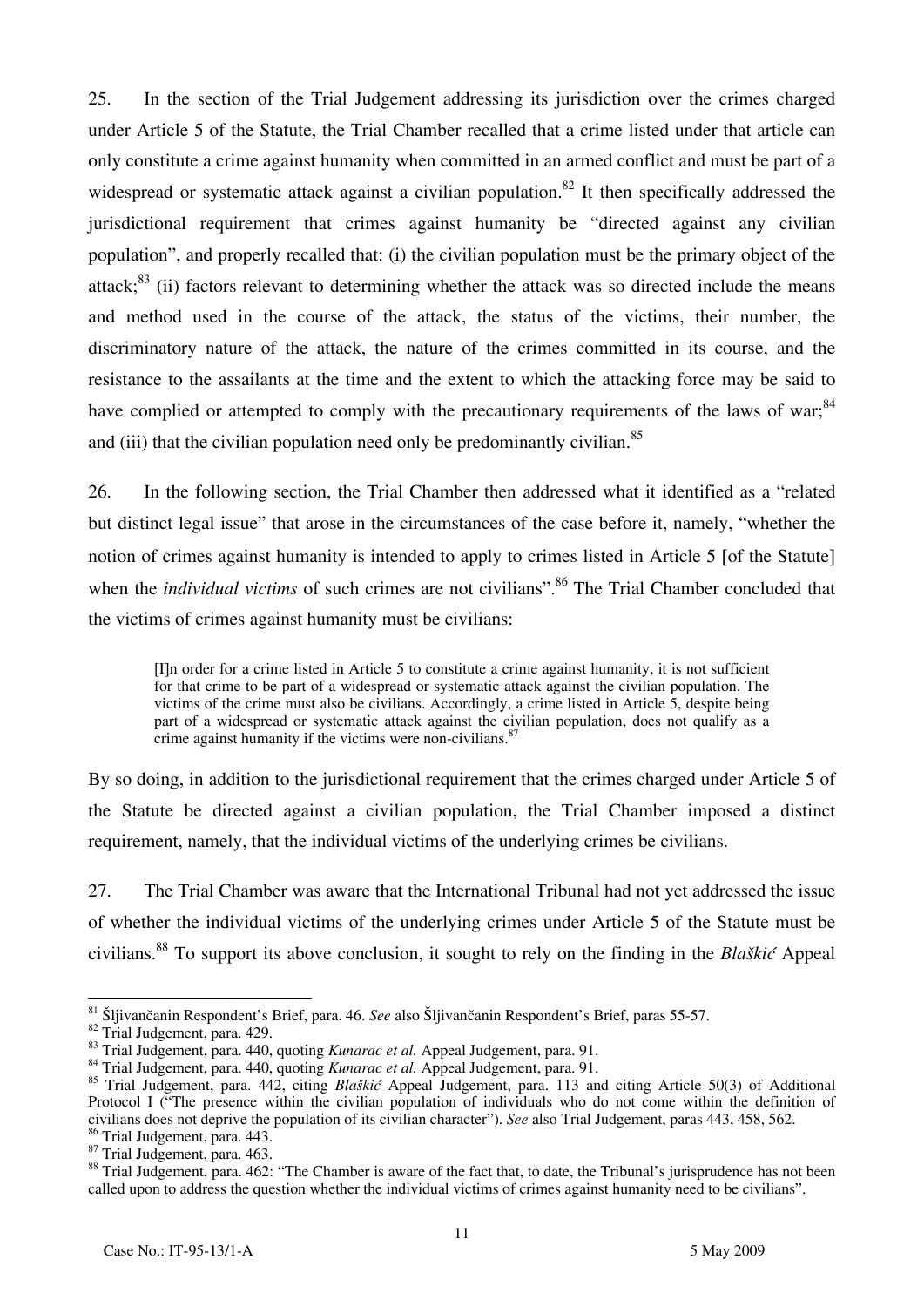Judgement that "both the status of the victim as a civilian and the scale on which it is committed or the level of organization involved characterize a crime against humanity".<sup>89</sup> However, as explained below, this finding cannot lend support to the conclusion that the underlying crimes under Article 5 of the Statute can only be committed against civilians.

28. The Appeals Chamber in *Blaškić* first stated that the Trial Chamber "correctly recognised that a crime against humanity applies to acts directed against any civilian population". <sup>90</sup> It then addressed Tihomir Blaškić's argument that he never ordered attacks directed against a civilian population but that the casualties were the unfortunate consequence of an otherwise legitimate and proportionate military operation.<sup>91</sup> In this context, the Appeals Chamber found that the Trial Chamber erred when it stated that "the specificity of a crime against humanity results not from the status of the victim but the scale and organisation in which it must be committed".<sup>92</sup> It further found that "both the status of the victim as a civilian and the scale on which it is committed or the level of organization involved characterize a crime against humanity".<sup>93</sup> The Appeals Chamber's finding was therefore concerned with the issue of whether legitimate military targets were attacked and was not seized of the question of whether the victims of the underlying crimes under Article 5 of the Statute must be civilians. Accordingly the Appeals Chamber's finding is to be understood as only reflecting the jurisdictional requirement of Article 5 of the Statute that crimes against humanity must be committed as part of a widespread attack against a civilian population.<sup>94</sup> It cannot be understood as implying that the underlying crimes under Article 5 of the Statute can only be committed against civilians as the Trial Chamber did in the present case.

29. The Appeals Chamber recently confirmed that "[t] here is nothing in the text of Article 5 of the Statute, or previous authorities of the Appeals Chamber that requires that individual victims of crimes against humanity be civilians".<sup>95</sup> Further, it held that under customary international law, persons *hors de combat* can also be victims of crimes against humanity, provided that all the other necessary conditions are met.<sup>96</sup>

30. This is not to say that under Article 5 of the Statute the status of the victims as civilians is irrelevant. In fact, the status of the victims is one of the factors that can be assessed in determining

 $\overline{a}$ <sup>89</sup> *Blaškić* Appeal Judgement, para. 107, relied upon at paragraph 462 of the Trial Judgement.

<sup>90</sup> *Blaškić* Appeal Judgement, para. 107.

<sup>91</sup> *Blaškić* Appeal Judgement, para. 103.

<sup>92</sup> *Blaškić* Appeal Judgement, para. 107, quoting *Blaškić* Trial Judgement, para. 208.

<sup>93</sup> *Blaškić* Appeal Judgement, para. 107.

<sup>94</sup> *Blaškić* Appeal Judgement, Section IV(A)(2).

<sup>&</sup>lt;sup>95</sup> *Marti*ć Appeal Judgement, para. 307. *See* also paras 303-306, 308. In *Martić*, the Appeals Chamber entered convictions for crimes committed against persons *hors de combat*, considering that they were victims of a widespread and systematic attack against the civilian population, and that all the elements of the offences were met (*see Martić* Appeal Judgement, paras 318-319, 346, 355).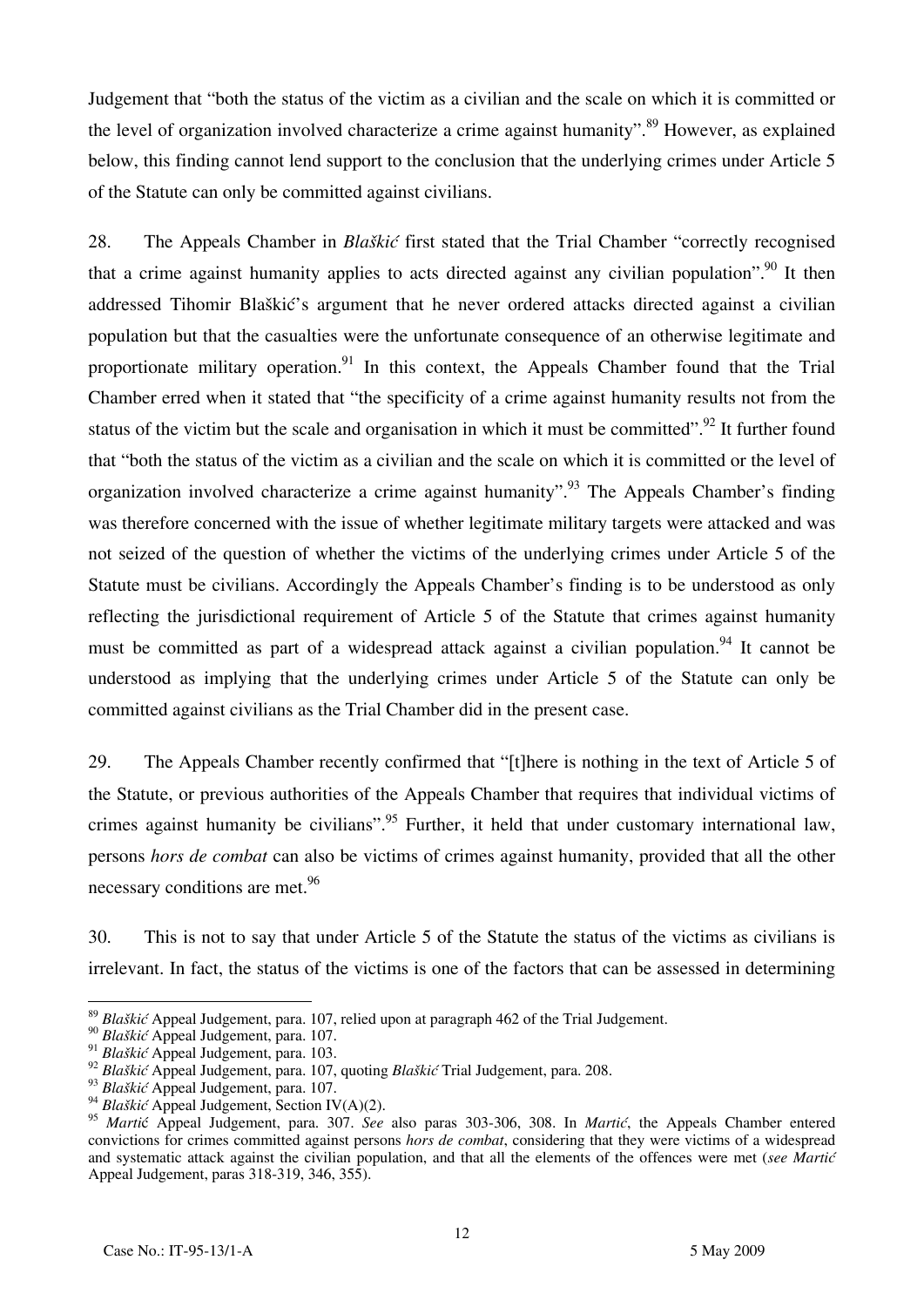whether the jurisdictional requirement that the civilian population be the primary target of an attack has been fulfilled,<sup>97</sup> along with, *inter alia*, the means and method used in the course of the attack, the number of victims, the discriminatory nature of the attack, the nature of the crimes committed in its course, the resistance to the assailants at the time and the extent to which the attacking force may be said to have complied or attempted to comply with the precautionary requirements of the laws of war.98

31. Further, the fact that a population under the *chapeau* of Article 5 of the Statute must be "civilian" does not imply that such population shall only be comprised of civilians. The status of the victims will thus also be relevant to determining whether the population against which the attack is directed is civilian. In *Kordić and Čerkez*, the Appeals Chamber stated:

The civilian population comprises all persons who are civilians and the presence within the civilian population of individuals who do not come within the definition of civilians does not deprive the population of its civilian character.<sup>99</sup>

In *Blaškić*, the Appeals Chamber, relying on the ICRC Commentary to Article 50 of Additional Protocol I, $^{100}$  held that "in order to determine whether the presence of soldiers within a civilian population deprives the population of its civilian character, the number of soldiers, as well as whether they are on leave, must be examined".<sup>101</sup>

32. Accordingly, whereas the civilian status of the victims, the number of civilians, and the proportion of civilians within a civilian population are factors relevant to the determination of whether the *chapeau* requirement of Article 5 of the Statute that an attack be directed against a "civilian population" is fulfilled, there is no requirement nor is it an element of crimes against humanity that the victims of the underlying crimes be "civilians".

33. In light of the foregoing, the Appeals Chamber finds that the Trial Chamber erred in law at paragraphs 462 and 463 of the Trial Judgement in concluding that, for the purposes of Article 5 of the Statute, the victims of the underlying crime must be civilians, and consequently erroneously creating an additional requirement under Article 5 of the Statute.

<sup>96</sup> *Martić* Appeal Judgement, paras 311, 313.

<sup>&</sup>lt;sup>97</sup> *Kunarac et al.* Appeal Judgement, para. 92: "The Appeals Chamber is satisfied that the Trial Chamber correctly defined and identified the "population" which was being attacked and that it correctly interpreted the phrase "directed against" as requiring that the civilian population which is subjected to the attack must be the primary rather than an incidental target of the attack".

<sup>&</sup>lt;sup>98</sup> *Kunarac et al.* Appeal Judgement, para. 91.<br><sup>99</sup> *Kordić and Čerkez* Appeal Judgement, para. 50. *See* also *Galić* Appeal Judgement, para. 136.

<sup>&</sup>lt;sup>100</sup> ICRC Commentary to Article 50 of Additional Protocol I, para. 1922: "[I]n wartime conditions it is inevitable that individuals belonging to the category of combatants become intermingled with the civilian population, for example, soldiers on leave visiting their families. However, provided that these are not regular units with fairly large numbers, this does not in any way change the civilian character of a population".

<sup>101</sup> *Blaškić* Appeal Judgement, para. 115. *See* also *Galić* Appeal Judgement, para. 137.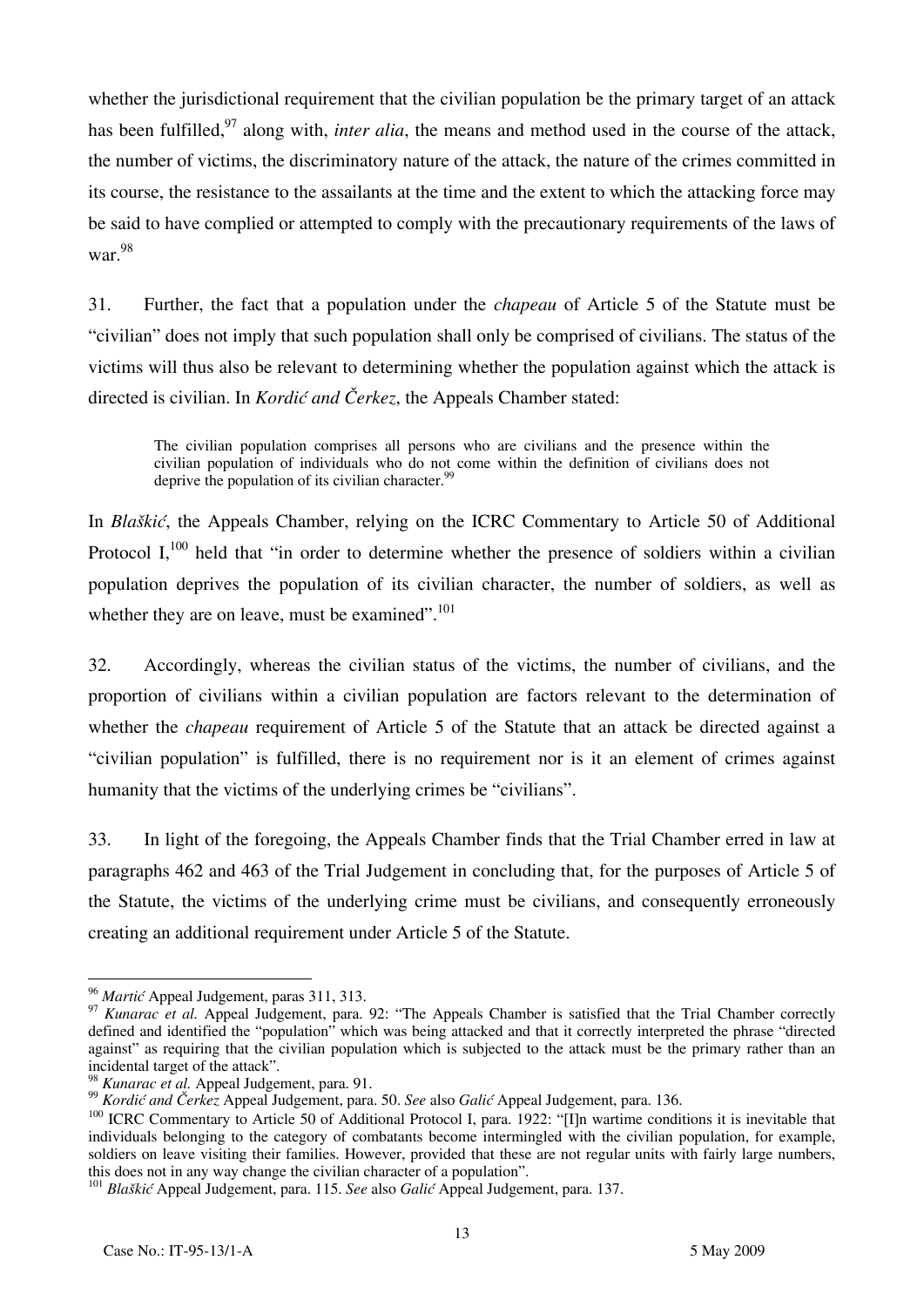34. Having found that the Trial Chamber committed an error of law, the Appeals Chamber turns to consider whether this error invalidates the Trial Judgement.

# 2. Whether the crimes committed in Ovčara qualify as crimes against humanity

35. Following the Prosecution's decision not to pursue the second sub-ground of its first ground of appeal,<sup>102</sup> the Trial Chamber's finding to the effect that the term "civilian" in Article 5 of the Statute has to be interpreted in accordance with Article 50 of Additional Protocol I and therefore does not include combatants or persons *hors de combat*, 103 remains unchallenged. This finding was based, *inter alia*, on the Appeals Chamber's well-established jurisprudence,<sup>104</sup> reiterated in the *Martić* Appeal Judgement,<sup>105</sup> that the notion of "civilian" under Article 5 of the Statute excludes persons *hors de combat*. In *Blaškić*, the Appeals Chamber found:

Article 50 of Additional Protocol I to the Geneva Conventions contains a definition of civilians and civilian populations, and the provisions in this article may largely be viewed as reflecting customary law.106

Read together, Article 50 of Additional Protocol I and Article 4A of the Third Geneva Convention establish that members of the armed forces, and members of militias or volunteer corps forming part of such armed forces, cannot claim civilian status.<sup>107</sup>

In *Kordić and Čerkez*, the Appeals Chamber found that "Article 50 of Additional Protocol I contains a definition of civilians and civilian populations, and the provisions in this article may largely be viewed as reflecting customary law".<sup>108</sup> In *Galić*, the Appeals Chamber reiterated that "[e]ven *hors de combat*, however, [combatants] would still be members of the armed forces of a party to the conflict and therefore fall under the category of persons referred to in Article 4(A)(1) of the Third Geneva Convention; as such, they are not civilians in the context of Article 50, paragraph 1, of Additional Protocol I".<sup>109</sup> The notion of "civilian" under Article 5 of the Statute is defined through the above provisions of the law of armed conflict.<sup>110</sup> Whereas under Article 3 of the Statute the situation of a victim at the time of the offence may be relevant to its status, $^{111}$  the notion

 $102$  See supra para. 20.

<sup>103</sup> Trial Judgement, para. 461.<br><sup>103</sup> Trial Judgement, para. 461.<br><sup>104</sup> Trial Judgement, paras 451-453, citing *Blaškić* Appeal Judgement, paras 110, 113-114; *Kordić and Čerkez* Appeal Judgement, para. 97; *Galić* Appeal Judgement, para. 144, fn. 437.

<sup>&</sup>lt;sup>105</sup> *See Martić* Appeal Judgement, paras 292-295.<br><sup>106</sup> *Blaškić* Appeal Judgement, para. 110.

<sup>&</sup>lt;sup>107</sup> Blaškić Appeal Judgement, para. 113.<br><sup>108</sup> *Kordić and Čerkez* Appeal Judgement, para. 97.<br><sup>109</sup> *Galić* Appeal Judgement, fn. 437.

<sup>&</sup>lt;sup>110</sup> See Kunarac et al. Appeal Judgement, para. 91: "To the extent that the alleged crimes against humanity were committed in the course of an armed conflict, the laws of war provide a benchmark against which the Chamber may assess the nature of the attack and the legality of the acts committed in its midst". *See* also *Kordić and Čerkez* Appeal Judgement, para. 96.

<sup>&</sup>lt;sup>111</sup> *Strugar* Appeal Judgement, para. 178: "[I]n order to establish the existence of a violation of Common Article 3 under Article 3 of the Statute, a Trial Chamber must be satisfied beyond a reasonable doubt that the victim of the alleged offence was not participating in acts of war which by their nature or purpose are intended to cause actual harm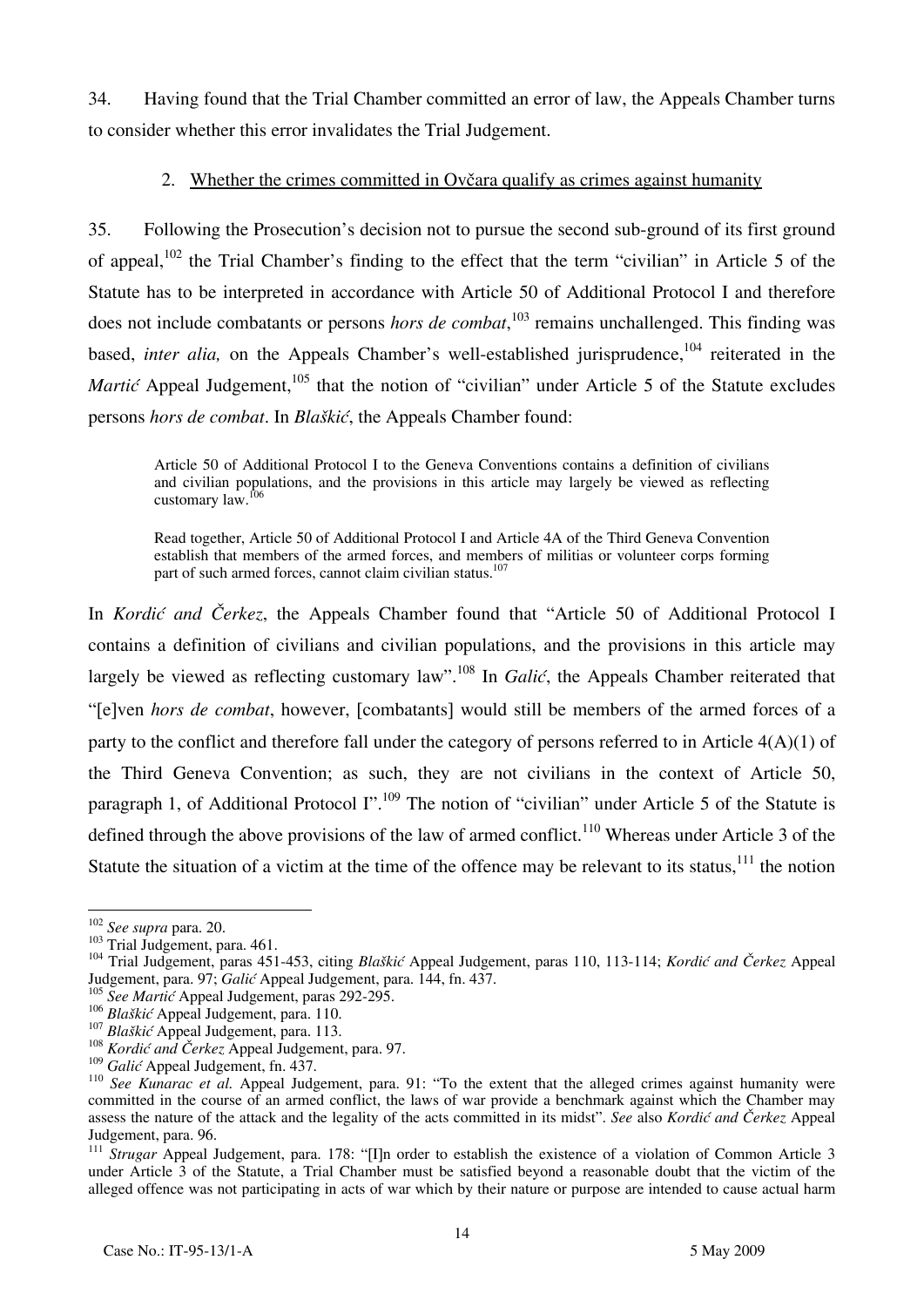of "civilian" under Article 5 of the Statute, as correctly noted by the Trial Chamber,  $^{112}$  is not determined by the position of the victims at the time of the commission of the underlying crime.<sup>113</sup>

36. Pursuant to this jurisprudence and in light of the facts of the case, the Trial Chamber found that the victims were predominantly non-civilians.<sup>114</sup> However, the Appeals Chamber has found that the Trial Chamber erred in law in concluding that, for the purposes of Article 5 of the Statute, the victims of the underlying crime must be civilians, and consequently erroneously creating an additional requirement under Article 5 of the Statute. Accordingly, the Appeals Chamber must determine whether this error has the effect of invalidating the Trial Judgement. To that end and in light of the finding in the *Martic* Appeal Judgement that "[u]nder Article 5 of the Statute, a person *hors de combat* may thus be the victim of an act amounting to a crime against humanity, provided that all other necessary conditions are met, in particular that the act in question is part of a widespread or systematic attack against any civilian population",  $115$  the Appeals Chamber will assess whether in the instant case all other necessary conditions to enter a conviction for crimes against humanity had been met.

37. When assessing whether the jurisdictional requirements of Article 5 of the Statute were met, the Trial Chamber found that there was a widespread and systematic attack against the civilian population of Vukovar,  $116$  and then erroneously turned to examine whether the additional requirement it created that the victims of the underlying crimes must be civilians was fulfilled.<sup>117</sup> As noted above, it found that the victims were predominantly non-civilians<sup>118</sup> and, consequently,

to the personnel or equipment of the enemy's armed forces. Such an enquiry must be undertaken on a case-by-case basis, having regard to the individual circumstances of the victim at the time of the alleged offence". (footn

<sup>&</sup>lt;sup>112</sup> Trial Judgement, para. 455.<br><sup>113</sup> See Blaškić Appeal Judgement, para. 114, in which the Appeals Chamber overturned the Trial Chamber's finding that the specific situation of the victim at the time the crimes were committed must be taken into account in determining his standing as a civilian. Relying on the ICRC Commentary to Article 43 of Additional Protocol I that "[a] civilian who is incorporated in an armed organization [...] becomes a member of the military and a combatant throughout the duration of the hostilities" (ICRC Commentary, p. 515, para. 1676), the Appeals Chamber concluded: "[T]he specific situation of the victim at the time the crimes are committed may not be determinative of his civilian or non-civilian status. If he is indeed a member of an armed organization, the fact that he is not armed or in combat at the time of the commission of crimes, does not accord him civilian status". *See* also *Kordić and Čerkez* Appeal Judgement para. 421: "The Appeals Chamber recalls that during an armed conflict, until a soldier is demobilized, he is considered a combatant whether or not he is in combat, or for the time being armed"; *Martic* Appeal Judgement, paras 292-29

<sup>&</sup>lt;sup>114</sup> Trial Judgement, para. 481. The Trial Chamber found that the evidence indicated that of the 194 persons identified as among those alleged in the Indictment to have been murdered at Ovčara in the evening and night hours of 20/21 November 1991, 181 were known to be active in the Croatian forces in Vukovar. The Trial Chamber concluded that the effect of the evidence was that the majority of these men (and two women) were members or reserve members of ZNG (87) and that there was also a considerable number of members of the HV (30) and the Croatian MUP (17); there were some members of the Croatian protection force of Vukovar (9) and a few members of the Croatian paramilitary formation HOS (Croatian's Liberation Forces, *Hrvatske Oslobodilacke Snage*); regarding the cases of nine other victims the Trial Chamber accepted evidence of their military involvement; there were also 13 persons in respect of whom no known military involvement was established by the evidence (Trial Judgement, para. 479).

<sup>&</sup>lt;sup>115</sup> *Martić* Appeal Judgement, para. 313.<br><sup>116</sup> Trial Judgement, para. 472.

<sup>&</sup>lt;sup>117</sup> Trial Judgement, Section VII(B)(2)(b): "Status of the victims alleged in the Indictment". <sup>118</sup> Trial Judgement, para. 481.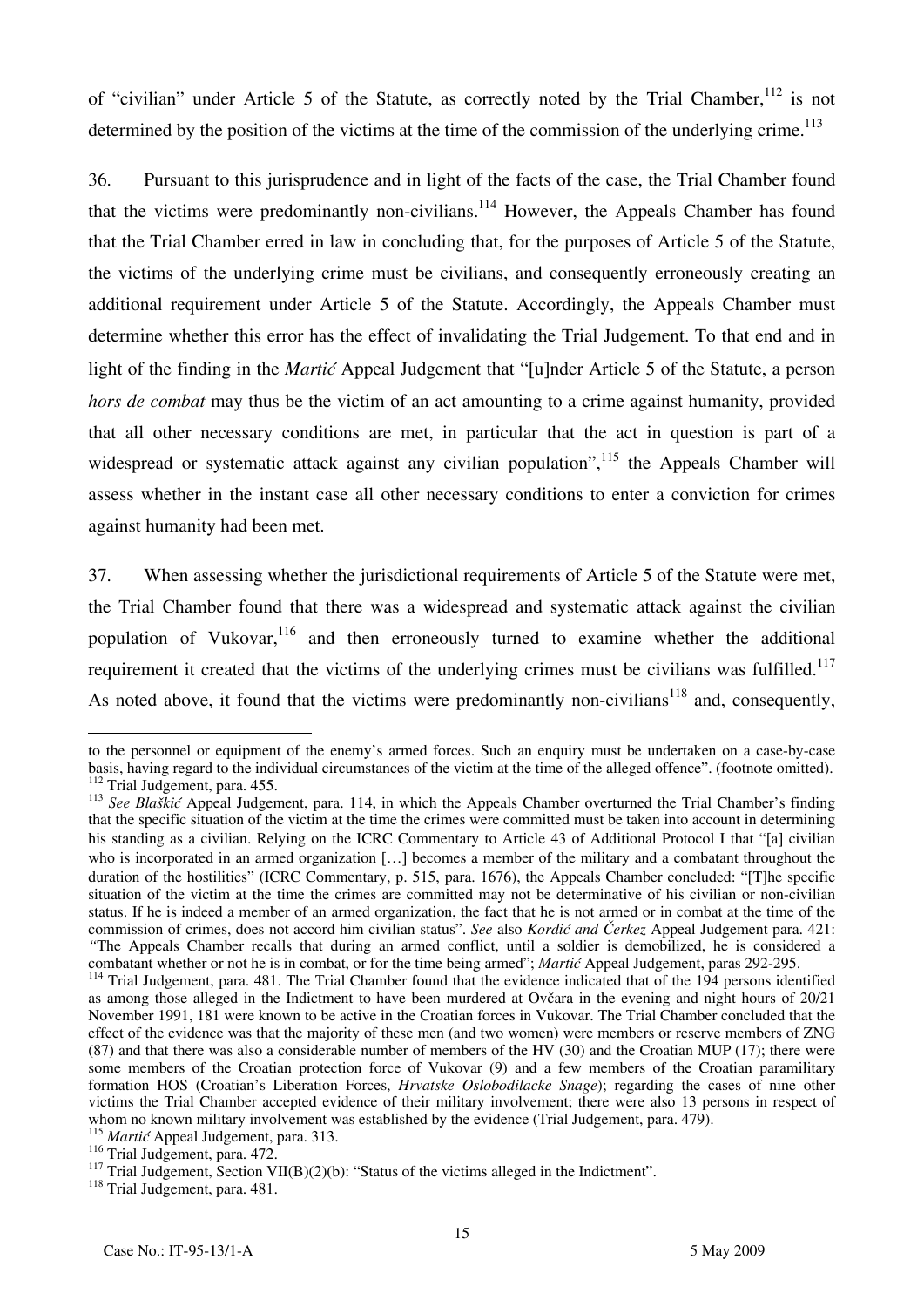that "the jurisdictional prerequisites of Article 5 of the Statute hald not been established".<sup>119</sup> As a result of its error of law, the Trial Chamber accordingly did not conduct the relevant enquiry regarding the requirements under Article 5 of the Statute and, in particular, did not seek to establish whether there was a nexus between the crimes committed in Ovčara and the widespread and systematic attack against the civilian population of Vukovar. At the appeals hearing, the Parties were invited to discuss the evidence on the trial record relating to: (i) the requirement of a widespread or systematic attack against a civilian population, especially in relation to the events in Vukovar; and (ii) the nexus between the acts of the accused and such an attack.<sup>120</sup> For the reasons set out below, and in light of the evidence before the Trial Chamber,<sup>121</sup> the Appeals Chamber finds that there was no such nexus and that the crimes committed in Ovčara did not qualify as crimes against humanity.

38. The Trial Chamber found that "at the time relevant to the Indictment, there was in fact, not only a military operation against the Croat forces in and around Vukovar, but also a widespread and systematic attack by the JNA and other Serb forces directed against the Croat and other non-Serb civilian population in the wider Vukovar area".<sup>122</sup> The Prosecution submits that there was a widespread and systematic attack against the civilian population of Vukovar and a nexus between the crimes committed in Ovčara and such an attack.<sup>123</sup> It argues that since the inhumane acts, torture and murder of the prisoners at Ovčara took place as part of that widespread and systematic attack against the civilian population of Vukovar,  $124$  the requirements for entering convictions under Article 5 of the Statute were met and whether or not the individual victims were civilians was "beside the point".<sup>125</sup> It states that the crimes committed against the prisoners took place as part of the "sustained and relentless attack against Vukovar and its citizens" and was an "inexorable part" of it. $126$ 

39. Mrkšić responds that the victims in the present case were not civilians.<sup>127</sup> He contends that the evidence at trial showed that the victims were subjected to a triage based on their belonging to the Croatian forces or because they were suspected of having committed war crimes or criminal

<sup>&</sup>lt;sup>119</sup> Trial Judgement, para. 482.

<sup>&</sup>lt;sup>120</sup> Addendum to the Scheduling Order for Appeals Hearing, 12 December 2008, Question 1, p. 1.<br><sup>121</sup> See supra Section II: "Standard of Review on Appeal", para. 12.<br><sup>122</sup> Trial Judgement, para. 472.<br><sup>122</sup> AT. 238, referr

<sup>125</sup> Prosecution Appeal Brief, para. 25, citing *Kordić and Čerkez* Appeal Judgement, para. 480. *See* also Prosecution Appeal Brief, para. 22.

<sup>126</sup> Prosecution Brief in Reply, para. 3. *See* also AT. 238. 127 Mrkšić Respondent's Brief, para. 13.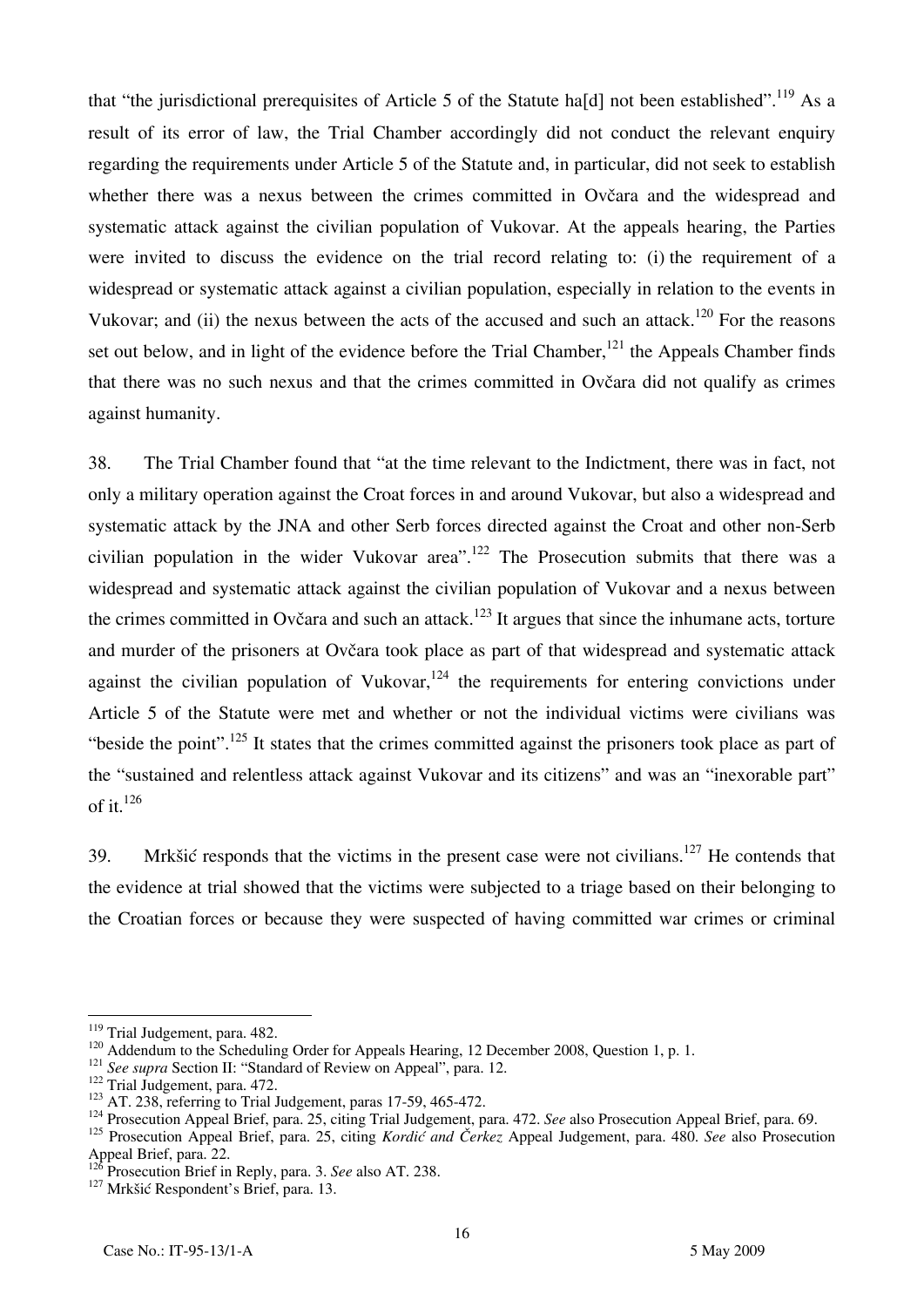acts.<sup>128</sup> Further, Mrkšić argues that there cannot be a nexus between the crimes committed in Ovčara and the widespread and systematic attack against the civilian population of Vukovar because such an attack stopped on 18 November  $1991$ <sup>129</sup>

40. Šljivančanin responds that the Prosecution's argument that the crimes charged in the Indictment are crimes against humanity, regardless of whether the persons harmed in the attack were civilians, because they took place as part of a widespread and systematic attack against the civilian population of Vukovar, is "unsustainable" because it would imply that the killing of combatants – whether lawful or not – during an attack directed at a military objective could qualify as a crime against humanity.<sup>130</sup> Further, Šliivančanin argues that the requirement that the acts of an accused must be part of a widespread or systematic attack against a civilian population implies that such acts must be "by [their] nature or consequences [...] objectively part of the attack",  $^{131}$  must be sufficiently connected to the attack,<sup>132</sup> and cannot be isolated acts.<sup>133</sup> In his view, the Trial Chamber's finding that the perpetrators of the crimes in Ovčara "acted in the knowledge or belief that  $[\dots]$  the victims were prisoners of war, not civilians<sup> $,134$ </sup> and "in the understanding that their acts were directed against members of the Croatian forces<sup>"135</sup> implies that no reasonable trier of fact could have concluded that the perpetrators must have understood that their acts were part of the attack on the civilian population of Vukovar.<sup>136</sup> Šljivančanin also argues that the crimes committed in Ovčara on 20 November 1991 cannot be part of the widespread and systematic attack against the civilian population of Vukovar because such an attack ended on 18 November 1991.<sup>137</sup>

41. The Appeals Chamber recalls that once the requirement of a widespread or systematic attack against a civilian population is fulfilled, there must be a nexus between the acts of the accused and the attack itself. The Appeals Chamber considers that, as correctly noted by the Prosecution,  $^{138}$  the requirement that the acts of an accused must be part of the "attack" against the civilian population does not, however, require that they be committed in the midst of that attack: a crime which is committed before or after the main attack against the civilian population or away from it could still,

 $\overline{a}$ 128 Mrkšić Respondent's Brief, paras 26-32, citing Trial Judgement, paras 477-480. *See* also Mrkšić Respondent's Brief, paras 34-37, 40, 44-46, 50-51. *See* also AT. 245-246, citing Trial Judgement, paras 480-481.

<sup>&</sup>lt;sup>130</sup> Šljivančanin Respondent's Brief, paras 86-88. See also Šljivančanin Respondent's Brief, para. 121.<br><sup>131</sup> Šljivančanin Respondent's Brief, para. 93, quoting *Kunarac et al.* Appeal Judgement, para. 99 and fn. 117. See

<sup>&</sup>lt;sup>132</sup> Šljivančanin Respondent's Brief, para. 94.<br><sup>133</sup> Šljivančanin Respondent's Brief, para. 95. <sup>134</sup> Trial Judgement, para. 480.

<sup>&</sup>lt;sup>135</sup> Trial Judgement, para. 481.

<sup>&</sup>lt;sup>136</sup> Šljivančanin Respondent's Brief, para. 100. See also AT. 269-272, citing Trial Judgement, paras 480-481.<br><sup>137</sup> AT. 263-268, citing Trial Judgement, paras 130-144, 157, 189, 199, 422, 465, 466, 468, 470, 472.<br><sup>138</sup> A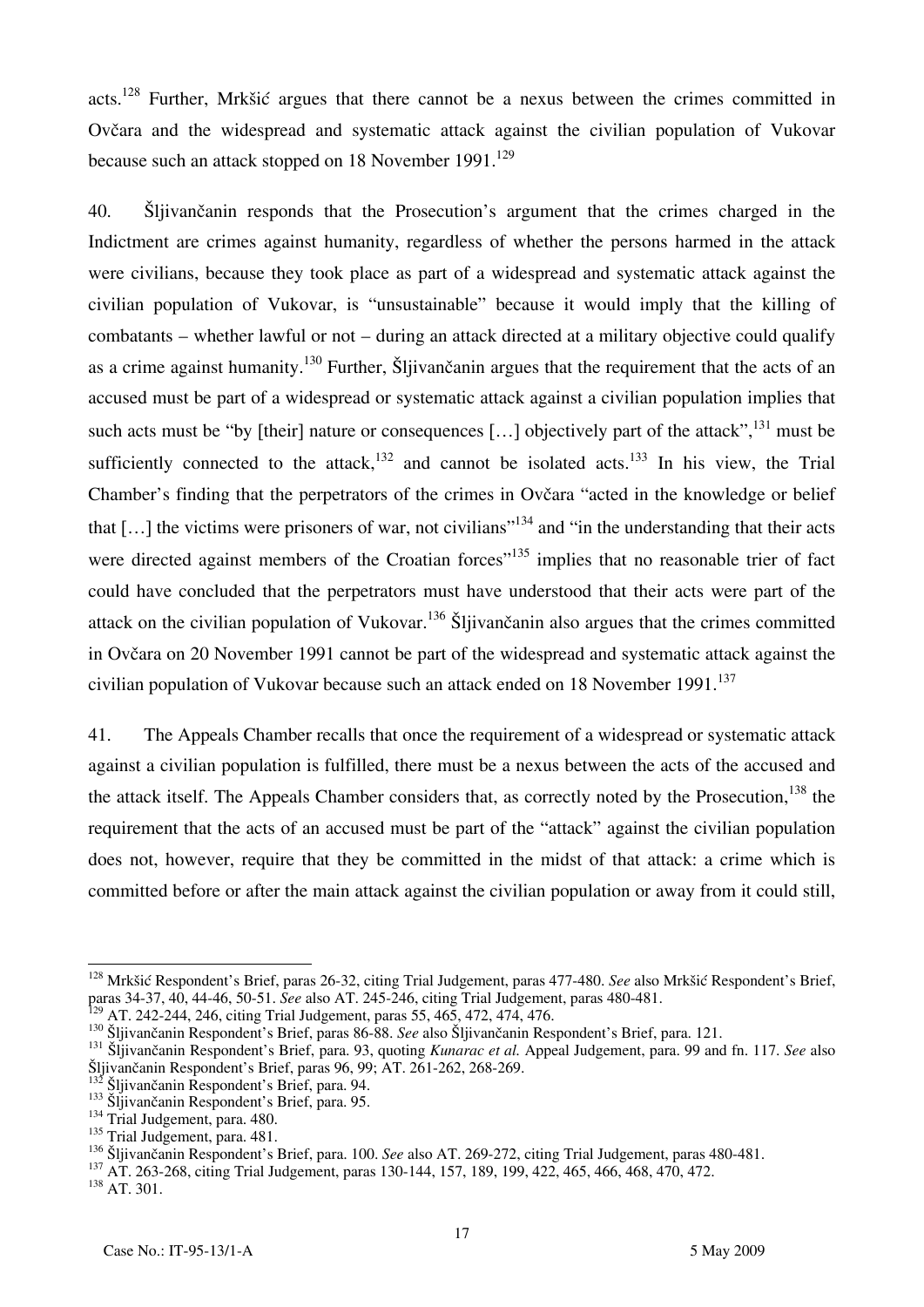if sufficiently connected, be part of that attack.<sup>139</sup> Hence, the fact that the crimes committed in Ovčara took place after the widespread and systematic attack against the civilian population of Vukovar cannot in itself be determinative of whether the nexus requirement was met. Such a nexus consists of two elements:

(i) the commission of an act which, by its nature or consequences, is objectively part of the attack; coupled with

(ii) knowledge on the part of the accused that there is an attack on the civilian population and that his act is part thereof. $140$ 

Thus, to convict an accused of crimes against humanity, it must be proven that his acts were related to a widespread or systematic attack against a civilian population and that he knew that his acts were so related. Such an assessment will be made on a case-by-case basis. For example, having considered the context and circumstances in which an act was committed, an act may be so far removed from the attack that no nexus can be established (so called "isolated act") and hence cannot qualify as a crime against humanity. $141$ 

42. In the present case, after reviewing the evidence before it, the Trial Chamber concluded that the perpetrators of the crimes committed against the prisoners in Ovčara selected the individuals based on their involvement in the Croatian armed forces. The Trial Chamber found:

While there may have been a small number of civilians among the 194 identified murder victims charged in the Indictment, in the Chamber's finding, the perpetrators of the offences against the prisoners at Ovčara on 20/21 November 1991 charged in the Indictment, *acted in the understanding that their acts were directed against members of the Croatian forces*."142

The Appeals Chamber concurs with the Trial Chamber's assessment of the evidence in the trial record. The crimes in Ovčara were directed against a specific group of individuals,<sup>143</sup> the victims of the crimes were selected based on their perceived involvement in the Croatian armed forces.<sup>144</sup> and as such treated "differently from the civilian population".<sup>145</sup> The Prosecution's arguments that the crimes occurred two days after the fall of Vukovar, that Ovčara was located within the geographical scope of the attack against Vukovar, that the perpetrators of the crimes in Ovčara also participated in the attack against the civilian population in Vukovar, and that the perpetrators of the crimes

<sup>&</sup>lt;sup>139</sup> Kunarac et al. Appeal Judgement, para. 100.

<sup>&</sup>lt;sup>140</sup> *Tadić* Appeal Judgement, paras 248, 251, 271; *Kunarac et al.* Appeal Judgement, para. 99. For the *mens rea* of crimes against humanity, *see Kunarac et al.* Appeal Judgement, paras 102-103.

<sup>&</sup>lt;sup>141</sup> Kunarac et al. Appeal Judgement, para. 100. See also Blaškić Appeal Judgement, para. 101.<br><sup>142</sup> Trial Judgement, para. 481. See also Trial Judgement, para. 207.<br><sup>143</sup> Trial Judgement, para. 474.<br><sup>143</sup> Trial Judgemen

<sup>&</sup>lt;sup>145</sup> Trial Judgement, para. 476.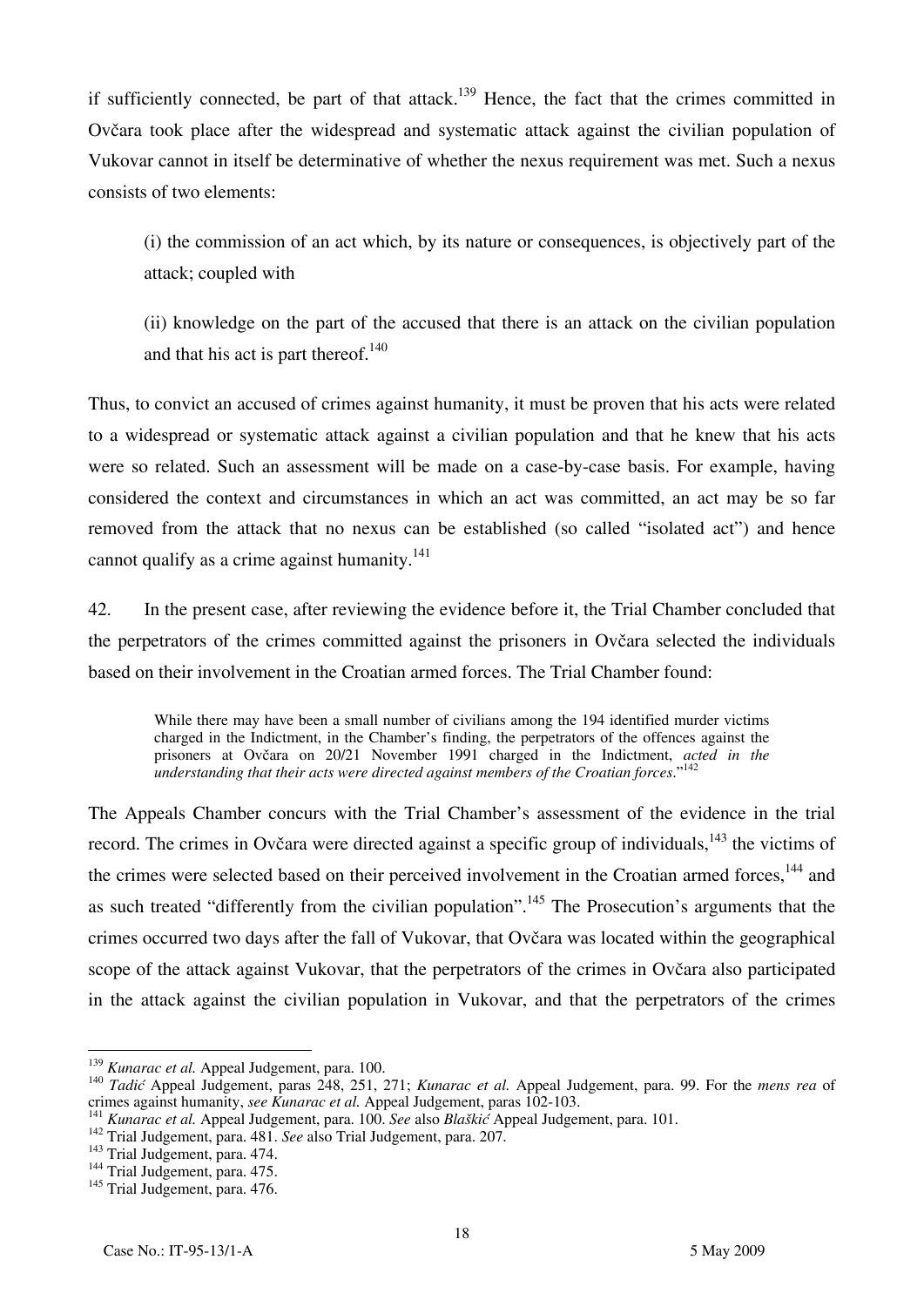"harboured intense feeling of animosity towards persons they perceived as enemy forces,  $146$  do not undermine the Trial Chamber's findings, unchallenged by the Parties, that the perpetrators of the crimes in Ovčara acted in the understanding that their acts were directed against members of the Croatian armed forces. The fact that they acted in such a way precludes that they intended that their acts form part of the attack against the civilian population of Vukovar and renders their acts so removed from the attack that no nexus can be established.

43. The Appeals Chamber finds that the requirement of a nexus between the acts of the accused and the attack itself was not established and that, in the absence of the required nexus under Article 5 of the Statute between the crimes committed against the prisoners at Ovčara and the widespread or systematic attack against the civilian population of Vukovar, the crimes committed cannot be qualified as crimes against humanity. Thus, even though the Trial Chamber erred in law by adding a requirement that the victims of the underlying crimes under Article 5 of the Statute be civilians, the Appeals Chamber concurs with the Trial Chamber – albeit for different reasons – that the "jurisdictional prerequisites of Article 5 of the Statute have not been established".<sup>147</sup>

44. In light of the foregoing, the Appeals Chamber allows the Prosecution's first ground of appeal, insofar as it argues that the Trial Chamber erred in law in finding that, for the purposes of Article 5 of the Statute, the victims of crimes against humanity must be civilians, thus excluding persons *hors de combat* from being victims of crimes against humanity. The Appeals Chamber dismisses the Prosecution's first ground of appeal in all other respects and upholds the acquittals of Sljivančanin and Mrkšić under Article 5 of the Statute.

# **B. Second Ground of Appeal: Šljivančanin's Responsibility for Aiding and Abetting Murder**

## 1. Introduction

45. The Trial Chamber found that 194 people identified in the Schedule to the Trial Judgement were taken from the Vukovar hospital to Ovčara, where Serb forces mistreated them and later executed them.<sup>148</sup> It concluded that on 20 November 1991, Šljivančanin exercised command authority (conferred on him by Mrkšić) over the military police involved in the evacuation of prisoners of war from the hospital and guarding them on the buses at the JNA barracks and at Ovčara.149 The Trial Chamber further found that Šljivančanin could not be held responsible, under Article 7(1) of the Statute, for having ordered the commission of any of the crimes established in

 $146$  Prosecution Brief in Reply, paras 26, 39-40. See also AT. 238-241, 302.

<sup>147</sup> Prosecution Brief in Reply, paras 26, <sup>147</sup> Trial Judgement, para. 482.<br><sup>148</sup> *See* Schedule to the Trial Judgement.

<sup>149</sup> *See* Trial Judgement, paras 397, 400, 659, 667.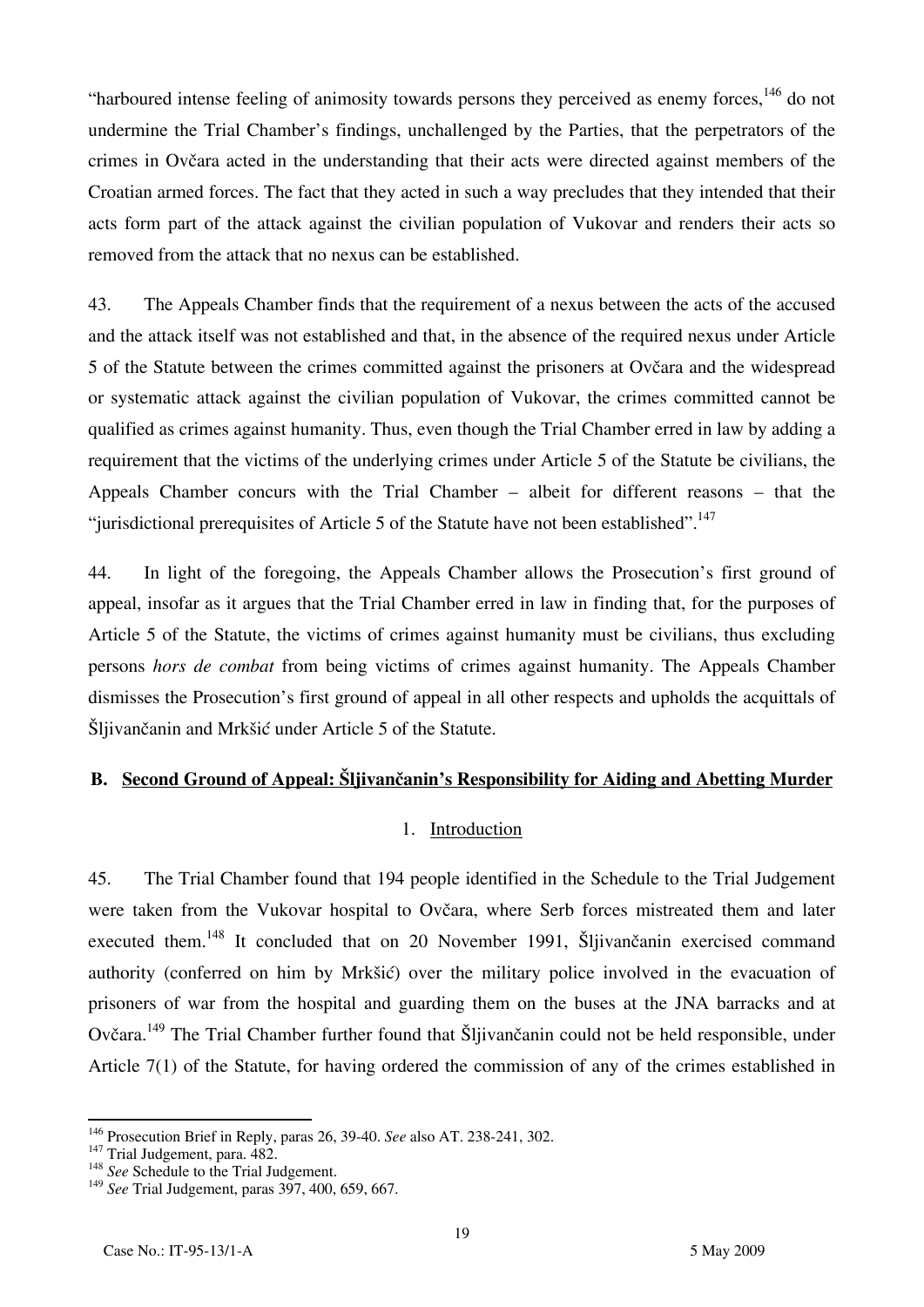this case,  $150$  or under Article 7(3) of the Statute for having failed to prevent the commission of crimes, or to punish the perpetrators.<sup>151</sup> The Trial Chamber found that once all JNA military police withdrew from Ovčara pursuant to Mrkšić's order, Šljivančanin necessarily ceased to be responsible for the security of the prisoners of war.<sup>152</sup> It therefore concluded that Sljivančanin was not responsible for the murders committed by TOs and paramilitary troops after the JNA military police were withdrawn from Ovčara.<sup>153</sup>

46. In its second ground of appeal, the Prosecution avers that "[t]he Trial Chamber erred in fact and in law in paragraphs 674 and 715 [of the Trial Judgement] in failing to find that Veselin Šljivančanin was responsible for aiding and abetting the murder of the 194 prisoners killed at the grave site near Ovčara on the evening and night of 20/21 November 1991".<sup>154</sup> It submits that this finding was reached as a result of erroneous conclusions of law and fact and consequently challenges paragraphs 668, 669, 672, 673 and 691 of the Trial Judgement.<sup>155</sup> It requests that the Appeals Chamber enter a conviction against Šljivančanin under Article 3 of the Statute for aiding and abetting the murder of 194 prisoners killed near Ovčara on the evening and night of  $20/21$  November 1991<sup>156</sup> and, in the event its first ground of appeal succeeds, to enter a conviction against Šlijvančanin under Article 5 of the Statute for murder as a crime against humanity<sup>157</sup> and increase his sentence to a term of 30 years to life imprisonment.<sup>158</sup>

47. The Prosecution submits that Šljivančanin's acquittal is based on two errors: (a) the Trial Chamber's failure to find that Šljivančanin knew, at the time of his visit to Ovčara, that the TOs and paramilitaries would likely kill the prisoners;<sup>159</sup> and (b) the Trial Chamber's erroneous finding that Šljivančanin's legal duty towards the prisoners ended upon the withdrawal of the last JNA troops from Ovčara upon Mrkšić's orders.<sup>160</sup>

48. Šljivančanin responds that this ground of appeal should be dismissed because the Prosecution failed to show any discernible error on the part of the Trial Chamber, is merely

 $\overline{\phantom{a}}$ 

<sup>&</sup>lt;sup>150</sup> Trial Judgement, para. 654.

<sup>&</sup>lt;sup>151</sup> Trial Judgement, para. 676.

 $^{152}$  Trial Judgement, para. 673.

 $^{153}$  Trial Judgement, paras 674, 715.

<sup>&</sup>lt;sup>154</sup> Prosecution Notice of Appeal, para. 8.

<sup>&</sup>lt;sup>155</sup> Prosecution Notice of Appeal, para. 8; Prosecution Appeal Brief, para. 79.

<sup>&</sup>lt;sup>156</sup> Prosecution Notice of Appeal, para. 10.

<sup>&</sup>lt;sup>157</sup> Prosecution Notice of Appeal, para. 11.

<sup>&</sup>lt;sup>158</sup> Prosecution Notice of Appeal, para. 12; Prosecution Appeal Brief, para. 152.

<sup>&</sup>lt;sup>159</sup> Prosecution Notice of Appeal, para. 8(i); Prosecution Appeal Brief, para. 79(a), citing Trial Judgement, para. 672; Prosecution Appeal Brief, para. 85. *See* also AT. 213.

<sup>&</sup>lt;sup>160</sup> Prosecution Notice of Appeal, para. 8(ii); Prosecution Appeal Brief, para. 79(b), citing Trial Judgement, paras 668, 673, 691; Prosecution Appeal Brief, para. 109, citing Trial Judgement, paras 668, 673, 691. The Prosecution points out that "the Trial Chamber found that this withdrawal occurred no later than 2100 hours on 20 November 1991". Prosecution Appeal Brief, fn. 200, citing Trial Judgement, para. 294. *See* also AT. 214-15.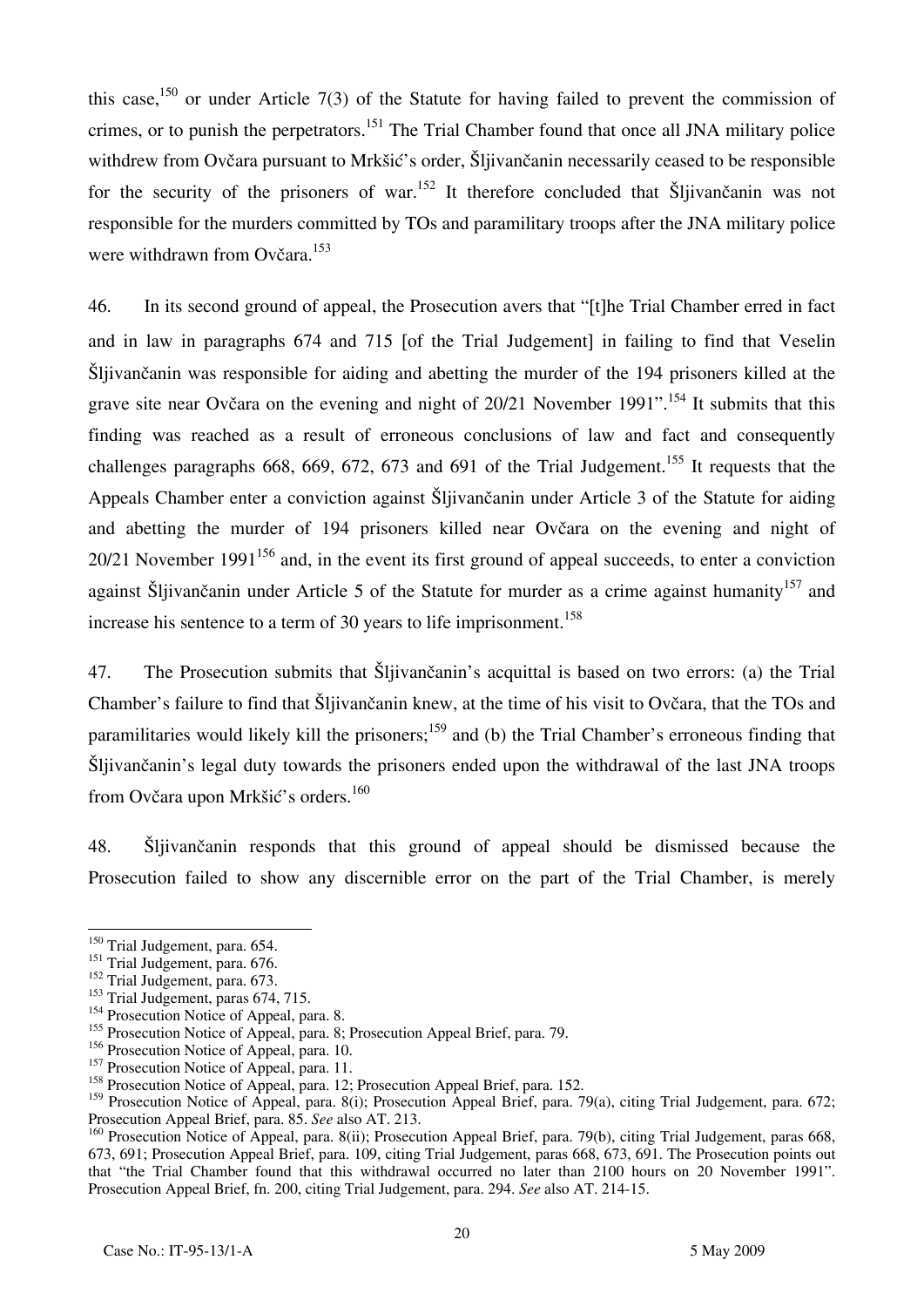repeating on appeal arguments that did not succeed at trial, and is unacceptably seeking to substitute its own evaluation of the evidence for that of the Trial Chamber.<sup>161</sup>

49. At the outset, the Appeals Chamber recalls that to enter a conviction for aiding and abetting murder by omission, at a minimum, all the basic elements of aiding and abetting must be fulfilled.<sup>162</sup> In this regard, the Appeals Chamber in *Orić* recalled that "omission proper may lead to individual criminal responsibility under Article 7(1) of the Statute where there is a legal duty to act".163 The *actus reus* of aiding and abetting by omission will thus be fulfilled when it is established that the failure to discharge a legal duty assisted, encouraged or lent moral support to the perpetration of the crime and had a substantial effect on the realisation of that crime.<sup>164</sup> The Appeals Chamber recalls that aiding and abetting by omission implicitly requires that the accused had the ability to act, such that there were means available to the accused to fulfil his duty.<sup>165</sup> Meanwhile, the required *mens rea* for aiding and abetting by omission is that "[t]he aider and abettor must know that his omission assists in the commission of the crime of the principal perpetrator and must be aware of the essential elements of the crime which was ultimately committed by the principal".<sup>166</sup> As the Appeals Chamber held in the *Simić* case,

it is not necessary that the aider and abettor knows either the precise crime that was intended or the one that was, in the event, committed. If he is aware that one of a number of crimes will probably be committed, and one of those crimes is in fact committed, he has intended to facilitate the commission of that crime, and is guilty as an aider and abetter.<sup>167</sup>

Furthermore, the Appeals Chamber recalls that to overturn an acquittal on appeal, the Prosecution must show that all reasonable doubt as to the accused's guilt has been eliminated.<sup>168</sup>

50. While the Appeals Chamber recognises that the consideration of the elements of the *actus reus* of a crime logically precedes the consideration of the *mens rea*, in the present case the Appeals

<sup>&</sup>lt;sup>161</sup> See Šljivančanin Respondent's Brief, paras 142-144, 280, 289. Šljivančanin further refers to his argument developed in his Appeal Brief that aiding and abetting by omission is not a recognised mode of liability which he submits, if accepted, would be of significance in upholding his acquittal on the murder of the prisoners of war at Ovčara: Šljivančanin Respondent's Brief, paras 133-135, 145-168.

<sup>&</sup>lt;sup>162</sup> *Orić* Appeal Judgement, para. 43.

<sup>&</sup>lt;sup>163</sup> Orić Appeal Judgement, para. 43, citing *Brdanin* Appeal Judgement, para. 274; *Galić* Appeal Judgement, para. 175; *Ntagerura et al.* Appeal Judgement, paras 334, 370; *Blaškić* Appeal Judgement, para. 663.

<sup>&</sup>lt;sup>164</sup> Orić Appeal Judgement, para. 43, citing *Nahimana et al.* Appeal Judgement, para. 482; *Simić* Appeal Judgement, para. 85.

<sup>&</sup>lt;sup>5</sup> *Cf. Ntagerura et al.* Appeal Judgement, para. 335.

<sup>&</sup>lt;sup>166</sup> *Orić* Appeal Judgement, para. 43 (footnotes omitted).

<sup>167</sup> *Simić* Appeal Judgement, para. 86, citing *Blaškić* Appeal Judgement, para. 50. *See* also *Ndindabahizi* Appeal Judgement, para. 122.

<sup>168</sup> *Seromba* Appeal Judgement, para. 11; *Rutaganda* Appeal Judgement, para. 24; *Bagilishema* Appeal Judgement, paras 13-14. *See* also *Strugar* Appeal Judgement, para. 14; *Orić* Appeal Judgement, para. 12; *Halilović* Appeal Judgement, para. 11; *Limaj et al.* Appeal Judgement, para. 13; *Blagojević and Jokić* Appeal Judgement, para. 9; *Brđanin* Appeal Judgement, para. 14.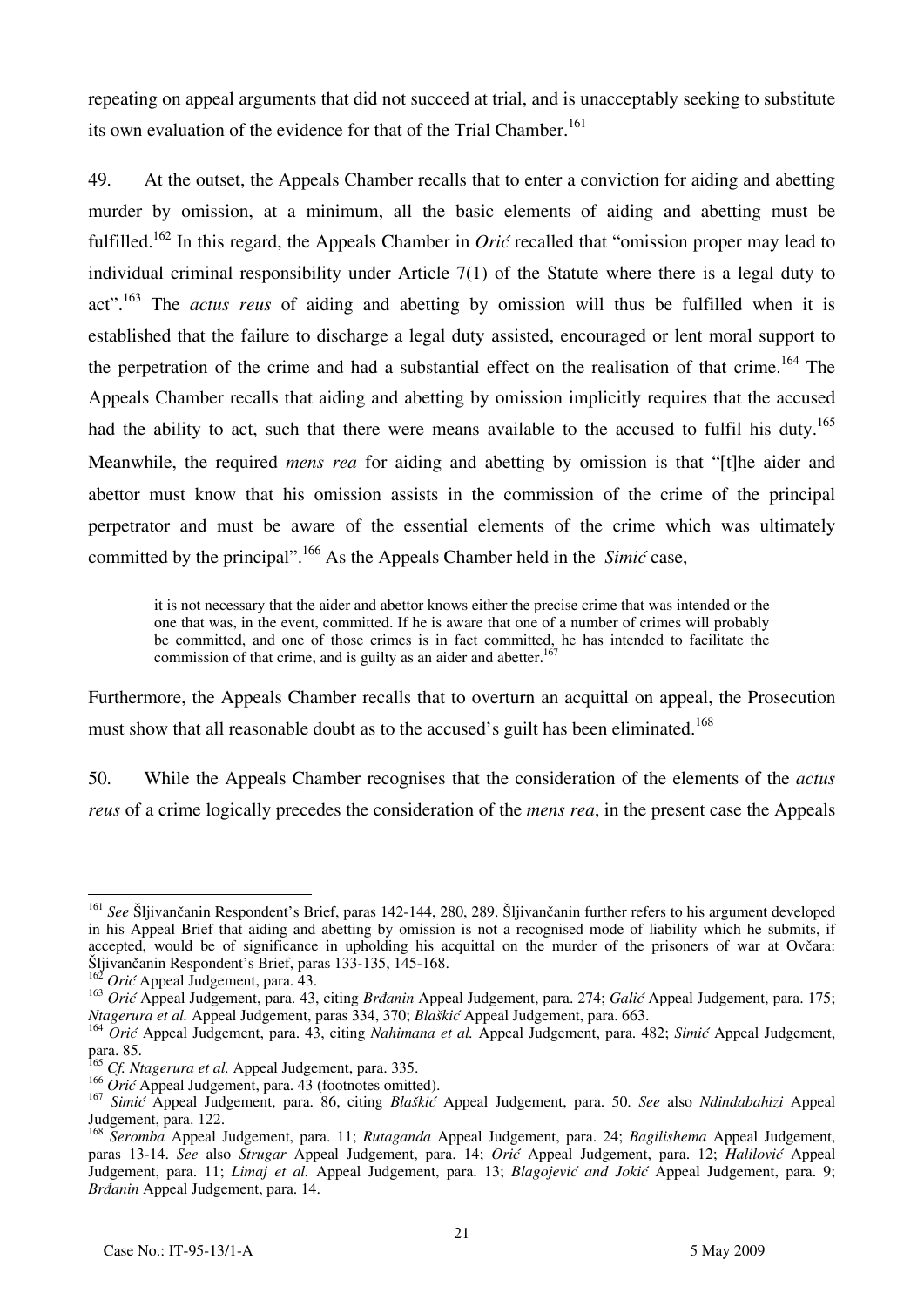Chamber will follow the order of the arguments as presented by the Prosecution and will therefore turn first to its arguments regarding Slijivančanin's *mens rea* for aiding and abetting murder.

# 2. <u>Šljivančanin's *mens rea* for aiding and abetting murder</u>

51. The Prosecution submits that the Trial Chamber erred in finding that Šljivančanin lacked the *mens rea* for aiding and abetting murder,<sup>169</sup> as no reasonable Trial Chamber could have concluded that he could have reasonably believed that the TOs and paramilitaries would not kill the prisoners because of the JNA's presence at Ovčara.<sup>170</sup> In support of its allegation, the Prosecution avers that Šljivančanin had specific knowledge of the murderous inclination of the TOs and paramilitaries operating in Vukovar towards Croatian prisoners<sup>171</sup> due to his knowledge of: (i) crimes (including murder) committed by the TOs and paramilitaries prior to 19 November 1991; $^{172}$  (ii) crimes committed at Velepromet on 19 November 1991;<sup>173</sup> (iii) crimes committed at the JNA barracks on the morning of 20 November 1991<sup>174</sup> and (iv) crimes committed at Ovčara on the afternoon of 20 November 1991.<sup>175</sup> According to the Prosecution, this "accumulated knowledge [was] sufficient in itself to establish [Šljivančanin's] *mens rea* for aiding and abetting murder,"<sup>176</sup> even before learning of the order to withdraw the JNA troops.

52. Further, the Prosecution argues that this knowledge of the probability of murder became even greater upon learning that Mrkšić had ordered the JNA to withdraw from Ovčara on the evening of 20 November 1991.<sup>177</sup> In this regard, the Prosecution argues that the only reasonable inference based on the totality of the evidence is that Šljivančanin learned of Mrkšić's order to withdraw upon his return to the command post at Negoslavci in the evening.<sup>178</sup>

53. Šljivančanin responds that the Prosecution merely attempts to substitute its own interpretation of the evidence for that of the Trial Chamber without showing a discernible error.<sup>179</sup> He submits that the issue relevant to his *mens rea* is not his prior knowledge of the TOs' and paramilitaries' propensity to commit crimes but rather the prior conduct of the JNA towards the

<sup>&</sup>lt;sup>169</sup> Prosecution Appeal Brief, para. 104. See also AT. 215.

<sup>&</sup>lt;sup>170</sup> Prosecution Appeal Brief, paras 85, 98-100, 104. See also AT. 292.<br><sup>171</sup> Prosecution Appeal Brief, para. 89.<br><sup>172</sup> Prosecution Appeal Brief, para. 86.<br><sup>173</sup> See Prosecution Appeal Brief, paras 87-92; see also Prosec Prosecution Appeal Brief, paras 53-59.

<sup>175</sup> Prosecution Appeal Brief, paras 95-96, citing Trial Judgement, paras 234-235, 663, 667. *See* also Prosecution Brief in Reply, paras  $63-68$ .<br> $176$  Prosecution Appeal Brief, para. 101. See also AT, 216-219.

<sup>177</sup> Prosecution Appeal Brief, paras 101-103. *See* also Prosecution Brief in Reply, paras 60-62, 92; AT. 225. <sup>178</sup> AT. 219-223, 294-295.

<sup>&</sup>lt;sup>179</sup> Šljivančanin Respondent's Brief, para. 186. See also AT. 274.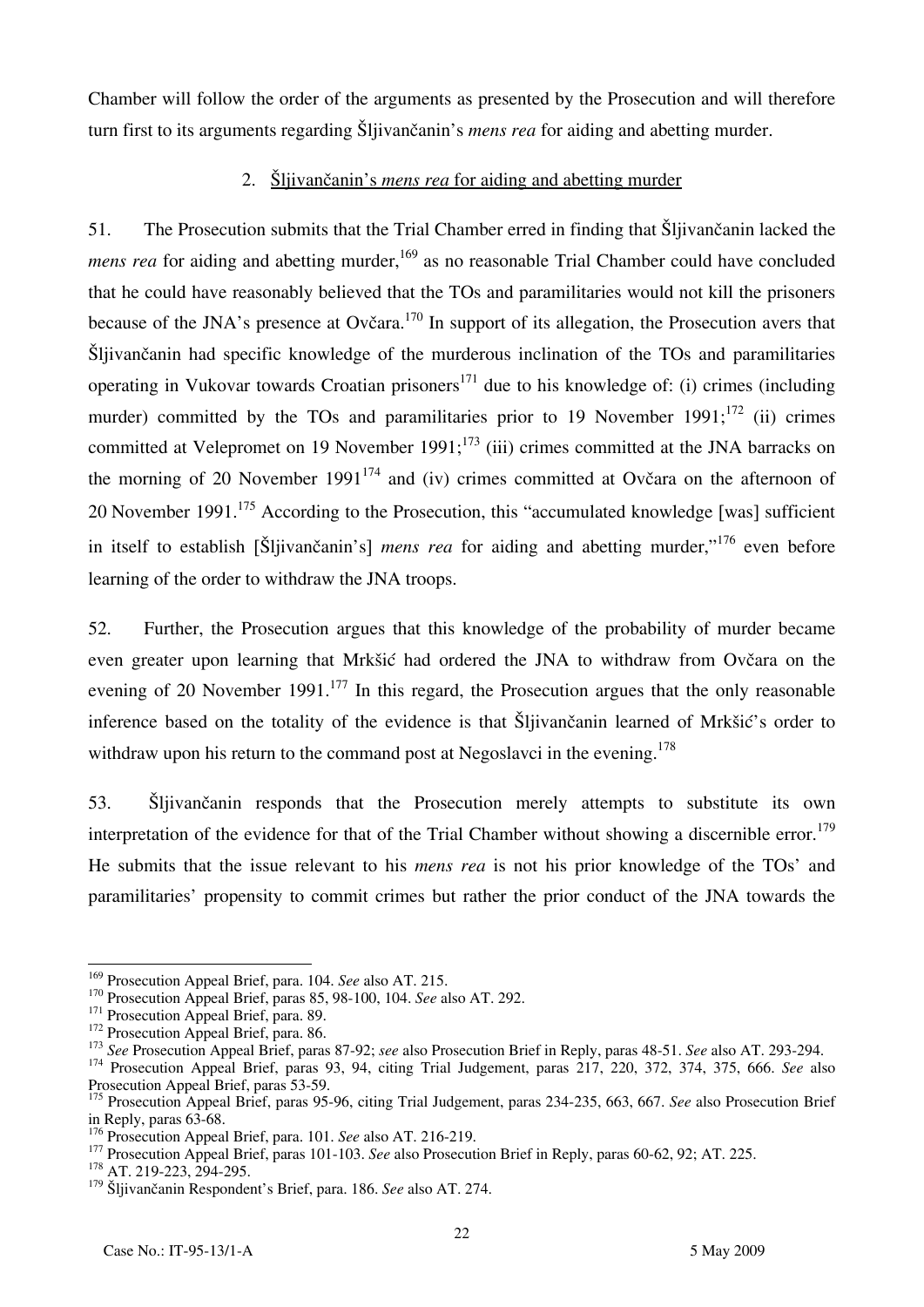prisoners of war.<sup>180</sup> In this respect, he avers that the Croatian prisoners of war murdered at Velepromet were not under the guard of the  $JNA$ ,<sup>181</sup> and that once the JNA took over, they prevented paramilitaries from committing crimes against the prisoners.<sup>182</sup> Similarly, he emphasizes that neither the paramilitaries nor the TOs mistreated the prisoners of war on the buses under JNA control at Ovčara.<sup>183</sup>

54. Concerning his alleged knowledge of the crimes committed at the JNA barracks and at Ovčara on 20 November 1991, Šljivančanin denies that he was present at the JNA barracks when the TOs and paramilitaries mistreated the prisoners,<sup>184</sup> or at Ovčara later that afternoon.<sup>185</sup> He asserts that even if the Trial Chamber's findings regarding his presence at the JNA barracks and Ovčara were affirmed, they would still be insufficient to lead to the conclusion that he witnessed the mistreatment as he could only have been there after the incidents outside the buses were over.<sup>186</sup> He submits that based on the facts of the case, the only conclusion that could have been reached on the basis of his previous knowledge of incidents of mistreatment, was that he must have been aware that at least some of the TOs and paramilitaries were capable of killing. However, he submits that, given the presence of the JNA, he could have reasonably believed that the TOs and paramilitaries would not resort to killing.<sup>187</sup>

55. Finally, Šljivančanin contends that he did not know that Mrkšić had ordered the remaining JNA security to withdraw from Ovčara<sup>188</sup> nor did the Trial Chamber reach any conclusion that would have allowed it to infer that he was informed of the withdrawal that night.<sup>189</sup> He points out that whether he knew of Mrkšić's withdrawal order is irrelevant because his duty to protect the prisoners at Ovčara was at an end.<sup>190</sup>

56. In reply, the Prosecution submits that Šljivančanin obscures the cumulative effect of all the prior events on Šljivančanin's knowledge by separating each strand of knowledge regarding the TOs' and paramilitaries' criminal conduct and focusing on the conduct of the JNA as the only

<sup>&</sup>lt;sup>180</sup> Šljivančanin Respondent's Brief, paras 183-184.

<sup>&</sup>lt;sup>181</sup> Šljivančanin Respondent's Brief, paras 174-175, 188-190, 192-198.<br><sup>182</sup> Šljivančanin Respondent's Brief, paras 190, 194. *See* also AT. 279.<br><sup>182</sup> Šljivančanin Respondent's Brief, para. 205. *See* also AT. 280-281.<br><sup></sup> Respondent's Brief, para. 200; AT. 277.

<sup>&</sup>lt;sup>185</sup> Šljivančanin Respondent's Brief para. 218. *See* also Šljivančanin Notice of Appeal, para. 7; AT. 277. <sup>186</sup> Šliivančanin Respondent's Brief, paras 201-203, 217-228.

<sup>187&</sup>lt;br>Sljivančanin Respondent's Brief, paras 207, 228, citing Trial Judgement, para. 672. See also AT. 275-276, 278-282.<br><sup>188</sup> Šljivančanin Respondent's Brief, paras 178, 208-210. See also AT. 277, 283-287.

<sup>&</sup>lt;sup>189</sup> Šljivančanin Respondent's Brief, para. 179. See also Šljivančanin Respondent's Brief, para. 215.

<sup>&</sup>lt;sup>190</sup> Šljivančanin Respondent's Brief, para. 180.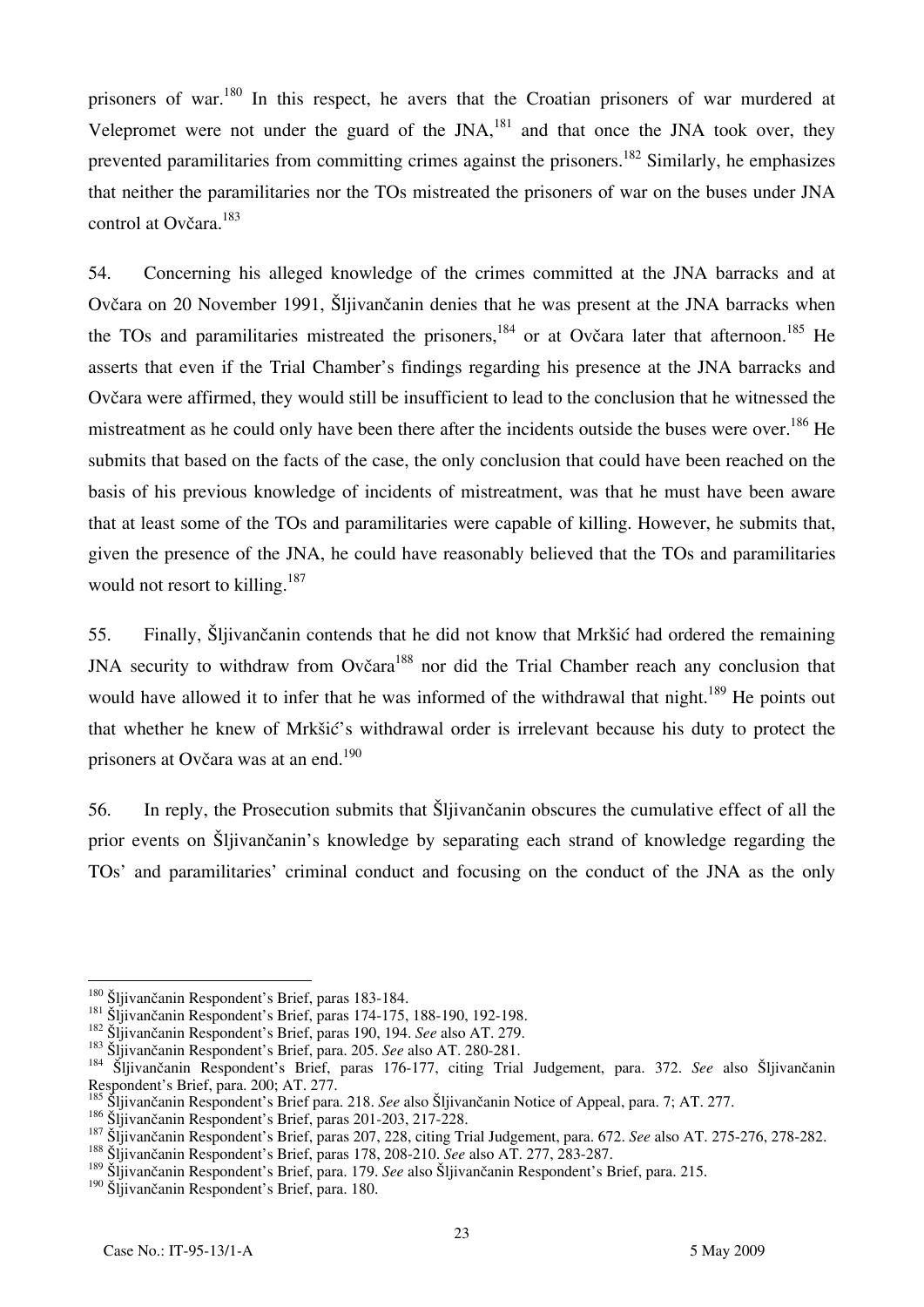relevant consideration on the issue of *mens rea*.<sup>191</sup> It futher counters that the JNA's presence did not prevent the mistreatment of prisoners.<sup>192</sup>

## (a)  $\frac{\text{S}}{\text{S}}$  Slijivančanin's knowledge prior to the order to withdraw the JNA troops from Ovčara

57. The Trial Chamber found that it was only upon the final withdrawal of the military police of the 80 mtbr of the JNA troops from Ovčara on the evening of 20 November 1991 that the killing of the prisoners of war became a likely occurrence and, therefore, that it was possible that Šljivančanin did not foresee the likelihood of the murders prior to learning of the final withdrawal.<sup>193</sup> In reaching this conclusion, the Trial Chamber took into consideration its findings that Šljivančanin was aware of instances of grave mistreatment, including killing, of prisoners of war by TOs and paramilitaries in the preceding weeks, $194$  and specifically of the mistreatment and killings of prisoners of war by TOs and paramilitaries at Velepromet on 19 November 1991.<sup>195</sup> Furthermore, with regard to the prisoners of war under Šljivančanin's responsibility who were transferred to Ovčara on 20 November 1991, the Trial Chamber considered Šljivančanin's knowledge of the physical abuse suffered by the prisoners of war at the JNA barracks at the hands of the  $TOs<sup>196</sup>$  and found that he must have witnessed the mistreatment of the prisoners of war at Ovčara in the afternoon of 20 November 1991.<sup>197</sup>

58. The Trial Chamber therefore considered the impact of each of the incidents raised in the Prosecution's Appeal Brief regarding Šljivančanin's knowledge of the security situation facing the prisoners of war. The Prosecution does not show any errors in the factual findings of the Trial Chamber on these events but rather relies upon these findings to impugn the conclusion drawn from them and propound a different conclusion. The Prosecution relied on these findings to support the conclusion that Šljivančanin had sufficient accumulated knowledge to fulfil the *mens rea* requirement while the Trial Chamber concluded that it was possible that Šljivančanin's knowledge of the security situation facing the prisoners of war, based on his accumulated knowledge of these incidents of mistreatment, did not lead to an awareness of the likelihood of killings as long as there was a continued presence of JNA troops.<sup>198</sup>

59. In reaching the conclusion that the accumulated knowledge of these previous incidents was insufficient to establish that Šljivančanin was aware that the prisoners of war would probably be

 $\overline{\phantom{a}}$ 

 $^{191}$  Prosecution Brief in Reply, para. 47.

<sup>&</sup>lt;sup>192</sup> Prosecution Brief in Reply, paras 48-52, 55, 58.

<sup>&</sup>lt;sup>193</sup> Trial Judgement, para. 672.

<sup>&</sup>lt;sup>194</sup> Trial Judgement, paras 664-665.

<sup>&</sup>lt;sup>195</sup> Trial Judgement, para. 666.

<sup>196</sup> Trial Judgement, para. 375.

<sup>&</sup>lt;sup>197</sup> Trial Judgement, paras 663, 672.

<sup>&</sup>lt;sup>198</sup> Trial Judgement, paras 672, 691.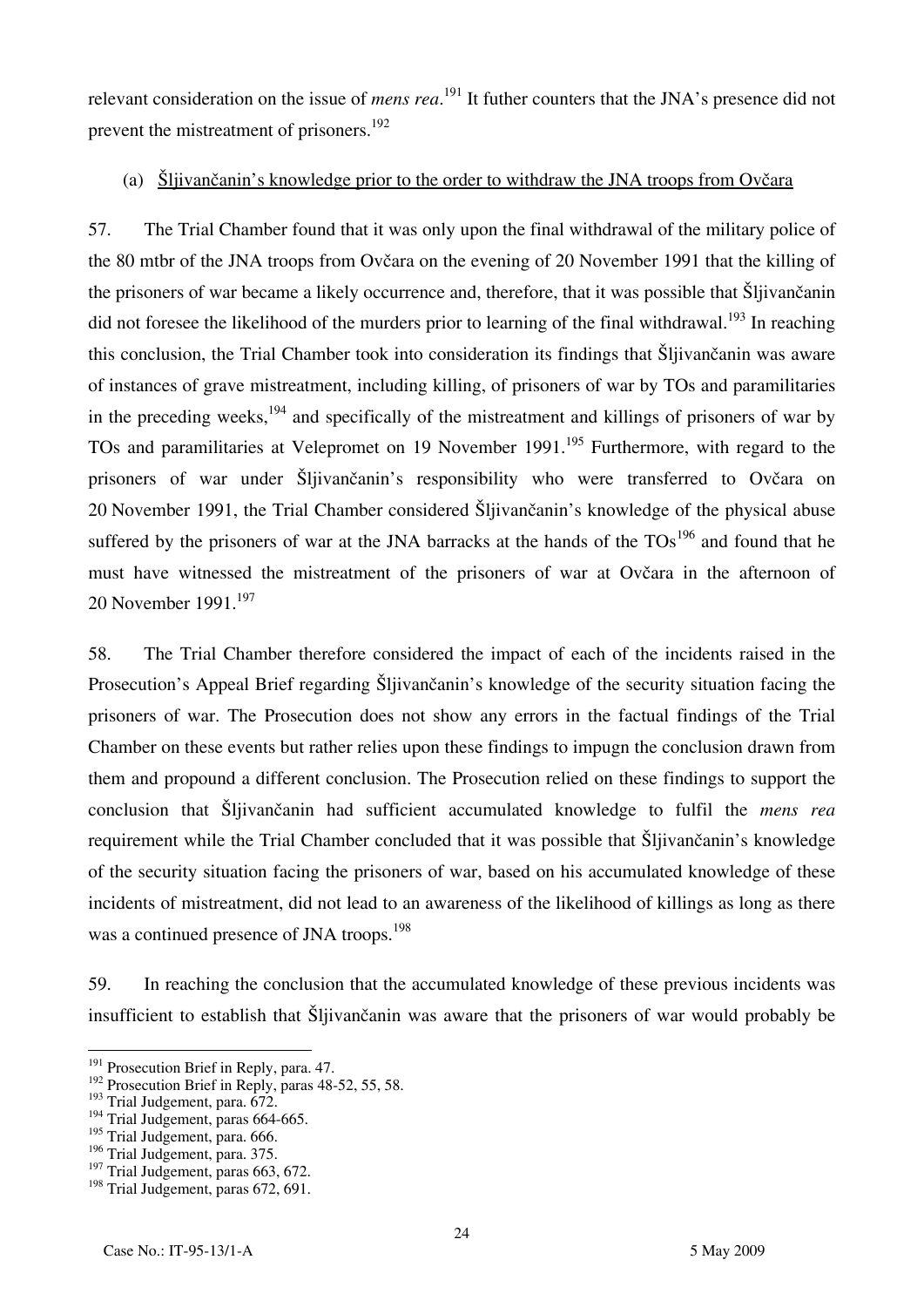killed, the Trial Chamber did not ignore that the protection by the JNA soldiers was afforded "temporarily and insufficiently".199 Indeed, the failure of the JNA troops to provide sufficient protection to the prisoners of war formed the basis for Šljivančanin's conviction for the torture.<sup>200</sup> Yet it found that: "although imperfectly, it is clear that the JNA military police present at the buses, and later those who removed the TO members and paramilitaries from the barracks, were preventing effect being given to [the wishes of TOs and paramilitaries to commit crimes of the nature of the crimes described in the Indictment]".<sup>201</sup> It was not unreasonable for the Trial Chamber to have concluded based on the context that, as long as the presence of the JNA troops continued, the JNA troops might have continued to provide a sufficient intervening element to prevent the mistreatment by TOs and paramilitaries from escalating from physical abuse to killing despite their failure to prevent mistreatment altogether. Thus, it was not unreasonable for the Trial Chamber to conclude that Šljivančanin "could reasonably have believed in the circumstances that the TOs and paramilitaries would be unlikely to resort to killing".<sup>202</sup>

60. Accordingly, the Appeals Chamber finds that the Prosecution fails to show that it was unreasonable for the Trial Chamber to find that it was unable to conclude that, at the time of his visit to Ovčara, Šljivančanin was aware that the prisoners of war would probably be murdered<sup>203</sup> with the result that he did not possess the requisite *mens rea* for aiding and abetting murder as long as he was under the understanding that the JNA troops remained at Ovčara. The Prosecution fails to demonstrate that the Trial Chamber made any errors of fact at paragraphs 672 and 691 of the Trial Judgement which resulted in a miscarriage of justice.

## (b)  $\delta$ ljivančanin's knowledge following the order to withdraw the JNA troops from Ovčara

61. Turning to the Prosecution's argument that Šljivančanin's accumulated knowledge "became even greater" during the evening of 20 November 1991 when he learned of the JNA's withdrawal,<sup>204</sup> the Appeals Chamber notes that the Trial Chamber did not make a finding or draw any inference as to when or whether Šljivančanin became aware of the order to withdraw the JNA troops on the night of 20 November 1991.<sup>205</sup> The Trial Chamber found that "[t] here is no indication in the evidence that Veselin Šljivančanin was at Negoslavci at the time the order was first given by Mile Mrkšić. He could have been informed by other means but this is merely conjecture".<sup>206</sup> The

<sup>&</sup>lt;sup>199</sup> Trial Judgement, para. 596.

<sup>&</sup>lt;sup>200</sup> Trial Judgement, paras 663-667, 672, 674, 715.<br><sup>201</sup> Trial Judgement, para. 594.<br><sup>202</sup> Trial Judgement, para. 672.<br><sup>203</sup> See Trial Judgement, paras 672, 691.<br><sup>204</sup> Prosecution Appeal Brief, paras 101-103.

<sup>205</sup> *See* Trial Judgement, paras 387-389, 672, 691.

 $206$  Trial Judgement, para. 661.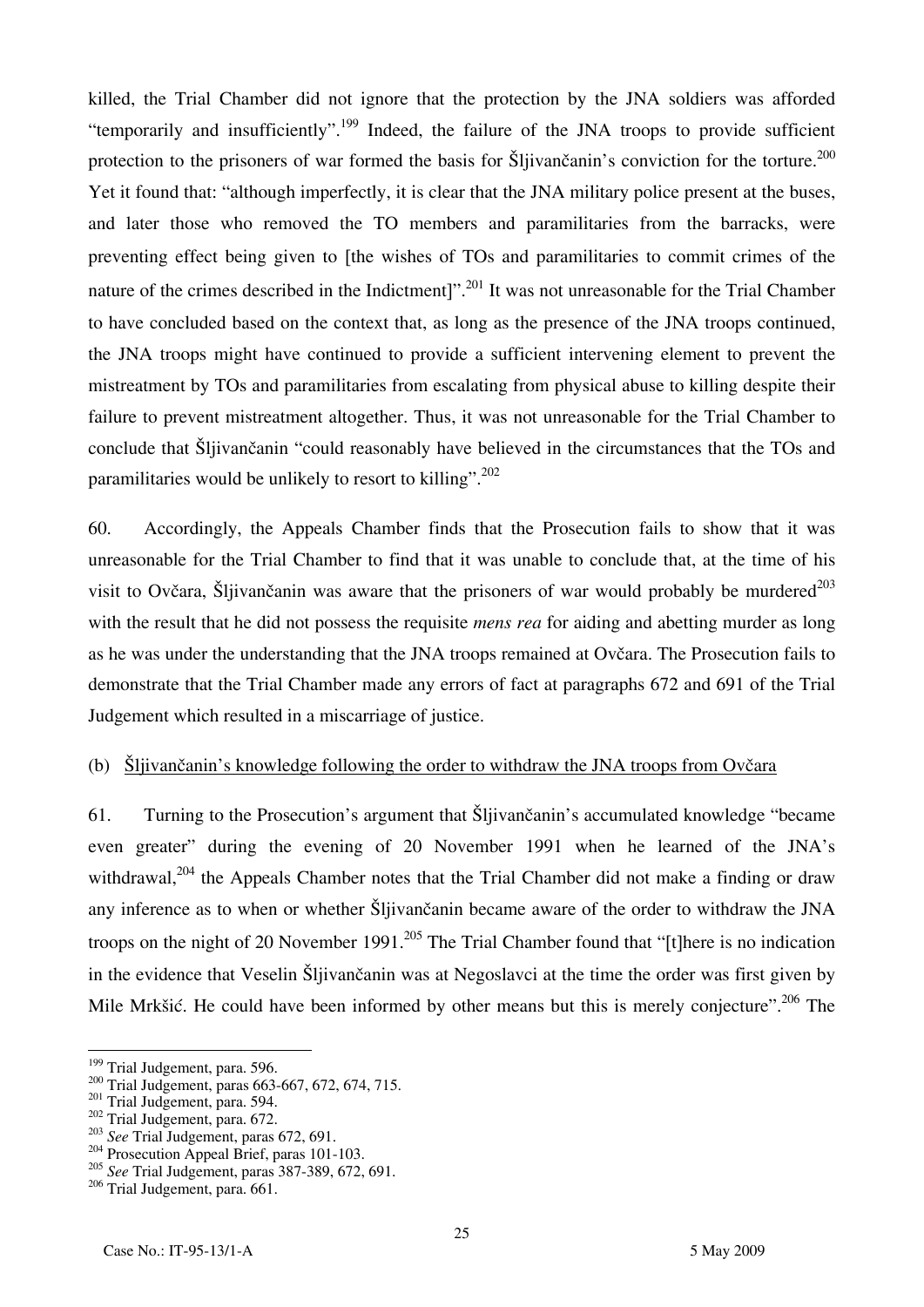Appeals Chamber recalls the following findings from the Trial Judgement: Šljivančanin was not involved in the transmission of Mrkšić's order to withdraw the JNA troops from Ovčara<sup>207</sup> and did not attend the briefing at the command post in Negoslavci on 20 November 1991; $^{208}$  upon his return to Negoslavci, Šljivančanin met with his deputy Major Vukašinović who informed him of the problems with the TOs in Ovčara;<sup>209</sup> Šliivančanin then met with Captain Borisavljević who told him about the meeting of the SAO "government";<sup>210</sup> finally, Šljivančanin met with Mrkšić and Panić.<sup>211</sup> There is no direct evidence that Vukašinović or Borisavljević knew of the withdrawal at the time they met with Sljivančanin or that they discussed it.<sup>212</sup> Similarly, there is no direct evidence that Šljivančanin was informed of the withdrawal in the course of his meeting with Mrkšić and Pani $\zeta^{213}$  although they did discuss the "hospital issue".<sup>214</sup>

62. However, with regard to his meeting with Mile Mrkšić on the night of 20 November 1991, Šljivančanin testified: "I went to see Mrkšić to tell him what I'd seen at the hospital, and what happened at the hospital that day and to see what would be further tasks and duties".<sup>215</sup> Given that Šljivančanin was inquiring about his next duties and had been delegated the responsibility for the security of the prisoners of war by Mrkšić, the only reasonable conclusion that can be drawn is that Mrkšić must have told Šljivančanin that he had withdrawn the JNA protection from the prisoners of war held at Ovčara and thus also Šljivančanin's responsibility for the prisoners of war. The Appeals Chamber therefore finds that Šljivančanin learned of the withdrawal of the JNA troops in the course of his meeting with Mrkšić on the night of 20 November 1991. Given the Trial Chamber's finding that it was Šljivančanin's knowledge of the presence of the JNA troops that precluded him from concluding that the killing of the prisoners of war was a likely occurrence,  $216$  the only reasonable inference is that upon learning of the order to withdraw the troops, Šljivančanin must have realised that the killing of the prisoners of war at Ovčara had become a likely occurrence.

63. Similarly, knowing that the killing of prisoners of war was the likely outcome of their being left in the custody of the TOs and paramilitaries, Šljivančanin must have also realised that, given his responsibility for the prisoners of war, if he failed to take action to ensure the continued protection of prisoners of war he would be assisting the TOs and paramilitaries to carry out the murders. As a result, the Appeals Chamber finds that upon learning of the order to withdraw the JNA troops from

<sup>&</sup>lt;sup>207</sup> Trial Judgement, para. 285.

<sup>&</sup>lt;sup>208</sup> Trial Judgement, para. 387.<br><sup>209</sup> See Trial Judgement, para. 388; Veselin Šljivančanin, T. 13663; Ljubiša Vukašinović, T. 15046.

<sup>&</sup>lt;sup>210</sup> See Trial Judgement, para. 389; Veselin Šljivančanin, T. 13663-13665.<br>
<sup>211</sup> See Trial Judgement, para. 389; Veselin Šljivančanin, T. 13665-13666, 13983-13990.<br>
<sup>212</sup> See Trial Judgement, paras 388-389; Veselin Šlji

<sup>&</sup>lt;sup>215</sup> Veselin Šljivančanin, T. 13983.

<sup>&</sup>lt;sup>216</sup> Trial Judgement, para. 672.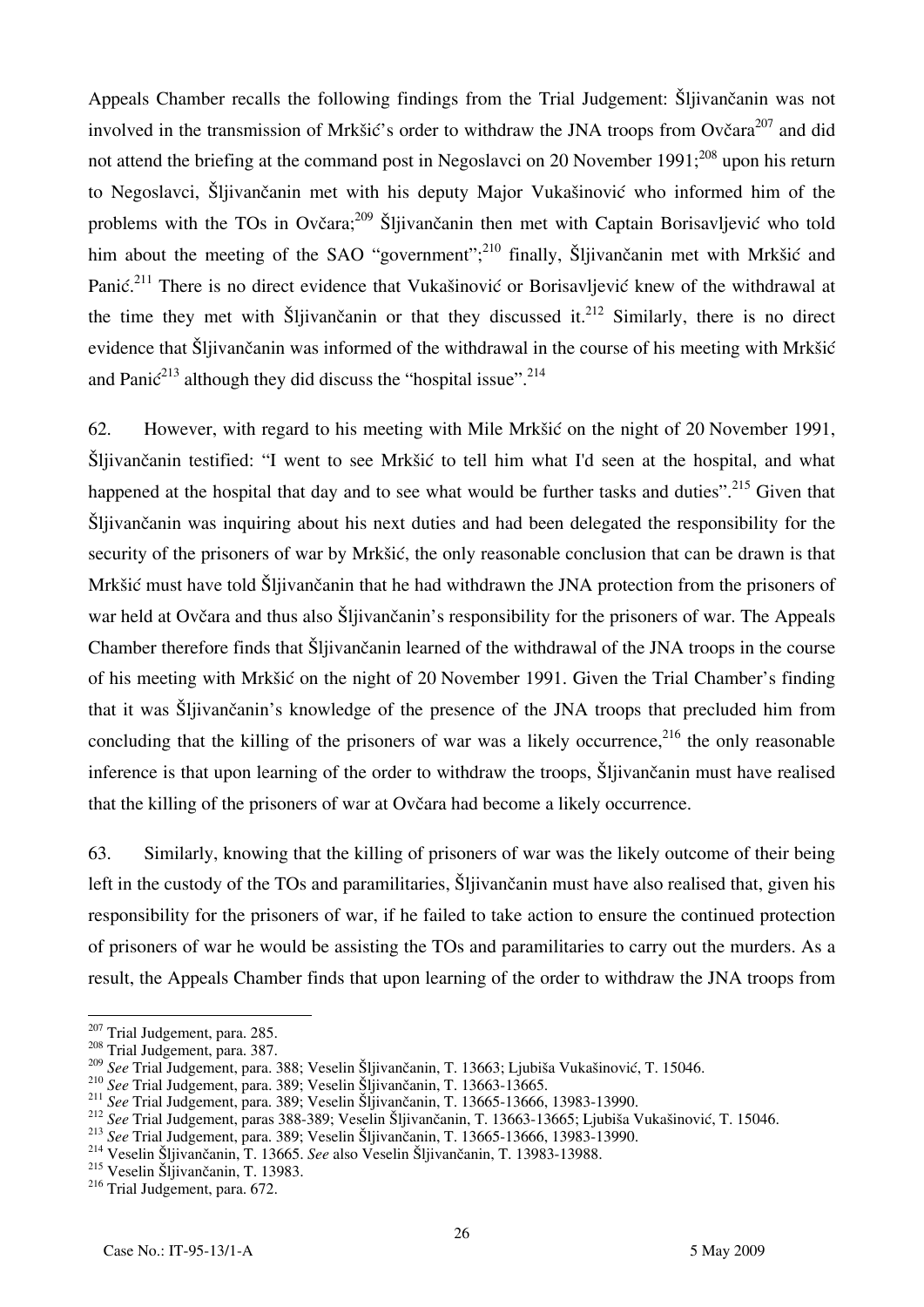Mrkšić at their meeting of the night of 20 November 1991, the only reasonable inference is that Šljivančanin must have been aware that the TOs and paramilitaries would likely kill the prisoners of war and that if he failed to act, his omission would assist in the murder of the prisoners. Accordingly, the Appeals Chamber finds that Sljivančanin formed the *mens rea* for aiding and abetting murder. Consideration of whether the elements of the *actus reus* of aiding and abetting murder were fulfilled will be addressed below.

## 3. Šljivančanin's legal duty towards the prisoners

64. The Trial Chamber acquitted Šljivančanin of the murder of the prisoners of war on the night of 20 November 1991 at Ovčara on the basis that his responsibility for the welfare and security of the prisoners of war ended with the withdrawal of the last JNA troops from Ovčara.<sup>217</sup> The Prosecution submits that the Trial Chamber erred in delineating the temporal scope of  $\text{Šljivančanin's legal duty.}$ <sup>218</sup> In this regard, it contends that the Trial Chamber erred in finding that Šljivančanin's legal duty toward the prisoners of war ended upon the withdrawal of the JNA troops from Ovčara; it submits that Šljivančanin had a continuing legal duty under international humanitarian law even after Mrkšić ordered the withdrawal of JNA troops.<sup>219</sup> In support of this argument, in its written submissions, the Prosecution avers that three sources of duty towards the prisoners of war were applicable to him at the relevant time: (i) his duty under the laws and customs of war;<sup>220</sup> (ii) his duty in his capacity as chief of the security organ;<sup>221</sup> and (iii) his duty under Mrkšić's specific delegated authority.<sup>222</sup> However, at the appeals hearing the Prosecution conceded that Šliivančanin was not under a specific duty to protect the prisoners of war by reason of his position as chief of the security organ<sup>223</sup> and further implied that  $\tilde{S}$ ljivančanin's specially delegated authority from Mrkšić may also have come to an end upon Mrkšić's order to withdraw.<sup>224</sup>

65. Šljivančanin responds that he did not have continuing legal duties under the laws and customs of war because the duty to protect and treat prisoners of war humanely becomes a legal duty for an agent of the relevant state only when he is specifically invested with it by the Detaining Power or State pursuant to Geneva Convention III.<sup>225</sup> In this respect, he submits that Mrkšić did not

<sup>&</sup>lt;sup>217</sup> Trial Judgement, paras 672-673.

<sup>&</sup>lt;sup>218</sup> Prosecution Appeal Brief, para. 109.<br><sup>219</sup> Prosecution Notice of Appeal, para. 8(ii); Prosecution Appeal Brief, paras 112, 117, 119. *See* also AT. 226, 228-236.  $^{220}$  Prosecution Appeal Brief, paras 111-119, citing Trial Judgement, paras 153, 189, 620, 668-670, 673, 691; Exhibit P396, "SFRY Regulations on the Application of the Rules of International Law of War in the Armed Forces, 1988";<br>Articles 5 and 13 of Geneva Convention III; ICRC Commentaries, p. 74.

<sup>&</sup>lt;sup>221</sup> Prosecution Appeal Brief, paras 120-123, citing Trial Judgement, paras 62, 114, 118, 122, 125, 129, 397, 668, 669.<br><sup>222</sup> Prosecution Appeal Brief, paras 124-129, citing Trial Judgement, paras 391-394, 396, 397, 400, 691.

 $\frac{223}{223}$  AT. 101-102, 153, 200, 230.<br>  $\frac{224}{24}$  AT. 231.

<sup>&</sup>lt;sup>225</sup> See Sljivančanin Respondent's Brief, paras 234(a), 240-245, citing Articles 12 and 13 of Geneva Convention III.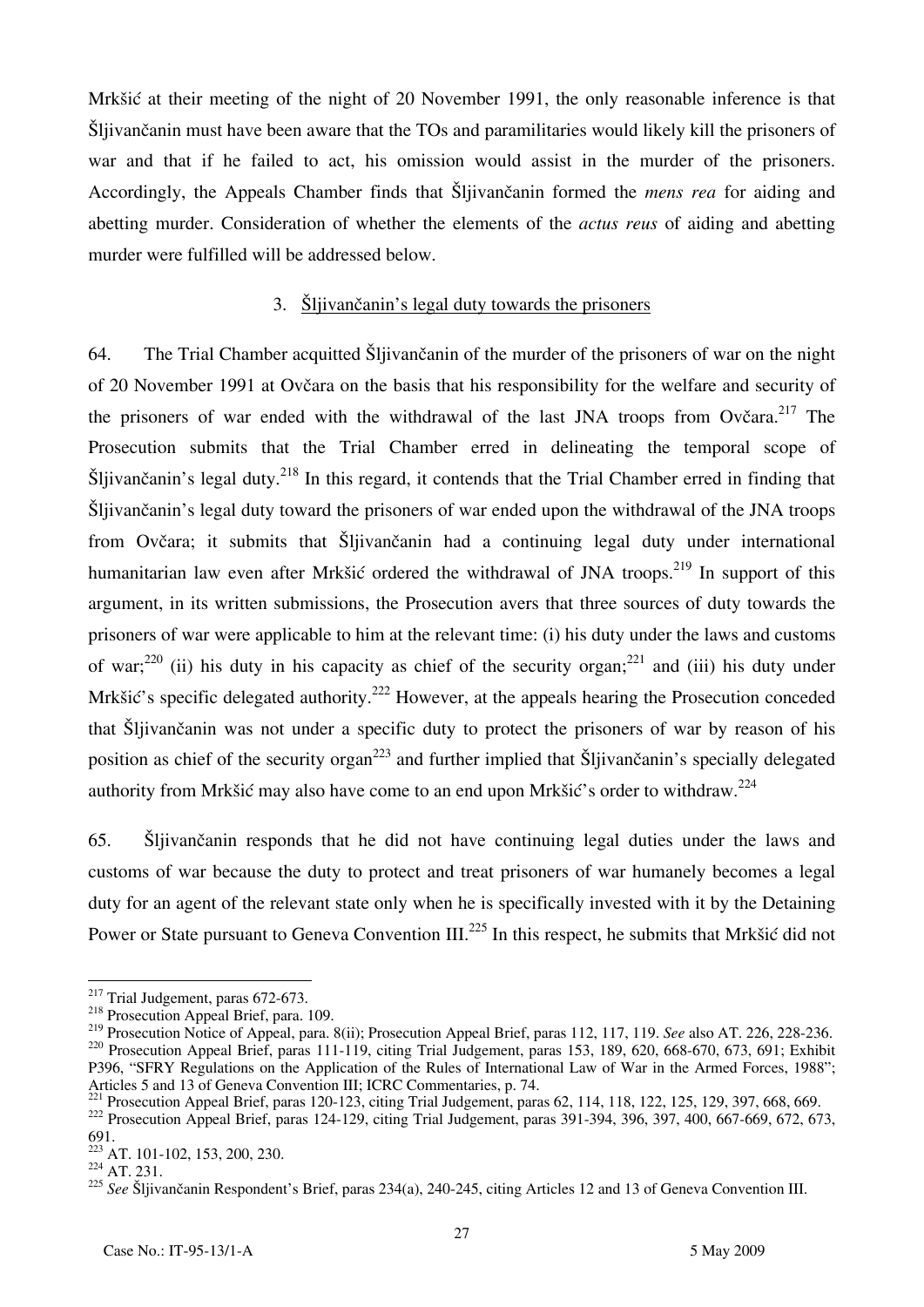delegate to him any responsibility or duty to protect the prisoners at Ovčara.<sup>226</sup> In his Respondent's Brief he submits that if indeed he had a legal duty to protect the prisoners held in Ovčara,  $227$  such a duty ended with the withdrawal of the JNA troops as ruled by the Trial Chamber<sup>228</sup>; however, at the appeals hearing, he argued that any duty pursuant to Mrkšić's delegation of authority came to an end when the prisoners of war were diverted to Ovčara rather than proceeding to Sremska Mitrovica and he was not informed of the change of plan.<sup>229</sup> Furthermore, he posits that his functions as chief of security did not include any specific duty in relation to the protection of prisoners of war in the absence of a specific responsibility bestowed upon him.230 Finally, he submits that the Prosecution failed to show any discernible error in the Trial Chamber's assessment of the temporal scope of his alleged duty towards the prisoners. $^{231}$ 

66. In reply, the Prosecution submits that: (i) under Geneva Convention III military personnel acting as agents of the State acquire individual responsibility for violations of international humanitarian law without requiring a "specific investment";<sup>232</sup> (ii) Šljivančanin mischaracterises the Trial Chamber's findings on the military police and security organs and provides no support for his assertions concerning his functions as chief of security;<sup>233</sup> and (iii) Šliivančanin erroneously seeks to limit the Trial Chamber's findings regarding his delegated authority to individual specified tasks instead of overall responsibility for the evacuation from Vukovar hospital.<sup>234</sup>

67. The Prosecution's contention that there were three sources of duty underlying Šljivančanin's responsibility to protect the prisoners of war is reflected in the Trial Judgement's finding that:

Šljivančanin was bound by the laws and customs of war, he was also entrusted, as security organ, with the task of implementing some of those laws, as far as the security of prisoners of war in the custody of the JNA was concerned, and he was under specific orders of Mile Mrkšić for the security of the prisoners. $235$ 

<sup>&</sup>lt;sup>226</sup> See Šljivančanin Respondent's Brief, paras 236, 268-273.

<sup>&</sup>lt;sup>227</sup> See Šljivančanin Respondent's Brief, paras 245-246.<br><sup>228</sup> Šljivančanin Respondent's Brief, para. 247.<br><sup>229</sup> AT. 288-289.

<sup>&</sup>lt;sup>230</sup> Šljivančanin Respondent's Brief, para. 235. See also Šljivančanin Respondent's Brief, paras 255-265, citing Trial Judgement, paras 116, 119, 124, 125, 148, 272, 275, 281, 302; Exhibit P107, "Rules of Service of the Security Organs in the Armed forces of SFRY, 1984"; Exhibit D371, "Operational Diary of the 80<sup>th</sup> mtbr/Motorized Brigade", entry for 18 November 1991 at 14:20 and at 16:00 hours; Exhibit P582, "Instructions on the Methods and Means of Work of the JNA Security Organs, 1986"; Exhibit D868, "Expert Report of Petar Vuga", pp. 21-24; Jovan [u{i}, T. 14891. *See* also AT. 153, 200.<br><sup>231</sup> Šliivančanin Respondent's Brief, para. 276.

<sup>&</sup>lt;sup>232</sup> Prosecution Brief in Reply, paras  $\frac{1}{71}$ -72, 76-77.<br><sup>233</sup> Prosecution Brief in Reply, paras 78-80. As noted above, at the appeals hearing the Prosecution conceded that Sljivančanin was not under a specific duty to protect the prisoners of war by reason of his position as chief of the security organ: AT. 101-102, 153, 200, 230.

 $234$  Prosecution Brief in Reply, paras 81-84.

<sup>&</sup>lt;sup>235</sup> Trial Judgement, para. 669. *See* also Trial Judgement, para. 668: "Veselin Šljivančanin was under a duty to protect the prisoners of war taken from the Vukovar hospital. The duty to protect prisoners of war was imposed on him by the laws and customs of war. It was also part of his remit as security organ of OG South. Further, the evidence indicates that from the time of removal of the prisoners of war from the hospital until that night when the JNA guards securing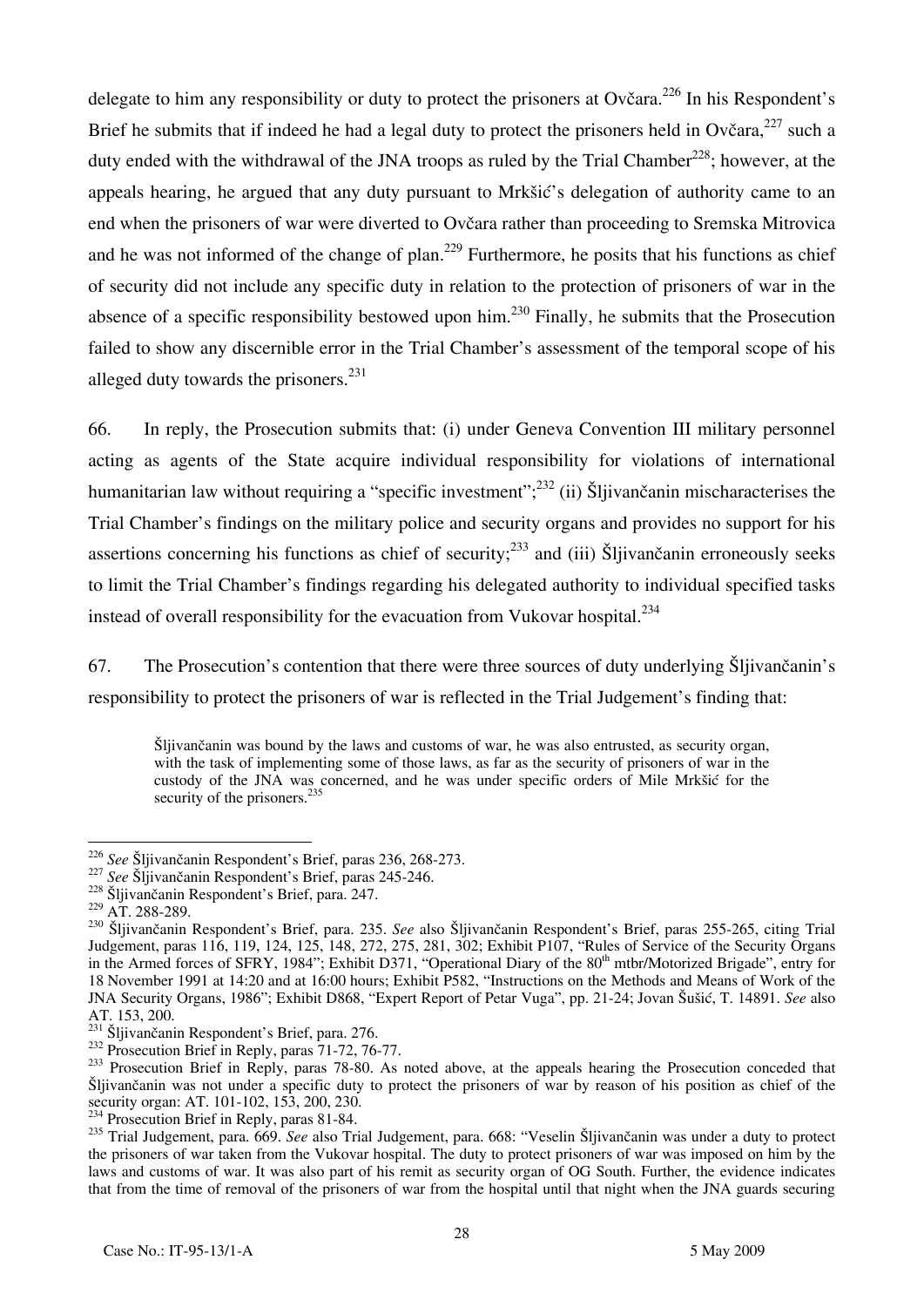Although the Trial Chamber stated that there were three sources of duty applicable to Šljivančanin with regard to the prisoners of war, when determining whether he was bound to protect the prisoners of war after the order to withdraw the JNA troops, the Trial Chamber only referred to the fact that the duty imposed on him by Mrkšić's delegation of responsibility was no longer binding on him.<sup>236</sup> Having concluded that the delegated duty had been terminated, the Trial Chamber did not proceed to consider whether the order also terminated the other sources of duty or whether they continued to impose on him a responsibility for the protection of the prisoners of war.

68. The Prosecution does not seek to challenge the Trial Chamber's finding regarding the sources of duty applicable to Šljivančanin with regard to the prisoners of war; rather it relies on it in support of its contention that Šljivančanin had a continuing legal duty to protect the prisoners of war throughout the afternoon, evening and night of 20 to 21 November 1991.<sup>237</sup> The essence of the Prosecution's argument is in fact that such a duty did not come to an end after the order to withdraw the JNA troops. Therefore, the Appeals Chamber need not re-examine the existence of the sources of duty. Rather it will consider whether the Trial Chamber erred in concluding that Šljivančanin's duty to protect the prisoners of war came to an end upon Mrkšić's order to withdraw or whether any of the sources of duty identified by the Trial Chamber imposed an ongoing responsibility on Šljivančanin to ensure the security of the prisoners of war after the order to withdraw the JNA troops from Ovčara had been issued.

69. The Appeals Chamber notes that the Trial Chamber did not make a finding as to whether the armed conflict in the municipality of Vukovar at the material time was of an international or noninternational nature.<sup>238</sup> However, even in the context of an internal armed conflict, Geneva Convention III applies where the parties to the conflict have agreed that the Convention shall apply.<sup>239</sup> In this respect, the Appeals Chamber recalls the ECMM instructions to its monitors on the implementation of the Zagreb Agreement which indicated that the Geneva Conventions were to be applied to the prisoners of war.<sup>240</sup> In an order issued on 18 November 1991, Lt. General Života Panić directed that JNA units in the Vukovar area, including OG South, were to observe all aspects

 $\overline{a}$ them were withdrawn, Veselin Sljivančanin was responsible for their security, a responsibility which included both their protection and prevention of their escape. This was a responsibility with which he had been entrusted by Mile Mrkšić in relation with the operation of removing war crime suspects from the hospital" (footnotes omitted).

<sup>&</sup>lt;sup>236</sup> Trial Judgement, para. 673.<br><sup>237</sup> *See* Prosecution Appeal Brief, paras 111-129.<br><sup>238</sup> Trial Judgement, paras 422, 457.

<sup>&</sup>lt;sup>239</sup> Geneva Convention III, Article 2: "Although one of the Powers in conflict may not be a party to the present Convention, the Powers who are parties thereto shall remain bound by it in their mutual relations. They shall furthermore be bound by the Convention in relation to the said Power, if the latter accepts and applies the provisions thereof". *See* also Article 3: "The Parties to the conflict should further endeavour to bring into force, by means of special agreements, all or part of the other provisions of the present Convention".

<sup>&</sup>lt;sup>0</sup> Trial Judgement, para. 144, citing Exhibit P315, "ECMM fax to tasking cell regarding Zagreb Agreement, 19 November 1991".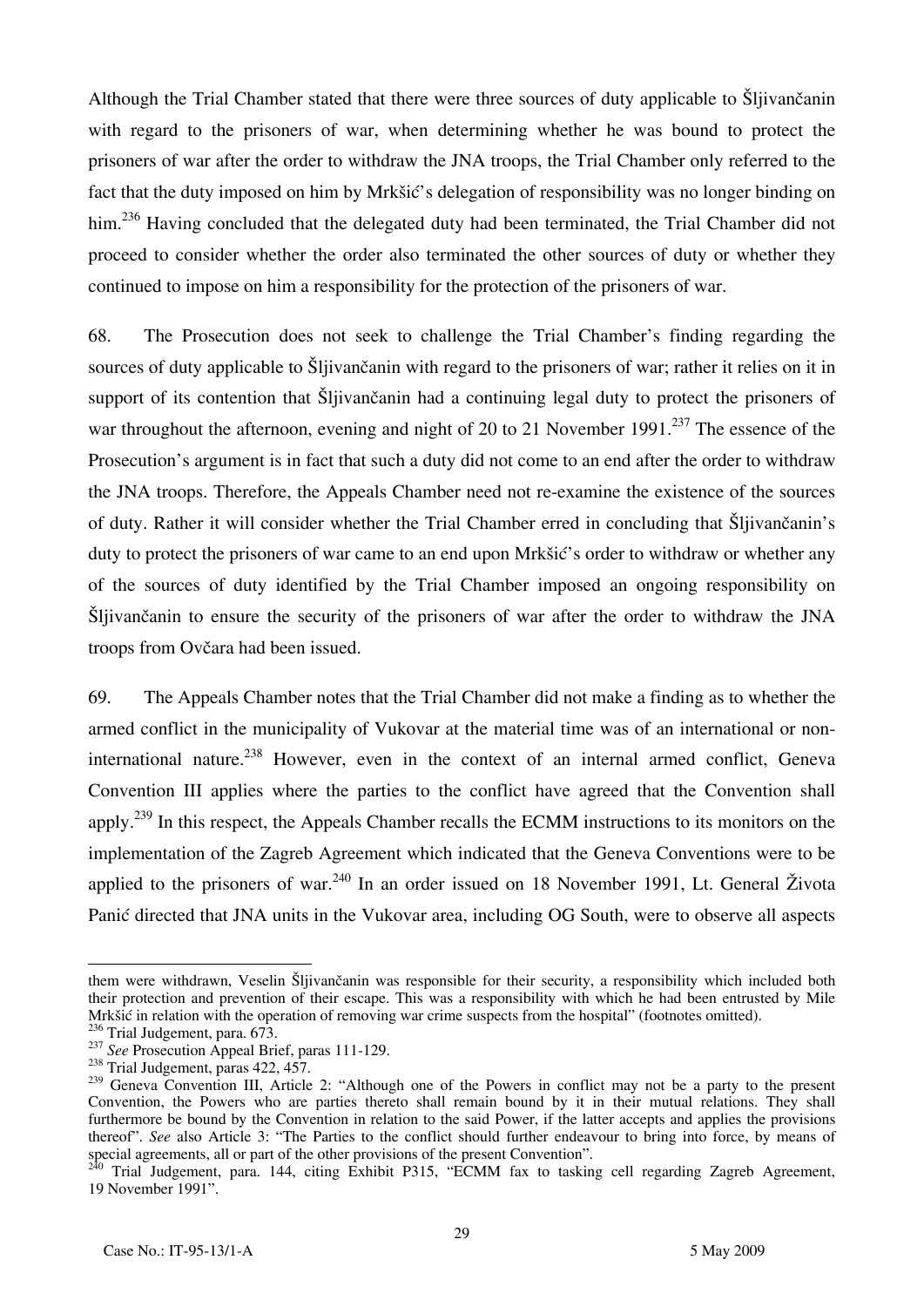of Geneva Convention III.<sup>241</sup> Furthermore, Colonel Nebojša Pavković advised the ECMM monitors of instructions from General Rašeta that Croat forces would not be evacuated with the rest of the humanitarian convoy but remain as prisoners of war and the Geneva Conventions would apply.<sup>242</sup> The Appeals Chamber considers that, while the Zagreb Agreement makes no mention of the application of Geneva Convention III to the Croat forces at the Vukovar hospital. $^{243}$  these documents provide sufficient evidence to conclude that the JNA had agreed that the Croat forces were to be considered prisoners of war and that Geneva Convention III was to apply.<sup>244</sup>

70. Additionally, the Appeals Chamber recalls the finding in the *Krnojelac* Appeal Judgement that "the Geneva Conventions are considered to be the expression of customary international law".<sup>245</sup> In particular, it is well established that Common Article 3 of the Geneva Conventions, which is applicable to both international and non-international armed conflicts, is part of customary international law and therefore binds all parties to a conflict.<sup>246</sup> Common Article 3 enshrines the prohibition against any violence against the life and person of those taking no active part in the hostilities, including members of armed forces who have laid down their arms and those placed *hors de combat* by sickness, wounds, detention, or any other cause. The Appeals Chamber considers that Common Article 3 of the Geneva Conventions reflects the same spirit of the duty to protect members of armed forces who have laid down their arms and are detained as the specific protections afforded to prisoners of war in Geneva Convention III as a whole, particularly in its Article  $13<sub>1</sub><sup>247</sup>$  which provides that:

Any unlawful act or omission by the Detaining Power causing death or seriously endangering the health of a prisoner of war in its custody is prohibited, and will be regarded as a serious breach of the present Convention. [...]

<sup>&</sup>lt;sup>241</sup> Trial Judgement, para. 581, citing Exhibit P415, "Order from 1 MD, 18 November 1991".

<sup>&</sup>lt;sup>242</sup> Trial Judgement, para. 582, citing Exhibit D333, "ECMM Report of Evacuation of Vukovar, 19 November 1991".<br><sup>243</sup> Exhibit P40, "Zagreb Agreement, 18 November 1991".<br><sup>244</sup> See also Trial Judgement, paras 139, 189.

<sup>245</sup> *Krnojelac* Appeal Judgement, para. 220. *See* also *Čelebići* Appeal Judgement, paras 112-113: "It is indisputable that the Geneva Conventions fall within this category of universal multilateral treaties which reflect rules accepted and recognised by the international community as a whole. The Geneva Conventions enjoy nearly universal participation" (footnote omitted); Report of the Secretary-General Pursuant to Paragraph 2 of Security Council Resolution 808 (1993), S/25704, 3 May 1993, para. 35: "The part of conventional international humanitarian law which has beyond doubt become part of international customary law is the law applicable in armed conflict as embodied in: the Geneva Conventions of 12 August 1949 for the Protection of War Victims [...]".

<sup>&</sup>lt;sup>46</sup> *Kunarac et al.* Appeal Judgement, para. 68; *Čelebići* Appeal Judgement, paras 138-139, 147; *Tadić* Jurisdiction Decision, paras 89, 98. *See* also *Military and Paramilitary Activities in and against Nicaragua (Nicaragua v. United States of America),* Merits, Judgment, I.C.J. Reports 1986, para. 218: "Article 3 which is common to al1 four Geneva Conventions of 12 August 1949 defines certain rules to be applied in the armed conflicts of a non-international character. There is no doubt that, in the event of international armed conflicts, these rules also constitute a minimum yardstick, in addition to the more elaborate rules which are also to apply to international conflicts; and they are rules which, in the Court's opinion, reflect what the Court in 1949 called 'elementary considerations of h

<sup>&</sup>lt;sup>247</sup> Cf. ICRC Commentaries on Article 3 of Geneva Convention III which makes comparisons between Articles 3 and 13, pp. 39-40.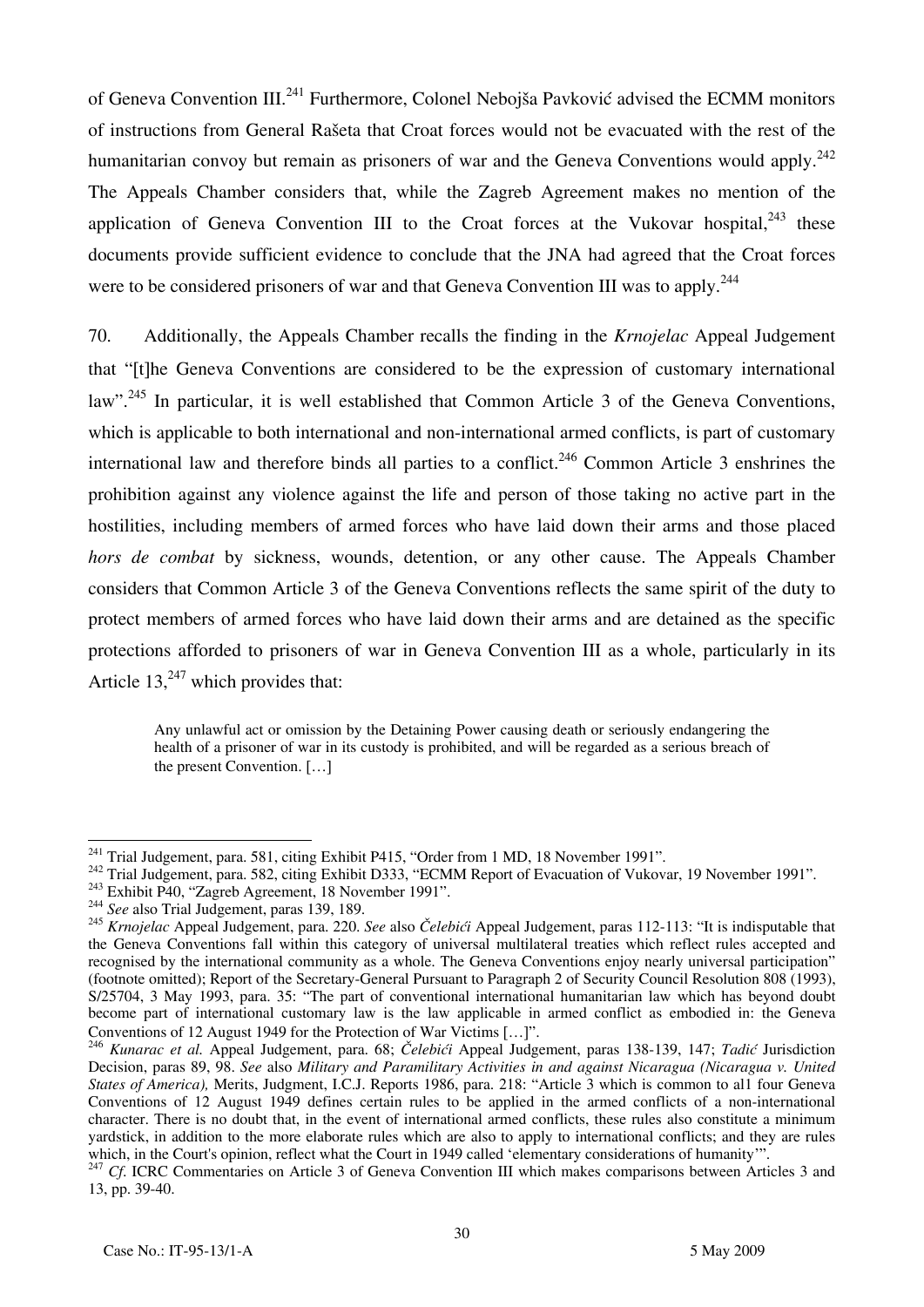Likewise, prisoners of war must at all times be protected, particularly against acts of violence or intimidation and against insults and public curiosity.

71. The fundamental principle enshrined in Geneva Convention III, which is non-derogable, that prisoners of war must be treated humanely and protected from physical and mental harm,  $248$  applies from the time they fall into the power of the enemy until their final release and repatriation.<sup>249</sup> It thus entails the obligation of each agent in charge of the protection or custody of the prisoners of war to ensure that their transfer to another agent will not diminish the protection the prisoners are entitled to. This obligation is so well established that it is even reflected in Article 46 of Geneva Convention  $III$ ,<sup>250</sup> which applies to the transfer of prisoners of war to another location by the Detaining Power, and furthermore in paragraphs 2 and 3 of Article 12 of Geneva Convention  $III$ <sup>251</sup> which applies to the transfer of prisoners of war to another High Contracting Party. The Appeals Chamber recalls that besides the JNA, the TO was one of the two constituent elements of the armed forces of the former Yugoslavia, and they were both subordinated to the Supreme Defence Council.252 Thus, the military police of the 80 mtbr of the JNA should have satisfied itself of the willingness and ability of the TOs to apply the principle enshrined in Geneva Convention III, before transferring custody of the prisoners of war.

72. Although the duty to protect prisoners of war belongs in the first instance to the Detaining Power, this is not to the exclusion of individual responsibility. The first paragraph of Article 12 of Geneva Convention III places the responsibility for prisoners of war squarely on the Detaining Power; however, it also states that this is "[i] respective of the individual responsibilities that may exist". The ICRC Commentaries clarify that "[a]ny breach of the law is bound to be committed by one or more individuals and it is normally they who must answer for their acts".<sup>253</sup> The JNA Regulations further explicitly state that " $[$ e $]$ very individual – a member of the military or a

<sup>&</sup>lt;sup>248</sup> Article 13 of Geneva Convention III provides that "[p]risoners of war must at all times be humanely treated". This principle of humane treatment applies not only to physical integrity but also to mental integrity (*see* Article 13 of Geneva Convention III, para. 2 and commentary thereof, p. 141: "The concept of humane treatment implies in the first place the absence of any kind of corporal punishment. [...] The protection extends to moral values, such as the moral independence of the prisoner (protection against acts of intimidation) and his honour (protection against insults and public curiosity)). It was enshrined in the same terms in Article 2 of the Convention relative to the Treatment of Prisoners of War (Geneva, 27 July 1929). *See* also Article 4 of the Hague Regulations (Regulations Respecting the Laws and Customs of War on Land annexed to Hague Convention IV of 18 October 1907). The Hague Regulations undoubtedly form part of customary international law (*see Kordić and Čerkez* Appeal Judgement, para. 92). <sup>249</sup> *See* Article 5 of Geneva Convention III.

<sup>&</sup>lt;sup>250</sup> See Article 46 of Geneva Convention III, which provides that when transferring prisoners of war from one location to another, "[t]he Detaining Power shall take adequate precautions [...] to ensure their safety during transfermed by the  $^{251}$  *See* Article 12 of Geneva Convention III, which provides: "Prisoners of war may only be tra

Detaining Power to a Power which is a party to the Convention and after the Detaining Power has satisfied itself of the willingness and ability of such transferee Power to apply the Convention. When prisoners of war are transferred under such circumstances, responsibility for the application of the Convention rests on the Power accepting them while they are in its custody".

<sup>252</sup> *See* Trial Judgement, paras 83-84.

<sup>&</sup>lt;sup>253</sup> ICRC Commentaries to Geneva Convention III, Article 12, p. 128.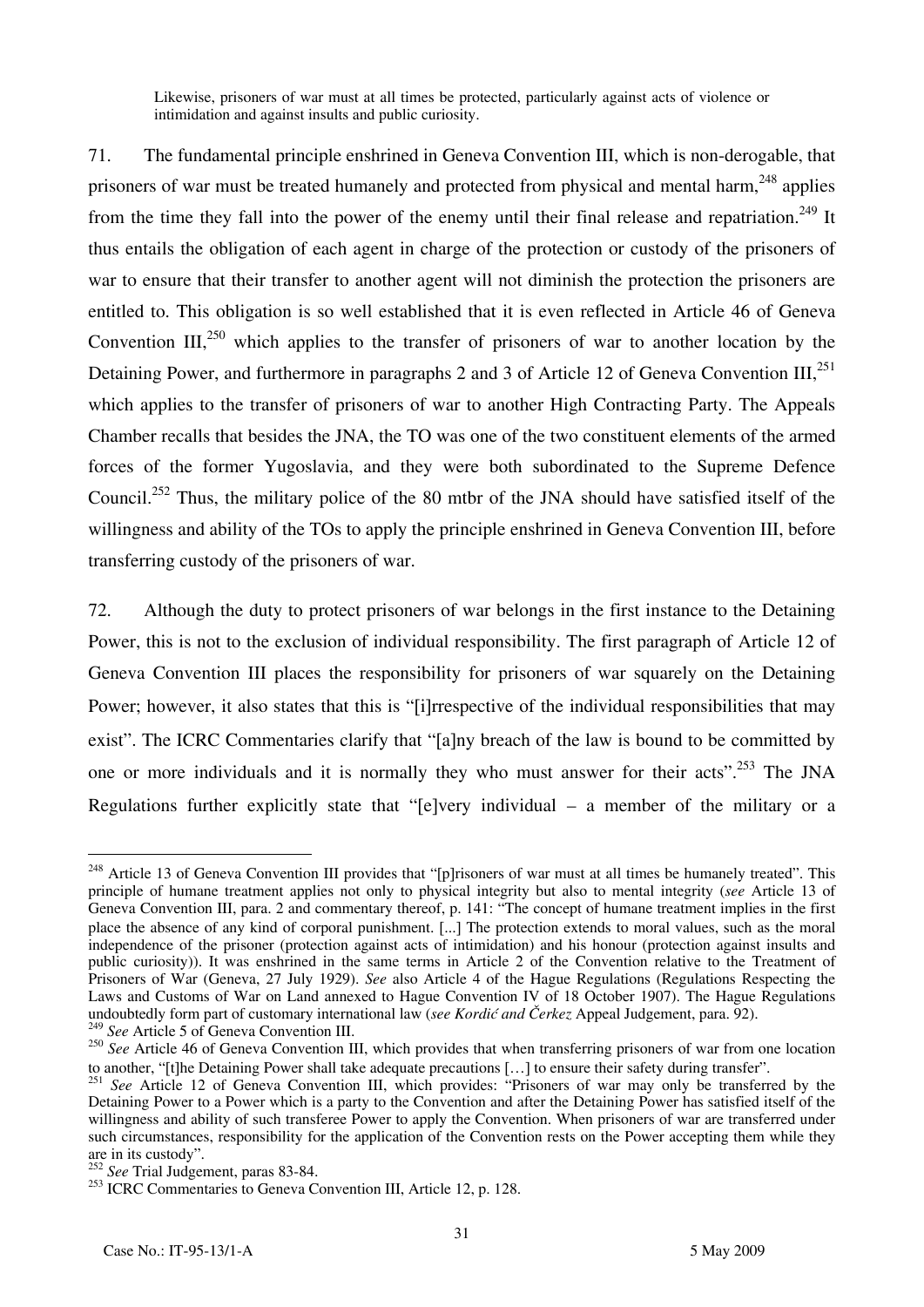civilian – shall be personally accountable for violations of the laws of war if he/she commits a violation or orders one to be committed".<sup>254</sup> The Prosecution submits that "[t]hus, members of the armed forces 'acquire' these international obligations with regard to prisoners of war. There is no further requirement of 'specific investment'" of authority as argued by Šljivančanin.<sup>255</sup> The Appeals Chamber agrees with this submission.

73. The Appeals Chamber thus finds that Geneva Convention III invests all agents of a Detaining Power into whose custody prisoners of war have come with the obligation to protect them by reason of their position as agents of that Detaining Power. No more specific investment of responsibility in an agent with regard to prisoners of war is necessary. The Appeals Chamber considers that all state agents who find themselves with custody of prisoners of war owe them a duty of protection regardless of whether the investment of responsibility was made through explicit delegation such as through legislative enactment or a superior order, or as a result of the state agent finding himself with *de facto* custody over prisoners of war such as where a prisoner of war surrenders to that agent.

74. The Appeals Chamber therefore considers that Šljivančanin was under a duty to protect the prisoners of war held at Ovčara and that his responsibility included the obligation not to allow the transfer of custody of the prisoners of a war to anyone without first assuring himself that they would not be harmed. Mrkšić's order to withdraw the JNA troops did not relieve him of his position as an officer of the JNA. As such, Šljivančanin remained an agent of the Detaining Power and thus continued to be bound by Geneva Convention III not to transfer the prisoners of war to another agent who would not guarantee their safety.

75. For the foregoing reasons, the Appeals Chamber finds that the Trial Chamber erred in finding that Šljivančanin's duty to protect the prisoners of war pursuant to the laws and customs of war came to an end upon Mrkšić's order to withdraw. Having found that Sljivančanin was under an ongoing duty to protect the prisoners of war at Ovčara and had the requisite *mens rea* for aiding and abetting the murder, the Appeals Chamber will consider whether Slijivancanin failed to act in a way that substantially contributed to the murder of the prisoners of war.

### 4. Whether Šljivančanin's failure to act substantially contributed to the murders

76. The Prosecution submits that the Trial Chamber did not consider whether Šljivančanin's failure to act, either before or after the JNA troops were withdrawn, substantially contributed to the

32

 $\overline{a}$  $254$  Exhibit P396, "Regulations on the Application of International Laws of War in the Armed Forces of the SFRY", Article 20.  $255$  Prosecution Brief in Reply, para. 72.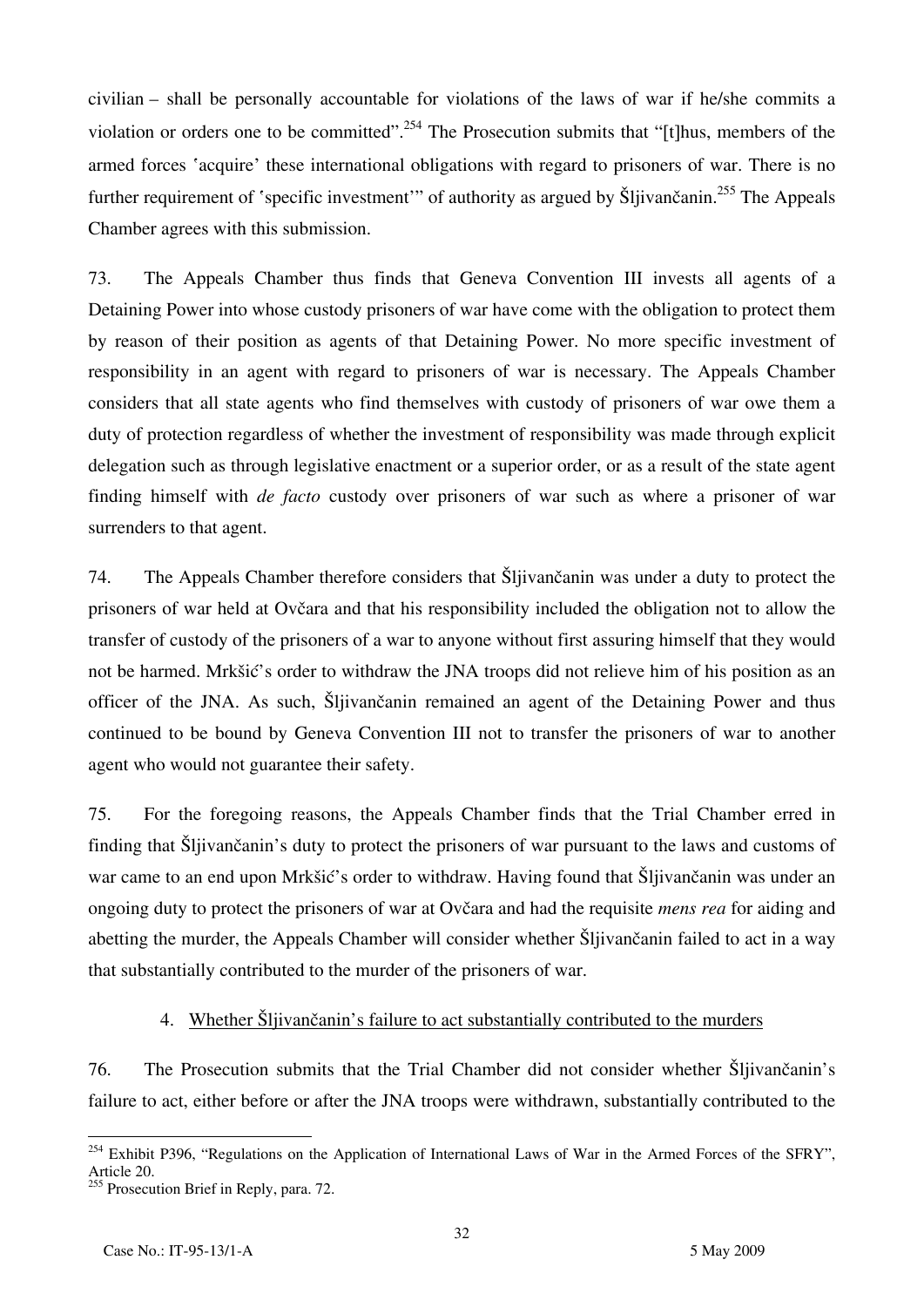murders of the prisoners of war at Ovčara.<sup>256</sup> In support of this contention, the Prosecution submits that the Trial Chamber failed to consider the additional steps that Šljivančanin could have taken on the afternoon, evening and night of 20 November 1991, using his ample power and authority to protect the prisoners.<sup>257</sup> Its submissions are divided into two categories: the steps that Šljivančanin could have taken during the afternoon and the evening<sup>258</sup> and those further steps he could have taken during the night once he had learned that the JNA troops were being withdrawn.<sup>259</sup> The Prosecution concludes that Šljivančanin's failure to take measures pursuant to his duty to protect the prisoners substantially contributed to the murders of the prisoners by the TOs and paramilitaries.260

77. Šljivančanin responds that: (i) the Prosecution merely repeats on appeal arguments which did not succeed at trial and has failed to show any error on the part of the Trial Chamber;<sup>261</sup> (ii) his failure to protect the prisoners from mistreatment in the afternoon of 20 November 1991 could not have contributed to the subsequent killings given that it was only after Mrkšić's withdrawal order that the murders became probable and any added security that could have been provided would have been undone following the withdrawal of the JNA troops;  $^{262}$  (iii) the Prosecution's contention that Šljivančanin could have made the murders less likely is not the appropriate criterion;<sup>263</sup> (iv) the Trial Chamber's finding that it could not be concluded that he encouraged or gave tacit approval for the TOs and paramilitaries to commit murders was correct;  $^{264}$  (v) he was not aware of Mrkšić's withdrawal order or of its transmission<sup>265</sup> and in any event he could not "incur criminal liability for aiding and abetting by omission proper, for failing to challenge legal orders issued by his Commander";<sup>266</sup> and (vi) he was not aware that his alleged failure to act to protect the prisoners

 $\overline{a}$  $^{256}$  Prosecution Appeal Brief, para. 131.

<sup>&</sup>lt;sup>257</sup> Prosecution Appeal Brief, paras 132-134.

<sup>&</sup>lt;sup>258</sup> Prosecution Appeal Brief, para. 137. According to the Prosecution, during the afternoon and evening of 20 November 1991, Šljivančanin could have: (i) ordered the removal of the prisoners from Ovčara to a place of safety away from the TOs and paramilitaries; (ii) excluded the TOs and paramilitaries from Ovčara; (iii) kept the status of the prisoners under review and acted to ensure their safety in the event of reports as to security problems; (iv) reported the vicious conduct of the TOs and paramilitaries during the afternoon to Mrkšić and prevailed upon him to act to protect them.

<sup>&</sup>lt;sup>259</sup> Prosecution Appeal Brief, para. 138. According to the Prosecution, during the night of 20 November 1991, Šljivančanin could have: (i) ensured that the prisoners were not left in the custody of a hostile, lawless and volatile group that had shown that it was unwilling to protect them; (ii) sought to persuade Mrkšić not to allow the TOs access to, or to take control of, the prisoners; (iii) brought to Mrkšić's attention the grave risk of injury and death to the prisoners if the JNA was withdrawn; (iv) reported the situation to General Vasiljević as head of the Security Administration at the Federal Secretariat for National Defence.

<sup>260</sup> Prosecution Appeal Brief, paras 139-143, 148. *See* also Prosecution Brief in Reply, paras 89, 91-93.

<sup>&</sup>lt;sup>261</sup> Šljivančanin Respondent's Brief, para. 280.

<sup>&</sup>lt;sup>262</sup> Šliivančanin Respondent's Brief, para. 281. See also Šljivančanin Respondent's Brief, paras 287-298.

<sup>&</sup>lt;sup>263</sup> Šliivančanin Respondent's Brief, para. 282.

 $264$  Sljivančanin Respondent's Brief, paras 283, 299, 300, citing Trial Judgement, para. 671.

<sup>&</sup>lt;sup>265</sup> Šliivančanin Respondent's Brief, paras 284, 301-302.

<sup>&</sup>lt;sup>266</sup> Šljivančanin Respondent's Brief, para. 284.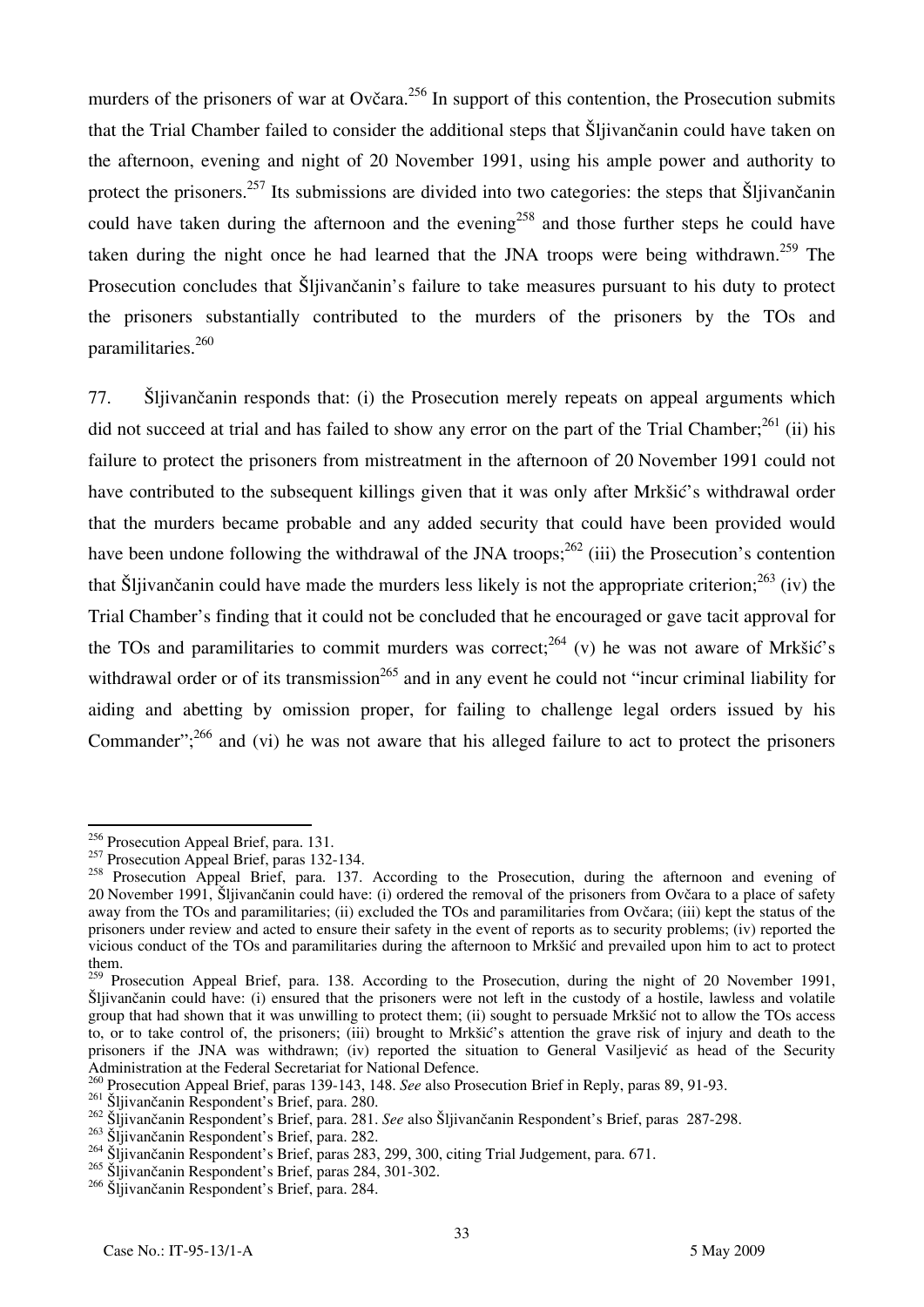would substantially contribute to their murders because he did not know at the time of his visit to Ovčara that killings would probably be committed.<sup>267</sup>

78. In reply, the Prosecution submits that (i) neither the fact that other JNA officers took measures to stop the mistreatment of prisoners nor the fact that Šljivančanin may have heard only later about the inadequacy of the security at Ovčara excuse his own failure to act to protect the prisoners;<sup>268</sup> (ii) Šljivančanin could have foreseen that the mistreatment of the prisoners in the afternoon of 20 November 1991 would progress into killing<sup>269</sup> and therefore his knowledge of the probability that murders could occur grew upon learning of Mrkšić's withdrawal order.<sup>270</sup>

79. The Appeals Chamber has already found that it was reasonably open to the Trial Chamber to conclude that Šljivančanin may not have foreseen that the prisoners of war would be killed at the time of his visit to Ovčara.271 As a result, Šljivančanin lacked the requisite *mens rea* with regard to aiding and abetting murder during the period prior to his learning of the order to withdraw the troops and cannot be convicted for his actions or inaction during that period.<sup>272</sup> Therefore, the Appeals Chamber need not consider whether Šljivančanin's failure to take further steps to protect the prisoners of war in the afternoon and evening of 20 November 1991 substantially contributed to the murders later that night. Notwithstanding this, the Appeals Chamber notes that while the Trial Chamber may not have addressed the additional steps that Šljivančanin could have taken to protect the prisoners of war enumerated by the Prosecution in its submissions.<sup>273</sup> it did consider a number of actions that Šljivančanin could have taken but failed to in concluding that his failure to act had a substantial effect on the commission of the crimes of torture and cruel treatment at Ovčara in the afternoon of 20 November 1991.<sup>274</sup>

80. With regard to the period following Mrkšić's order to withdraw the last JNA troops from Ovčara on the evening of 20 November 1991, the Appeals Chamber recalls that it has found that Šljivančanin owed a continuing duty to the prisoners of war under international humanitarian law<sup>275</sup> and further that the only reasonable inference available on the evidence is that Šljivančanin learned of the order to withdraw at his meeting with Mrkšić upon his return to Negoslavci on the night of

 $\overline{a}$ <sup>267</sup> Šljivančanin Respondent's Brief, para. 285, citing Trial Judgement, para. 672; *see* also Šljivančanin Respondent's Brief, paras 304-305.

<sup>&</sup>lt;sup>268</sup> Prosecution Brief in Reply, paras 87-88.<br><sup>269</sup> Prosecution Brief in Reply, para. 89.

<sup>&</sup>lt;sup>270</sup> Prosecution Brief in Reply, para. 92. *See* also Prosecution Brief in Reply, paras 60-62.<br><sup>271</sup> *See supra* para. 60.<br><sup>272</sup> *See Blaškić* Appeal Judgement, para. 47.<br><sup>273</sup> Prosecution Appeal Brief, para. 137.<br><sup>274</sup>

<sup>275</sup> *See supra* para. 74.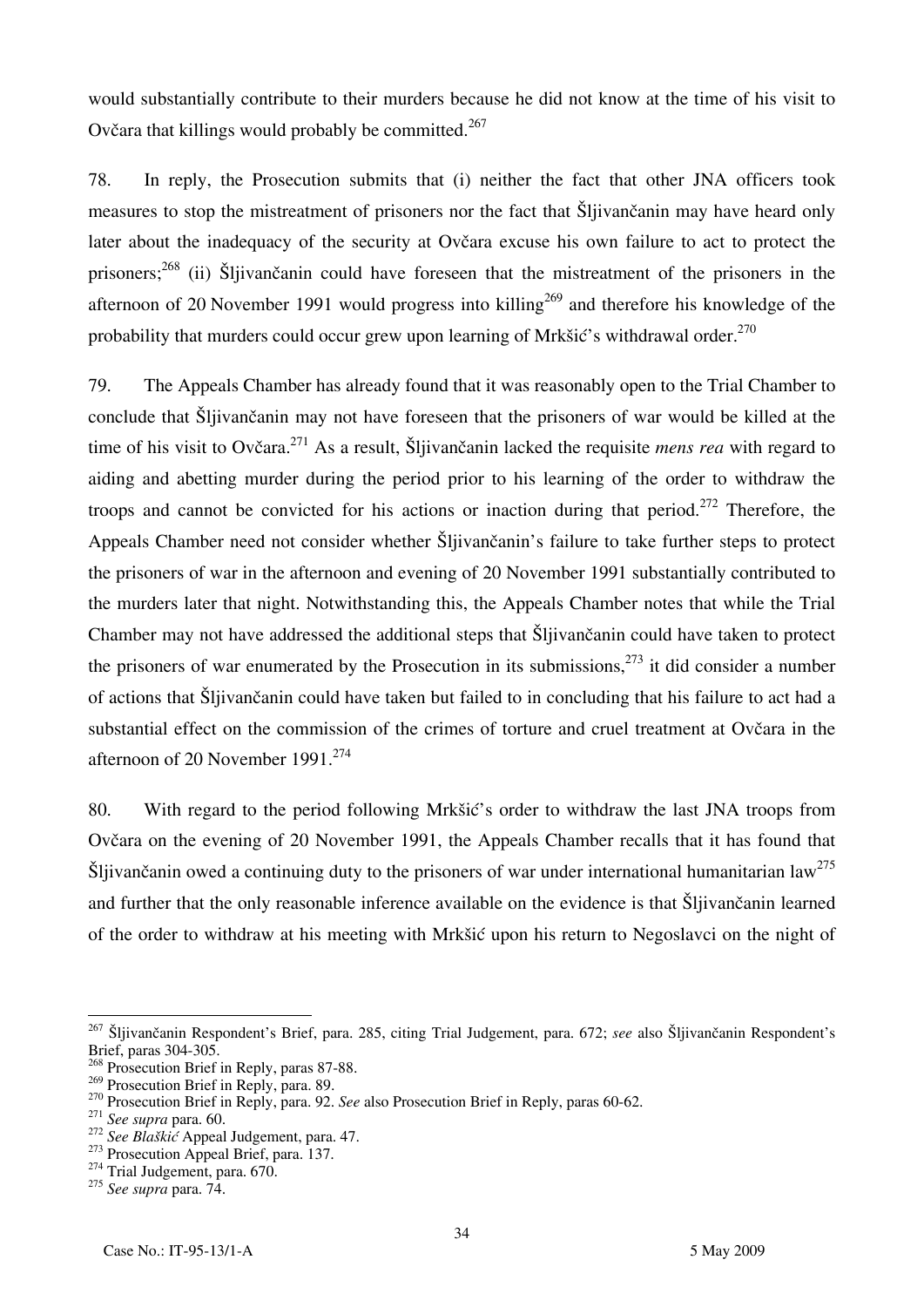20 November 1991.<sup>276</sup> In light of these findings the Appeals Chamber turns to consider whether Šljivančanin's failure to act upon learning of the order to withdraw the JNA troops from Ovčara substantially contributed to the murder of the prisoners of war by the TOs and paramilitaries.

81. Bearing in mind that the basic elements of the mode of liability of aiding and abetting apply regardless of whether this form of liability is charged as "omission",277 the Appeals Chamber recalls that the *actus reus* of aiding and abetting consists of acts or omissions<sup>278</sup> which assist, encourage or lend moral support to the perpetration of a specific crime, and which have a substantial effect upon the perpetration of the crime.<sup>279</sup> There is no requirement of a cause-effect relationship between the conduct of the aider and abettor and the commission of the crime or that such conduct served as a condition precedent to the commission of the crime.280 The *actus reus* of aiding and abetting a crime may occur before, during, or after the principal crime has been perpetrated, and the location at which the *actus reus* takes place may be removed from the location of the principal crime.281Accordingly, in order to determine whether Šljivančanin possessed the requisite *actus reus*  for aiding and abetting murder, the Appeals Chamber must be satisfied beyond reasonable doubt that the Prosecution has demonstrated that Sliivančanin substantially contributed to their killing by his inaction<sup>282</sup> and that, when account is taken of the errors committed by the Trial Chamber, all reasonable doubt concerning Šljivančanin's guilt has been eliminated.<sup>283</sup>

### (a) Šljivančanin's ability to act

82. The Appeals Chamber further recalls that aiding and abetting by omission implicitly requires that the accused had the ability to act but failed to do so.<sup>284</sup> In order to determine whether Sljivančanin had the ability to act but failed to do so, the Appeals Chamber must be satisfied beyond reasonable doubt that the Prosecution has provided sufficient evidence concerning which means were available to Šljivančanin to fulfil his continuing duty towards the prisoners of war.<sup>285</sup>

 $276$  See supra para. 62.

<sup>&</sup>lt;sup>277</sup> Orić Appeal Judgement, para. 43. See supra para. 49.<br><sup>278</sup> Nahimana et al. Appeal Judgement, para. 482; Ntagerura et al. Appeal Judgement, para. 370; Blaškić Appeal Judgement, para. 47.

<sup>279</sup> *Nahimana et al.* Appeal Judgement, para. 482; *Blagojević and Jokić* Appeal Judgement, para. 127; *Ndindabahizi*  Appeal Judgement, para. 117; *Simić* Appeal Judgement, para. 85; *Ntagerura et al.* Appeal Judgement, para. 370, fn. 740; *Blaškić* Appeal Judgement, paras 45, 48; *Vasiljević* Appeal Judgement, para. 102; *^elebi}i* Appeal Judgement,

<sup>&</sup>lt;sup>280</sup> Blaškić Appeal Judgment, para. 48.<br><sup>281</sup> Blaškić Appeal Judgment, para. 48.<br><sup>282</sup> Cf. Ntagerura et al. Appeal Judgement, para. 321.<br><sup>282</sup> Cf. Ntagerura et al. Appeal Judgement, para. 11; Rutaganda Appeal Judgement, p paras 13-14. *See* also *Strugar* Appeal Judgement, para. 14; *Orić* Appeal Judgement, para. 12; *Halilović* Appeal Judgement, para. 11; *Limaj et al.* Appeal Judgement, para. 13; *Blagojević and Jokić* Appeal Judgement, para. 9;

<sup>&</sup>lt;sup>284</sup> *Cf. Ntagerura et al.* Appeal Judgement, para. 335. See also *infra* para. 154.

<sup>&</sup>lt;sup>285</sup> *Cf. Ntagerura et al.* Appeal Judgement, para. 335. (Where the Appeals Chamber also held that the Prosecution had not indicated which possibilities were open to Bagambiki to fulfil his duties under the Rwandan domestic law).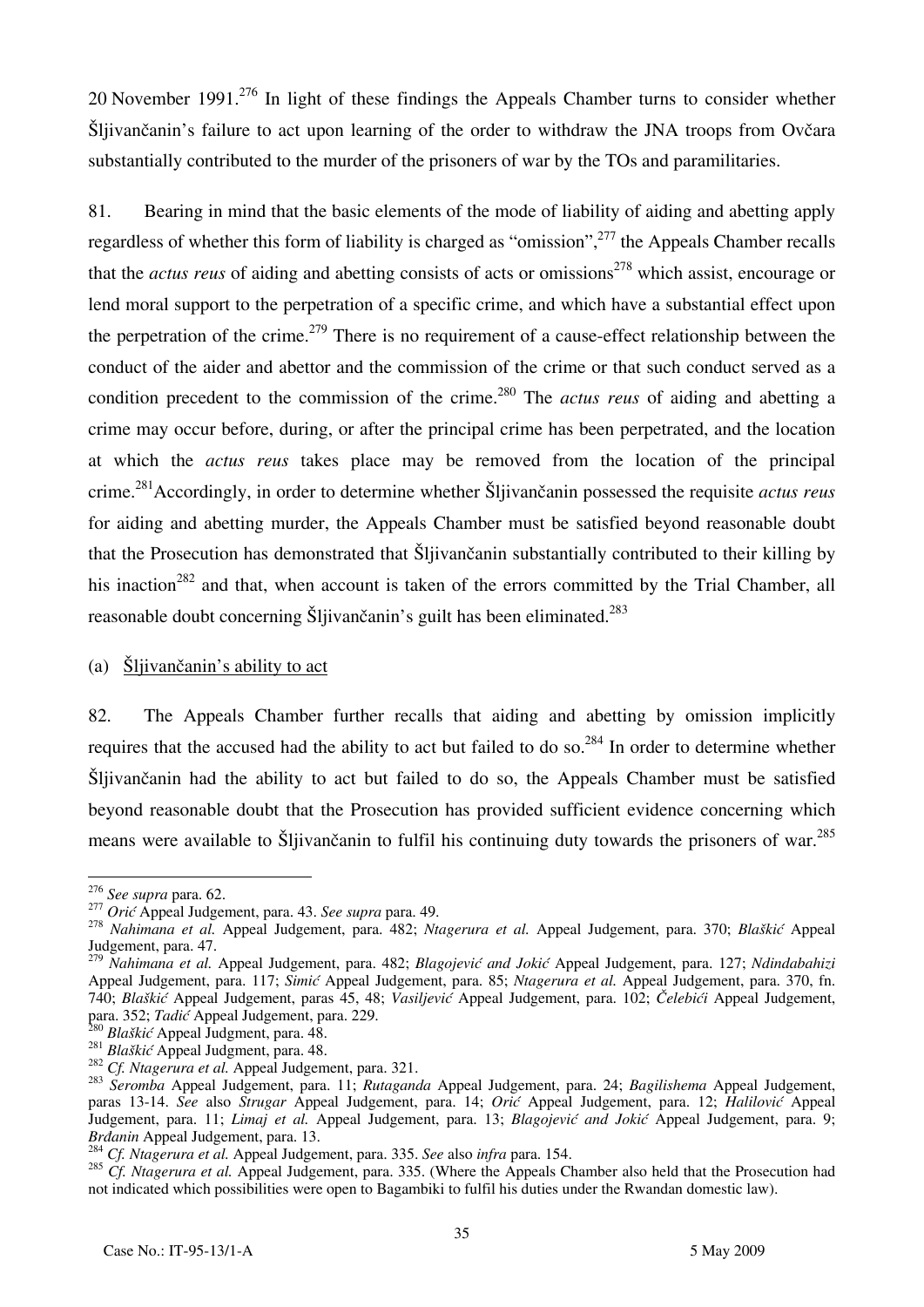To reach a determination in this regard, it is necessary to briefly touch upon the structure of the JNA troops concerned with the withdrawal order, in order to assess the scope of Slijvancanin's authority over the relevant troops.

#### (i) Military police of the 80 mtbr of the JNA

83. The murder of the prisoners of war by the TO and paramilitaries took place after Mrkšić decided that the JNA should relinquish its custody of the prisoners of war by issuing an order to withdraw the military police of 80 mtbr of the JNA from Ovčara.<sup>286</sup> The 80 mtbr of the JNA (also referred to as the Kragujevac Brigade) had one tank battalion, three infantry battalions, a rear, an engineer's battalion, a military police company and a light artillery anti-aircraft battalion.<sup>287</sup> At the time material to the Indictment the commander of the 80 mtbr was LtCol Milorad Vojnović and Captain Dragi Vukosavljević was the chief of the 80 mtbr's security organ.<sup>288</sup> Captain Dragan Vezmarović was the commander of the military police company of the 80 mtbr.<sup>289</sup> While stationed in the zone of responsibility of OG South, the 80 mtbr along with all its component units, and all other units serving in this zone of responsibility came under the *de jure* and the full effective command of Mrk $\check{\text{Si}}\check{\text{c}}$ .<sup>290</sup>

### (ii)  $\delta$ ljivančanin's authority as security organ of OG South

84. Throughout the time relevant to the Indictment, Slijivančanin was the chief of the security organ of the Gmtbr and also of OG South.<sup>291</sup> His deputy was Major Ljubiša Vukašinović.<sup>292</sup> The Gmtbr's main responsibility was to provide security to the political and military leadership of the former Yugoslavia,<sup>293</sup> and the security organs' purpose was to perform counterintelligence activities.<sup>294</sup> Pursuant to the military hierarchy regulated by the Rules of Service of the Security Organs in the Armed Forces of the SFRY, the security organs of the units subordinated to OG South, including the 80 mtbr, were required to report to Slijvančanin as the security organ of OG South.295

<sup>&</sup>lt;sup>286</sup> Trial Judgement, para. 673.

 $287$  Trial Judgement, para. 74.  $288$  Trial Judgement, para. 75.

<sup>&</sup>lt;sup>289</sup> Trial Judgement, para. 75.

<sup>290</sup> Trial Judgement, paras 70, 74*,* 77.

<sup>&</sup>lt;sup>291</sup> Trial Judgement, para. 62.

<sup>&</sup>lt;sup>292</sup> Trial Judgement, para. 62.

 $293$  Trial Judgement, para. 61.

<sup>&</sup>lt;sup>294</sup> Trial Judgement, para. 129.

<sup>&</sup>lt;sup>295</sup> Trial Judgement, para. 129 citing Rule 18 of the Rules of Service of the Security Organs in the Armed Forces of SFRY. *See* P107, "Rules of Service of the Security Organs in the Armed Forces of SFRY, 1984".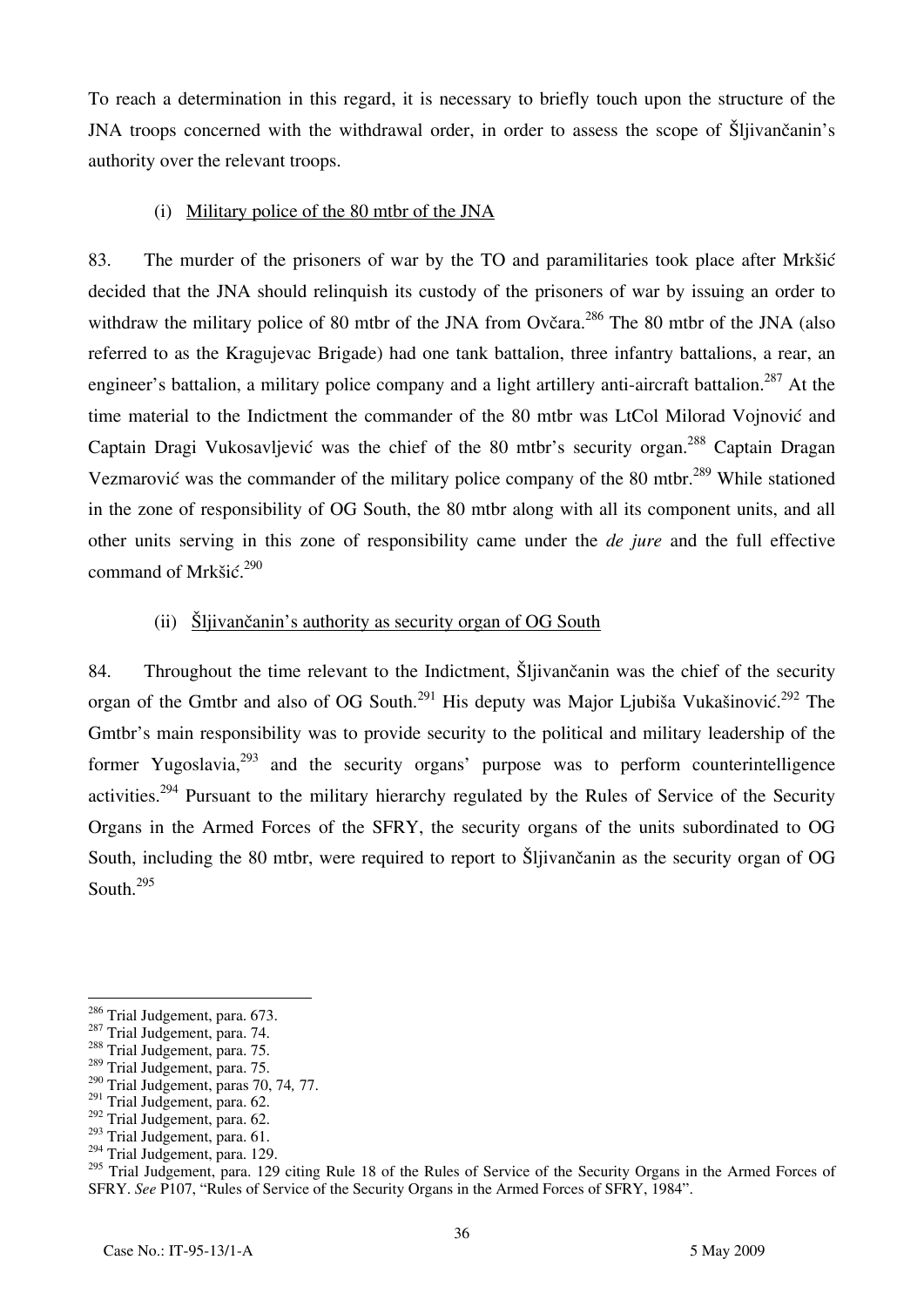85. The Trial Chamber found that the protection of the prisoners of war "was also part of  $[\text{Šlijvančanin's}]$  remit as security organ of OG South".<sup>296</sup> It further expanded that "he was also entrusted, as security organ, with the task of implementing some of [the laws and customs of war], as far as the security of prisoners of war in the custody of the JNA was concerned [...]".<sup>297</sup> However, in its earlier findings on the command structure of the Serb forces involved in the Vukovar operation, the Trial Chamber found that responsibility for guarding prisoners of war belonged to the military police.<sup>298</sup> It found that "the primary functions of security organs are in the field of counterintelligence where they had the sole or primary responsibility, whereas in the field of crime detection and prevention they participated together with the military police and other bodies".<sup>299</sup> In its discussion of the mandate of the security organ, the Trial Chamber made no reference to the security organ having any particular responsibility for the protection of prisoners of war.<sup>300</sup> Indeed, the Rules of Service of the Security Organs in the Armed Forces of the SFRY in force at the time material to the Indictment make no reference to prisoners of war $^{301}$  while the Instructions on the Methods and Means of Work of the JNA Security Organs only refer to prisoners of war with respect to them being possible sources of information for counterintelligence for the security organ.<sup>302</sup>

86. The control that the security organ could exercise over the military police was limited to areas within the security organ's specialisation and competence (in other words, the area of counterintelligence).<sup>303</sup> Absent any special delegation by the commander, the security organ could only exercise control over the military police with respect to its areas of competence and specialisation. Therefore, absent a specific delegation by the commander, Slijivančanin had no specific responsibility for prisoners of war, by virtue of his position as security organ of the OG South. The Appeals Chamber observes that this is no longer contested by the Parties.<sup>304</sup>

 $\overline{a}$ 

<sup>&</sup>lt;sup>296</sup> Trial Judgement, para. 668.

<sup>&</sup>lt;sup>297</sup> Trial Judgement, para. 669.

 $^{298}$  Trial Judgement, para. 114.<br> $^{299}$  Trial Judgement, para. 115.

 $\frac{300}{200}$  Trial Judgement, para. 115.<br><sup>301</sup> Exhibit P107, "Rules of Service of the Security Organs in the Armed Forces of SFRY, 1984". This is highlighted in Petar Vuga's Expert Report which states "Rules of Service of Security Organ in OS do not provide for other tasks and obligations of Security Organ OS in respect of the prisoners of war" (Exhibit D868, "Expert Report of Petar Vuga", Item 2.2, p. 12).

<sup>&</sup>lt;sup>302</sup> Exhibit P582, "Instructions on the Methods and Means of Work of the JNA Security Organs, 1986". Similarly, the Regulations on the Responsibilities of the Land Army Corps Command in Peacetime makes no reference to prisoners of war in Article 29 which deals with the security organ: Exhibit P580, "Regulations on the Responsibilities of the Land Army Corps Command in Peacetime, SFRY, 1990", p. 30.

<sup>303</sup> Exhibit P107, "Rules of Service of the Security Organs in the Armed Forces of SFRY, 1984", Rule 23, *see* also Rule 7(d); Exhibit D435, "Service Regulations of the SFRY Armed Forces Military Police, 1985", Rule 13.  $304$  AT. 101-102, 153, 200, 230.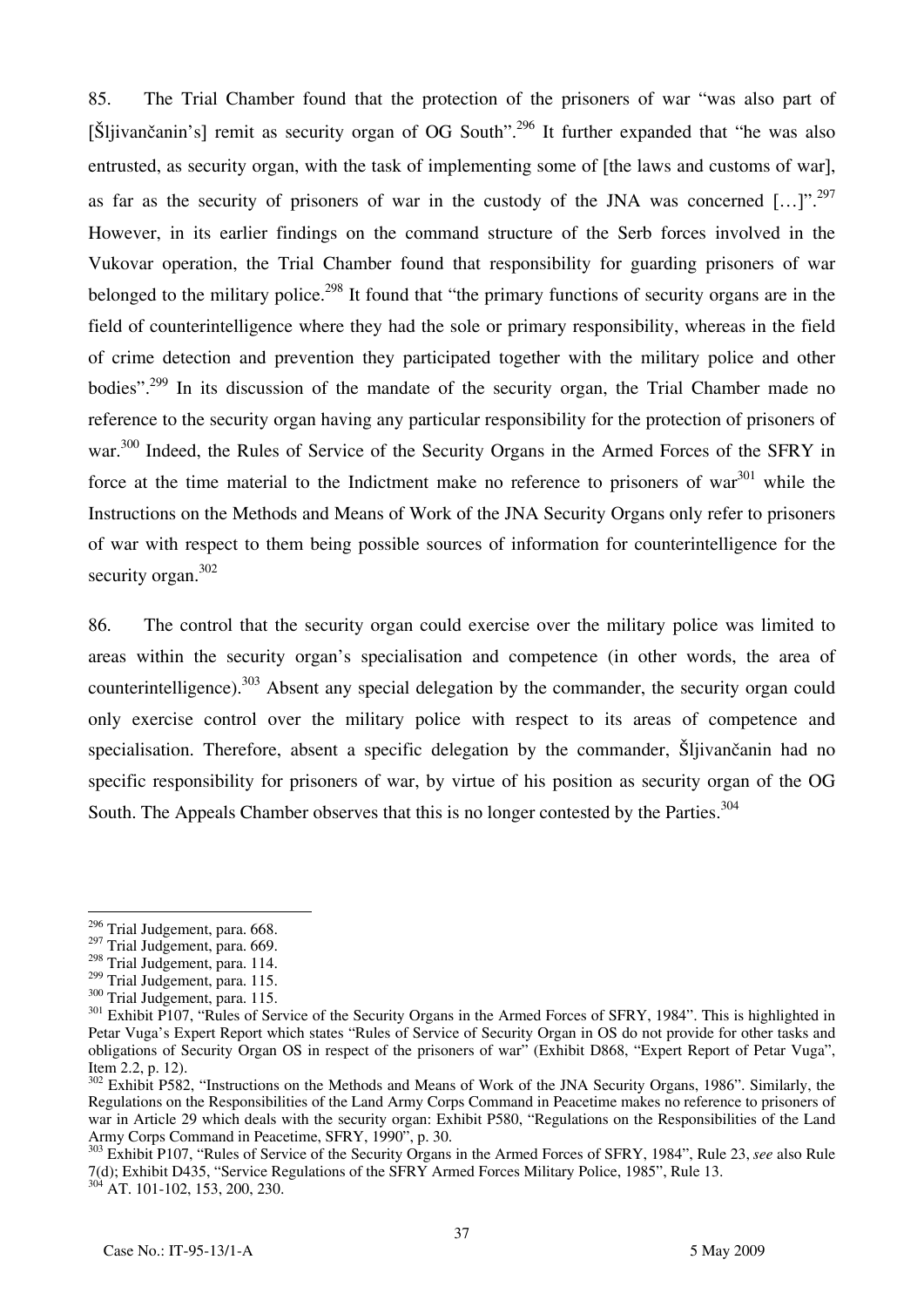87. In light of the foregoing, Šljivančanin's authority over the military police of 80 mtbr, was limited by reason of the mandate of the security organ of the OG South. This is further borne out by the Trial Chamber's finding that:

[i]t is clear that the commander of the relevant military unit has command of the military police and ultimately the commander's orders, if he chooses to issue orders, are those which the military police must obey. Subject to any such orders of the commander, however, by rule 13 the security organ "controls the military police" and is responsible for both the combat readiness of the military police and the performance of their tasks.

88. Moreover, as part of its findings concerning the subordination of security organs, the Trial Chamber accepted that while Sljivančanin could organise, direct, coordinate and supervise the work of the security organs of the units subordinated to OG South, including 80 mtbr, he had no actual powers of command over them as the security organ of OG South.<sup>306</sup> In this regard, the Appeals Chamber takes note of Article 16 of the Rules of Service of the Security Organs which states:

The security organ is directly subordinated to the commanding officer of the command, unit, institution or staff of the armed forces in whose strength it is placed in the establishment, and it is responsible to that officer for its work $\left[...\right]$ .<sup>307</sup>

89. In his capacity as security organ, Šliivančanin "could issue orders to the military police within OG South but these were subject to any orders of the commanders of the unit to which the military police were subordinated".<sup>308</sup> However, this was considered to be immaterial when the Trial Chamber assessed Šljivančanin's role in the evacuation because at the relevant time he was not functioning as the security organ and thus was not limited by the powers of that office.<sup>309</sup> Hence the Trial Chamber further found that Slijivančanin was exercising the power and authority conferred on him by Mrkšić to conduct the evacuation of the hospital and as such he was exercising *de jure* authority with respect to the relevant JNA military police forces of OG South.<sup>310</sup> Accordingly, an order from Mrkšić terminating any specifically delegated duty for the security of the prisoners of war,<sup>311</sup> would also have removed the power and authority that Šljivančanin had over the military police of the 80 mtbr, in his capacity as security organ.

90. In light of the foregoing, it is clear that given the limitations on Šliivančanin's authority over the military police of the 80 mtbr of the JNA, his ability to act in order to fulfil his continuing duty

 $\overline{a}$ 305 Trial Judgement, para. 122. *See* also Trial Judgement, para. 125.

<sup>&</sup>lt;sup>306</sup> Trial Judgement, para. 129. The Appeals Chamber notes that Prosecution relied upon this finding in support of its argument that the actual securing and transport of the prisoners of war was subject to Mrkšić's command. See AT. 100-102.

 $\frac{307}{307}$  Exhibit P107, "Rules of Service of the Security Organs in the Armed Forces of SFRY, 1984".  $\frac{308}{107}$  Trial Judgement, para. 397.

<sup>308</sup> Trial Judgement, para. 397.<br>  $\frac{309}{100}$  Trial Judgement, para. 397.<br>  $\frac{310}{100}$  Trial Judgement, para. 397.<br>  $\frac{311}{100}$  The Prosecution acknowledged that Šljivančanin's specifically delegated duty "for the pr control" was terminated upon the withdrawal of the JNA from Ovčara. AT. 231.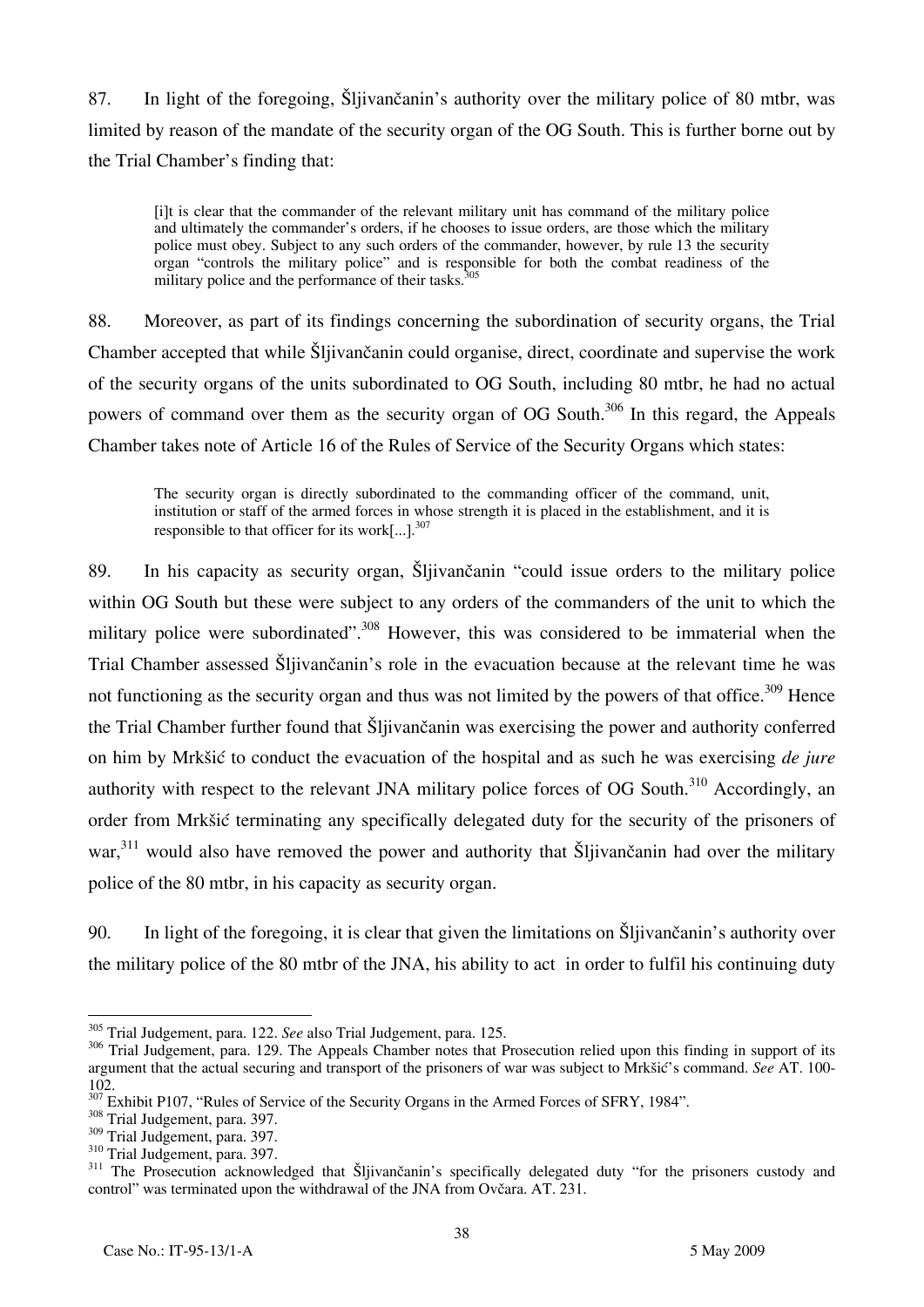to protect the prisoners of war pursuant to the laws and customs of war might have been limited as well. The Appeals Chamber turns to assess whether ordering the military police not to withdraw, contrary to Mrkšić's instruction, was indeed a possibility open to Sliivančanin to fulfil his duty towards the prisoners of war, despite the above considerations regarding his power and authority over the troops in question.

### (iii) Šljivančanin's *de jure* authority

91. The Appeals Chamber notes the Trial Chamber's finding that "Veselin Šljivančanin had from Mile Mrkšić temporary *de jure* authority to do what was necessary to fulfil the task [of the hospital evacuation, the triage and selection of war crime suspects removed from the hospital on 20 November 1991, their transport and security, and the evacuation of civilians, and *de jure* powers to give orders to the forces used for this task, including relevantly military police".<sup>312</sup> In reaching this finding, the Trial Chamber considered the testimony of Captain Vukosavljević to the effect that a commander could pass his authority to a security organ for a specific purpose under Article 6 of the Regulations on the Responsibility of the Land Army Corps Command in Peacetime.<sup>313</sup>

92. However, the Appeals Chamber further recalls that the Trial Chamber also found that the security organ's *de jure* authority over the military police did not encompass the power of ultimate command over them, but rather an authority which "in certain circumstances [could] take the form of a working arrangement by which the commander could legitimately leave the routine management and control of the military police to the security organ in connection with a specific task with which the security organ has been entrusted".<sup>314</sup> As a result, Mrkšić's order to withdraw the JNA troops which ended  $\tilde{S}$ ljivančanin's delegated responsibility<sup>315</sup> would also have removed Sljivančanin's *de jure* authority over the military police. Further, the Appeals Chamber recalls that even if that authority had not been terminated by Mrkšić's order, the Trial Chamber found that "the security organ [had] the *de jure* ability to issue orders to the military police, subject always to the overriding authority of the commander of the unit".<sup>316</sup> Thus, in accordance with the Rules of Service of the Security Organs, Mrkšić's order to withdraw the military police of 80 mtbr of the

<sup>&</sup>lt;sup>312</sup> Trial Judgement, para. 400.

<sup>&</sup>lt;sup>313</sup> Trial Judgement, para. 399. The Appeals Chamber notes that it is clear from Article 6 of the Regulations on the Responsibility of the Land Army Corps in Peacetime that Mrkšić could delegate the responsibility to Šljivančanin: "The commander may authorize certain officers from the command to command units and institutions of branches services, but the commander shall continue to bear responsibility for the situation in these units, and for the work of the officers to whom he transferred some of his rights" (Exhibit P580, "Regulations on the Responsibility of the Land Army Corps in Peacetime. SFRY, 1990").

 $314$  Trial Judgement, para. 122.

 $315$  Trial Judgement, para.  $673$ .

<sup>316</sup> Trial Judgement, para. 125. *See* also Trial Judgement, para. 122.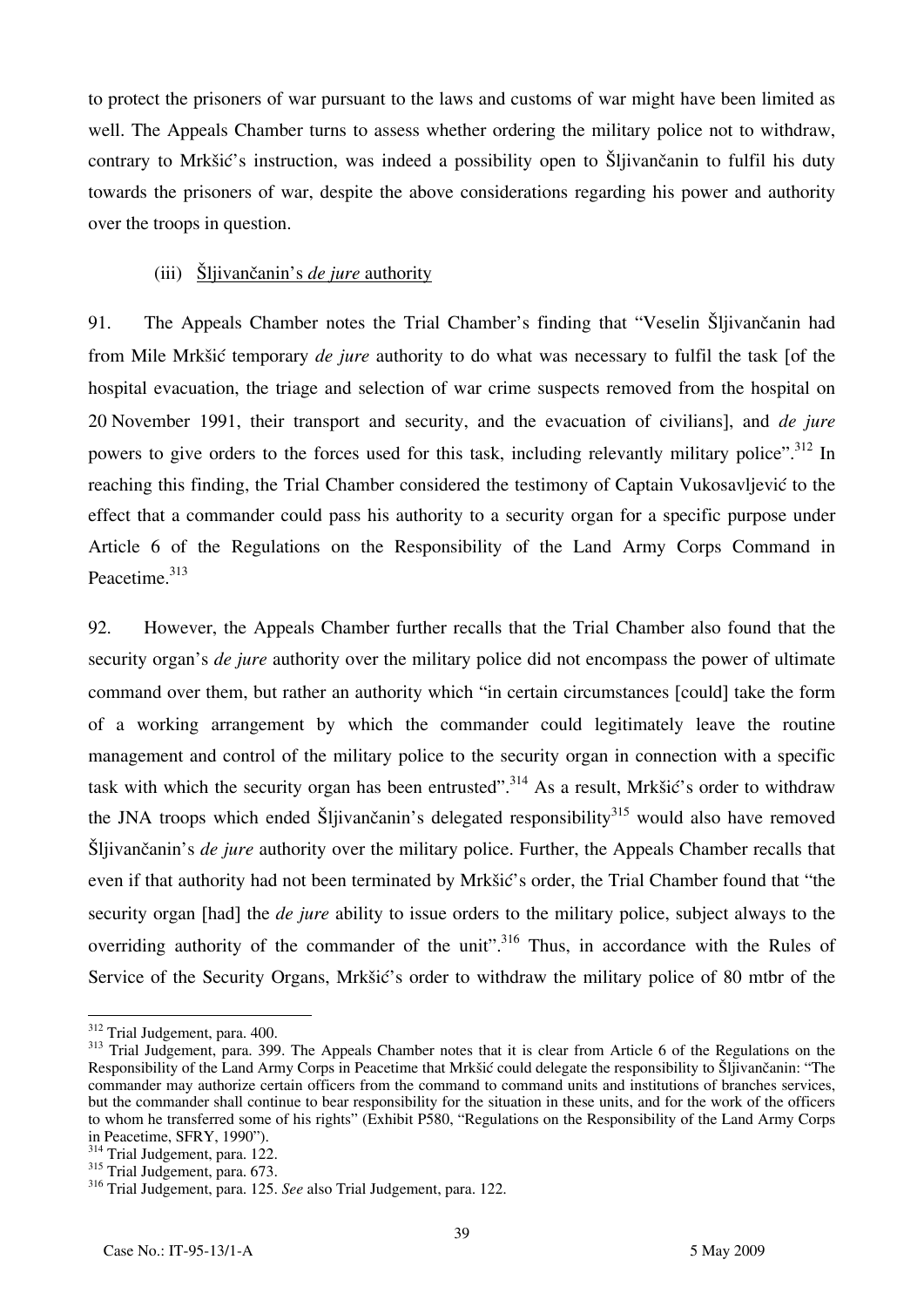JNA from Ovčara would have prevailed over an order by Šlijivančanin instructing those same troops to remain in place, or for reinforcements to be brought.

93. Having said this, the Appeals Chamber considers that even though Šljivančanin no longer had *de jure* authority over the military police deployed at Ovčara, had he ordered the military police not to withdraw, these troops may well have, in effect, obeyed his order to remain there, considering he had been originally vested with the authority for the entire evacuation of the Vukovar Hospital and entrusted with responsibility for protecting the prisoners of war. In particular, Šljivančanin could have informed the military police deployed at Ovčara that Mrkšić's order was in breach of the overriding obligation under the laws and customs of war to protect the prisoners of war, and thus constituted an illegal order.

94. Indeed, issuing an order contrary to Mrkšić's to the military police of the 80 mtbr was a course of action that would have required Šljivančanin to go beyond the scope of his *de jure*  authority, which had been effectively removed by virtue of Mrkšić withdrawal order.<sup>317</sup> Nonetheless, the illegality of Mrkšić's order required Šljivančanin to do so. To further support this conclusion, the Appeals Chamber recalls the analysis in the *Čelebi* $\acute{\epsilon}i$  Trial Judgement which implies that in the context of preventing the commission of a war crime, an officer may be expected to act beyond the strict confines of his *de jure* authority:

Likewise, the finding in the *High Command* case that a commander may be held criminally liable for failing to prevent the execution of an illegal order issued by his superiors, which has been passed down to his subordinates independent of him, indicates that legal authority to direct the actions of subordinates is not seen as an absolute requirement for the imposition of command responsibility. Similarly, the finding in the *Toyoda* case, whereby the tribunal rejected the alleged importance of what it called the "theoretical" division between operational and administrative authority, may be seen as supporting the view that commanders are under an obligation to take action to prevent the commission of war crimes by troops under their control despite a lack of formal authority to do so. An officer with only operational and not administrative authority does not have formal authority to take administrative action to uphold discipline, yet in the view of the tribunal in the *Toyoda case*; "[t]he responsibility for discipline in the situation facing the battle commander cannot, in the view of practical military men, be placed in any hands other than his own."318

Although the Trial Chamber in *Čelebi}i* discussed this in the context of superior responsibility, the Appeals Chamber considers that the principle that an officer may be required, within the limits of his capacity to act, to go beyond his *de jure* authority to counteract an illegal order is equally applicable to the present case.

95. This principle is reflected in article 21 of the military regulations of the JNA, which states not only that a military officer shall be liable for violations of the laws of war by his subordinates

 $317$  See supra paras 90-92.

<sup>&</sup>lt;sup>318</sup> Čelebići Trial Judgement, para. 373 (footnotes omitted). *See* also Čelebići Appeal Judgement, para. 195.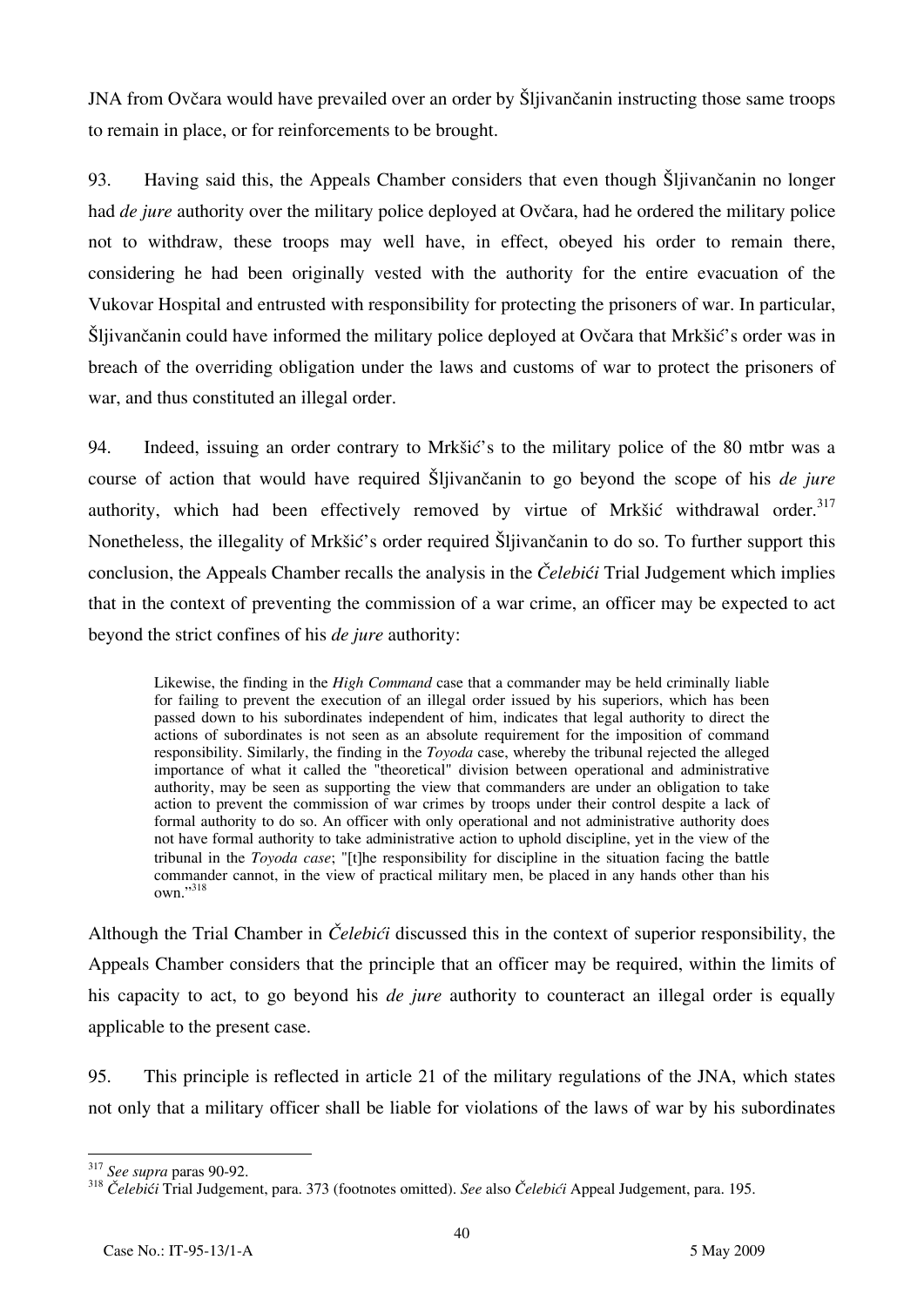but also when "other units or individuals were planning the commission of such violations, and, at a time when it was still possible to prevent their commission, failed to take measures to prevent such violations".<sup>319</sup> In fact, when asked by the Prosecution at trial about the scope of this provision, Šljivančanin responded that it implied that "[a]n officer is duty bound to intervene right away, as soon as he gets wind of any sort of suspicion at all". $^{320}$ 

96. Being aware through Šljivančanin of the illegality of Mrkšić's order, it is likely that the military police at Ovčara would have obeyed Šljivančanin's order to remain in place. After all, in contrast to TOs and paramilitary forces who generally lacked military discipline and strong leadership and who harboured feelings of extreme animosity towards their enemy, "the JNA was, in the main, a disciplined military force with a strong leadership which had an understanding of the legal responsibilities of the JNA towards the prisoners of war".<sup>321</sup> Thus, the Appeals Chamber considers that the possibility was open to Šljivančanin to inform the members of the military police of the 80 mtbr present at Ovčara of the illegal nature of Mrkšić's order and to try to compel them to stay.

97. To succeed, the Prosecution, "must show that [Šljivančanin's] omission had a substantial effect on the crime in the sense that the crimes would have been substantially less likely had  $[\text{Šlijvančanin}]$  acted".<sup>322</sup> In this regard, the Appeals Chamber considers that had  $\text{Šljivančanin}$ compelled the military police of the 80 mtbr to stay at Ovčara, the murder of the prisoners of war would have been substantially less likely, as the withdrawal of these troops "had an immediate and direct effect on the commission of the murders".<sup>323</sup> This conclusion is further borne out by the following Trial Chamber's findings. First, the Trial Chamber held that the presence of the JNA guards at Ovčara that day had provided some restraint (albeit inconsistent and at times not effective) against the TOs' and paramilitary forces' hatred and desire for revenge against the prisoners of war, and established that "[t]he withdrawal of the JNA guards removed this one restraint". $324$ Furthermore, the Trial Chamber concluded that it was only after the final withdrawal of the military police of 80 mtbr from Ovčara, which enabled the TOs and paramilitaries to have unrestrained access to the prisoners of war who had been left in their control, that murder became a likely

 $\overline{\phantom{a}}$ 

<sup>&</sup>lt;sup>319</sup> Exhibit P396, "SFRY Regulations on the Application of the Rules of International Law of War in the Armed Forces, 1988", Article 21. *See* also AT. 235.<br><sup>320</sup> Veselin Šliivančanin, T. 13758-13759: "Q. Let's look at the core section or the core of Article 21. It says, in relation

to planning the commission of such violations: '... and at a time when it was still possible to prevent their commission.' What that means, I'd suggest, is if a criminal act has commenced, and there is the responsibility of stopping that criminal act continuing, Article 21 puts a duty upon such an officer to intervene. That's correct, isn't it? A. An officer is duty-bound to intervene right away, as soon as he gets wind of any sort of suspicion at all".

 $\frac{321}{321}$  Trial Judgement, para. 620.<br>  $\frac{322}{324}$  Trial Judgement, para. 620.<br>  $\frac{324}{324}$  Trial Judgement, para. 620.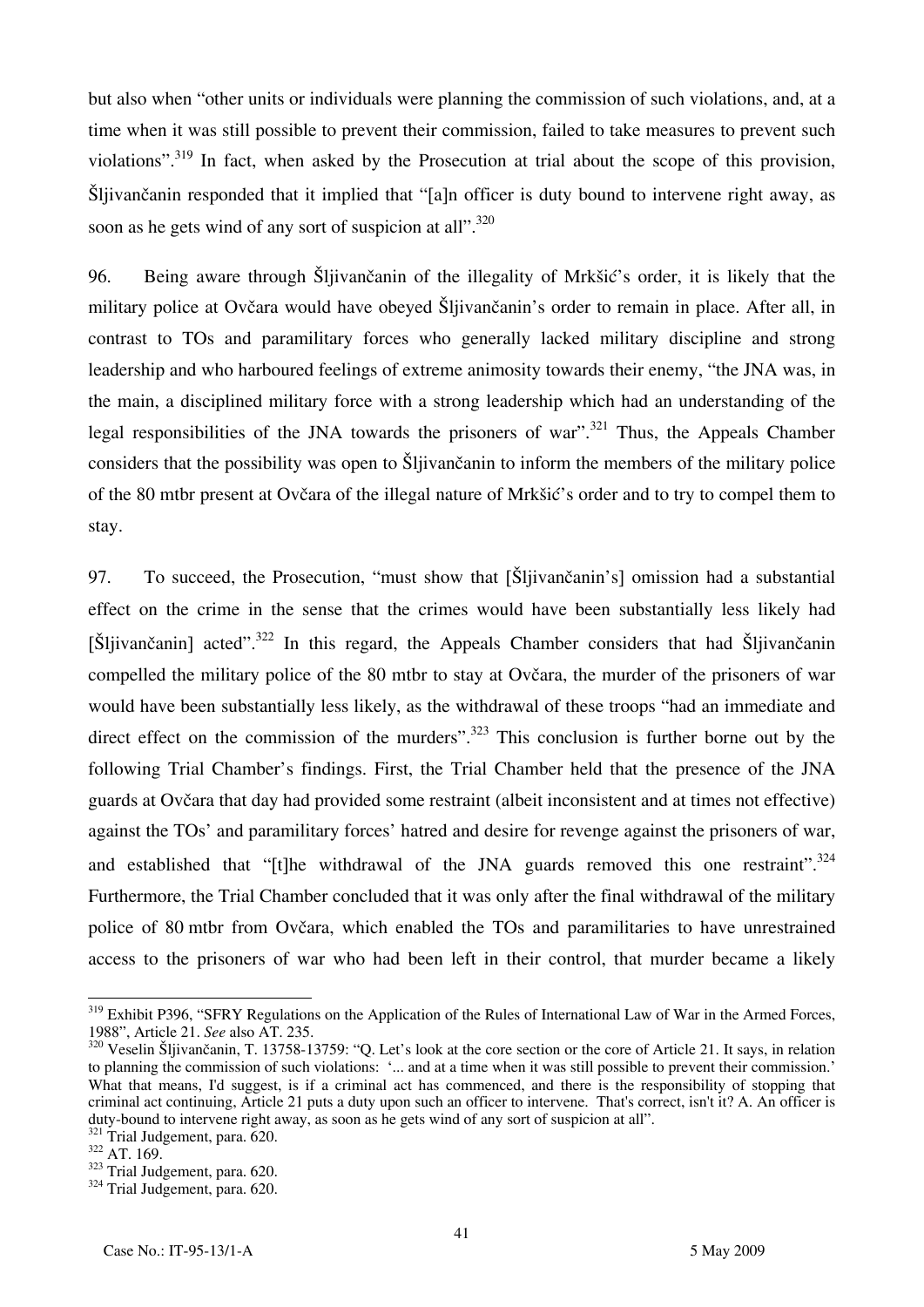occurrence.<sup>325</sup> It follows that as long as the JNA troops were present, that might have kept the TOs and paramilitaries at bay<sup>326</sup> and prevented the mistreatment of the prisoners of war from escalating into killing. $327$ 

98. Regarding other means available to Sljivančanin to fulfil his duty towards the prisoners of war, at the appeals hearing the Prosecution acknowledged that: "what measures, what powers may have been available to him, may have altered, may have changed somewhat, given that he was now no longer – at [the] moment that the [withdrawal] order was given, he was now no longer acting under Mrkšić's specific delegated authority with all of its additional powers and authorities that he was given".<sup>328</sup> However, the Prosecution further submitted that at the very least, Slijivančanin should have reported through his chain of command directly to General Vasiljević in the SSNO, the likelihood that murder would occur if the JNA were to withdraw and the prisoners left in the sole custody of this vengeful group, or could have persuaded Mrkšić to abort the order to withdraw the JNA troops.<sup>329</sup> The Appeals Chamber concurs with this submission. Had his attempts to persuade Mrkšić not been successful, when Šljivančanin telephoned Belgrade in order to speak to General Vasiljević, $330$  he could have sought the General's assistance on the matter.

99. The Appeals Chamber has found that the possibility was open to Šljivančanin to inform the members of the military police of the 80 mtbr present at Ovčara of the illegal nature of Mrkšić's order and to request them to stay.<sup>331</sup> Accordingly, the Appeals Chamber finds that the requirement

 $\overline{\phantom{a}}$ 

<sup>&</sup>lt;sup>325</sup> Trial Judgement, para. 672.

<sup>&</sup>lt;sup>326</sup> *See* AT. 73, 87.  $\overline{1}$ <br><sup>327</sup> The Appeals Chamber notes the Defence's submission to the effect that: "[t]he military police of the 80<sup>th</sup> Brigade was the buffer in whose presence the members of the TO could not jeopardize the lives of the prisoners on that afternoon". AT. 275.<br>328 AT. 224

 $\frac{328}{329}$  AT. 234.<br> $\frac{329}{10}$  AT. 234-235.

<sup>&</sup>lt;sup>330</sup> Trial Judgement, para. 389. In the Trial Chamber's account Šljivančanin: "spoke to General Vasiljević, or a colonel who was on duty in Belgrade, about documents collected from the [National Guards Corps] shelter".<br><sup>331</sup> It is a principle of international humanitarian law that subordinates are bound not to obey manifestly illegal orders

orders that they knew were illegal. *See* Hostage Case (*United States v. Wilhelm List et al*., *Trials of War Criminals*, Vol. XI, p. 1236): "The general rule is that members of the armed forces are bound to obey only the lawful orders of their commanding officers and they cannot escape criminal liability by obeying a command which violates international law and outrages fundamental concepts of justice". *See* also *Erdemović* 1996 Sentencing Judgement, para. 18 ("Although the accused did not challenge the manifestly illegal order he was allegedly given, the Trial Chamber would point out that according to the case-law referred to, in such an instance, the duty was to disobey rather than to obey."), fn. 12 ("*Trial of Rear-Admiral Nisuke Masuda and four others of the Imperial Japanese Navy, Jaluit Atoll Case*, U.S. Military Commission, U.S. Naval Air Base, Kwajalein Island, Kwajalein Atoll, Marshall Islands, 7-13 December 1945, Case No. 6, *L.R.T.W.C.*, Vol. I, pp. 74-76, pp. 79-80. *See* also *Trial of Wilhelm List and Others*, U.S. Military Tribunal, Nuremberg, 8 July 1947-19 February 1948, *L.R.T.W.C.*, Case No. 47, Vol. VIII, pp. 50-52 ….); *Mrđa* Sentencing Judgement, para. 67 ("As to the related issue of superior orders, Article 7(4) of the Statute states that 'the fact that an accused person acted pursuant to an order of a government or of a superior [...] may be considered in mitigation of punishment if the Tribunal determines that justice so requires.' [...] [T]he orders were so manifestly unlawful that Darko Mrda must have been well aware that they violated the most elementary laws of war and the basic dictates of humanity. The fact that he obeyed such orders, as opposed to acting on his own initiative, does not merit mitigation of punishment.").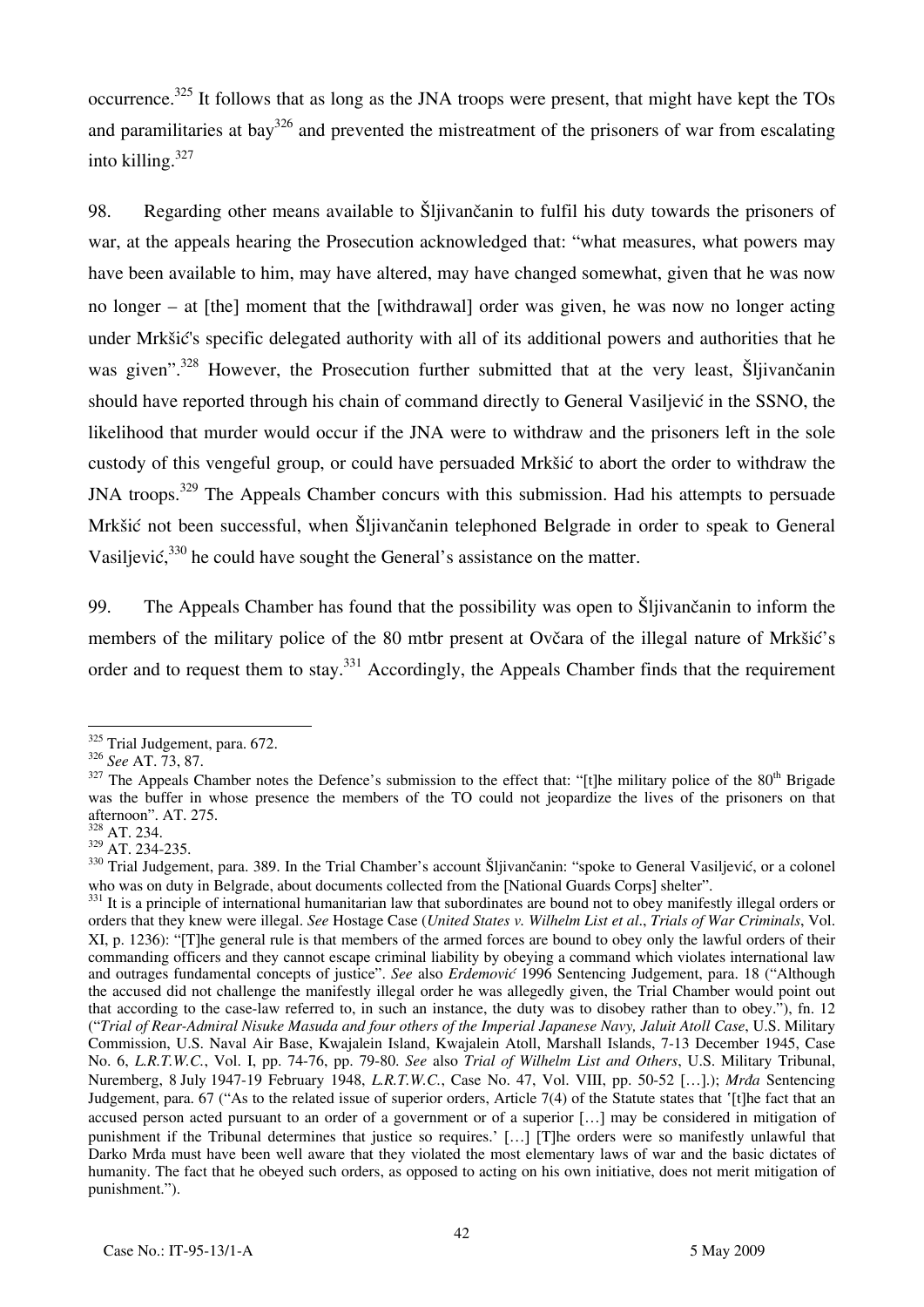that [ljiva~anin had the ability to act but failed to do so, which is a component of the *actus reus* for aiding and abetting by omission, has been fulfilled.

100. It further finds that had  $\tilde{S}$ ljivančanin been successful in securing the return of the military police to Ovčara they would likely have been able to regain control of the hangar at Ovčara and of the prisoners of war held therein. With the prisoners of war once again under the protection of the military police, their killings would have been substantially less likely. The Appeals Chamber thus finds that Šljivančanin's failure to act pursuant to his duty under the laws and customs of war substantially contributed to the murder of the prisoners of war.

## 5. Conclusion

101. The Appeals Chamber recalls that it has found that the only reasonable inference available on the evidence is that Šljivančanin learned of the withdrawal order at his meeting with Mrkšić upon his return to Negoslavci on the night of 20 November 1991. Moreover, the Appeals Chamber concurs with the Prosecution's submission that Sliivančanin knew that TOs and paramilitaries were capable of killing, and that if no action was taken "there was a real likelihood that the violence would escalate just as it had at Velepromet the night before and that the TOs and the paramilitaries would succeed in fully satisfying their revenge and kill the prisoners [of war]".<sup>332</sup> Accordingly, Sliivančanin knew that following the withdrawal of the military police the killing of the prisoners of war was probable and that his inaction assisted the TOs and paramilitaries.

102. The Appeals Chamber further found that the Trial Chamber erred in finding that Šljivančanin's duty to protect the prisoners of war came to an end upon Mrkšić's order to withdraw the military police of the 80 mtbr from Ovčara. Finally, it found that Sliivančanin's failure to act pursuant to his duty substantially contributed to the killing of the prisoners of war.

103. For the foregoing reasons, the Appeals Chamber finds, Judge Pocar and Judge Vaz dissenting, that all the requirements for a conviction for aiding and abetting murder by omission have been met, and is satisfied beyond reasonable doubt that the Prosecution has shown that, when account is taken of the errors committed by the Trial Chamber, all reasonable doubt concerning  $\delta$ ljivančanin's guilt has been eliminated. As a result, the Appeals Chamber, Judge Vaz dissenting, quashes the Trial Chamber's acquittal and finds, pursuant to Articles 3 and 7(1) of the Statute, Judge Pocar and Judge Vaz dissenting, Šljivančanin guilty under Count 4 of the Indictment for aiding and abetting the murder of 194 individuals identified in the Schedule to the Trial Judgement.

 $\overline{a}$ <sup>332</sup> *See* AT. 218-219.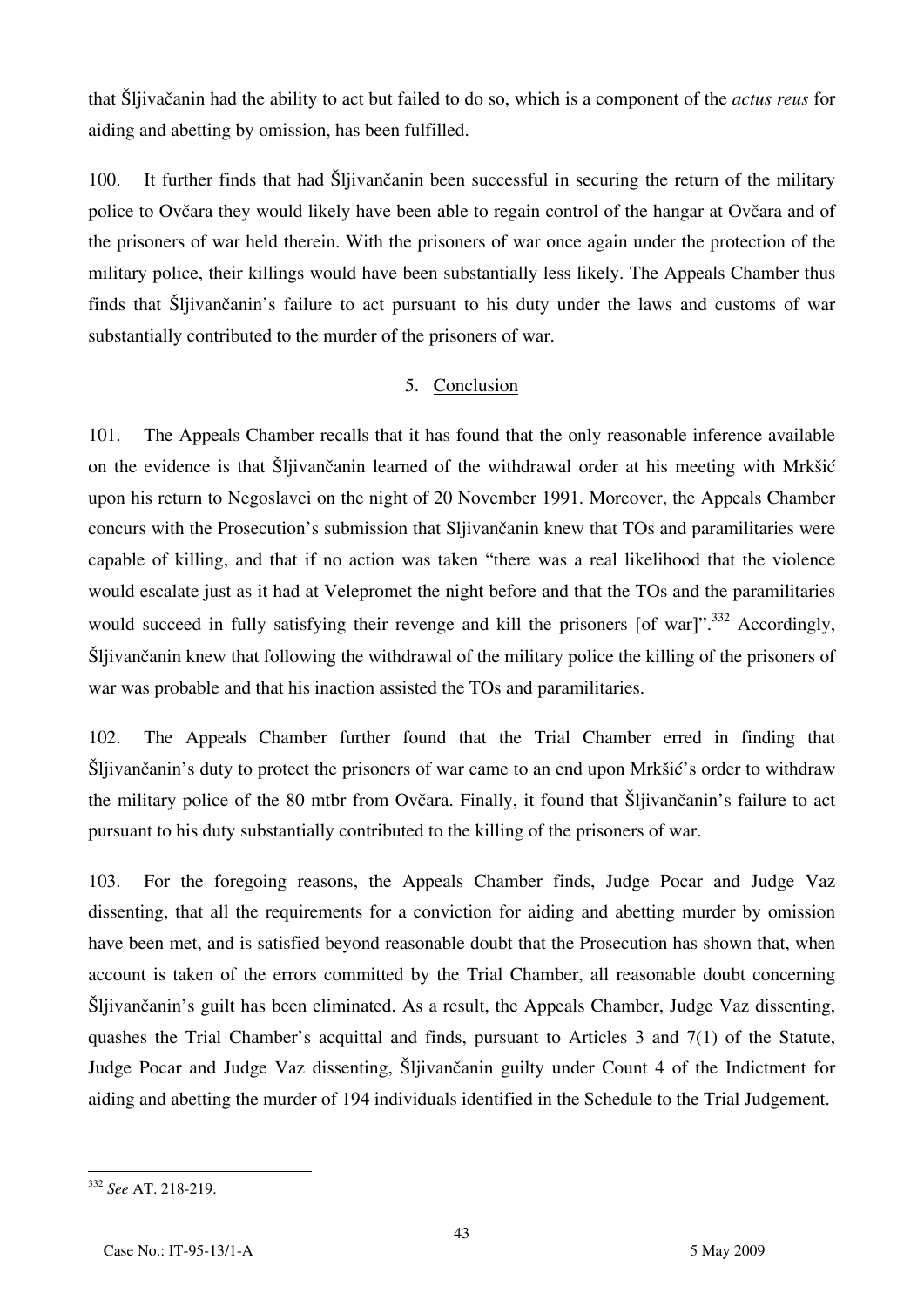# **IV. SLJIVANČANIN'S APPEAL**

104. On 28 August 2008, Šljivančanin filed an amended notice of appeal setting forth six grounds of appeal against the Trial Judgement and requesting the Appeals Chamber to reverse the Trial Judgement and find him not guilty under Count 7 of the Indictment (torture as a violation of the laws and customs of war under Article 3 of the Statute),<sup>333</sup> or in the alternative reduce the sentence of five years' imprisonment imposed by the Trial Chamber.<sup>334</sup> Under his first ground of appeal, Šljivančanin argues that the Trial Chamber erred in finding that he was present at Ovčara on 20 November 1991.<sup>335</sup> His second ground of appeal alleges that the Trial Chamber erred in law and in fact in its reliance on aiding and abetting by omission.<sup>336</sup> Slijivančanin's third ground of appeal posits that the Trial Chamber erred by finding that he was in charge of the evacuation of the Vukovar hospital and thus that he owed a legal duty to the prisoners of war at Ovčara.<sup>337</sup> In his fourth ground of appeal, Sljivančanin argues that the Trial Chamber erred in finding that he must have witnessed the mistreatment of the prisoners of war at Ovčara.<sup>338</sup> Šljivančanin's fifth ground of appeal posits that the Trial Chamber erred by finding that his omission substantially contributed to the commission of the crimes and that he must have been aware that through his omission he facilitated the commission of the crimes.<sup>339</sup> Finally, in his sixth ground of appeal, which will be discussed in the sentencing section.<sup>340</sup> he argues that the Trial Chamber erred by imposing an excessive sentence.<sup>341</sup>

## **A. First Ground of Appeal: Šljivančanin's Presence at Ovčara on 20 November 1991**

105. Šljivančanin argues under his first ground of appeal that the Trial Chamber erred at paragraphs 377 to 386 of the Trial Judgement in finding that he was present in Ovčara on the afternoon of 20 November 1991.<sup>342</sup> He contends that the Trial Chamber erred in: (1) relying exclusively on the testimony of Witness P009 which is "vitiated in many respects";  $343$  (2) failing to consider the evidence that he was elsewhere that afternoon;<sup>344</sup> (3) failing to properly consider the testimony of Witnesses P014, Vojnović and Panić;<sup>345</sup> and (4) failing to consider evidence to the

<sup>333</sup> Šljivančanin Notice of Appeal, para. 36.

 $334$   $\overline{\text{S}}$ liivančanin Notice of Appeal, para. 38.

 $335$  Šljivančanin Notice of Appeal, paras 7-12.<br> $336$  Šljivančanin Notice of Appeal, paras 13-16.

 $\frac{337}{338}$  Šljivančanin Notice of Appeal, paras 17-22.  $\frac{338}{318}$  Šljivančanin Notice of Appeal, paras 23-27.

<sup>&</sup>lt;sup>339</sup> Šljivančanin Notice of Appeal, paras 28-30.<br><sup>340</sup> See infra Section VI: "Appeals Against Sentence".<br><sup>341</sup> Šljivančanin Notice of Appeal, paras 31-35.<br><sup>342</sup> Šljivančanin Notice of Appeal, para. 7; Šljivančanin's Appea

<sup>&</sup>lt;sup>345</sup> Šljivančanin Notice of Appeal, para. 7 (C).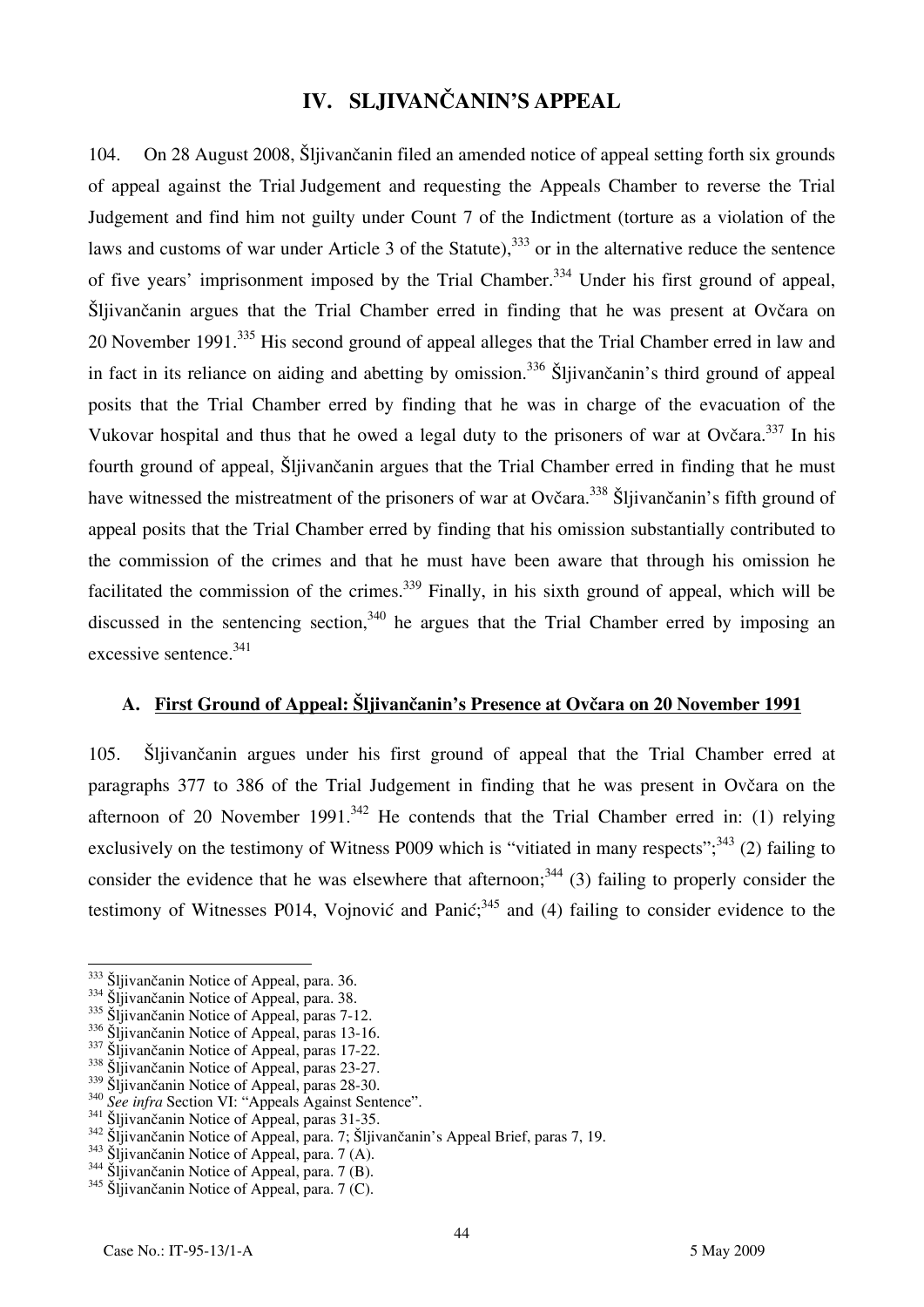contrary by other witnesses.<sup>346</sup> He submits that the Trial Chamber convicted him under Count 7 of the Indictment based solely on his presence in Ovčara on the afternoon of 20 November 1991 and thus, should the Appeals Chamber accept that he was elsewhere, he cannot be found responsible for having aided and abetted the torture of prisoners of war at the hangar at Ovčara that day.<sup>347</sup>

106. The Prosecution responds that the Trial Chamber properly assessed the evidence before it, provided a reasoned opinion in support of its analysis, and that "Šljivančanin's attempt to have the Appeals Chamber [weigh] this evidence anew should be rejected".<sup>348</sup> It contends that Šljivančanin has not shown that no reasonable trier of fact could have found that he was present in Ovčara on 20 November 1991, and that the Trial Chamber addressed not only Witness P009's credibility and reliability in substance but also weighed his testimony against the totality of the evidence.<sup>349</sup> Further, the Prosecution avers that Šljivančanin partly repeats arguments already made at trial, <sup>350</sup> substitutes its own interpretation of the evidence,  $351$  or merely asserts that the Trial Chamber ignored relevant evidence. $352$ 

## 1. The Trial Chamber's reliance on Witness P009's testimony

107. Šljivančanin argues that the Trial Chamber solely relied on the evidence provided by Witness P009<sup>353</sup> whereas this evidence was "vitiated".<sup>354</sup> He contends that the Trial Chamber: (a) failed to consider the testimony of Witness Hajdar Dodaj; (b) erred in finding that Witness P009's identification of Šljivančanin is strengthened by his "previous sightings"; and (c) failed to consider Witness P009's credibility and his motivations to testify which impaired the reliability of his evidence.<sup>355</sup>

# (a) The Trial Chamber's alleged failure to consider the evidence of Witness Hajdar Dodaj

108. Šljivančanin argues that the Trial Chamber failed to weigh the testimony of Witness P009 against that of Witness Hajdar Dodaj,<sup>356</sup> who was present in Ovčara at the same time and place as Witness P009 and testified that Šljivančanin was not present.<sup>357</sup> He contends that, had the Trial

<sup>&</sup>lt;sup>346</sup> Šliivančanin Notice of Appeal, para. 7 (D). See also AT. 126-127.

<sup>347</sup> Šljivančanin Notice of Appeal, paras 8-12.<br>
<sup>348</sup> Prosecution Respondent's Brief, para. 9. See also Prosecution Respondent's Brief, paras 12, 16.

<sup>349</sup> Prosecution Respondent's Brief, para. 11.

<sup>&</sup>lt;sup>350</sup> Prosecution Respondent's Brief, para. 14, citing Šljivančanin Appeal Brief, paras 58-59, 139-151.

<sup>&</sup>lt;sup>351</sup> Prosecution Respondent's Brief, para. 14, citing Šljivančanin Appeal Brief, paras 112-120, 160-165.

<sup>&</sup>lt;sup>352</sup> Prosecution Respondent's Brief, para. 15, citing Šljivančanin Appeal Brief, paras 55-56, 69, 75-86, 99-110, 152-156, 158, 160-164, 175, 180-181.

<sup>&</sup>lt;sup>353</sup> Šliivančanin Appeal Brief, paras 42, 50.

<sup>&</sup>lt;sup>354</sup> Šliivančanin Appeal Brief, paras 50, 62.

<sup>&</sup>lt;sup>355</sup> Šliivančanin Appeal Brief, para. 62.

<sup>356</sup> Šljivančanin Appeal Brief, paras 64, 127, 129-130. *See* also Šljivančanin Brief in Reply, para. 3; AT. 132-133, 207- 209.

<sup>357</sup> Šljivančanin Appeal Brief, para. 65. *See* also Šljivančanin Appeal Brief, paras 77, 79.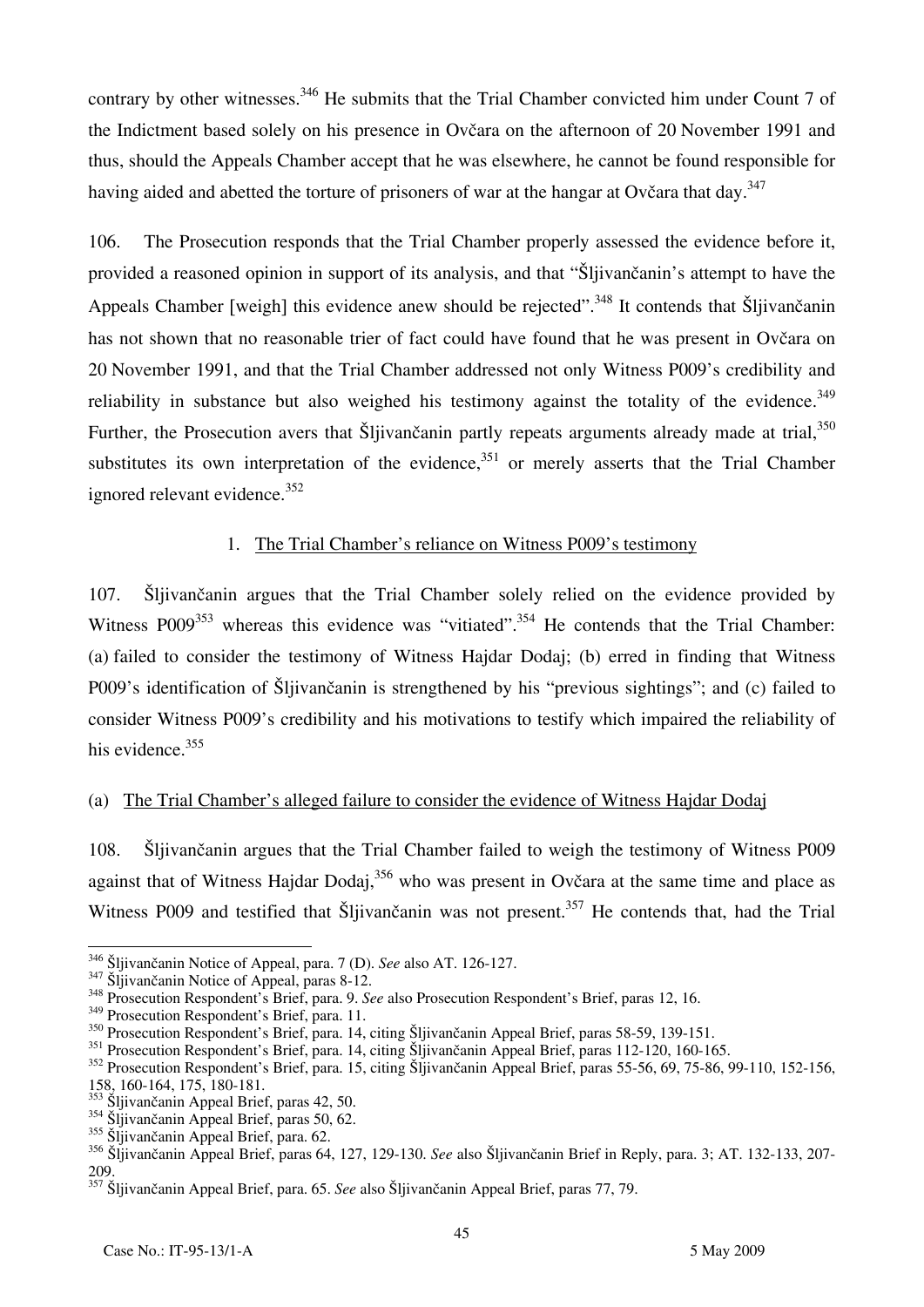Chamber carefully considered Witness Hajdar Dodaj's testimony, it would have been left with a reasonable doubt as to Šljivančanin's presence in Ovčara in the afternoon of 20 November 1991.<sup>358</sup> The Prosecution responds that the Trial Chamber considered Witness Hajdar Dodaj's testimony in relation to Šljivančanin's presence, albeit not *vis-à-vis* Witness P009's testimony, and thus Šliivančanin's argument lacks merit.<sup>359</sup>

109. The Appeals Chamber finds that the Trial Chamber properly considered the evidence proffered by Witness Hajdar Dodaj in reaching its finding that Šljivančanin was present in Ovčara on the afternoon of 20 November 1991.<sup>360</sup> In particular, it took into account that he testified that he did not see Šliivančanin in Ovčara that day.<sup>361</sup> Šliivančanin's argument that the Trial Chamber found Witness Hajdar Dodaj's testimony "persuasive", and hence should have relied on it not only in relation to Witness Zlatko Zlogdleja's testimony but also in relation to Witness P009's testimony, is misplaced.<sup>362</sup> The Trial Chamber was aware that a number of witnesses who were brought to the barracks on the buses from the hospital, amongst them Hajdar Dodaj, had testified that they did not see Sliivančanin at the barracks on 20 November 1991.<sup>363</sup> However, the Trial Chamber concluded that given that the prisoners on the buses had been threatened, verbally abused and mistreated by TO members and paramilitaries milling around the buses, these "prisoners kept on the buses were not in a good position to notice all persons that at some time appeared near the buses".364 The foregoing illustrates that the Trial Chamber properly considered Witness Hajdar Dodaj's evidence in relation to Šljivančanin's presence in Ovčara. However, it was perfectly within the Trial Chamber's discretion to rely on Witness P009's testimony rather than on the testimony of Witness Hajdar Dodaj. Further, Šljivančanin's assertion that Witness Hajdar Dodaj was in a better position than Witness P009 to observe the situation in Ovčara<sup>365</sup> is unsubstantiated and contradicts the evidence before the Trial Chamber. The only argument Šljivančanin makes in this respect is that Witness Hajdar Dodaj "stood right beside the buses".<sup>366</sup> Yet, as the Prosecution correctly notes,<sup>367</sup> Witness P009 came close enough to Šljivančanin to greet him.<sup>368</sup> For these reasons, Šljivančanin's arguments are dismissed.

<sup>366</sup> Šliivančanin Appeal Brief, para. 78.

 $\overline{a}$ <sup>358</sup> Šljivančanin Appeal Brief, para. 80.

<sup>359</sup> Prosecution Respondent's Brief, paras 18-19. *See* also AT. 188-190.

<sup>360</sup> *See* Trial Judgement, paras 384, 386.

<sup>361</sup> Trial Judgement, para. 384, fn. 1537, citing Hajdar Dodaj, T. 5664.

<sup>362</sup> Šljivančanin Appeal Brief, para. 74, citing Trial Judgement, para. 386, fn. 1537. *See* also Šljivančanin Brief in Reply, paras 2-4.

Trial Judgement, para. 369.

 $364$  Trial Judgement, para. 369.

<sup>365</sup> Šljivančanin Appeal Brief, para. 78.

<sup>&</sup>lt;sup>367</sup> Prosecution Respondent's Brief, paras 21-22.

<sup>368</sup> Trial Judgement, para. 377, fn. 1517, citing P009, T. 6165, 6284.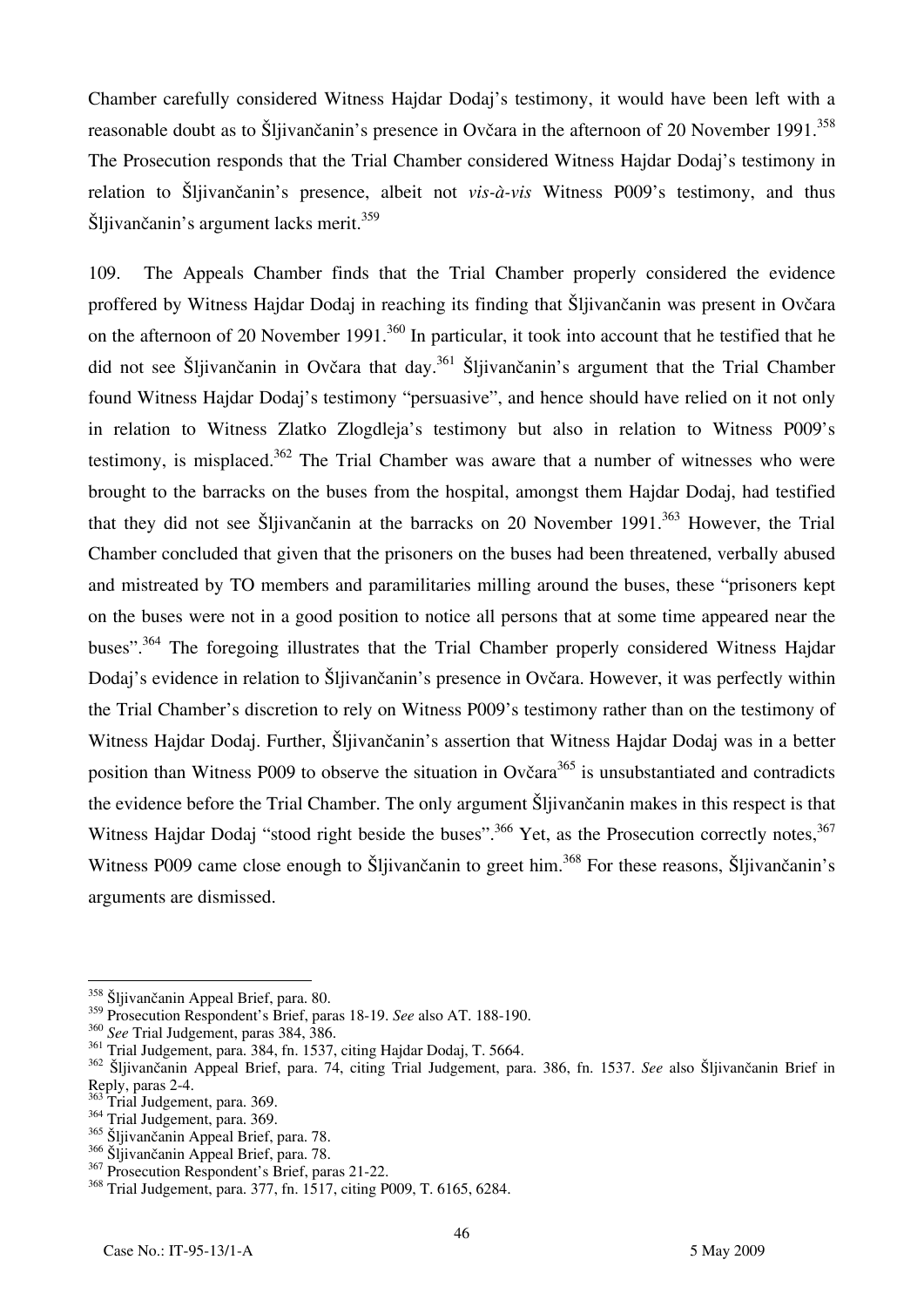# (b) The Trial Chamber's finding that Witness P009's identification is strengthened by his "previous sightings"

110. Šljivančanin argues that the Trial Chamber erred in finding that Witness P009's identification of Šljivančanin at Ovčara in the afternoon of 20 November 1991 is strengthened by his "previous sightings".<sup>369</sup> This is so, he contends, because Witness P009 did not see Šljivančanin at the Vukovar hospital on 19 November 1991<sup>370</sup> or at the JNA barracks on 20 November 1991.<sup>371</sup> The Prosecution responds that the Trial Chamber's findings were not unreasonable and hence that Šljivančanin's arguments should be dismissed.<sup>372</sup>

111. The Appeals Chamber finds that Šljivančanin's arguments do not show that "the Trial Chamber failed to appropriately consider and weigh Witness P009's testimony".<sup>373</sup> Witness P009 testified that, on 20 November 1991, he saw a JNA officer at the JNA barracks, whom he later identified as Šljivančanin. Witness P009 testified that he recognised Šljivančanin because even though he had seen him in front of the hospital on the preceding day for just about a couple of minutes, Šliivančanin "made a 'huge impression' on him".<sup>374</sup> Witness P009 realised that the officer he had seen in front of the hospital and at other locations was Šljivančanin, a few days later when he watched a news programme.<sup>375</sup> The Trial Chamber noted that Šljivančanin's testimony confirmed that he was present in front of the hospital in the afternoon of 19 November  $1991$ .<sup>376</sup> Šljivančanin asserts that despite having accepted this testimony regarding the time of his presence at the Vukovar hospital, the Trial Chamber "failed to draw the proper inference that [Witness P009] could *not* therefore have seen him [there] on that day".<sup>377</sup> This argument must fail since "there is no general rule of evidence which precludes acceptance in part of the statement of a witness if good cause exists for this distinction".378 Concerning Witness P009's "sighting" of Šljivančanin at the JNA barracks on 20 November 1991, Witness P009 testified that he saw Šljivančanin standing about 15 metres from the buses containing prisoners removed from the hospital, talking to at least two other JNA officers. After Witness P009 noticed that someone he knew was on one of the buses, he approached the JNA officers (including Šljivančanin) to ask for permission to get on that same bus. He boarded the bus, talked to his acquaintance, then disembarked and approached the officers again, to enquire whether something could be done to release that person; on both occasions he

<sup>369</sup> Šljivančanin Appeal Brief, paras 62, 82. See also AT. 126.

<sup>&</sup>lt;sup>370</sup> Šijivančanin Appeal Brief, paras 83-91.<br><sup>371</sup> Šijivančanin Appeal Brief, paras 92-115.<br><sup>372</sup> Prosecution Respondent's Brief, para. 23.<br><sup>373</sup> Šijivančanin Appeal Brief, para. 88.<br><sup>374</sup> Trial Judgement, para. 367.

 $375$  Trial Judgement, para. 367.

 $376$  Trial Judgement, para. 367 citing Šljivančanin, T. 13585-13587.<br> $377$  Šljivančanin Appeal Brief, para. 89.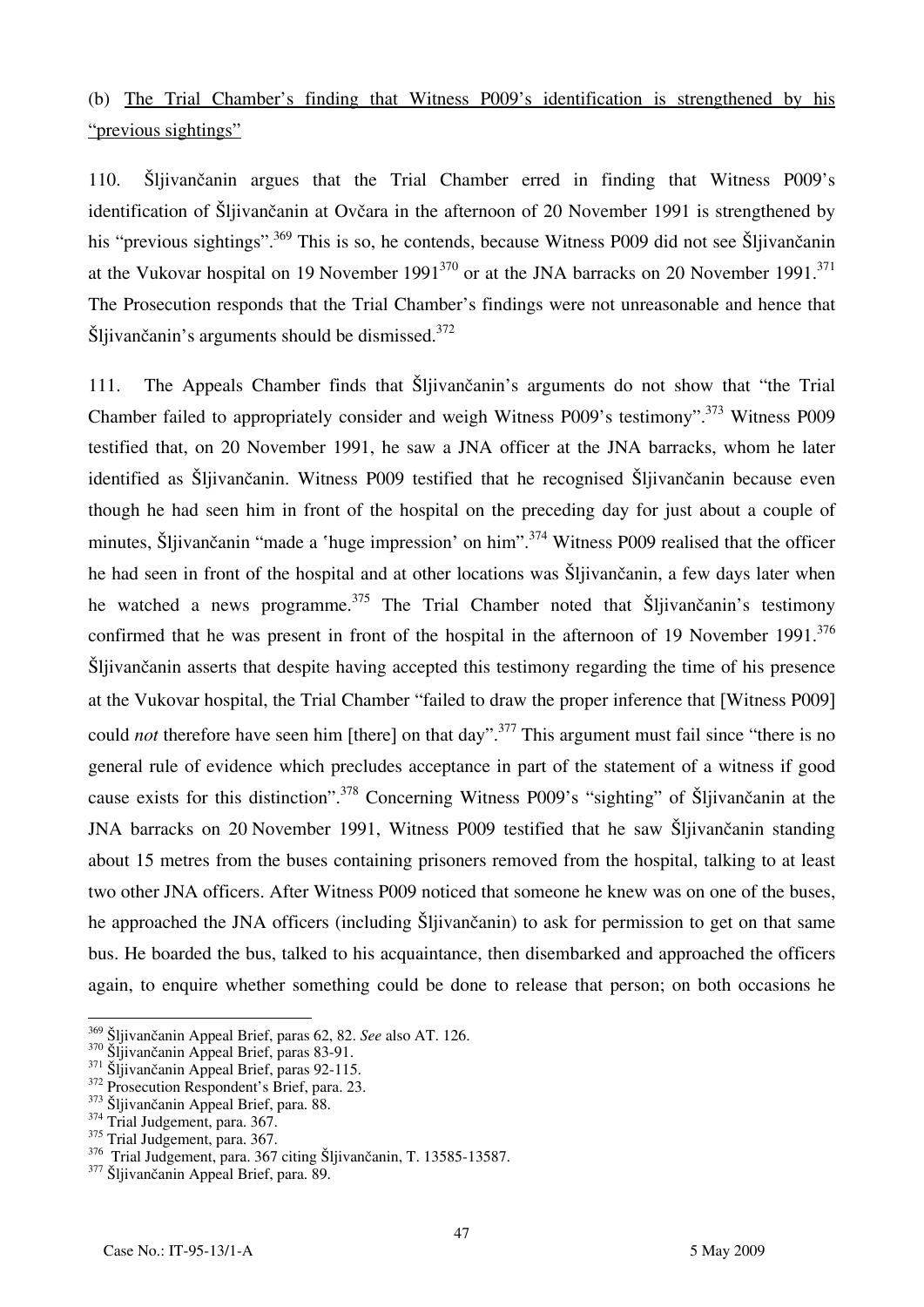came very close to Šljivančanin.<sup>379</sup> In this context, the Trial Chamber relied on the huge impression Šljivančanin made on Witness P009 and Šljivančanin's distinctiveness (which allowed Witness P009 to remember a number of details regarding Šljivančanin's appearance).<sup>380</sup> The Trial Chamber found that:

the reliability of the identification of Veselin Šljivančanin is strengthened by his previous sightings of the Accused and the big impression he had made on P009, which in the Chamber's assessment is entirely consistent with the manifestly distinctive physical build, bearing and manner of the Accused.<sup>381</sup>

It follows that it was within the Trial Chamber's discretion to evaluate Witness P009's "previous sightings" of Šljivančanin as it did, and to consider whether the witness, when his testimony was taken as a whole, was reliable.<sup>382</sup> The Trial Judgement illustrates that the Trial Chamber carefully considered the evidence provided by Witnesses Hadjar Dodaj, P030, P031, LtCol Panić, Major Vukašinović, Captain Šušić, P014, Dragutin Berghofer, and LtCol Vojnović in accepting Witness P009's evidence that he saw Šljivančanin at Ovčara on 20 November 1991.<sup>383</sup> The Appeals Chamber thus finds that Šljivančanin fails to demonstrate that the Trial Chamber committed any error of fact which occasioned a miscarriage of justice at paragraph 383 of the Trial Judgement. Accordingly, Šljivančanin's arguments are dismissed.

(c) The Trial Chamber's alleged failure to consider Witness P009's credibility and motivations which impaired the reliability of his evidence

## (i) Reliability of Witness P009's description of Šljivančanin

112. Šljivančanin challenges the reliability of his description by Witness P009 as a "tall officer, in camouflage uniform, wearing a Tito cap and moustaches<sup>"384</sup> since such description corresponds exactly to his appearance on 20 November 1991 in video recordings broadcasted widely in the media for years, seen by Witness P009 and other witnesses,<sup>385</sup> and therefore "[a]ny average viewer could, on the basis of this video footage, give a 'precise and a clear' description of [his] appearance" as Witness P009 did.<sup>386</sup> He submits that identification evidence should leave no doubt

 $\overline{a}$ 

<sup>378</sup> *Kunarac et al.* Appeal Judgement, para. 228.

<sup>&</sup>lt;sup>379</sup> Trial Judgement, para. 368.<br><sup>380</sup> Trial Judgement, para. 367.<br><sup>381</sup> Trial Judgement, para. 383.<br><sup>382</sup> Cf. Čelebići Appeal Judgement, para. 498.<br><sup>383</sup> See Trial Judgement, paras 369-383.<br><sup>384</sup> Šljivančanin Appeal Bri

<sup>&</sup>lt;sup>385</sup> Šljivančanin Appeal Brief, para. 123.

<sup>386</sup> Šljivančanin Appeal Brief, para. 124.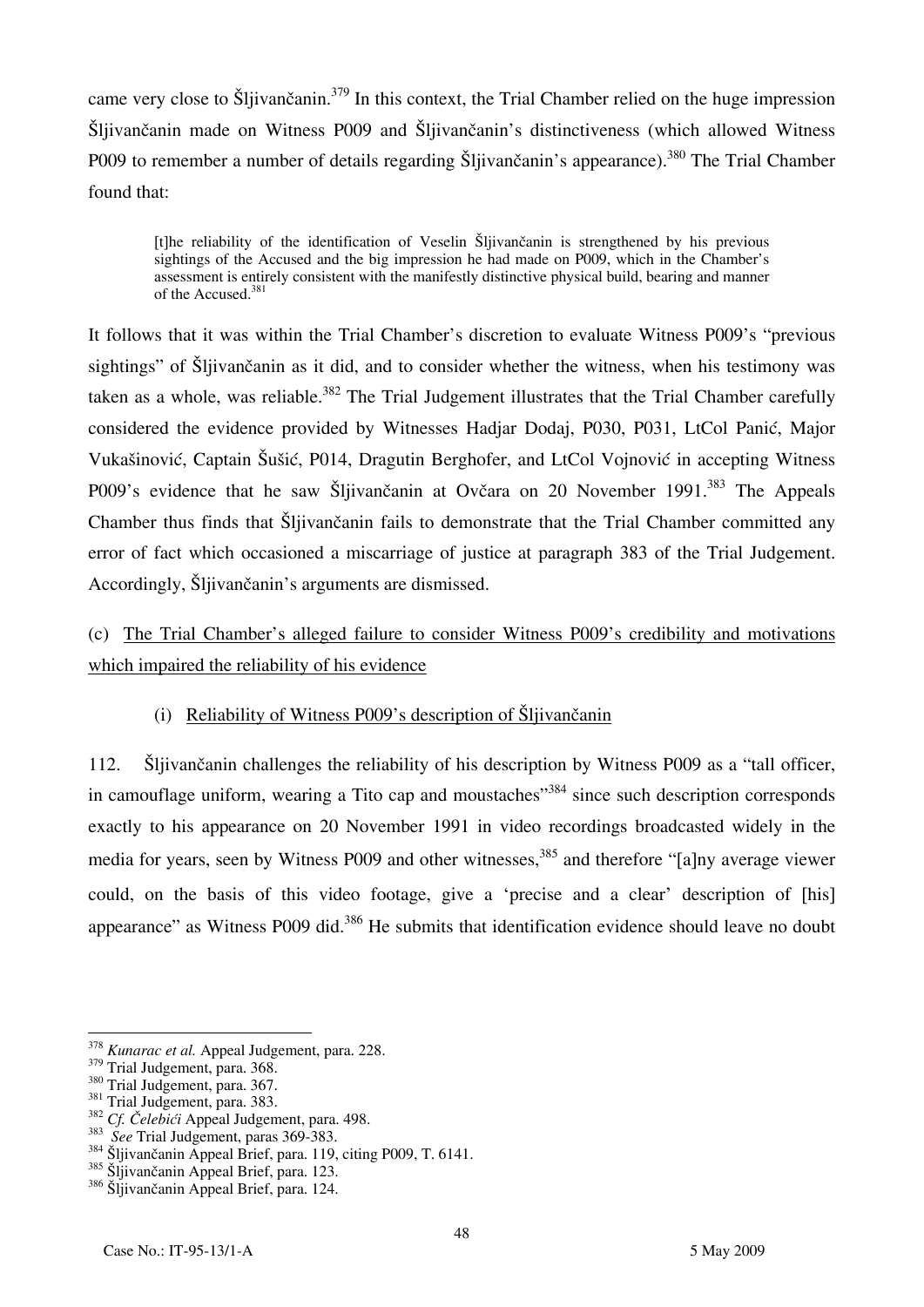as to its reliability and that in order to exclude any doubt Witness P009 should have been able to give additional details in support of his description, which he did not.<sup>387</sup>

113. The Prosecution responds that Witness P009's description of Šljivančanin is reliable: the Trial Chamber reasonably found that the huge impression Šljivančanin made on him enhanced his ability to remember a number of details about his appearance,<sup>388</sup> and that his description is consistent with the equivalent description, provided by other witnesses, which Šljivančanin himself finds reliable.<sup>389</sup> Further, it responds that such argument, if accepted, would imply that "any accused with sufficient notoriety to appear in the media could never be identified by any witness exposed to the media".  $390$ 

114. The Trial Chamber found that "[t]he distinctiveness of [SI| jivan canin] apparently enhanced P009's ability to remember a number of details of his appearance, such as his camouflage uniform, Tito hat and a moustache, which tally with the description of Veselin Šljivančanin given by other witnesses and films recording him at that time".<sup>391</sup> Witness P009's description of Šljivančanin was also corroborated by other witnesses as Šljivančanin himself admits.<sup>392</sup> The fact that Witness P009 and other witnesses had seen Šljivančanin on video footage cannot in itself undermine the Trial Chamber's assessment of the reliability of their description of Šljivančanin's appearance or the credibility of their testimony. Accordingly, Šljivančanin's arguments are dismissed.

## (ii) Witness P009's credibility

115. Šljivančanin argues that the Trial Chamber "erred by failing to consider the motivations [W]itness P009 could have had in testifying".<sup>393</sup> He submits that Witness P009 had "strong reasons to contend that Veselin Šljivančanin was an active participant in the events which took place at Ovčara in the afternoon of 20 November 1991",<sup>394</sup> including that Witness P009 "personally and directly participated in some of the events which occurred before and during the time covered by the Indictment".<sup>395</sup> Sljivančanin further submits that Witness P009's contention that he was in Ovčara that day to help those in the buses cannot be verified as those who could testify to that effect are dead.<sup>396</sup> and his account of what happened in Ovčara that day differs completely from other

<sup>387</sup> Šljivančanin Appeal Brief, para. 125.

 $\frac{388}{368}$  Prosecution Respondent's Brief, para. 45.

<sup>389</sup> Prosecution Respondent's Brief, paras 46-47.

<sup>&</sup>lt;sup>390</sup> Prosecution Respondent's Brief, para. 48.

<sup>391</sup> Trial Judgement, para. 367, citing P009, T. 6122-6123.

 $392$   $\text{Šliivančanin}$  Appeal Brief, para. 119.

<sup>393</sup> Šljivančanin Appeal Brief, para. 145.

<sup>394</sup> Šljivančanin Appeal Brief, para. 144. *See* also Šljivančanin Brief in Reply, para. 32.

<sup>395</sup> Šljivančanin Appeal Brief, para. 135. *See* also Šljivančanin Appeal Brief, para. 141, in which Šljivančanin argues that Witness P009 was "deeply involved in events covered by the Indictment".

<sup>396</sup> Šljivančanin Appeal Brief, para. 136. *See* also Šljivančanin Brief in Reply, para. 32(d).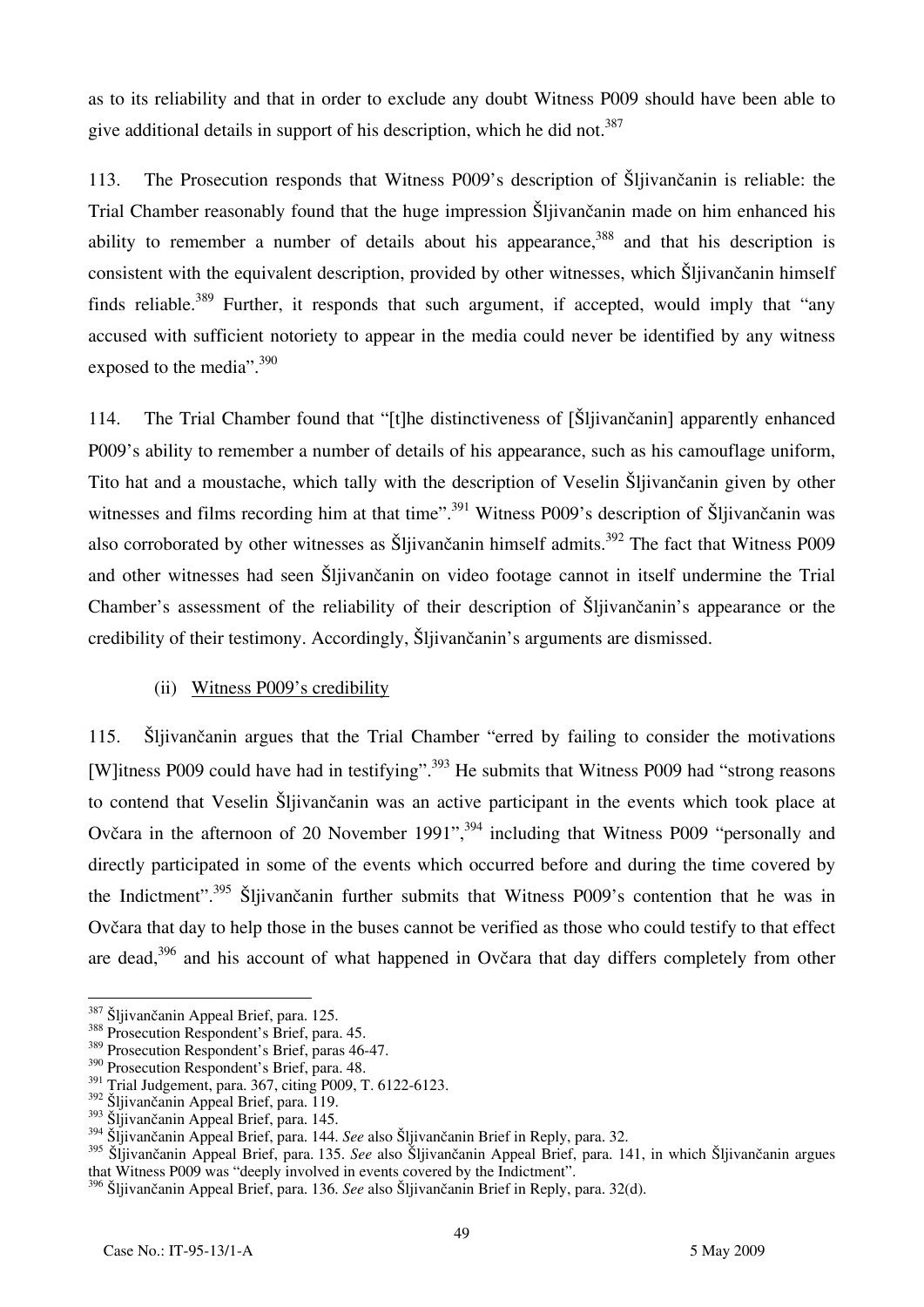Prosecution's witnesses testimony and some of the Trial Chamber's findings.<sup>397</sup> The Prosecution responds that "there is no evidence that [Witness P009] was a perpetrator of any of the crimes described in the Indictment".398

116. The Appeals Chamber finds that Šljivančanin only reiterates arguments made in his Final Trial Brief.<sup>399</sup> Among those arguments previously advanced are the following: that Witness P009's testimony amounts to a "very suitable story both for himself and for his status",<sup>400</sup> that "those who could confirm his story about forcible recruitment [and his] accidental appearance at all the places where he was present on 19 and 20.11.1991 are all dead",  $401$  and that it "completely differs from the testimony of all the other witnesses who are testifying about that same period".<sup>402</sup> The Appeals Chamber recalls that an appellant cannot hope to see his appeal succeed by simply repeating or referring to arguments that did not succeed at trial,  $403$  unless he can demonstrate that the Trial Chamber's rejection of them constituted such an error as to warrant the intervention of the Appeals Chamber.404 Šljivančanin fails to do so in the present case. Accordingly, Šljivančanin's arguments are dismissed.

### 2. The Trial Chamber's alleged failure to consider evidence that he was not in Ovčara

117. Šljivančanin argues that the Trial Chamber failed to consider evidence that he was in a location other than Ovčara on 20 November 1991.<sup>405</sup> He argues that the Trial Chamber failed to compare the following evidence when it weighed his testimony:  $406$  (i) that he was interviewed by Sky News at around  $13:00-14:00$  hours;<sup>407</sup> (ii) that his testimony,<sup>408</sup> that of Prosecution's witnesses $409$  and the fact that he was in charge of the evacuation $410$  demonstrate that he was at the Vukovar hospital when the convoy with the wounded, sick and medical staff departed to Sremska

 $\overline{a}$ 

<sup>&</sup>lt;sup>397</sup> Šljivančanin Appeal Brief, para. 137.

<sup>&</sup>lt;sup>398</sup> Prosecution Respondent's Brief, para. 54.<br><sup>399</sup> Šliivančanin Final Trial Brief, paras 690-707.

<sup>&</sup>lt;sup>400</sup> Šljivančanin Final Trial Brief, para. 700.<br><sup>401</sup> Šljivančanin Final Trial Brief, para. 697.<br><sup>402</sup> Šljivančanin Final Trial Brief, para. 693.<br><sup>403</sup> See Nahimana et al. Appeal Judgment, para. 395; Kajelijeli Appeal Jud Judgement, para. 13; *Rutaganda* Appeal Judgement, para. 18.

<sup>405</sup> Šljivančanin Appeal Brief, paras 56, 148. *See* also AT. 127.

<sup>&</sup>lt;sup>407</sup> Šljivančanin Appeal Brief, para. 151, citing Trial Judgement, para. 214.<br><sup>408</sup> Šliivančanin Appeal Brief, para. 149, citing T.13568.

<sup>409</sup> Šljivančanin Appeal Brief, para. 151, citing Irinej Bućko, T. 2932-2933; Mara Bućko, T. 2797-2798; P012, T. 3663.<br>See also AT. 137-138.

<sup>&</sup>lt;sup>410</sup> Šljivančanin Appeal Brief, para. 152.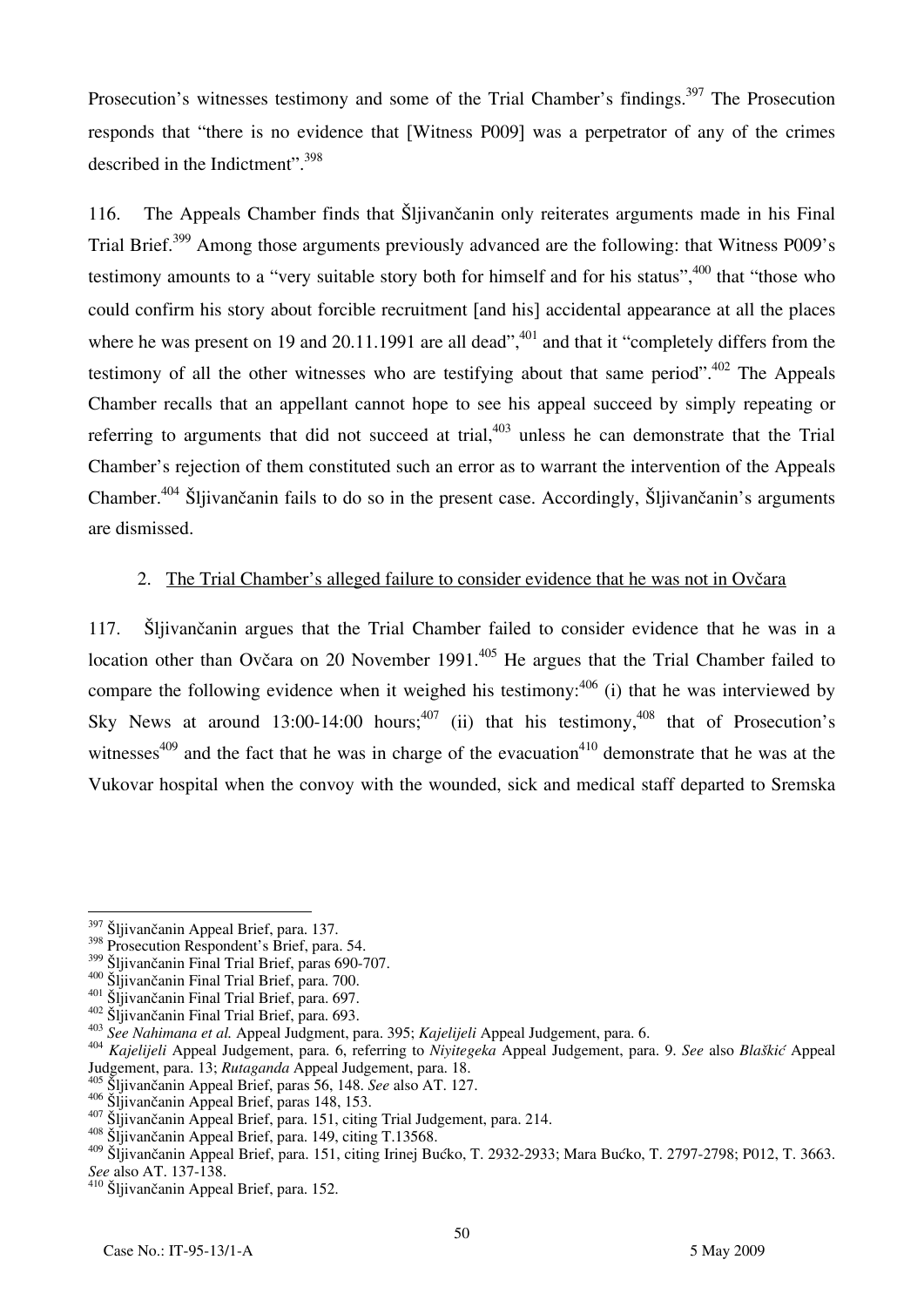Mitrovica; and (iii) that the Trial Chamber found that the convoy left the hospital at around 14:00-  $14:30$  hours.<sup>411</sup>

118. The Prosecution responds that Šljivančanin's arguments lack merit and should be dismissed.<sup>412</sup> It further responds that the Trial Judgement considered the evidence relied upon by Šljivančanin and adds that, considering the proximity of the two locations, Šljivančanin could well have been at the Vukovar hospital when the convoy left at about 14:00-14:30 hours and then at Ovčara at about  $14:30-15:00$  hours.<sup>413</sup>

119. The Appeals Chamber finds that the fact that Šljivančanin was interviewed by Sky News prior to the convoy leaving the hospital is irrelevant. The Appeals Chamber further finds that Šljivančanin's arguments that the evidence before the Trial Chamber demonstrates that he was at the hospital when the convoy left do not show that the Trial Chamber erred in accepting the testimony of Witness P009 that he saw Šljivančanin at Ovčara on 20 November 1991, or that the Trial Chamber erred in finding that Šljivančanin "was at Ovčara at about 1430 or 1500 hours".<sup>414</sup> First, Šljivančanin's arguments do not demonstrate that the Trial Chamber failed to consider other relevant evidence when it weighed his testimony.<sup>415</sup> Indeed, as Šliivančanin submits, the Trial Chamber had found that the convoy left the hospital at around  $14:00-14:30$  hours.<sup>416</sup> It further found that: (i) Šljivančanin was directing the process of the evacuation of other people from the hospital, that is, the women and children, elderly and hospital staff and their families; (ii) Šljivančanin talked to an ICRC representative, following which both were interviewed by the Sky News team; (iii) he organised a press conference at which he spoke to journalists about the ongoing events; and (iv) "he was present at the hospital when the convoy with civilians left, that is at about 1400 or 1430 hours".<sup>417</sup> Second, as part of the evidence he purports to rely upon in his Appeal Brief, Šljivančanin refers to Exhibit P341, an ECMM report on the evacuation of the Vukovar hospital covering from 19 to 22 November, which he alleges states, regarding the departure of the convoy on 20 November 1991: "16:00: lived *[sic]* hospital".<sup>418</sup> However, the reference "16:00: *[left]* hospital" does not concern the convoy but the ECMM monitors.<sup>419</sup> Šljivančanin's argument is thus misleading. Further, Šljivančanin's arguments do not demonstrate that he could not have left the Vukovar hospital at 14:00-14:30 hours and arrived at Ovčara at about 14:30-15:00 hours. In light of

<sup>&</sup>lt;sup>411</sup> Šljivančanin Appeal Brief, para. 150, citing Trial Judgement, para. 213.

<sup>&</sup>lt;sup>412</sup> Prosecution Respondent's Brief, para. 58.<br><sup>413</sup> Prosecution Respondent's Brief, paras 59-60. See also AT. 183-184.<br><sup>414</sup> Trial Judgement, para. 383.

<sup>&</sup>lt;sup>415</sup> See Šljivančanin Appeal Brief, para. 148.

<sup>416</sup> *See* [ljivan~anin Appeal Brief, para. 150; Trial Judgement, para. 213. 417 Trial Judgement, para. 376. 418 Šljivančanin Appeal Brief, para. 150.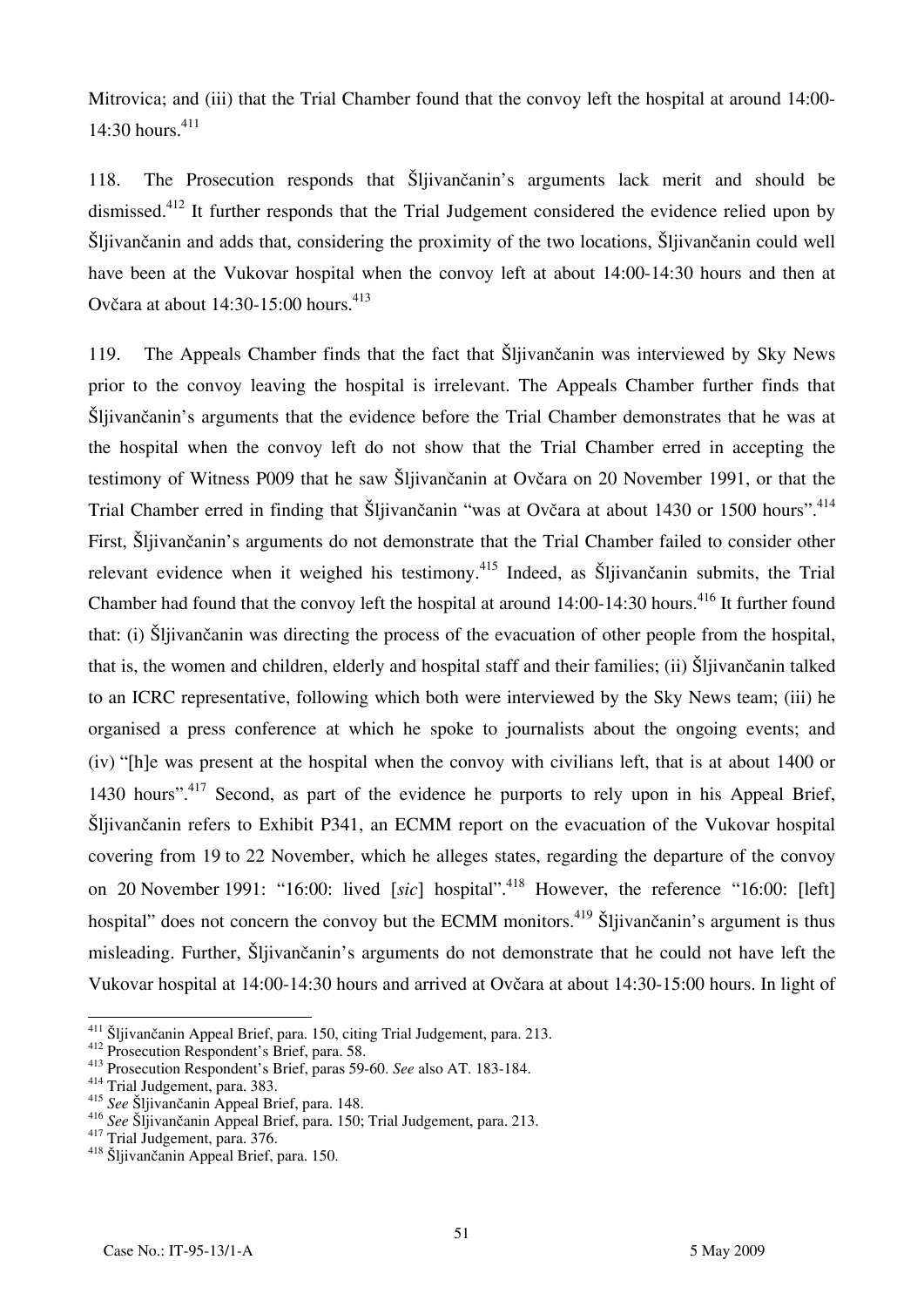the foregoing, the Appeals Chamber finds that Šljivančanin fails to show that the Trial Chamber committed any error of fact which occasioned a miscarriage of justice at paragraph 383 of the Trial Judgement. Accordingly, Šljivančanin's arguments are dismissed.

# 3. The Trial Chamber's alleged failure to properly consider the testimony of Witnesses P014, Vojnović and Panić

120. Šljivančanin argues that the Trial Chamber failed to properly consider the testimony of Witnesses P014, Vojnović and Panić,  $420$  who testified they did not see him at Ovčara in the afternoon of 20 November 1991.<sup>421</sup> Specifically, he argues that the Trial Chamber's finding that Witness P014 saw Witnesses Panić and Vojnović discussing with each other contradicts its finding that Witness P014 was not present when Witness P009 said he saw Šljivančanin that afternoon.<sup>422</sup> He therefore submits that the Trial Chamber erred in finding that Witness P014's testimony did not call into question that of Witness P009.<sup>423</sup>

121. The Prosecution responds that Šljivančanin merely repeats arguments he made at trial, $424$ that the Trial Chamber properly evaluated the testimony of Witnesses P014, Vojnović and Panić, <sup>425</sup> and that their testimony did not undermine Witness P009's sighting of Šljivančanin at Ovčara.<sup>426</sup>

122. The Appeals Chamber notes that Šljivančanin argued at trial that Witnesses P014, Vojnović and Panić, who were all present in Ovčara when Witness P009 saw Šljivančanin, testified they did not see him, and thus that the Trial Chamber could not conclude otherwise.<sup>427</sup> Hence, he already argued at trial that the Trial Chamber should assess their testimony against that of Witness P009. However, he does not use the same arguments he raised at trial but rather attempts to show some contradiction in the Trial Chamber's findings, and in particular that the Trial Chamber could not reasonably find that Witness P014 was not present when Witness P009 saw Šljivančanin. In this respect, the Appeals Chamber recalls the following findings by the Trial Chamber concerning the chronology of events up until the time when Witness P009 testified he saw Šljivančanin:

The buses arrived in Ovčara between 13:30 and 14:30 hours; $428$ 

 $\overline{\phantom{a}}$ <sup>419</sup> Exhibit P341, "Report on the Evacuation of the Vukovar Hospital, 19 to 22 November 1991, by Dr. Schou, ECMM", p. 1. See Trial Judgement, para. 212.<br><sup>420</sup> Šljivančanin Appeal Brief, paras 58, 155. See also Šljivančanin Brief in Reply, paras 36-37.<br><sup>421</sup> Šljivančanin Appeal Brief, paras 156-158. See also AT. 130-131.<br><sup>422</sup> Šljivanča

<sup>425</sup> Prosecution Respondent's Brief, para. 62, citing Trial Judgement, paras 254, 256-262, 378, 380-381, 383.

<sup>&</sup>lt;sup>426</sup> Prosecution Respondent's Brief, paras 65-66.<br><sup>427</sup> Šljivančanin Final Trial Brief, paras 702-707.<br><sup>428</sup> Trial Judgement, para. 234.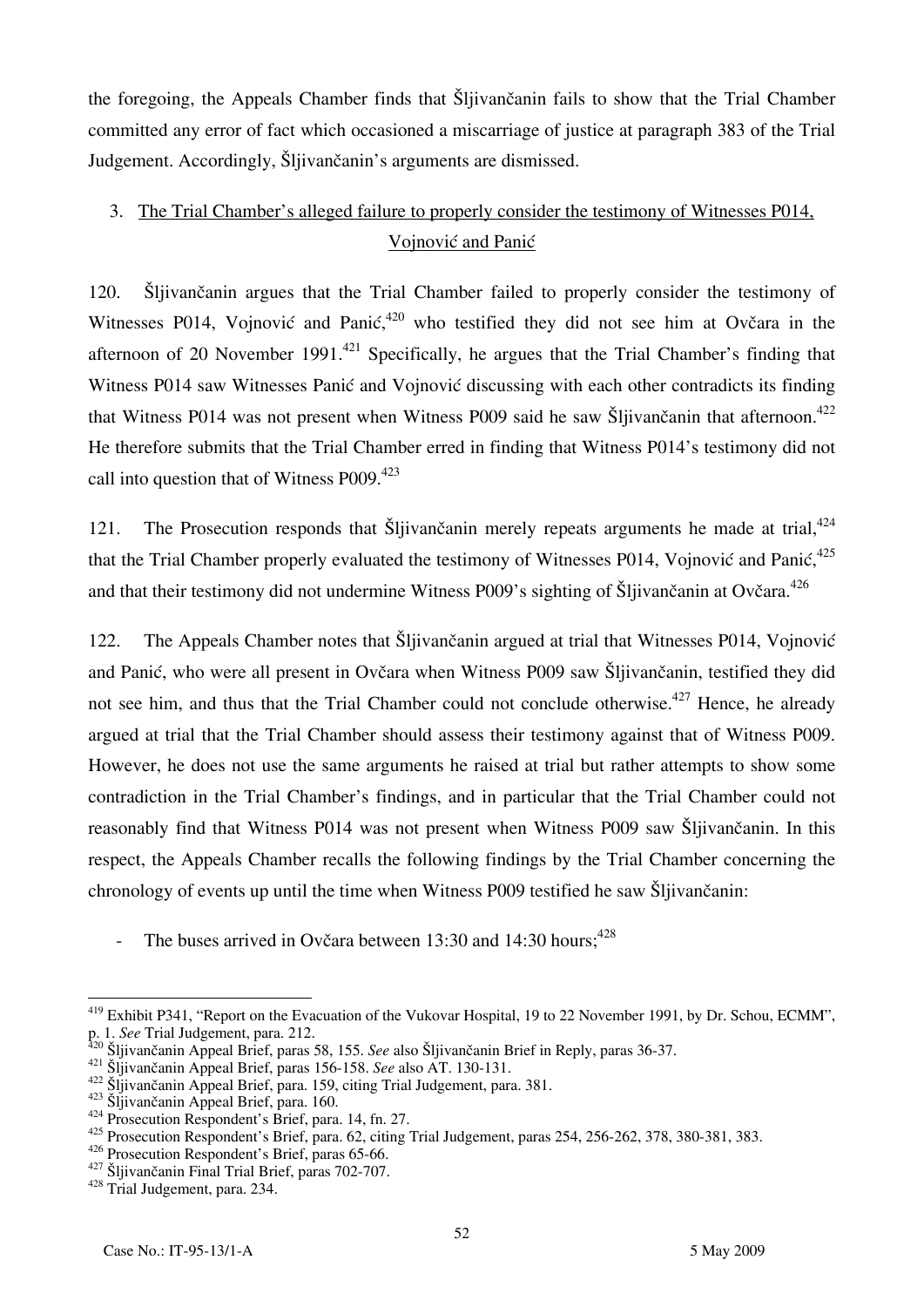- Šljivančanin was seen at Ovčara around 14:30-15:00 hours when the buses were still being unloaded: $429$
- Witness Vojnović testified that he arrived in Ovčara at around 14:00-14:30 hours when the prisoners were passing through the gauntlet in front of the hangar, and remained there until at least  $17:00$  hours:  $430$
- Witness Panić testified that he arrived in Ovčara at about 15:00 hours after the buses were unloaded, stayed for 15 to 20 minutes in front of the hangar, and talked to Witness Vojnović;<sup>431</sup> Witness Panić testified that he did not see Šljivančanin at Ovčara;<sup>432</sup> and
- Witness P014 testified he was in Ovčara when the prisoners were passing through the gauntlet in front of the hangar, stayed there for 15-20 minutes until the buses were unloaded, only came back at around 17:00 hours, and testified he did not see Šliivančanin.<sup>433</sup>

123. It follows that the buses were completely unloaded around 15:00 hours. Accordingly, Witness P014 must have been in Ovčara from about 14:40 until 15:00 hours. Witness P009 testified that he saw the buses being unloaded and the prisoners of war being placed in the hangar (on this basis the Trial Chamber then inferred that he must have arrived at Ovčara towards the end of the process of placing the prisoners of war in the hangar), then went behind the hangar for about 15 minutes, after which he saw Šlijvančanin.<sup>434</sup> As a result, Witness P009 must have seen Šljivančanin around 15:00-15:30 hours, at which time Witness P014 had left or was leaving Ovčara. Hence, a reasonable trier of fact could have concluded, as the Trial Chamber did, that Witness P014 was absent when Witness P009 saw Šljivančanin.<sup>435</sup>

124. Šljivančanin, however, argues that Witness P014 was actually in Ovčara "even after" the buses were unloaded,<sup>436</sup> which would contradict the Trial Chamber's finding. In support of his argument, he relies on Witness's P014's accepted testimony that he saw Witnesses Vojnović and Panić discuss,<sup>437</sup> which could only imply, considering Witness Panić's testimony that he arrived after the buses were unloaded, that this discussion occurred after 15:00 hours, and hence that Witness P014 was still in Ovčara after 15:00 hours when Witness P009 saw Šljivančanin. While

<sup>&</sup>lt;sup>429</sup> Trial Judgement, paras 257, 383.

<sup>&</sup>lt;sup>430</sup> Trial Judgement, para. 378.<br><sup>431</sup> Trial Judgement, para. 258.<br><sup>432</sup> Trial Judgement, para. 380.<br><sup>433</sup> Trial Judgement, para. 377.<br><sup>434</sup> Trial Judgement, para. 377.

<sup>435</sup> Trial Judgement, para. 381.

<sup>436</sup> Šljivančanin Appeal Brief, para. 159. The relevant portions of paragraph 159 are redacted in the public version of Sljivančanin's Appeal Brief. However, the Appeals Chamber considers that these portions do not reveal the identity of the witness in question and do not disclose any sensitive information.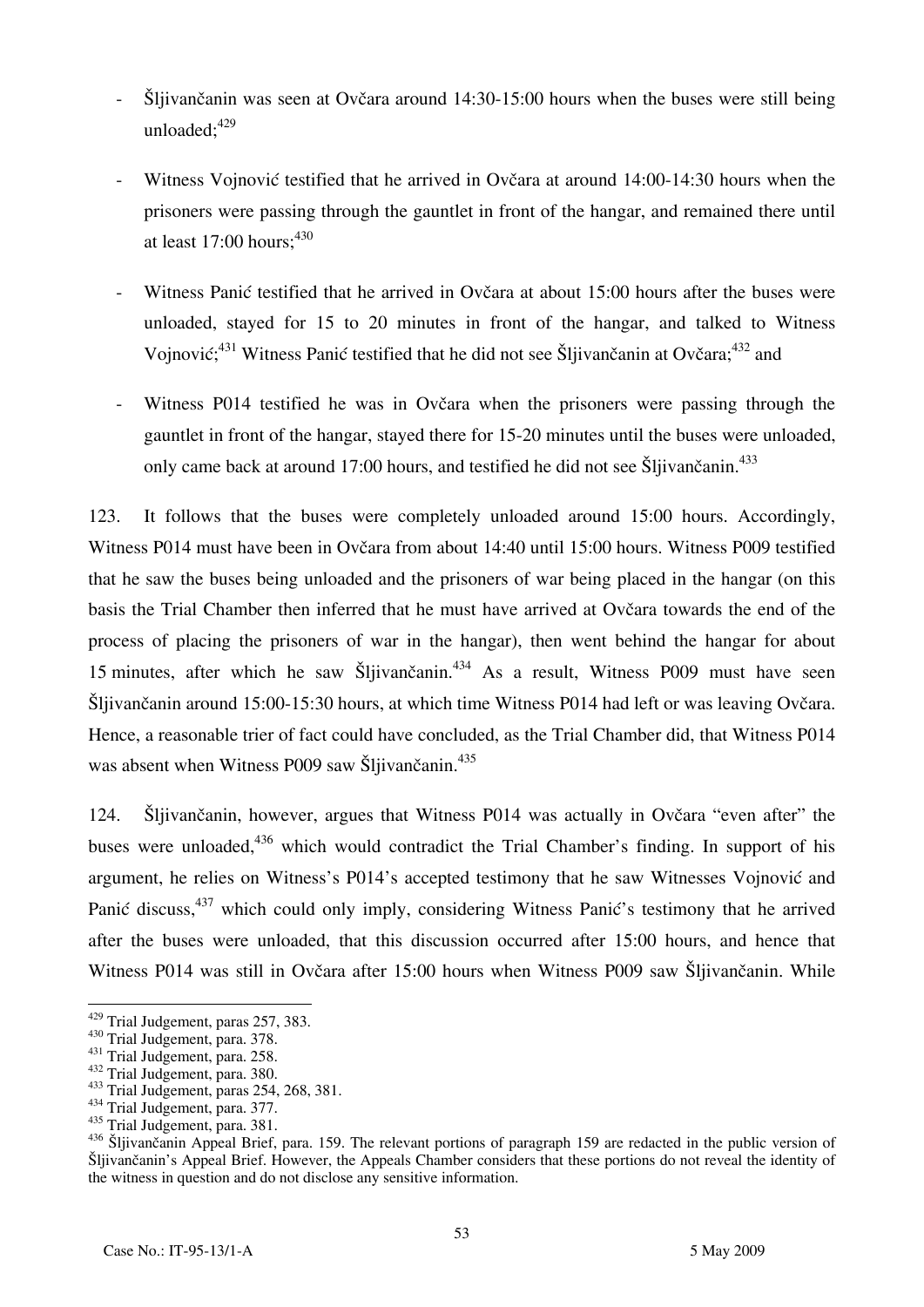such an argument could indeed undermine the Trial Chamber's conclusion that Witness P014 was "absent from the place at the time when P009 says he saw Sliivančanin",  $438$  it ignores the fact that the Trial Chamber did not accept this part of Witness Panić's testimony. Rather, the Trial Chamber found that, regarding the time at which Witness Panić arrived at Ovčara, "[s]ome evidence would suggest [...] that LtCol Panić's visit was earlier than he indicated in his evidence",<sup>439</sup> and that he "may have seen more of the mistreatment of the prisoners of war outside the hangar than he acknowledged in his evidence in which event his evidence in this respect would not have been entirely frank, no doubt out of self interest".<sup>440</sup> The Trial Chamber thus considered that Witness Panić could have been in Ovčara before 15:00 hours and did not exclude the possibility that he had a discussion with Witness Vojnović on the right hand side of the gauntlet, while the buses were still being unloaded.<sup>441</sup> Accordingly, Šliivančanin fails to demonstrate that the Trial Chamber's finding that Witness P014 was not present when Witness P009 saw Šljivančanin is unreasonable, and also fails to demonstrate that the Trial Chamber erred in finding that Witness P014's testimony did not call into question that of Witness P009.

125. The Appeals Chamber further underlines that while there may indeed be inconsistencies within or amongst witnesses' testimonies before a Trial Chamber, such inconsistencies do not *per se* require a reasonable Trial Chamber to reject the evidence as being unreasonable.<sup>442</sup> In the present case, the Trial Chamber noted that the "[f] actual differences in this evidence are obvious" and that " $[n]$  ot all of them can be resolved".<sup>443</sup> The Trial Chamber did not ignore the inconsistencies before it; rather its conclusion that Witness P009 saw Šljivančanin in Ovčara was based on the totality of the evidence before it, including the testimony of Witnesses Vojnović,<sup>444</sup> Panić,<sup>445</sup> and P014.<sup>446</sup> In light of the foregoing, Šljivančanin's arguments are dismissed**.**

#### 4. The Trial Chamber's failure to consider contrary evidence

126. Šljivančanin contends that the Trial Chamber did not consider the testimonies of several witnesses present at Ovčara at the relevant time.<sup> $447$ </sup> He argues that: (i) several prisoners of war testified that he was not in Ovčara but the Trial Chamber only considered the testimony of two of

<sup>&</sup>lt;sup>437</sup> Trial Judgement, para. 254.

<sup>&</sup>lt;sup>438</sup> Trial Judgement, para. 381.<br><sup>439</sup> Trial Judgement, para. 261.

<sup>&</sup>lt;sup>440</sup> Trial Judgement, para. 262.<br><sup>441</sup> Trial Judgement, para. 254.<br><sup>442</sup> Niyitegeka Appeal Judgement, para. 95, citing *Kupreškić et al.* Appeal Judgement, para. 31.<br><sup>443</sup> Trial Judgement, para. 259.<br><sup>443</sup> Trial Judgement

<sup>&</sup>lt;sup>445</sup> Trial Judgement, para. 380.<br><sup>446</sup> Trial Judgement, para. 381.

<sup>&</sup>lt;sup>447</sup> Šljivančanin Appeal Brief, paras 60, 161.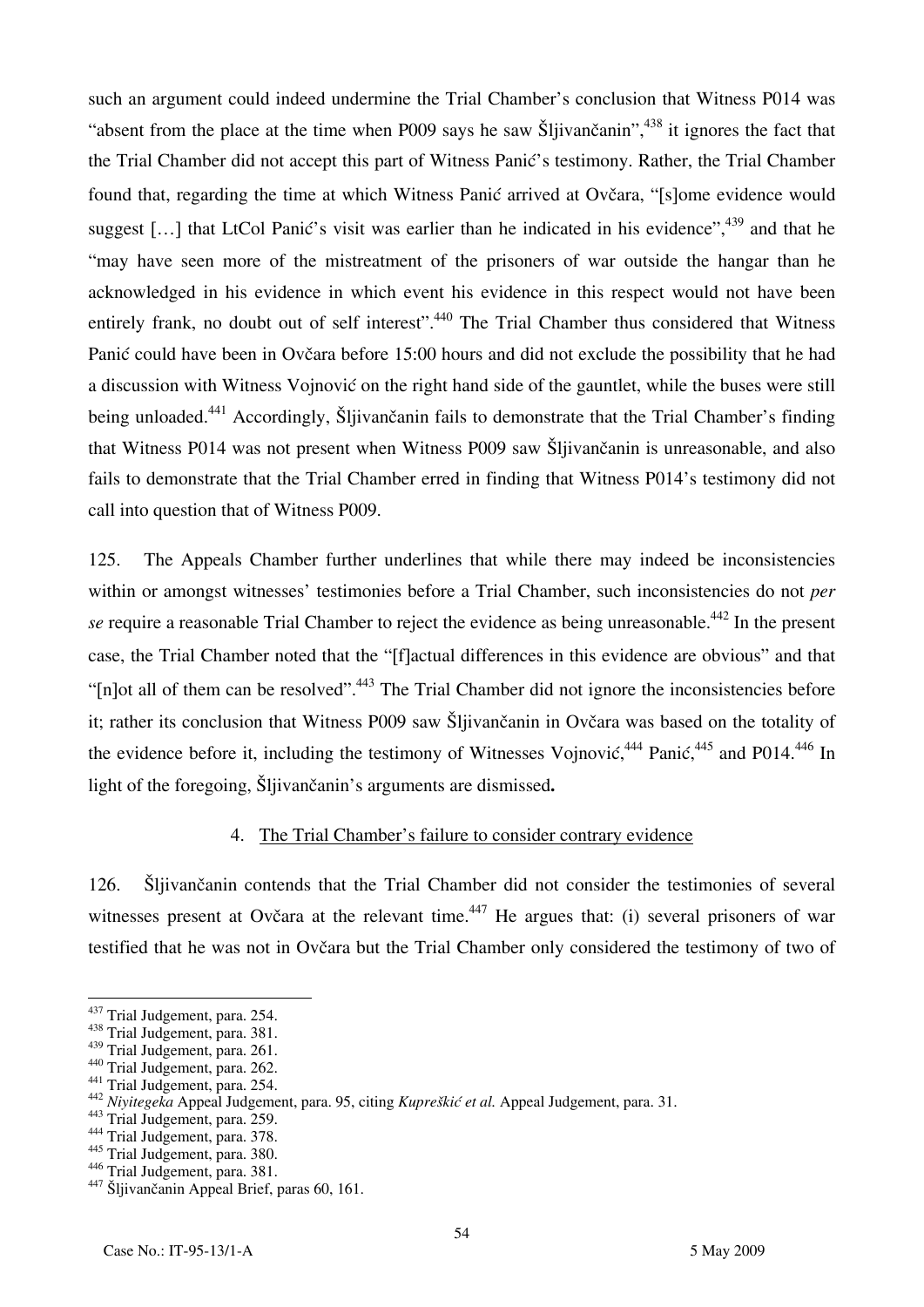them, whereas the others (Witnesses P031, P011, Čakalić, Karlović) were also present at the relevant time and provided detailed and reliable testimony;  $448$  (ii) the Trial Chamber ignored the evidence of Witness P022, a JNA soldier who participated in the beatings, and who knew Šljivančanin but did not mention seeing him when indicating which JNA officers were in front of the hangar;<sup>449</sup> and (iii) the Trial Chamber ignored the testimony of Witness P017 who was in front of the hangar when the buses were unloaded but did not see Sljivančanin.<sup>450</sup>

127. The Prosecution responds that a Trial Chamber does not have to refer to the testimony of every witness on the record, and that Šljivančanin fails to demonstrate why no reasonable trier of fact could have reached the conclusion that he was in Ovčara based on the totality of the evidence.<sup>451</sup> It argues that the fact that the witnesses Sljivančanin refers to testified that they did not see him at Ovčara does not undermine the Trial Chamber's reliance on Witness P009's sightings.<sup>452</sup>

128. With regard to the testimony of prisoners of war present at Ovčara on 20 November 1991, it is correct, as Šljivančanin argues, that the Trial Judgement only expressly mentions the testimony of Witnesses P030 and Berghofer as not necessarily contradicting that of Witness P009, after considering that, "in the circumstances, they were in no position to notice the presence of all the JNA officers outside the hangar".<sup>453</sup> However, the Appeals Chamber recalls that while a Trial Chamber is required to consider inconsistencies and any explanations offered in respect of them when weighing the probative value of evidence,<sup>454</sup> it does not need to individually address them in the Trial Judgement.<sup>455</sup> Thus, the fact that the Trial Chamber did not expressly mention at paragraph 382 of the Trial Judgement the evidence proffered by Witnesses P031, P011, Čakalić and Karlović that they did not see Šljivančanin while in Ovčara, does not in and of itself demonstrate that the Trial Chamber ignored their testimony. The same reasoning applies to the evidence proffered by Witnesses P017 and P022. Moreover, with respect to Witness P022, the Appeals Chamber notes that the Trial Chamber expressly stated that it had reservations about his testimony and was not persuaded to rely on it alone<sup>456</sup> "in so far as he identifies others as participants in relation to the events at Ovčara, unless this identification is confirmed by independent evidence which the Chamber accepts", <sup>457</sup> and further concluded after close scrutiny that it would treat other aspects of

 $\overline{\phantom{a}}$ 

<sup>448</sup> Šljivančanin Appeal Brief, paras 162-165. *See* also AT. 126, 128-130, 134-136.

<sup>449</sup> Šljivančanin Appeal Brief, para. 166, citing Trial Judgement, para. 353. *See* also AT. 210.

<sup>&</sup>lt;sup>450</sup> Šljivančanin Appeal Brief, para. 167. The Appeals Chamber notes that paragraph 167 is redacted in the public version of Šljivančanin's Appeal Brief. However, the Appeals Chamber considers that this paragraph does not reveal the identity of the witness in question and does not disclose any sensitive information.

<sup>451</sup> Prosecution Respondent's Brief, para. 68.

<sup>452</sup> Prosecution Respondent's Brief, para. 73.

<sup>453</sup> Trial Judgement, para. 382.

<sup>454</sup> *Niyitegeka* Appeal Judgement, para. 96.

<sup>455</sup> *Muhimana* Appeal Judgement, para. 58.

<sup>456</sup> Trial Judgement, para. 102.

<sup>457</sup> Trial Judgement, para. 348.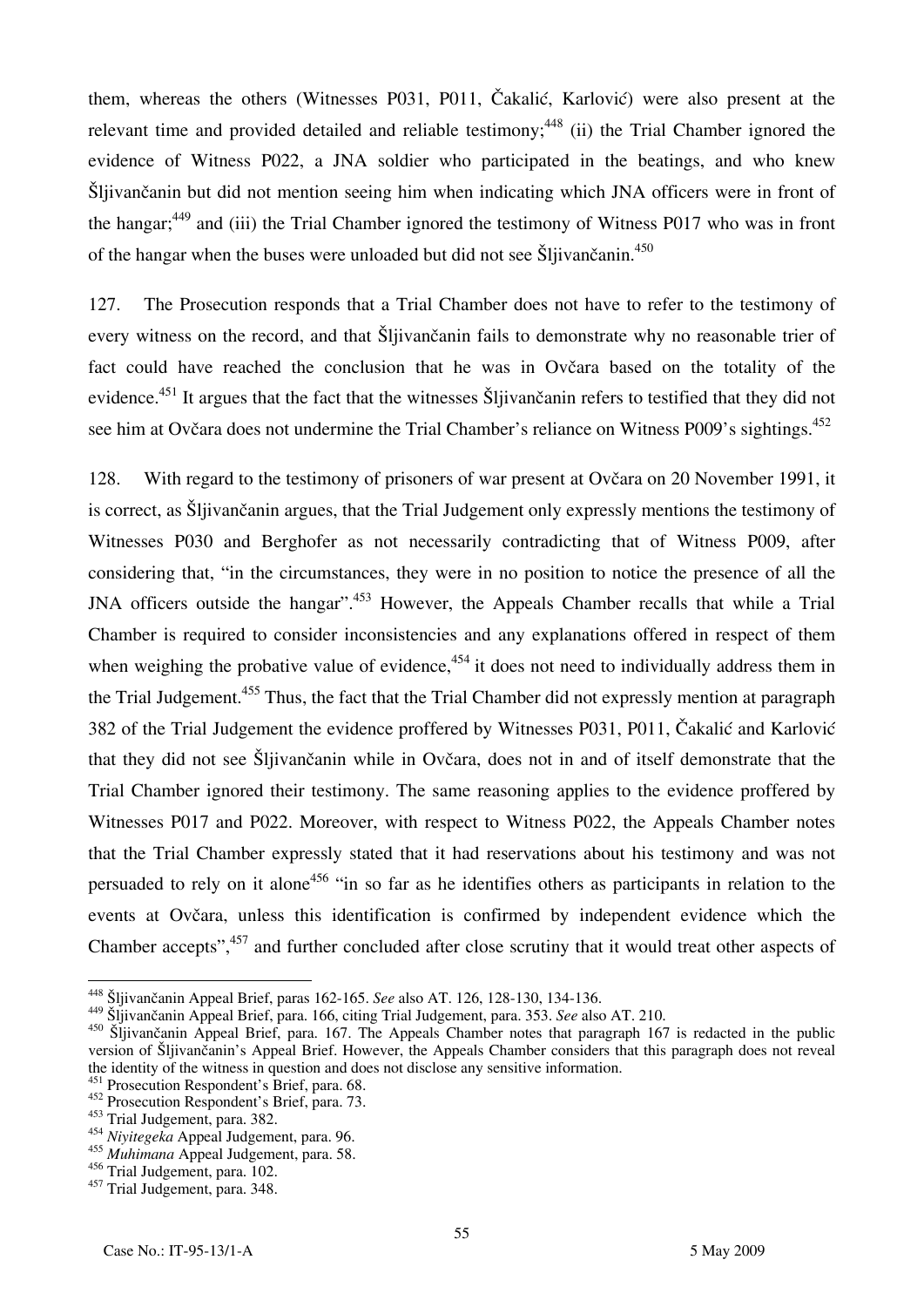the evidence of Witness P022 with great care.<sup>458</sup> In any case, the fact that the Trial Chamber did mention in the body of the Trial Judgement the evidence proffered by the prisoners of war<sup>459</sup> and by Witnesses P017 and P022<sup>460</sup> in relation to the events at Ovčara that day, demonstrates that it did not ignore their testimony. Accordingly, Šljivančanin's arguments that the Trial Chamber failed to consider evidence that he was not in Ovčara in the afternoon of 20 November 1991 are dismissed**.** 

#### 5. Conclusion

129. In light of the foregoing, the Appeals Chamber finds that Šlijvančanin has not demonstrated that the Trial Chamber committed any error of law or fact at paragraphs 377 to 386 of the Trial Judgement. Therefore, Šljivančanin has not shown that it was unreasonable for the Trial Chamber to conclude that he was present in Ovčara in the afternoon of 20 November 1991. Accordingly, Šljivančanin's first ground of appeal is dismissed in its entirety**.** 

## **B. Second Ground of Appeal: Šljivančanin's Conviction under Aiding and Abetting**

130. Šljivančanin argues that the Trial Chamber erred in law and in fact in convicting him under Count 7 of the Indictment for aiding and abetting by omission the torture of the prisoners of war at Ovčara. He contends that: (1) aiding and abetting by omission is not a mode of liability included in the International Tribunal's jurisdiction;  $461$  (2) the Trial Chamber erred in finding that he was put on notice that the Prosecution was relying on this mode of liability;  $462$  and (3) the Trial Chamber erred in defining the essential elements of this mode of liability, and failed to consider certain elements.463 Should the Appeals Chamber find that aiding and abetting by omission does not fall under the International Tribunal's jurisdiction, Šljivančanin requests the Appeals Chamber to reverse his conviction.<sup>464</sup> In the alternative, Šljivančanin requests the Appeals Chamber to either quash the conviction<sup>465</sup> or order a re-trial based on his lack of notice that the Prosecution relied on this mode of liability.466 Should it find that he was put on notice that the Prosecution's case relied on aiding and abetting by omission, he requests the Appeals Chamber to identify the correct elements of aiding and abetting by omission and apply them to the facts of his case.<sup>467</sup>

 $\overline{a}$ 

<sup>458</sup> Trial Judgement, para. 348. *See* also Trial Judgement, paras 346-347, 349.

<sup>459</sup> *See inter alia* Trial Judgement, paras 186, 232, 237, 242-244, 297, 597.

<sup>460</sup> *See*, respectively, Trial Judgement, paras 240-241, 600; paras 287-288, 294, 342-364, 529.

<sup>461</sup> Šljivančanin Notice of Appeal, para. 13(A); Šljivančanin Appeal Brief, paras 176-177. *See* also AT. 139.

<sup>462</sup> Šljivančanin Notice of Appeal, para. 13(B); Šljivančanin Appeal Brief, paras 222-238.

<sup>463</sup> Šljivančanin Notice of Appeal, para. 13(C); Šljivančanin Appeal Brief, paras 239-249.

<sup>464</sup> Šljivančanin Notice of Appeal, paras 14, 36; Šljivančanin Appeal Brief, paras 250, 509.

<sup>465</sup> Šljivančanin Appeal Brief, paras 221, 510; Šljivančanin Supplemental Brief in Reply, para. 57.

<sup>466</sup> Šljivančanin Notice of Appeal, paras 15, 37; Šljivančanin Appeal Brief, paras 251, 510.

<sup>467</sup> Šljivančanin Notice of Appeal, para. 16; Šljivančanin Appeal Brief, para. 252.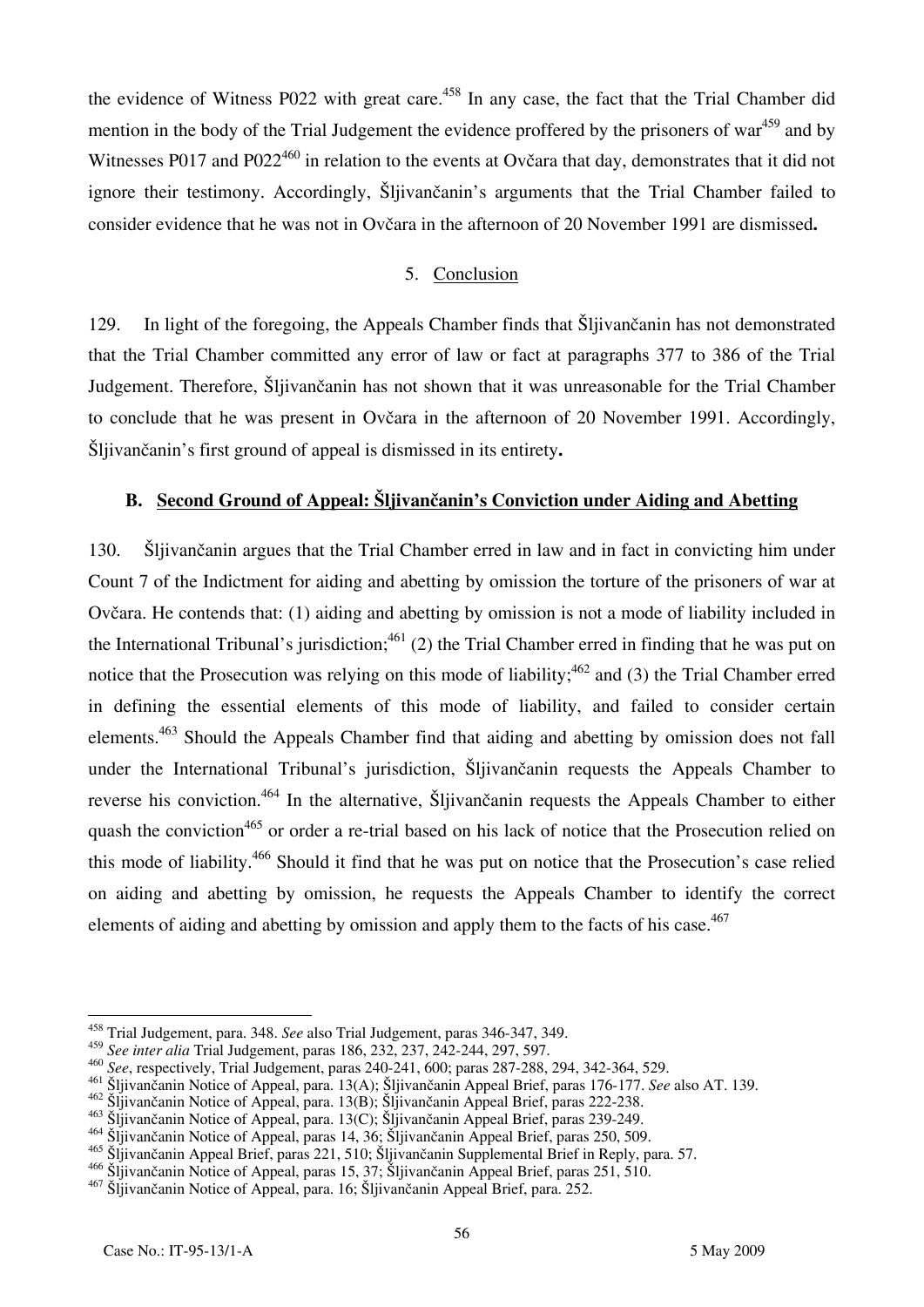131. The Prosecution responds that the Trial Chamber correctly convicted Šljivančanin for aiding and abetting by omission the torture of the prisoners of war at Ovčara.<sup>468</sup> It submits that the jurisprudence of both this International Tribunal and the ICTR supports the Trial Chamber's finding that aiding and abetting by omission is a recognised mode of liability under Article 7(1) of the Statute.<sup>469</sup> It also contends that the Trial Chamber was correct in finding that Sliivančanin was on notice of this mode of liability<sup>470</sup> and that Sljivančanin fails to establish any prejudice in this regard.<sup>471</sup> The Prosecution further submits that the Trial Chamber correctly identified the requisite elements of this mode of liability and properly applied them to the facts.<sup>472</sup>

## 1. Aiding and abetting by omission under the International Tribunal's jurisdiction

132. Šljivančanin submits that the Trial Chamber erred in convicting him pursuant to Article 7(1) of the Statute under the mode of liability of aiding and abetting by omission, and that his conviction should therefore be quashed.<sup>473</sup> He contends that his conviction for aiding and abetting by omission is "a first" before the International Tribunal<sup>474</sup> and that the Appeals Chamber has never enumerated in detail the requirements for conviction by omission,<sup>475</sup> nor has it indicated whether omission may form the basis for individual criminal responsibility under this mode of liability.<sup>476</sup> In his view, aiding and abetting by omission is not included in the Statute of the International Tribunal and was not recognised as a norm of customary international law in November 1991, and hence his conviction under this mode of liability is in breach of the principle of legality. $477$ 

133. The Prosecution responds that the Trial Chamber was correct in finding that aiding and abetting by omission falls within the jurisdiction of the International Tribunal.<sup>478</sup> It argues that the jurisprudence of the International Tribunal and the ICTR supports the Trial Chamber's finding that aiding and abetting by omission is encompassed under Article  $7(1)$  of the Statute.<sup>479</sup>

 $\overline{\phantom{a}}$ 

<sup>&</sup>lt;sup>468</sup> Prosecution Supplemental Respondent's Brief, paras 2, 4.

<sup>469</sup> Prosecution Supplemental Respondent's Brief, paras 6, 15, 22.<br>
470 Prosecution Respondent's Brief, paras 77-79.<br>
471 Prosecution Respondent's Brief, paras 80-82.<br>
472 Prosecution Supplemental Respondent's Brief, para.

<sup>475</sup> Šljivančanin Appeal Brief, paras 176, 192.<br><sup>476</sup> Šljivančanin Appeal Brief, paras 176, 192-196; Šljivančanin Supplemental Brief in Reply, paras 12-19.

<sup>&</sup>lt;sup>477</sup> Šljivančanin Appeal Brief, paras 199-221. See also AT. 139-145, 203-207. At the appeals hearing, Šljivančanin highlighted the distinction between omission by a principal perpetrator, omission by a superior under Article 7(3) of the Statute and aiding and abetting by encouragement and moral support which he submits do fall within the jurisdiction of the International Tribunal but are different from aiding and abetting by omission.

 $478$  Prosecution Supplemental Respondent's Brief, paras 6, 10.

<sup>479</sup> Prosecution Supplemental Respondent's Brief, paras 4-10, 15-17.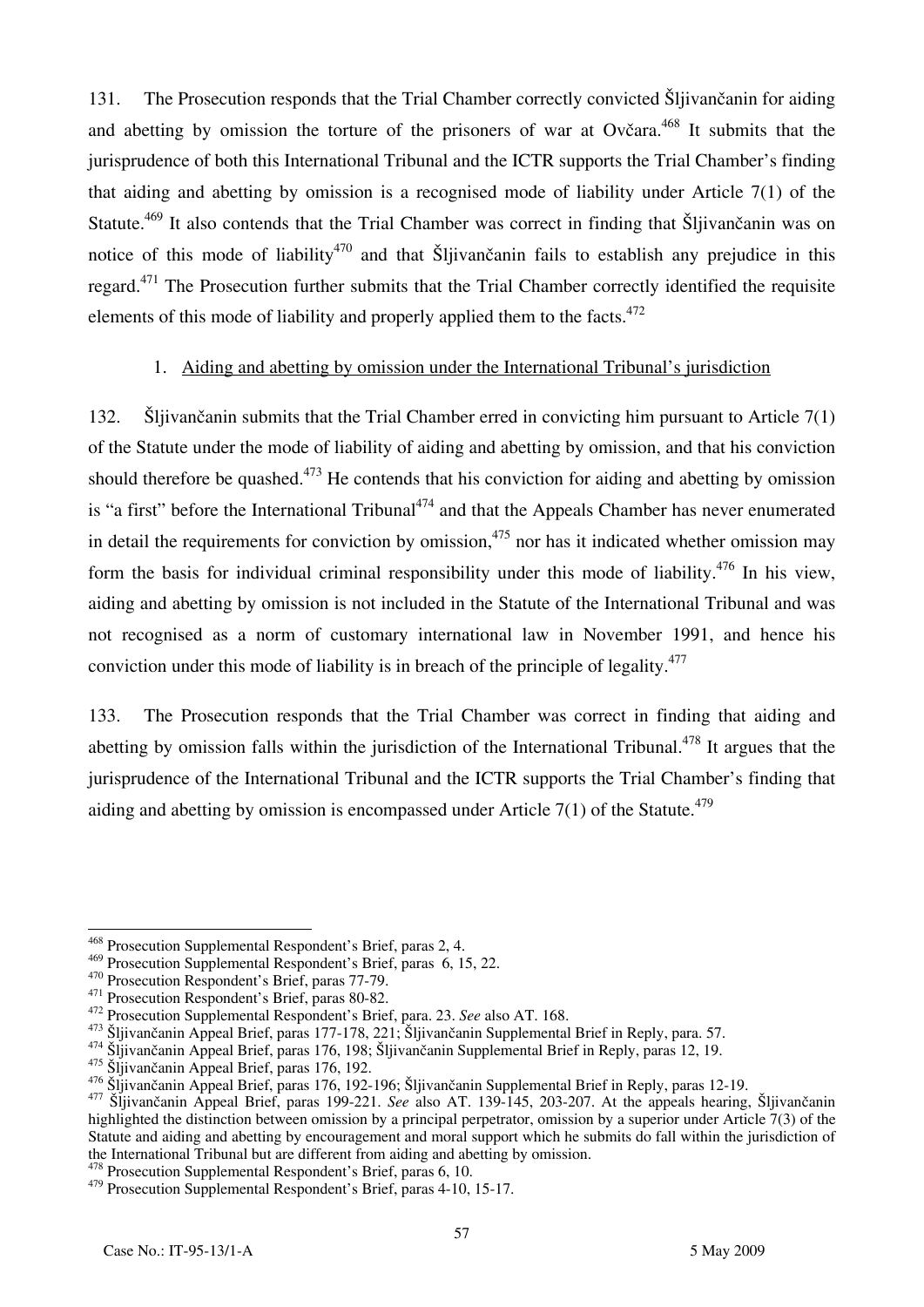134. The Appeals Chamber recalls that while individual criminal responsibility generally requires the commission of a positive act, this is not an absolute requirement.<sup>480</sup> In particular, the Appeals Chamber has previously found that "the omission to act where there is a legal duty to act can lead to individual criminal responsibility under Article  $7(1)$  of the Statute".<sup>481</sup> Moreover, the Appeals Chamber has consistently found that, in the circumstances of a given case, the *actus reus* of aiding and abetting may be perpetrated through an omission.<sup>482</sup>

135. Accordingly, the Appeals Chamber finds that the Trial Chamber properly considered aiding and abetting by omission as a recognised mode of liability under the International Tribunal's jurisdiction.<sup>483</sup>

# 2. Whether Šljivančanin was put on notice that the Prosecution relied on aiding and abetting by omission

136. Šljivančanin submits that he was not put on notice that the Prosecution sought to rely on aiding and abetting by omission, contrary to his right to be informed of the case against him under Article 21(4)(a) of the Statute.<sup>484</sup> He argues that this mode of liability was not mentioned in the Indictment, and was first raised by the Prosecution in its Final Trial Brief.<sup>485</sup> He contends that, to the extent that "omission" is mentioned in the Indictment, it is generalised<sup>486</sup> and relates to either culpable omission under Article  $7(1)$  of the Statute which, in any event, was not alleged,  $487$  or to his alleged superior responsibility under Article  $7(3)$  of the Statute.<sup>488</sup> Šljivančanin further submits that the Trial Chamber erred by analysing this mode of liability<sup>489</sup> instead of declining to consider it on the basis of insufficient notice to the defence, as the Appeals Chamber did in the *Brdanin* case.<sup>490</sup> He argues that he was prejudiced by this lack of notice, since, had he known that the Prosecution intended to rely on this mode of liability, he would have challenged the jurisdiction of this International Tribunal to apply it, and engaged Prosecution witnesses differently.<sup>491</sup>

<sup>&</sup>lt;sup>480</sup> Blaškić Appeal Judgement, para. 663.

<sup>&</sup>lt;sup>481</sup> *Orić* Appeal Judgement, para. 43. *See* also *Brdanin* Appeal Judgement, para. 274; *Galić* Appeal Judgement, para. 175; *Simić* Appeal Judgement, fn. 259; *Blaškić* Appeal Judgement, paras 47-48, 663, fn. 1385; *Tadić* Appeal Judgement, paras 47-48, 663, fn. 1385; *Tadić* Appeal

<sup>482</sup> Blaskić Appeal Judgement, para. 47. See also Nahimana et al. Appeal Judgement, para. 482; Ntagerura et al. Appeal Judgement, para. 370.<br><sup>483</sup> Trial Judgement, paras 553, 662.

<sup>&</sup>lt;sup>484</sup> Šliivančanin Appeal Brief, paras 222-223.

<sup>485</sup> Šljivančanin Appeal Brief, paras 226, 235.<br><sup>486</sup> Šljivančanin Brief in Reply, para. 40.

<sup>487</sup> Šljivančanin Appeal Brief, paras 232-233.<br><sup>488</sup> Šliivančanin Brief in Reply, para. 39.

<sup>489</sup> Šljivančanin Brief in Reply, paras 41-42.

<sup>&</sup>lt;sup>490</sup> Šljivančanin Appeal Brief, paras 228-231, citing *Brdanin* Appeal Judgement, paras 274-275; Šljivančanin Brief in Reply, paras 41-42.

<sup>&</sup>lt;sup>491</sup> Šljivančanin Appeal Brief, paras 234-236; Šljivančanin Brief in Reply, paras 45-46.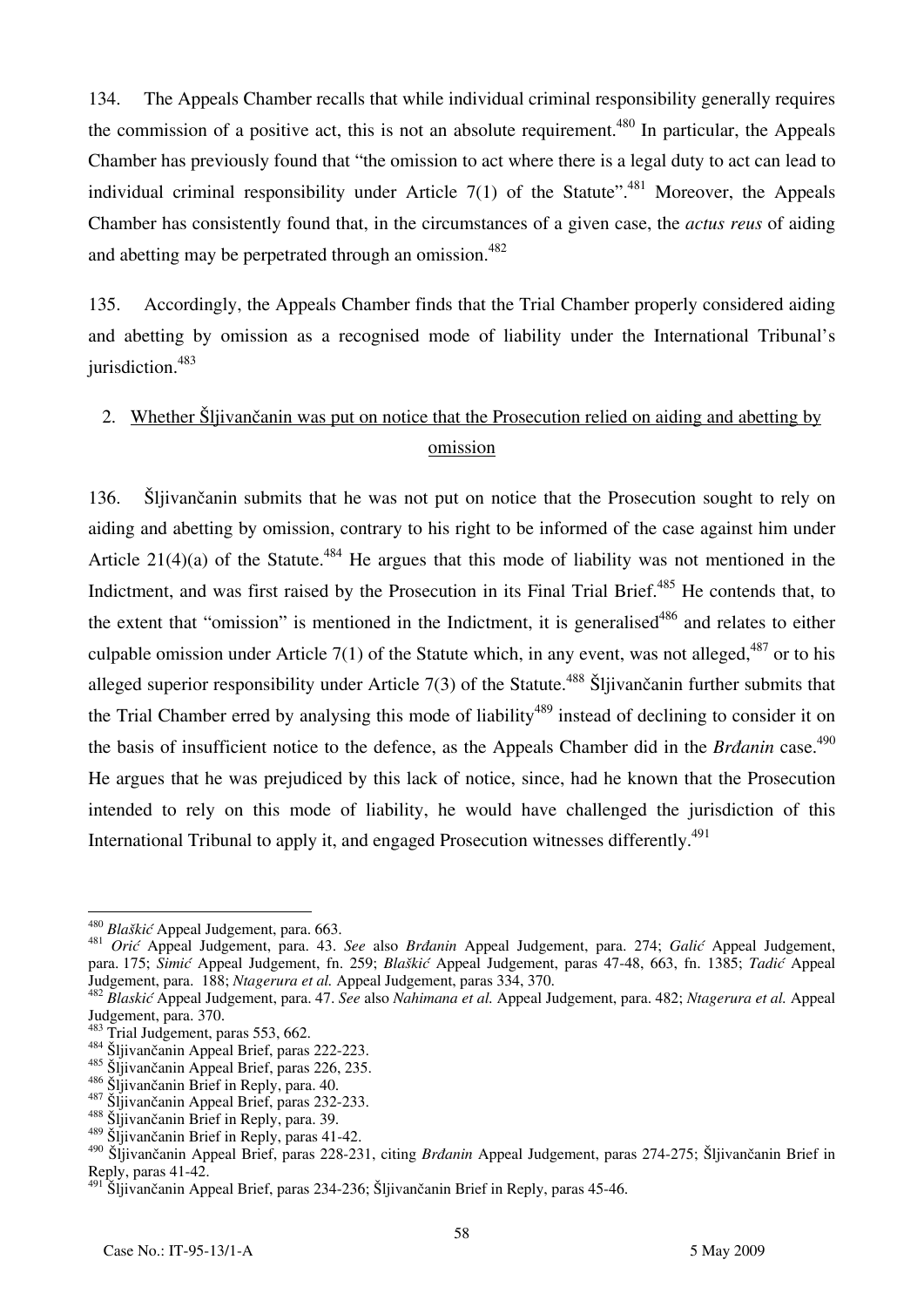137. The Prosecution contends that, although aiding and abetting by omission was not a principal theory of liability in its case,  $492$  Šlijivančanin was sufficiently put on notice of it since the Indictment contained all relevant particulars, including the material facts underpinning the charges, the duty applicable to Šljivančanin, the material facts concerning the breach of that duty, and the legal consequences of this breach.493 It also argues that Šljivančanin was on further notice throughout the trial by virtue of its related filings.<sup>494</sup> The Prosecution submits that Šljivančanin's reliance on the *Brdanin* case is misplaced, since in the present case, and unlike in *Brdanin*, the Trial Chamber identified the mode of liability under which Šljivančanin was convicted, and its elements, and found that he had notice of it.<sup>495</sup> Finally, the Prosecution contends that Sljivančanin fails to demonstrate the prejudice accrued to him, since he did not object to the alleged lack of notice until this late stage of the proceedings<sup> $496$ </sup> and has not shown how he would have actually engaged witnesses differently at trial.497

138. The Appeals Chamber recalls that, in considering whether an appellant received clear and timely notice, the indictment must be considered as a whole.<sup>498</sup> Although it is preferable that each individual count precisely and expressly indicates the particular nature of the responsibility alleged,<sup>499</sup> even if this is not the case, an accused might have received clear and timely notice of the form of responsibility pleaded by virtue of other paragraphs of the indictment.500 In the *Gacumbitsi*  case, when seized of the question of whether the indictment gave the appellant sufficiently clear and timely notice that he was being charged with aiding and abetting murder, the Appeals Chamber found that reference to aiding and abetting in the preamble to the relevant count – namely a quote of Article 6(1) of the ICTR Statute stating that by his acts the accussed had planned, instigated, ordered, committed, or otherwise aided and abetted the planning, preparation or execution of the crime charged – taken in combination with the allegations of material facts sufficient to support a

 $\overline{\phantom{a}}$ 

<sup>&</sup>lt;sup>492</sup> Prosecution Respondent's Brief, para. 79.

<sup>493</sup> Prosecution Respondent's Brief, paras 77, 79.

<sup>494</sup> Prosecution Respondent's Brief, para. 77, fns 246-248, referring to its Pre Trial Brief, Opening Statement and Final Trial Brief.

<sup>&</sup>lt;sup>495</sup> Prosecution Respondent's Brief, para. 78.

<sup>496</sup> Prosecution Respondent's Brief, para. 80.

<sup>497</sup> Prosecution Respondent's Brief, para. 81.

<sup>498</sup> *Gacumbitsi* Appeal Judgement, para. 123.

<sup>&</sup>lt;sup>499</sup> The Appeals Chamber recalls that the Prosecution has repeatedly been discouraged from the practice of simply restating Article 7(1) of the Statute in its indictments unless it intends to rely on all of the modes of liability contained therein; when the Prosecution is intending to rely on all modes of responsibility in Article 7(1) of the Statute, then the material facts relevant to each of those modes must be pleaded in the indictment (*Simic* Appeal Judgement, para. 21, citing *Semanza* Appeal Judgement, para. 357; *Ntakirutimana* Appeal Judgement, para. 473; *Blaškić* Appeal Judgement, para. 228; *Krnojelac* Appeal Judgement, para. 138; *Kvočka et al.* Appeal Judgement, para. 29).

<sup>500</sup> *Gacumbitsi* Appeal Judgement, para. 122, citing *Semanza* Appeal Judgement, para. 259; *Ntakirutimana* Appeal Judgement, para. 473; *Aleksovski* Appeal Judgement, fn. 319.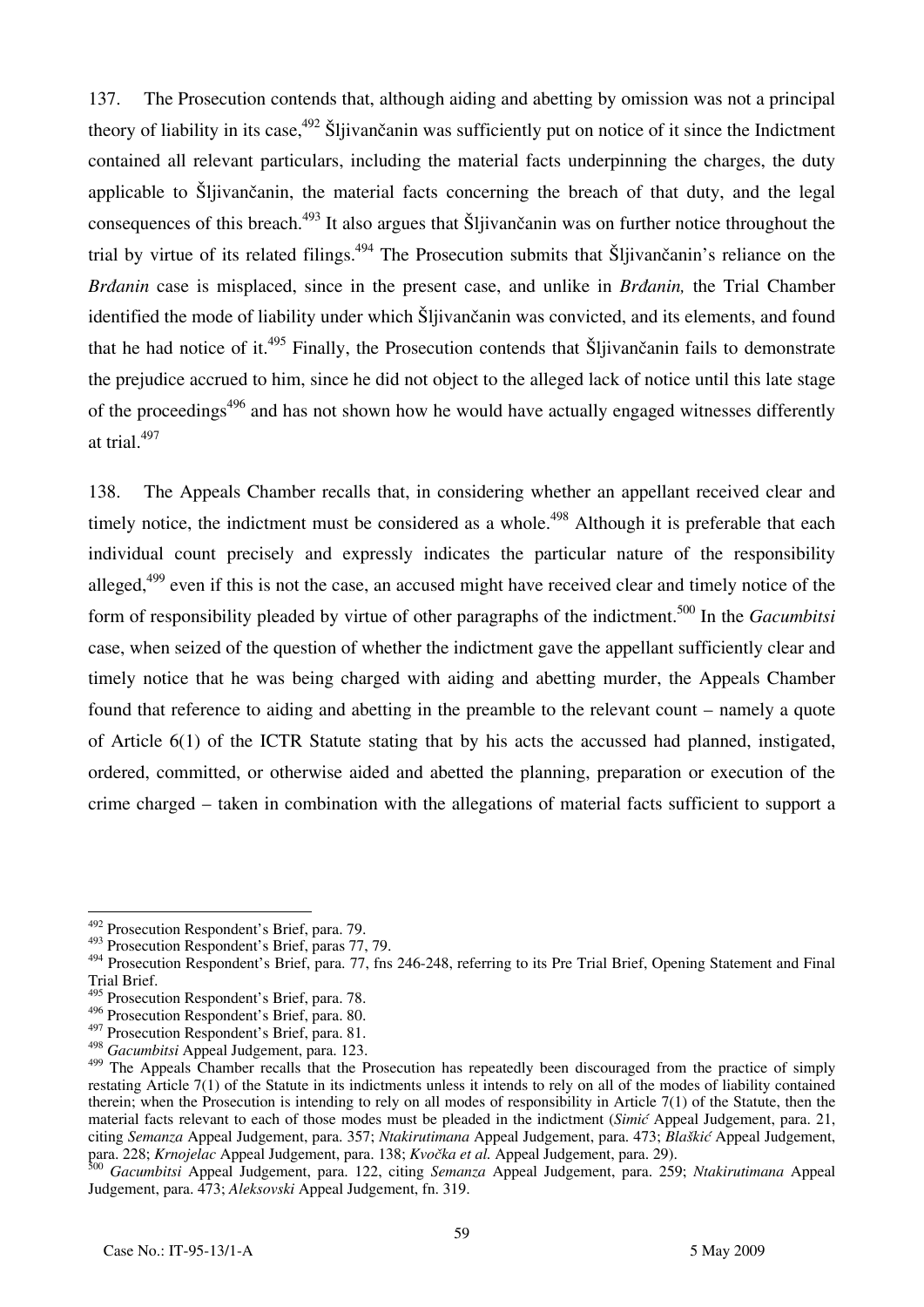conviction under that mode of liability, was sufficient to put the appellant on notice that he was charged with aiding and abetting murder. $501$ 

139. In the present case, the Appeals Chamber notes that, according to paragraph 4 of the Indictment, Šljivančanin was charged under Article 7(1) of the Statute with "otherwise aiding and abetting" the crimes charged thereof. The Indictment alleges, *inter alia,* that Šljivančanin "permitted" the JNA soldiers under his command to deliver the detainees to other Serb forces who physically committed the crimes charged<sup>502</sup> and that, while still in charge of the evacuation operation, he was "personally present at the Ovčara farm on 20 November 1991 when the criminal acts charged in this indictment were being committed".<sup>503</sup> The Indictment further states that "at all times relevant to this indictment  $[...]$  Šljivančanin was required to abide by the laws and customs governing the conduct of armed conflicts".<sup>504</sup> It is also alleged that Sljivančanin was subject to specific laws and regulations which set out the chain of command and obliged JNA officers and their subordinates to observe the laws of war.  $505$ 

140. In addition, under the general paragraph setting out the charges under Counts 5 to 8 of the Indictment, it is alleged that Šljivančanin "otherwise aided and abetted" the imprisonment at the Ovčara farm of approximately 300 detainees, who were subjected to various forms of abuse, including beatings at the front of the farm building<sup>506</sup> and that "by these acts *and omissions*" Šljivančanin committed, *inter alia,* torture as a violation of the laws and customs of war under Article 3 and Articles  $7(1)$  and  $7(3)$  of the Statute.<sup>507</sup>

141. The Appeals Chamber finds that the paragraphs of the Indictment referenced above plead with sufficient particularity the nature of the charges against Šljivančanin with regard to aiding and abetting by omission the mistreatment of prisoners of war at Ovčara, and that accordingly Šljivančanin had sufficient notice that this was one of the modes of liability that the Prosecution intended to rely on.

142. In addition, with regard to the issue of prejudice, the Appeals Chamber notes that where an appellant raises a defect in his indictment for the first time on appeal, he bears the burden of

 $\overline{a}$ <sup>501</sup> *Gacumbitsi* Appeal Judgement, para. 123.

 $502$  Indictment, para. 11(g).

 $503$  Indictment, para. 11(h).

<sup>504</sup> Indictment, para. 22. The Indictment also alleges that, in his capacity as a superior in the JNA, Šljivančanin had *de facto* and *de jure* control over Serb forces, members of the TO and paramilitary units that were directly involved in, *inter alia,* the transfer of detainees to Ovčara farm, where they were mistreated (*see* Indictment, paras 17, 18). 505 Indictment, para. 20.

 $506$  Indictment, para. 46.

<sup>507</sup> Indictment, para. 48, Count 7 (emphasis added).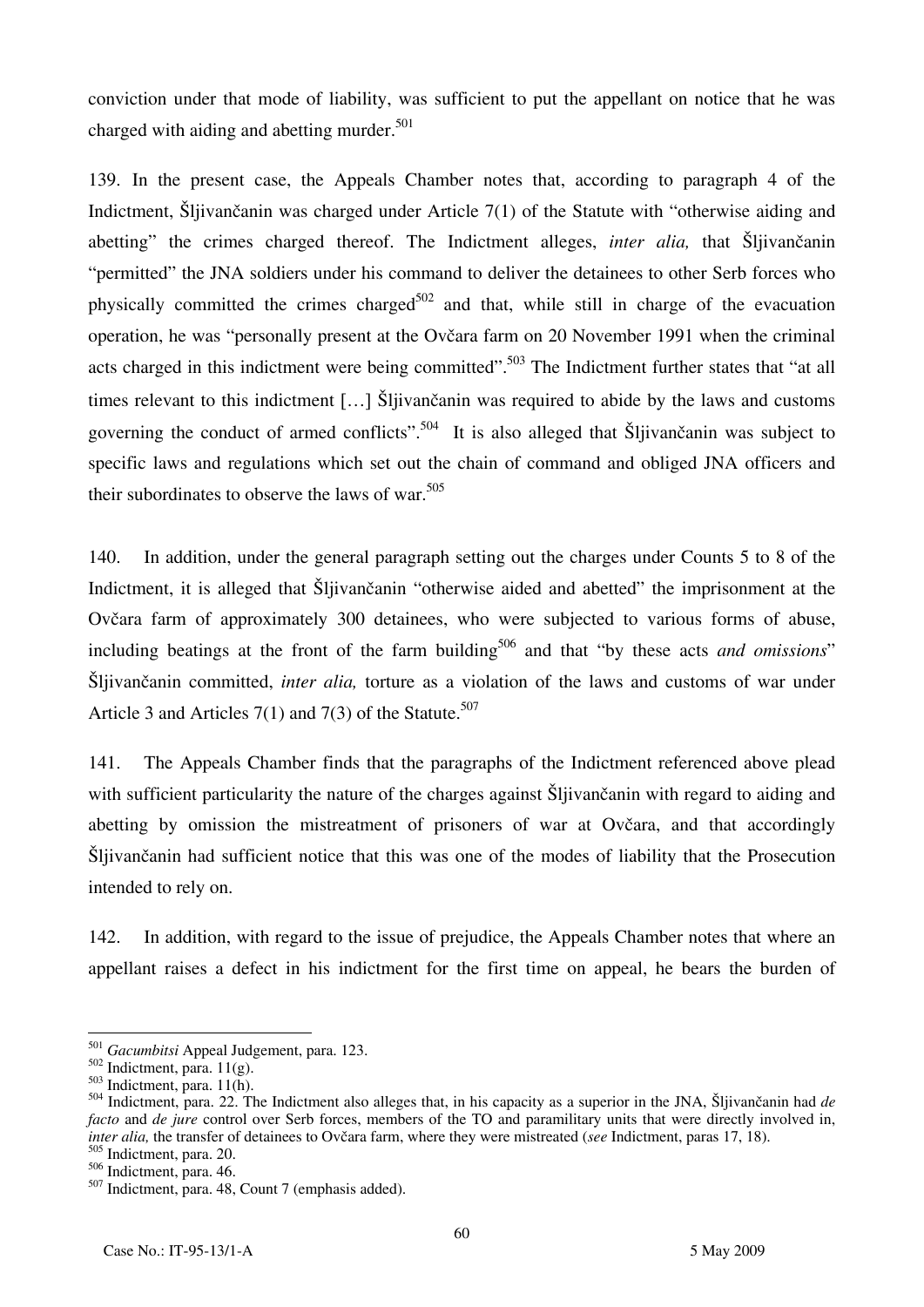showing that his ability to prepare his defence was materially impaired<sup>508</sup> and that generalised allegations of prejudice will not suffice.<sup>509</sup> This principle is of course subject to the inherent jurisdiction of the Appeals Chamber to do justice in the case.  $510$ 

143. In the present case, Šljivančanin provides little detail as to how his defence was materially impaired, with the exception of a general submission that, had he known the Prosecution intended to rely on this mode of liability, he would have applied a different approach to his case, as he would have: (i) filed a motion challenging the jurisdiction of this International Tribunal to consider this mode of liability on the basis that it does not form part of customary international law; and (ii) engaged Prosecution witnesses differently, by questioning certain witnesses about the roles and duties of Mrkšić as the Commander of OG South, and asking those witnesses who were present at Ovčara at the relevant time about their own roles and responsibilities.<sup>511</sup>

144. The Appeals Chamber finds that Šljivančanin fails to provide specific information to show that his defence was materially impaired by the alleged lacked of notice. For example, he raised the challenge to the International Tribunal's jurisdiction over this mode of liability in his appeal and as such has still had the benefit of a determination on the issue. Furthermore, he has not indicated the particular witnesses he would have engaged differently, the specific questions which he could have asked them, or precisely how his approach to the case would have differed from the approach which he in fact adopted. In light of the foregoing, Šljivančanin's arguments are dismissed.

### 3. Whether the Trial Chamber erred in defining the elements of aiding and abetting by omission

145. Šljivančanin contends that the Trial Chamber erred in law in identifying the basic elements of aiding and abetting by omission.<sup>512</sup> He argues that the elements of aiding and abetting which were identified by the Trial Chamber in this case are not appropriate for this "unique" form of omission liability.<sup>513</sup> In particular, he submits that the Trial Chamber failed to take into consideration that: (i) the duty to act must be mandated by a rule of criminal law;<sup>514</sup> (ii) there must be a "capacity to act";<sup>515</sup> (iii) there must be at a minimum an elevated degree of "concrete"

 $\overline{a}$ <sup>508</sup> *Nahimana et al.* Appeal Judgement, paras 327, 368. *See* also *Muvunyi* Appeal Judgement, para. 123; *Gacumbitsi*  Appeal Judgement, para. 51; *Niyitegeka* Appeal Judgement, para. 200.

<sup>509</sup> *Nahimana et al.* Appeal Judgement, para. 368.

<sup>510</sup> *Nahimana et al.* Appeal Judgement, para. 327, citing *Ntagerura et al*. Appeal Judgement, para. 31; *Niyitegeka* Appeal Judgement, para. 200.<br>511 X...

<sup>511</sup> Šljivančanin Appeal Brief, paras 234-236; Šljivančanin Brief in Reply, paras 45-46.

 $512$  Šljivančanin Appeal Brief, paras 242-243, 252.

<sup>513</sup> Šljivančanin Appeal Brief, paras 244, 247.

<sup>514</sup> Šljivančanin Appeal Brief, paras 245, 247(a); Šljivančanin Supplemental Brief in Reply, paras 41, 42.

<sup>&</sup>lt;sup>515</sup> Šljivančanin Appeal Brief, paras 245, 247(b). *See* also Šljivančanin Supplemental Brief in Reply, para. 43.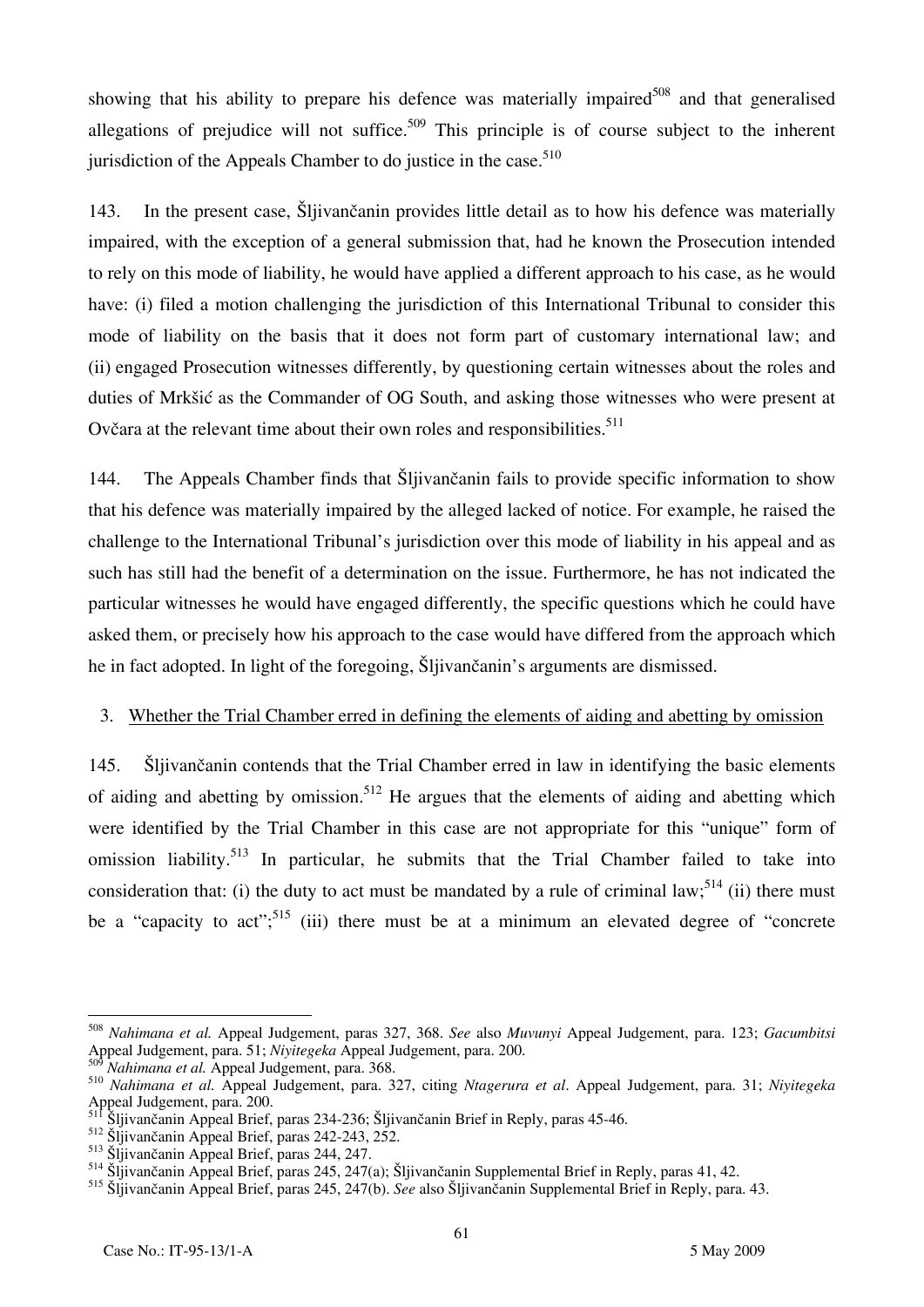influence";<sup>516</sup> and (iv) the knowledge that the conduct will facilitate the commission of a crime cannot be "mere knowledge".<sup>517</sup> The Prosecution responds that the Trial Chamber correctly set out the elements of aiding and abetting by omission and that they comport with the elements previously identified by the Appeals Chamber for aiding and abetting.<sup>518</sup>

#### (a) Preliminary issue

146. As Šljivančanin argues,<sup>519</sup> the Appeals Chamber has never set out the elements for a conviction for omission in detail.<sup>520</sup> In the *Orić* case, the Appeals Chamber considered the Trial

 $\overline{a}$ <sup>516</sup> Šljivančanin Appeal Brief, para. 245, citing *Orić* Appeal Judgement, para. 41; *Blaškić* Appeal Judgement, para. 664. *See* also Šljivančanin Appeal Brief, para. 247(d); Šljivančanin Supplemental Brief in Reply, paras 46-50.

<sup>517</sup> Šljivančanin Appeal Brief, paras 245, 247(e); Šljivančanin Supplemental Brief in Reply, paras 34-39. Šljivančanin also contends under his second ground of appeal that, should the Appeals Chamber find that the Trial Chamber correctly identified the elements of aiding and abetting by omission, it erred in applying them to the facts of the case (Šljivančanin Appeal Brief, para. 249). However, he does not attempt to support this argument under his second ground of appeal. The only specific arguments he makes in this respect are found under his fifth ground of appeal: *see infra* Section IV(E): "Whether the Elements of Aiding and Abetting the Torture of the Prisoners of War in Ovčara were Fulfilled". *See* Šljivančanin Appeal Brief, paras 211-212, 214.

<sup>518</sup> Prosecution Supplemental Respondent's Brief, para. 23.

<sup>519</sup> Šljivančanin Appeal Brief, para. 192.

<sup>520</sup> Orić Appeal Judgement, para. 43, citing *Simić* Appeal Judgement, para. 85, fn. 259; *Blaškić* Appeal Judgement, para. 47. The Appeals Chamber notes that paragraph 554 of the Trial Judgement in the case at hand states that, in the *Blaškić* Appeal Judgement, the Appeals Chamber found that although not expressly stated, Tihomir Blaškić was apparently convicted for having aided and abetted by omission the inhuman treatment of detainees occasioned by their use as human shields. The Trial Chamber in the present case reached this conclusion by reasoning that given that the indictment against Tihomir Blaškić charged him with all the forms of responsibility under Article  $7(1)$  of the Statute, and that all of these, save for aiding and abetting, were specifically rejected or clearly not considered, the Appeals Chamber must have entered a conviction for aiding and abetting as it was the only remaining mode of liability. This understanding of the *Blaškić* Appeal Judgement is incorrect. The Appeals Chamber would like to emphasize for the sake of clarity that the *Blaškić* Appeals Chamber did not convict Tihomir Blaškić for aiding and abetting by omission the inhuman treatment of detainees. The *Blaškić* Appeals Chamber affirmed Tihomir Blaškić's conviction under Count 19 of the indictment pursuant to Article  $7(1)$  of the Statute for the inhuman treatment of detainees occasioned by their use as human shields (a grave breach as recognised by Article 2(b) of the Statute). In reaching this decision the *Blaškić* Appeals Chamber: recalled that the indictment against him pleaded that by his acts and omissions, he had committed a grave breach as recognized by Articles  $2(b)$ ,  $7(1)$  and  $7(3)$  (inhuman treatment) of the Statute of the International Tribunal; set out the legal definition of inhuman treatment under Article 2 of the Statute; found that the Trial Chamber's finding that he knew of the use of the detainees as human shields was one that a reasonable trier of fact could have made; and found that his failure to prevent the continued use of the detainees as human shields, leaving the protected persons exposed to danger of which he was aware, constituted an intentional omission on his part. The *Blaškić* Appeals Chamber found that the elements constituting the crime of inhuman treatment had been met as there was an omission to care for protected persons which was deliberate and not accidental, which caused serious mental harm, and constituted a serious attack on human dignity. In the absence of proof that Tihomir Blaskić positively ordered the use of human shields, the Appeals Chamber concluded that his criminal responsibility was properly expressed as an omission pursuant to Article  $7(1)$  as charged in the indictment and found him guilty under Article  $7(1)$  of the Statute for the inhuman treatment of detainees occasioned by their use as human shields. Indeed, as the Trial Chamber in the present case noted, the *Blaškić* Appeals Chamber left open the possibility that in the circumstances of a given case, an omission may constitute the *actus reus* of aiding and abetting. This statement has to be read in context with the facts of that case. In his appeal, Tihomir Blaškić had argued that the Trial Chamber erroneously applied a strict liability standard to find him guilty as an aider and abettor. After concluding that the Trial Chamber had correctly set out the *mens rea* and *actus reus* requirements, the *Blaškić* Appeals Chamber found that the Trial Chamber was correct in part and erred in part in setting out the legal requirements of aiding and abetting. It was in the context of analyzing the Trial Chamber's articulation of the *actus reus* of aiding and abetting (which the Trial Chamber considered might be perpetrated through an omission, provided this failure to act had a decisive effect on the commission of the crime and that it was coupled with the requisite *mens rea*) that the *Blaškić* Appeals Chamber stated that in the circumstances of a given case, an omission may constitute the *actus reus* of aiding and abetting. Furthermore, the *Blaškić* Appeals Chamber noted that the Trial Chamber did not hold Tihomir Blaškić responsible for aiding and abetting the crimes at issue; considered that this form of participation had been insufficiently litigated on appeal; concluded that this form of participation was not fairly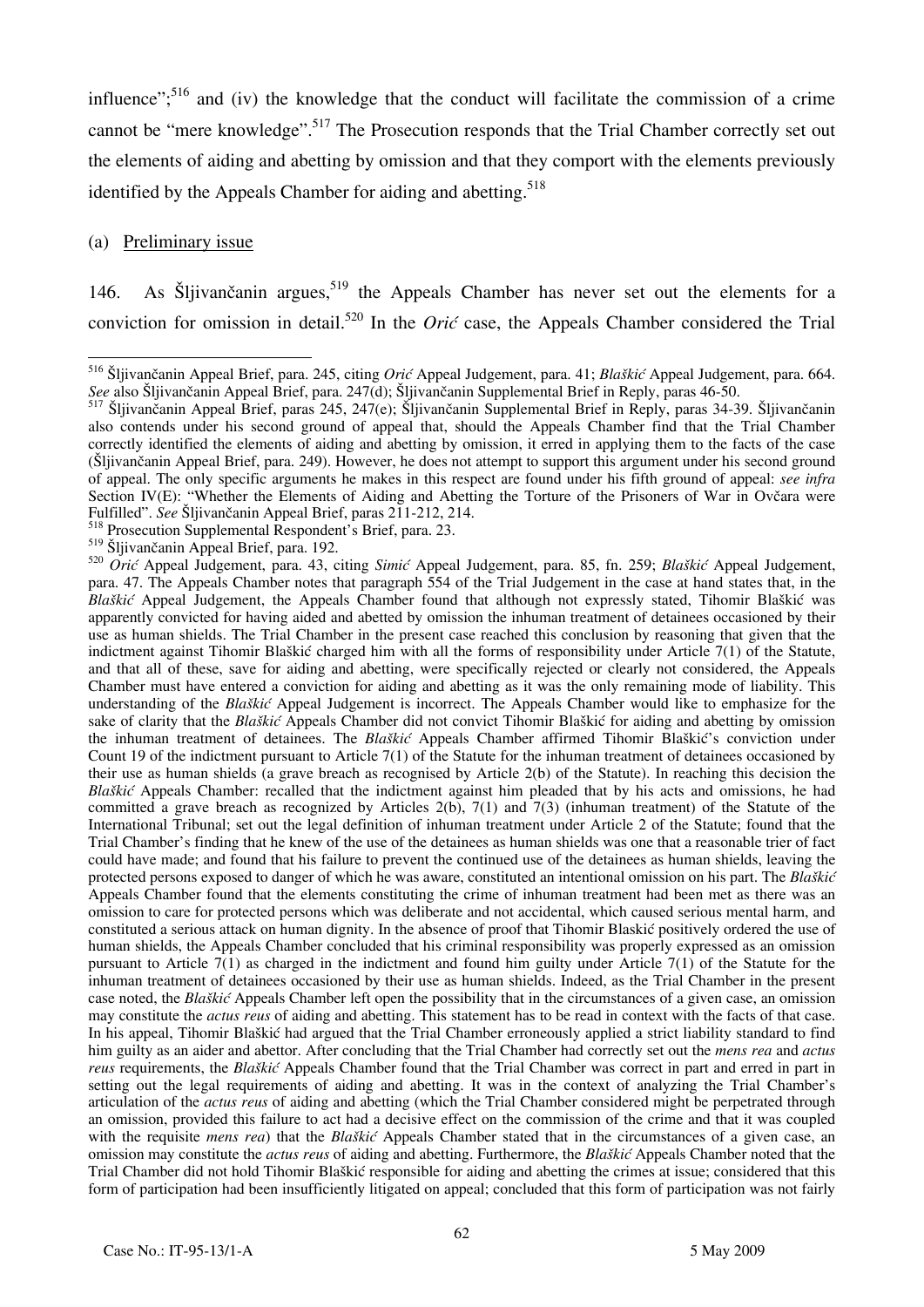Chamber's findings in order to determine whether Atif Krdžić, Naser Orić's subordinate, had been found responsible for aiding and abetting by omission.<sup>521</sup> It concluded that no such finding had been entered as the issue of whether Naser Orić's subordinate had incurred criminal responsibility had not been resolved by the Trial Chamber.<sup>522</sup> In this context, with regard to the mode of liability of aiding and abetting by omission, the Appeals Chamber held that:

at a minimum, the offender's conduct would have to meet the basic elements of aiding and abetting. Thus, his omission must be directed to assist, encourage or lend moral support to the perpetration of a crime and have a substantial effect upon the perpetration of the crime (*actus reus*). The aider and abettor must know that his omission assists in the commission of the crime of the principal perpetrator and must be aware of the essential elements of the crime which was ultimately committed by the principal (*mens rea*).<sup>523</sup>

Accordingly, the Appeals Chamber in *Orić* acknowledged that the basic elements of aiding and abetting apply notwithstanding whether this form of liability is charged as "omission". The *mens rea* and *actus reus* requirements for aiding and abetting by omission are the same as for aiding and abetting by a positive act.<sup>524</sup> The critical issue to be determined is whether, on the particular facts of a given case, it is established that the failure to discharge a legal duty assisted, encouraged or lent moral support to the perpetration of the crime, and had a substantial effect on it. In particular, the question as to whether an omission constitutes "substantial assistance" to the perpetration of a crime requires a fact based enquiry.525

147. The Appeals Chamber now turns to Šljivančanin's submissions that the Trial Chamber did not properly identify certain elements of aiding and abetting by omission in the present case.

(b) The nature of the legal duty

148. Šljivančanin submits that the duty to act, which forms the basis of omission liability, must stem from a rule of criminal law and cannot be a general duty.<sup>526</sup> He contends that this issue is of particular significance to his case, in light of his submission that he was under no specific duty mandated by criminal law to protect the prisoners of war at Ovčara on 20 November 1991.<sup>527</sup>

 $\overline{a}$ encompassed by the indictment; and declined to consider this form of participation any further. *See Bla{ki}* Appeal Judgement, paras 43-52, 660, 665, 666, 668, 670, Disposition, p. 258.

<sup>&</sup>lt;sup>521</sup> See Oric Appeal Judgement, paras 43-46.

<sup>&</sup>lt;sup>522</sup> See Oric Appeal Judgement, para. 47.

<sup>523</sup> *Orić* Appeal Judgement, para. 43, citing *Nahimana et al.* Appeal Judgement, para. 482; *Simić* Appeal Judgement, paras 85, 86; *Seromba* Appeal Judgement, para. 56; *Blagojević and Jokić* Appeal Judgement, para. 127*; Aleksovski*  Appeal Judgement, para. 162.

*Orić* Appeal Judgement, para. 43; *Blaškić* Appeal Judgement, para. 47 ("The Appeals Chamber leaves open the possibility that in the circumstances of a given case, an omission may constitute the *actus reus* of aiding and abetting"). See Blagojević and Jokić Appeal Judgement, para. 134 ("The Appeals Chamber observes that the question of whether a given act constitutes substantial assistance to a crime requires a fact-based inquiry"). *See* also *Muvunyi*  Appeal Judgement, para. 80.

<sup>526</sup> Šljivančanin Appeal Brief, paras 245, 247(a); Šljivančanin Supplemental Brief in Reply, para. 41.

<sup>&</sup>lt;sup>527</sup> Šljivančanin Supplemental Brief in Reply, para. 42.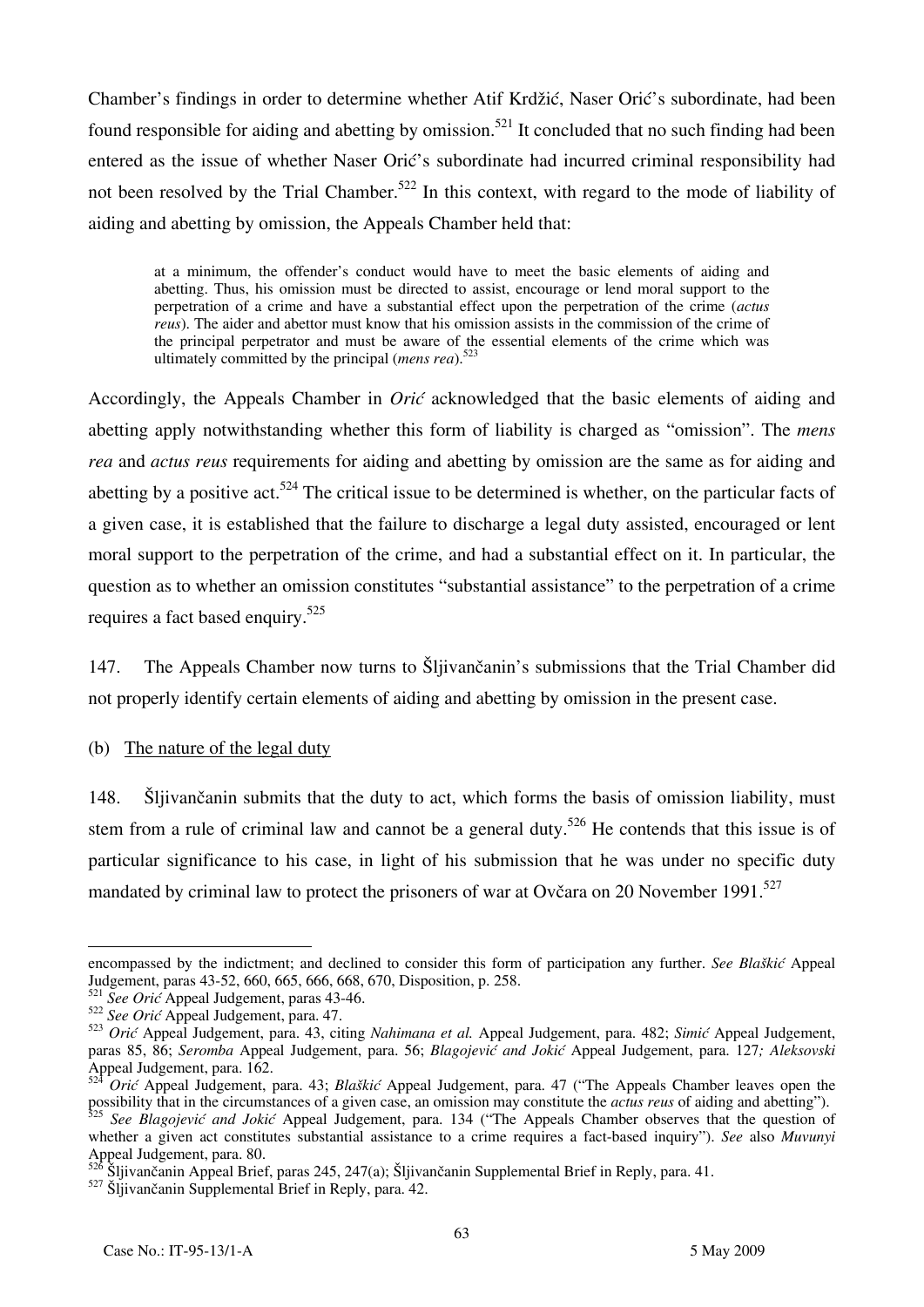149. The Prosecution responds that the question remains open as to whether the duty to act must be based on criminal law, or may be based on a general duty.<sup>528</sup> However, it argues that in the context of the present case it is not necessary for the Appeals Chamber to decide on this issue, since the Trial Chamber's findings make clear that Šljivančanin's duty to act stemmed from criminal law, in the sense that a breach of that duty gave rise to individual criminal responsibility under Article  $7(1)$  of the Statute.<sup>529</sup> It submits that the Trial Chamber's finding is consistent with the jurisprudence of the International Tribunal, which has recognised that the breach of a duty to act imposed by the laws and customs of war is criminalised under international and domestic law.<sup>530</sup>

150. The Appeals Chamber notes that the Trial Chamber was satisfied that the duty to protect the prisoners of war was imposed on Šljivančanin by the laws and customs of war.<sup>531</sup> In particular, the Trial Chamber referred to Article 13 of Geneva Convention III which provides, *inter alia,* that any unlawful omission by the Detaining Power which causes death or seriously endangers the health of a prisoner of war is prohibited,<sup>532</sup> and to the JNA's own regulations on the application of the laws of war, pursuant to which each individual was responsible for applying the regulations, including the humane treatment of prisoners of war.<sup>533</sup> In addition, the Trial Chamber considered that Šljivančanin's duty to protect prisoners of war was part of his remit as security organ of OG South, and by virtue of the authority delegated to him by Mrkšić with regard to the removal of war crime suspects from the hospital. $534$  According to the Trial Chamber:

[i]t follows that his omission, when visiting Ovčara, or immediately after, to take necessary measures to prevent the continuing commission of crimes against the prisoners of war protected by the laws and customs of war, amounts to a breach of his legal duty. As discussed earlier, a failure to discharge a legal duty of this kind may incur criminal responsibility pursuant to Article 7(1) of the Statute.<sup>535</sup>

151. The Appeals Chamber recalls that it has previously recognised that the breach of a duty to act imposed by the laws and customs of war gives rise to individual criminal responsibility.<sup>536</sup> The Appeals Chamber further recalls that Šljivančanin's duty to protect the prisoners of war was imposed by the laws and customs of war.<sup>537</sup> Thus, the Appeals Chamber considers that Šljivančanin's breach of such duty gives rise to his individual criminal responsibility. Therefore, it

 $\overline{a}$ 

<sup>&</sup>lt;sup>528</sup> Prosecution Supplemental Respondent's Brief, paras 25-26.

<sup>529</sup> Prosecution Supplemental Respondent's Brief, para. 27. *See* also AT. 168.

<sup>530</sup> Prosecution Supplemental Respondent's Brief, para. 27, citing *Blaškić* Appeal Judgement, fn. 1384.

<sup>531</sup> Trial Judgement, paras 668-669.

<sup>532</sup> *See* Trial Judgement, para. 668, fn. 2157, citing Article 13 of Geneva Convention III; *Blaškić* Appeal Judgement, para. 663, fn. 1384.

<sup>&</sup>lt;sup>3</sup> See Trial Judgement, para. 668 fn. 2157, citing Exhibit P396, "Regulations on the Application of International Laws of War in the Armed Forces of the SFRY, 1988".

 $34$  Trial Judgement, para. 668.

<sup>535</sup> Trial Judgement, para. 669.

<sup>&</sup>lt;sup>536</sup> Blaškić Appeal Judgement, para. 663, fn. 1384.

<sup>537</sup> *See supra* Section III.(B)( 3).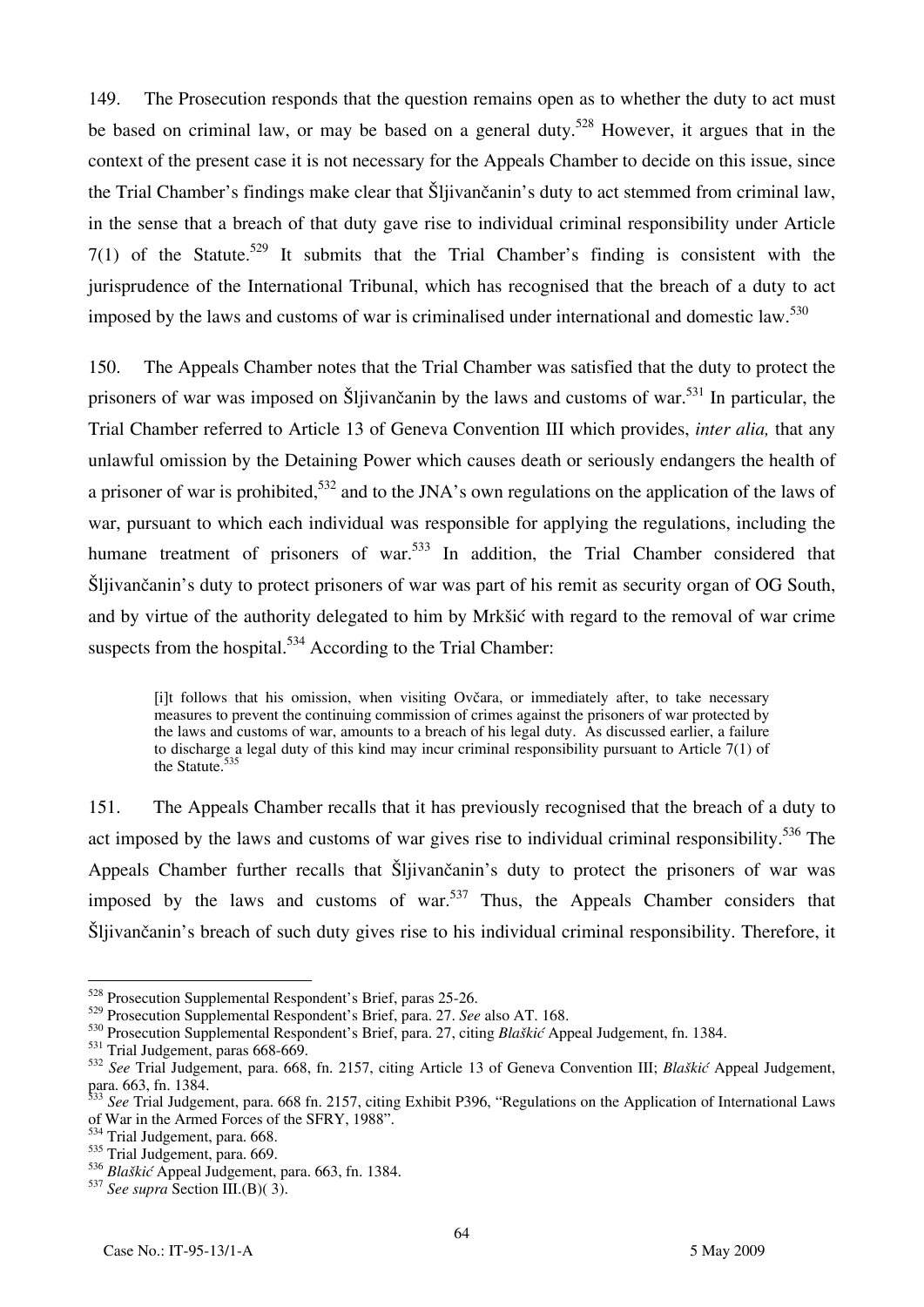is not necessary for the Appeals Chamber to further address whether the duty to act, which forms part of the basis of aiding and abetting by omission, must stem from a rule of criminal law.

152. In light of the foregoing, Šljivančanin's argument is dismissed.

# (c) The capacity to act

153. Šljivančanin submits that the Trial Chamber failed to consider his material ability to take the necessary and reasonable measures to fulfil his duty to protect the prisoners of war at Ovčara.<sup>538</sup> He argues that regardless of any authority allegedly conferred on him by Mrkšić, and even if he was present at Ovčara, he could not issue orders directly to the Chief of Staff of OG South, or particular commanders of the 80 mtbr, which would have been necessary to protect the prisoners.<sup>539</sup> The Prosecution responds that the Trial Chamber was correct in finding that Šljivančanin had the material ability to act.<sup>540</sup> and that this conclusion is supported by the Trial Chamber's other findings that the JNA had the capacity to control the TOs and paramilitaries, and that Šljivančanin in particular was authorised to use as many military police as necessary to secure the prisoners and ensure their safe passage.<sup>541</sup>

154. The Appeals Chamber considers that aiding and abetting by omission necessarily requires that the accused had the ability to act, or in other words, that there were means available to the accused to fulfil this duty.<sup>542</sup> In the present case, the Appeals Chamber notes that the Trial Chamber addressed in detail the possibilities which were open to Šljivančanin to discharge his duty.<sup>543</sup> Consequently, Šljivančanin's argument that he could not issue orders to the Chief of Staff of OG South, or the commander of the 80 mtbr without first addressing their Brigade Commander, who was present,<sup>544</sup> does not support his contention that the Trial Chamber failed to take into consideration his material ability to take the necessary and reasonable measures to fulfil his duty to protect the prisoners of war at Ovčara. Accordingly, Šljivančanin's argument is dismissed.

## (d) The requirement of "concrete influence"

155. Relying on the Appeals Chamber Judgements in *Orić* and *Blaškić*, Šljivančanin submits that, at a minimum, aiding and abetting by omission requires an elevated degree of "concrete

 $\overline{a}$ <sup>538</sup> Šljivančanin Appeal Brief, para. 245, 247(b); Šljivančanin Supplemental Brief in Reply, para. 43.

 $\frac{539}{\text{Siliyančanin Supplemental Brief in Reply, para. }45.$ 

<sup>540</sup> Prosecution Supplemental Respondent's Brief, para. 28, citing Trial Judgement, paras 667, 670. *See* also AT. 168.

<sup>541</sup> Prosecution Supplemental Respondent's Brief, para. 28, citing Trial Judgement, paras 396, 400. *See* also AT. 168.

<sup>542</sup> *Cf. Ntagerura et al.* Appeal Judgement, para. 335.

<sup>543</sup> Trial Judgement, paras 667, 670.

<sup>544</sup> Šljivančanin Supplemental Brief in Reply, para. 45. *See infra* para. 201.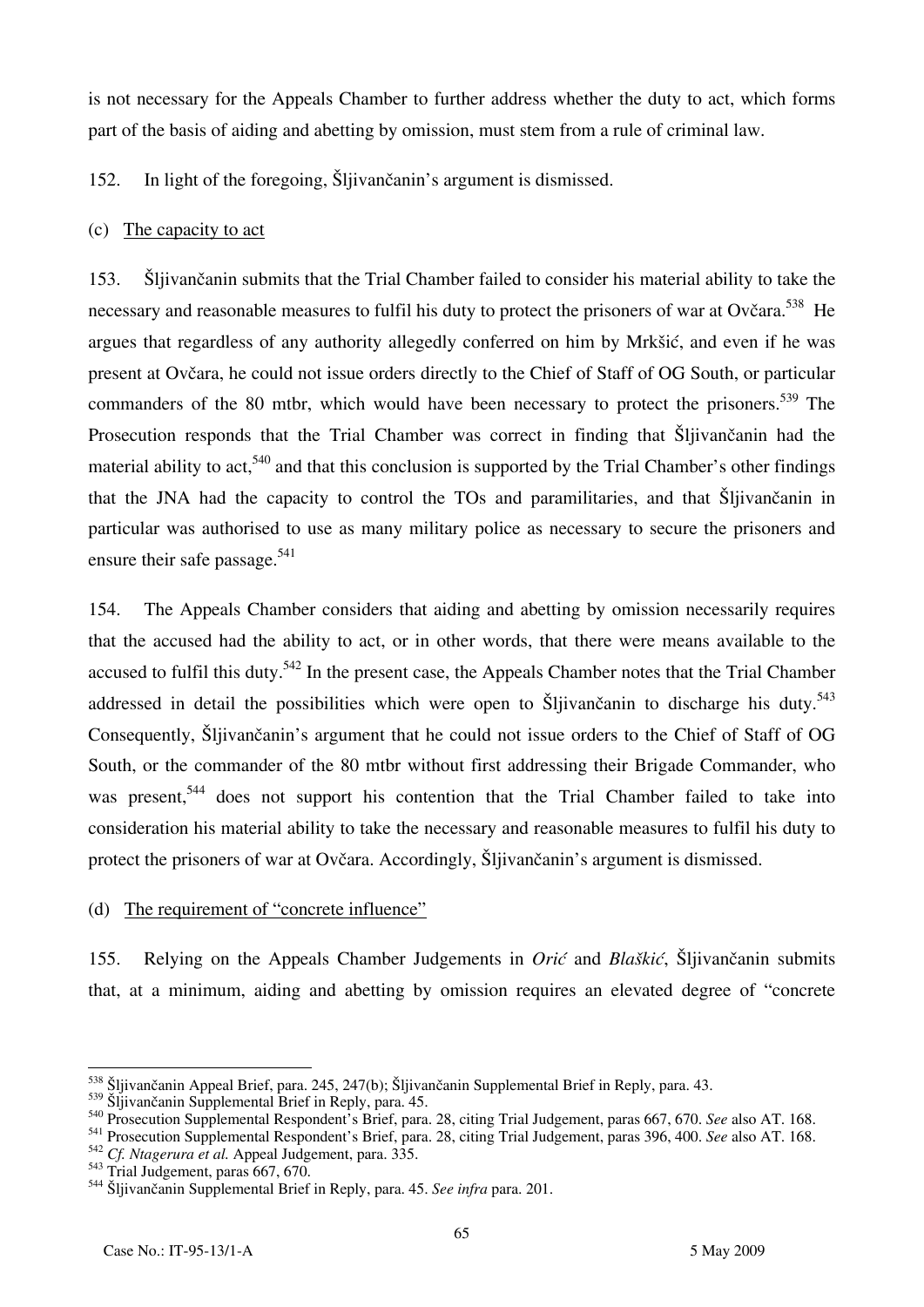influence".<sup>545</sup> He argues that this provides an objective standard for establishing whether his omission had a "substantial effect" on the mistreatment of prisoners<sup>546</sup> and that the contribution must be considered from the perspective of the perpetrators of the crime, not the omission itself.<sup>547</sup> Šljivančanin also appears to propose that the failure to act must have a "decisive effect" on the commission of the crime,<sup>548</sup> but fails to elaborate this point. The Prosecution responds that there is no indication that the "concrete influence" standard is in fact any higher than "substantial effect" which is the correct standard,<sup>549</sup> and that Šljivančanin's reliance on the *Orić* case is misplaced, since in that case the Appeals Chamber used the term "concrete influence" in the context of its finding that aiding and abetting by omission requires more than a simple correlation between the omission and the crimes.<sup>550</sup> The Prosecution submits that to prove that an omission had a substantial effect on the crime, it must be shown that the crime would have been substantially less likely to have occurred had the accused acted.<sup>551</sup>

156. The Appeals Chamber recalls that, in the *Orić* case, it found that the *actus reus* for "commission by omission requires an elevated degree of 'concrete influence'",<sup>552</sup> as distinct from the *actus reus* for aiding and abetting by omission, the latter requiring that the omission had a "substantial effect" upon the perpetration of the crime.<sup>553</sup> The Appeals Chamber finds no merit in Šljivančanin's attempt to conflate the substantial contribution requirement with the notion of an elevated degree of influence,<sup>554</sup> and notes that Sljivančanin himself does not provide any further support for his submission on this issue, beyond the vague statement that an "objective criteria" for assessing "substantial contribution" is warranted on the particular facts of his case.<sup>555</sup> Accordingly, Šljivančanin's argument is dismissed.

 $\overline{a}$ 

<sup>&</sup>lt;sup>545</sup> Šljivančanin Appeal Brief, para. 245, citing *Orić* Appeal Judgement, para. 41, *Blaškić* Appeal Judgement, para. 664. *See* also Šljivančanin Supplemental Brief in Reply, paras 46-50; AT. 145-146.

<sup>546</sup> Šljivančanin Supplemental Brief in Reply, paras 46-47.

 $547$  AT. 147.

<sup>548</sup> Šljivančanin Appeal Brief, para. 247(d).

<sup>&</sup>lt;sup>549</sup> Prosecution Supplemental Respondent's Brief, para. 29.<br><sup>550</sup> Ibid.

<sup>&</sup>lt;sup>551</sup> AT. 169.

<sup>552</sup> *Ori}* Appeal Judgement, para. 41, citing *Blaškić* Appeal Judgement, para. 664.

<sup>553</sup> *Orić* Appeal Judgement, para. 43, citing *Nahimana et al.* Appeal Judgement, para. 482; *Simić* Appeal Judgement, para. 85.

<sup>&</sup>lt;sup>554</sup> The Appeals Chamber emphasizes that the reference to the term "concrete influence" in the *Orić* case (*Orić* Appeal Judgement, para. 41) must be read in the context of the *Blaškić* Appeals Chamber's qualification to the effect that the degree of "concrete influence" of a superior over the crime in which his subordinates participate (namely, the time when the superior's omission takes place *vis-à-vis* the occurrence of the crime), is a possible "distinguishing factor between the modes of responsibility expressed in Articles 7(1) and 7(3) of the Statute" since if the superior's omission to prevent a crime occurs when "the crime has already become more concrete or currently occurs, his responsibility would also fall under Article 7(1) of the Statute" (*Blaškić* Appeal Judgement, para. 664).

<sup>555</sup> Šljivančanin Supplemental Brief in Reply, paras 47, 48.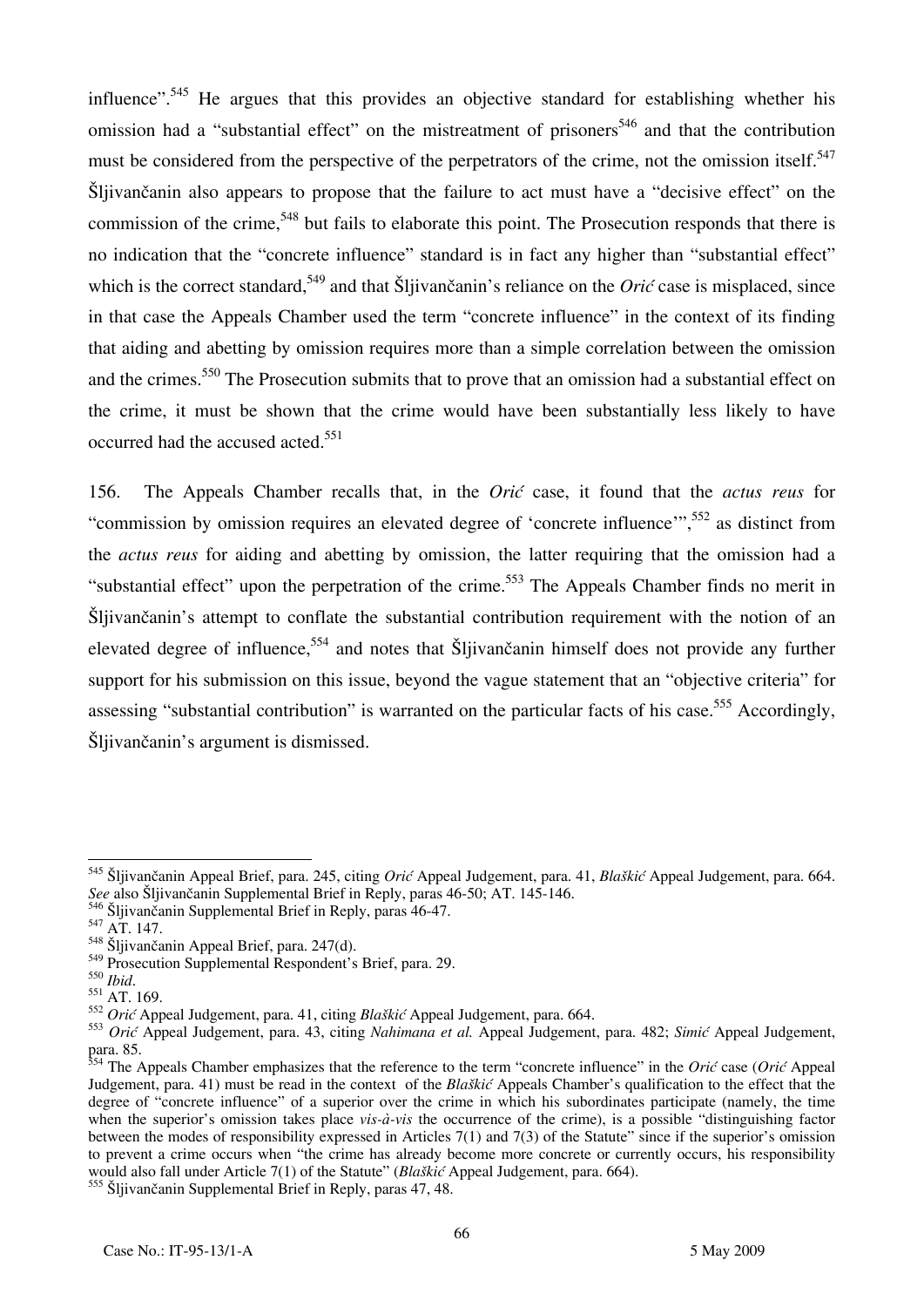#### (e) The *mens rea* of aiding and abetting by omission

157. Šljivančanin submits that "aiding and abetting requires an intentional act on the part of the falccused, which can only be matched by a culpable omission, a concept that goes beyond the basic elements of aiding and abetting as defined by the Appeals Chamber".<sup>556</sup> He argues that since the omission would have to be "specifically directed to assist, encourage or lend moral support"<sup>557</sup> to the perpetration of the crime, "only the wilful failure to discharge a duty, which implies the culpable intent of the accused, can lead to individual criminal responsibility, pursuant to Article 7(1) of the Statute".558 In this regard, Šljivančanin submits that "mere knowledge" that the conduct facilitates the commission of the crime is insufficient to establish aiding and abetting by omission<sup>559</sup> and that the applicable *mens rea* standard must include, at a minimum, proof beyond reasonable doubt that he consciously decided not to act, which amounts to consent.<sup>560</sup> He argues that failure on the part of the Trial Chamber to establish that his omission was intentional and deliberate amounts to a finding of strict liability.<sup>561</sup>

158. The Prosecution responds that Šljivančanin attempts to elevate the mental element of aiding and abetting to a kind of special intent, which has already been specifically rejected by the Appeals Chamber.562 It submits that the correct test is knowledge in the sense of "awareness of a probability" that the crime will be committed and that the acts or omissions will assist or facilitate in the commission of the crime,  $563$  and that, in any event, the facts as found by the Trial Chamber would fulfil his proposed criteria.<sup>564</sup>

159. The Appeals Chamber considers that Šljivančanin misapprehends the *mens rea* standard applicable to aiding and abetting. The fact that an "omission must be directed to assist, encourage or lend moral support to the perpetration of a crime" forms part of the *actus reus* not the *mens rea* of aiding and abetting.<sup>565</sup> In addition, the Appeals Chamber has confirmed that "specific direction" is

 $\overline{a}$ 

<sup>556</sup> Šljivančanin Appeal Brief, para. 212.

<sup>557</sup> Šljivančanin Appeal Brief, para. 211, citing *Ori}* Appeal Judgement, para. 43. *See* also *Nahimana et al.* Appeal Judgement, para. 482.

<sup>558</sup> Šljivančanin Appeal Brief, para. 214.

<sup>559</sup> Šljivančanin Appeal Brief, para. 245.

<sup>560</sup> *See* Šljivančanin Supplemental Brief in Reply, para. 53. Šljivančanin further contends that the Trial Chamber should have applied the following additional criteria: (i) that he had knowledge of his ability to act; (ii) that he was aware of the essential elements of the crime ultimately committed by the principal; and (iii) that he had knowledge that taking action would obstruct the commission of the crime (*see* Šljivančanin Appeal Brief, para. 247(e)).

<sup>561</sup> Šljivančanin Supplemental Brief in Reply, para. 52.

<sup>562</sup> Prosecution Supplemental Respondent's Brief, para. 13, citing *Blaškić* Appeal Judgement, para. 49. *See* also Prosecution Supplemental Respondent's Brief, paras 12, 14.

<sup>563</sup> Prosecution Supplemental Respondent's Brief, para. 31. *See* also AT. 169, citing *Ndindabahizi* Appeal Judgement, para. 122.

<sup>564</sup> Prosecution Supplemental Respondent's Brief, para. 33. *See* also AT. 172.

<sup>&</sup>lt;sup>565</sup> *Orić* Appeal Judgement, para. 43.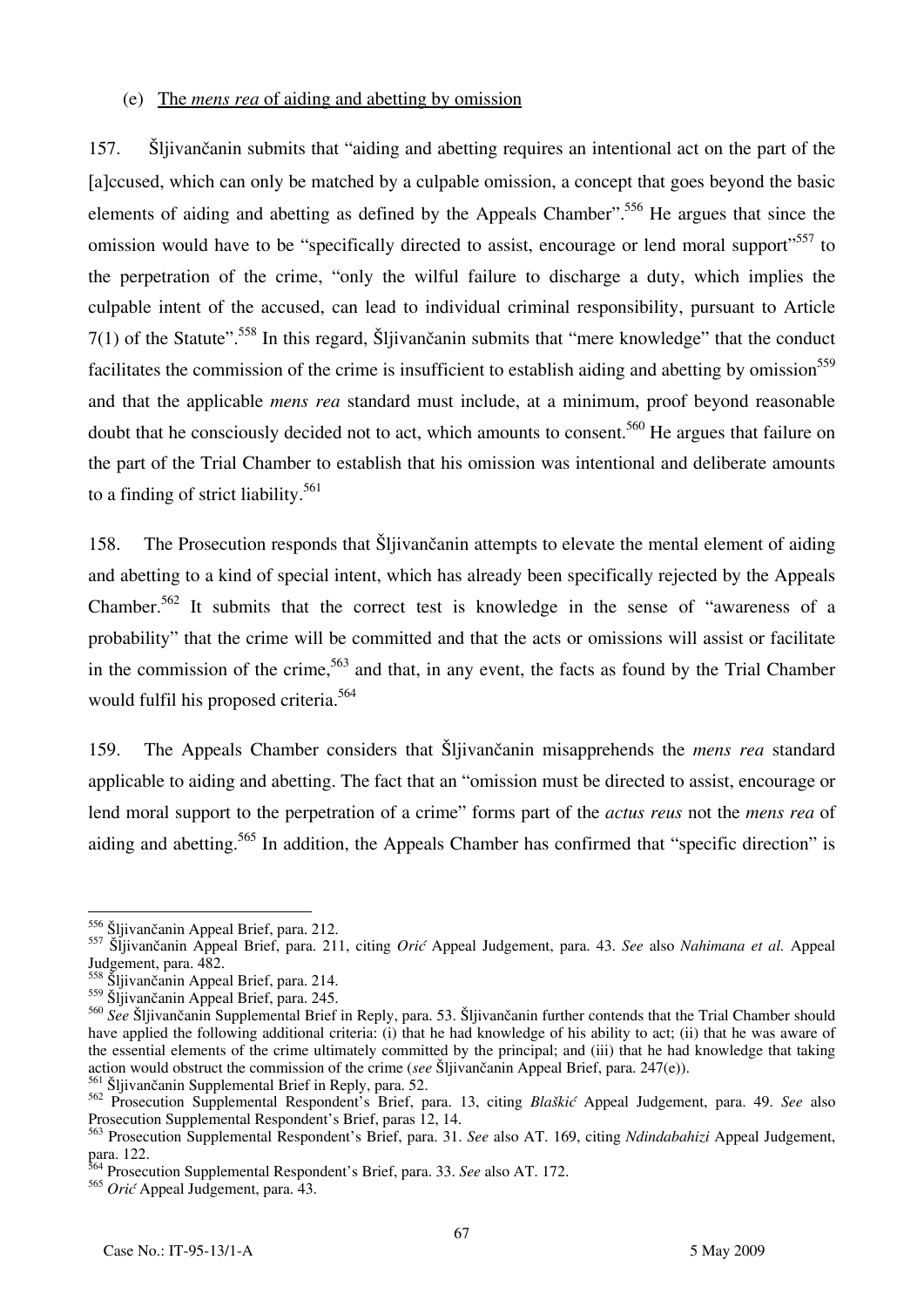not an essential ingredient of the *actus reus* of aiding and abetting.566 It reiterates its finding that the required *mens rea* for aiding and abetting by omission is that: (1) the aider and abettor must know that his omission assists in the commission of the crime of the principal perpetrator; and (2) he must be aware of the essential elements of the crime which was ultimately committed by the principal.<sup>567</sup> While it is not necessary that the aider and abettor know the precise crime that was intended and was in fact committed, if he is aware that one of a number of crimes will probably be committed, and one of those crimes is committed, he has intended to facilitate the commission of that crime, and is guilty as an aider and abetter.<sup>568</sup> The Appeals Chamber further recalls that it has previously rejected an elevated *mens rea* requirement for aiding and abetting, namely, the proposition that the aider and abettor needs to have intended to provide assistance, or as a minimum, accepted that such assistance would be a possible and foreseeable consequence of his conduct.<sup>569</sup> Accordingly, Šljivančanin's arguments are dismissed.

#### 4. Conclusion

160. In light of the foregoing, Šljivančanin's second ground of appeal is dismissed in its entirety.

# **C. Third Ground of Appeal: Šljivančanin's Legal Duty to Protect the Prisoners of War at Ovčara by Virtue of his Responsibility for the Evacuation of the Vukovar Hospital**

161. The Trial Chamber convicted Šljivančanin for aiding and abetting the torture of over 200 prisoners of war held at Ovčara on 20 November 1991.<sup>570</sup> In reaching this conclusion, the Trial Chamber found that Šljivančanin was under a duty to protect the prisoners of war by reason of his responsibility for the evacuation of the Vukovar hospital, and his failure to prevent the commission of crimes against the prisoners of war amounted to a breach of that duty.<sup>571</sup>

162. Šljivančanin argues that the Trial Chamber erred in finding that Mrkšić put him in charge of the evacuation of the Vukovar hospital and thereby entrusted him with a legal duty to protect the prisoners of war at Ovčara.<sup>572</sup> He avers that the Trial Chamber committed the following errors: (1) the Trial Chamber erred in finding that he testified that Mrkšić ordered him to ensure the

<sup>&</sup>lt;sup>566</sup> Blagojević and Jokić Appeal Judgement, para. 189; *see* also Blagojević and Jokić Appeal Judgement para. 188. <sup>567</sup> *See supra* para. 146.

<sup>568</sup> *Simić* Appeal Judgement, para. 86, citing *Blaškić* Appeal Judgement, para. 50. *See* also *Nahimana et al.* Appeal Judgement, para. 482; *Ndindabahizi* Appeal Judgement, para. 122; *Furundžija* Trial Judgement, para. 246.

<sup>&</sup>lt;sup>569</sup> Blaškić Appeal Judgement, para. 49, citing *Vasiljević* Appeal Judgement, para. 102. *See* also *Blagojević and Jokić* Appeal Judgement, para. 222.

Trial Judgement, paras 674, 689, 715.

<sup>571</sup> Trial Judgement, para. 669. *See* also Trial Judgement, paras 391, 668, 670.

<sup>572</sup> Šljivančanin Notice of Appeal, para. 17; Šljivančanin Appeal Brief, paras 257-259, citing Trial Judgement, para. 400. *See* also AT. 148-150, 200-201.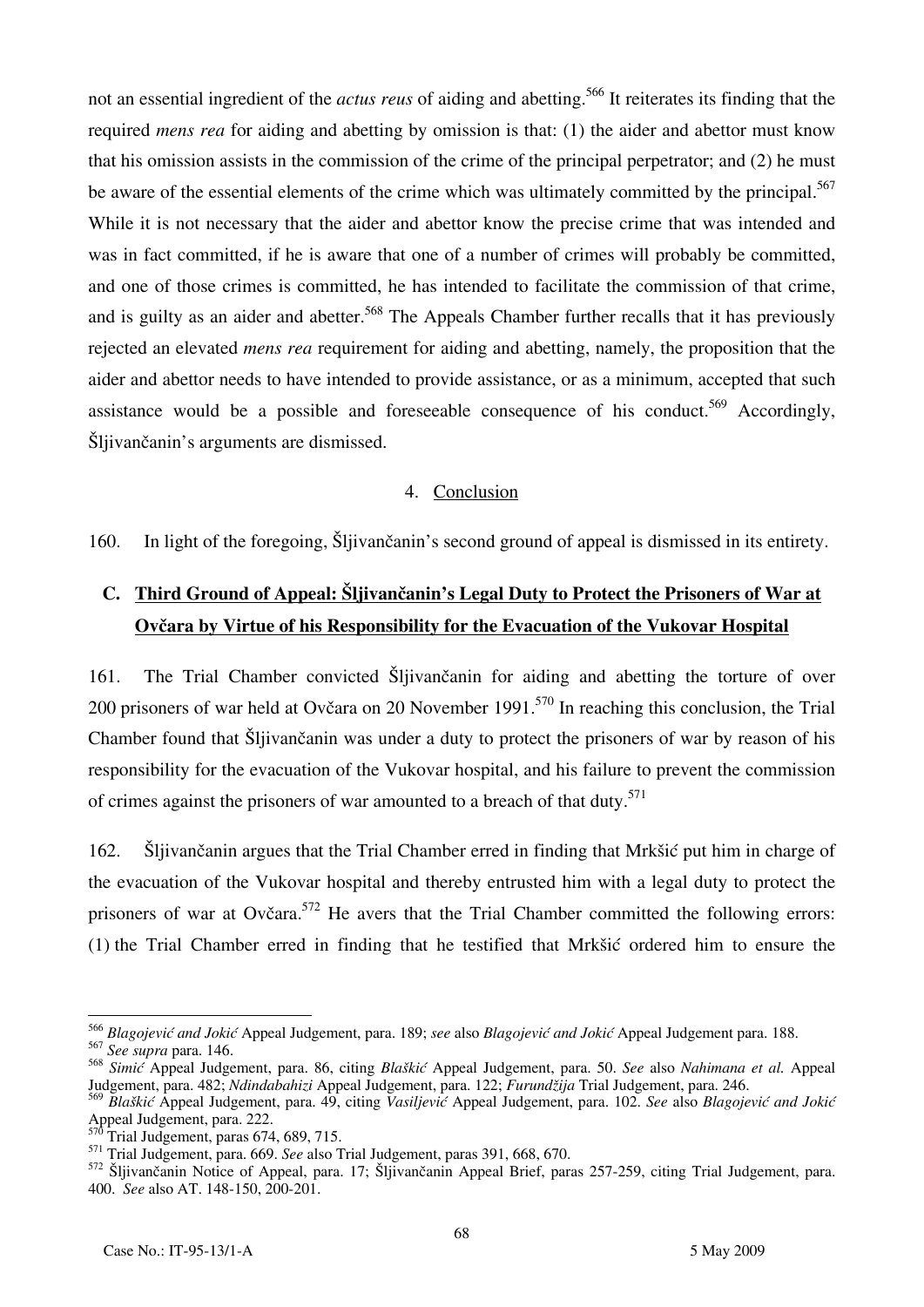transport of the prisoners of war from the hospital to the prison in Sremska Mitrovica;  $573$  (2) the Trial Chamber erred in finding that, on 19 November 1991, Mrkšić announced that he had entrusted him with the evacuation of the hospital and authorised him to use the military police for that purpose;<sup>574</sup> (3) the Trial Chamber erred in finding that he was in charge of the evacuation of the Vukovar hospital whereas it was Colonel Pavković's responsibility;<sup>575</sup> (4) the Trial Chamber erred by inferring that he was involved in the transfer of the prisoners of war from the JNA barracks to Ovčara;  $576$  and (5) the Trial Chamber erred, by mischaracterising the testimony of Witness Vujić and relying on the testimony of other eye-witnesses not familiar with the JNA structure, in finding that he was in charge of the evacuation of the Vukovar hospital.<sup>577</sup> He posits that if he was not in charge of the evacuation of the Vukovar hospital and did not have a legal duty to protect the prisoners of war at Ovčara, there can be no culpable omission on his part, and thus requests that the Appeals Chamber enter a verdict of not guilty under Count 7 of the Indictment.<sup>578</sup>

163. The Prosecution responds that the Trial Chamber's finding that Šljivančanin was entrusted by Mrkšić with evacuating the Vukovar hospital and securing the prisoners of war during their transfer was the only reasonable conclusion which could have been drawn from the evidence.<sup>579</sup> It avers that Šljivančanin artificially deconstructs the evidence, misstates some of it, and fails to show how the alleged errors invalidate the Trial Judgement.<sup>580</sup>

# 1. Whether Šljivančanin testified that Mrkšić told him to ensure the transport of the prisoners of war to Sremska Mitrovica

164. Šljivančanin challenges the Trial Chamber's finding that he testified that "Mile Mrkšić told him to ensure the transport of war crime suspects from the hospital to the prison in Sremska Mitrovica".<sup>581</sup> He submits that: (a) he did not testify that he had been tasked with the transport of prisoners of war to Sremska Mitrovica and thus that the Trial Chamber incorrectly characterised his role in the evacuation;<sup>582</sup> and (b) his security officers corroborated his description of the scope of his tasks in relation to the evacuation.<sup>583</sup>

<sup>573</sup> Šljivančanin Notice of Appeal, para. 17(a).

<sup>&</sup>lt;sup>574</sup> Šliivančanin Notice of Appeal, para. 17(b).

<sup>575</sup> Šljivančanin Notice of Appeal, para. 17(c).

<sup>576</sup> Šljivančanin Notice of Appeal, para. 17(d).

<sup>577</sup> Šljivančanin Notice of Appeal, para. 17(e).

<sup>578</sup> Šljivančanin Notice of Appeal, paras 21-22.

<sup>579</sup> Prosecution Respondent's Brief, para. 86, citing Trial Judgement, paras 390-396, 400-401, 659. *See* also AT. 175- 181.

<sup>580</sup> Prosecution Respondent's Brief, para. 87.

<sup>581</sup> Šljivančanin Appeal Brief, para. 284, citing Trial Judgement, para. 391.

<sup>582</sup> Šljivančanin Appeal Brief, paras 261-263, 285-287.

<sup>583</sup> Šljivančanin Appeal Brief, para. 288(a), citing Mladen Karan, T. 15554-15556; Borče Karanfilov, T. 15423-15424; Ljubiša Vukašinović, T. 15007. Šljivančanin also argues under the present sub-ground of appeal that the Trial Chamber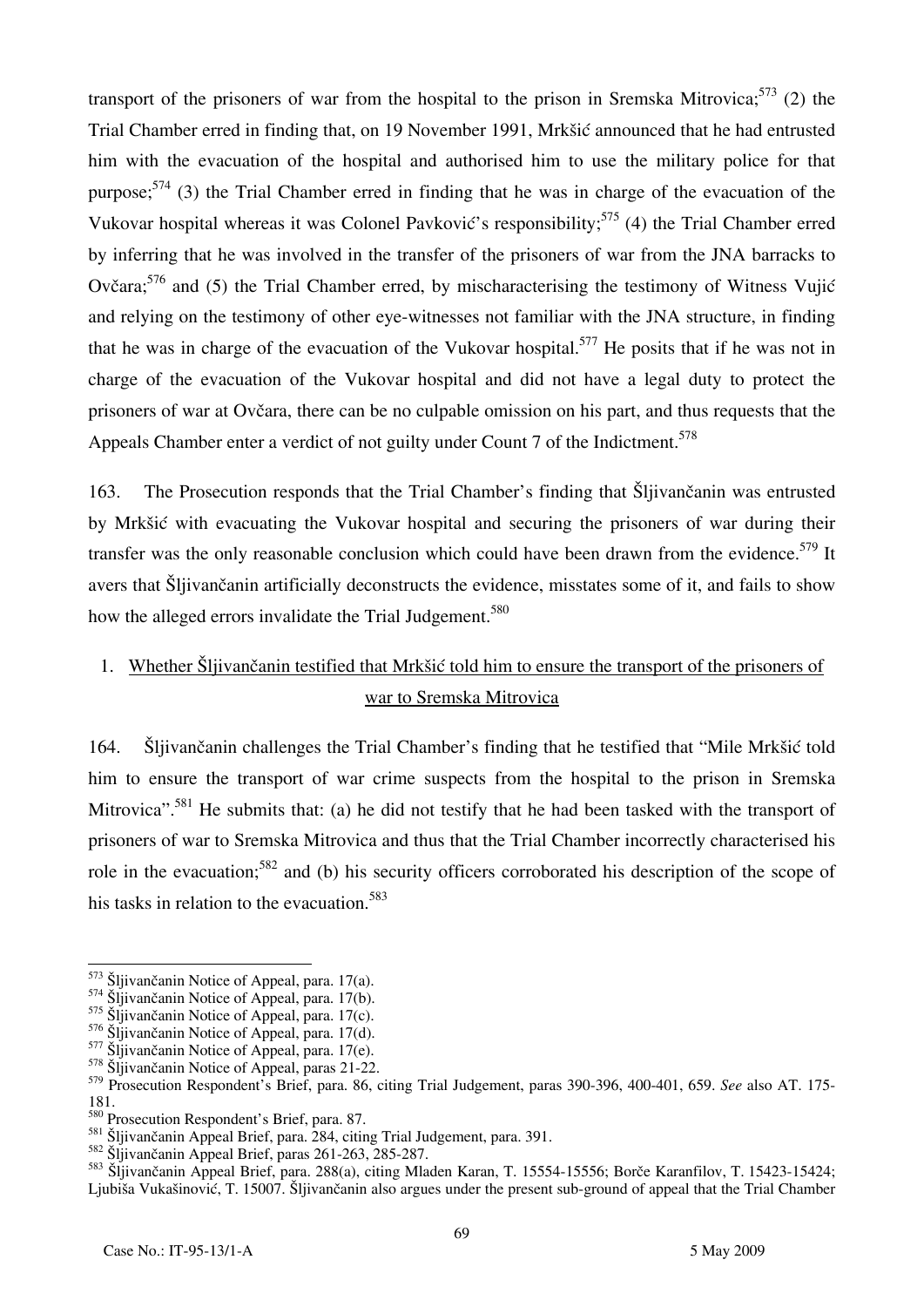### (a) The Trial Chamber's characterisation of Šljivančanin's testimony

# 165. In his testimony, Šljivančanin testified twice about the tasks with regard to the Vukovar hospital that Mrkšić delegated to him:

[Mrkšić] gave me the following task: that I must ensure full security to have all of those who are suspected of having committed war crimes taken out of the hospital first so that they would be transported to the prison in Sremska Mitrovica. As for the transport of these persons, I should report to the assistant for logistics; that he had already been ordered to assign buses for that.<sup>584</sup>

As soon as the 18<sup>th</sup> of November, at that meeting, Mrkšić said that all crime suspects, or all those who had surrendered as crime suspects, were to be taken to Sremska Mitrovica, to the prison in Sremska Mitrovica, whereas the civilians could be taken to two different places - either to the Red Cross headquarters in Sid or to a place along the Croatian border where it was agreed that they would be received. There were also those who wanted to remain in Vukovar and it was said that those people should be allowed to do so undisturbed and unharassed.<sup>585</sup>

It is correct, as noted by the Prosecution,<sup>586</sup> that Sliivančanin mentioned the transport of the prisoners to Sremska Mitrovica in both of these instances. However, as Šljivančanin counters,<sup>587</sup> mere knowledge of the destination does not necessarily imply that he was in charge of their transport. Thus, Šljivančanin's testimony on its own is ambiguous: while his statements do not foreclose that possibility, in neither case did he explicitly say that he was responsible for the transportation of the prisoners of war.

166. Accordingly, the Appeals Chamber accepts Šljivančanin's argument that the Trial Chamber erred in finding that he testified that "Mrkšić told him to ensure the transport of war crime suspects from the hospital to the prison in Sremska Mitrovica".<sup>588</sup> However, while the Trial Chamber could not rely on Šljivančanin's testimony on its own to conclude that Mrkšić delegated to him the authority for the evacuation of the Vukovar hospital, the Appeals Chamber notes that the Trial Chamber also relied on other evidence. Thus, the Appeals Chamber will assess the impact of the Trial Chamber's error after it has addressed Šljivančanin's challenges to this evidence under his other sub-grounds of appeal.

 $\overline{a}$ could not rely, in support of its finding that Mrkšić appointed him to evacuate the hospital, on his presence at the hospital (Šljivančanin Appeal Brief, para. 288(b)) and the fact that he held a meeting with the hospital staff whilst the prisoners were taken out of the hospital (Šljivančanin Appeal Brief, para. 288(c)). However, the Appeals Chamber notes that while these findings may not, on their own, have been sufficient to establish that Šljivančanin was in charge of the evacuation, the Trial Chamber did not rely on them alone but rather on a number of findings which are discussed in this ground of appeal. Accordingly, these arguments are dismissed.

 $4$  Veselin Šliivančanin, T. 13597.

<sup>585</sup> Veselin Šljivančanin, T. 13621.

<sup>586</sup> Prosecution Respondent's Brief, paras 88-91.

<sup>587</sup> Šljivančanin Brief in Reply, paras 51-52.

<sup>588</sup> Trial Judgement, para. 390.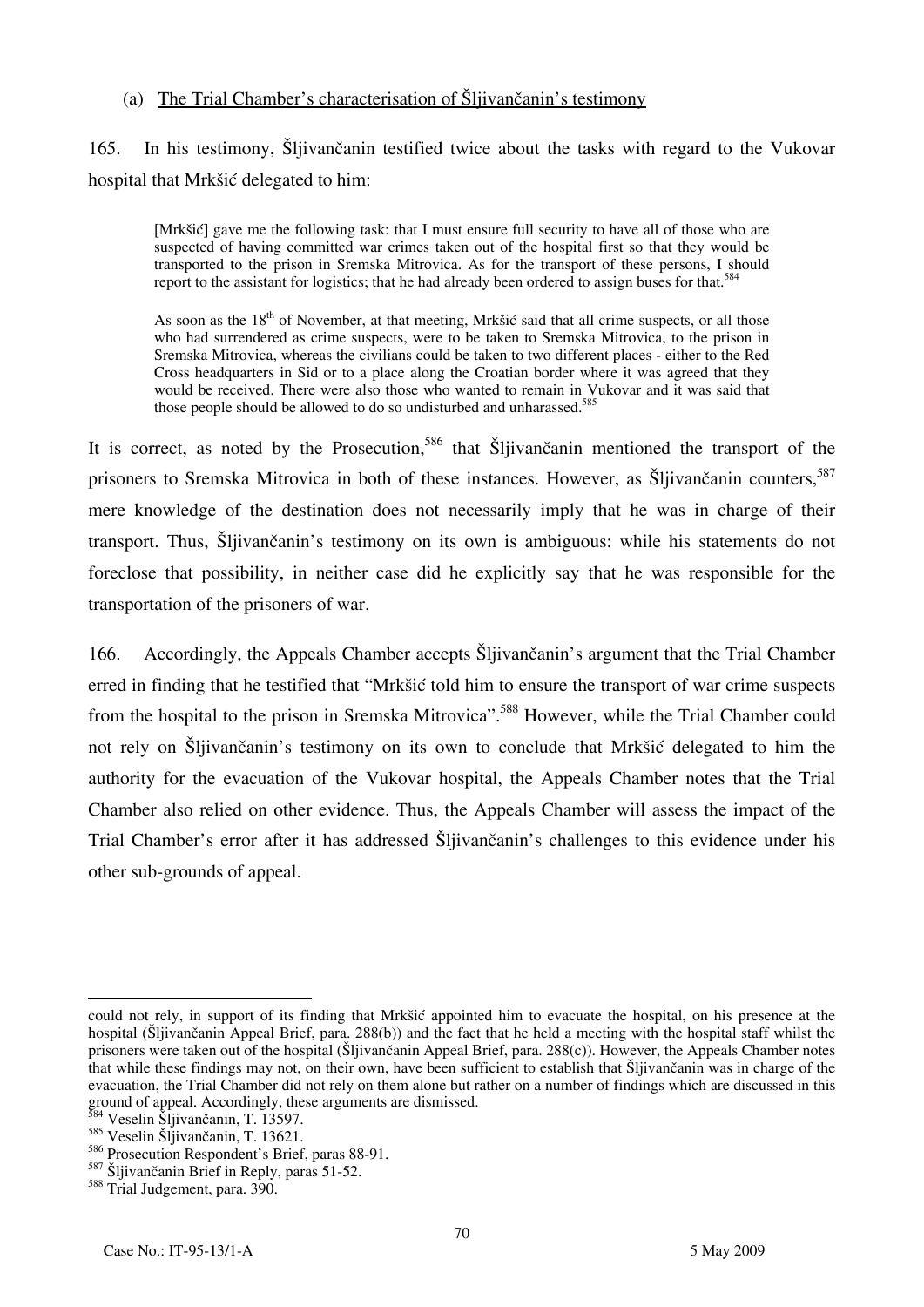# (b) Whether Šljivančanin's security officers corroborated his description of the scope of his tasks in relation to the evacuation

167. In support of his contention that he was not appointed by Mrkšić to be in charge of the whole evacuation of the Vukovar hospital but was merely given discrete tasks, Šljivančanin submits that his security officers corroborated his description of the scope of his tasks in relation to the evacuation.<sup>589</sup> Contrary to his submissions, however, the testimonies of some of his officers support rather than contradict the finding that he was responsible for the evacuation and transport of the prisoners of war from the Vukovar hospital. As the Trial Chamber found,<sup>590</sup> on the evening of 19 November 1991, Šljivančanin held a briefing for his subordinates at which he delegated various tasks to them to effectuate the evacuation of the Vukovar hospital.<sup>591</sup> The delegation of tasks included putting Major Vukašinović in charge of the organisation of buses and the transport of the selected prisoners from the hospital to the JNA barracks and then on to Sremska Mitrovica.<sup>592</sup> As a result, it was not unreasonable for the Trial Chamber to conclude that Mrkšić conferred on Šljivančanin the authority not only to ensure the security and the triage of the prisoners of war at the Vukovar hospital, but also entrusted him with the evacuation of the prisoners of war more broadly understood, including their transportation. Accordingly, Šljivančanin's argument is dismissed.

# 2. Whether Mrkšić announced that Šljivančanin was in charge of the evacuation of the Vukovar hospital at the 18:00 hours regular briefing on 19 November 1991

168. Šljivančanin argues that the Trial Chamber erred in finding, at paragraphs 192 and 396 of the Trial Judgement, that Mrkšić announced at the 18:00 hours regular OG South briefing on 19 November 1991 that he had entrusted Šljivančanin with the evacuation of the hospital and authorised him to use the military police for that purpose.<sup>593</sup> In support of this contention, he submits that the Trial Chamber erred by: (a) failing to consider that Witnesses Paunović, Sušić, Trifunović, Lešanović and Gluščević, who were present at the briefing, did not confirm that Mrkšić made such a statement;<sup>594</sup> (b) finding that the statement given by Witness Panic to Prosecution investigators accurately reflected the tenor of Mrkšić's statement at the briefing;<sup>595</sup> and (c) finding

 $\overline{a}$ 589 Šljivančanin Appeal Brief, para. 288(a), citing Mladen Karan, T. 15554-15556; Borče Karanfilov, T. 15423-15424; Ljubiša Vukašinović, T. 15007.

Trial Judgement, para. 192.

<sup>591</sup> *See* Mladen Karan, T. 15632-15633; Borče Karanfilov, T. 15453-15454.

<sup>592</sup> Trial Judgement, para. 192. *See* also Ljubiša Vukašinović, T. 15007-15008; Mladen Karan, T. 15555-15556, 15633.

<sup>593</sup> Šljivančanin Notice of Appeal, para. 17(b); Šljivančanin Appeal Brief, paras 264, 290-332.

<sup>594</sup> Šljivančanin Appeal Brief, paras 265, 290-300; Šljivančanin Brief in Reply, paras 56-57.

<sup>595</sup> Šljivančanin Appeal Brief, paras 266, 301-319, citing Trial Judgement, para. 396; Šljivančanin Brief in Reply, paras 58-61. Šljivančanin also argues that the fact that the Trial Chamber found that Witness Panić reported to Mrkšić rather than Šljivančanin on a number of issues related to the evacuation of the prisoners of war shows that Šljivančanin was not in charge of the evacuation (Šljivančanin Appeal Brief, paras 316-318). However, the fact that Panić reported to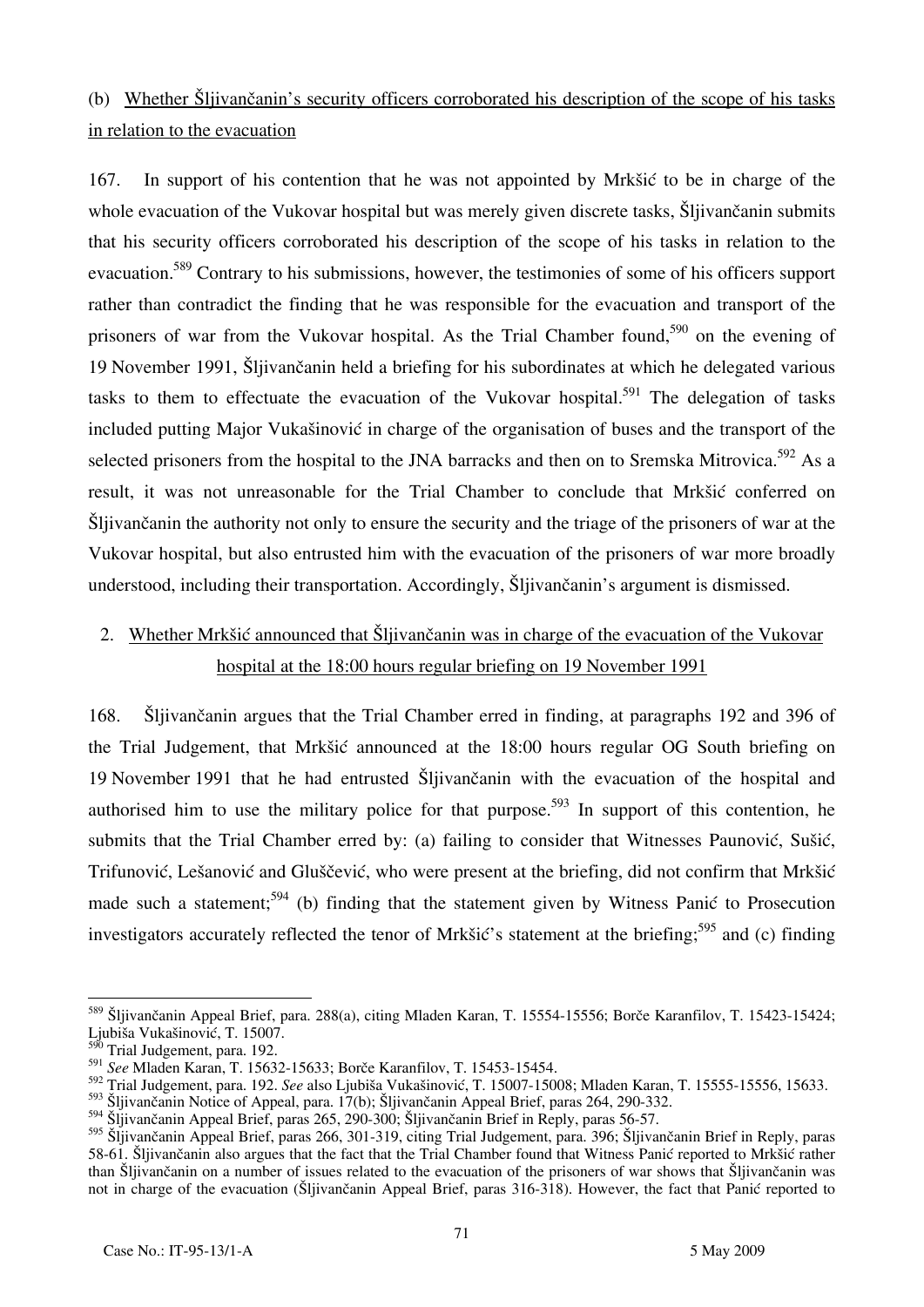that Mrkšić's direction during the briefing to Captain Paunović to provide his military police to secure the buses reinforced its conclusion that Mrkšić authorised Šljivančanin to use the military police for securing the prisoners.596

169. The Prosecution responds that the Trial Chamber properly considered the evidence of the participants in the 18:00 hours briefing on 19 November 1991 and that their testimonies do not support Šljivančanin's contention.<sup>597</sup> Regarding Witness Panić's account of the briefing, the Prosecution submits that: (i) the Trial Chamber did not err in relying on his testimony;<sup>598</sup> (ii) the Trial Chamber did not err in its reasoning for why it accepted his written statement and his reasons for qualifying it during his testimony;<sup>599</sup> (iii) his reports to Mrkšić on 20 November 1991 do not undermine that Šljivančanin was in charge of the evacuation of the hospital and the security of the prisoners;<sup>600</sup> and (iv) Mrkšić's overall commanding role of the evacuation does not negate Šljivančanin's responsibility.601 Finally, the Prosecution avers that the Trial Chamber did not err in finding that Mrkšić's specific direction to Captain Paunović reinforced its finding that Mrkšić authorised Šliivančanin to use military police to secure the prisoners of war.<sup>602</sup>

#### (a) The Trial Chamber's alleged failure to consider testimonies which do not support its finding

170. With regard to Šljivančanin's argument that the Trial Chamber failed to consider the relevant testimony of witnesses who were present at the 18:00 hours briefing on 19 November 1991 in determining that Mrkšić delegated responsibility for the evacuation to  $\tilde{S}$ ljivančanin,<sup>603</sup> the Appeals Chamber notes that while the Trial Chamber chose to rely on the evidence of Witness Panić in reaching its conclusion, it did state that it also took into account that "no other JNA witness who was at the briefing gave evidence about Mile Mrkšić making such a statement at the briefing".<sup>604</sup> Further, the Appeals Chamber notes that while Witnesses Gluščević, Vojnović, Trifunović and Šušić did not testify that Mrkšić assigned responsibility for the evacuation of the Vukovar hospital to Šljivančanin, they did not foreclose the possibility. For example, Witness Trifunović testified:

 $\overline{a}$ Mrkšić on certain issues does not preclude Šljivančanin from having been delegated responsibility for the evacuation and transport of the prisoners of war. His argument is thus dismissed.

 $^{596}$  Šljivančanin Appeal Brief, paras 267, 320-331, citing Trial Judgement, paras 192, 396, 401, fns 1563, 1581.

<sup>597</sup> Prosecution Respondent's Brief, paras 98-101, citing Trial Judgement, paras 127, 153, 192-193, 260, 263, 314, 317, 396, 401.

<sup>598</sup> Prosecution Respondent's Brief, para. 104.

 $599$  Prosecution Respondent's Brief, paras 104-110.

 $^{600}$  Prosecution Respondent's Brief, paras 111-112.

<sup>601</sup> Prosecution Respondent's Brief, paras 113-114.

<sup>602</sup> Prosecution Respondent's Brief, paras 116-120.

<sup>603</sup> Šljivančanin Appeal Brief, paras 265, 290-300; Šljivančanin Brief in Reply, paras 56-57.

 $604$  Trial Judgement, para. 396.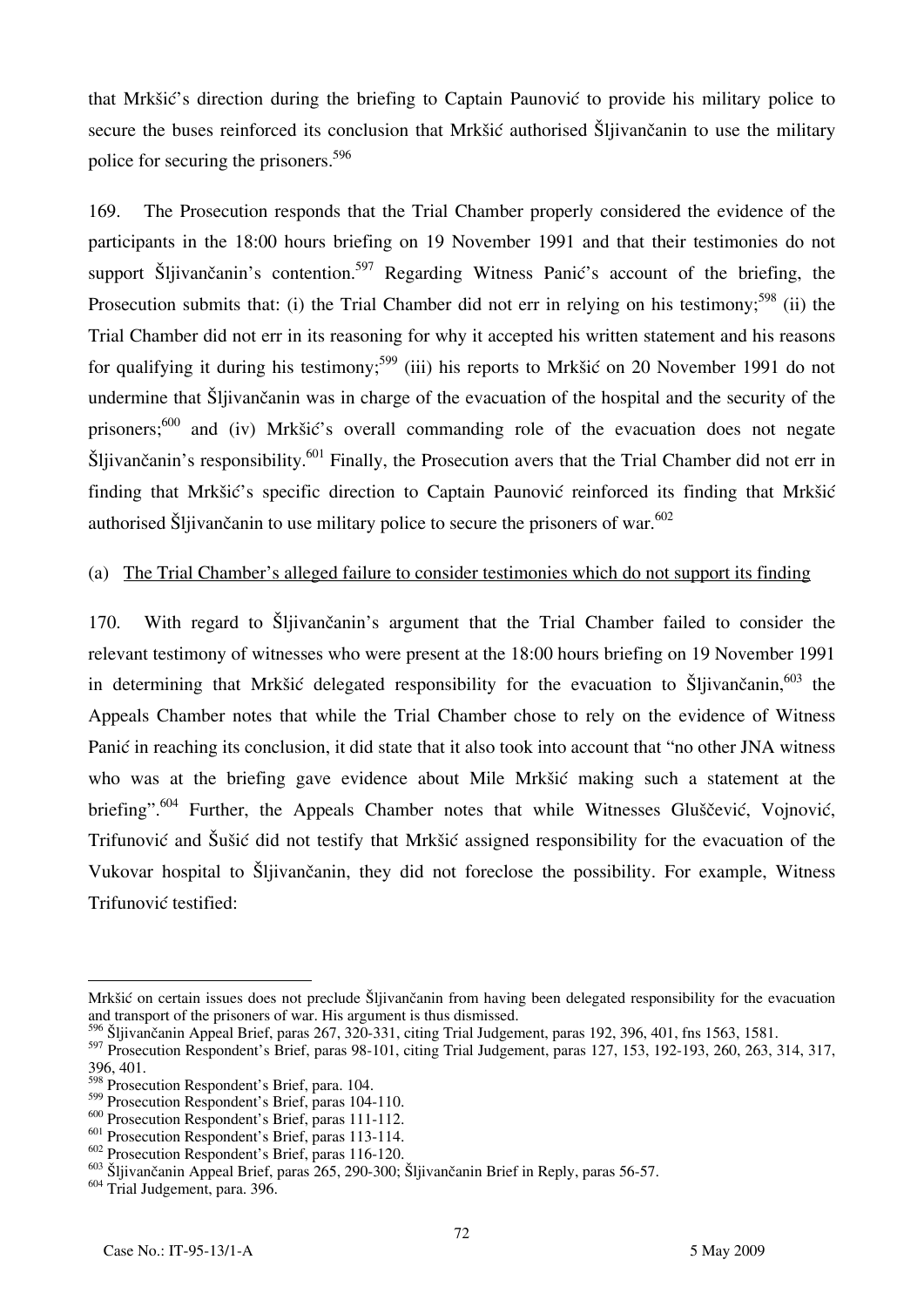I don't know whether [Šljivančanin] received any kind of duties or assignments in relation to the evacuation. I think that it is clear that those organs and – are actually supposed to be used in this manner. That is all.

He did not have the right, as I said, to command units of the military police. If there was any command and carrying out of orders, this was probably with the approval or agreement of the commander, and it was probably a result of the authority that he enjoyed.<sup>605</sup>

The Trial Chamber thus did not fail to consider their testimonies, including the fact that they did not testify that Mrkšić announced that Šljivančanin was in charge of the evacuation of the Vukovar hospital; rather, it chose to rely upon Witness Panić's account of the briefing. Šljivančanin thus fails to demonstrate that the Trial Chamber ignored relevant evidence, nor does he show why no reasonable trier of fact, based on the evidence, could have reached the same conclusion as the Trial Chamber did.606 Accordingly, Šljivančanin's argument is dismissed.

(b) Witness Panić's change of position in his evidence

171. The Appeals Chamber now turns to Šljivančanin's argument that the Trial Chamber erred in relying on Witness Panić's written statement to the Prosecution over his *viva voce* evidence.<sup>607</sup> In his written statement, Witness Panić' stated that Mrkšić ordered Šljivančanin to be in charge of the evacuation of the Vukovar hospital and authorised him to use military police to ensure the safe passage of the prisoners of war. However, in his *viva voce* evidence, he stated that Colonel Pavković was in charge of the overall evacuation of the Vukovar hospital and that Šljivančanin was in charge of the separation of prisoners of war from civilians at the hospital.<sup>608</sup> The Trial Chamber accepted the change in Witness Panić's evidence as an attempt to "accommodate what he described as documents, with which he had been familiarised, and which he said helped him realise that in his statement he ascribed to Veselin Šljivančanin certain powers which he did not have at the relevant time".<sup>609</sup> Šljivančanin alleges that the Trial Chamber erred by finding that Witness Panić changed his position based on his review of military regulations when in fact Panić qualified his prior statement on the basis of "documents and written statements [...] which relate to the events of 20 November 1991".<sup>610</sup>

172. The Appeals Chamber notes that it is not altogether clear from Witness Panic's testimony which documents he was referring to as the basis for changing his evidence. He made reference to

 $\overline{a}$ <sup>605</sup> Radoje Trifunović, T. 8187-8188.

<sup>&</sup>lt;sup>606</sup> Cf. Brdanin Appeal Judgement, para. 24. *See* also Strugar Appeal Judgement, paras 24, 74.

<sup>607</sup> Šljivančanin Appeal Brief, paras 266, 301-319, citing Trial Judgement, para. 396; Šljivančanin Brief in Reply, paras 58-61.

 $608$  Šljivančanin Appeal Brief, paras 266, 303.

<sup>609</sup> Trial Judgement, para. 396.

<sup>610</sup> Šljivančanin Appeal Brief, para. 309. *See* also Šljivančanin Appeal Brief, para. 308.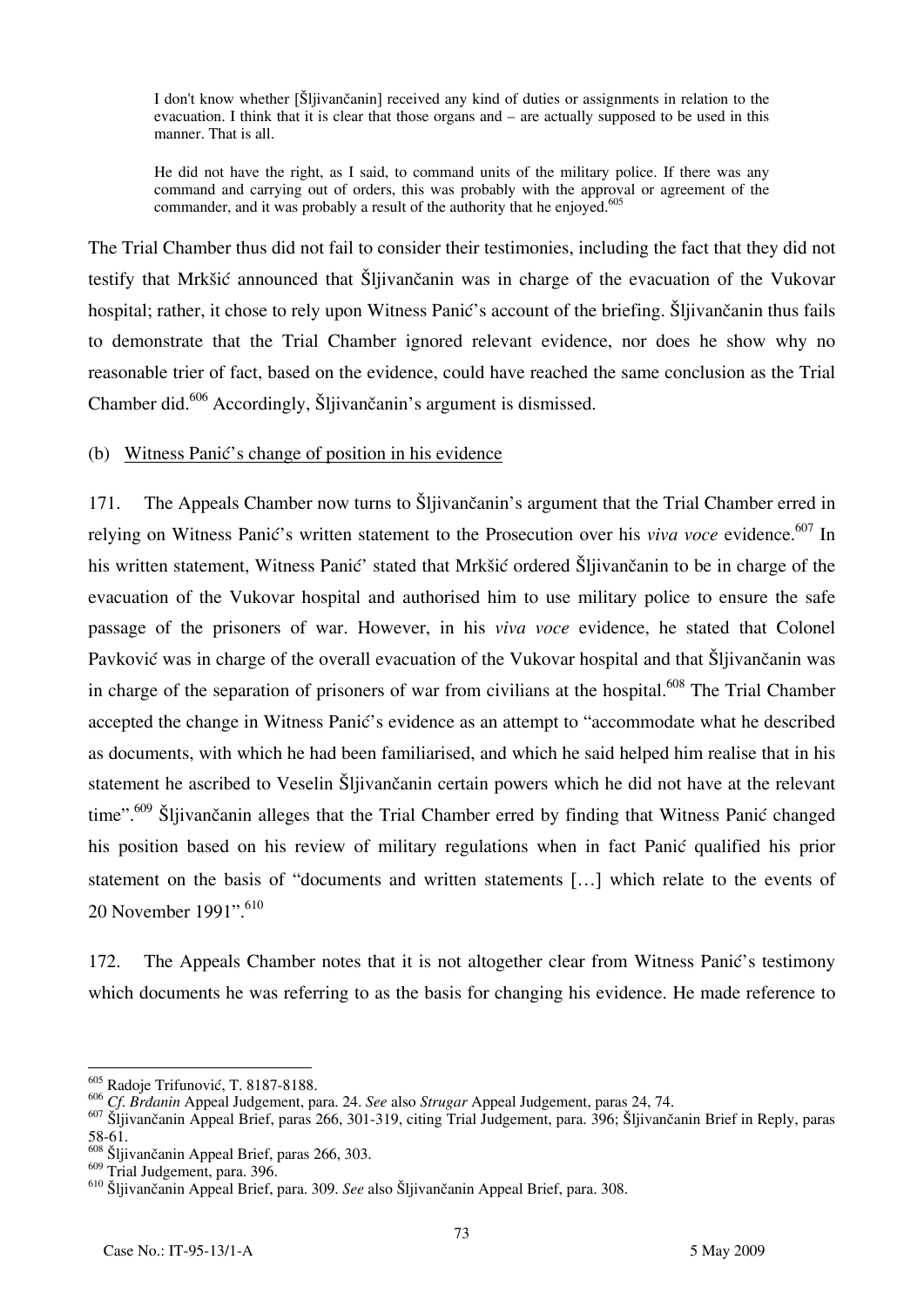the regulations,<sup>611</sup> but also referred to a document produced by the command of the  $1<sup>st</sup>$  Military District and the Cabinet of the Federal Secretary for All People's Defence which discussed the involvement of Colonel Pavković.<sup>612</sup> When cross-examined by the Prosecution concerning this document, Witness Panić testified as follows:

Q. And you're saying this document appoints Colonel Pavković to command the evacuation? I'm aware of the document where he is sent to the Guards Motorised Brigade, but again, do you possess any document from the JNA command tasking or ordering Colonel Pavković to be in charge or in command of that evacuation? No one in this Court has ever seen such a document. Do you have one in your possession?

A. I don't have one in my possession, but I did see the document talking about the involvement of Pavković, who would [be] negotiating, receiving, and taking those people away. After all, he's right there in those recordings, but that's a bit of a special topic, isn't it? The answer is I don't have the document on me right now.

 Q. The issue of his command, sir. You've already indicated that the paragraph in your statement is correct, that you were present when Colonel Mrksić appointed Major Šljivančanin to be in charge of that evacuation. You don't have any document in your possession from Colonel Mrksić indicating that Colonel Pavković was in charge of the evacuation; isn't that correct?

A. No, no such document.<sup>613</sup>

The Appeals Chamber takes into consideration Šliivančanin's argument that "refreshing one's memory on events that took place in a distant past with the presentation relevant authentic documents  $[\, \ldots \,]$  can improve the credibility of a witness".<sup>614</sup> However, the Appeals Chamber notes that, if Šljivančanin considered that the nature of the documents which Witness Panić reviewed in preparing his testimony was essential to the Trial Chamber's acceptance of Witness Panić's *viva voce* evidence over his written statement, Šljivančanin should have made clear at trial which exhibits he was relying upon. He did not. In his Brief in Reply, Šljivančanin stresses that "the Prosecution is wrong when it claims that [his Defence] did not state the documents that were shown to Panić during the preparation of his testimony"<sup>615</sup> and submits that "[i]n his testimony, Panić confirmed that around ten documents (including ECMM reports) were shown to him by the Defence during his preparation".<sup>616</sup> Nevertheless, the Appeals Chamber observes that it is apparent from the trial transcripts that neither the Prosecution nor the Trial Chamber was informed exactly which documents were relied upon by the Defence when proofing this witness.<sup>617</sup> When asked by

<sup>&</sup>lt;sup>611</sup> Miodrag Panić, T. 14297.

<sup>&</sup>lt;sup>612</sup> Miodrag Panić, T. 14495-14496.

<sup>&</sup>lt;sup>613</sup> Miodrag Panić, T. 14495-14496.

<sup>614</sup> Šljivančanin Appeal Brief, para. 312.

<sup>&</sup>lt;sup>615</sup> Šljivančanin Brief in Reply, para. 58.

<sup>616</sup> Šljivančanin Brief in Reply, para. 59, citing Exhibits 320-333, 335.

<sup>&</sup>lt;sup>617</sup> After Witness Panić responded that Colonel Pavković conducted all the negotiations, agreements and discussions concerning the evacuation when examined by the Defence, Counsel for the Prosecution raised an objection as there was no reference to Colonel Pavković's involvement in the evacuation in the summary of proofing notes provided to the Prosecution by the Defence (Miodrag Panić, T. 14297-14299). The Defence replied that it was not their duty to provide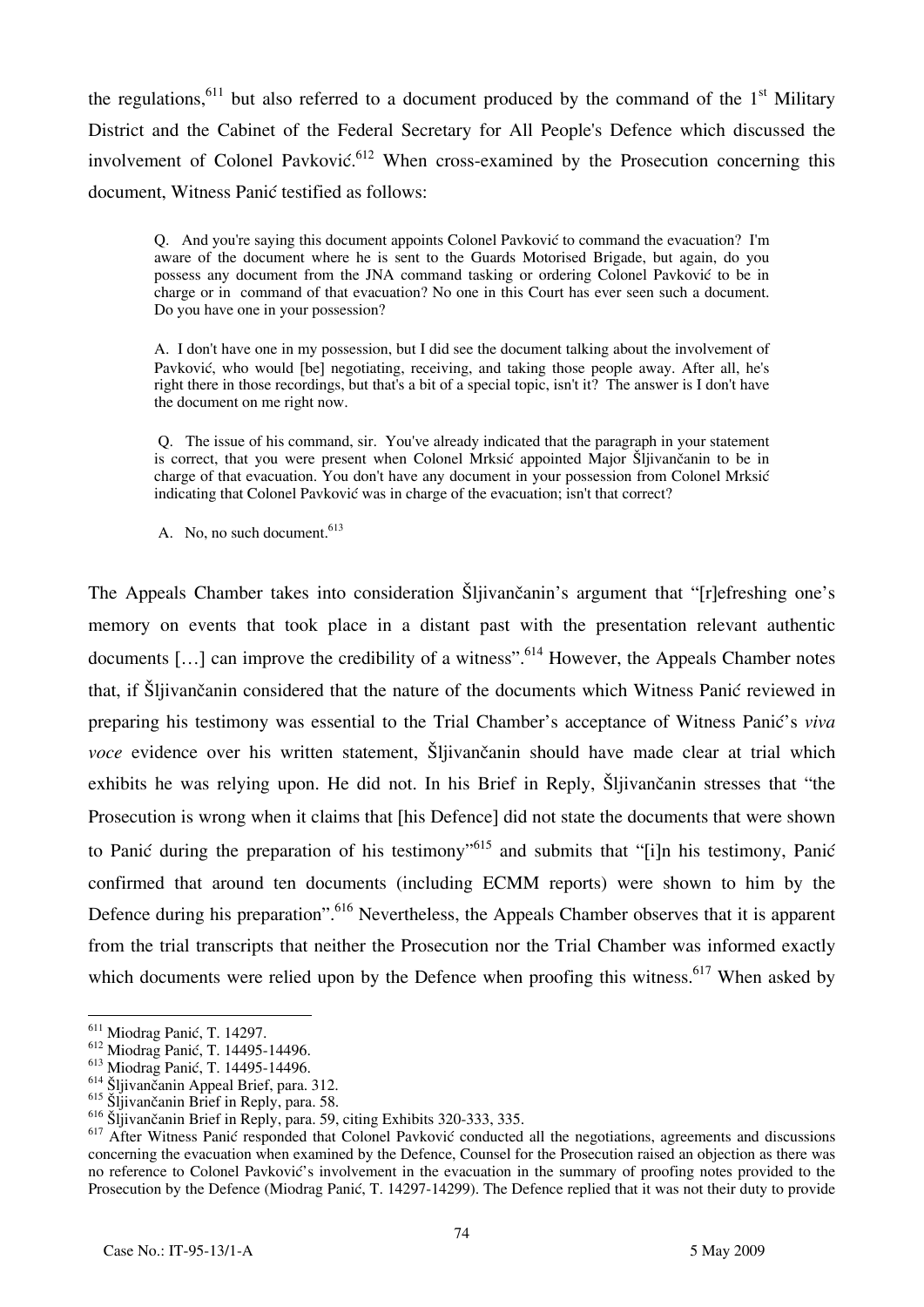the Defence who was in charge of the evacuation of the Vukovar hospital, Witness Panić responded "[let us start from the regulations. Colonel Pavković conducted all the negotiations, agreements, discussions".<sup>618</sup> Moreover, having reviewed the evidence<sup>619</sup> on the basis of which Šljivančanin claims that Witness Panić "concluded that Col. Pavković was in charge of the evacuation",  $620$  the Appeals Chamber considers that this evidence does not support the contention that "it was in fact Colonel Pavković who was in charge of the evacuation" as opposed to Šljivančanin.<sup>621</sup> Further, the Appeals Chamber finds that Šljivančanin fails to demonstrate how, if at all, the nature of the documents that Witness Panic reviewed before he testified would have affected the Trial Chamber's preference for Witness Panić's written statement over his *viva voce* evidence. Accordingly, Šljivančanin's argument is dismissed.

#### (c) Mrkšić's direction to Captain Paunović to make the military police available to Šljivančanin

173. The Trial Chamber stated that its finding that Šljivančanin was authorised to use the military police was "further reinforced at the meeting by Mile Mrkšić's specific direction to Captain Paunović who was present, to provide his military police to secure the buses".<sup>622</sup> In reaching this conclusion, the Trial Chamber relied solely on Witness Panić's evidence.<sup>623</sup> Šljivančanin challenges this finding, arguing that the Trial Chamber erred in relying exclusively on Witness Panić's prior written statement,<sup>624</sup> particularly given that, according to Šliivančanin, Witness Paunović, who was commander of the military police, testified that he was not re-subordinated to anyone in ensuring the security of the buses.<sup>625</sup> The Appeals Chamber recalls that it has already found that it was reasonable for the Trial Chamber to rely on Witness Panić's prior statement. Further, the Appeals Chamber notes that the Trial Chamber considered Captain Paunović's evidence that Šljivančanin

such kind of information (Miodrag Panić, T. 14298). *See* also Miodrag Panić T. 14298-14303 (exchange between Counsel and the Presiding Judge of the Trial Chamber on this issue).

<sup>618</sup> Miodrag Panić, T. 14297.

<sup>619</sup> *See* Exhibit P320, "ECMM Report of Humanitarian Convoy from Vukovar Hospital, 22 November 1991"; Exhibit P321, "ECMM Report of Vukovar Relief Mission, 20-22 November 1991"; Exhibit P322, "ECMM Report, Ky-V-10, Daily Summary, 20 November 1991"; Exhibit P323, "ECMM Report, Ky-V-5, EC Team talks to Dr. Bosanac"; Exhibit D324,"ECMM Report, Ky-I-16, Report on Referendum, 13 October 1991"; Exhibit D325, "Activities of the European Monitoring Mission in the Area of ILOK, 19 October 1991"; Exhibit D326, "ECMM Report, Ky-I-14, Report on visit to ILOK, 19 October 1991"; Exhibit D327, "Report 832-85/115 from the 1<sup>st</sup> Military District Command, 19 October 1991"; Exhibit D328, "Report 832-85/95 from the 1<sup>st</sup> Military District Command, 30 September 1991"; Exhibit D329, "Report 832-85/114 from 1<sup>st</sup> Military District Command, 18 October 1991"; Exhibit D332, "Report 832-86/145 from 1<sup>st</sup> Military District Command, 23 November 1991"; Exhibit D333, "ECMM Report of Evacuation of Vukovar, 19 November 1991"; Exhibit D335, "Video of Borsinger and Pavković".

 $^{0}$  Šliivančanin Brief in Reply, para. 59.

 $621$  Šljivančanin Appeal Brief, para. 266.

 $622$  Trial Judgement, para. 396.

<sup>623</sup> *See* Trial Judgement, fn. 1563.

<sup>624</sup> Šljivančanin Appeal Brief, para. 320, citing Trial Judgement, para. 396, fn. 1563.

<sup>&</sup>lt;sup>625</sup> Šljivančanin Appeal Brief, para. 324, citing Radoje Paunović, T. 14167.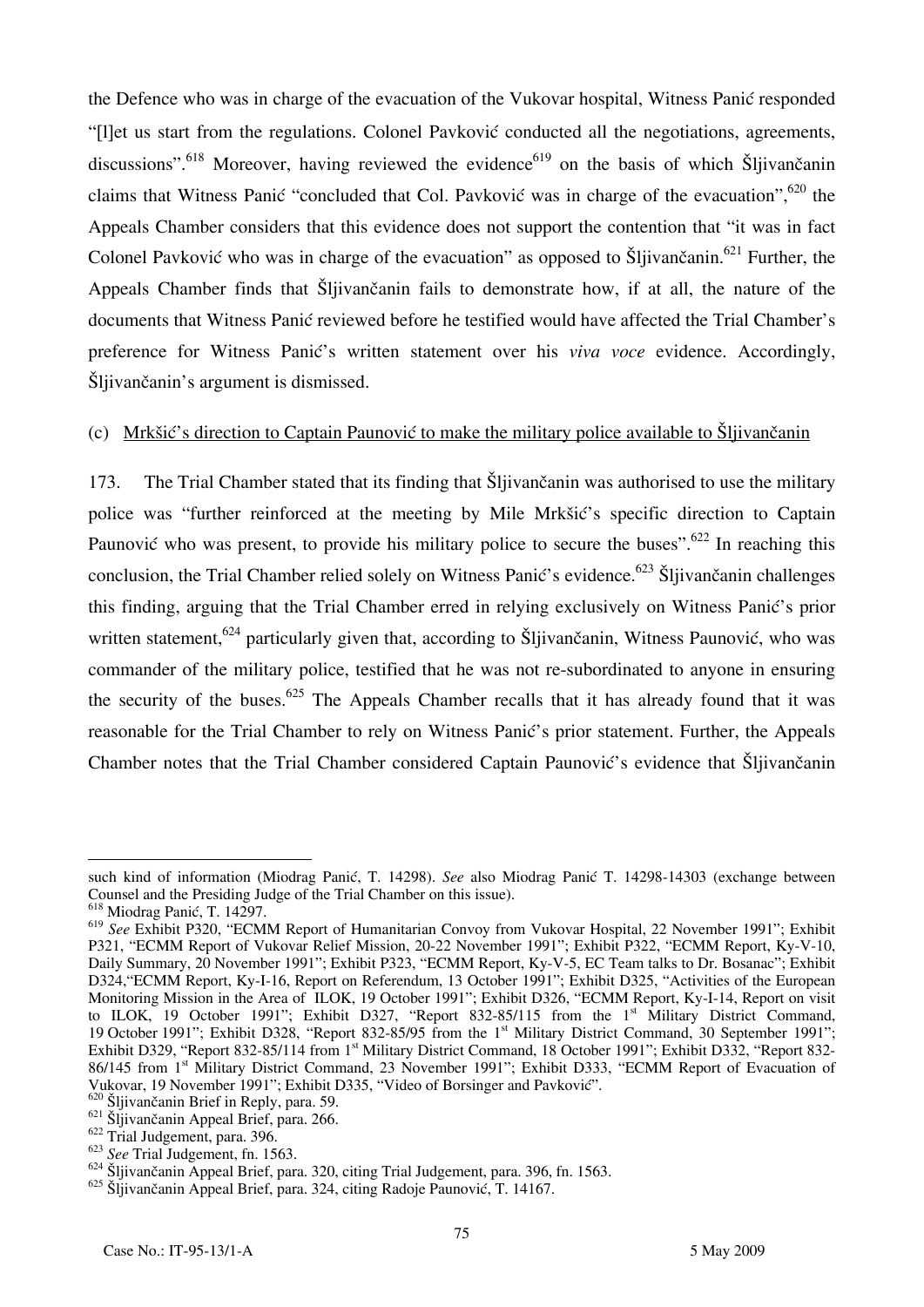never issued an order to him, but did not accept the reliability of his evidence because it contradicted that of Šljivančanin.<sup>626</sup> Accordingly, Šljivančanin's argument is dismissed.

# 3. Whether the Trial Chamber erred in finding that Sljivančanin rather than Colonel Pavković was in charge of the evacuation of the Vukovar hospital

174. Šljivančanin submits that if the Trial Chamber had not failed to consider certain JNA and ECMM documents, it could not have concluded beyond reasonable doubt that he was responsible for the evacuation of the Vukovar hospital but rather would have concluded that it was Colonel Pavković's responsibility.<sup>627</sup> The Prosecution responds that Šljivančanin has failed to show a discernible error and that the Trial Chamber properly considered the JNA and ECMM exhibits in its discussion of both Šljivančanin and Colonel Pavković's roles during the operation.<sup>628</sup>

175. The Appeals Chamber notes that, in the course of its discussion and findings on the events of 18 to 20 November 1991 and the roles and responsibilities of both Šljivančanin and Colonel Pavković, the Trial Chamber referred to and considered all of the JNA<sup>629</sup> and ECMM<sup>630</sup> exhibits listed by Šljivančanin in this sub-ground of appeal with the exception of Exhibit D125. Exhibit D125 is an excerpt of a video of the negotiations at Mitnica, used at trial to show Colonel Pavković's involvement in the negotiations.<sup>631</sup> While the Trial Chamber did not specifically refer to this exhibit, it did note Colonel Pavković's participation in the Mitnica surrender negotiations<sup>632</sup> and discussed his role in the operations throughout the Trial Judgement.<sup>633</sup> Šljivančanin thus fails to

 $\overline{a}$  $626$  Trial Judgement, para. 401.

<sup>627</sup> Šljivančanin Appeal Brief, paras 270-272, 333-343, citing JNA documents (Exhibits P401, "War Diary of the Guards of the Motorized Brigade"; P404, "Order on engagement of officers from SSNO from Guards Motorized Brigade, 29 September 1991"; P419, "Order 439-1 from Mrkšić, 20 November 1991"; P421, "Regular combat report no. 457-1, signed by Mrkšić, 20 November 1991") and ECMM documents (Exhibits D125, "Excerpt of video of negotiations at Mitnica"; P316, "ECMM Report of talks with Cunningham"; P320, "ECMM Report of Humanitarian Convoy from Vukovar Hospital"; P321, "ECMM Report of Vukovar Relief Mission"; D333, "ECMM Report of Evacuation of Vukovar"; D335, "Video of Borsinger and Pavković"; D336, "Transcript of Exhibit D335"; P344, "Notebook of Witness Kypr November-December 1991" ). *See* also Šljivančanin Brief in Reply, paras 66-70.  $^{628}$  Prosecution Respondent's Brief, paras 122-128.

<sup>629</sup> Exhibit P401, "War Diary of the Guards of the Motorized Brigade" (*see* Trial Judgement, fns 138-139, 239, 241, 248, 264, 364, 486, 493, 521, 576, 1291); Exhibit P419, "Order 439-1 from Mrkšić, 20 November 1991" (*see* Trial Judgement, paras 197, 295, fns 260, 290); Exhibit P421, "Regular combat report no. 457-1, signed by Mrkšić, 20 November 1991" (*see* Trial Judgement, fns 290-291, 712, 1625).

<sup>630</sup> Exhibit P316, "ECMM Report of talks with Cunningham" (*see* Trial Judgement, fns 453, 455, 459, 460, 1987, 1988); Exhibit P320, "ECMM Report of Humanitarian Convoy from Vukovar Hospital" (*see* Trial Judgement, fns 164, 797, 807, 829); Exhibit P321, "ECMM Report of Vukovar Relief Mission" (*see* Trial Judgement, fn. 817); Exhibit D333, "ECMM Report of Evacuation of Vukovar" (*see* Trial Judgement, fns 458, 462, 479, 803, 1988, 2010); Exhibit D335, "Video of Borsinger and Pavković" (*see* Trial Judgement, fn. 804); Exhibit D336, "Transcript of Exhibit D335" (*see* Trial Judgement, fns 803, 804); Exhibit P344, "Notebook of Witness Kypr November-December 1991" (*see* Trial Judgement, fns 432, 434, 435, 437, 439, 440, 453, 454, 457, 459, 464-466, 570, 576, 1987); Exhibit P401, "War Diary of the Guards of the Motorized Brigade" (*see* Trial Judgement, fns 138-139, 239, 241, 248, 264, 364, 486, 493, 521, 576, 1291); Exhibit P404, "Order on engagement of officers from SSNO from Guards Motorized Brigade, 29 September 1991" (*see* Trial Judgement, fns 192, 225).

<sup>&</sup>lt;sup>631</sup> Van Lynden, T. 3215.

<sup>632</sup> Trial Judgement, para. 146.

<sup>633</sup> *See* Trial Judgement, paras 62, 139, 146, 151, 209, 366, 476, 575, 578, 582, 586, 602.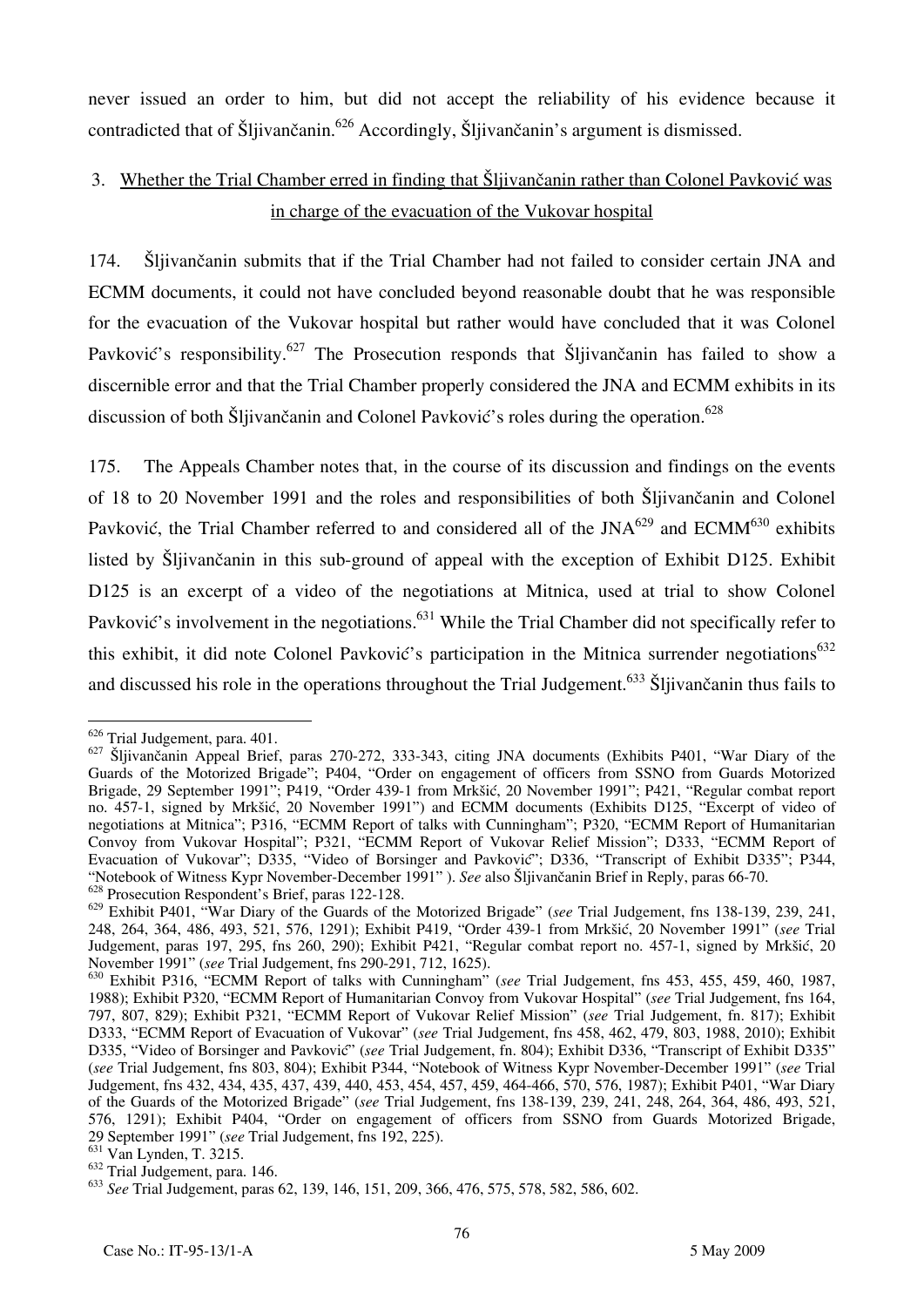demonstrate that the Trial Chamber failed to consider the above-mentioned exhibits, nor does he show why no reasonable trier of fact, based on the evidence, could have reached the same conclusion as the Trial Chamber did concerning Colonel Pavković's role.<sup>634</sup> Accordingly, Šljivančanin's argument is dismissed.

# 4. Whether Šljivančanin was involved in the transfer of the prisoners of war from the JNA barracks to Ovčara

176. Šljivančanin submits that the Trial Chamber erred by inferring at paragraph 659 of the Trial Judgement that he was involved in the transfer of the prisoners of war from the JNA barracks to Ovčara.635 He submits he was not involved in the transfer, which demonstrates that he was not responsible for the entire evacuation of Ovčara.<sup>636</sup> He further argues that the fact that he was not involved in the transfer demonstrates that, even if he was in charge of the evacuation of Ovčara, his responsibility came to an end when he was "kept out of the loop" of plans regarding the destination of the prisoners of war.<sup>637</sup> The Prosecution responds that the Trial Chamber's findings were sound  $638$ 

177. The Trial Chamber's inference that Šljivančanin was involved in the transfer of the prisoners of war from the JNA barracks to Ovčara was based on: (i) Šljivančanin's visit to the JNA barracks while the buses with the prisoners were there;<sup>639</sup> (ii) his continuing control of the prisoners at the barracks, in that prisoners listed by him were removed from the buses and returned to the hospital;<sup>640</sup> (iii) the responsibility and authority conferred on him by Mrkšić to direct the process of the selection and transport of the prisoners of war from the hospital;<sup>641</sup> (iv) the authority expressly given to him by Mrkšić to use such military police of OG South as he required;<sup>642</sup> (v) the fact that military police of 2 MP/gmtbr guarded the prisoners until they reached Ovčara where military police of 80 mtbr, who had been ordered urgently to Ovčara, were ready to secure the prisoners on their arrival;<sup>643</sup> (vi) the personal involvement of Šljivančanin's deputy Major Vukašinović in the transportation of the prisoners to Ovčara;<sup>644</sup> and (vii) Šljivančanin's presence at Ovčara within about an hour of the arrival there of the prisoners of war.<sup>645</sup> The Appeals Chamber considers that

<sup>&</sup>lt;sup>634</sup> *Brdanin* Appeal Judgement, para. 24. *See* also *Strugar* Appeal Judgement, paras 24, 74.

<sup>635</sup> Šljivančanin Appeal Brief, paras 276-278, 344-365; Šljivančanin Brief in Reply, paras 71-80. *See* also AT. 149-150.

<sup>636</sup> Šljivančanin Appeal Brief, para. 278.

<sup>&</sup>lt;sup>637</sup> Šljivančanin Appeal Brief, para. 363. See also AT. 201.

<sup>638</sup> Prosecution Respondent's Brief, paras 129-144.

<sup>639</sup> Trial Judgement, para. 659. *See* also Trial Judgement, paras 219, 223.

<sup>640</sup> Trial Judgement, para. 659. *See* also Trial Judgement, paras 221, 224.

<sup>641</sup> Trial Judgement, para. 659. *See* also Trial Judgement, paras 217, 221, 224, 400.

<sup>642</sup> Trial Judgement, para. 659. *See* also Trial Judgement, paras 125, 397, 400.

<sup>&</sup>lt;sup>643</sup> Trial Judgement, para. 659.

<sup>644</sup> Trial Judgement, para. 659. *See* also Trial Judgement, paras 192, 198, 208, 255.

<sup>645</sup> Trial Judgement, paras 659. S*ee* also Trial Judgement, para. 372.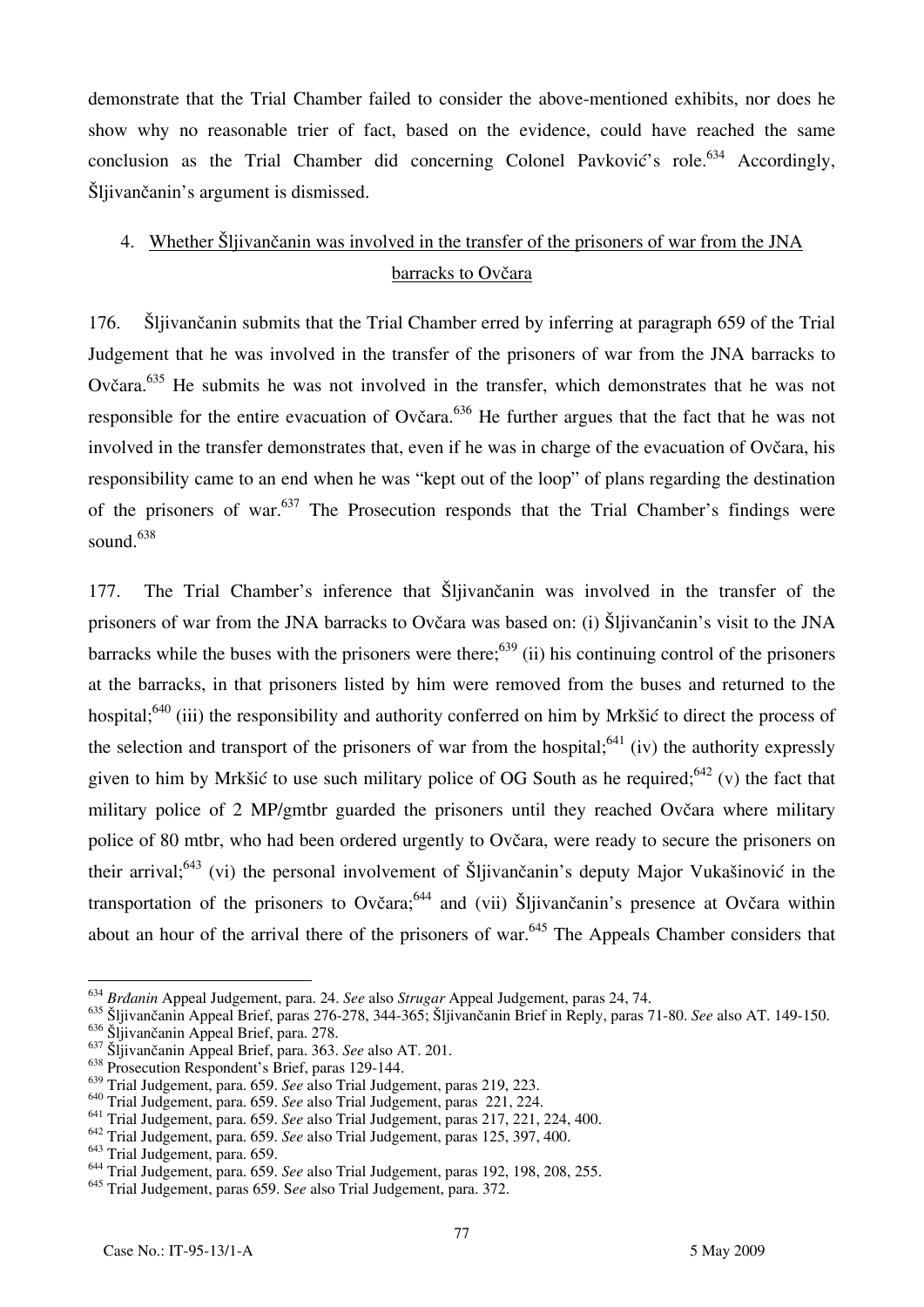$\text{Šljivančanin's arguments}^{646}$  fail to show that, in reaching its conclusion, the Trial Chamber failed to consider the totality of the evidence, or that it failed to properly assess this evidence.<sup>647</sup>

178. Moreover, even though the Trial Chamber found that "[t] he order to send the buses with the prisoners of war from the JNA barracks in Vukovar to Ovčara [...] also facilitated the commission of the crimes committed at Ovčara that day",<sup>648</sup> the Appeals Chamber notes that the Trial Chamber's finding that Šljivančanin was responsible for the evacuation and transport of the prisoners of war from the Vukovar hospital to Sremska Mitrovica is not based solely on the finding that he was involved in the transfer of the prisoners of war from the JNA barracks to Ovčara.<sup>649</sup> Additionally, the Appeals Chamber rejects Sljivančanin's submission that his not being informed of the change of destination for the prisoners of war would have terminated his duty to protect the prisoners of war. Accordingly, Šljivančanin fails to show that had the Trial Chamber not drawn the inference that Šljivančanin was involved in the transfer of the prisoners of war from the JNA barracks to Ovčara, it would not have found that Šljivančanin had an ongoing responsibility for the entire evacuation of the prisoners of war from Vukovar hospital.<sup>650</sup> Accordingly, Šljivančanin's argument is dismissed.

### 5. Whether Šljivančanin directed the evacuation operation at the Vukovar hospital

179. Šljivančanin challenges the Trial Chamber's findings at paragraph 401 of the Trial Judgement that a number of witnesses observed him directing the evacuation operation at the Vukovar hospital on 20 November 1991. He posits that a number of the eye-witnesses lack reliability because they were "ignorant of the JNA organization",  $651$  and points to Witness Trifunović's testimony that Šljivančanin appearing before the media with ICRC representatives may have created the impression that he had more responsibility than he actually did.<sup>652</sup> Šljivančanin further argues that the Trial Chamber mischaracterised the testimony of Witness Vujić.<sup>653</sup> Šljivančanin avers that instead of relying on these witnesses, the Trial Chamber should have relied on the testimony of Witnesses Paunović and Šušić who testified that they did not receive orders from him.<sup>654</sup>

 $\overline{a}$ <sup>646</sup> Šljivančanin Appeal Brief, paras 347-365.

 $647$  Šliivančanin Appeal Brief, paras 276-277.

<sup>&</sup>lt;sup>648</sup> Trial Judgement, para. 659.

<sup>649</sup> *See* Trial Judgement, paras 390-401.

<sup>650</sup> *Cf. Marti}* Appeal Judgement, paras 16-17; *Strugar* Appeal Judgement, para. 19; *Brðanin* Appeal Judgement, paras

<sup>21-22;</sup> *Kordi} and Čerkez* Appeal Judgement, para. 19; *Furundžija* Appeal Judgement, para. 37.

<sup>651</sup> Šljivančanin Appeal Brief, para. 367.

<sup>652</sup> Šljivančanin Appeal Brief, para. 367; Radoje Trifunović, T. 8349-8350. *See* also Šljivančanin Brief in Reply, para. 83.

<sup>653</sup> Šljivančanin Appeal Brief, paras 368-372. *See* also Šljivančanin Brief in Reply, para. 84.

<sup>654</sup> Šljivančanin Appeal Brief, paras 373-378. *See* also Šljivančanin Brief in Reply, paras 85-91.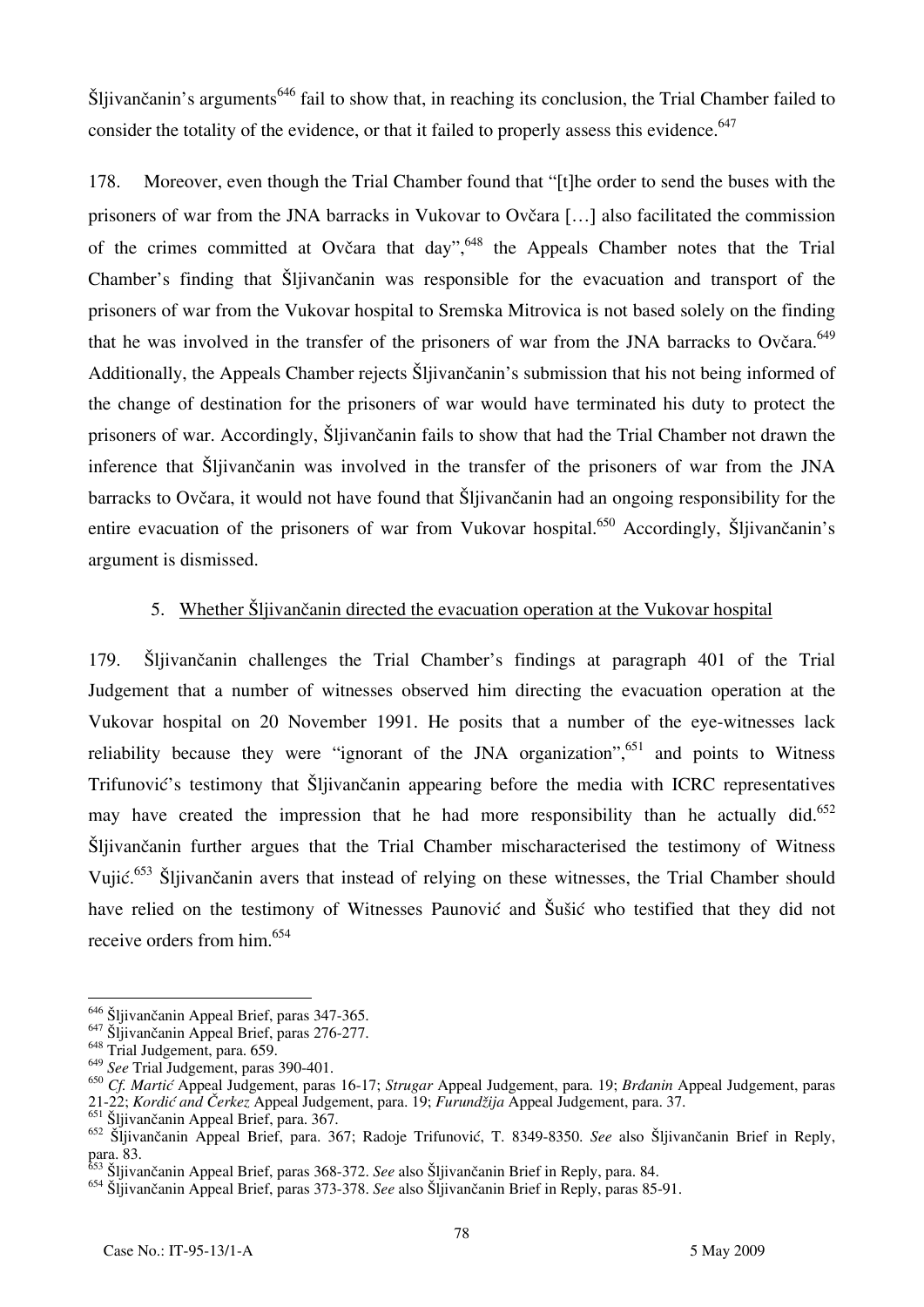180. The Prosecution responds that the Trial Chamber properly considered the testimonies of eye-witnesses which were consistent and corroborative of the Trial Chamber's conclusion.<sup>655</sup> It further submits that Witness Trifunović's testimony does not negate these accounts, given that he was not at the hospital on 20 November 1991,<sup>656</sup> and the fact that Mrkšić was in overall command does not preclude Šljivančanin from having been responsible for the evacuation.<sup>657</sup>

### (a) The testimony of eye-witnesses present at the Vukovar hospital

181. While the Appeals Chamber recognises that civilians may not have a comprehensive understanding of the JNA hierarchy and organisation, it considers that this would not necessarily negate their ability to generally observe who appeared to be in charge and directing the evacuation of the hospital. Further, the Appeals Chamber notes that the Trial Chamber did not rely exclusively on these witnesses to reach its conclusion that Šljivančanin was in charge of the evacuation of Vukovar hospital. As discussed above,<sup>658</sup> it also relied on testimony regarding JNA briefings and meetings at which the operation and responsibilities were discussed. As such, the testimonies of eye-witnesses from the Vukovar hospital serve as corroborative evidence rather than the sole foundation for the finding of the Trial Chamber that Šljivančanin was in charge of the evacuation and security of the Vukovar hospital. Additionally, the Appeals Chamber does not consider that Witness Trifunović's affirmation that Šljivančanin's appearance before the media gave the impression that Šljivančanin had greater importance than he actually had negates the testimony of the eye-witnesses who observed him giving instructions at the hospital. The Appeals Chamber thus finds that Šljivančanin fails to show a discernible error in the Trial Chamber's reliance on eyewitnesses from the Vukovar hospital. Accordingly, Šljivančanin's argument is dismissed.

#### (b) The Trial Chamber's assessment of Witness Vujić's testimony

182. With regard to Šljivančanin's submissions that the Trial Chamber mischaracterised Colonel Vujić's testimony, the Appeals Chamber considers that the Trial Chamber's discussion of Witness Vujić's evidence<sup>659</sup> clearly and accurately reflected his testimony.<sup>660</sup> Contrary to Šljivančanin's submission, the Trial Chamber did not find that Witness Vujić had testified that Šljivančanin had ordered two military police officers to accompany Witness Vujić, but rather inferred it from Witness Vujić's testimony. The Trial Chamber summarised Witness Vujić's testimony as follows:

 $\overline{a}$ <sup>655</sup> Prosecution Respondent's Brief, paras 145-153.

<sup>656</sup> Prosecution Respondent's Brief, para. 149.

<sup>657</sup> Prosecution Respondent's Brief, paras 154-155.

<sup>658</sup> *See supra* paras 167, 170.

<sup>659</sup> Trial Judgement, para. 401.

<sup>&</sup>lt;sup>660</sup> Bogdan Vujić, T. 4534-4535, 4799.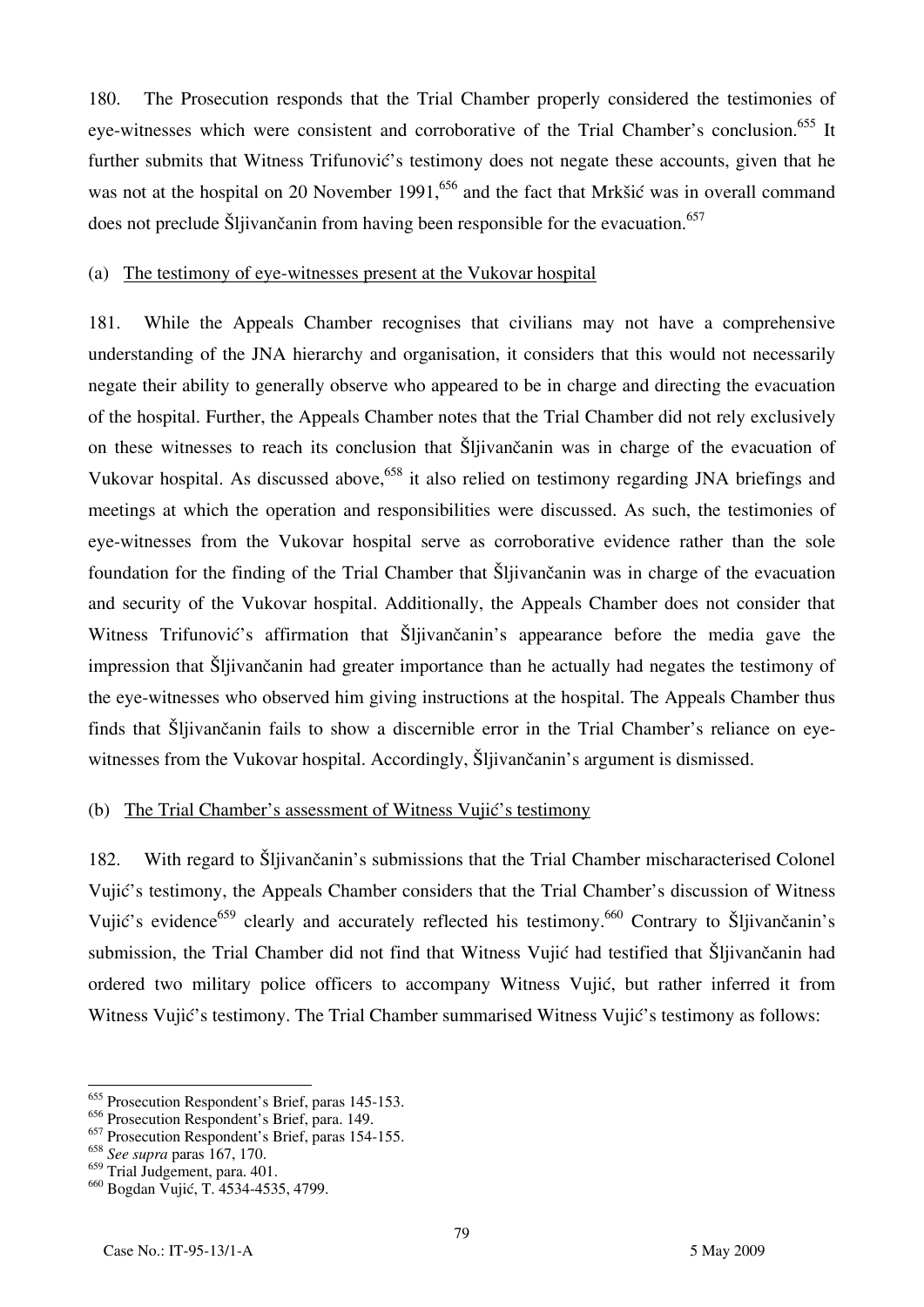Colonel Vujić stated that the military police guarding the hospital in the morning of 20 November 1991 were under Veselin Šljivančanin's command. He insisted in cross-examination that Veselin Šljivančanin was both the security organ present at the hospital and the commander of the military police unit. Colonel Vujić stated that he asked Veselin Šljivančanin to assign two soldiers to accompany Vujić when touring the hospital. Subsequently, a military police commander brought two military police officers. It appears that Veselin Šljivančanin issued an order for two officers of the military police to accompany Colonel Vujić.<sup>661</sup>

Further, while Witness Vujić was not part of OG South, he was a member of the JNA<sup>662</sup> and would have had some insight when observing who appeared to be directing the operation even though he may not have known the details of the operation. As a result, it was not unreasonable for the Trial Chamber to accept Witness Vujić's testimony that his impression was that Šliivančanin was both commander of the military police and security organ.<sup>663</sup> Accordingly, Šljivančanin's argument is dismissed.

### (c) The testimony of Witnesses Paunović and  $\tilde{S}$ ušić that they received orders from Mrkšić

183. With regard to Šljivančanin's argument that the Trial Chamber should have relied on Witnesses Paunović and Šušić's testimonies that they never received orders from Šljivančanin, but rather received them from Mrkšić, <sup>664</sup> the Appeals Chamber notes that the Trial Chamber considered Witness Paunović's evidence but did not accept it because it contradicted Šljivančanin's own testimony665 and finds that Šljivančanin does not demonstrate why this reasoning should be overturned. Further, the Appeals Chamber recalls that the Trial Chamber discussed Witness Šušić's testimony thoroughly, including the reasons why Witness Šušić reported to Mrkšić.<sup>666</sup> However, the Appeals Chamber does not consider that the fact that Witness Sušić received orders exclusively from Mrkšić shows that Šljivančanin was not in charge of the evacuation of the hospital.<sup>667</sup> Accordingly, Šljivančanin's argument is dismissed.

### 6. Conclusion

184. The Appeals Chamber recalls that while it found that the Trial Chamber mischaracterised Šljivančanin's testimony as to whether Mrkšić told him to ensure the transport of the prisoners of war to Sremska Mitrovica,<sup>668</sup> the Trial Chamber did not rely on his testimony alone for its

 $\overline{a}$ 

<sup>668</sup> *See supra* para. 166.

<sup>&</sup>lt;sup>661</sup> Trial Judgement, para. 401 (footnotes omitted).

<sup>&</sup>lt;sup>662</sup> Bogdan Vujić, T. 4478-4480.

<sup>663</sup> Šljivančanin Appeal Brief, para. 372.

<sup>664</sup> Šljivančanin Appeal Brief, paras 289, 373-377.

 $665$  Trial Judgement, para. 401.

 $666$  Trial Judgement, paras 298-300.

 $\frac{667}{2}$  Similarly, the Appeals Chamber does not consider that the fact that Witnesses Vujić and Gluščević did not testify that they received orders from Sljivančanin shows that Sljivančanin was not in charge of the evacuation (*see* Šljivančanin Appeal Brief, para. 289).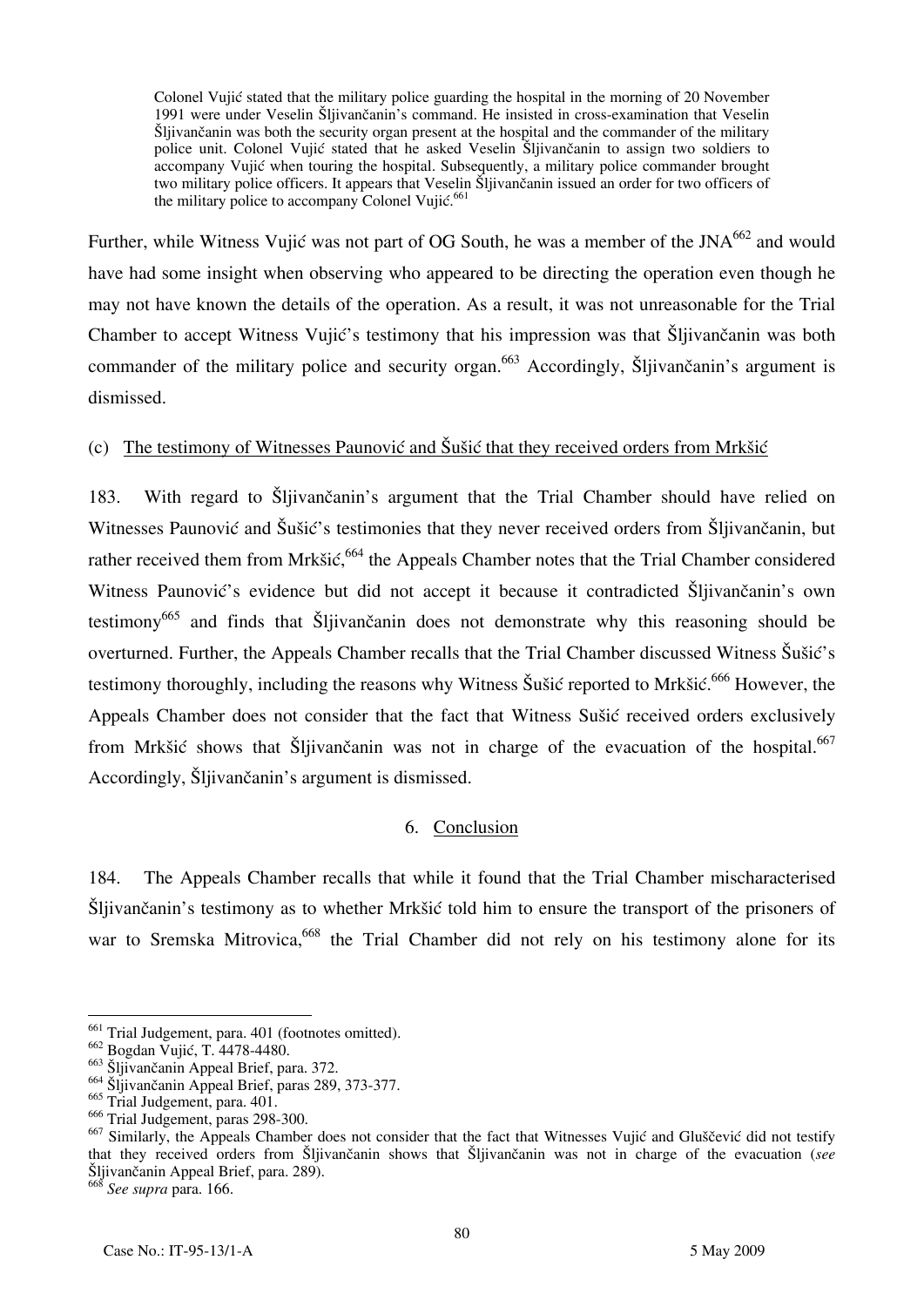conclusion that Mrkšić delegated to him the authority for the evacuation of the Vukovar hospital.<sup>669</sup> In particular, the Appeals Chamber dismissed Šljivančanin's arguments that: (i) it was unreasonable for the Trial Chamber to have concluded that Mrkšić announced at the 18:00 hours regular OG South briefing on 19 November 1991 that he had entrusted Šljivančanin with the evacuation of the Vukovar hospital and authorised him to use the military police for that purpose; $670$  (ii) the Trial Chamber ignored the JNA and ECMM exhibits which Šljivančanin alleged demonstrated that Colonel Pavković not Šljivačanin was in charge of the evacuation;  $671$  (iii) the Trial Chamber erred by inferring that Šljivančanin was involved in the transfer of the prisoners of war from the JNA barracks to Ovčara;  $672$  and (iv) the Trial Chamber erred in relying on the testimonies of eyewitnesses and Witness Vujić who were present at the Vukovar hospital on 20 November 1991, in reaching the conclusion that Šljivančanin's behaviour at the Vukovar hospital supported its finding that he was responsible for the evacuation of the prisoners of war. $673$ 

185. In light of the foregoing, the Appeals Chamber finds that it was reasonably open to the Trial Chamber to conclude, on the basis of the totality of the evidence before it, that Šljivančanin was under a duty to protect the prisoners of war from the Vukovar hospital by reason of the responsibility delegated to him by Mrkšić. Accordingly, Šljivančanin's third ground of appeal is dismissed in its entirety.

# **D. Fourth Ground of Appeal: Whether Šljivančanin Witnessed the Mistreatment of the Prisoners of War at Ovčara**

186. Šljivančanin relies on the evidence of Witness P009 and that of other witnesses to challenge the Trial Chamber's finding that he must have witnessed the mistreatment of the prisoners of war in Ovčara.674 He further contends that the Trial Chamber erred in concluding that he failed to take necessary measures to stop the mistreatment of the prisoners of war $675$  and requests the Appeals Chamber to reverse the Trial Chamber's finding and enter a verdict of not guilty for Count 7 of the Indictment.676

187. The Prosecution responds that the evidence before the Trial Chamber demonstrates that the finding challenged by Šlijvančanin was not unreasonable.<sup>677</sup> It further contends that even if he did

<sup>669</sup> *See supra* para. 167.

<sup>670</sup> *See supra* paras 170-173.

<sup>671</sup> *See supra* para. 175.

<sup>672</sup> *See supra* para. 177.

<sup>673</sup> *See supra* paras 181-182.

<sup>674</sup> Šljivančanin Notice of Appeal, para. 23; Šljivančanin Appeal Brief, paras 394-402.

<sup>675</sup> Šljivančanin Notice of Appeal, paras 24-25; Šljivančanin Appeal Brief, paras 389-390, 406-407.

<sup>676</sup> Šljivančanin Notice of Appeal, paras 26-27; Šljivančanin Appeal Brief, paras 406-409.

<sup>677</sup> Prosecution Respondent's Brief, paras 158, 177. *See* also AT. 182-194.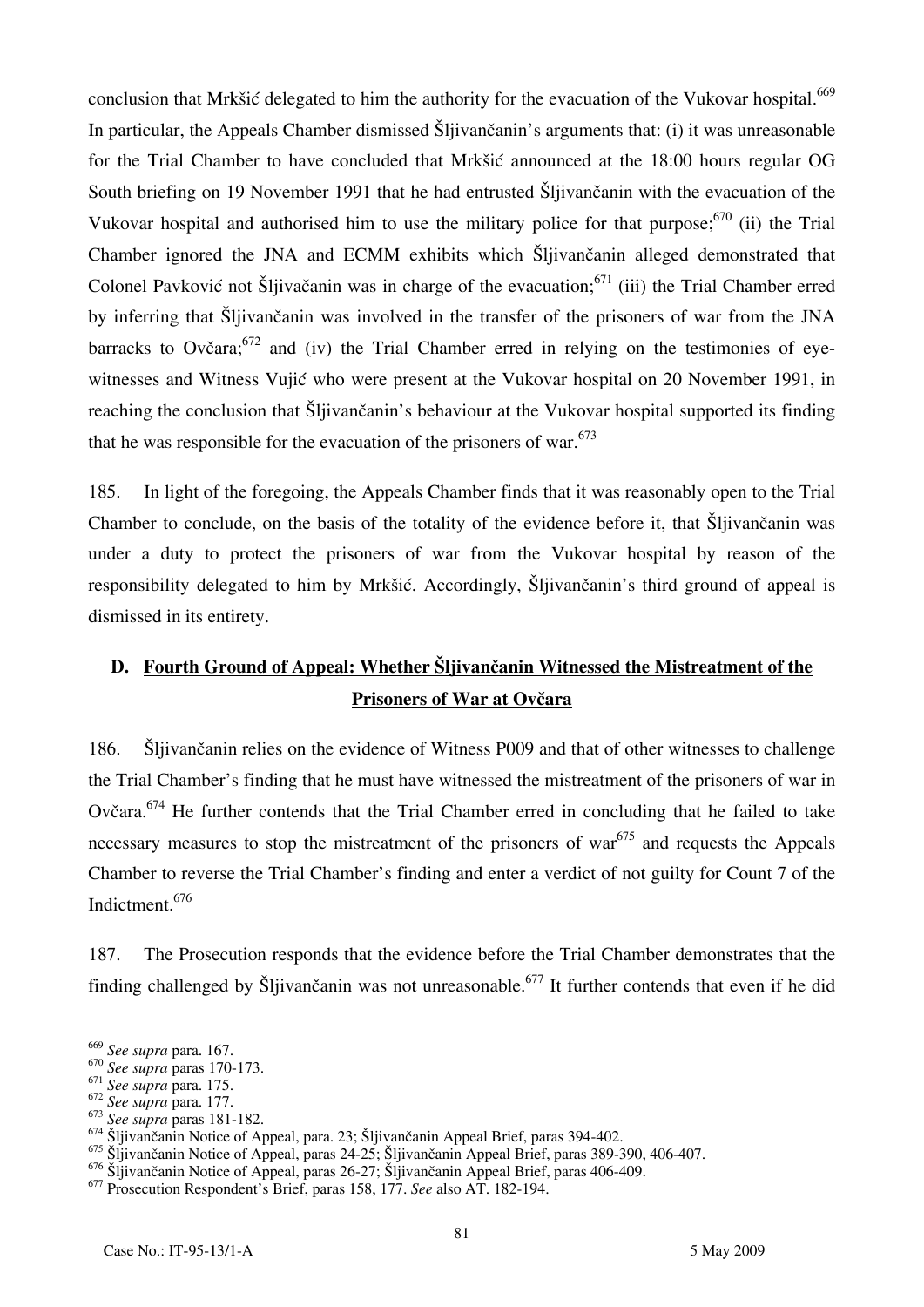not actually witness the mistreatment, the situation in Ovčara as well as Šljivančanin's knowledge of the serious threat posed by the TOs and paramilitaries who had free access to the prisoners, can only lead to the conclusion that he knew that the prisoners would probably be mistreated.<sup>678</sup>

#### 1. Witness P009's testimony

188. Šljivančanin submits that the only evidence of his presence at Ovčara was the testimony of Witness P009, and that this testimony supports his assertion that he only arrived after the buses had left and all the prisoners had already entered the hangar.<sup>679</sup> He contends that, had the Trial Chamber considered the entire testimony of Witness P009 and its own findings regarding Witness P009's sequence of events, it could not have concluded beyond reasonable doubt that Slijivancanin witnessed the mistreatment in front of the hangar at Ovčara.<sup>680</sup> Šliivančanin also submits that the Trial Chamber should have considered that, in accordance with the testimony of Witness P009, Šljivančanin could only have arrived at Ovčara after the buses had left and the prisoners had already entered the hangar, and that Witness P009 could not confirm exactly how long Šljivančanin was present at Ovčara.<sup>681</sup>

189. The Prosecution responds that the Trial Chamber's findings as to the timeline of events were reasonable<sup>682</sup> and that the fact that the Trial Chamber made no findings as to the precise duration of Šljivančanin's presence at Ovčara does not render the Trial Chamber's findings unreasonable on this issue, since in any event Šljivančanin only needed to be there for a short time to witness the mistreatment.<sup>683</sup>

190. The Appeals Chamber recalls its finding concerning Šljivančanin's first ground of appeal that he failed to demonstrate that the Trial Chamber committed any error of fact which occasioned a miscarriage of justice at paragraph 383 of the Trial Judgement, where it found that he was at Ovčara at about 14:30 or 15:00 hours.<sup>684</sup> It also recalls its finding under that same ground of appeal that the buses were completely unloaded at around 15:00 hours and that Witness P009 must have seen Šljivančanin at about 15:00-15:30 hours.<sup>685</sup> In the present ground of appeal, Šljivančanin essentially contends that the fact that Witness P009 saw him only after the buses were unloaded implies that he only arrived in Ovčara after that period. The Appeals Chamber, however, fails to see how the fact that Witness P009 saw Šljivančanin only after the buses were unloaded undermines the Trial

 $\overline{\phantom{a}}$ 

<sup>678</sup> Prosecution Respondent's Brief, paras 159, 177. *See* also AT. 191.

<sup>679</sup> Šljivančanin Appeal Brief, paras 386-387, 394-399; Šljivančanin Brief in Reply, para. 92. *See* also AT. 155-156.

<sup>680</sup> Šljivančanin Appeal Brief, paras 397, 402; Šljivančanin Brief in Reply, paras 92-93, 96.

<sup>681</sup> Šljivančanin Appeal Brief, paras 386, 397-398, 401-402.

<sup>682</sup> Prosecution Respondent's Brief, paras 163-164, 167. *See* also AT. 183-185.

<sup>683</sup> Prosecution Respondent's Brief, para. 168.

<sup>684</sup> *See* s*upra* para. 111.

<sup>685</sup> *See supra* para. 123.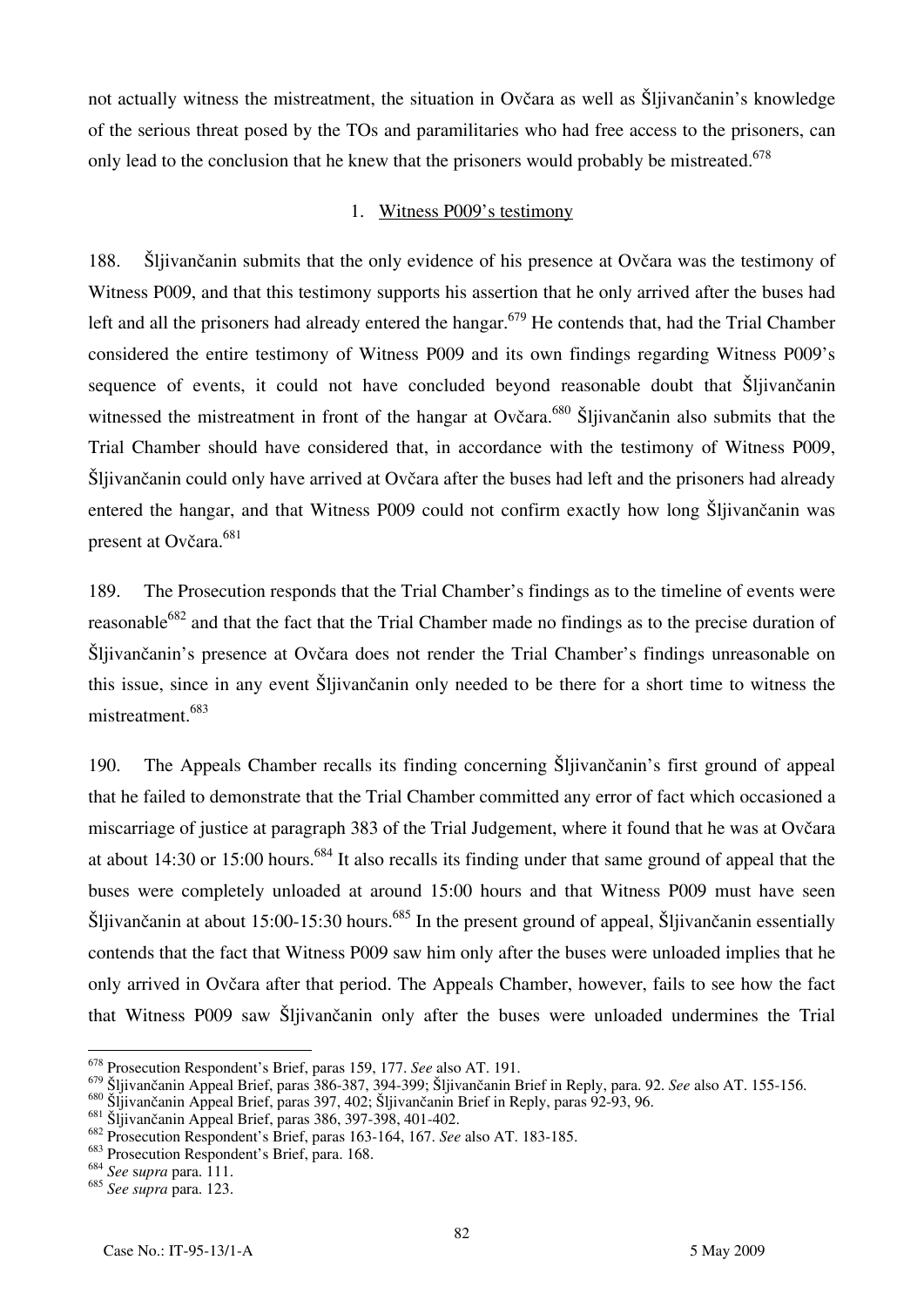Chamber's finding that Šljivančanin must have been in Ovčara at about 14:30-15:00 hours, at which time "in the Chamber's finding the unloading of prisoners of war and their having to pass through the gauntlet towards the hangar were still in progress".<sup>686</sup> The Appeals Chamber further notes that it is clear from the Trial Chamber's reasoning<sup>687</sup> that it did not conclude that Sljivančanin was present for the entire period in which this process of transferring the prisoners of war from the buses to the hangar occurred, but rather that it was satisfied that Šljivančanin was at Ovčara at some stage during this process. Therefore, the Appeals Chamber considers that the fact that Witness P009 was unable to confirm precisely how long Šljivančanin was at Ovčara does not invalidate the Trial Chamber's findings as to the timeline of events, nor its findings that Šljivančanin was present at Ovčara during the relevant period and witnessed the mistreatment of prisoners. Accordingly, Šljivančanin's argument is dismissed.

#### 2. Other witnesses' testimony

191. In support of his argument that he was not at Ovčara when the prisoners passed through the gauntlet, Šljivančanin points to the testimony of Witnesses Dragutin Berghofer, Emil Čakalić, P030, P031 and Hajdar Dodaj that they did not see him in front of the hangar at Ovčara.<sup>688</sup> The Prosecution responds that the Trial Chamber properly considered the testimony of these witnesses.<sup>689</sup>

192. The Appeals Chamber recalls its earlier findings regarding Šljivančanin's first ground of appeal that the Trial Chamber properly considered the evidence of these witnesses when concluding that Šljivančanin was present at in Ovčara in the afternoon of 20 November 1991.<sup>690</sup> In particular, the Appeals Chamber found that the Trial Chamber: (i) properly exercised its discretion by relying on the testimony of Witness P009, rather than Witness Hajdar Dodaj, concerning Šljivančanin's presence at Ovčara;<sup>691</sup> (ii) carefully considered the evidence of Witnesses P030, P031, Hajdar Dodaj and Dragutin Berghofer prior to accepting Witness P009's testimony that he saw Šljivančanin at Ovčara;<sup>692</sup> and (iii) considered the testimony of Witnesses P031 and Emil Čakalić that they did not see Šljivančanin at Ovčara.<sup>693</sup> Under the present ground of appeal, Šljivančanin does not attempt to further substantiate his arguments under his first ground of appeal. Accordingly, Šljivančanin's argument is dismissed.

 $\overline{\phantom{a}}$ 

 $\frac{686}{100}$  Trial Judgement, para. 663.

<sup>&</sup>lt;sup>687</sup> Trial Judgement, para. 663.

<sup>688</sup> Šljivančanin Appeal Brief, paras 403-405.

<sup>689</sup> Prosecution Respondent's Brief, paras 172-176. *See* also AT. 186-191.

<sup>690</sup> *See supra* para. 129.

<sup>691</sup> *See supra* para. 109.

<sup>692</sup> *See supra* para. 111.

<sup>693</sup>*See supra* para. 128.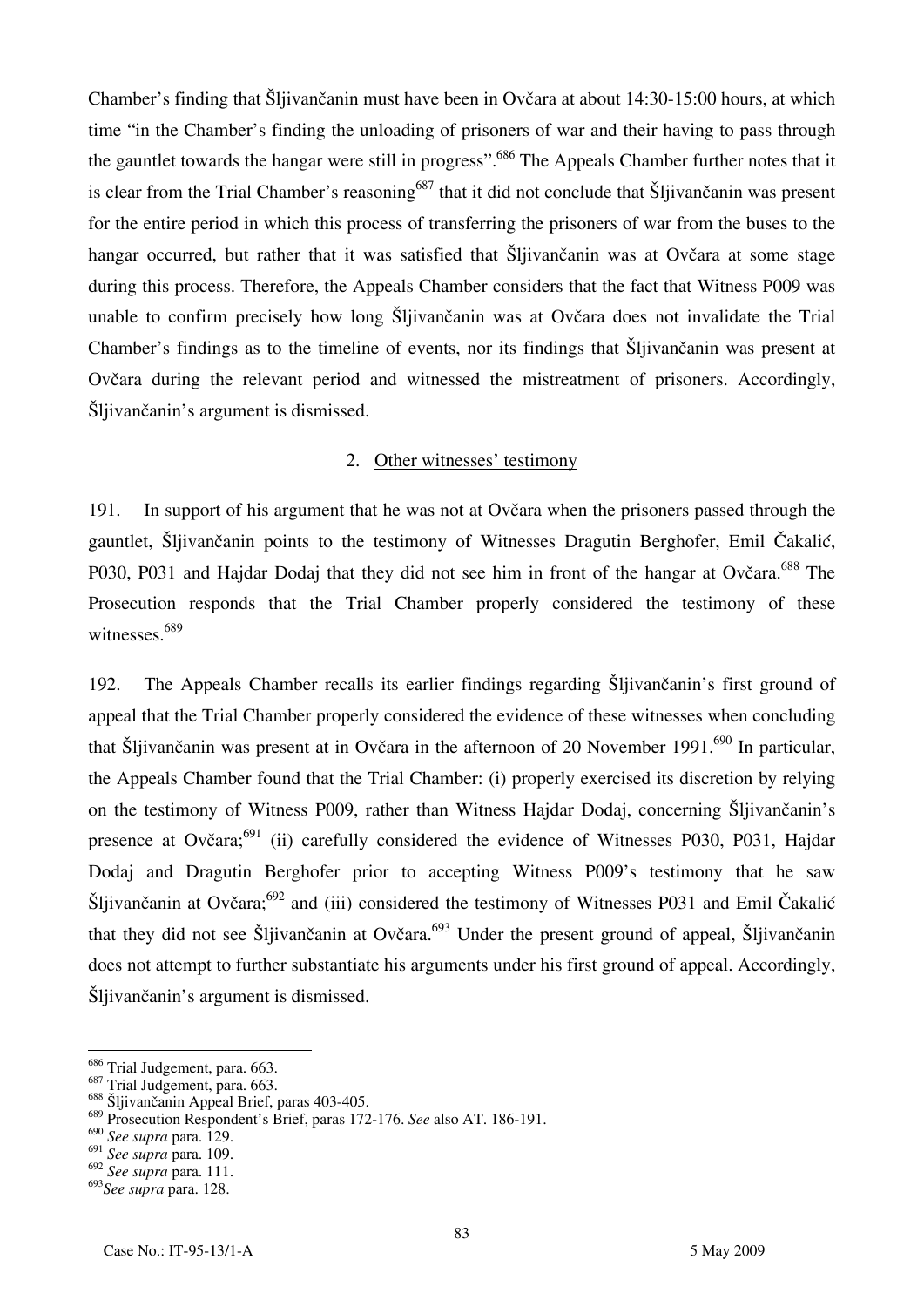#### 3. Conclusion

193. In light of the foregoing, the Appeals Chamber finds that Šljivančanin fails to demonstrate that the Trial Chamber's finding that he was present at Ovčara at the time when the prisoners of war were seriously mistreated by TOs and paramilitaries and must have witnessed the mistreatment was unreasonable. He fails to show that the Trial Chamber committed an error of fact which resulted in a miscarriage of justice at paragraph 663 of the Trial Judgement.<sup>694</sup> Accordingly, Šljivančanin's fourth ground of appeal is dismissed in its entirety.

## **E. Fifth Ground of Appeal: Whether the Elements of Aiding and Abetting the Torture of the Prisoners of War in Ovčara were Fulfilled**

194. The Trial Chamber found that Šljivančanin's failure to act pursuant to his duty to ensure the security of the prisoners of war from the Vukovar hospital had a substantial effect on the commission of the crimes of cruel treatment and torture at Ovčara in the afternoon of 20 November 1991.<sup>695</sup> It further found that he knew that the TOs and paramilitaries were mistreating the prisoners of war and concluded that he must have been aware that his failure to give clear direction to the military police present or to reinforce them facilitated the commission of the crimes.<sup>696</sup> Accordingly, the Trial Chamber found Sljivančanin guilty of aiding and abetting the torture of the prisoners of war at the hangar at Ovčara in the afternoon of 20 November 1991.<sup>697</sup>

195. Šljivančanin submits that the elements of aiding and abetting were not fulfilled in that: (1) the Trial Chamber erred in finding that his omission had a substantial effect on the commission of the crimes at Ovčara; (2) the Trial Chamber erred in finding that he must have been aware that his failure to give clear direction to the military police or to reinforce them assisted the commission of the crimes; and (3) the Trial Chamber erred in finding that he was on notice of the occurrence of acts similar to those committed in Ovčara.<sup>698</sup> Accordingly, he requests the Appeals Chamber to enter a finding of not guilty under Count 7 of the Indictment.<sup>699</sup>

196. The Prosecution responds that the Trial Chamber properly found that the *actus reus* and *mens rea* of aiding and abetting by omission were fulfilled.<sup>700</sup> It submits that Sljivančanin misunderstands the applicable standard of substantial contribution<sup>701</sup> and misconstrues the pertinent

 $\overline{\phantom{a}}$ 

 $^{694}$  Šlivančanin Notice of Appeal, para. 23.

<sup>&</sup>lt;sup>695</sup> Trial Judgement, para. 670.

 $696$  Trial Judgement, para.  $670$ .

 $697$  Trial Judgement, paras 674, 715.

<sup>698</sup> Šljivančanin Notice of Appeal, para. 28; Šljivančanin Appeal Brief, para. 466. *See* also AT. 157-160.<br><sup>699</sup> Šljivančanin Notice of Appeal, para. 30; Šljivančanin Appeal Brief, para. 467.

<sup>&</sup>lt;sup>700</sup> Prosecution Supplemental Respondent's Brief, paras 37-38. See also AT. 170-174.<br><sup>701</sup> Prosecution Supplemental Respondent's Brief, para. 37.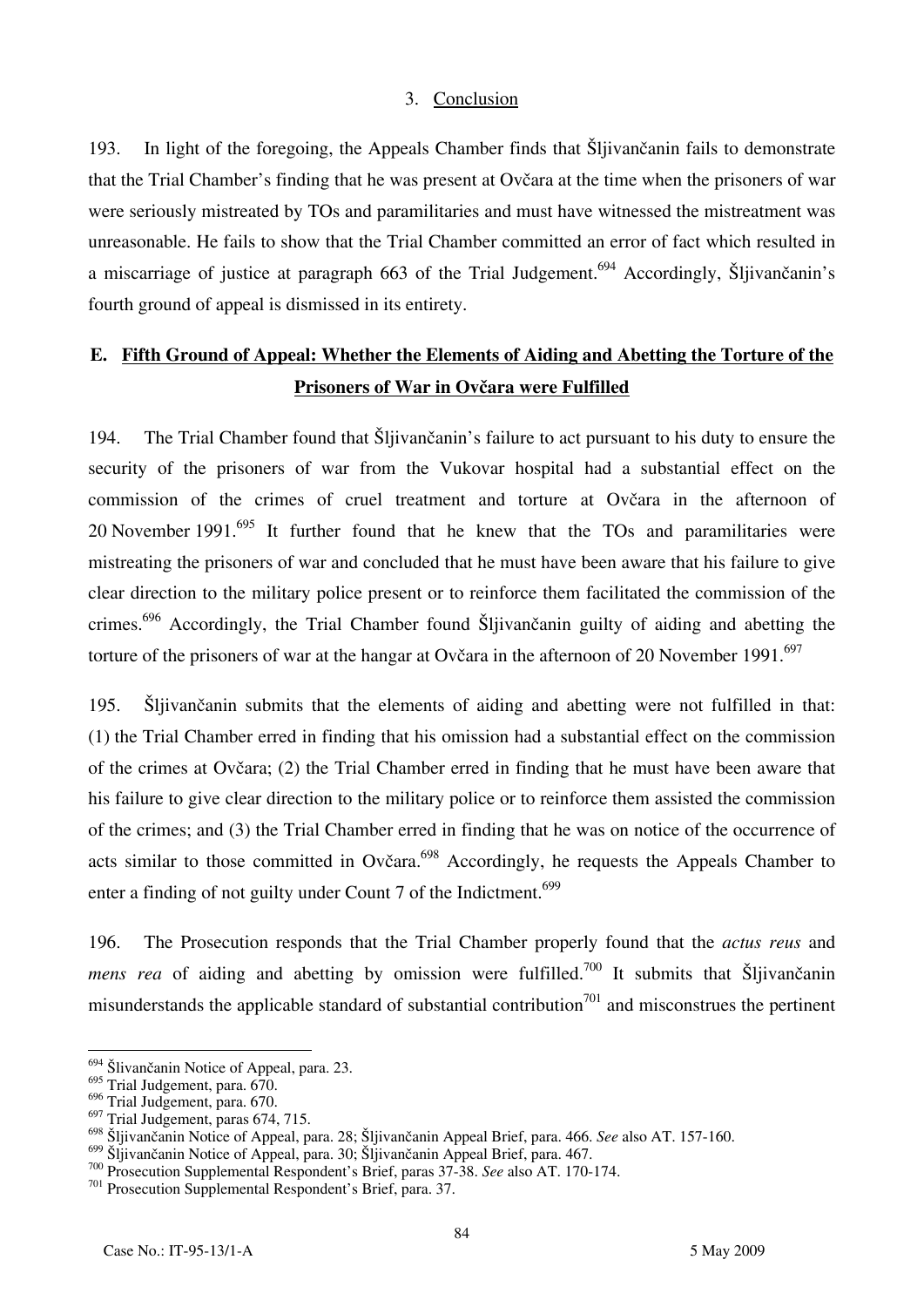factual findings of the Trial Chamber that he was aware of his contribution to the crimes.<sup>702</sup> It further posits that the Trial Chamber's findings regarding Šljivančanin's knowledge of earlier crimes and the perpetrators' propensity to harm the prisoners of war was relevant to his *mens rea*. 703 The Prosecution concludes that Šljivančanin has not shown that the Trial Chamber's findings on the elements of aiding and abetting by omission were unreasonable.<sup>704</sup>

#### 1. Whether Šljivančanin's omission had a substantial effect on the commission of the crimes

197. Šljivančanin submits that no reasonable trier of fact could have concluded that his failure to take action to protect the prisoners of war held at Ovčara had a substantial effect on the commission of the crimes committed against them.705 He submits that the Trial Chamber erred in reaching this conclusion because it failed to consider the presence at Ovčara of officers who had the material ability and were in a better position than him to take measures to stop the mistreatment of the prisoners of war, and had reason to take such action.<sup>706</sup> Šljivančanin particularly points to LtCol Milorad Vojnović,<sup>707</sup> but also refers to LtCol Miodrag Panić,<sup>708</sup> Captain Dragan Vezmarović<sup>709</sup> and Captain Dragi Vukosavljević,<sup>710</sup> as officers upon whom it was incumbent to take action to prevent the mistreatment of the prisoners of war held at Ovčara.

198. The Prosecution responds that Šljivančanin's submission that his failure to act did not have a substantial effect on the commission of the crimes at Ovčara because other JNA officers were in a better position to act misunderstands the law because a cause-effect relationship between the aider and abettor and the commission of the crime is not required.<sup>711</sup> Rather, it submits, the determination as to whether the aider and abettor's failure to act had a substantial effect on the commission of the crime is a fact-based inquiry.<sup>712</sup> The Prosecution further submits that whatever the responsibilities of the other officers may have been, they do not absolve Šljivančanin of his own legal duty toward the prisoners of war.713 Based on the Appeals Chamber's finding in *Blagojević and Jokić*, it posits that an accused's conduct can have a substantial effect on the commission of crimes even if his contribution is more limited in scope than that of other individuals or entities.<sup>714</sup> The Prosecution

<sup>702</sup> Prosecution Supplemental Respondent's Brief, para. 38.

<sup>702</sup> Prosecution Supplemental Respondent's Brief, para. 38. 703 Prosecution Respondent's Brief, para. 179. 704 Prosecution Supplemental Respondent's Brief, para. 39.

 $705$  Šljivančanin Appeal Brief, paras 410, 413.<br> $706$  Šljivančanin Appeal Brief, paras 411, 424.

<sup>&</sup>lt;sup>707</sup> Šljivančanin Appeal Brief, paras 412, 425-426, 431-432, 435. *See* also Šljivančanin Supplemental Brief in Reply, paras 71-72.

<sup>&</sup>lt;sup>708</sup> Šljivančanin Appeal Brief, paras 427, 435.<br><sup>709</sup> Šljivančanin Appeal Brief, paras 428, 431, 435. *See* also Šljivančanin Supplemental Brief in Reply, para. 73.

<sup>&</sup>lt;sup>710</sup> Šljivančanin Appeal Brief, paras 429, 435. See also Šljivančanin Supplemental Brief in Reply, para. 73.<br><sup>711</sup> Prosecution Supplemental Respondent's Brief, para. 40, citing Trial Judgement, para. 552.<br><sup>712</sup> Prosecutio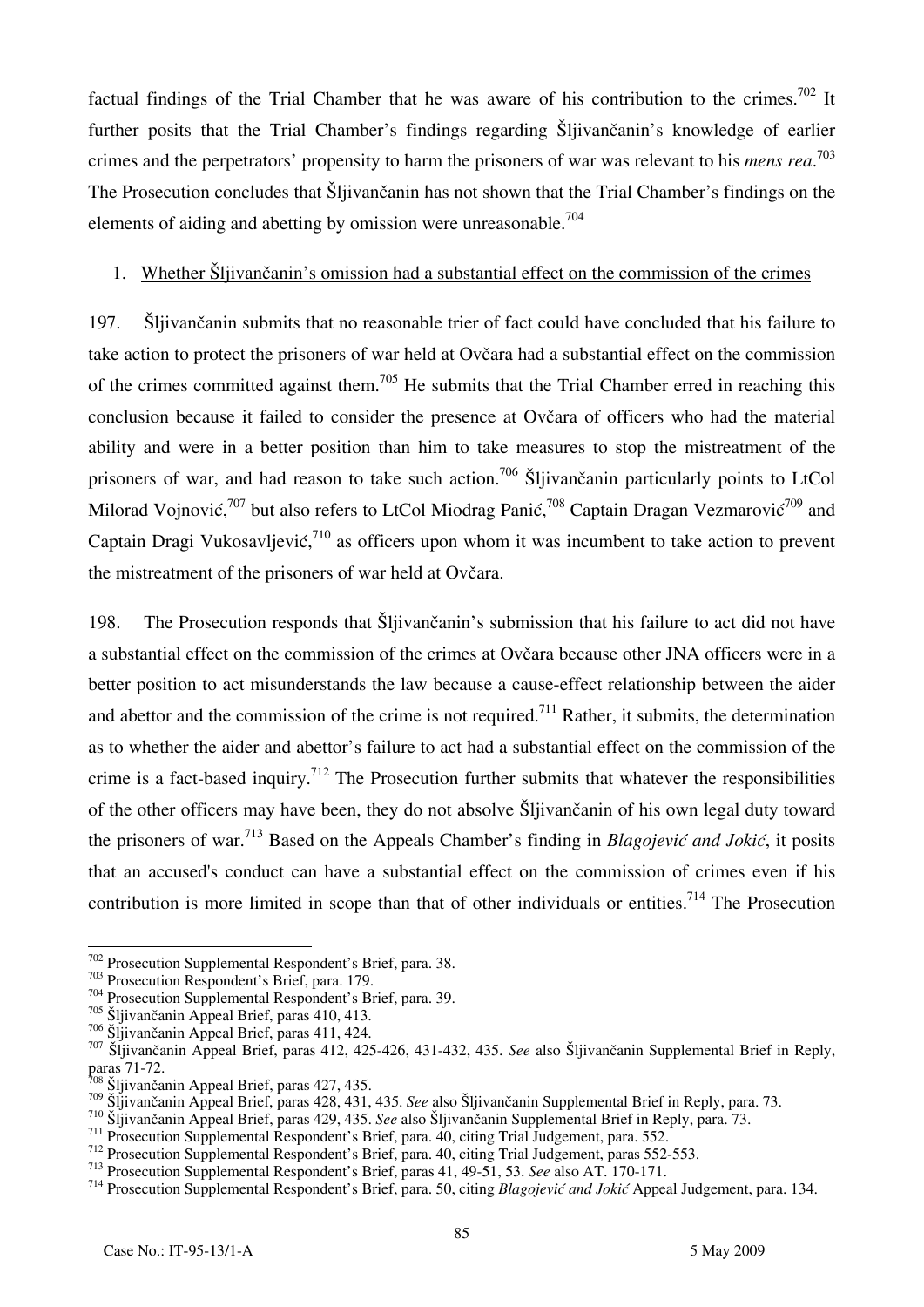argues that Šljivančanin had the obligation and the ability to take steps to secure the protection of the prisoners of war and that his failure to act had a substantial effect on the perpetration of the crimes at Ovčara.<sup>715</sup>

199. At the appeals hearing, Šliivančanin argued that substantial contribution must be assessed by looking at the effect on the perpetrators.<sup>716</sup> In this regard, Šljivančanin submits that his failure to act did not influence the perpetrators of the crimes, given that they did not see him at Ovčara and knew that other JNA officers present at Ovčara were in control of the situation.<sup>717</sup> He submits that he was not responsible for the security of the prisoners of war held at Ovčara and that, in any event, whether he had the authority and means to act is not relevant to whether his inaction had a substantial effect on the commission of the crimes.<sup>718</sup> Furthermore, he submits that there is no evidence that any actions he could have taken according to the Trial Chamber and the Prosecution would have prevented the mistreatment of prisoners of war.<sup>719</sup> Finally, Šljivančanin argues that the Prosecution's reliance on the *Blagojevi*ć *and Jokić* Appeal Judgement, in support of the proposition that "his omission can have a substantial effect on the mistreatment of prisoners even where it is more limited in scope than that of other officers present" is erroneous as that case dealt with positive practical assistance rather than omission.<sup>720</sup>

200. The Appeals Chamber considers that the Trial Chamber correctly enunciated that the determination of whether an act or omission had a substantial effect on the commission of a crime is a fact-based inquiry.<sup>721</sup> It recalls its previous finding that "it is not required that the act of assistance serve as a condition precedent for the commission of the crime".<sup>722</sup> Furthermore, the Appeals Chamber recalls the finding in the *Blagojević and Jokić* Appeal Judgement that the fact that the accused provided more limited assistance to the commission of a crime than others does not preclude the accused's assistance from having had a substantial effect on the perpetration of the crime.<sup>723</sup> The Appeals Chamber rejects Šljivančanin's submission that this finding is inapplicable to the present case because *Blagojević and Jokić* was concerned with an act rather than an omission.724 The Appeals Chamber recalls that it has acknowledged that the basic elements of aiding and abetting apply notwithstanding whether this form of liability is charged as "omission" and it has

 $\overline{a}$ 715 Prosecution Supplemental Respondent's Brief, paras 42-47. *See* also AT. 171-172.

<sup>&</sup>lt;sup>716</sup> AT. 157-158.<br><sup>717</sup> Šljivančanin Supplemental Brief in Reply, paras 62-63. *See* also AT. 157.<br><sup>718</sup> Šljivančanin Supplemental Brief in Reply, paras 68-69.<br><sup>719</sup> Šljivančanin Supplemental Brief in Reply, paras 68-69.

 $\frac{720}{21}$  Siljivančanin Supplemental Brief in Reply, para. 70, citing Prosecution Supplemental Respondent's Brief, para. 50.<br><sup>721</sup> Trial Judgement, para. 552.<br><sup>722</sup> Blagoiević and Jokić Appeal Judgement, para. 134 citi Judgement, para. 48.<br><sup>723</sup> Blagojević and Jokić Appeal Judgement, para. 134.

<sup>&</sup>lt;sup>724</sup> Šliivančanin Supplemental Brief in Reply, para. 70.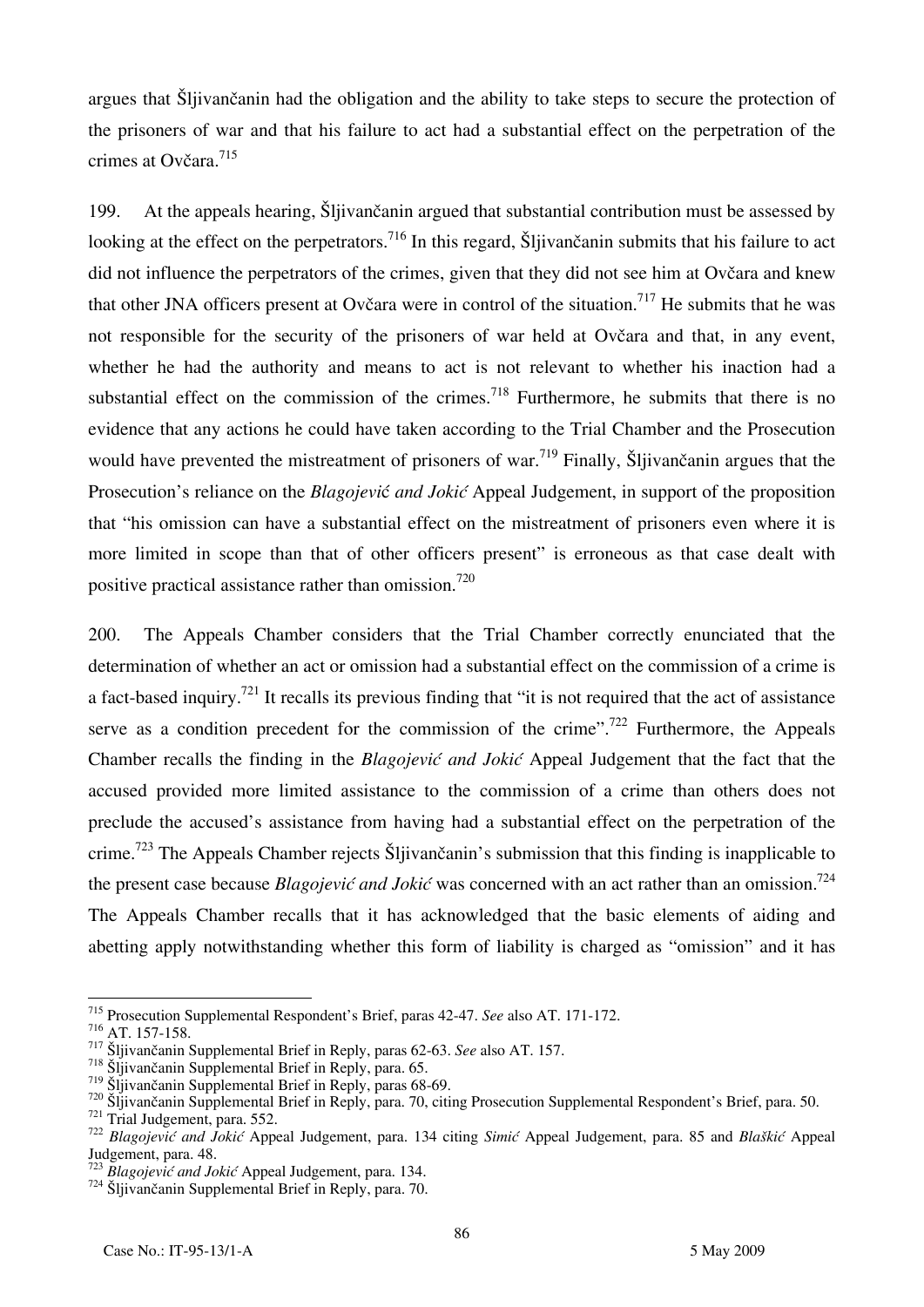held that the *mens rea* and *actus reus* requirements for aiding and abetting by omission are the same as for aiding and abetting by a positive act.<sup>725</sup> Against this backdrop, the Appeals Chamber therefore finds that the fact that other officers better placed than Šljivančanin to ensure the protection of the prisoners of war at Ovčara also failed to act does not in and of itself negate the effect of Šljivančanin's failure to intervene to prevent the mistreatment. In addition, the Appeals Chamber notes that the Trial Chamber considered at length the roles of LtCol Vojnović, LtCol Panić, Captain Vezmarović and Captain Vukosavljević in securing the prisoners of war at Ovčara and took into account their efforts and failures to provide security to the prisoners of war in the hangar.726

201. Turning to Šljivančanin's contention that he was not responsible for the security of the prisoners of war held at Ovčara<sup>727</sup> and that it has not been proven that he could have prevented the mistreatment of prisoners of war,<sup>728</sup> the Appeals Chamber recalls that it has already found that Šliivančanin was bound by a legal duty to protect the prisoners of war.<sup>729</sup> Furthermore, the Appeals Chamber recalls that it has upheld the Trial Chamber's finding that Mrkšić ordered Šljivančanin to be in charge of the evacuation and authorised him to use as many military police as necessary to escort the prisoners of war and ensure their safe passage.<sup>730</sup> Therefore, Šljivančanin's contention that he could not have issued instructions to the military police without referring to the commander of the Military Police Company or the 80 mtbr, cannot succeed.<sup>731</sup> Similarly his argument that he would have had to refer to Mrkšić or other officers in order to take action<sup>732</sup> is neither correct, given findings of the Trial Chamber regarding Šljivančanin's authority and ability to issue orders which have not been challenged,<sup>733</sup> nor an excuse for failing to take those steps that were possible. In this regard, the Appeals Chamber recalls that LtCol Vojnović referred to the 80 mtbr command requesting additional soldiers and reported the situation at Ovčara to Mrkšić.<sup>734</sup> While the steps LtCol Vojnović took were not altogether successful, it demonstrates that Šljivančanin could also

<sup>725</sup> *See supra* para. 146. The Appeals Chamber recalls that aiding and abetting by omission also requires that the accused had the ability to act, or in other words, that there were means available to the accused to fulfil this duty. *Cf. Ntagerura et al.* Appeal Judgement, para. 335.<br><sup>726</sup> Trial Judgement, paras 254-273.

<sup>727</sup> Sijivančanin Supplemental Brief in Reply, para. 64.<br><sup>728</sup> Šljivančanin Supplemental Brief in Reply, paras 68-69.<br><sup>729</sup> See supra para. 185.

<sup>&</sup>lt;sup>730</sup> *See supra* paras 171-172.<br><sup>731</sup> The Appeals Chamber recalls that as security organ, Šljivančanin could issue orders to the military police within OG South but that these were subject to any orders of the commanders of the unit to which the military police were subordinated. However, this was considered to be immaterial when the Trial Chamber assessed Sljivančanin's role in the evacuation because at the relevant time he was not functioning as the security organ and thus was not limited by the powers of that office. Hence, the Trial Chamber further found that Sljivančanin was exercising the power and authority conferred on him by Mrkšić to conduct the evacuation of the hospital and as such he was exercising *de jure* authority with respect to the relevant JNA military police forces of OG South. *See* Trial Judgement, para. 397. *See* also *supra* Section III.B.4(a)(ii): "Šljivančanin's authority as security organ of OG South".

 $^{732}$  Šljivančanin Supplemental Brief in Reply, para. 69<br> $^{733}$  Trial Judgement, paras 122, 125, 127.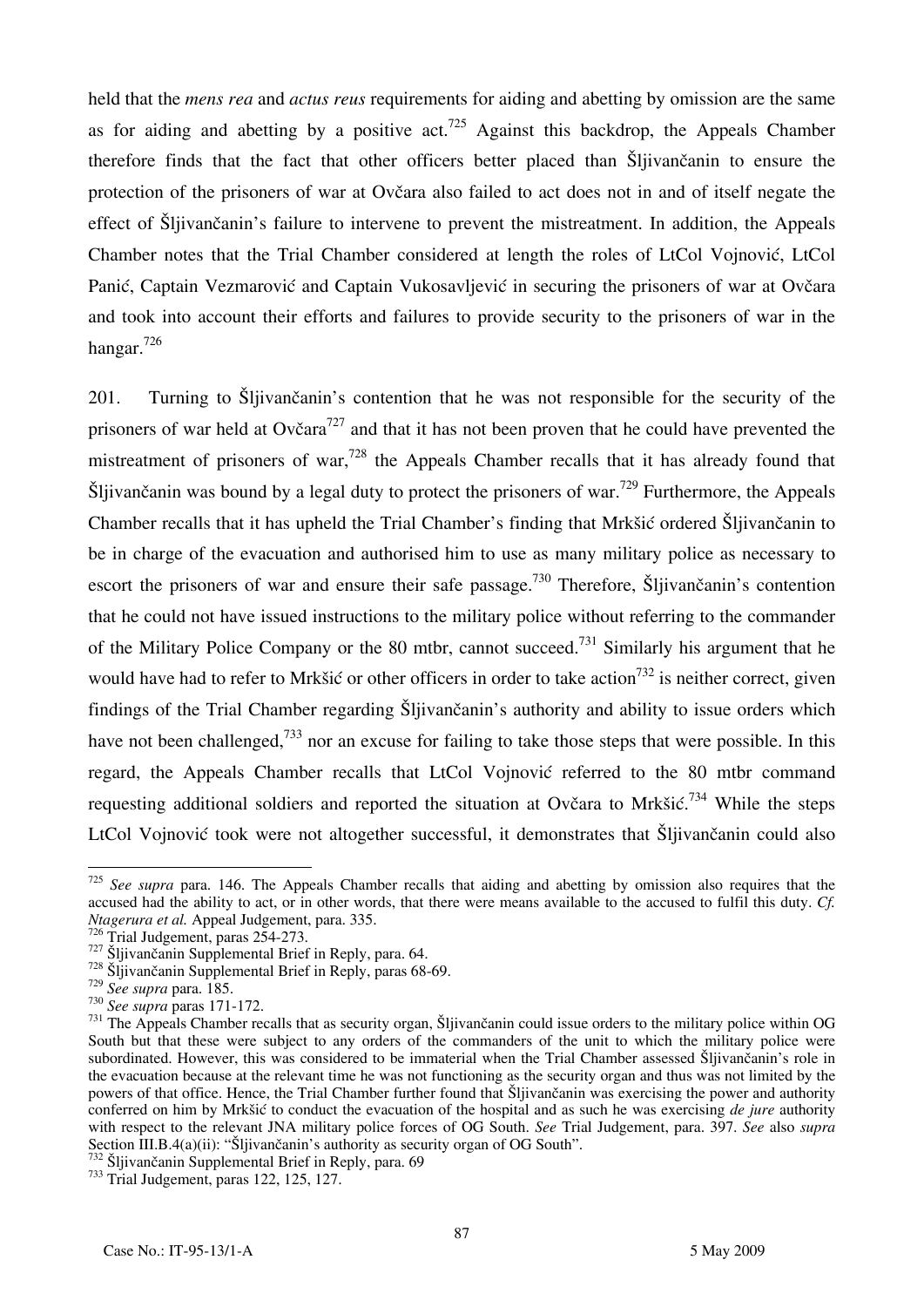have undertaken steps to address the security situation; however, he failed to even attempt to take any steps to assist the prisoners of war.

202. Finally, the Appeals Chamber rejects Šljivančanin's submission that his failure to act could not have had a substantial effect on the commission of the crimes given that the perpetrators did not see him at Ovčara on 20 November 1991, or know he was there, and that from the perpetrator's perspective it was the JNA officers present at Ovčara who could have influenced their behaviour.<sup>735</sup> The Appeals Chamber recalls that the Trial Chamber took into account that none of the perpetrators saw Šljivančanin at Ovčara in finding that "it cannot be concluded that his presence was deemed by the perpetrators as tacit approval or encouragement".<sup>736</sup> Rather, the Trial Chamber found that Šljivančanin substantially contributed to the commission of the crimes against the prisoners of war by failing to take action to prevent them as discussed above.<sup>737</sup>

203. The Appeals Chamber finds that Šljivančanin failed to show any error in the Trial Chamber's consideration of whether his contribution had a substantial effect on the mistreatment of the prisoners of war at Ovčara. Accordingly, Šljivančanin's arguments are dismissed.

## 2. Whether Šljivančanin was aware that his failure to take additional measures to protect the prisoners of war had a substantial effect on the commission of the crimes

204. Šljivančanin submits that the Trial Chamber erred in finding that he must have been aware that by failing to give clear direction to the military police or to provide additional military police to assist with ensuring the security of the prisoners of war held at Ovčara, he facilitated the commission of the mistreatment of the prisoners of war.<sup>738</sup> In support of this contention, he submits that the military police at Ovčara was not subordinated to him and that he knew that LtCol Milorad Vojnović and other OG South officers were present at Ovčara and had the material ability to take measures to put an end to the mistreatment of the prisoners of war.<sup>739</sup> He submits that the Trial Chamber neglected to consider that he was aware that the same forces had successfully performed the same task at the same location two days earlier.<sup>740</sup> Therefore, he contends that even if he did go to Ovčara and see that the security was insufficient, he could only have assumed that the other officers present were capable of addressing the situation.<sup>741</sup>

 $\frac{734}{11}$  Trial Judgement, para. 263.

<sup>&</sup>lt;sup>735</sup> Šljivančanin Supplemental Brief in Reply, paras 62-63.<br><sup>736</sup> Trial Judgement, para. 671.

<sup>&</sup>lt;sup>737</sup> Trial Judgement, para. 670.<br><sup>738</sup> Šljivančanin Appeal Brief, paras 414, 416, 440. *See* also AT. 158-159, 211.<br><sup>739</sup> Šljivančanin Appeal Brief, para. 415. *See* also AT. 211.

<sup>&</sup>lt;sup>740</sup> Šljivančanin Appeal Brief, para. 436. See also AT. 211.<br><sup>741</sup> Šljivančanin Appeal Brief, paras 437, 439. See also Šljivančanin Supplemental Brief in Reply, para. 87.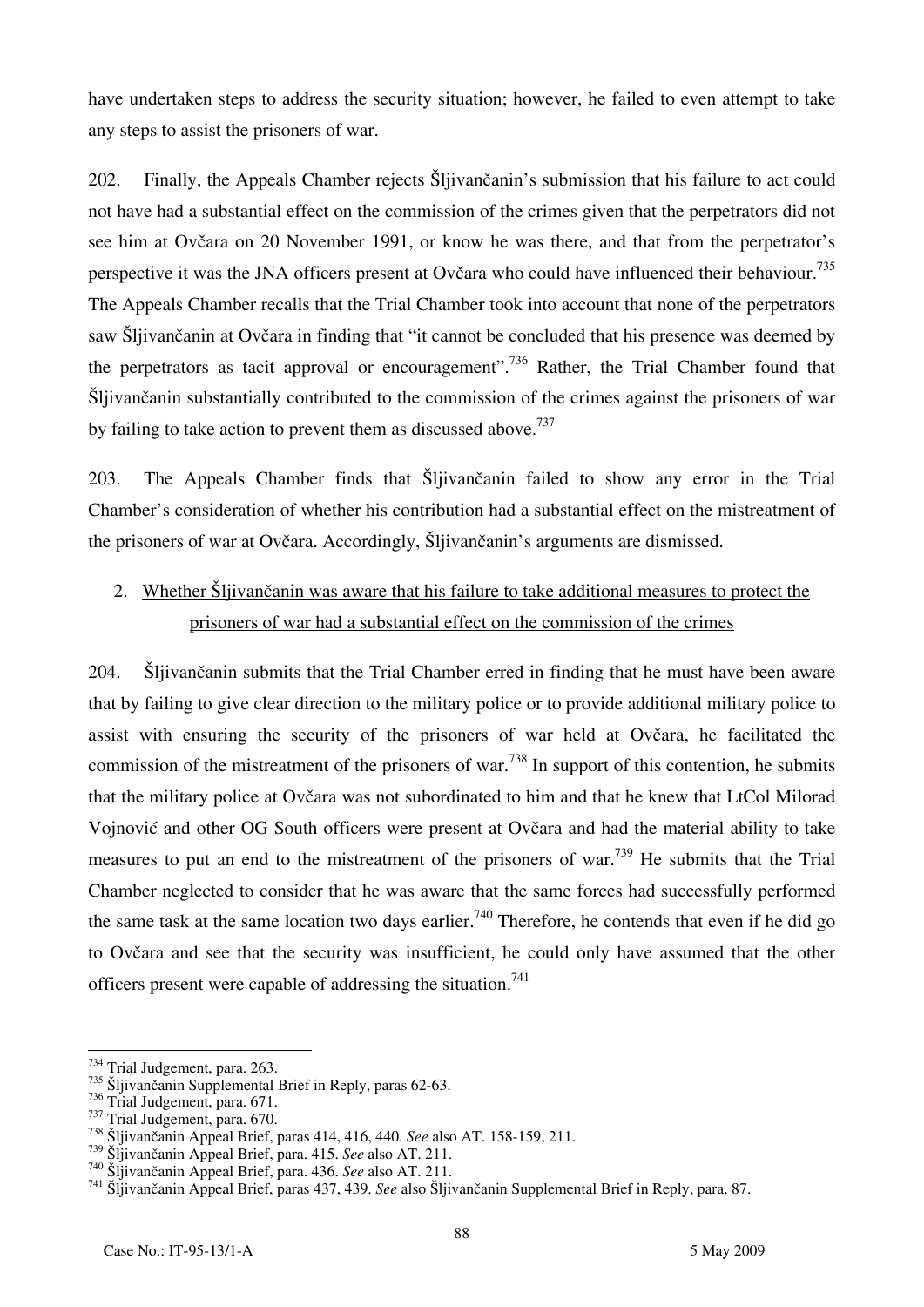205. The Prosecution responds that, contrary to Šljivančanin's submissions, as a result of the earlier transfer to Sremska Mitrovica, Šljivančanin was aware of the risk of hostile acts directed against Croatian prisoners of war held at Ovčara.<sup>742</sup> Furthermore, the Prosecution posits that, based on the attacks at the JNA barracks and what he saw at Ovčara, Šljivančanin must have realised that the transfer of prisoners of war from the Vukovar hospital on 20 November 1991 was in serious jeopardy and that although LtCol Vojnović had the authority to issue orders to the military police, he was not doing so efficiently or effectively.<sup>743</sup> As a result, the Prosecution argues that Šljivančanin could not have thought that the other officers present at Ovčara had superior or more efficient authority, or that the authority of these officers absolved him of his own responsibility to act.744

206. Recalling its finding that Šljivančanin was present at Ovčara on the afternoon of 20 November 1991<sup>745</sup> and witnessed the mistreatment of the prisoners of war,<sup>746</sup> the Appeals Chamber considers that, in light of the fact that Šljivančanin saw the mistreatment of the prisoners of war at Ovčara occurring despite the presence of JNA troops, it must have been clear to him that the JNA officers and troops present were either unable or unwilling to prevent the beatings. The fact that a similar evacuation had been successfully completed two days earlier could not have assuaged his concerns in the face of the actual scene unfolding before him that afternoon at Ovčara. Regardless of what they had been able to achieve during the earlier evacuation, witnessing the beatings at Ovčara must have indicated to Šljivančanin that the officers did not have everything under control at this time. Given that the Appeals Chamber has already upheld the findings to the effect that Šljivančanin had been delegated with the responsibility for the evacuation of the prisoners of war from the Vukovar hospital, and that Mrkšić authorised him to use as many military police as necessary to escort the prisoners of war and ensure their safe passage,  $^{747}$  Šljivančanin must have known that it was his responsibility to protect the prisoners of war and that he had the authority to take action. Knowing what he did, the only reasonable conclusion is that he knew that his failure to take any action to protect the prisoners of war assisted in the mistreatment of the prisoners of war by the TOs and paramilitaries.

207. The Appeals Chamber finds that Šljivančanin fails to show that it was not reasonably open to the Trial Chamber to find that Šljivančanin was aware that his inaction contributed to the

<sup>&</sup>lt;sup>742</sup> Prosecution Supplemental Respondent's Brief, para. 55, citing Trial Judgement, para. 665, fn. 1118.<br><sup>743</sup> Prosecution Supplemental Respondent's Brief, paras 56-57, 59.<br><sup>744</sup> Prosecution Supplemental Respondent's Brie

<sup>&</sup>lt;sup>744</sup> Prosecution Supplemental Respondent's Brief, para. 58.<br><sup>745</sup> *See supra* para. 129.<br><sup>746</sup> *See supra* para. 193.

<sup>746</sup> *See supra* para. 193. 747 *See supra* paras 184-185.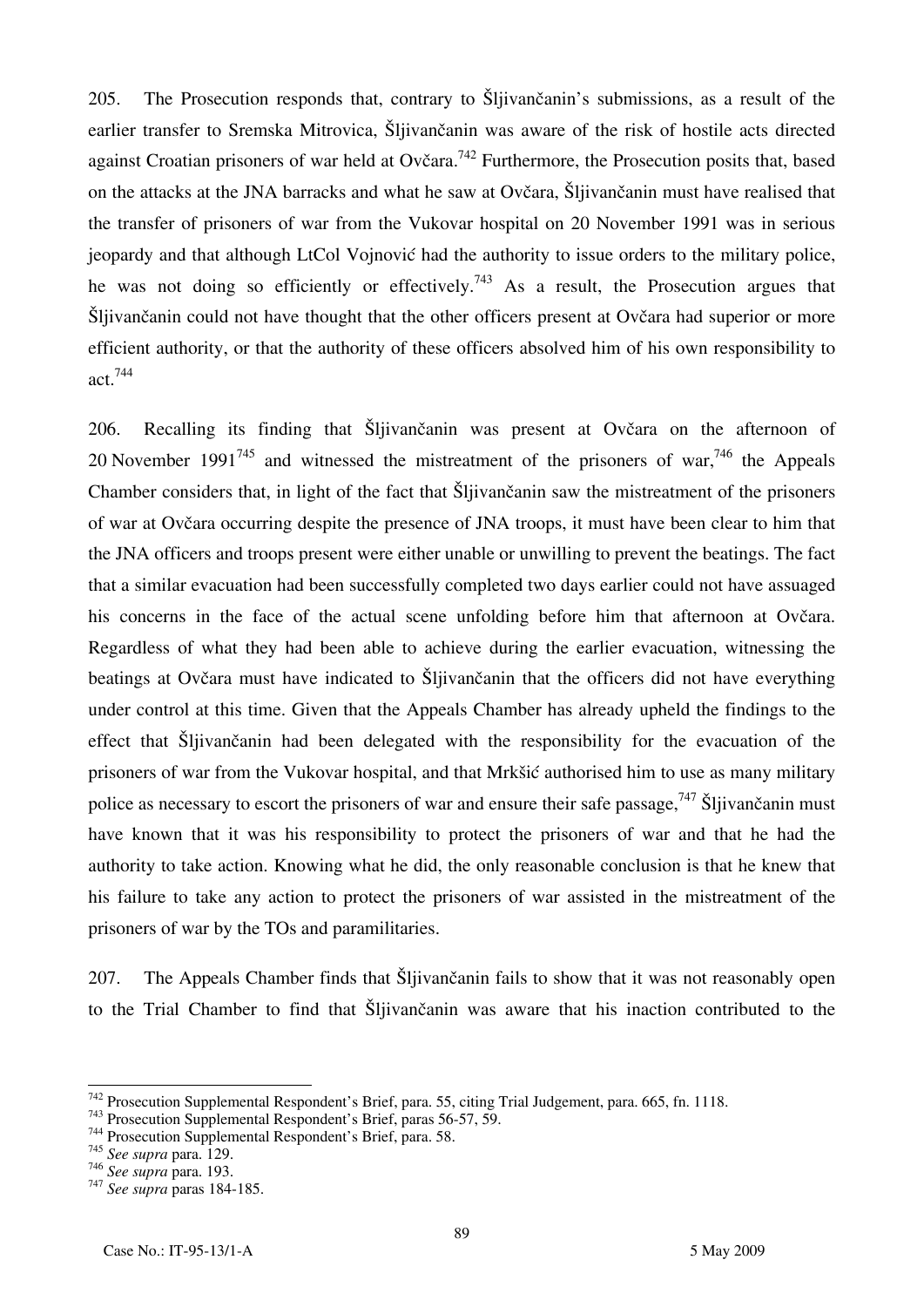mistreatment of the prisoners of war held at Ovčara.<sup>748</sup> As a result it was open to the Trial Chamber to conclude that Šljivančanin possessed the requisite *mens rea* for aiding and abetting torture. Accordingly, Šljivančanin's arguments are dismissed.

# 3. Whether Šljivančanin was on notice of the occurrence of previous acts similar to those committed at Ovčara

208. Šljivančanin submits that the Trial Chamber erred in finding that he was on notice of the occurrence of acts similar to those committed at Ovčara in the afternoon of 20 November 1991.<sup>749</sup> In support of this, Šljivančanin contends that prior knowledge of other incidents of mistreatment is not the applicable *mens rea* of aiding and abetting torture, but rather it must be proved that the accused knew that his omission assisted in the commission of the crime of the principal perpetrator.<sup>750</sup> However, in the event that the Appeals Chamber finds that prior knowledge is relevant, Šljivančanin submits that the Trial Chamber erred in finding that he was informed by Colonel Vujić of the mistreatment and killings committed at Velepromet by TOs and paramilitaries on 19 November 1991<sup>751</sup> and further that he was present at the JNA barracks on 20 November 1991 and observed or was informed of the mistreatment of the prisoners of war there.<sup>752</sup> Accordingly, Šljivančanin submits that no reasonable trier of fact could have concluded that he was aware that he facilitated the crimes committed at Ovčara.<sup>753</sup>

209. The Prosecution responds that the Trial Chamber properly found that the applicable *mens rea* is knowledge that "one of a number of crimes would probably be committed, and one of those crimes [was] in fact committed".<sup>754</sup> Moreover, it submits that Šljivančanin's prior knowledge was not limited to the incidents at Velepromet on 19 November 1991 and the JNA barracks on 20 November 1991.<sup>755</sup> With respect to his knowledge of the events at Velepromet and the JNA barracks, the Prosecution submits that the Trial Chamber reasonably concluded that he was aware of the prior mistreatment and it properly considered both Witnesses Colonel Vujić and Branko Korica's testimonies.756

210. The Appeals Chamber recalls that it has already found that Šljivančanin was aware that his failure to act assisted the mistreatment of the prisoners of war based on the mistreatment he

 $748$  Trial Judgement, para. 670.

 $749$  Šljivančanin Appeal Brief, paras 417, 419, 444.

<sup>&</sup>lt;sup>750</sup> Šljivančanin Appeal Brief, para. 442. *See* also Šljivančanin Brief in Reply, paras 107-109.

<sup>&</sup>lt;sup>751</sup> Šliivančanin Appeal Brief, paras 418, 443-444, 447-465. *See* also Šljivančanin Brief in Reply, paras 115-119.

<sup>&</sup>lt;sup>752</sup> Šljivančanin Appeal Brief, paras 418, 445. See also Šljivančanin Appeal Brief, paras 92-117; Šljivančanin Brief in Reply, paras. 110-114.

 $\widetilde{S}$ ljivančanin Appeal Brief, para. 420.

<sup>754</sup> Prosecution Respondent's Brief, para. 180, quoting Trial Judgement, para. 556.

<sup>755</sup> Prosecution Respondent's Brief, para. 182.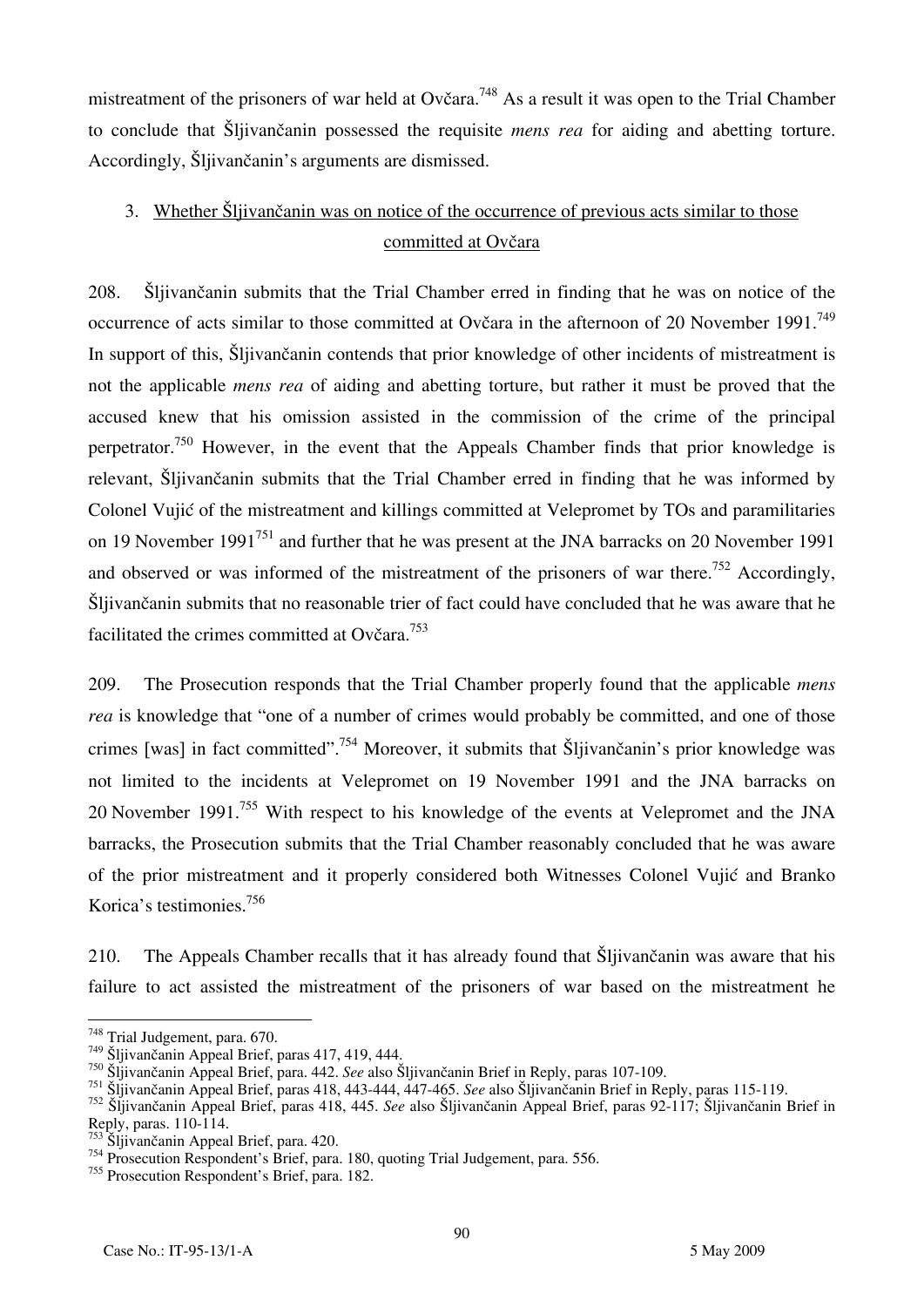witnessed at Ovčara on the afternoon of 20 November 1991.<sup>757</sup> It has therefore already found that Šljivančanin possessed the requisite knowledge to satisfy the *mens rea* of aiding and abetting torture. Accordingly, it is not necessary to consider whether Šljivančanin's awareness of previous similar acts contributed to his awareness that his inaction assisted the mistreatment of the prisoners of war held at Ovčara. Šljivančanin's arguments are dismissed.

### 4. Conclusion

211. The Appeals Chamber has found that it was reasonably open to the Trial Chamber to find that Šljivančanin's failure to take action to protect the prisoners of war held at Ovčara on 20 November 1991 substantially contributed to their mistreatment by the TOs and paramilitaries. It has further found that it was reasonable for the Trial Chamber to conclude that Šljivančanin was aware that his inaction assisted the perpetrators of the crimes. Accordingly the Appeals Chamber dismisses Šljivančanin's fifth ground of appeal in its entirety.

<sup>756</sup> Prosecution Respondent's Brief, paras 185-193.

<sup>757</sup> *See supra* para. 206.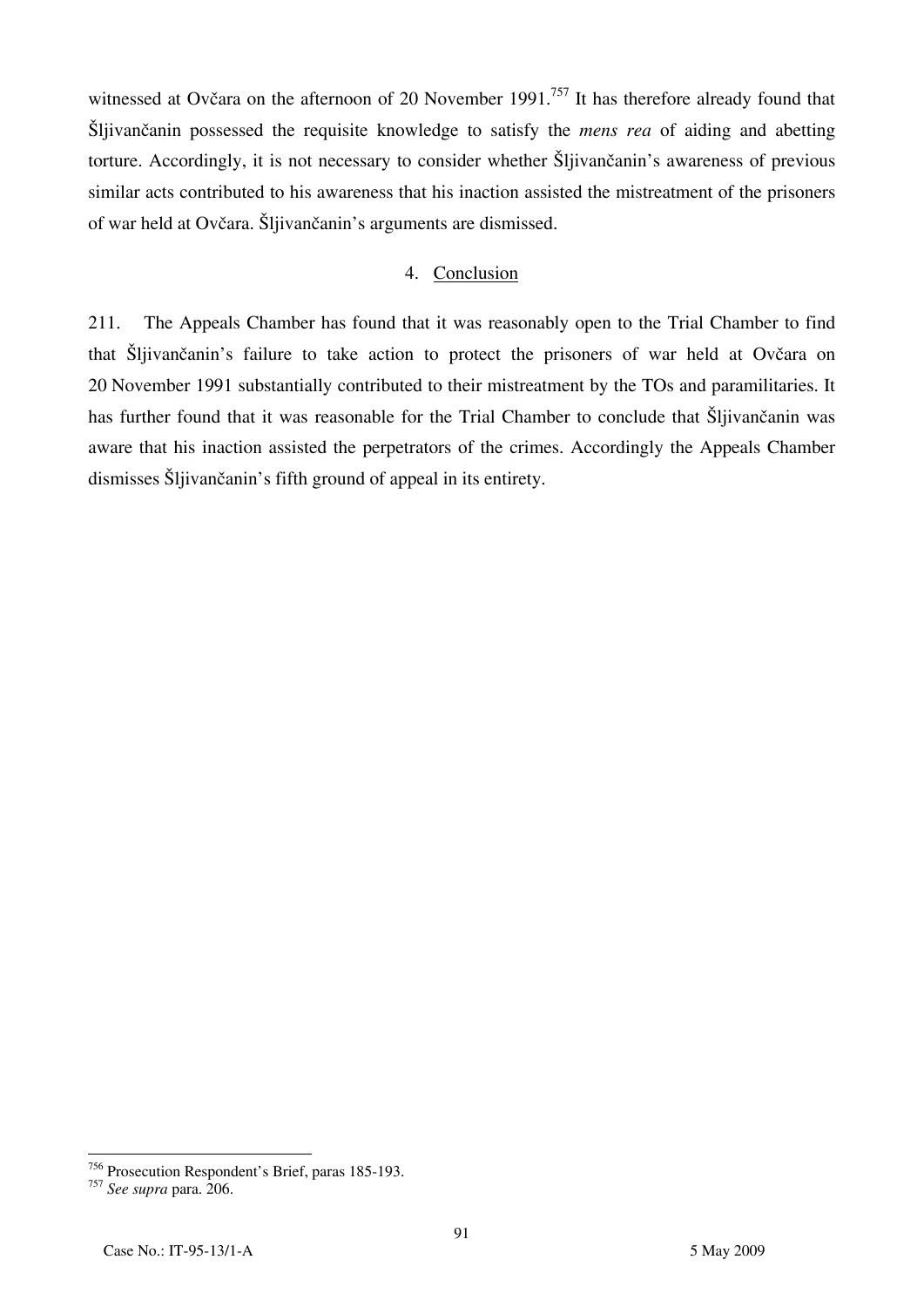# **V. MRKŠIĆ'S APPEAL**

212. On 29 October 2007, Mrkšić filed a notice of appeal setting forth eleven grounds of appeal against the Trial Judgement and requesting the Appeals Chamber to acquit him of his convictions under Article 3 of the Statute for having aided and abetted the crimes of murder, torture and cruel treatment.758 In his first eight grounds of appeal, Mrkšić challenges numerous findings which he claims were entered as a result of the Trial Chamber's failure to apply the standard of proof beyond reasonable doubt.<sup>759</sup> Under his ninth ground of appeal, he argues that as a result of the errors alleged in his preceding eight grounds of appeal, the Trial Chamber erred in law in convicting him pursuant to Article 7(1) of the Statute for having aided and abetted murder, torture and cruel treatment under Article 3 of the Statute.<sup>760</sup> Under his tenth ground of appeal, Mrkšić disputes certain facts which he asserts were not so important for the Trial Chamber in the course of reaching its decision but which are "important to the Defence and the position of the JNA".<sup>761</sup> Under his eleventh ground of appeal, he argues that the Trial Chamber erred in assessing the aggravating and mitigating circumstances when sentencing him to 20 years' imprisonment.<sup>762</sup> This ground of appeal is addressed in the sentencing section.<sup>763</sup>

#### **A. Preliminary Issue**

213. The Appeals Chamber observes that Mrkšić's submissions were often difficult to understand. While this may to some extent result from translation difficulties, it is also due to the way in which the arguments are presented and structured. Thus, for the sake of clarity the present Judgement quotes extensively from Mrkšić's relevant submissions when addressing his arguments. The Appeals Chamber has summarised the rest of the arguments to the best of its ability as it understands them.

214. The Appeals Chamber notes with concern that Mrkšić's Appeal Brief largely repeats arguments previously advanced in his Final Trial Brief without a clear explanation as to how these arguments support the allegation that the Trial Chamber misapplied the standard of proof beyond reasonable doubt thus resulting in an erroneous finding of fact. In many instances paragraphs from Mrkšić's Final Trial Brief are copied *verbatim* into his submissions on appeal. This practice is unacceptable; an appeal is not an opportunity for the parties to reargue their cases<sup>764</sup> or, "for the

<sup>&</sup>lt;sup>758</sup> Mrkšić Notice of Appeal, para. 97.

<sup>759</sup> Mrkšić Notice of Appeal, paras 7, 14-23, 25-34, 39-40, 42, 44, 47, 51, 59, 66, 89.

<sup>760</sup> Mrkšić Notice of Appeal, Ground 9 (A), para. 84; Mrkšić Appeal Brief, paras 388-442.

<sup>761</sup> Mrkšić Notice of Appeal, para. 87; Mrkšić Appeal Brief, paras 466-492.

<sup>762</sup> Mrkšić Notice of Appeal, para. 96; Mrkšić Appeal Brief, paras 493-499.

<sup>763</sup> *See infra* Section VI: "Appeals Against Sentence".

<sup>764</sup> *Simić* Appeal Judgement, para. 238.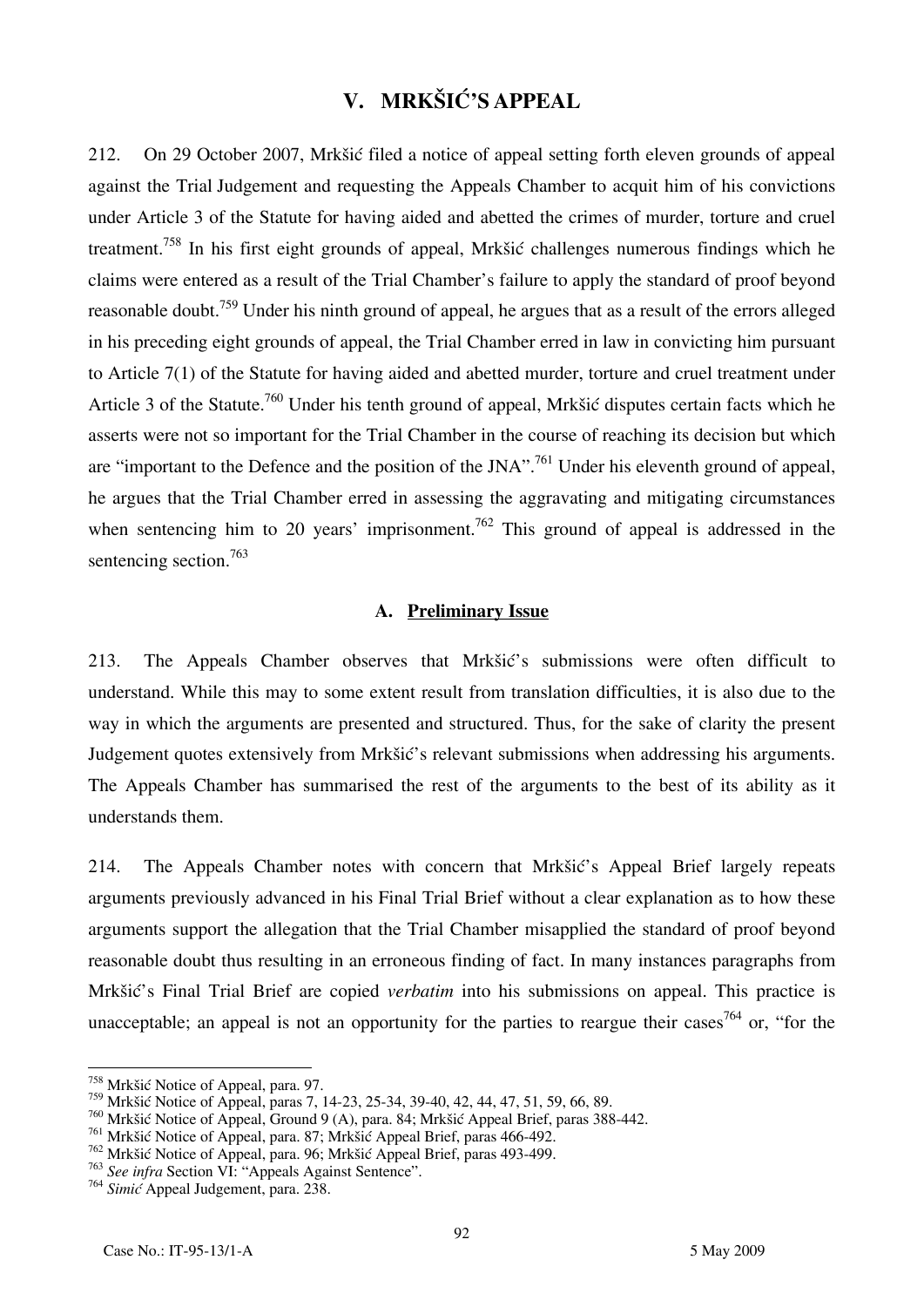Appeals Chamber to reconsider the evidence and factors submitted before the Trial Chamber".<sup>765</sup> The Appeals Chamber emphasizes that an appellant cannot hope to see his appeal succeed by simply repeating or referring to arguments that did not succeed at trial,<sup>766</sup> unless he can demonstrate that the Trial Chamber's rejection of them constituted such an error as to warrant the intervention of the Appeals Chamber.<sup>767</sup> Therefore, the Appeals Chamber will dismiss all those arguments which simply duplicate the submissions already raised before the Trial Chamber without seeking to clarify how these arguments support an error of law invalidating the Trial Judgement<sup>768</sup> or an error of fact which occasioned a miscarriage of justice.<sup>769</sup>

#### **B. Standard of Proof**

215. Under his first, second, third, fourth, sixth and tenth grounds of appeal, Mrkšić contends that the Trial Chamber erred by misapplying the standard of proof beyond reasonable doubt.<sup>770</sup> Mrkšić submits that this error of law consists of two "sub-errors": (1) "[t]he Trial Chamber misapplied the standard of proof beyond reasonable doubt by applying it to [a] discrete [portion] of the evidence rather than to the complete body of evidence relevant to the ultimate issue";<sup>771</sup> and (2) "[t] the Trial Chamber, rather than applying the standard of proof beyond a reasonable doubt, entertained any doubt including doubt not based upon logic and common sense".<sup>772</sup>

216. Mrkšić further alleges throughout his appeal that the Trial Chamber misapplied the standard of proof beyond reasonable doubt<sup>773</sup> with respect to a vast number of findings.<sup>774</sup> In doing so, Mrkšić merely reiterates submissions made in his Final Trial Brief. The Appeals Chamber emphasizes that this is not sufficient to satisfy the requirements of the standard of review on appeal. In this respect, Mrkšić's arguments are vague and in effect amount to an attempt to turn the appeals proceedings into a trial *de novo*. Hence the Appeals Chamber will dismiss these allegations.

<sup>765</sup> *Kupreškić et al.* Appeal Judgment, para. 430, citing *Čelebići* Appeal Judgement, para. 837.

<sup>766</sup> *See Nahimana et al.* Appeal Judgment, para. 395; *Kajelijeli* Appeal Judgement, para. 6.

<sup>767</sup> *Kajelijeli* Appeal Judgement, para. 6, referring to *Niyitegeka* Appeal Judgement, para. 9. *See* also *Blaškić* Appeal Judgement, para. 13; *Rutaganda* Appeal Judgement, para. 18.

<sup>768</sup> *Kupreškić et al.* Appeal Judgement, para. 27.

<sup>769</sup> *Rutaganda* Appeal Judgement, para. 18. <sup>770</sup> *See* Mrkšić Notice of Appeal, paras 3-4, 7, 21, 29, 47, 66, 89. *See* also Mrkšić Appeal Brief, paras 1, 3, 103, 150, 188, 279, 478, 489. At the appeals hearing Mrkšić submitted that the Trial Chamber "deviate<sup>d</sup> from the principle of establishing facts beyond reasonable doubt and decide<sup>[d]</sup> to make conclusions that are based on a sentence referred to paragraph 321 of the [Trial] Judgement, and that is: Such an order only could have come from Mile Mrk $\delta i \delta'$ . See AT. 39.

<sup>771</sup> Mrkšić Notice of Appeal, para. 4. *See* also Mrkšić Notice of Appeal, paras 3, 8, 9, 21, 29, 30, 36, 39, 42, 44, 47, 51,

<sup>59, 62, 66;</sup> Mrkšić Appeal Brief, Introduction, p. 6.<br>
<sup>772</sup> Mrkšić Notice of Appeal, para. 4.<br>
<sup>773</sup> See Mrkšić Appeal Brief, paras 1, 20, 25, 63, 93, 103, 150, 155, 162, 165, 174, 179, 191, 246, 253, 279, 478, 489.<br>
<sup>774</sup>

<sup>191-197, 205, 225-233, 240-241, 245-305, 314-329, 390-393, 575, 582, 585, 586, 607-623, 625, 630, 632, 634.</sup>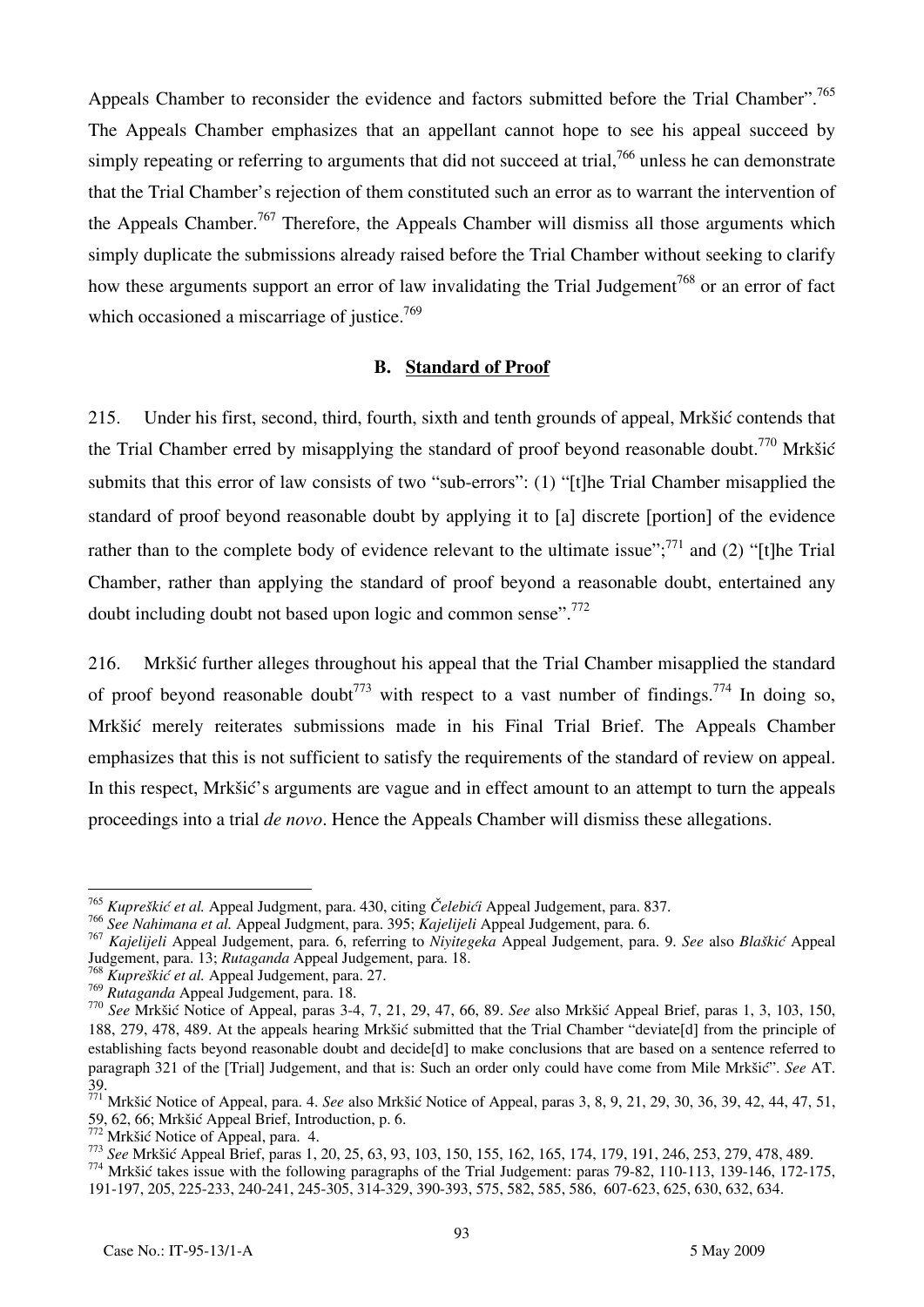# 1. Whether the Trial Chamber applied the standard of proof beyond reasonable doubt to a discrete portion of the evidence rather than to the complete body of evidence

217. According to the Statute and the Rules, a trier of fact should render a reasoned opinion on the basis of the entire body of evidence and without applying the standard of proof "beyond reasonable doubt" with a piecemeal approach.<sup>775</sup> The Trial Chamber's considerations regarding the evaluation of the evidence do not reveal an erroneous approach in this respect; on the contrary, they show that the Trial Chamber analysed the entire body of evidence without isolating any individual item.<sup>776</sup> The Trial Chamber determined in respect of each of the counts charged in the Indictment whether it was satisfied beyond reasonable doubt, on the basis of the *totality* of the evidence, that every element of the crime in question charged in the Indictment, including each form of liability, had been established.<sup>777</sup> To that effect, the Trial Chamber stated that:

In respect of some issues, it has been necessary for the Chamber to draw one or more inferences from facts established by the evidence. Where, in such cases, more than one inference was reasonably open from these facts, the Chamber has been careful to consider whether any inference reasonably open on those facts was inconsistent with the guilt of the Accused. If so, the onus and the standard of proof requires that an acquittal be entered in respect of that count.<sup>778</sup>

Mrkšić has not shown that the Trial Chamber erred in applying the requisite standard to "discrete" portions of the evidence or individual items of evidence in isolation from each other. The Appeals Chamber recalls that Mrkšić must identify the specific finding of the Trial Chamber where the error of law was allegedly committed, present arguments in support of his claim, and explain how the error invalidates the Trial Chamber's decision.<sup>779</sup> The Appeals Chamber finds that Mrkšić fails to do so. Accordingly, this allegation is dismissed.

### 2. Whether the Trial Chamber applied a standard amounting to proof beyond any doubt

218. Mrkšić's second allegation concerning the application of the standard of proof is that "[t]he Trial Chamber rather than applying the standard of proof beyond a reasonable doubt, entertained any doubt including doubt not based upon logic and common sense".<sup>780</sup> This allegation is raised under the first and second grounds of appeal in Mrkšić's Notice of Appeal<sup>781</sup> but is only referred to twice in his Appeal Brief; in his introductory remarks and under his first ground of appeal.<sup>782</sup>

 $\overline{a}$ <sup>775</sup> *Halilović* Appeal Judgement, para. 128.

<sup>776</sup> Trial Judgement, paras 11-16.<br>
777 Trial Judgement, para. 11 (emphasis added).<br>
778 Trial Judgement, para. 11, citing *Čelebići* Appeal Judgement, para. 458.<br>
779 See supra para. 11.

<sup>779</sup> *See supra* para. 11. 780 Mrkšić Notice of Appeal, para. 4; Mrkšić Appeal Brief, para. 3. 781 Mrkšić Notice of Appeal, paras 4, 8, 23 (under his second ground of appeal Mrkšić submits that this allegation would be the subject of "detailed" explanation in his Appeal Brief).

<sup>782</sup> Mrkšić Appeal Brief, Introduction, p. 6 and para. 3.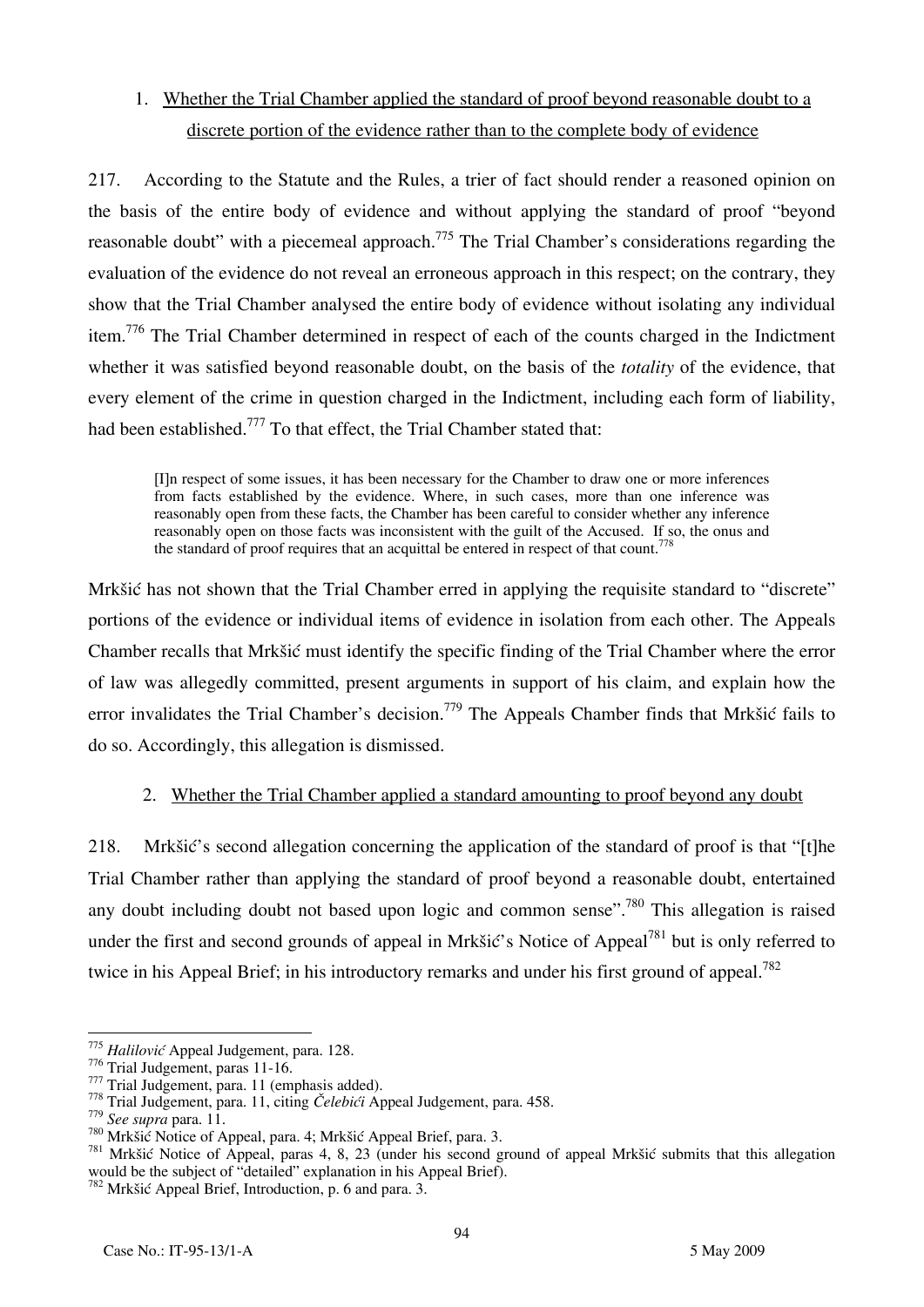219. The Appeals Chamber finds that Mrkšić's submissions on this issue are unclear and unsupported by any evidence. However, for the sake of clarity the Appeals Chamber makes the following observations.

220. In the Appeals Chamber's view, this allegation reveals a lack of understanding of the standard of proof beyond reasonable doubt. The application of this standard relates to the principle enshrined in Rule 87(A) of the Rules that guilt must be proven beyond reasonable doubt.<sup>783</sup> This standard of proof at trial requires that a Trial Chamber may only find an accused guilty of a crime if the Prosecution has proved each element of that crime and of the mode of liability, and any fact which is indispensable for the conviction, beyond reasonable doubt.<sup>784</sup> The term "beyond reasonable doubt" connotes that the evidence establishes a particular point and it is beyond dispute that any reasonable alternative is possible. It does not mean that no doubt exists as to the guilt of the accused. The test for establishing proof beyond reasonable doubt is that "the proof must be such as to exclude not every hypothesis or possibility of innocence, but every fair or rational hypothesis which may be derived from the evidence, except that of guilt".<sup>785</sup> The standard of proof beyond reasonable doubt requires a finder of fact to be satisfied that there is no reasonable explanation of the evidence other than the guilt of the accused.<sup>786</sup>

221. If the Trial Chamber in the instant case had entertained any *reasonable* doubt as to Mrkšić's guilt, it could not legitimately have entered a conviction against him. Clearly, that was not the case here. With respect to any doubts "not based upon logic and common sense" which the Trial Chamber may have had (and these are not identified by Mrkšić), these would not have prevented the Trial Chamber from reaching a finding of guilt as they would not have amounted to a fair or rational hypothesis of innocence. For the foregoing reasons, the Appeals Chamber finds that this allegation is unclear, obscure, contradictory and vague. Mrkšić's submission is accordingly dismissed as unfounded.787

222. In light of the foregoing, the Appeals Chamber finds that Mrkšić fails to show that the Trial Chamber erred in its application of the standard of proof beyond reasonable doubt. This allegation is accordingly dismissed**.** 

<sup>&</sup>lt;sup>783</sup> Halilović Appeal Judgement, para. 111.

<sup>783</sup> *Halilovi<sup>ć</sup>* Appeal Judgement, para. 111. 784 *Blagojević and Joki<sup>ć</sup>* Appeal Judgement, para. 226.

<sup>785</sup> *Tadić* Appeal Judgement, para. 174, citing Prosecution's Cross-Appellant's Brief, para. 3.12. *See* also *Tadić* Appeal Judgement, para. 183.<br><sup>786</sup> Martić Appeal Judgement, para. 61.

<sup>786</sup> *Marti<sup>ć</sup>* Appeal Judgement, para. 61. 787 *See Naletilić and Martinovi<sup>ć</sup>* Appeal Judgement, para. 14; *Kajelijeli* Appeal Judgement, para. 7; *Blaški<sup>ć</sup>* Appeal Judgement, para. 13; *Niyitegeka* Appeal Judgement, para. 10; *Vasiljević* Appeal Judgement, para. 12; *Kunarac et al.*  Appeal Judgement, paras 43, 48.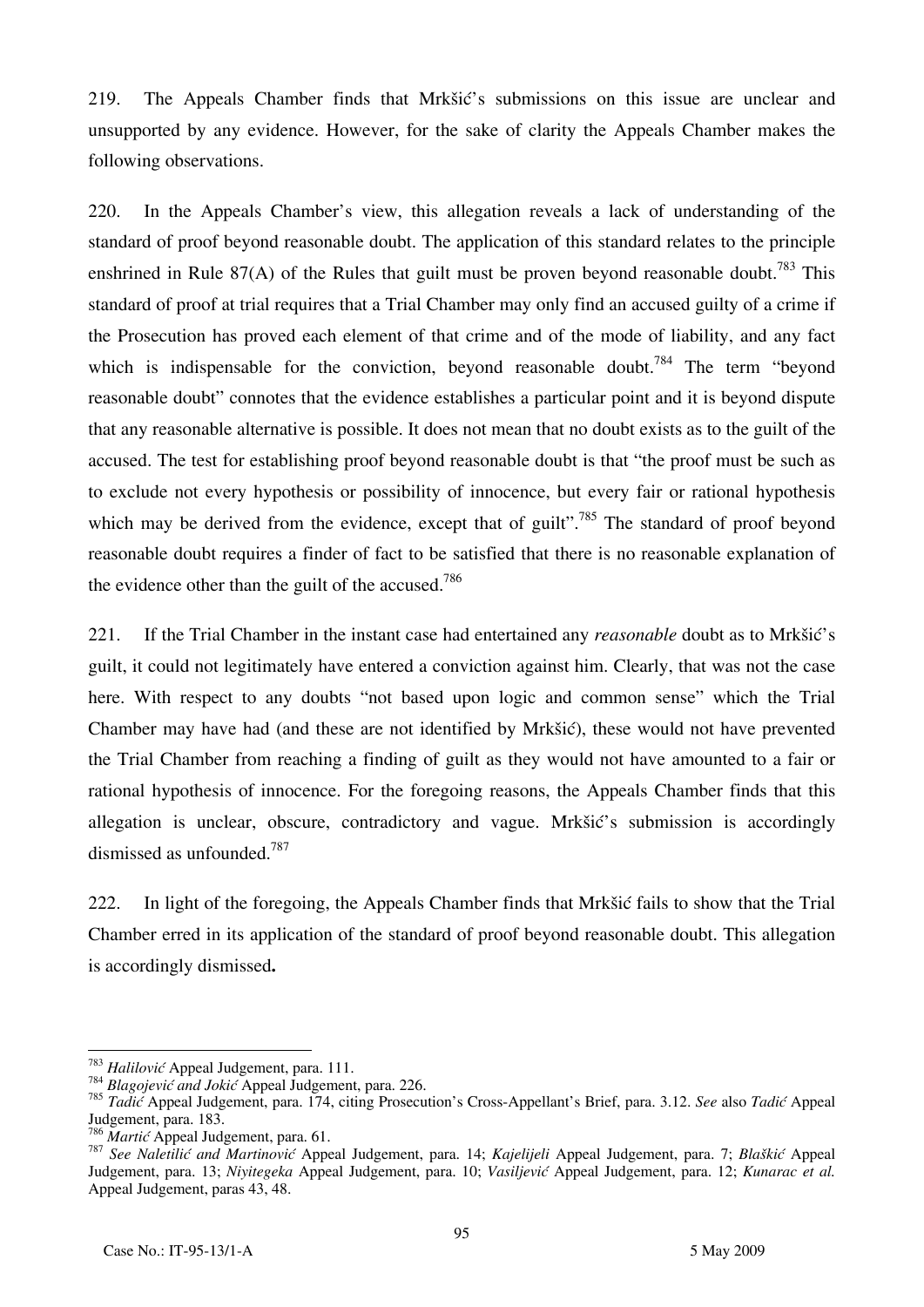#### **C. Assessment of the Evidence**

223. In the introduction to his Notice of Appeal, Mrkšić raises a general allegation that the Trial Chamber erred in fact when it "failed to consider clearly relevant evidence, failed to consider or fully consider all the evidence that corroborated, erroneously evaluated evidence".<sup>788</sup> This allegation is made expressly under sub-ground (d) of his first ground of appeal,<sup>789</sup> his third ground of appeal<sup>790</sup> and his fourth ground of appeal,<sup>791</sup> and implicitly under sub-ground (a) of Mrkšić's sixth ground of appeal.  $792$ 

224. At the outset, the Appeals Chamber recalls that a Trial Chamber need not refer to the testimony of every witness or every piece of evidence on the trial record. It is to be presumed that the Trial Chamber evaluated all the evidence presented to it, as long as there is no indication that the Trial Chamber completely disregarded any particular piece of evidence. There may be an indication of disregard when evidence which is clearly relevant to the findings is not addressed by the Trial Chamber's reasoning, but not every inconsistency which the Trial Chamber failed to discuss renders its opinion defective.<sup>793</sup> Mere assertions that the Trial Chamber failed to consider relevant evidence, without showing why no reasonable trier of fact, based on the evidence, could reach the same conclusion as the Trial Chamber, will be summarily dismissed.<sup>794</sup> It is against this backdrop that the Appeals Chamber will consider the challenges to specific factual findings where the Trial Chamber allegedly failed to consider clearly relevant evidence.

#### **D. First to Tenth Grounds of Appeal**

## 1. First Ground of Appeal: Alleged error regarding the role and responsibility of the 80 mtbr command

225. Under his first ground of appeal, Mrkšić challenges paragraphs 79 to 82, 110 to 113, 251 to 294, 315 to 324, 623, 625 and 630 of the Trial Judgement.<sup>795</sup> He argues that, as a result of the erroneous application of the standard of proof beyond reasonable doubt, the Trial Chamber wrongly evaluated the role and responsibility of the 80 mtbr and its command structure and thus erred in finding that he was responsible for the events that occurred at Ovčara on 20 November 1991.<sup>796</sup> Mrkšić's first ground of appeal consists of five sub-grounds of appeal which concern: (i) the role

<sup>788</sup> Mrkšić Notice of Appeal, para. 5; Mrkšić Appeal Brief, Introduction, p. 6.

<sup>789</sup> Mrkšić Appeal Brief, paras 93, 97.

<sup>790</sup> Mrkšić Appeal Brief, paras 152, 161, 162, 165, 174, 179.

<sup>791</sup> Mrkšić Appeal Brief, paras 191, 201, 246, 253.

<sup>792</sup> Mrkšić Appeal Brief, para. 295.

<sup>793</sup> *Kvočka et al.* Appeal Judgement, para. 23.

<sup>794</sup> *Br|anin* Appeal Judgement, para. 24. *See* also *Strugar* Appeal Judgement, para. 24.

<sup>795</sup> *See* Mrkšić Appeal Brief, para. 1.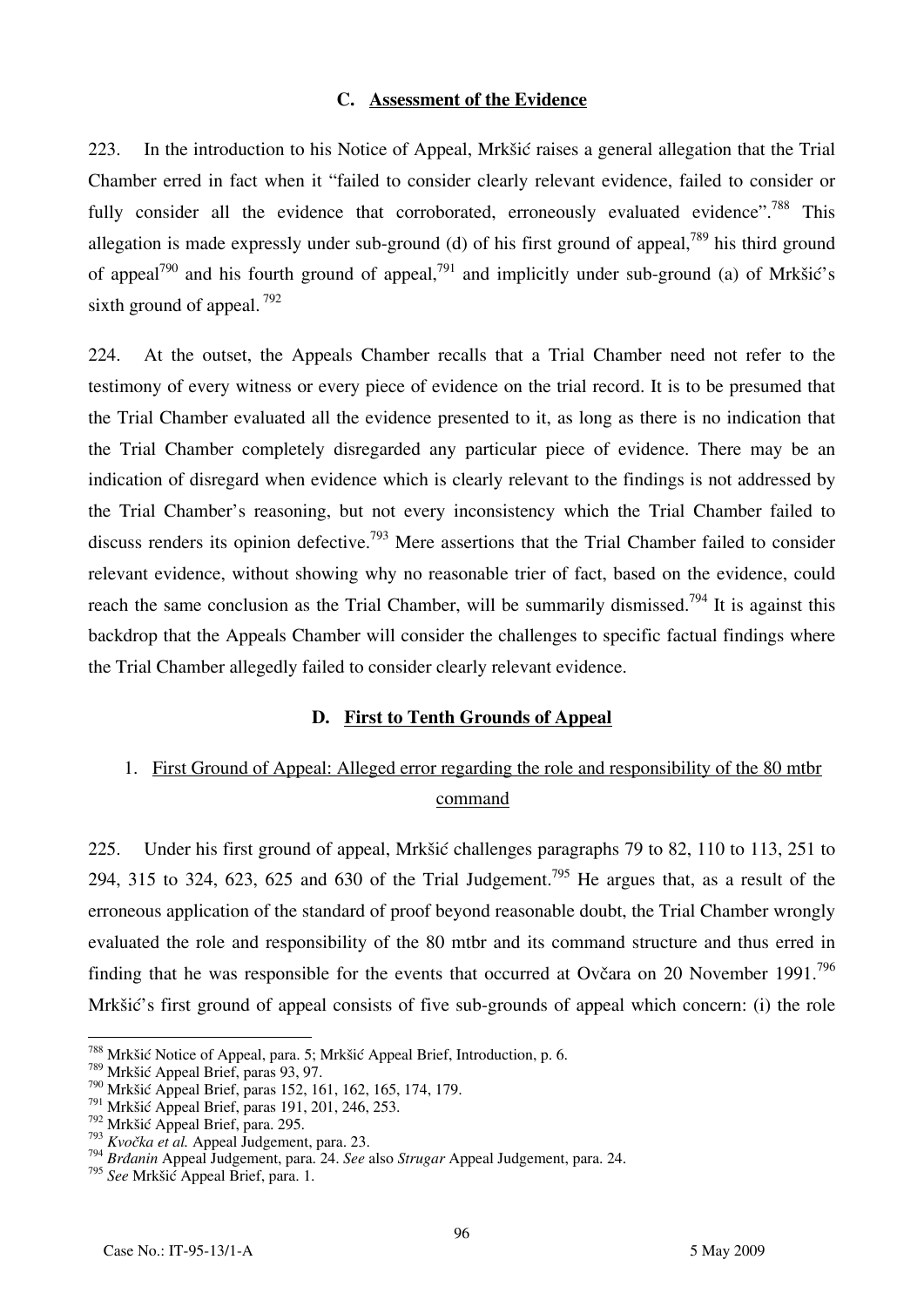and responsibility of the 80 mtbr; (ii) the subordination and responsibility of local commanders; (iii) the re-subordination of a light artillery anti-aircraft battalion ("LAD PVO"); (iv) the reliability of 80 mtbr documents as to the timing of the withdrawal; and (v) the list of names of prisoners of war taken by the 80 mtbr.<sup>797</sup>

226. The Prosecution responds that Mrkšić's arguments: (i) repeat failed submissions made at trial; (ii) make general allegations that are vague and unsupported by specific references to the Trial Judgement; (iii) do not demonstrate how the Trial Chamber's alleged errors occasioned a miscarriage of justice; (iv) misrepresent the Trial Chamber's findings or the evidence; (v) challenge factual findings that are irrelevant or upon which the conviction does not rely; and (vi) constitute mere assertions that the Trial Chamber failed to give sufficient weight to certain evidence, mere assertions unsupported by evidence, or mere assertions that the Trial Chamber failed to consider relevant evidence. The Prosecution accordingly submits that the summary dismissal of these arguments is warranted.798

227. Mrkšić replies that the responsibility for local commanders is not a marginal issue since this fact shows that the 80 mtbr was in charge of guarding and securing the prisoners of war and that its officers were commanders of the area with sufficient forces to suppress any kind of threat against the life of the prisoners of war.<sup>799</sup>

228. At the outset, the Appeals Chamber observes that paragraphs 9 to 17, 26, 28 to 31, 35 to 54, 56 to 59, 65 to 70, 72, 73, 75, 77 to 79, 83 to 86, 88, 90, 91, 96, 99, and 101 of Mrkšić's Appeal Brief merely repeat arguments made at paragraphs 16, 99 to 106, 254, 256, 346, 353, 354, 361, 366, 410, 423, 424, 428, 432, 452, 453, 473 to 475, 480, 481, 484 to 487, 489 to 495, 497 to 500, 516 to 519, 523 and 533 of Mrkšić's Final Trial Brief.

229. As previously noted, an appeal is not a trial *de novo.*<sup>800</sup> Mrkšić's arguments simply repeat submissions previously made before the Trial Chamber and rejected, without providing a clear explanation as to how the arguments referred to above support the allegations raised under his first ground of appeal. He fails to show any need for intervention by the Appeals Chamber. For the foregoing reasons, the arguments brought under paragraphs 9 to 17, 26, 28 to 31, 35 to 54, 56 to 59, 65 to 70, 72, 73, 75, 77 to 79, 83 to 86, 88, 90, 91, 96, 99 and 101 of Mrkšić's Appeal Brief which are advanced in support of sub-grounds (a) to (d) of his first ground of appeal are dismissed. Accordingly, sub-grounds (a), (b) and (c) of Mrkšić's first ground of appeal are dismissed**.** 

 $\overline{a}$ <sup>796</sup> *See* Mrkšić Notice of Appeal, paras 7-12.

<sup>&</sup>lt;sup>797</sup> Mrkšić Notice of Appeal, paras 14-20; Mrkšić Appeal Brief, paras 25-102.

<sup>798</sup> *See* Prosecution Respondent's Brief, paras 211-224.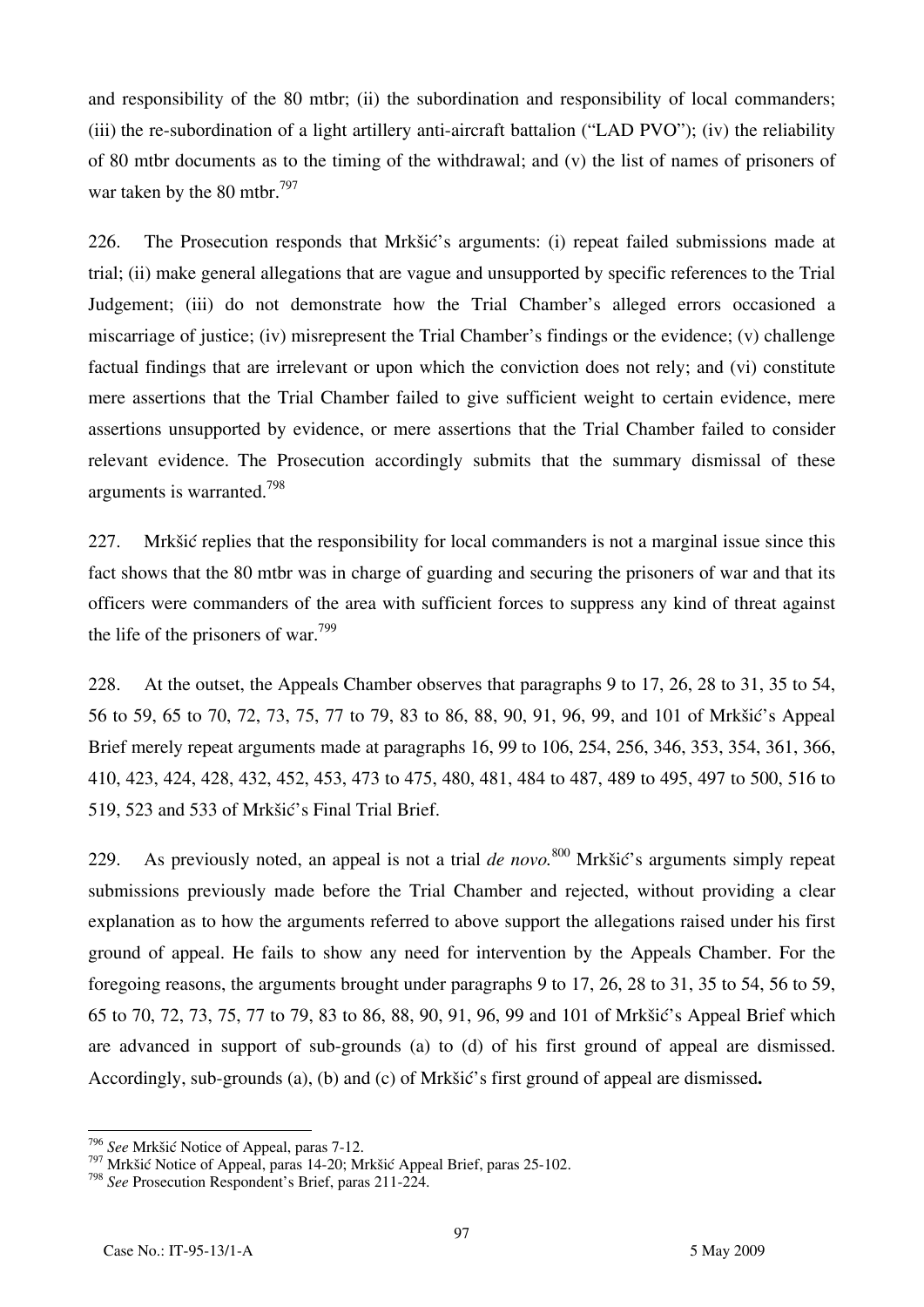230. Under sub-ground (d) of his first ground of appeal, Mrkšić also submits that "[h]ad the Trial Chamber applied generally accepted standards for proof beyond reasonable doubt and *properly judged relevant evidence* as it should have been done by any reasonable Trial Chamber, then it would have found in [paragraphs 234 to 294 of the Trial Judgement], that these documents [80 mtbr documentation] were kept accurately by [officer] Premović and Major Janković".<sup>801</sup> The Appeals Chamber considers that as Mrkšić does not explain how the Trial Chamber's assessment of the evidence was erroneous, he fails to discharge the burden incumbent upon him.<sup>802</sup> Accordingly, subground (d) of Mrkšić's first ground of appeal is dismissed**.** 

231. Under sub-ground (e) of his first ground of appeal, Mrkšić submits that if the Trial Chamber had not erred at paragraphs 267 and 268 of the Trial Judgement, it would have found that: (1) the list of names of prisoners of war was put together pursuant to an order by Witness P014; and (2) that during the night of 20 November 1991, under Witness P014's order, the list was brought to LtCol Milorad Voinović ("Vojnović"), commander of the 80 mtbr, whose unit was responsible for guarding the prisoners of war at Ovčara. $803$ 

232. As stated earlier in the present Judgement, an appealing party must limit its arguments to legal errors that invalidate the decision of the Trial Chamber and to factual errors that result in a miscarriage of justice within the scope of Article 25 of the Statute.<sup>804</sup> The Appeals Chamber recalls that as long as the factual findings supporting the conviction and sentence are sound, errors related to other factual conclusions do not have any impact on the Trial Judgement.<sup>805</sup> Bearing this in mind, the Appeals Chamber considers that under sub-ground (e) of his first ground of appeal, Mrkšić challenges an allegedly erroneous factual finding without adequately demonstrating that it is a finding on which the Trial Chamber relied for his conviction. Accordingly he fails to discharge the burden incumbent upon him.<sup>806</sup>

233. Moreover, the Appeals Chamber considers that even if the list of prisoners of war had indeed been put together pursuant to Witness P014's order and then sent to the command of the 80 mtbr, this fact would not render unsound any other findings upon which the Trial Chamber relied for Mrkšić's conviction. In particular, the finding that throughout the period relevant to the Indictment, Mrkšić had single command over all the forces in the zone of responsibility of OG

<sup>799</sup> Mrkšić Brief in Reply, para. 11; see also paras 8-10, 13.

<sup>&</sup>lt;sup>800</sup> Blaškić Appeal Judgement, para. 13.<br><sup>801</sup> Mrkšić Appeal Brief, para. 97 (emphasis added).<br><sup>802</sup> Vasiljević Appeal Judgement, para. 12.<br><sup>803</sup> Mrkšić Notice of Appeal, para. 20; Mrkšić Appeal Brief, paras 100-102.<br><sup>80</sup>

<sup>805</sup> *Strugar* Appeal Judgement, para. 19; *Brđanin* Appeal Judgement, para. 21.

<sup>806</sup> *See Brđanin* Appeal Judgement, para. 22. *Cf. Strugar* Appeal Judgement, para. 69.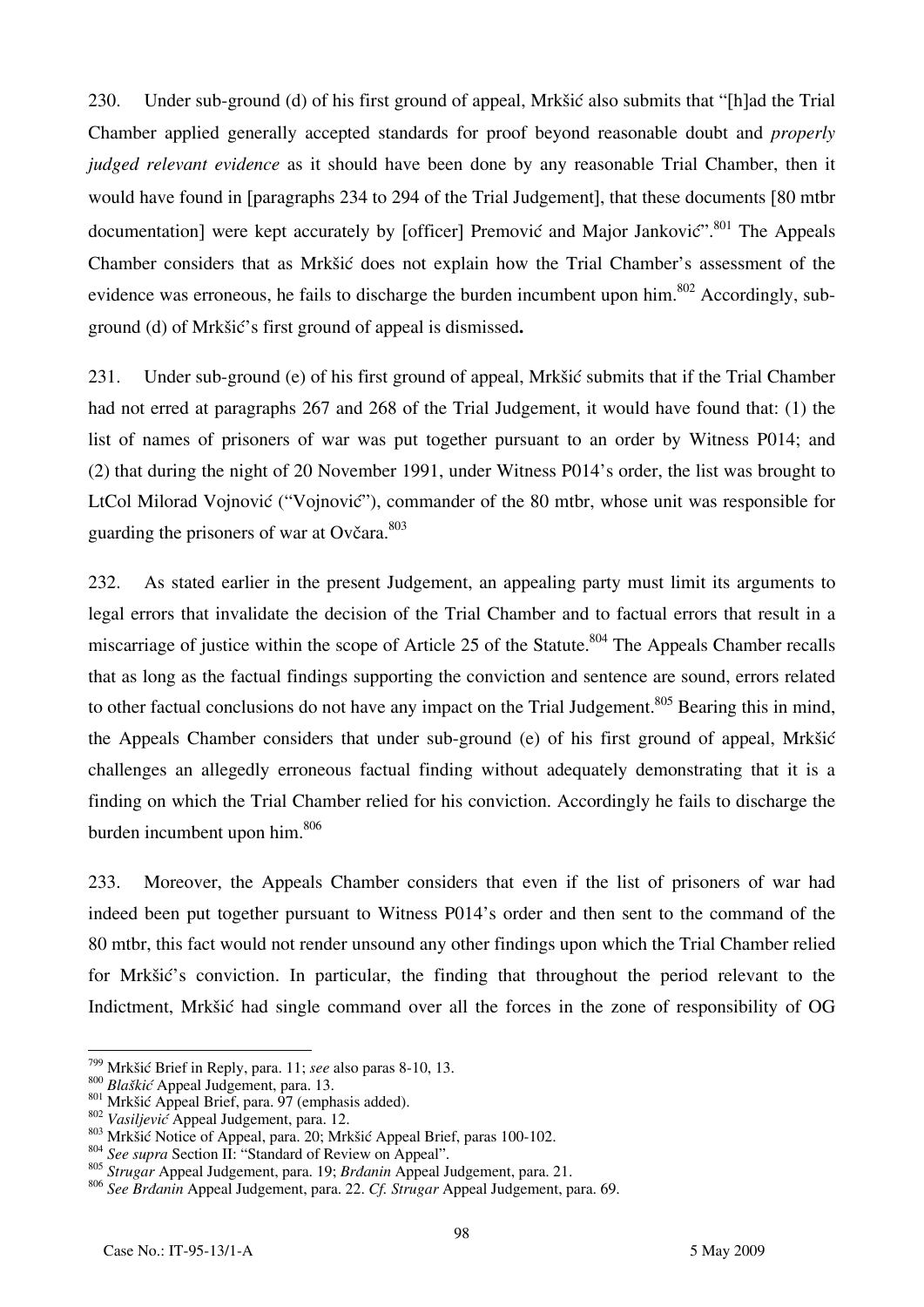South, namely, JNA, TO, volunteer or paramilitary forces  $807$  and – as correctly pointed out by the Prosecution<sup>808</sup> – the 80 mtbr which was also subordinated to the OG South.<sup>809</sup> Mrkšić thus fails to elaborate on how the alleged error of fact had any impact on the findings of the Trial Chamber, so as to amount to a miscarriage of justice.<sup>810</sup> Accordingly, sub-ground (e) of Mrkšić's first ground of appeal is dismissed.

234. In light of the foregoing, the Appeals Chamber dismisses Mrkšić's first ground of appeal in its entirety.

## 2. Second Ground of Appeal: Alleged errors regarding Mrkšić's role in the evacuation of the Vukovar hospital

 235. Under his second ground of appeal, Mrkšić submits that the Trial Chamber erred in law at paragraphs 139 to 146, 193 to 197, 575, 582 and 586 of the Trial Judgement "by misapplying the standard of proof beyond a reasonable doubt and erred of facts when [it] did not conclude that security organs were responsible for separating and [transporting the prisoners of war] and that [this] task [was] issued through their security lines from Security Administration and that [they] made decisions for [the] Vukovar hospital evacuation".<sup>811</sup> Mrkšić's second ground of appeal consists of two sub-grounds of appeal which concern: (a) the role of Colonel Nebojša Pavković in the negotiations to evacuate the Vukovar hospital; and (b) the role of the Federal Secretary of National Defence (" $SSNO$ ")<sup>812</sup> and Šljivančanin in the Vukovar hospital evacuation.<sup>813</sup>

236. The Prosecution responds that Mrkšić's arguments under his second ground of appeal should be summarily dismissed on the grounds that they: (i) ignore relevant findings of the Trial Chamber; (ii) constitute mere assertions that the Trial Chamber failed to properly consider the evidence; (iii) fail to show how the alleged error of fact in evaluating the evidence occasioned a miscarriage of justice; and (iv) seek to re-argue the evidence without showing how the Trial Chamber was unreasonable.<sup>814</sup> The Prosecution also refers to evidence relied upon by the Trial Chamber in order to determine Mrkšić's role in the evacuation, transportation and security of the

<sup>807</sup> Trial Judgement, para. 88.

<sup>&</sup>lt;sup>808</sup> Prosecution Respondent's Brief, para. 224.<br><sup>809</sup> See Trial Judgement, paras 77-82.

<sup>&</sup>lt;sup>810</sup> See Brdanin Appeal Judgement, para. 31.<br><sup>811</sup> Mrkšić Appeal Brief, para. 103; Mrkšić Notice of Appeal, paras 21-22.<br><sup>812</sup> The long form of this acronym was not provided in Mrkšić's Appeal Brief or the attached Gloss acronym was used in his final trial submissions. Mrkšić Final Trial Brief, para. 47: "The Command and Control in the Armed Forces was activated by the Federal Secretary of National Defence (hereinafter SSNO)".

 $^{813}$  Mrkšić Notice of Appeal, paras 25-28; Mrkšić Appeal Brief, paras 105-149.<br> $^{814}$  See Prosecution Respondent's Brief, paras 225, 227-234, 241.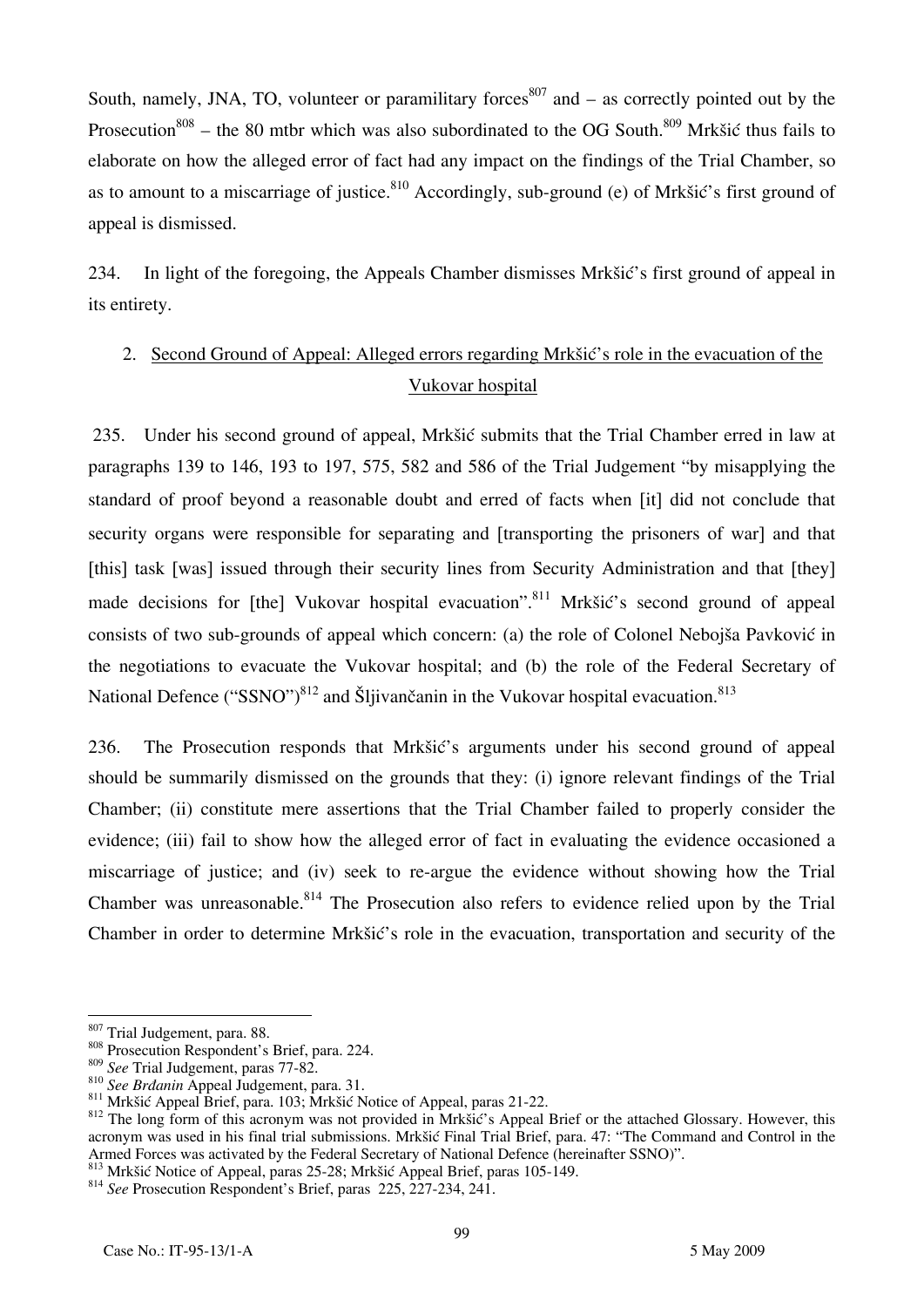prisoners of war and explains how the evidence relied upon by Mrkšić actually confirms the challenged findings.<sup>815</sup>

237. At the outset, the Appeals Chamber observes that paragraphs 103, 107, 109 to 114, 117, 122, 125, 129, 137 to 140 and 149 of Mrkšić's Appeal Brief merely repeat arguments made at paragraphs 123, 124, 134, 138 to 140, 171 to 175, 699, 808, 810, 812, 813, 815, 821 to 824, 862, and 875 of Mrkšić's Final Trial Brief.

238. The Appeals Chamber finds that Mrkšić fails to provide a clear explanation as to how the arguments referred to above, which repeat his submissions at trial and were rejected by the Trial Chamber, support the allegations raised under his second ground of appeal. Accordingly, Mrkšić fails to show any need for intervention by the Appeals Chamber. For the foregoing reasons, the arguments brought under paragraphs 103, 107, 109 to 114, 117, 122, 125, 129, 137 to 140 and 149 of Mrkšić's Appeal Brief are dismissed.

# (a) Alleged errors regarding the role and responsibility of Colonel Nebojša Pavković in the negotiations to evacuate the Vukovar hospital

239. Under sub-ground (a) of his second ground of appeal, Mrkšić submits that: "had the Trial Chamber not erred in [paragraphs 139 to 146, 193, 575, 582 and 586 of the Trial Judgement] it would have found that Col. Pavković was detached to the command of the GMTBR as [a] supervisor from the SSNO. In that capacity on behalf of SSNO, he took role in implementation agreement which was lthe goall of the meetings between members of Supreme Command JNA and Croat government".<sup>816</sup>

240. The Appeals Chamber has found that the Trial Chamber did not err in its application of the standard of proof beyond reasonable doubt<sup>817</sup> and has dismissed a number of arguments advanced under Mrkšić's second ground of appeal.<sup>818</sup> Moreover, as the Prosecution correctly points out, Mrkšić's arguments under this sub-ground of appeal ignore the Trial Chamber's findings on his role in the negotiations and the evacuation of the Vukovar hospital.<sup>819</sup> Bearing this in mind, the Appeals Chamber finds that the remaining arguments advanced under sub-ground (a) of Mrkšić's second

 $\overline{a}$ <sup>815</sup> *See* Prosecution Respondent's Brief, paras 226, 228-229, 232-242.

<sup>816</sup> Mrkšić Appeal Brief, para. 105; Mrkšić Notice of Appeal, para. 25. 817 *See supra* para. 222. 818 *See supra* para. 238.

<sup>819</sup> Prosecution Respondent's Brief, paras 228-229, citing Trial Judgement, paras 138, 301-321.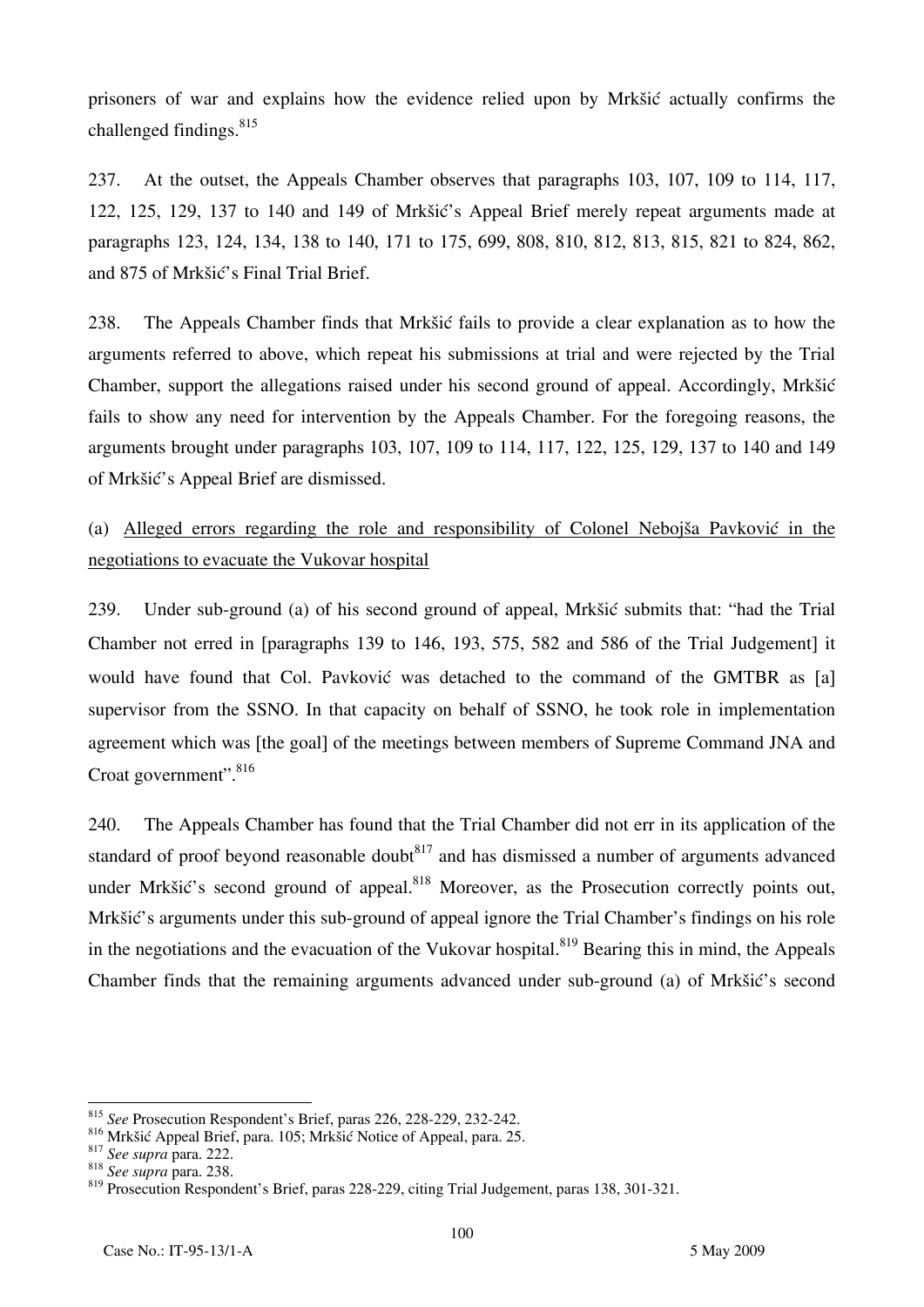ground of appeal<sup>820</sup> do not support the allegation that the Trial Chamber erred in assessing Mrkšić's role in the Vukovar hospital evacuation for the following reasons.

241. Mrkšić essentially submits that it was Colonel Pavković and the SSNO who were responsible for the evacuation of the Vukovar hospital and not him. He claims that the Trial Chamber erred in concluding that he was present at the meetings with ECMM, and that it wrongly evaluated the testimony of Witness Petr Kypr, ECMM monitor.<sup>821</sup> He further submits that the negotiations on the evacuation of the Vukovar hospital were conducted on behalf of the High Command in Vukovar by Colonel Pavković who was not subordinated to the OG South.<sup>822</sup>

242. Mrkšić avers that the Trial Chamber erred when it concluded that he was "present at the meetings with  $[ECMM]$ <sup>", 823</sup> Mrkšić makes no specific reference to the paragraph in the Trial Judgement where this conclusion was reached. This is an obvious formal deficiency.<sup>824</sup> However, given that his Notice of Appeal and the introductory paragraph to sub-ground (a) of his second ground of appeal mention the challenged paragraphs of the Trial Judgement, the Appeals Chamber understands that this challenge concerns paragraph 139 of the Trial Judgement.<sup>825</sup> The Trial Chamber concluded that it was not able to accept the truth of Mrkšić's denial that he had any knowledge of the Zagreb Agreement, because of the nature of the Agreement, and the presence of ICRC and ECMM monitors, who were seeking to reach the hospital to implement the Agreement but who were prevented from doing so by JNA officers under Mrkšić's command.<sup>826</sup> It then further noted that on 19 November 1991, the ECMM monitors met with Mrkšić in Negoslavci to discuss the evacuation of the wounded from the hospital and referred to those ECMM monitors and officers from the JNA who were present at the meeting. $827$ 

243. Mrkšić fails to show how the Trial Chamber acted unreasonably in accepting the evidence relied upon at paragraph 139 of the Trial Judgement, including the testimony of Witness Petr Kypr. All his arguments advanced in support have been dismissed as they repeat submissions made at trial

 $820$  Mrkšić Appeal Brief, paras 105-106, 108, 115-116.

<sup>&</sup>lt;sup>821</sup> Mrkšić Appeal Brief, para. 108.<br><sup>822</sup> Mrkšić Appeal Brief, para. 115.<br><sup>823</sup> Mrkšić Appeal Brief, para. 108.<br><sup>824</sup> See Practice Direction on Formal Requirements for Appeals from Judgement, paras 1(c)(iii) and 4(b)(ii *Blagojević and Jokić* Appeal Judgement, para. 11; *Brđanin* Appeal Judgement, para. 15; *Gacumbitsi* Appeal Judgement, para. 10.

<sup>&</sup>lt;sup>825</sup> *See* Mrkšić Notice of Appeal, paras 21, 25.<br><sup>826</sup> Trial Judgement, para. 138.

<sup>&</sup>lt;sup>827</sup> Trial Judgement, para. 139, citing Petr Kypr, T. 6577, 6581, 6596-6597, 6709-6710; Exhibit P316, "ECMM Report of Talks with Cunningham"; Exhibit P344, "Notebook of Witness Kypr, November-December 1991".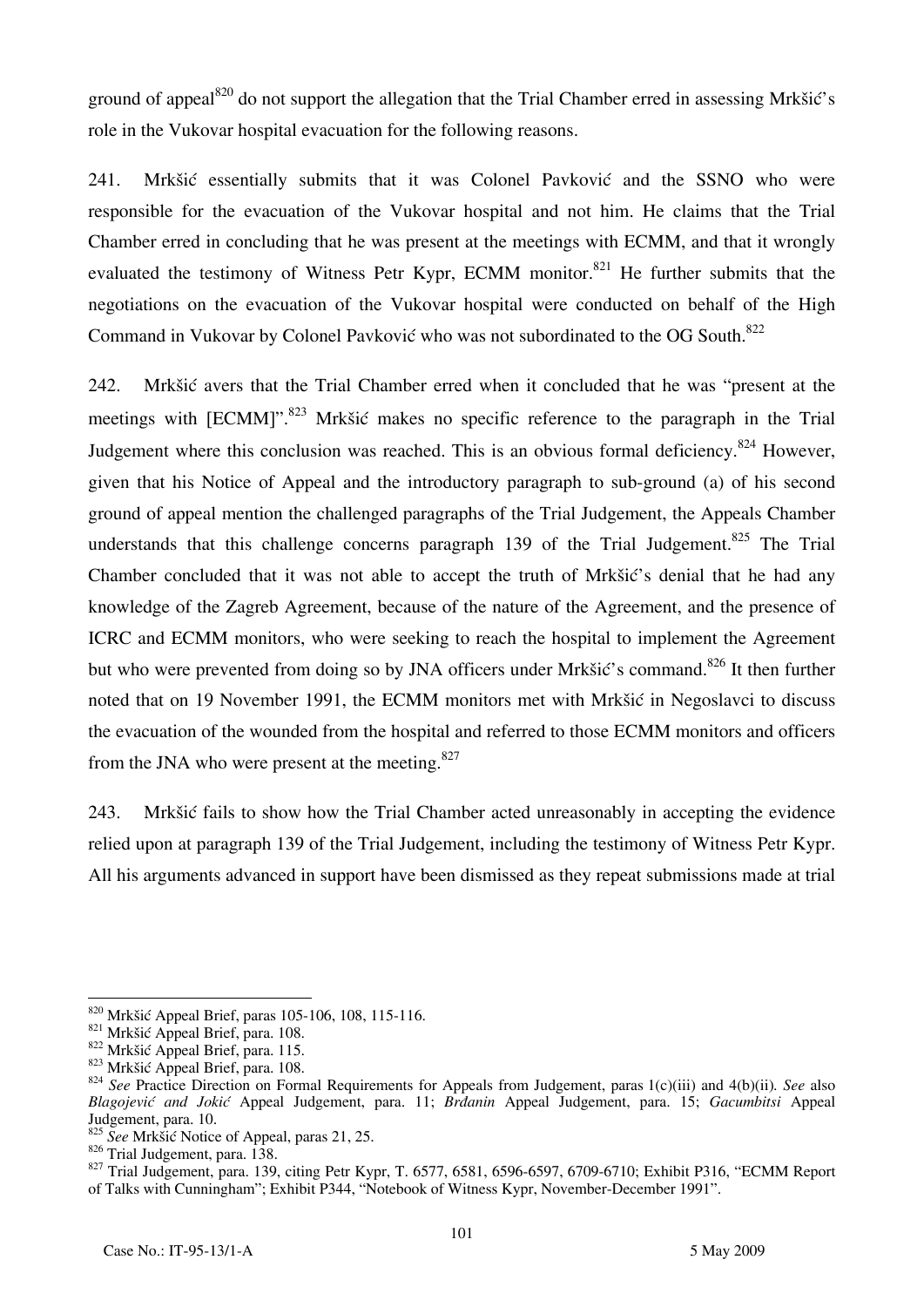and rejected by the Trial Chamber.<sup>828</sup> The Appeals Chamber thus finds that Mrkšić fails to show that the Trial Chamber erred in fact so as to occasion a miscarriage of justice.

244. In light of the foregoing, sub-ground (a) of Mrkšić's second ground of appeal is dismissed**.** 

(b) Alleged errors regarding the role of and responsibility of the SSNO and Šljivančanin in the evacuation of the Vukovar hospital

245. Under sub-ground (b) of his second ground of appeal, Mrkšić avers that "he was not in charge of the triage and evacuation<sup>3829</sup> and submits that a reasonable Trial Chamber would have concluded that the evidence indicated that only a member of the security organ "could have given the order on triage of [prisoners of war], their transport and detention, as well as of their interrogation and of the withdrawal of [the Military Police] in charge of their security and guarding". 830

246. The Appeals Chamber has found that the Trial Chamber did not err in its application of the standard of proof beyond reasonable doubt<sup>831</sup> and has dismissed a number of arguments advanced under Mrkšić's second ground of appeal.<sup>832</sup> Bearing this in mind, the Appeals Chamber finds that the rest of the arguments advanced under sub-ground (b) of Mrkšić's second ground of appeal<sup>833</sup> do not support the allegation that the Trial Chamber erred in assessing Mrkšić's role in the Vukovar hospital evacuation for the following reasons.

247. The Appeals Chamber recalls that mere assertions that the testimony of one witness is inconsistent with the conclusions of the Trial Chamber are insufficient  $834$  and call for summary dismissal.<sup>835</sup> Mrkšić's arguments simply repeat certain portions of the testimony of Šljivančanin, Bogdan Vujić, Radoje Trifunović and Ljubiša Vukašinović<sup>836</sup> and do not show how the Trial Chamber's findings on Mrkšić's role in the Vukovar hospital evacuation are contrary to the testimony of these witnesses.

248. When discussing the preparation for the evacuation of the Vukovar hospital and the events on 20 November 1991, the Trial Chamber relied, *inter alia*, on the testimony of witnesses Bogdan

<sup>828</sup> *See supra* para. 238.

<sup>&</sup>lt;sup>829</sup> Mrkšić Appeal Brief, para. 144. *See* also Mrkšić Brief in Reply, paras 21-24, 27.<br><sup>830</sup> Mrkšić Appeal Brief, para. 119.<br><sup>831</sup> *See supra* para. 222.<br><sup>832</sup> *See supra* para. 238.<br><sup>833</sup> Mrkšić Appeal Brief, paras 118

<sup>835</sup> *See Strugar* Appeal Judgement, paras 23, 70, 243.

<sup>836</sup> Mrkšić Appeal Brief, paras 118-121, 123-124, 126-127,130-136, 141-147.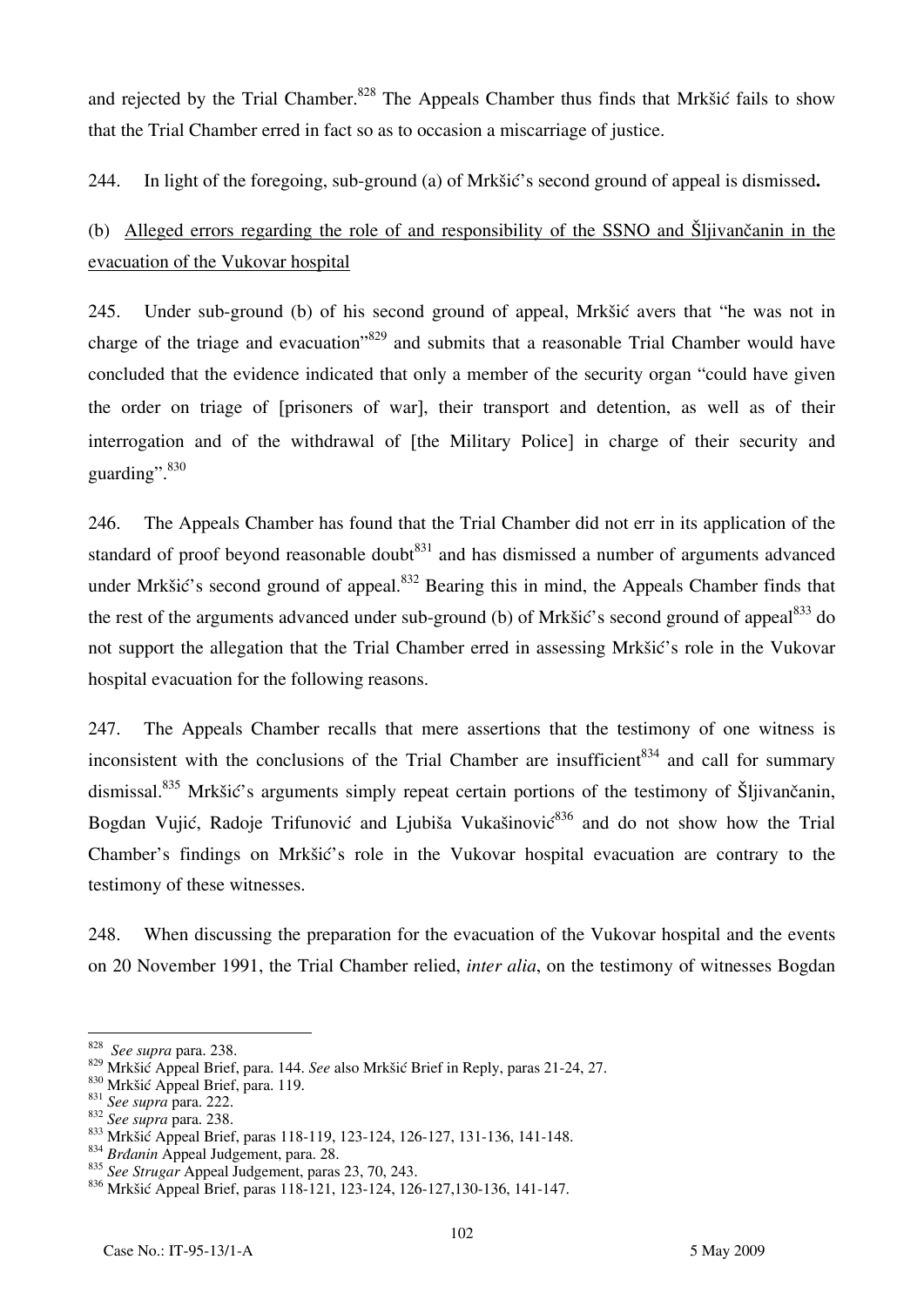Vujić, Radoje Trifunović and Ljubiša Vukašinović.<sup>837</sup> Recounting evidence provided by Šljivančanin, the Trial Chamber concluded that Mrkšić instructed Šljivančanin to ensure the transport of war crime suspects from the Vukovar hospital to the prison in Sremska Mitrovica, and Mrkšić's instruction, as understood and implemented by Šljivančanin, was in fact to remove all members of the Croat forces at the hospital. The order to prepare and conduct the evacuation on 20 November 1991 was issued to Šljivančanin on 19 November 1991.<sup>838</sup> On the basis of these conclusions, the Trial Chamber found that Mrkšić ordered Šljivančanin to conduct the evacuation of the Vukovar hospital which involved the evacuation of civilians, the wounded and sick, and the transportation to prison of war crime suspects.<sup>839</sup> The Appeals Chamber finds that Mrkšić's arguments do not support the conclusion that he was not in charge of the triage and evacuation. Accordingly, sub-ground (b) of Mrkšić's second ground of appeal is dismissed.

249. In light of the foregoing, the Appeals Chamber dismisses Mrkšić's second ground of appeal in its entirety.

# 3. Third Ground of Appeal: Alleged errors regarding the role and responsibility of officers at the JNA barracks

250. Under his third ground of appeal, Mrkšić submits that the Trial Chamber erred in law and in fact at paragraphs 295, 305 and 607 to 610 of the Trial Judgement by misapplying the standard of proof beyond a reasonable doubt, and concluding that "[Mrkšić] ordered that [the] convoy with [prisoners of war] went from Vukovar hospital to the military barracks, and again that upon Mrkšić's order that convoy was waiting for the decision from the 'government' session".<sup>840</sup> He also submits that the Trial Chamber erred in fact "when [it] failed to consider clearly relevant evidence, failed to consider or fully consider all the evidence that corroborated that [Sljivančanin] ordered in consent with Col. Vujić that buses with [prisoners of war] change direction and went to the Vukovar JNA barracks". 841

251. Mrkšić's third ground of appeal essentially consists of three sub-grounds of appeal  $842$  which concern: (a) the timing of the transfer and the SAO "government's" session; $843$  (b) the Trial

 $\overline{a}$ <sup>837</sup> *See* Trial Judgement, paras 180-403.<br><sup>838</sup> Trial Judgement, para. 191.

<sup>&</sup>lt;sup>839</sup> Trial Judgement, para. 295.<br><sup>840</sup> Mrkšić Appeal Brief, para. 150. *See* also Mrkšić Appeal Brief, para. 155; Mrkšić Brief in Reply, paras 31-32, 40.<br><sup>841</sup> Mrkšić Appeal Brief, para. 152. *See* also Mrkšić Appeal Brie the present Judgement divides the arguments into three sub-grounds of appeal for the following reasons. Sub-ground (a) of Mrkšić's third ground of appeal, as set out in his Notice of Appeal (*see* Mrkšić Notice of Appeal, paras 34-35) merely repeats the main allegation underlying the third ground of appeal. Sub-grounds (c) and (d) as set out in his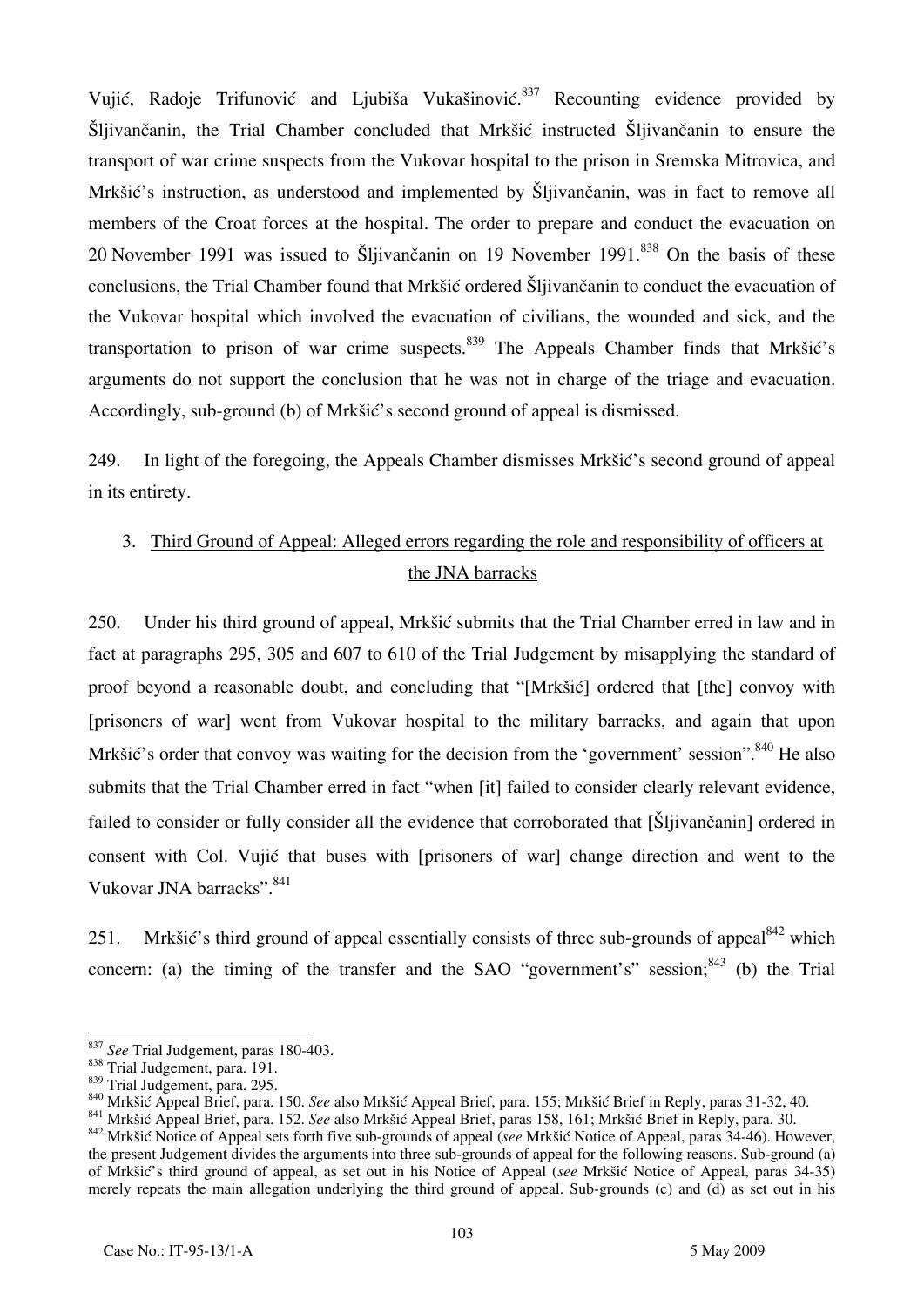Chamber's reliance on the testimony of certain witnesses; and (c) the Trial Chamber's finding that Mrkšić ordered the transfer of prisoners of war to Ovčara.<sup>844</sup>

252. In response, the Prosecution submits that the arguments advanced under Mrkšić's third ground of appeal should be dismissed because they are irrelevant, misstate or ignore relevant findings of the Trial Chamber, and challenge the Trial Chamber's evaluation of the evidence without showing how it was unreasonable.<sup>845</sup> It adds that Slijivančanin's responsibility regarding the prisoners of war does not deny Mrkšić's responsibility as the ultimate commander of the relevant area.846

253. At the outset, the Appeals Chamber observes that paragraphs 152, 153, 161, 180 and 186 of Mrkšić's Appeal Brief repeat arguments made at paragraphs 188 to 191 and 914 to 916 of Mrkšić's Final Trial Brief. The Appeals Chamber finds that Mrkšić fails to provide a clear explanation as to how these arguments, which repeat submissions rejected at trial, support the allegations raised under his third ground of appeal. Mrkšić therefore fails to show any need for intervention by the Appeals Chamber. For the foregoing reasons, the arguments brought under paragraphs 152, 153, 161, 180 and 186 of Mrkšić's Appeal Brief are dismissed.

### (a) Alleged errors regarding the timing of the transfer and the SAO "government's" session

254. Under sub-ground (a) of his third ground of appeal, Mrkšić submits that the Trial Chamber erred in law and in fact at paragraphs 225 to 233, 285, 293 to 305, 585, and 607 of the Trial Judgement, "by misapplying the standard of proof beyond a reasonable doubt and [by failing] to consider clearly relevant evidence [...] consider or fully consider all the evidence that corroborated" that the SAO "government's" session in Velepromet could not have started before 14:00 hours on 20 November 1991, at which time the buses had already gone to the Ovčara farm.<sup>847</sup>

255. At the conclusion of his trial, Mrkšić contended that "[a]ccording to statements of all witnesses who were on the bus, the buses arrived at Ovčara between 13:00 and 14:00, and it was before the meeting [SAO "government's" session] was adjourned, as of the timing recorded on

 $\overline{a}$ Notice of Appeal (*see* Mrkšić Notice of Appeal, paras 39-43) both concern the Trial Chamber's assessment of the credibility of witnesses so they are addressed jointly.

<sup>&</sup>lt;sup>843</sup> In August 1991, local Serb communities made a declaration of their autonomy and purported to create the second of the new Serb-ruled "mini-states" in Croatia, *viz*, the Serb Autonomous District ("SAO"; *Srpska Autonomna Oblast*) of Slavonia, Baranja, and Western Srem. A "government" of the SAO was formed in September 1991 by the Serbian National Council of Slavonia, Baranja, and Western Srem. As in the Trial Judgement, the present Judgement uses the terms: "government" or "SAO 'government". See Trial Judgement, paras 32, 225.

<sup>&</sup>lt;sup>4</sup> Mrkšić Notice of Appeal, paras 34-46; Mrkšić Appeal Brief, paras 155-187.

<sup>845</sup> *See* Prosecution Respondent's Brief, paras 243-257.

<sup>846</sup> Prosecution Respondent's Brief, para. 243. 847 Mrkšić Appeal Brief, para. 162.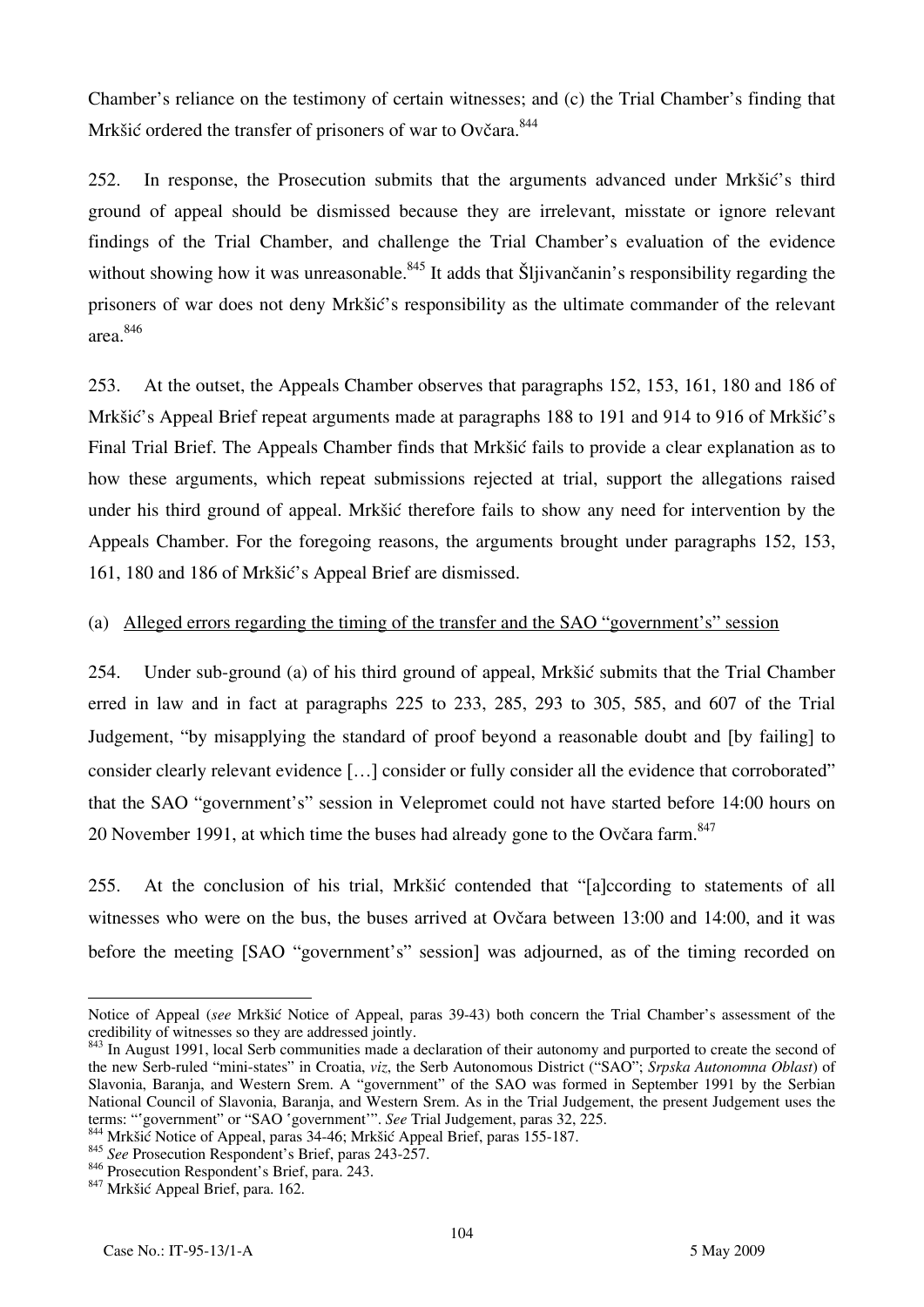video film from Velepromet yard and statements of witnesses who attended the meeting".<sup>848</sup> Mrkšić reiterates this submission on appeal, relying on a still image of Slavko Dokmanović taken from a video clip dated 20 November 1991 at 15:25 hours.<sup>849</sup> No specific reference to any other evidence is made. This is not sufficient to substantiate the allegation that the Trial Chamber disregarded relevant evidence supporting Mrkšić's contention that the SAO "government's" session in Velepromet could not have started before 14:00 hours on 20 November 1991.

256. The Appeals Chamber notes, as correctly pointed out by the Prosecution,  $850$  that the Trial Chamber carefully considered all the conflicting evidence on this issue and concluded that the evidence in the *Dokmanović* case, which placed the session of the SAO "government" as commencing at 14:00 hours, could not be accepted.<sup>851</sup> Hence, it found that the SAO "government's" session "had concluded before 1300 hours, and in all probability started at about 1100 hours and concluded at about 1200 hours".<sup>852</sup> There is no indication that the Trial Chamber completely disregarded any particular piece of evidence. Mrkšić fails to explain why no reasonable trier of fact, based on the evidence, could reach the same conclusion as the Trial Chamber.<sup>853</sup> He does not articulate how this challenge implicates any specific finding by the Trial Chamber on his criminal responsibility.854 Accordingly, sub-ground (a) of Mrkšić's third ground of appeal is dismissed.

# (b) Alleged errors regarding the Trial Chamber's reliance on the testimony of certain witnesses

257. In its account of the role played by Mrkšić in the preparation for the evacuation of the Vukovar hospital and the events on 20 November 1991, the Trial Chamber relied, amongst other evidence, upon the testimonies of Captain Jovan Šušić ("Šušić"), commander of the 1MP/gmtbr, and LtCol Miodrag Panić ("Panić"), Chief of Staff of OG South and Mrkšić's deputy. Under subground (b) of his third ground of appeal, Mrkšić challenges the Trial Chamber's reliance on this evidence.

### (i) Alleged errors regarding the Trial Chamber's reliance on Witness Panić's testimony

258. Panić testified that on the morning of 20 November 1991, Mrkšić instructed him over the phone to attend, on his behalf, the SAO "government's" session and to convey to the participants that Mrkšić was prepared to accept and act in accordance with their decision as to what to do with

<sup>&</sup>lt;sup>848</sup> Mrkšić Final Trial Brief, para. 201.

<sup>849</sup> Exhibit D268, "Still from video-clip showing Slavko Dokmanović". See AT.44.

<sup>850</sup> Prosecution Respondent's Brief, para. 249.

<sup>851</sup> *See* Trial Judgement, paras 225-232.

 $852$  Trial Judgement, para. 233.

<sup>853</sup> *See supra* para. 224.

<sup>854</sup> *Cf. Blagojević and Jokić* Appeal Judgement, para. 41.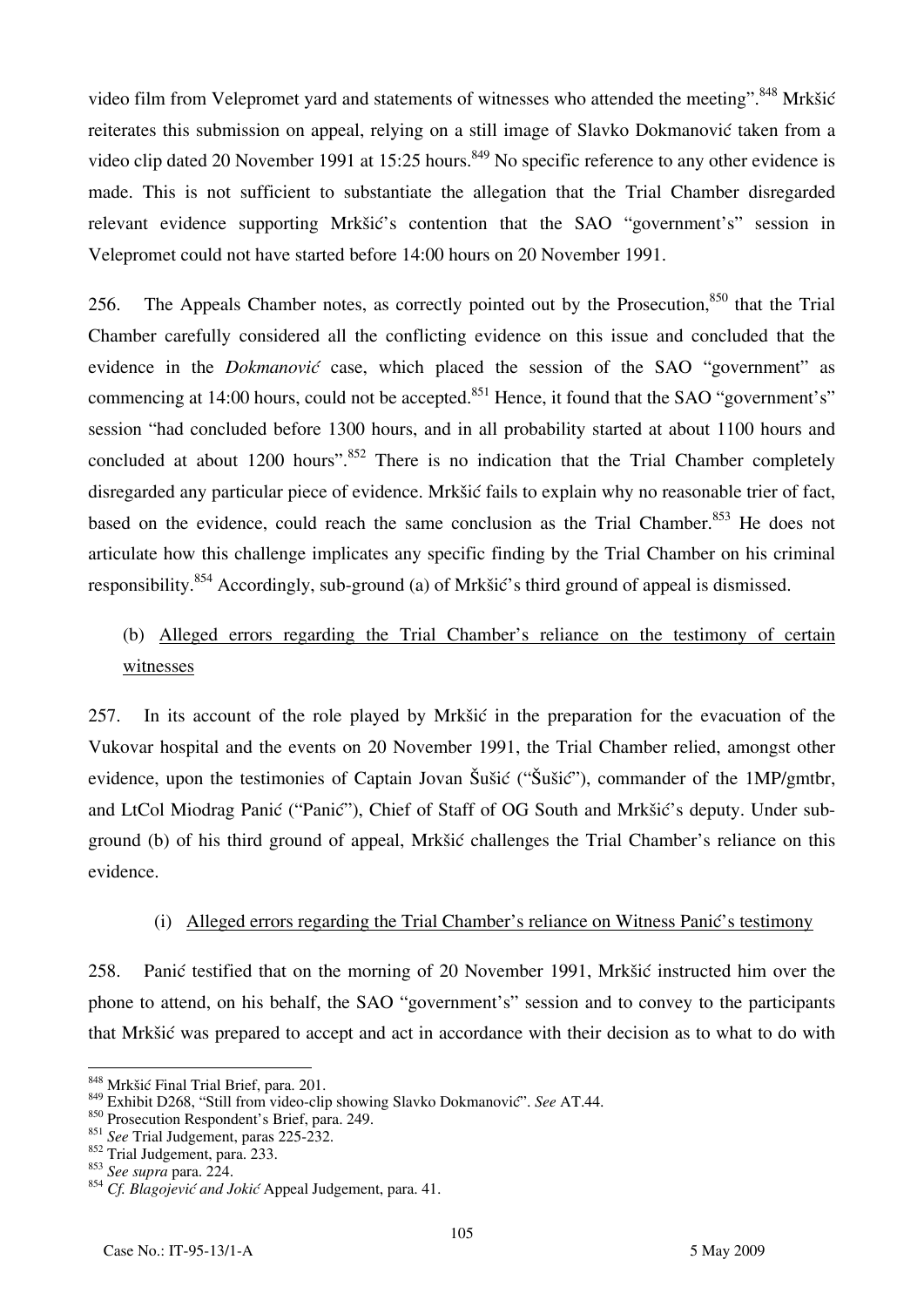the prisoners of war from the Vukovar hospital. Panić acted in accordance with this order.<sup>855</sup> During that same telephone conversation, Panić informed Mrkšić that a bus with prisoners from the Vukovar hospital was stationed in the barracks compound, and that members of the TO and other local men were trying to approach the bus in order to identify the men inside it. $856$  After Panić returned from the "government" meeting to the barracks, he called Mrkšić, who, having heard from Panić that it had been said at the meeting of the "government" that the prisoners of war would be put on trial, and that there would be a prison at Ovčara, said: "[v]ery well, let it be as they decided".<sup>857</sup> On the basis of this testimony and all the other relevant evidence before it, the Trial Chamber concluded that after the telephone conversation with Panić, Mrkšić reached at least an interim decision about what should be done regarding the transport of the prisoners of war, who had been held on buses for some hours. Subsequently, an order was given for the prisoners of war to be taken to Ovčara.<sup>858</sup>

259. Mrkšić submits that the Trial Chamber, erred in law and in fact at paragraphs 225 to 233 and 295 to 305 of the Trial Judgement "by misapplying the standard of proof beyond a reasonable doubt and [failing] to consider clearly relevant evidence  $[\dots]$  to consider or fully consider all the evidence that corroborated that [Panić] in his previous testimonies had never told anything regarding buses in the barracks [at the] time when he was talking with  $[Mrk\ddot{\text{si}}\text{c}$ ".<sup>859</sup> In particular, he challenges the Trial Chamber's reliance on Panić's testimony,<sup>860</sup> contends that his previous statements "did not claim what the Trial Chamber accepts",  $861$  and claims that the witness lied in order to transfer responsibility for the events at Ovčara to Mrkšić. 862

## (ii) Alleged errors regarding the Trial Chamber's reliance on Witness Šušić's testimony

260. Šušić testified that on the morning of 20 November 1991 Captain Mladen Predojević ("Predojević"), the commander of an armoured vehicles company of 1 MP/gmtbr, who was responsible for security in the JNA, informed him that he had problems securing some of the buses that had arrived at the JNA barracks from the Vukovar hospital. After seeing that TO members were verbally insulting and threatening the prisoners on the buses, Šušić called Mrkšić and told him that the safety and security of the prisoners was in danger. Mrkšić ordered him to ensure the security of

 $\overline{a}$  $\frac{855}{100}$  Trial Judgement, para. 296.

<sup>856</sup> Trial Judgement, para. 297.

<sup>857</sup> Trial Judgement, para. 305.

<sup>858</sup> Trial Judgement, para. 305. *See* also Trial Judgement, para. 612.

<sup>859</sup> Mrkšić Appeal Brief, para. 165.

<sup>860</sup> *See* Mrkšić Appeal Brief, paras 167-172.

<sup>861</sup> Mrkšić Appeal Brief, para. 173, citing Miodrag Panić, T.14305.

<sup>862</sup> Mrkšić Appeal Brief, 172. *See* also AT. 40.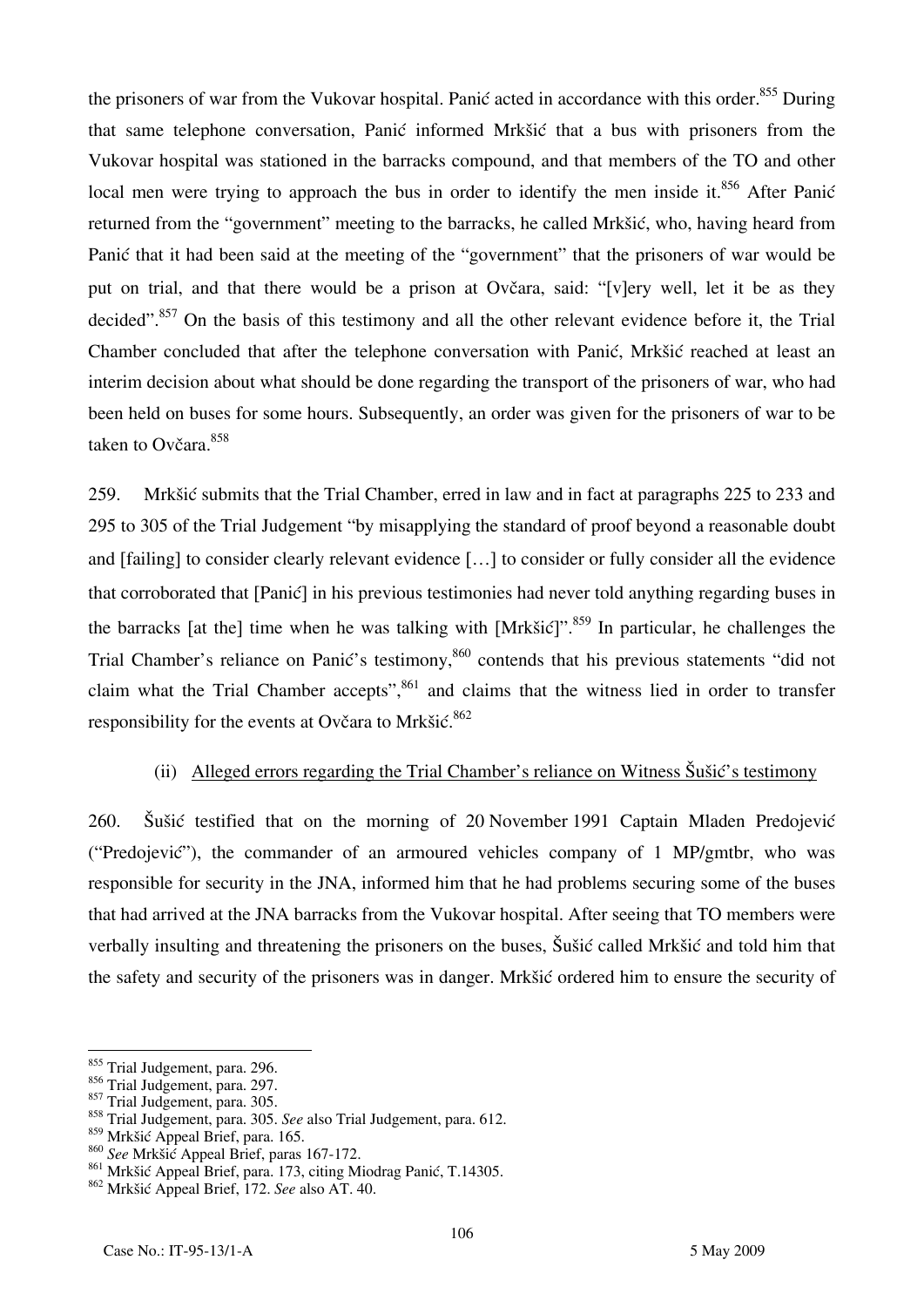the people on the buses and told him that a meeting of the "government" of Krajina was underway at which the issue of the destination envisaged for these people would be discussed.<sup>863</sup>

261. Mrkšić submits that the Trial Chamber erred in law and in fact at paragraphs 298 to 305 of the Trial Judgement by misapplying the "standard of proof beyond a reasonable doubt and failing to consider clearly relevant evidence [...] consider or fully consider all the evidence that corroborated that [Sušić] had no reason for intervention in situation that Chief of Staff was in the barracks, that Major Vukašinović ordered Captain Predojević to guard the Iprisoners of war and to members of TO to step out, when Major Lukić barracks commander ordered Captain Predojević who was under his command to secure the buses. In these circumstances there was no need [for Šušić to give] the call to [Mrkšić] as the Trial Chamber concluded".<sup>864</sup> Mrkšić contends that the challenged findings are at odds with the contradictions in Šušić's evidence regarding his recollection of the manner in which he got in touch with Mrkšić, and the Trial Chamber's finding that Šušić's reporting to Mrkšić was not in accordance with JNA formal chain of command procedures.865

### (iii) Discussion

262. The Appeals Chamber finds that the arguments advanced by Mrkšić under sub-ground (b) of his third ground of appeal do not support the allegation that the Trial Chamber failed to consider relevant evidence for the following reasons.

263. First, the Appeals Chamber recalls that a Trial Chamber is not required to set out in detail why it accepted or rejected the testimony of a particular witness.<sup>866</sup> In this respect, Mrkšić's claim that the Trial Chamber "fails to explain how it puts trust in the witness  $\tilde{S}$ ušić" is misconceived.<sup>867</sup> While a Trial Chamber is required to consider inconsistencies and any explanations offered in respect to them when weighing the probative value of evidence,  $868$  it does not need to individually address them in the Trial Judgement.<sup>869</sup> Furthermore, the presence of inconsistencies within or amongst witnesses' testimonies does not *per se* require a reasonable Trial Chamber to reject the evidence as being unreasonable. $870$ 

 $\overline{a}$ 863 Trial Judgement, para. 298.

<sup>864</sup> Mrkšić Appeal Brief, para. 174.

<sup>865</sup> *See* Mrkšić Appeal Brief, paras 175-178.

<sup>866</sup> *Musema* Appeal Judgement, para. 20. 867 Mrkšić Appeal Brief, para. 177.

<sup>868</sup> *Muhimana* Appeal Judgement, para. 58; *Niyitegeka* Appeal Judgement, para. 96.

<sup>869</sup> *Muhimana* Appeal Judgement, para. 58; *Niyitegeka* Appeal Judgement, para. 124. *See* also *Musema* Appeal Judgement, para. 20

<sup>870</sup> *Kupreškić et al.* Appeal Judgement, para. 31. *See* also *Niyitegeka* Appeal Judgement, para. 95.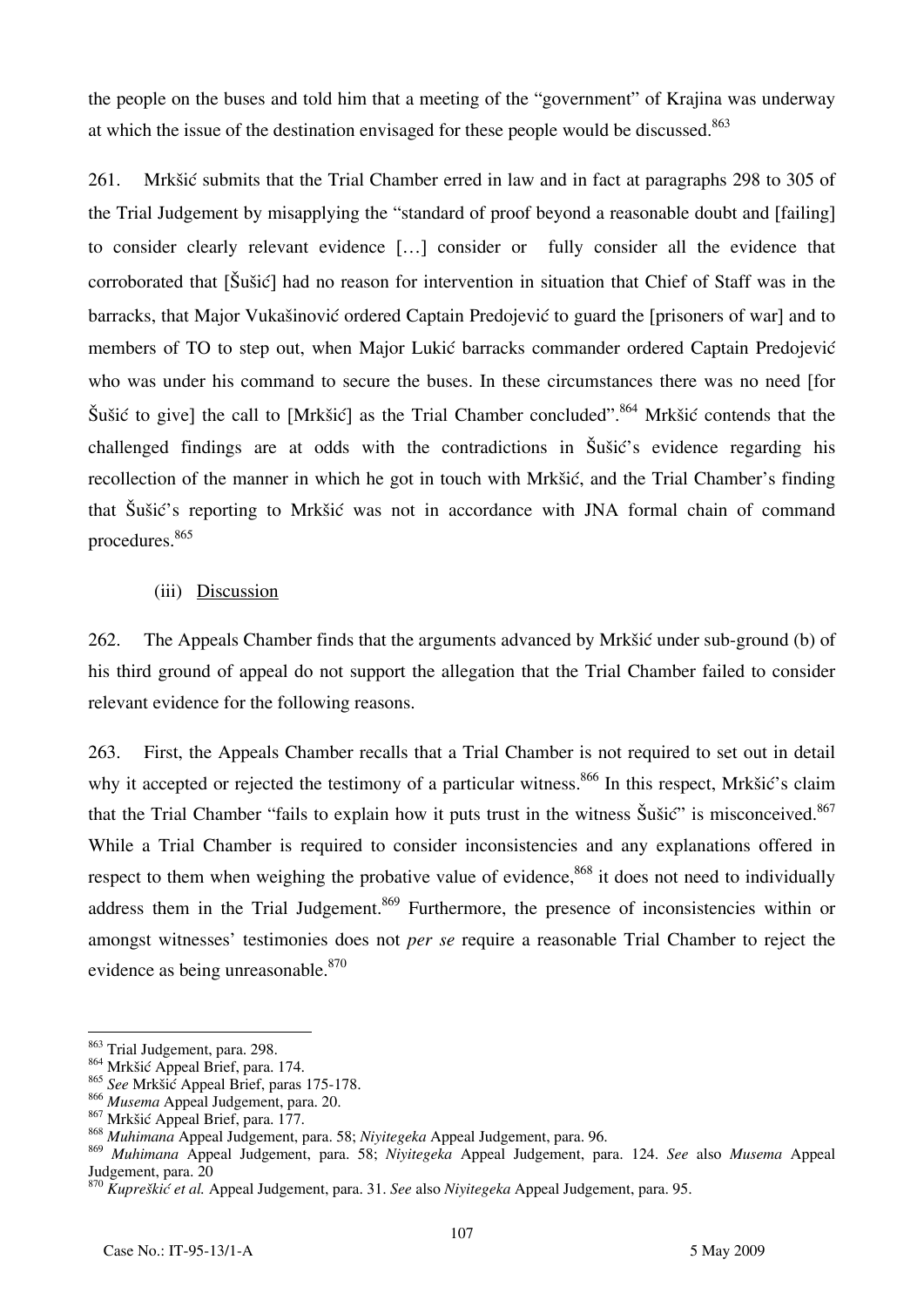264. Second, when assessing the reliability of evidence, corroboration is an element that a reasonable trier of fact may consider in assessing the evidence. However, corroboration is neither a condition nor a guarantee of reliability. The question of whether to consider the corroboration of evidence or not, forms part of a Trial Chamber's discretion.<sup>871</sup> The Appeals Chamber considers that Mrkšić does not show that the Trial Chamber's credibility assessment of Witnesses Panić and Šušić was in error. Mrkšic does not show that the Trial Chamber was unreasonable in its treatment of the testimonies of Witnesses Panić and Šušić as illustrated below.

265. As the Prosecution correctly points out, the Trial Chamber specifically considered that Panić avoided disclosing matters that might implicate him.<sup>872</sup> The Trial Chamber considered Panić to be generally, and in respect of most matters, an honest and reliable witness. Nonetheless, it expressly noted that it had reviewed the evidence of this witness with great care and considered it in light of the other evidence about these events*.* <sup>873</sup> In assessing the credibility of this witness, it took into account his demeanour, the events that were otherwise established to have occurred, and the demeanour of those who gave differing accounts about these events.<sup>874</sup> Hence, it found that:

in his evidence LtCol Panić sought to present aspects of his own role in a more favourable light and to avoid disclosing matters which could be construed as implicating Panić himself in criminal conduct. Because of this, while the Chamber is entirely persuaded it should accept much of his evidence, it has and will identify its reservations about some issues.<sup>875</sup>

The Trial Chamber pointed out that Panić was not being frank when speaking of his own knowledge of mistreatment of the prisoners of war, in order to minimise the truth. Nonetheless, the Trial Chamber was entirely persuaded that in other respects his evidence was reliable and reflected what occurred that afternoon when Panić reported to Mrkšić,<sup>876</sup> and found that "at the time of his report as Chief of Staff to his commander, Panić would have reported reliably what he had seen and heard and his own concerns about the situation".<sup>877</sup> It was within the discretion of the Trial Chamber to evaluate the inconsistencies highlighted and to consider whether when taking his testimony as a whole, the witness was reliable and his evidence was credible.<sup>878</sup>

266. With respect to Šušić's testimony, as the Prosecution correctly points out, the Trial Chamber considered Mrkšić's challenges to the reliability of this witness and rejected them.<sup>879</sup> The Trial Chamber acknowledged that the credibility of Šušić's evidence had been strongly challenged during

<sup>&</sup>lt;sup>871</sup> See Limai et al. Appeal Judgement, para. 203.

<sup>872</sup> Prosecution Respondent's Brief, para. 251, citing Trial Judgement, para. 297.<br>873 Trial Judgement, para. 297.<br>874 Trial Judgement, para. 297. See also the Prosecution's submissions on this issue at the appeals hearing:

<sup>&</sup>lt;sup>875</sup> Trial Judgement, para. 297.<br><sup>876</sup> Trial Judgement, para. 308.

<sup>876</sup> Trial Judgement, para. 308. 877 Trial Judgement, para. 309. 878 *Cf. Čelebić<sup>i</sup>* Appeal Judgement, para. 498.

<sup>879</sup> Prosecution Respondent's Brief, para. 253. *See* also AT. 80.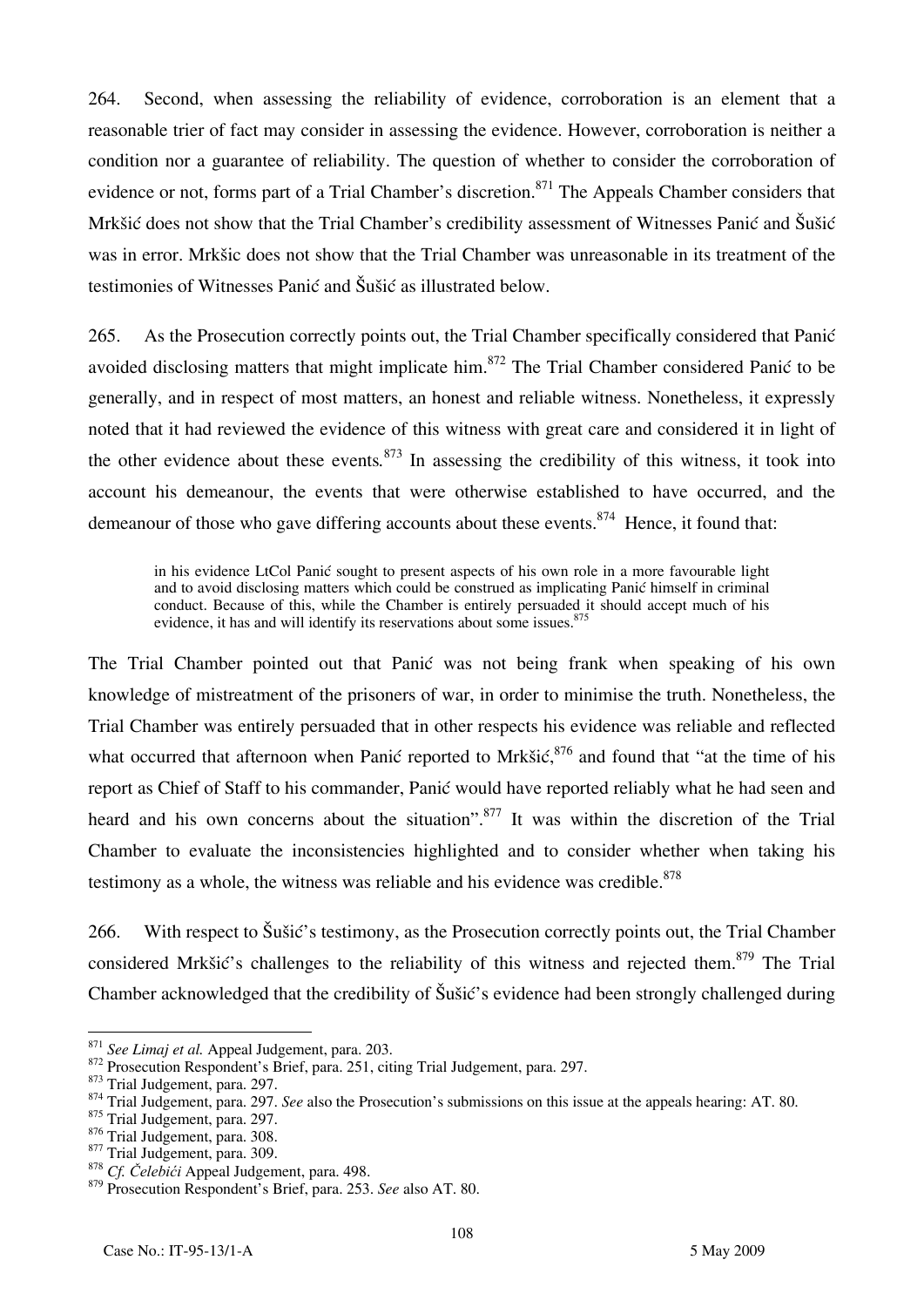the trial. However, after assessing the challenges it concluded that the discrepancy as to the manner in which Šušić got in touch with Mrkšić – either by using a radio microphone in one of the vehicles parked outside the barracks' building, or by using a telephone inside the building – was understandably a matter of little significance at the time and in any event was not an indication that the witness fabricated his account.<sup>880</sup> In the Trial Chamber's view, to conclude that Šušić could not have reported directly to Mrkšić on the basis that this was not in accordance with the formal procedures of the JNA chain of command would in fact over-emphasize formal procedures and fail to give adequate weight to other relevant considerations.<sup>881</sup> There is therefore no indication that the Trial Chamber completely disregarded any particular piece of evidence in reaching the challenged findings. Mrkšić's arguments fail to show why no reasonable trier of fact, based on the evidence, could reach the same conclusion as the Trial Chamber did.

267. In light of the foregoing, sub-ground (b) of Mrkšić's third ground of appeal is dismissed.

# (c) Alleged errors regarding the Trial Chamber's finding that Mrkšić ordered the transfer of the prisoners of war to Ovčara

268. Under sub-ground (c) of his third ground of appeal, Mrkšić submits that the Trial Chamber erred in law and in fact at paragraphs 305 to 307, 612 and 623 of the Trial Judgement "by misapplying the standard of proof beyond a reasonable doubt and [failing] to consider clearly relevant evidence [...] to consider or fully consider all the evidence that corroborated that according [to] the war log of the 80MTBR there was normal [route] for the [prisoners of war] that before Sremska Mitrovica they spent same time on Ovčara for triage and selection".<sup>882</sup>

269. Mrkšić's arguments under this sub-ground of appeal<sup>883</sup> are irrelevant and fail to support the allegation that the Trial Chamber erred by disregarding relevant evidence when finding that he ordered that the prisoners of war be transferred to Ovčara. As previously recalled, the Trial Chamber concluded that after the telephone conversation with Panić, Mrkšić reached at least an interim decision about what should be done regarding the transport of the prisoners of war, who had been held on buses for hours.<sup>884</sup> Subsequently, an order was given for the prisoners of war to be taken to Ovčara.<sup>885</sup> The Trial Chamber acknowledged that there was no direct evidence of either

<sup>880</sup> Trial Judgement, para. 299.

<sup>880</sup> Trial Judgement, para. 299. 881 Trial Judgement, para. 300. 882 Mrkšić Appeal Brief, para. 179. 883 *See* Mrkšić Appeal Brief, paras 179, 181-184, 187. 884 *See supra* para. 258.

<sup>885</sup> *See* Trial Judgement, para. 305 (footnotes omitted): "An order was given for the prisoners of war to be taken to Ovčara, which was the location used by the JNA to hold prisoners of war over the night of 18/19 November 1991 during the Mitnica evacuation. At the same time, however, military police of 80 mtbr were despatched to Ovčara to be ready to secure the prisoners of war when the buses arrived. This last action is inconsistent with the view that Mile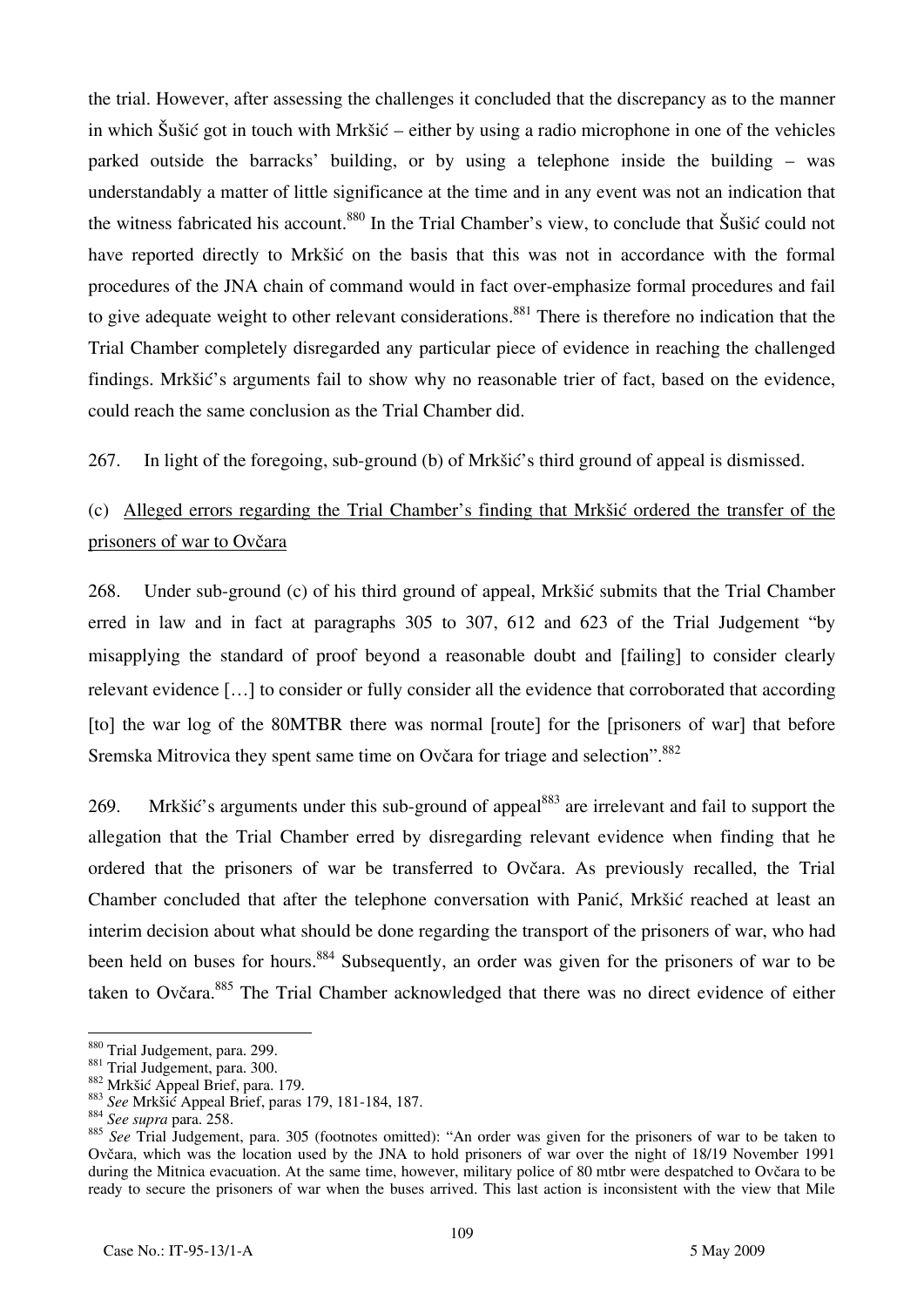order, but concluded that it was clear that the buses with the prisoners went from the JNA barracks to Ovčara, arriving between 13:30 and 14:30 hours, and the military police of 80 mtbr went to Ovčara and arrived there before the prisoners.<sup>886</sup> There is no indication that the Trial Chamber completely disregarded any particular piece of evidence.

270. Contrary to Mrkšić's arguments under this sub-ground of appeal,<sup>887</sup> the Trial Chamber did acknowledge that taking the prisoners of war to Ovčara was in accord with the JNA's handling of its prisoners of war during the Mitnica surrender.<sup>888</sup> However, the Trial Chamber further found that on 20 November 1991, unlike on 18 November 1991, there had been plenty of time for the prisoners on the buses to be driven to Sremska Mitrovica before nightfall, since the buses had reached Ovčara between 13:30 and 14:30 hours; yet the buses left Ovčara after the prisoners of war had been unloaded. This, in its view, indicated that it was not then the intention of Mrkšić that the prisoners of war should be transported to Sremska Mitrovica on 20 November 1991.<sup>889</sup> Accordingly, Mrkšić fails to show how the alleged error of fact had any impact on the findings of the Trial Chamber, so as to amount to a miscarriage of justice. Moreover, Mrkšić also fails to demonstrate that the Trial Chamber committed an error of law by misapplying the standard of proof beyond reasonable doubt.<sup>890</sup>

271. In light of the foregoing, sub-ground (c) of Mrkšić's third ground of appeal is dismissed.

272. The Appeals Chamber has found that the Trial Chamber did not err in its application of the standard of proof beyond reasonable doubt. $891$  In addition, there is no indication that the Trial Chamber completely disregarded any particular piece of evidence.<sup>892</sup> Mrkšić fails to show why no reasonable trier of fact, based on the evidence, could reach the same conclusions as the Trial Chamber did regarding Mrkšić's role in preparing the evacuation of the Vukovar hospital and in the events on 20 November 1991.<sup>893</sup>

273. In light of the foregoing**,** the Appeals Chamber dismisses Mrkšić's third ground of appeal in its entirety.

Mrkšić had already decided to hand over the prisoners of war to the TO pursuant to the wishes of the 'government'. In accordance with normal practice these orders were no doubt given by Mile Mrkšić through his command staff at OG South". *See* also Trial Judgement, para. 612.

<sup>&</sup>lt;sup>887</sup> See Mrkšić Appeal Judgement, paras 179, 181-184.<br><sup>888</sup> Trial Judgement, para. 612.

<sup>889</sup> *See* Trial Judgement, para. 612.

<sup>890</sup> *See supra* para. 222.

<sup>891</sup> *Ibid.*

<sup>892</sup> *See supra* paras 256, 262, 266 and 269.

<sup>893</sup> *See* Trial Judgement, paras 295-322.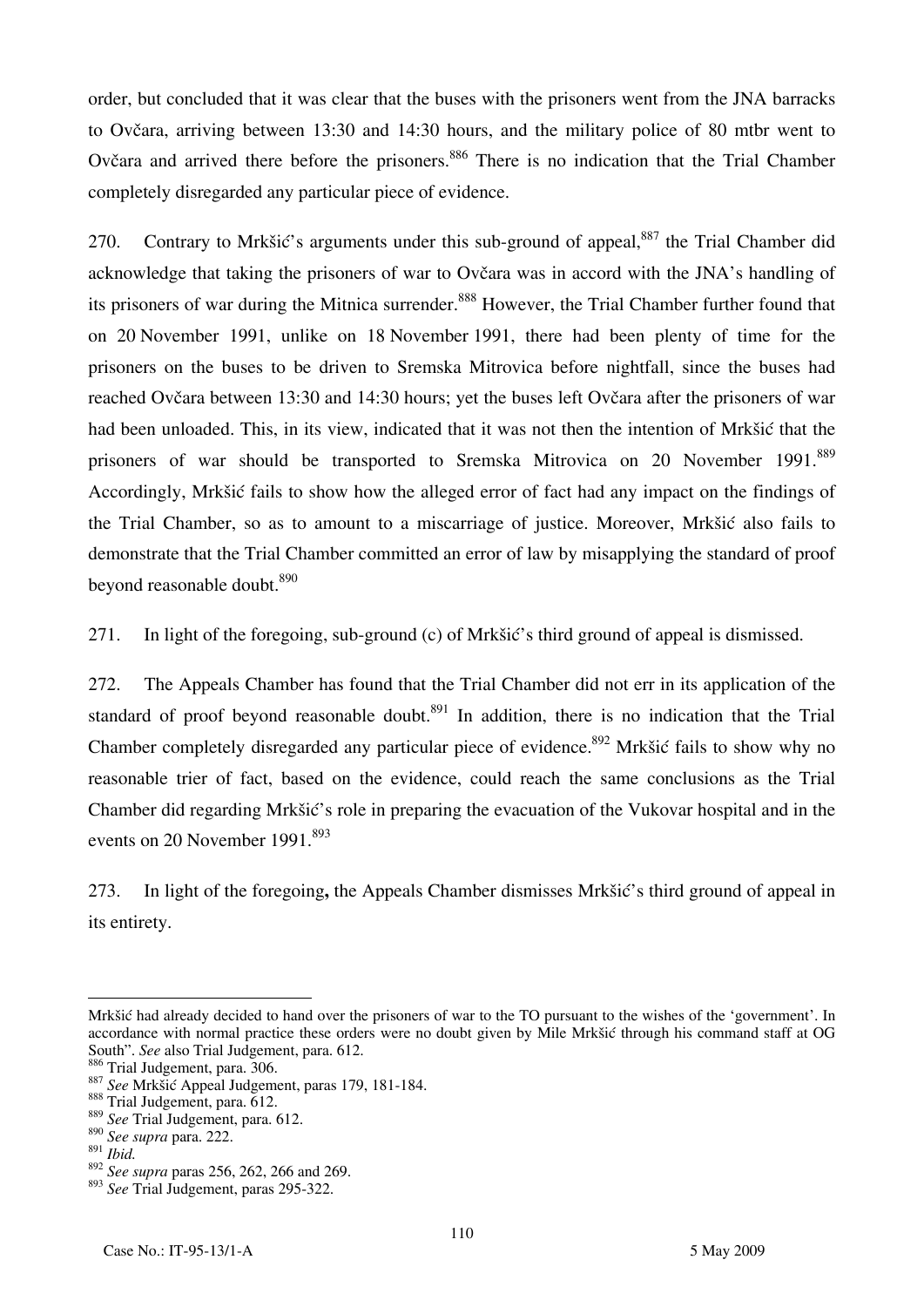### 4. Fourth Ground of Appeal: Alleged errors regarding the SAO "government's" session

274. Under his fourth ground of appeal, Mrkšić submits that the Trial Chamber erred in law at paragraphs 225 to 233, 304, 585 and 586 of the Trial Judgement "by not observing the standard [of] proof beyond reasonable doubt in evaluating the evidence relevant for proving the responsibility of [Mrkšić], as it has been determined in [the Trial Judgement]".<sup>894</sup> Mrkšić submits that no decision was made at the SAO "government's" session and that Panić could not have conveyed Mrkšić's consent "with the decisions made by [the] 'government' whatever they were".<sup>895</sup> Mrkšić's fourth ground of appeal consists of five sub-grounds of appeal which concern: (a) the timing of the SAO "government's" session;<sup>896</sup> (b) Panić's testimony concerning his role during the SAO "government's" session;  $897$  (c) the testimony of Colonel Bogdan Vujić ("Vujić"), a counterintelligence officer; $898$  (d) the interview given by Goran Hadžić, prime-minister of the SAO "government", to the media;<sup>899</sup> and (e) the evidentiary weight given to Rule 92*bis* witness statements.<sup>900</sup>

275. The Prosecution responds that Mrkšić's arguments: (i) do not challenge a finding upon which his conviction relies; (ii) are inconsistent and irrelevant; (iii) repeat submissions made at trial concerning the evidence of Panić and Vujić; and (iv) ignore relevant findings and are vague and difficult to comprehend.<sup>901</sup> Mrkšić replies that the events related to the "government" session are very important because they indicate the story fabricated by Vujić and Panić in order to redirect responsibility to Mrkšić.<sup>902</sup> He adds that it was necessary to paraphrase some "facts" from his Final Trial Brief in order to present to the Appeals Chamber, "exactly those frameworks presented to" <sup>903</sup> the Trial Chamber.

276. At the outset the Appeals Chamber observes that paragraphs 189, 201, 202, 204, 208, 210, 214, 216, 218 to 221, 223 to 226, 228, 232 to 237, 239 to 246 and 250 of Mrkšić's Appeal Brief merely repeat arguments made at paragraphs 195, 197, 577, 582, 605, 610 to 617, 619, 620, 626, 629 to 631, 635, 637 to 639, 641 to 643, 646 to 648, 652, 656, 658, 660, 661, 668, 670, 725, and 872 of Mrkšić's Final Trial Brief. The Appeals Chamber finds that Mrkšić fails to provide a clear explanation as to how these arguments, which repeat submissions rejected at trial, support the

<sup>&</sup>lt;sup>894</sup> Mrkšić Appeal Brief, para. 188.

<sup>895</sup> Mrkšić Appeal Brief, para. 188.

<sup>896</sup> Mrkšić Notice of Appeal, paras 51-53; Mrkšić Appeal Brief, paras 191-200.

<sup>897</sup> Mrkšić Notice of Appeal, paras 54-55; Mrkšić Appeal Brief, paras 201-224.

<sup>898</sup> Mrkšić Notice of Appeal, paras 56-58; Mrkšić Appeal Brief, paras 225-245.

<sup>899</sup> Mrkšić Notice of Appeal, paras 59-61; Mrkšić Appeal Brief, paras 246-252.

<sup>900</sup> Mrkšić Notice of Appeal, paras 62-64; Mrkšić Appeal Brief, paras 253-254.

<sup>&</sup>lt;sup>901</sup> See Prosecution Respondent's Brief, paras 258-267.

<sup>902</sup> Mrkšić Brief in Reply, para. 45.

<sup>903</sup> Mrkšić Brief in Reply, para. 45.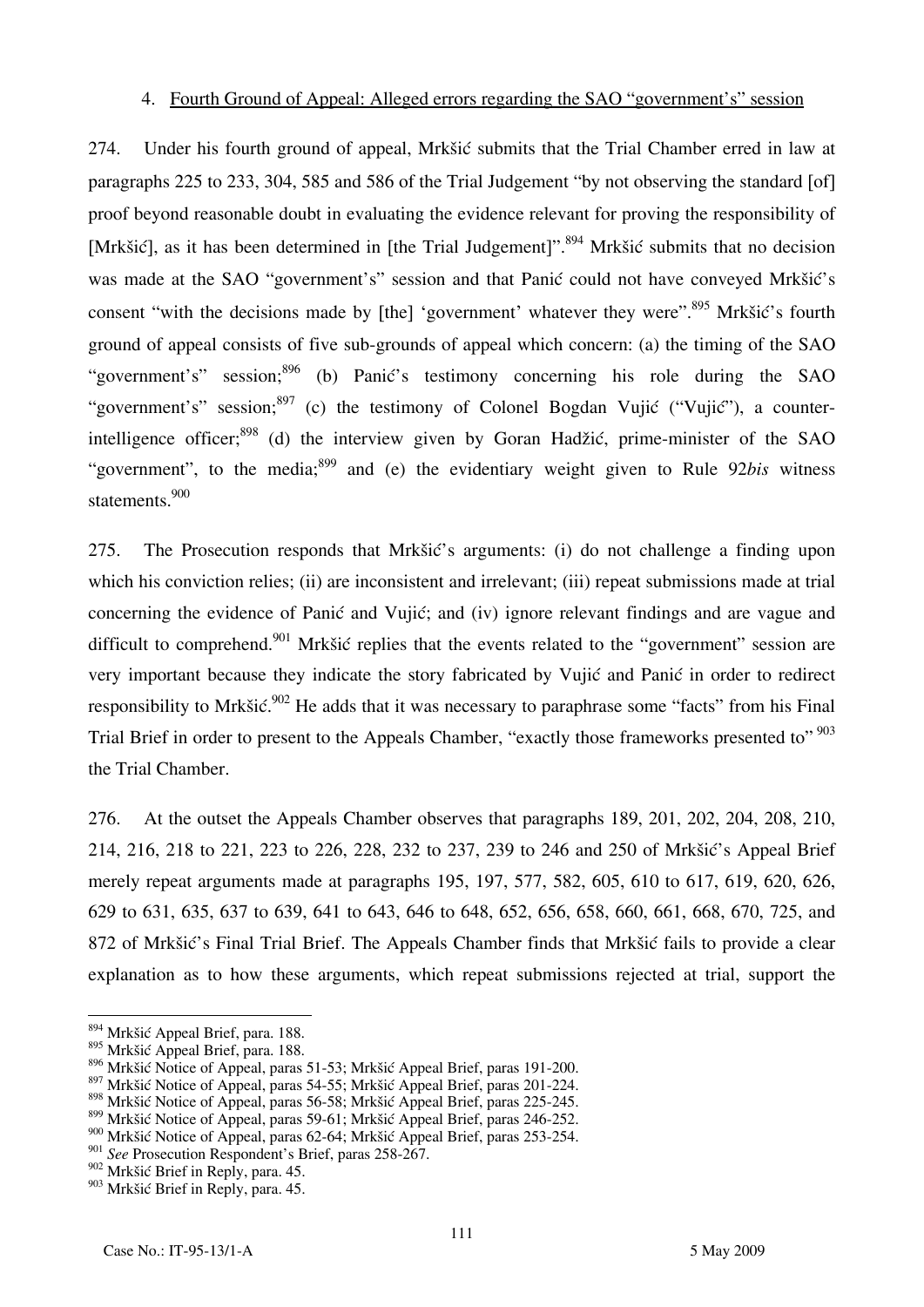allegations raised under his fourth ground of appeal. He fails to show any need for intervention by the Appeals Chamber. For the foregoing reasons, the arguments brought under paragraphs 189, 201, 202, 204, 208, 210, 214, 216, 218 to 221, 223 to 226, 228, 232 to 237, 239 to 246 and 250 of Mrkšić's Appeal Brief are dismissed.

### (a) Alleged errors regarding the timing of the SAO "government's" session

277. Under sub-ground (a) of his fourth ground of appeal, Mrkšić alleges that the Trial Chamber failed to consider relevant evidence which corroborated his claim that the SAO "government" session could not have started before 1400 hrs on 20 November 1991.<sup>904</sup> This argument, which is also advanced under sub-ground (a) of Mrkšić's third ground of appeal, has already been dismissed by the Appeals Chamber.<sup>905</sup> Accordingly sub-ground (a) of Mrkšić's fourth ground of appeal is dismissed.

# (b) Alleged errors regarding Witness Panić's testimony concerning his role during the SAO "government's" session

278. Under sub-ground (b) of his fourth ground of appeal, Mrkšić avers that the Trial Chamber erred in fact at paragraphs 225 to 233, 258, 262, 285, 296, 298, 305 to 309, 318, 606 and 702 of the Trial Judgement "when [it] failed to consider clearly relevant evidence, failed to consider or fully consider all the evidence that corroborated that [Panić] as a Chief of Staff [of OG South] had an obligation to make decisions in the course of control and implementation [of commanders'] orders".<sup>906</sup> According to Mrkšić, Panić "tried to minimise his responsibility as a Chief of Staff who was present in the [different] locations and did nothing". $907$ 

279. Mrkšić essentially reargues that Panić's testimony was inconsistent and contradictory and challenges the reliability of this witness.<sup>908</sup> The Appeals Chamber recalls that the challenges against the Trial Chamber's reliance on the testimony of Witness Panić, have already been addressed and dismissed under Mrkšić's third ground of appeal.<sup>909</sup> Moreover, it has also dismissed numerous arguments advanced in support of sub-ground (a) of Mrkšić's fourth ground of appeal.<sup>910</sup> In light of the foregoing, sub-ground (b) of Mrkšić's fourth ground of appeal is also dismissed.

<sup>904</sup> Mrkšić Appeal Brief, para. 191. *See* also AT. 112-113.

<sup>905</sup> *See supra* para. 256.

<sup>906</sup> Mrkšić Appeal Brief, para. 201.

<sup>&</sup>lt;sup>907</sup> Mrkšić Appeal Brief, para. 201.

<sup>908</sup> *See supra* para. 259.

<sup>909</sup> *See supra* paras 257-267.

<sup>910</sup> *See supra* para. 276.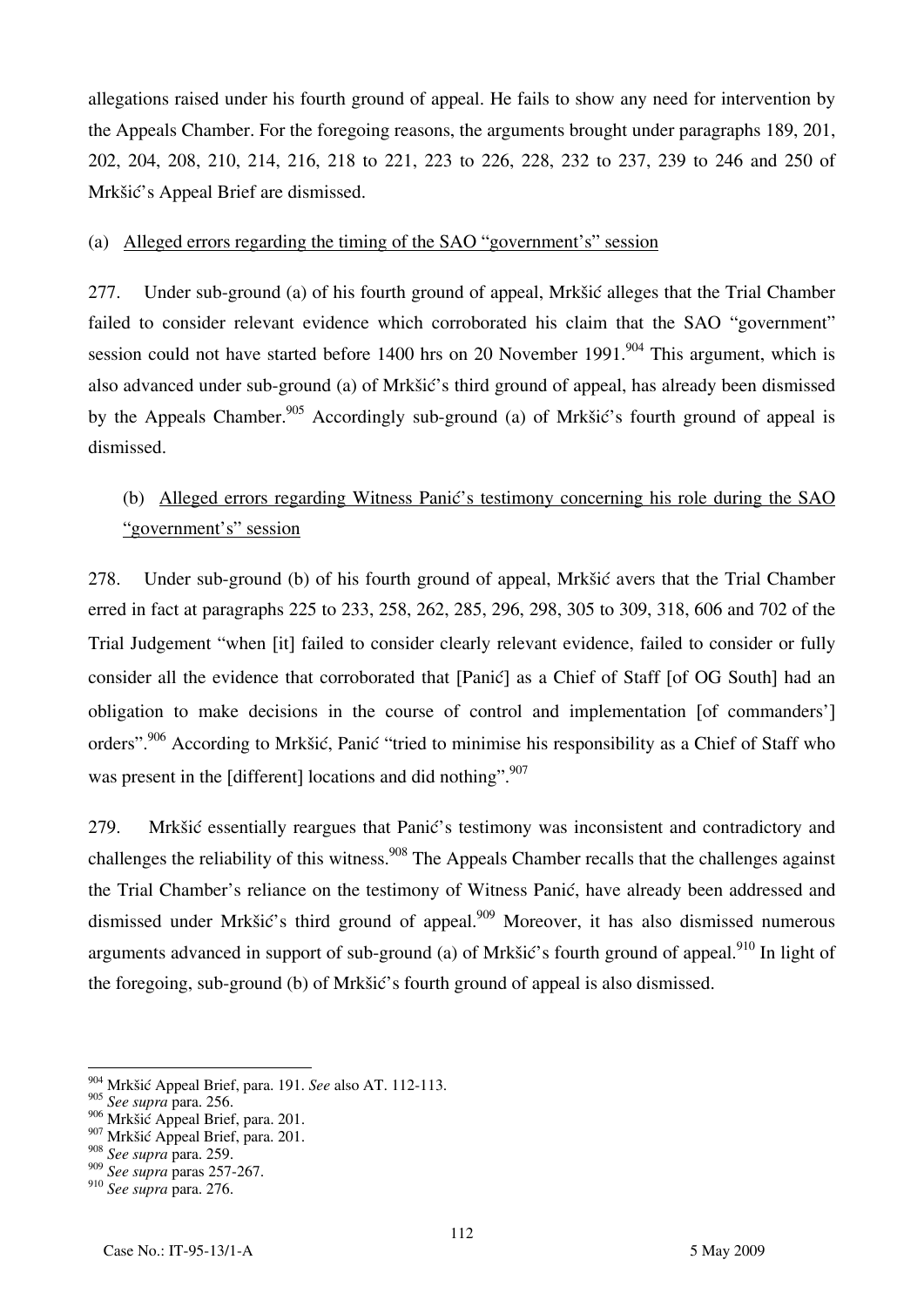#### (c) Alleged errors regarding the Trial Chamber's reliance on Witness Vujić's testimony

280. Mrkšić submits that the Trial Chamber erred in fact at paragraphs 169 to 175, 227 to 229 and 250 of the Trial Judgement "regarding roles and responsibility of Col. Vujić who was sent by General Vasiliević as a supreme officer of the Security Administration with [the] task to make triage and transfer [the prisoners of war] especially suspects of war crimes [to] the security detainees center".<sup>911</sup> Mrkšić fails to demonstrate under this sub-ground of appeal that any alleged error on the part of the Trial Chamber resulted in a miscarriage of justice. He fails to articulate how his challenge implicates any specific finding by the Trial Chamber on his criminal responsibility or sentence.<sup>912</sup> Moreover, the arguments advanced by Mrkšić in support of this sub-ground of appeal have been dismissed as they repeat his submissions at trial without justifying intervention by the Appeals Chamber.<sup>913</sup> In light of the foregoing, sub-ground (c) of Mrkšić's fourth ground of appeal is dismissed.

#### (d) Alleged errors regarding Goran Hadžić's interview

281. Under sub-ground (d) of his fourth ground of appeal, Mrkšić submits that the Trial Chamber erred in law and in fact at paragraphs 295 to 305 of the Trial Judgement "since it did not apply the standard of proof beyond a reasonable doubt, as it wrongly established the facts [by] failing to consider relevant evidence that could prove that Goran Hadžić, gave an interview at 17:00 [hours] on 20 [November] 1991 in Šid that is one hour drive from Vukovar".<sup>914</sup> He adds that Mrkšić could not have made "any decision, at the time when Goran Hadžić was giving the interview up to 17:00 [hours], which would mean that [the prisoners of war were] under the competence of the  $\lbrack$  'government']". 915

282. First, the Appeals Chamber recalls that Mrkšić's allegation that the Trial Chamber erred in its application of the standard of proof beyond reasonable doubt has been dismissed.<sup>916</sup> Second, the Appeals Chamber notes that the timing of Goran Hadžić's interview was part of Mrkšić's submissions at trial<sup>917</sup> and finds that he does not demonstrate the relevance of this argument to the findings upon which his conviction relies. By failing to support this sub-ground of appeal with clear arguments, he fails to show any need for intervention by the Appeals Chamber. The Trial Chamber concluded that the interview where Goran Hadžić was reported as stating that there was an

 $\overline{a}$ <sup>911</sup> Mrkšić Appeal Brief, para. 225.

<sup>912</sup> *Cf. Blagojević and Jokić* Appeal Judgement, para. 41.

<sup>913</sup> *See supra* para. 276.

 $914$  Mrkšić Appeal Brief, para. 246.

<sup>915</sup> Mrkšić Appeal Brief, para. 252.

<sup>916</sup> *See supra* para. 222.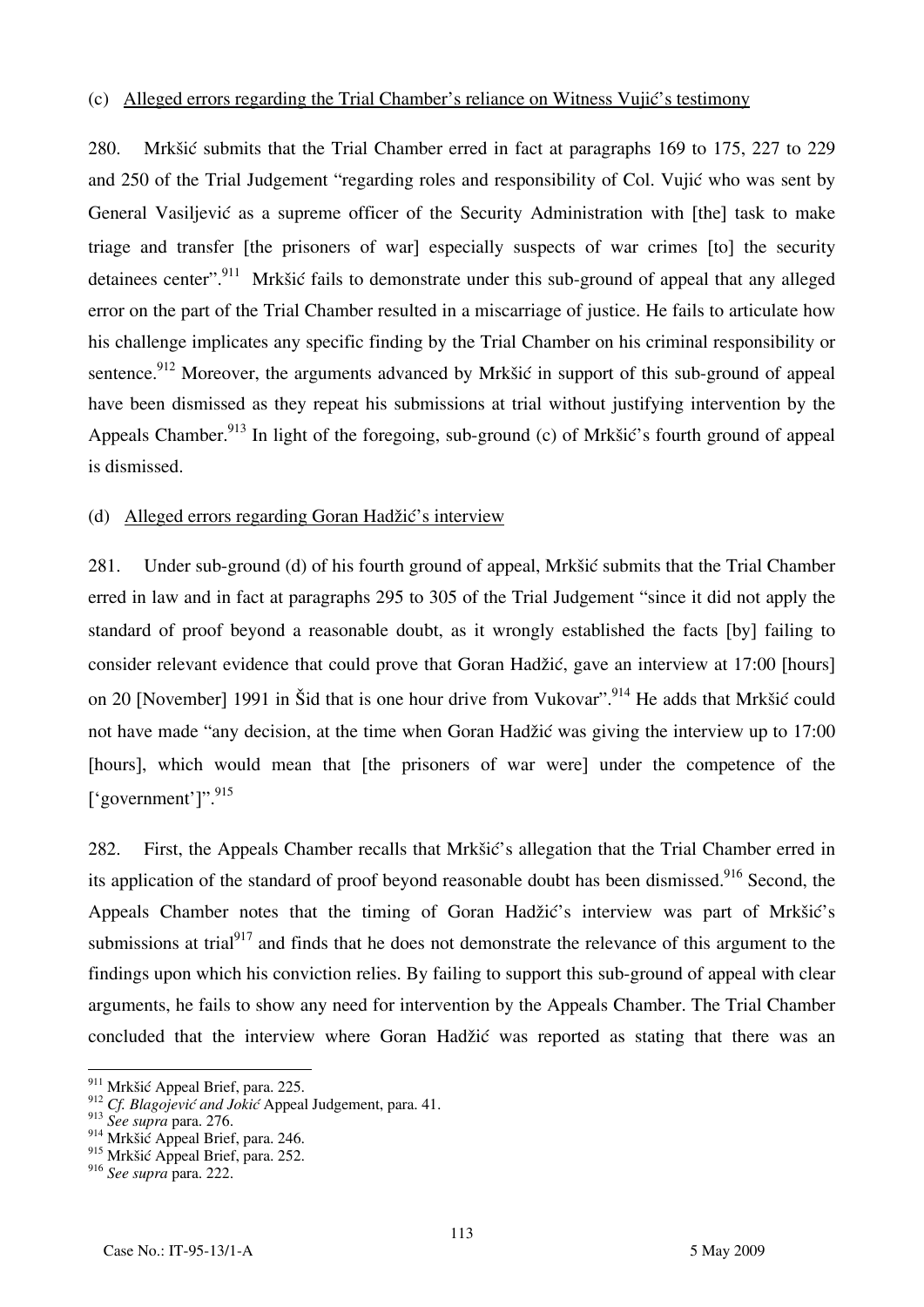agreement with the military authorities to have the Croatian prisoners of war detained in detention camps in the surroundings of Vukovar, took place in the evening of 20 November 1991; it did not specify in its findings the exact time.<sup>918</sup> The Trial Chamber found that while Goran Hadžić's comments to the media provided an indication of the SAO "government's" determination that the JNA should not take the prisoners of war remaining in Vukovar to Sremska Mitrovica in Serbia, the evidence did not show that any such agreement or decision had been reached by the end of the session of the SAO "government".<sup>919</sup> The Trial Chamber focused not on the timing of the interview but on what eventually transpired in respect of the prisoners of war on 20 November 1991 following the session. The Trial Chamber found that this was consistent with the reported assertion of Goran Had`ić of an agreement reached at least by that evening with the military authorities to have the prisoners of war detained in the surroundings of Vukovar.<sup>920</sup> Hence, it concluded that the issue must have been pursued further with Mrkšić or his representatives following the session of the SAO "government" and that the statement attributed to Goran Hadžić appeared to have taken account of this development subsequent to the session of the SAO "government".<sup>921</sup> In light of the foregoing, sub-ground (d) of Mrkšić's fourth ground of appeal is dismissed.

#### (e) Alleged errors regarding the evidentiary weight given to Rule 92*bis* witness statements

283. Mrkšić submits that the Trial Chamber erred in law and in fact at paragraphs 225 to 233 of the Trial Judgement by "misapplying the standard of proof beyond a reasonable doubt and failing to consider clearly relevant evidence [...] to consider or fully consider all the evidence that corroborated that [both parties] had no objection when [the Rule 92*bis* witness statements] were entered into evidence".<sup>922</sup> The Appeals Chamber considers that Mrkšić does not formulate his claim clearly nor does he proffer comprehensible arguments in support of his contention.<sup>923</sup> Mrkšić allegation is clearly without foundation.<sup>924</sup> Accordingly, sub-ground (e) of Mrkšić's fourth ground of appeal is dismissed.

284. In light of the foregoing, the Appeals Chamber dismisses Mrkšić's fourth ground of appeal in its entirety.

<sup>917</sup> *See* Mrkšić Final Trial Brief, para. 195.

<sup>918</sup> *See* Trial Judgement, paras 228-229, 304.

<sup>919</sup> *See* Trial Judgement, para. 304.

<sup>920</sup> *See* Trial Judgement, paras 229, 304.

<sup>&</sup>lt;sup>921</sup> Trial Judgement, para. 304.

<sup>922</sup> Mrkšić Appeal Brief, para. 253.

<sup>&</sup>lt;sup>923</sup> See Mrkšić Notice of Appeal, paras 63-64; Mrkšić Appeal Brief, paras 253-254; Mrkšić Brief in Reply, para. 46.

<sup>924</sup> *See Krnojelac* Appeal Judgement, para. 16; *Blaškić* Appeal Judgement, para. 13.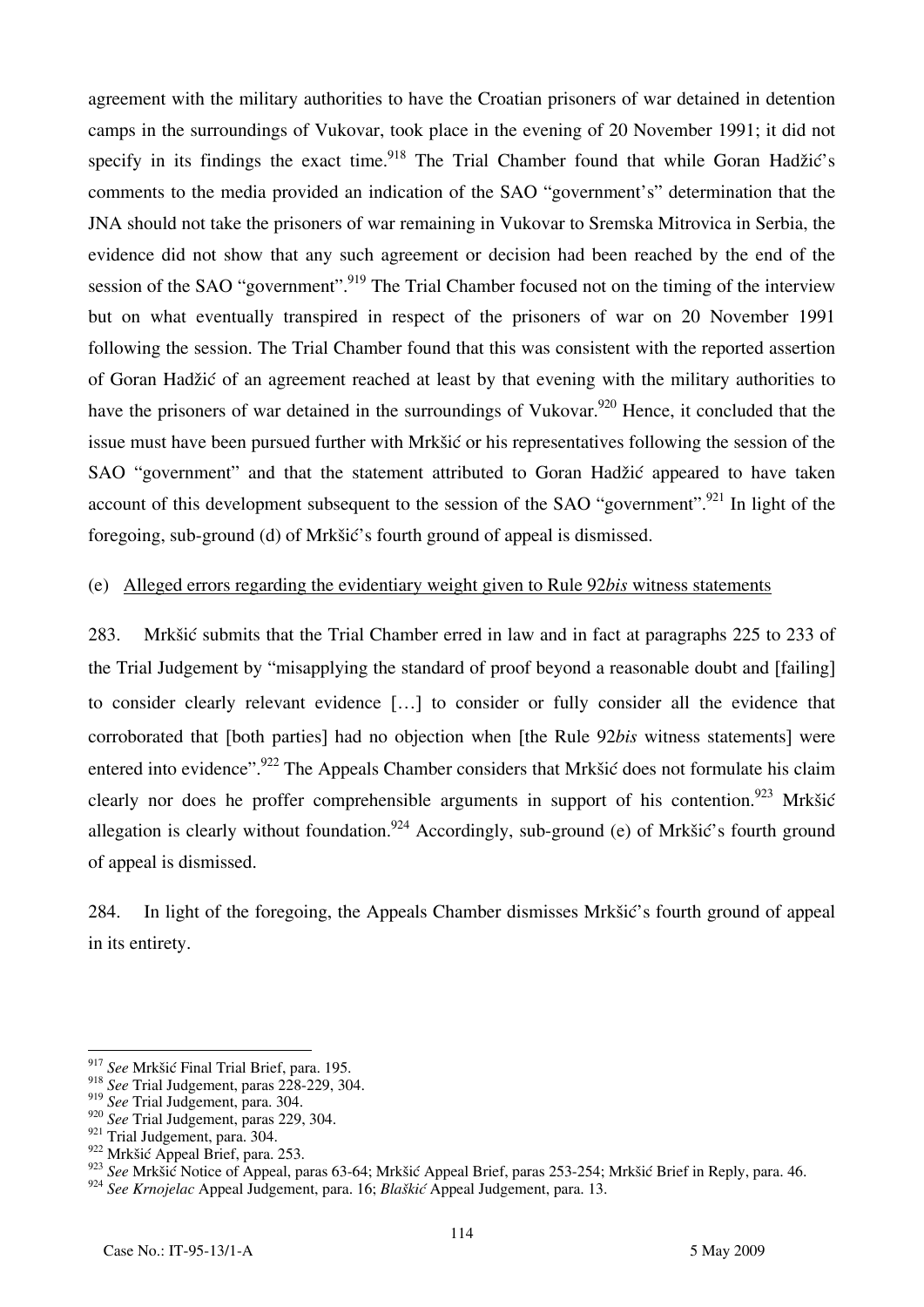# 5. Fifth Ground of Appeal: Alleged errors regarding Mrkšić' responsibility and the events at Ovčara on 20 November 1991

285. Under his fifth ground of appeal, Mrkšić avers that the Trial Chamber erred in fact in concluding that he was informed about the events at the Ovčara farm before the daily briefing in Negoslavci on 20 November 1991.<sup>925</sup> Mrkšić's Notice of Appeal does not provide precise references to relevant paragraphs in the Trial Judgement to which the challenge is being made.<sup>926</sup> In light of this lack of compliance with the formal requirements for the filing of appeals against judgements, <sup>927</sup> this submission is dismissed.

286. Having dismissed one of the allegations raised under Mrkšić's fifth ground of appeal, the Appeals Chamber notes that, in his Notice of Appeal, Mrkšić also asserts that he did not have information about the "treatment of [the prisoners of war] in Ovčara hangar" and submits that "the Trial Chamber erred in law [in] convicting him for aiding and abetting torture and cruel treatment during the afternoon of 20 November 1991".<sup>928</sup> Since this submission is of essential importance to his appeal, in the interests of justice, the Appeals Chamber will consider whether this allegation is substantiated by the other challenges to factual findings raised under Mrkšić's fifth ground of appeal, where precise references to the relevant paragraphs in the Trial Judgement are provided.<sup>929</sup> Mrkšić challenges the following factual findings: (a) between 15:30 and 16:00 hours Witness P017 dug the hole that later served as a mass grave;  $930$  (b) the killings at Ovčara "started after 21:00 hours and continued up to midnight";<sup>931</sup> (c) on 21 November 1991, pursuant to an order from the command of OG South, the Vukovar TO detachment was re-subordinated to the command of the 80 mtbr;<sup>932</sup> and (d) the "arrival of [the] buses [at Ovčara] [was] completely unpredictable for Lt.Col. Vojnović".<sup>933</sup>

<sup>925</sup> Mrkšić Notice of Appeal, para. 65; Mrkšić Appeal Brief, para. 255. See also Mrkšić Brief in Reply, para. 48.

<sup>926</sup> Practice Direction on Formal Requirements for Appeals from Judgement (IT/201) of 7 March 2002 ("Practice Direction on Formal Requirements for Appeals from Judgement"), paras 1(c)(iii), 4(b)(ii). *See* also *Gacumbitsi* Appeal Judgement, para. 10; *Stakić* Appeal Judgement, para. 12; *Blaškić* Appeal Judgement, para. 13; *Vasiljević* Appeal Judgement, para. 11; *Kajelijeli* Appeal Judgement, para. 7; *Niyitegeka* Appeal Judgement, para. 10.

<sup>&</sup>lt;sup>927</sup> Practice Direction on Formal Requirements for Appeals from Judgement, para. 17.

 $928$  Mrkšić Notice of Appeal, para. 65.

<sup>&</sup>lt;sup>929</sup> The Appeals Chamber notes that given that the arguments advanced at paragraphs 256 and 257 of Mrkšić Appeal Brief, concerning the arrival of the buses at Ovčara, suffer from the same lack of compliance with the formal requirements, these arguments are not considered in the present Judgement.

<sup>&</sup>lt;sup>930</sup> Mrkšić Appeal Brief, paras 258-259, citing Trial Judgement, paras 240-241. The Appeals Chamber notes that in the public redacted version of Mrkšić's Appeal Brief, the reference to the relevant paragraphs of the Trial Judgement is redacted.

<sup>931</sup> Mrkšić Appeal Brief, para. 260, citing Trial Judgement, para. 252. *See* also Mrkšić Appeal Brief, paras 261-265; Mrkšić Brief in Reply, paras 51-52.

<sup>932</sup> *See* Mrkšić Appeal Brief, para. 270, citing Trial Judgement, para. 253. *See* also Mrkšić Appeal Brief, paras 264, 266- 269.

<sup>933</sup> Mrkšić Appeal Brief, para. 271, citing Trial Judgement, para. 261. *See* also Mrkšić Appeal Brief, paras 272-274.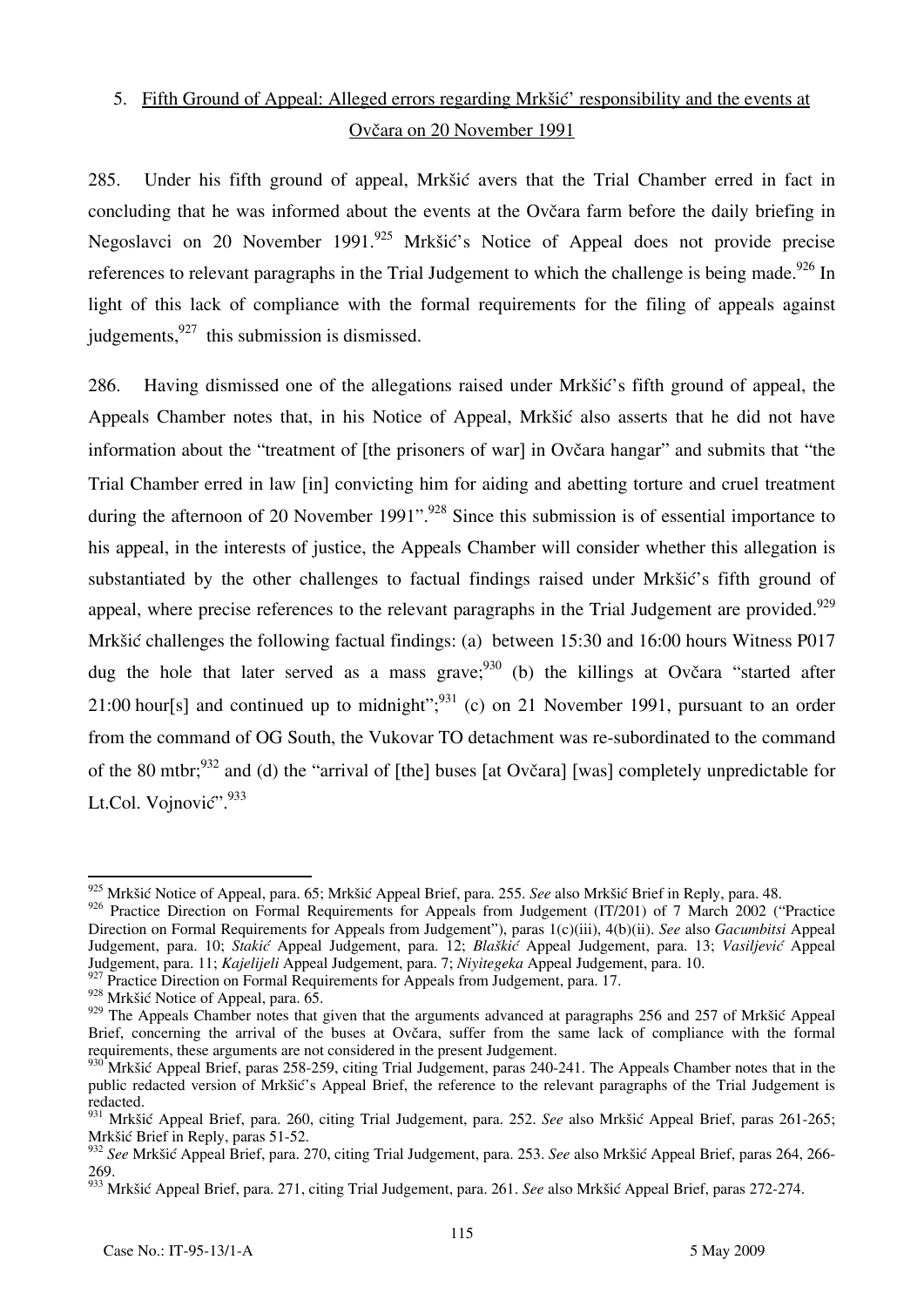287. The Prosecution responds that all of Mrkšić's arguments under his fifth ground of appeal should be summarily dismissed because they: (i) challenge factual findings on which his conviction does not rely; (ii) ignore relevant factual findings; (iii) challenge the Trial Chamber's evaluation of the evidence without showing how it was unreasonable; and (iv) challenge factual findings where the relevance of the factual finding is unclear and has not been explained.<sup>934</sup>

#### (a) Alleged error regarding the finding that Witness P017 dug the hole

288. Mrkšić fails to demonstrate that any alleged error on the part of the Trial Chamber concerning this finding resulted in a miscarriage of justice. Mrkšić does not articulate how his challenge to the findings on the excavation of the hole, its dimensions and location implicates any specific finding by the Trial Chamber on his criminal responsibility.<sup>935</sup> Accordingly, this challenge is dismissed.

#### (b) Alleged error regarding the timing of the killings at Ovčara on 20 November 1991

289. The Appeals Chamber considers that, as correctly noted by the Prosecution, <sup>936</sup> none of the evidence referred to in support of Mrkšić's argument that the killings must have started "after 22:35, or more precisely after  $23:00$  hours<sup>"937</sup> contradicts the Trial Chamber's finding that "[t]he killings started after 2100 hours and continued until well after midnight".<sup>938</sup> Mrkšić does not show how the challenged finding was unreasonable, nor does he elaborate on how the alleged error of fact resulted in a miscarriage of justice. Accordingly, this challenge is dismissed.

#### (c) Whether the Vukovar TO detachment was re-subordinated to the command of the 80 mtbr

290. The Trial Chamber found that on 21 November 1991, pursuant to an order from the command of OG South, the Vukovar TO detachment was re-subordinated to the command of the 80 mtbr and the Leva Supoderica volunteer detachment was re-subordinated to the  $12<sup>th</sup>$  Mechanical Corps.<sup>939</sup> Mrkšić challenges this finding without elaborating on how the alleged error of fact resulted in a miscarriage of justice.<sup>940</sup> He contests the validity of the order relied upon by the Trial Chamber by largely repeating the following arguments advanced at trial: (a) the alleged resubordination was not confirmed by witnesses, members of 80 mtbr, the Commander or Chief of Staff, or the Chief of Security; and (b) the order is not only grounded on something it cannot be

<sup>&</sup>lt;sup>934</sup> *See* Prosecution Respondent's Brief, paras 269-278.

<sup>935</sup> *Cf. Blagojević and Jokić* Appeal Judgement, para. 41.

<sup>936</sup> Prosecution Respondent's Brief, para. 274.

<sup>937</sup> Mrkšić Appeal Brief, para. 265.

<sup>&</sup>lt;sup>938</sup> Trial Judgment, para. 252.

<sup>939</sup> Trial Judgement, para. 253, citing Exhibit P422, "Order no. 464-1, signed by Mrkšić, 21 November 1991" and Radoje Trifunović, T. 8138.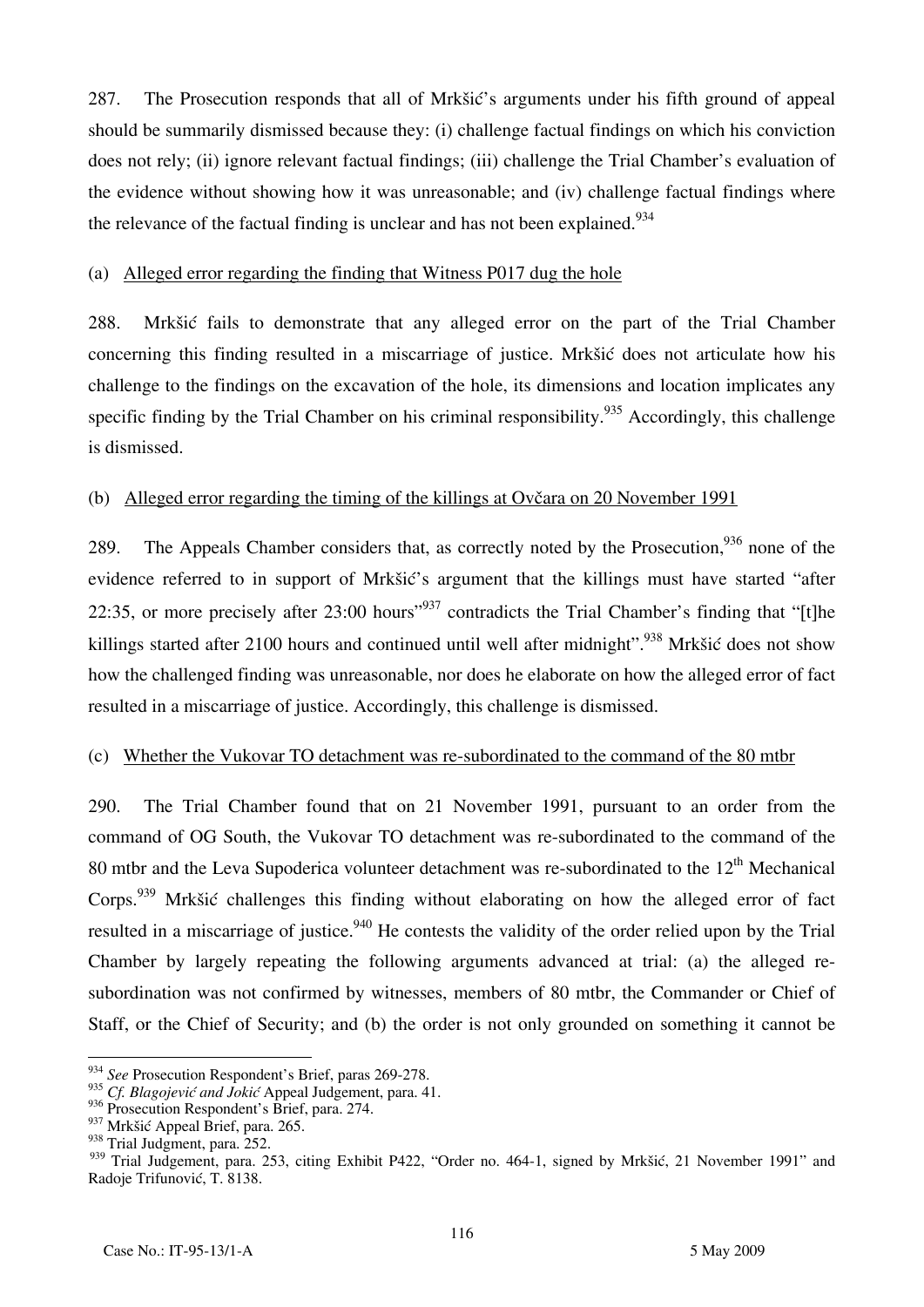grounded on, but it re-subordinates the units in a way which is contrary to the rules and without any need at all.<sup>941</sup> Moreover, Mrkšić's arguments do not even attempt to demonstrate how the challenged finding was relied upon by the Trial Chamber for his conviction. This omission constitutes a failure to discharge a burden incumbent upon him.<sup>942</sup> Accordingly, this challenge is dismissed.

# (d) Whether LtCol Milorad Vojnović was aware that the prisoners of war were to be held at Ovčara

291. Even though the Trial Chamber did not accept as generally reliable the evidence of LtCol Milorad Vojnović, commander of the 80 mtbr, concerning his experiences at Ovčara in the afternoon of 20 November 1991, given that he had been away from his headquarters, it did accept that he was unaware at that time that his military police had been ordered to Ovčara. The Trial Chamber also found that he was unaware that prisoners were to be held at Ovčara on 20 November 1991, and concluded that "[t]he whole scene was, therefore, unexpected by Vojnović". <sup>943</sup> Mrkšić alleges that "[t] his conclusion was not made within the standard of applying proof beyond a reasonable doubt".<sup>944</sup> Recalling that it has found that the Trial Chamber did not err in its application of the standard of proof beyond reasonable doubt,  $945$  the Appeals Chamber further finds that Mrk $\delta$ is arguments under his fifth ground of appeal do not support the allegation that the Trial Chamber misapplied the standard of proof beyond reasonable doubt in paragraph 261 of the Trial Judgement.<sup>946</sup> Mrkšić fails to demonstrate how the alleged error concerning this finding had any impact on the findings of the Trial Chamber, so as to amount to a miscarriage of justice. Moreover, the Appeals Chamber finds that Mrkšić does not even attempt to demonstrate how this finding was relied upon by the Trial Chamber for his conviction. This omission constitutes a failure to discharge a burden incumbent upon him.947 Accordingly, this challenge is dismissed.

292. The Appeals Chamber therefore finds that the allegation that the Trial Chamber erred in law in convicting him for aiding and abetting torture and cruel treatment during the afternoon of

<sup>940</sup> *Cf. Blagojević and Jokić* Appeal Judgement, para. 41.

<sup>941</sup> *See* Mrkšić Appeal Brief, paras 264, 266-270. *See* also Mrkšić Brief in Reply, para. 54; Mrkšić Final Trial Brief, paras 73-76, 226, 241-242, 868, 914.

<sup>&</sup>lt;sup>2</sup> *Brdanin* Appeal Judgement, para. 22.

 $943$  Trial Judgement, para. 261.

<sup>&</sup>lt;sup>944</sup> Mrkšić Appeal Brief, para. 271.

<sup>945</sup> *See supra* para. 222.

<sup>946</sup> *See* Mrkšić Appeal Brief, paras 272-278.

<sup>&</sup>lt;sup>947</sup> Brdanin Appeal Judgement, para. 22.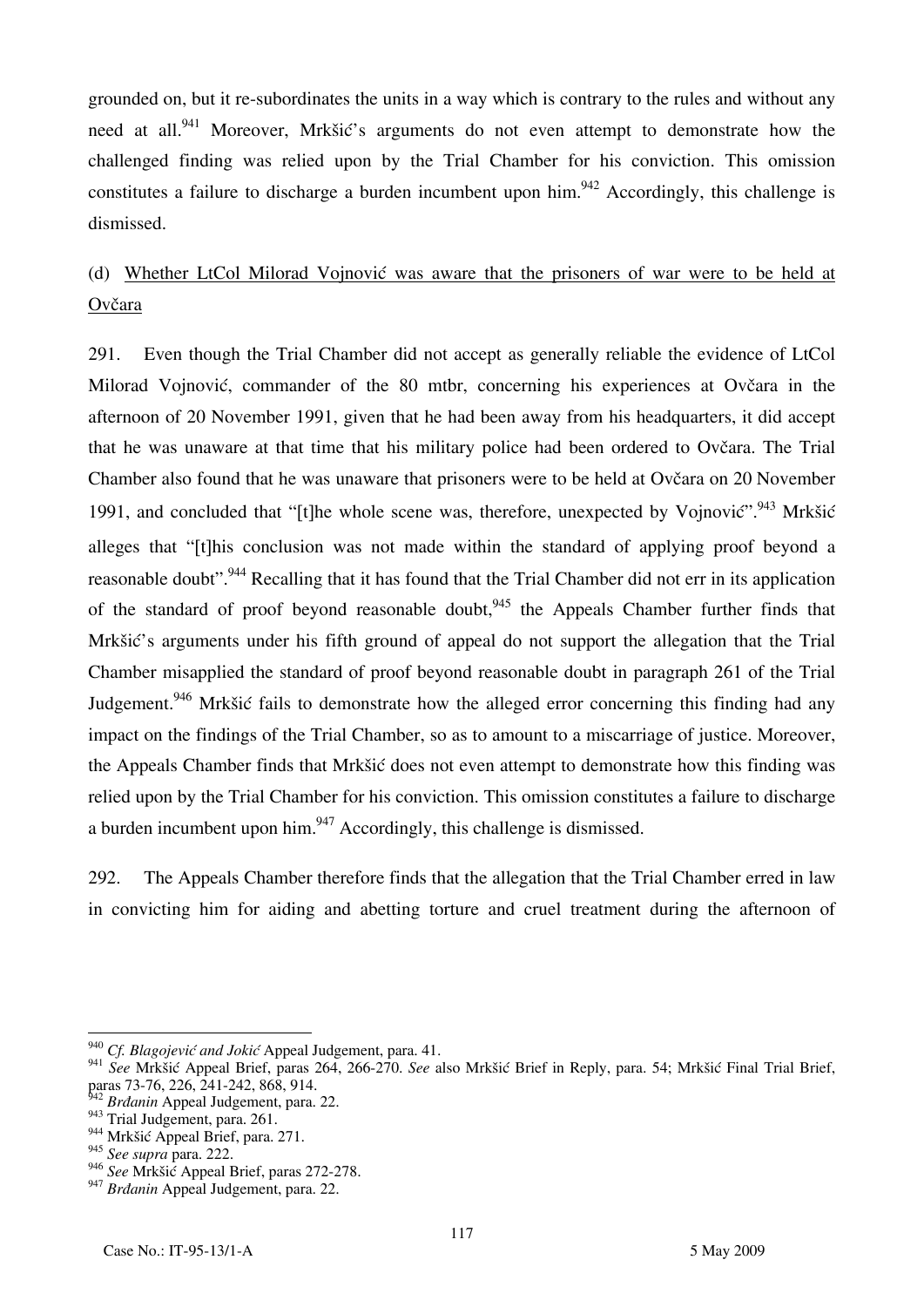20 November 1991,  $^{948}$  is not substantiated by any of the challenges to factual findings raised under Mrkšić's fifth ground of appeal.

293. In light of the foregoing, the Appeals Chamber dismisses Mrkšić's fifth ground of appeal in its entirety.

# 6. Sixth Ground of Appeal: Alleged errors regarding the Trial Chamber's conclusion that Mrkšić ordered the withdrawal of the 80 mtbr from Ovčara

294. Under his sixth ground of appeal, Mrkšić submits that the Trial Chamber erred in law at paragraphs 245 to 253 of the Trial Judgement "by misapplying the standard of proof beyond a reasonable doubt [...]. Every reasonable Trial Chamber would establish that [Mrkšić] did not give the order for the withdrawal of military police of 80MTBR from Ovčara, so that the order was given [after Mrkšić] had left for Belgrade on that evening of 20 [November] 1991".<sup>949</sup> The Appeals Chamber recalls that in sub-ground (a) of his first ground of appeal Mrkšić asserts that he "didn't order the withdrawal of [Military Police] units of 80MTBR from the Ovčara farm".<sup>950</sup> This assertion has been dismissed as it repeats submissions previously made at trial and rejected.<sup>951</sup> However, given that the finding that Mrkšić ordered the withdrawal was crucial to establishing his responsibility for aiding and abetting murder and thus is of essential importance to his appeal, the Appeals Chamber considers that it is in the interests of justice to address the arguments advanced under Mrkšić's sixth ground of appeal in support of his challenge against the Trial Chamber's findings concerning the withdrawal order. Mrkšić's sixth ground of appeal consists of four subgrounds of appeal which concern: (a) errors regarding the timing of the order for withdrawal; (b) errors regarding the conclusion that Vojnović informed Mrkšić twice about the events at Ovčara, first at the OG South daily briefing and then later after the briefing; (c) errors regarding the role of Captain Dragi Vukosavljević ("Vukosavljević") at Ovčara on 20 November 1991; and (d) errors regarding the role of Colonel Radoje Trifunović ("Trifunović") on 20 November 1991.<sup>952</sup>

295. The Prosecution responds that Mrkšić's arguments should be dismissed as they: (i) fail to show how the Trial Chamber's conclusion was not reasonable; (ii) misrepresent the evidence;

 $\overline{a}$ <sup>948</sup> Mrkšić Notice of Appeal, para. 65.

<sup>949</sup> Mrkšić Appeal Brief, para. 279; Mrkšić Notice of Appeal, para. 67. At the appeals hearing Mrkšić submitted that he did not order anything. AT. 50. He further argued that, "he could not have given the order for security to withdraw from the Ovčara Farm, especially not through the security officer, Captain Karanfilov, and then make sure that all the JNA structures keep quiet about it", because if he "had done that, on the following day he would have had to be arrested by the security organs whose task it is to discover the perpetrators of war crimes and other crimes", AT. 52; s*ee* also AT. 116-117.

<sup>950</sup> Mrkšić Appeal Brief, para. 26.

<sup>951</sup> *See supra* para. 229.

<sup>952</sup> Mrkšić Notice of Appeal, paras 69-75; Mrkšić Appeal Brief, paras 289-327.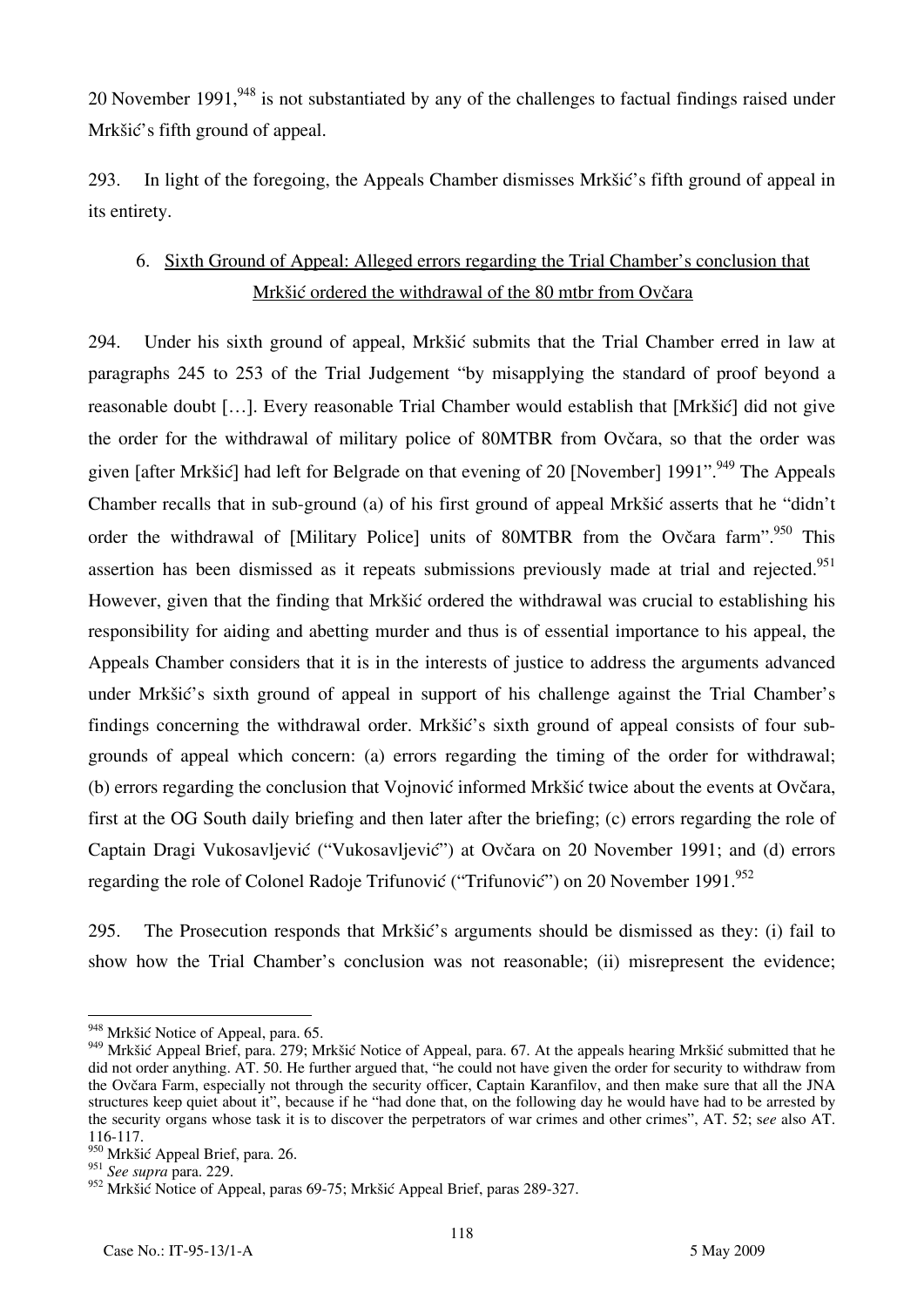(iii) are impermissibly vague, speculative and in some instances, unsupported by citations to the record; and (iv) ignore relevant factual findings and constitute mere assertions that the Trial Chamber failed to properly consider relevant evidence or failed to rely on one piece of evidence.<sup>953</sup>

### (a) Alleged errors regarding the timing of the order for withdrawal

296. Mrkšić submits that the Trial Chamber wrongly concluded that he gave the order for withdrawal just before or just after the regular daily briefing in Negoslavci on 20 November 1991.<sup>954</sup> He contends that if the withdrawal order had been issued by him before the briefing, it would have been the subject of a report at the briefing and this was not confirmed by any witness.<sup>955</sup> He argues that the order could not have been issued during the briefing since "it has not been confirmed by any witness of the Prosecution, and cannot be found in any written document. not even in regular reports from the briefing". <sup>956</sup> He further claims that the Trial Chamber failed to evaluate the testimony of Witness Dušan Jakšić who testified that he went "to Mrkšić before the session of the 'government' in 'Velepromet' and that Mrkšić categorically refused to talk [about] surrendering [the prisoners of war] to civilian authorities, and also he testified that this issue was not discussed at the session of that 'government' in Velepromet'.<sup>957</sup> At the appeals hearing, Mrk $\delta$ ić submitted that the withdrawal order could not have been issued after the briefing "because Witnesses Gluščević, Šljivančanin and Corić concluded a series of meetings that Mrkšić had in the Command before leaving for Belgrade [...] so he had no opportunity to issue the order to Captain Karanfilov".<sup>958</sup>

297. The Appeals Chamber recalls that the Trial Chamber found that, on 20 November 1991, the regular OG South briefing held in the command post at Negoslavci began at approximately 18:00 hours.<sup>959</sup> It further found that the order to withdraw the last remaining JNA troops from Ovčara, namely, the military police of the 80 mtbr, was issued by Mrkšić *in the early evening* of 20 November 1991, *shortly before or after* the regular OG South briefing.<sup>960</sup> In the Trial Chamber's account, Mrkšić's withdrawal order was sent to Ovčara first through Captain Borče Karanfilov ("Karanfilov"), of the security organ of OG South, and later through Vojnović and Vukosavljević.<sup>961</sup> Based upon Vukosavljević's evidence, the Trial Chamber concluded that the withdrawal order had already been conveyed to Captain Dragan Vezmarović ("Vezmarović"),

<sup>&</sup>lt;sup>953</sup> Prosecution Respondent's Brief, paras 279-304.

<sup>954</sup> Mrkšić Notice of Appeal, para. 70. *See* also Mrkšić Brief in Reply, paras 64-65.

<sup>955</sup> Mrkšić Appeal Brief, paras 289-291. *See* also AT. 54.

<sup>956</sup> Mrkšić Appeal Brief, para. 293. *See* also Mrkšić Appeal Brief, paras 292, 294; AT. 54-55, 118-119.

<sup>957</sup> Mrkšić Appeal Brief, para. 295, citing Dušan Jakšić, T. 11920, 11950-11951. *See* also AT. 56.

<sup>958</sup> AT. 118. *See* also AT. 119.

<sup>&</sup>lt;sup>959</sup> Trial Judgement, para. 314.

<sup>960</sup> Trial Judgement, para. 293 (emphasis added).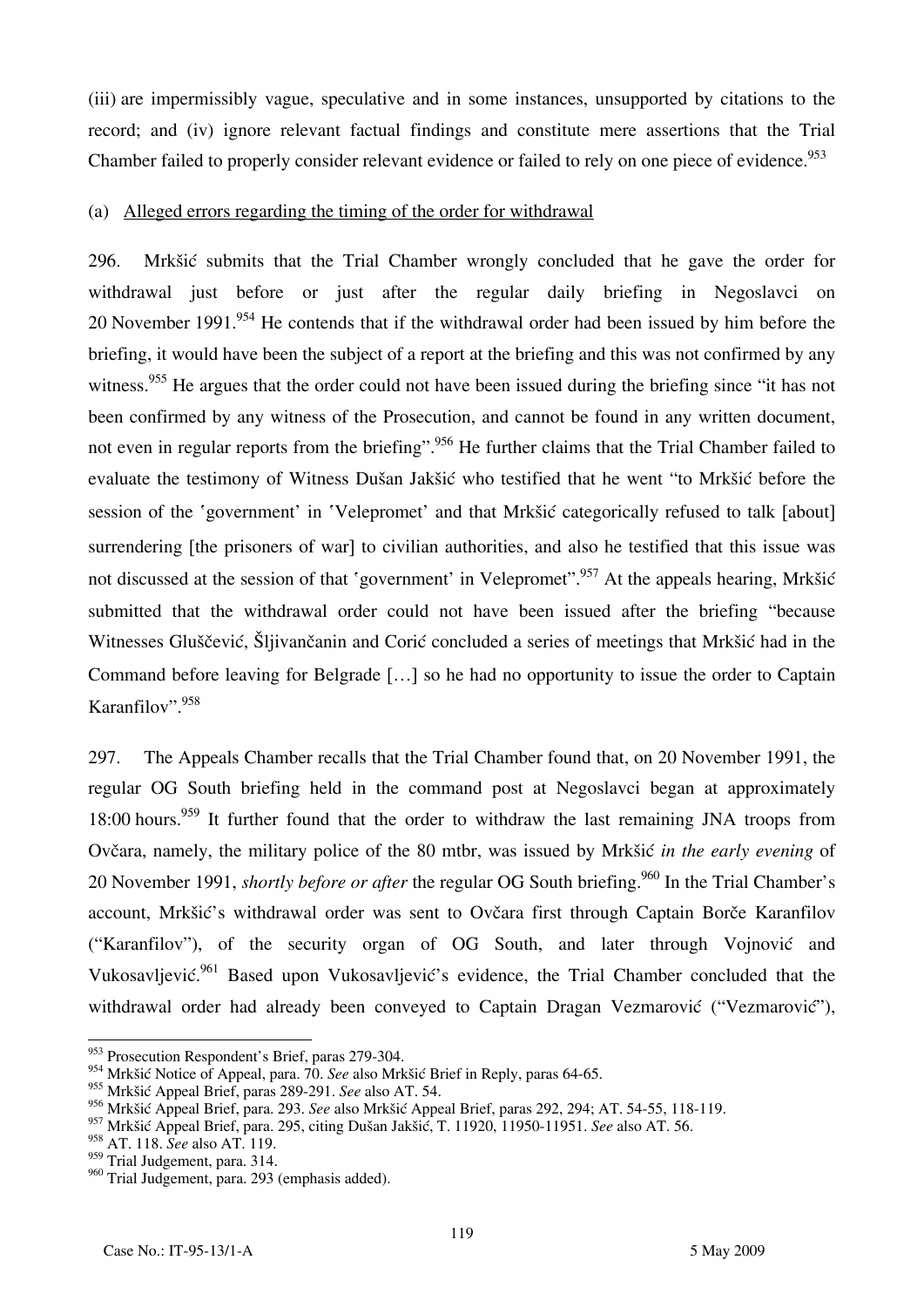commander of the military police of the 80 mtbr, and was in the process of being implemented by the time Vukosavljević reached Ovčara, which in the Trial Chamber's finding was close to 20:00 hours.<sup>962</sup> The Trial Chamber explicitly stated that

the evidence does not allow the Chamber to make a finding *as to the precise time* of the order of Mile Mrkšić for the withdrawal of the JNA security, then provided by the 80 mtbr, from Ovčara. The course of events and the available evidence both indicate that the order of Mile Mrkšić was made shortly before, or perhaps shortly after, the evening briefing.<sup>963</sup>

298. The Appeals Chamber considers that the fact that there is no record that such an order was mentioned *during* the briefing is not inconsistent with the relevant findings of the Trial Chamber.

299. With respect to the Trial Chamber's alleged failure to consider the testimony of Dušan Jakšić, the Appeals Chamber has held that a Trial Chamber is not obliged to refer to the testimony of every witness or every piece of evidence on the trial record in its judgement.<sup>964</sup> Bearing in mind its preliminary findings on the Trial Chamber's assessment of the evidence, <sup>965</sup> and considering the relevant findings of the Trial Chamber referred to above, the Appeals Chamber finds that Mrkšić's arguments fail to show why no reasonable trier of fact, based on this evidence, could have reached the same conclusions as the Trial Chamber did regarding the timing of the order to withdraw the last remaining JNA troops, namely, the military police of the 80 mtbr, from Ovčara. Accordingly, sub-ground (a) of Mrkšić's sixth ground of appeal is dismissed.

## (b) Alleged errors regarding the conclusion that Vojnović twice informed Mrkšić about the events at Ovčara

300. Mrkšić submits that the Trial Chamber erred in finding that "after the second meeting when [Vojnović] and Mrkšić were walking together, Vojnović came back and issued an order to Vukosavljević to go to Ovčara and withdraw 80MTBR from there"966 as such a conclusion could not have been reached by any reasonable Trial Chamber. In support of this submission Mrkšić: (i) challenges the credibility of Vojnović; (ii) asserts that the alleged meeting with Mrkšić after the OG South regular briefing was fabricated; (iii) suggests that Vojnović and Vukosavljević verified that their statements would be identical before testifying; and (iv) claims that Vojnović had a meeting with somebody else but not Mrkšić.<sup>967</sup>

 $\overline{a}$ <sup>961</sup> Trial Judgement, para. 293.

<sup>962</sup> *See* Trial Judgement, paras 276-277, 279.

<sup>&</sup>lt;sup>963</sup> Trial Judgement, para. 321 (emphasis added).

<sup>964</sup> *See Kupreškić et al.* Appeal Judgement, para. 39.

<sup>965</sup> *See supra* para. 224.

<sup>966</sup> Mrkšić Appeal Brief, para. 297. *See* also Mrkšić Notice of Appeal, para. 72.

<sup>967</sup> Mrkšić Appeal Brief, paras 298-313. *See* also Mrkšić Brief in Reply, para. 74; AT. 56-57.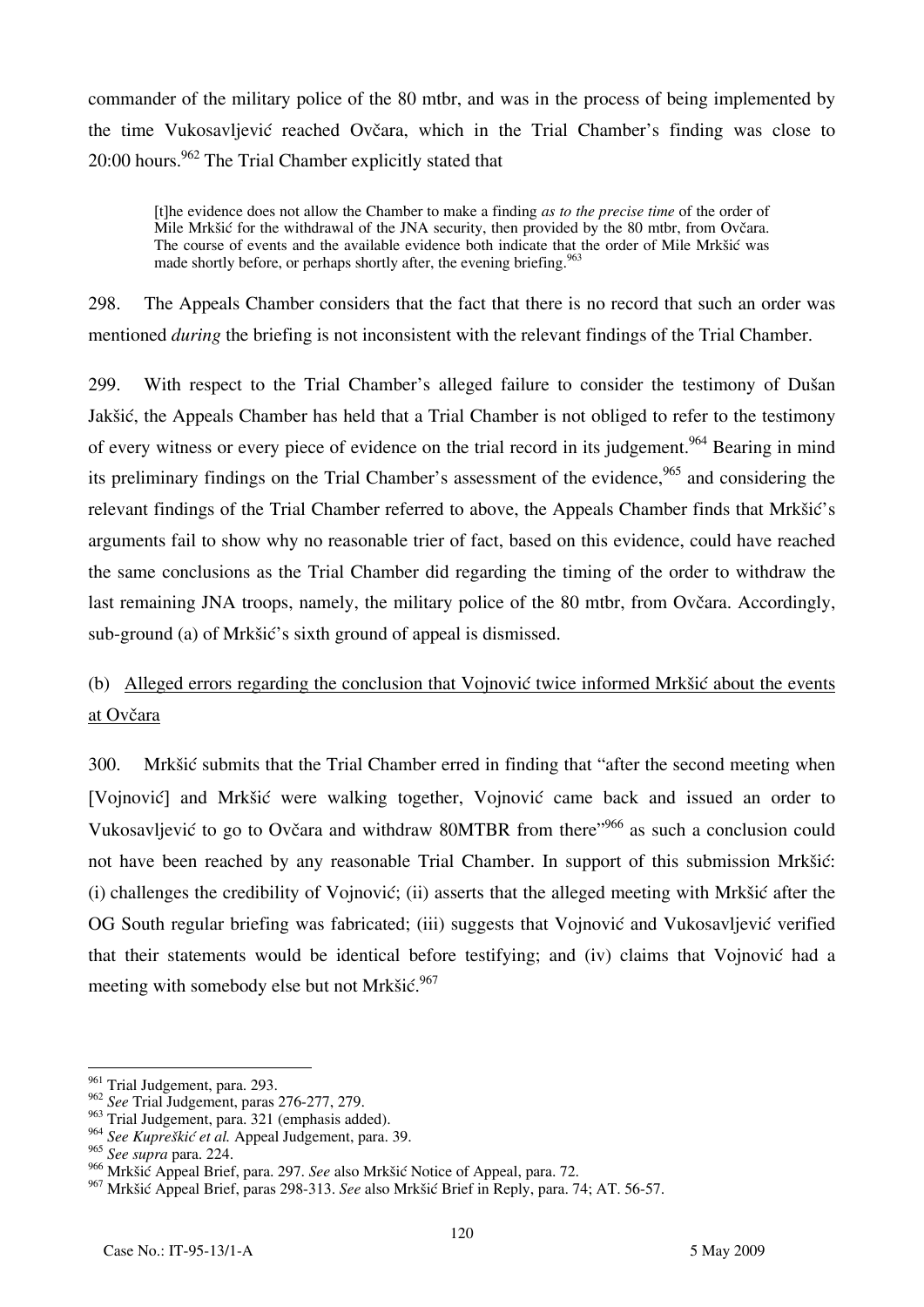301. The Appeals Chamber recalls that deference to the finder of fact is particularly appropriate where the factual challenges concern issues of witness credibility. The finder of fact, in this instance the Trial Chamber, is particularly well suited to assess these kinds of questions as it had the opportunity to directly observe the witness' demeanor and assess his evidence in the context of the entire trial record.<sup>968</sup> Bearing in mind its previous findings on this issue.<sup>969</sup> the Appeals Chamber finds that Mrkšić has not shown that the Trial Chamber's credibility assessment was in error. His arguments fail to demonstrate that the Trial Chamber was unreasonable in its treatment of Vojnović's testimony for the following reasons.

302. First, as the Prosecution correctly points out, Mrkšić cites in support of his submission, inconsistencies that in fact were specifically considered by the Trial Chamber.<sup>970</sup> Mrkšić claims that "[a]ttention should be paid to what Vojnović testified in 1998 when his recollection was fresher and more objective".<sup>971</sup> However, the Appeals Chamber notes that the Trial Chamber did observe that Vojnović's official notes of interviews he gave in the course of military investigations held in Belgrade in 1998 into the events in Vukovar and Ovčara in November 1991, do not mention that he made any report to Mrkšić on 20 November about Ovčara.<sup>972</sup> The Trial Chamber made no finding about the truth or falsity of Vojnović's explanation concerning the absence of any reference in those notes to the reports to Mrkšić and stated that because of this, it would approach Vojnović's evidence with *extreme caution*. 973 Nonetheless it observed that "when dealing with this issue, Vojnović gave a clear impression of *being frank and honest*, in respect of the question of reporting to Mile Mrkšić, as best as his recollection of the interviews or proceedings in 1998 allowed".<sup>974</sup>

303. In support of his contention that the meeting in which Vojnović reported to Mrkšić on the situation at Ovčara was fabricated, Mrkšić relies on the testimony of Colonel Boriša Gluščević ("Gluščević"), assistant for logistics to Mrkšić. Mrkšić submits, repeating arguments previously raised at trial,<sup>975</sup> that Gluščević's testimony excludes the possibility that Vojnović reported to Mrkšić.<sup>976</sup> As noted by the Trial Chamber, Gluščević and LtCol Milovan Lešanović, who were present at the regular briefing of the OG South, did not give evidence of hearing Vojnović's report to Mrkšić, but nor did they deny that this occurred.<sup>977</sup> The Trial Chamber also considered Mrkšić's submission that because Gluščević and Mrkšić stayed in the operations room of the OG South

 $\overline{a}$ <sup>968</sup> *Ntakirutimana* Appeal Judgement, para. 178 (citation omitted).

<sup>969</sup> *See supra* paras 263-264.

<sup>970</sup> *See* Prosecution Respondent's Brief, paras 296-299.

<sup>&</sup>lt;sup>971</sup> Mrkšić Appeal Brief, para. 298.

<sup>972</sup> Trial Judgement, para. 320.

 $^{973}$  Trial Judgement, para. 321 (emphasis added).

<sup>974</sup> Trial Judgement, para. 321 (emphasis added).

<sup>975</sup> *See* Mrkšić Appeal Brief, paras 312-313; Mrkšić Final Trial Brief, para. 871. *See* also AT. 61.

<sup>976</sup> Mrkšić Appeal Brief, para. 305. *See* also AT. 59.

<sup>977</sup> Trial Judgement, para. 317.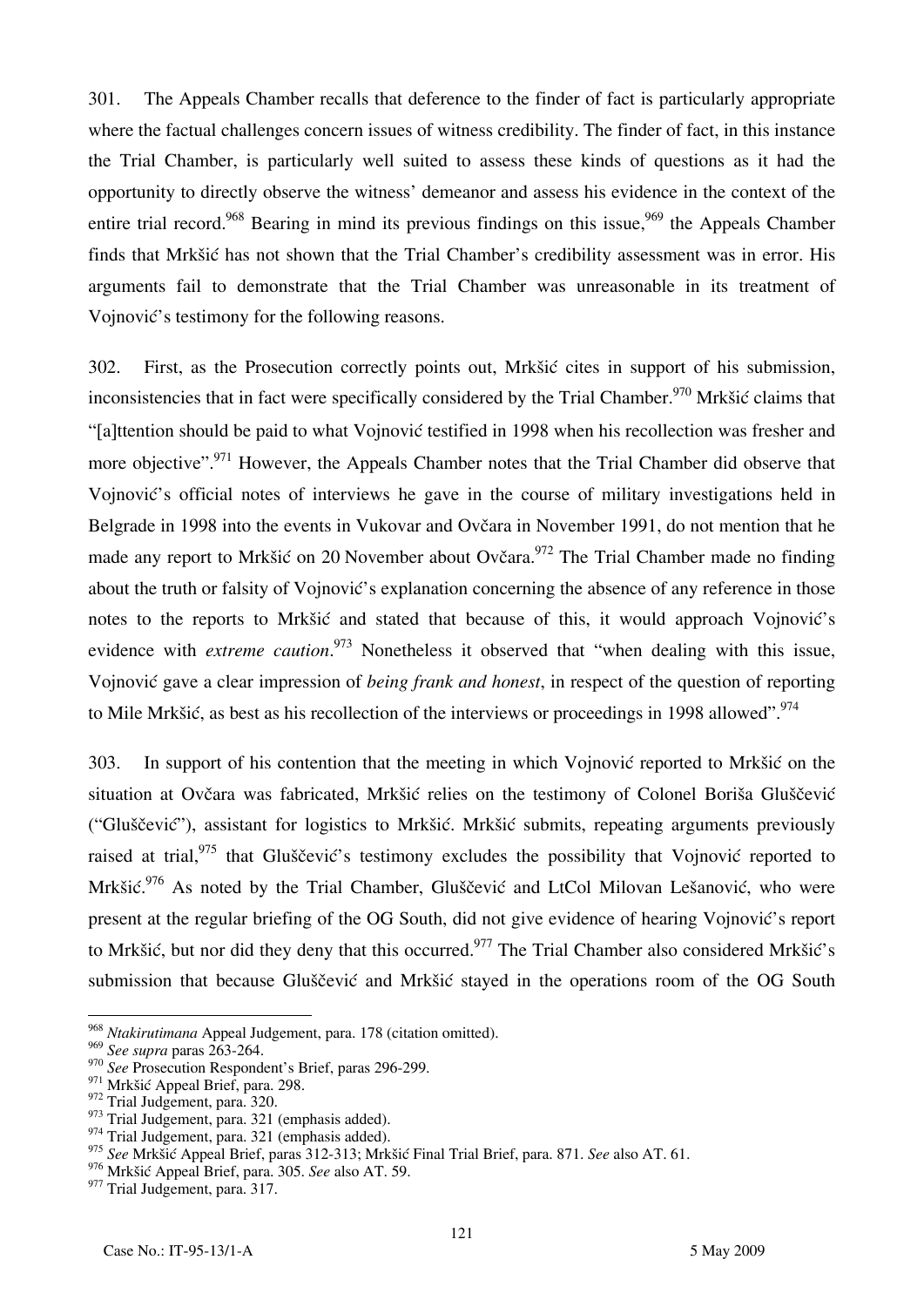command post for approximately 20 minutes after the briefing, it could not be accepted that there was a second discussion between Vojnović and Mrkšić.<sup>978</sup> The Trial Chamber concluded that it was not the effect of Vojnović's evidence that he spoke to Mrkšić for the second time immediately after the briefing, but rather that he only met Mrkšić later.<sup>979</sup> These findings illustrate that the Trial Chamber gave careful consideration to the evidence of the meeting between Mrkšić and Vojnović after the regular OG South briefing and the credibility of the relevant witnesses.

304. Before reaching its general conclusions on this sub-ground of appeal, the Appeals Chamber will first consider sub-ground (c) of Mrk $\delta$ is sixth ground of appeal as it raises similar issues.

### (c) Alleged errors regarding the role of Vukosavljević at Ovčara on 20 November 1991

305. Mrkšić submits that the Trial Chamber erred in fact at paragraphs 269, 272, 273, 276, 277, 279 to 281, 284, 318 and 322 of the Trial Judgement in accepting the testimony of Vukosavljević about his activities at Ovčara in the afternoon and evening on 20 November 1991.<sup>980</sup> In support of this submission he claims that, in order to lessen his responsibility,  $981$  Vukosavljević falsely testified that in the hall in front of the briefing room, Vojnović told him how he informed Mrkšić about the alarming situation at Ovčara but got no answer from  $\text{him.}^{982}$ 

306. As already explained, given that the Trial Chamber is in a unique position to evaluate the demeanour of the testifying witness, where the factual challenges concern the issues of witness credibility, deference to the finder of fact is particularly appropriate.<sup>983</sup> The Trial Chamber's decision to find Vukosavljević's testimony credible is therefore entitled to substantial deference.<sup>984</sup> In light of the foregoing, and bearing in mind its previous findings on this issue,  $985$  the Appeals Chamber finds that Mrkšic fails to show that the Trial Chamber's credibility assessment of Vukosavljević was in error. Merely claiming that the Trial Chamber erred and citing a string of paragraphs from the Trial Judgement is not a valid argument on appeal and is not enough to demonstrate that the Trial Chamber was unreasonable in its treatment of Vukosavljević's testimony and that it committed an error of fact which resulted in a miscarriage of justice.<sup>986</sup>

 $\overline{a}$ <sup>978</sup> Trial Judgement, para. 319.

<sup>979</sup> Trial Judgement, para. 319.

<sup>980</sup> Mrkšić Notice of Appeal, para. 73.

<sup>&</sup>lt;sup>981</sup> See AT. 40. At the appeals hearing Mrkšić claimed that Vukosavljević was concealing his personal responsibility or the responsibility of his friends and comrades.

<sup>982</sup> *See* Mrkšić Appeal Brief, paras 314, 316, 317, 318.

<sup>983</sup> *Ntakirutimana* Appeal Judgement, paras 178, 204.

<sup>984</sup> *Cf. Ntakirutimana* Appeal Judgement, para. 204.

<sup>985</sup> *See supra* paras 263-264.

<sup>&</sup>lt;sup>986</sup> Cf. Brdanin Appeal Judgement, para. 500.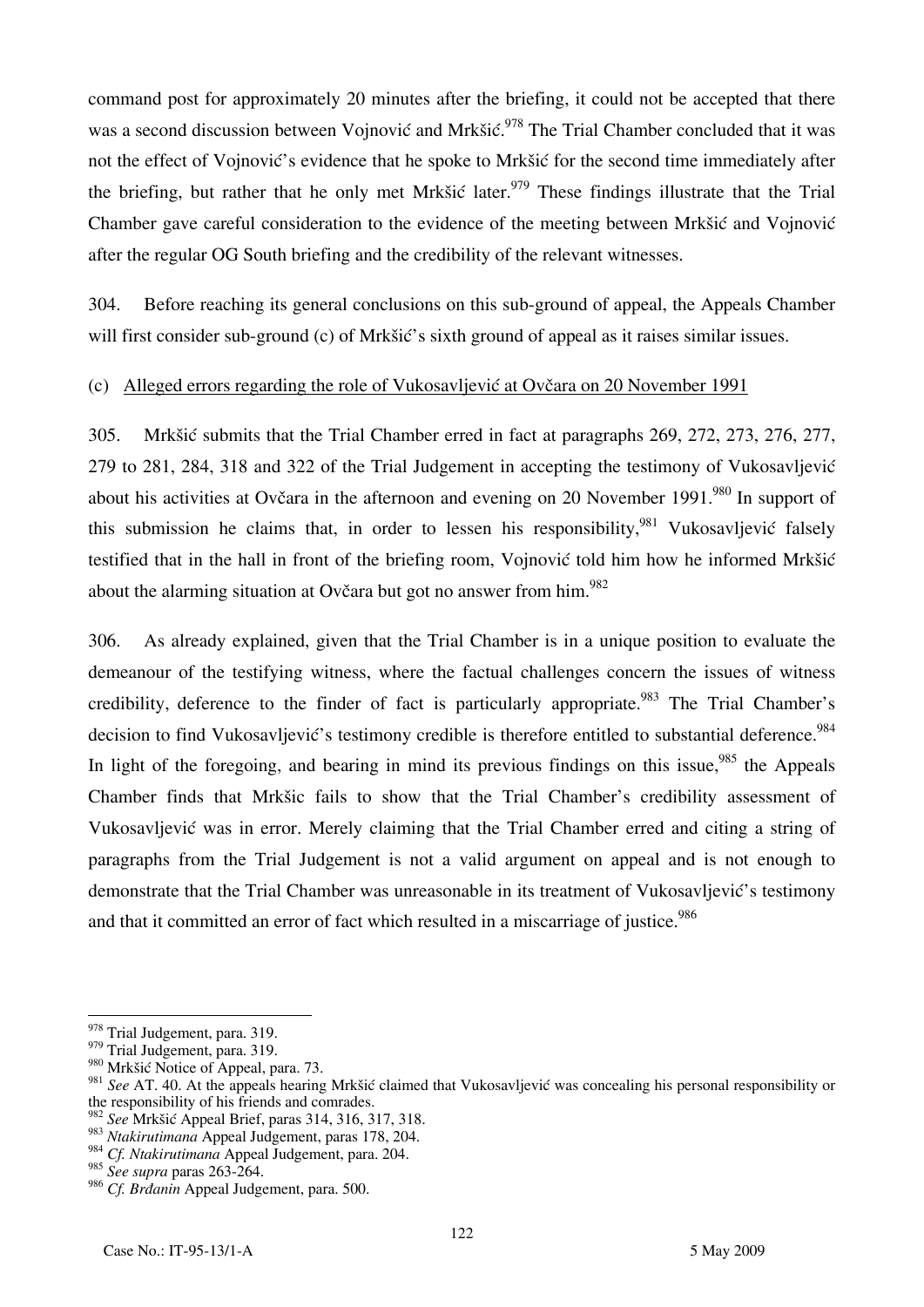#### (i) Conclusions on sub-grounds of appeal (b) and (c)

307. Before discussing in detail the evidence concerning the decision to withdraw the military police of the 80 mtbr from Ovčara,  $987$  the Trial Chamber had found that following his return to Negoslavci from Ovčara, Vojnović had reported to Mrkšić twice that the prisoners of war from the hospital had been mistreated and that the security situation at Ovčara was serious. First, at the regular OG South briefing which started at 18:00 hours, and then later in a meeting with Mrkšić and Vukosavljević.<sup>988</sup> During the second meeting, Vojnović understood that Mrkšić's view was that Vojnović's men should not be at Ovčara at that stage; afterwards Vojnović returned and ordered Vukosavljević to go to Ovčara to withdraw the 80 mtbr from there.<sup>989</sup> These findings, which are part of the Trial Chamber's account of the events at Ovčara on 20 November 1991, were reached after the Trial Chamber had considered and analysed evidence regarding: (i) the events in the morning at the Vukovar hospital;<sup>990</sup> (ii) the events at and near the Vukovar hospital in the late morning and early afternoon;  $991$  (iii) the events at the JNA barracks in Vukovar;  $992$  (iv) the session of the SAO "government"<sup>993</sup>; and (v) the events at Ovčara.<sup>994</sup> Pursuant to this analysis, the Trial Chamber found that the military police of the 80 mtbr, who had been providing security at Ovčara, withdrew from Ovčara following the regular OG South briefing at Negoslavci.<sup>995</sup> It further found that Vojnović's evidence regarding his two reports to Mrkšić, explained how "[the withdrawal] came to happen" and was entirely consistent with this conclusion.<sup>996</sup>

308. In the Trial Chamber's account, Vojnović understood that Mrkšić was of the opinion that Vojnović and his troops should not be at Ovčara at that stage. Vojnović got this impression from the discussion following the briefing, during his second report to Mrkšić. Vojnović then acted from the command post in Negoslavci to withdraw his troops from Ovčara and sent Vukosavljević to convey the order.<sup>997</sup> Upon his arrival at Ovčara, Vukosavljević found that the troops had already prepared to withdraw, indicating that a previous order to do so had reached them independently of Vojnović's order and was already in the process of being implemented.<sup>998</sup> The previous order was the instructions that Mrkšić sent to Ovčara through Karanfilov.<sup>999</sup> After Karanfilov arrived at

<sup>987</sup> Trial Judgement*,* paras 315-322.

<sup>988</sup> Trial Judgement, para. 275.

<sup>989</sup> Trial Judgement, para. 275.

<sup>&</sup>lt;sup>990</sup> Trial Judgement, paras 199-208.

<sup>&</sup>lt;sup>991</sup> Trial Judgement, paras 209-214.

<sup>&</sup>lt;sup>992</sup> Trial Judgement, paras 215-224.

<sup>&</sup>lt;sup>993</sup> Trial Judgement, paras 225-233.

<sup>&</sup>lt;sup>994</sup> Trial Judgement, paras 234-251.

<sup>995</sup> Trial Judgement, para. 321.

<sup>996</sup> Trial Judgement, para. 321.

<sup>997</sup> Trial Judgement, para. 321. *See* also Trial Judgement, para. 293.

<sup>998</sup> Trial Judgement, para. 321. *See* also Trial Judgement, paras 277, 293.

<sup>&</sup>lt;sup>999</sup> Trial Judgement, paras 293, 329.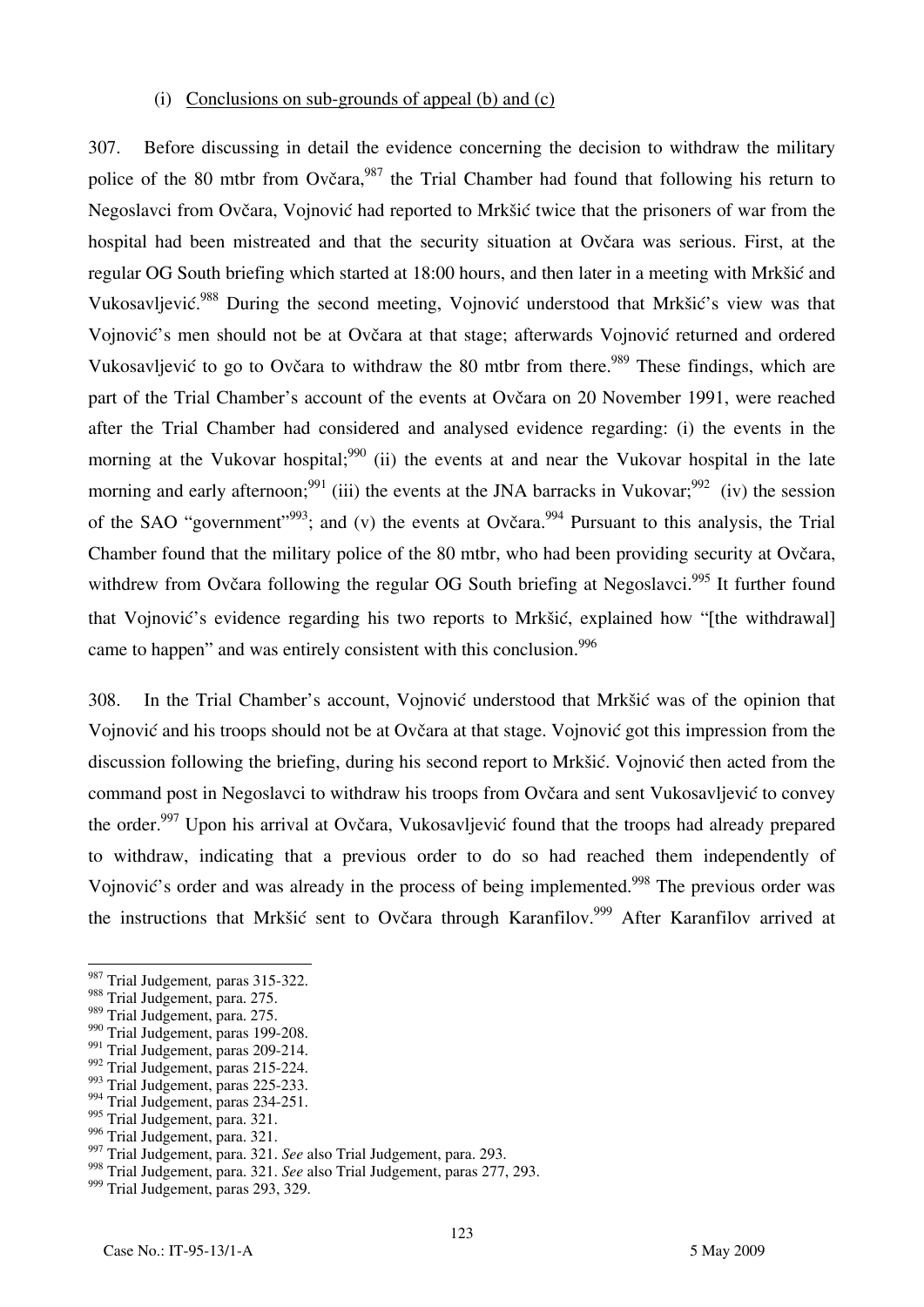Ovačara and was informed by Vezmarović of the situation and actions taken, Karanfilov told Vezmarović that there had been a meeting and an agreement between the JNA and the Vukovar TO and that the TO was to take control of the security of the hangar and the prisoners. Karanfilov then introduced the Vukovar TO commanders to Vezmarović and told him that they would now be in charge of the prisoners' security and that Vezmarović was to pull his unit out. Vezmarović and his unit then left Ovčara and drove to Negoslavci while Karanfilov and the Vukovar TO commanders remained at Ovčara.<sup>1000</sup> Accordingly, the Trial Chamber found that Mrk $\delta i \delta$  was aware, before talking to Vojnović, that the order to withdraw the military police unit of the 80 mtbr had been sent to Ovčara through Karanfilov and thus Mrkšić was surprised to hear afterwards from Vojnović that the unit was still at Ovčara. Thus, after Mrkšić expressed his dissatisfaction in a way that made Vojnović realise that he should withdraw the military police, Vojnović sent Vukosavljević to Ovčara to convey again the withdrawal order to the troops in question.<sup>1001</sup> This account, which was confirmed by the evidence of Vojnović, Vukosavljević and Vezmarović,  $1002$  supports the Trial Chamber's finding that the order to withdraw the military police of the 80 mtbr from Ovčara could only have originated from Mrkšić.<sup>1003</sup> Mrkšić's arguments fail to demonstrate that this finding was one that no reasonable Trial Chamber could have made.<sup>1004</sup>

309. For the foregoing reasons, the Appeals Chamber finds that Mrkšić's arguments fail to show why no reasonable trier of fact, based on this evidence, could have reached the same conclusions as the Trial Chamber did to the effect that Vojnović reported to Mrkšić twice about the situation at Ovčara, first at the regular OG South briefing and then later in a meeting with Mrkšić and Vukosavljević. Mrkšić's arguments fail to show that the Trial Chamber committed any errors of fact which resulted in a miscarriage of justice when assessing the role and activities of Vukosavljević at Ovčara at the relevant time. Mrkšić does not demonstrate that the Trial Chamber committed any error of fact which resulted in a miscarriage of justice at paragraphs 269, 272, 273,

<sup>&</sup>lt;sup>1000</sup> Trial Judgement, para. 277.

<sup>1001</sup> Trial Judgement, paras 281, 284.<br><sup>1002</sup> Karanfilov denied that he had given the order to Vezmarović. However, the Trial Chamber was not persuaded by his account insofar as he sought to deny his involvement in the transmission of the order to withdraw to Vezmarović. The Trial Chamber found the evidence of Vezmarović on this point to be reliable. It reasoned that, given that Vezmarović was aware of the risk of being accused of having withdrawn his unit of his own accord, it would not have been reasonable for him to invent a story involving Karanfilov. The Trial Chamber further held that "[r]eceiving an order through his ordinary chain of command was more likely to be believed and would disavow the suspicion of him leaving Ovčara without an order or approval of his commander. [Vezmarović] also must have learned of the order sent through Captain Vukosavljević on his return to Negoslavci that evening. Yet, it was his testimony that it was Captain Karanfilov who conveved the order to him" (Trial Judgement, para. 283). See also Trial Judgement, paras

<sup>&</sup>lt;sup>1003</sup> See Trial Judgement, para. 321. See also AT. 93-99.<br><sup>1004</sup> Mrkšić challenges this finding under sub-ground (b) of his sixth ground of appeal. See Mrkšić Notice of Appeal, para. 72.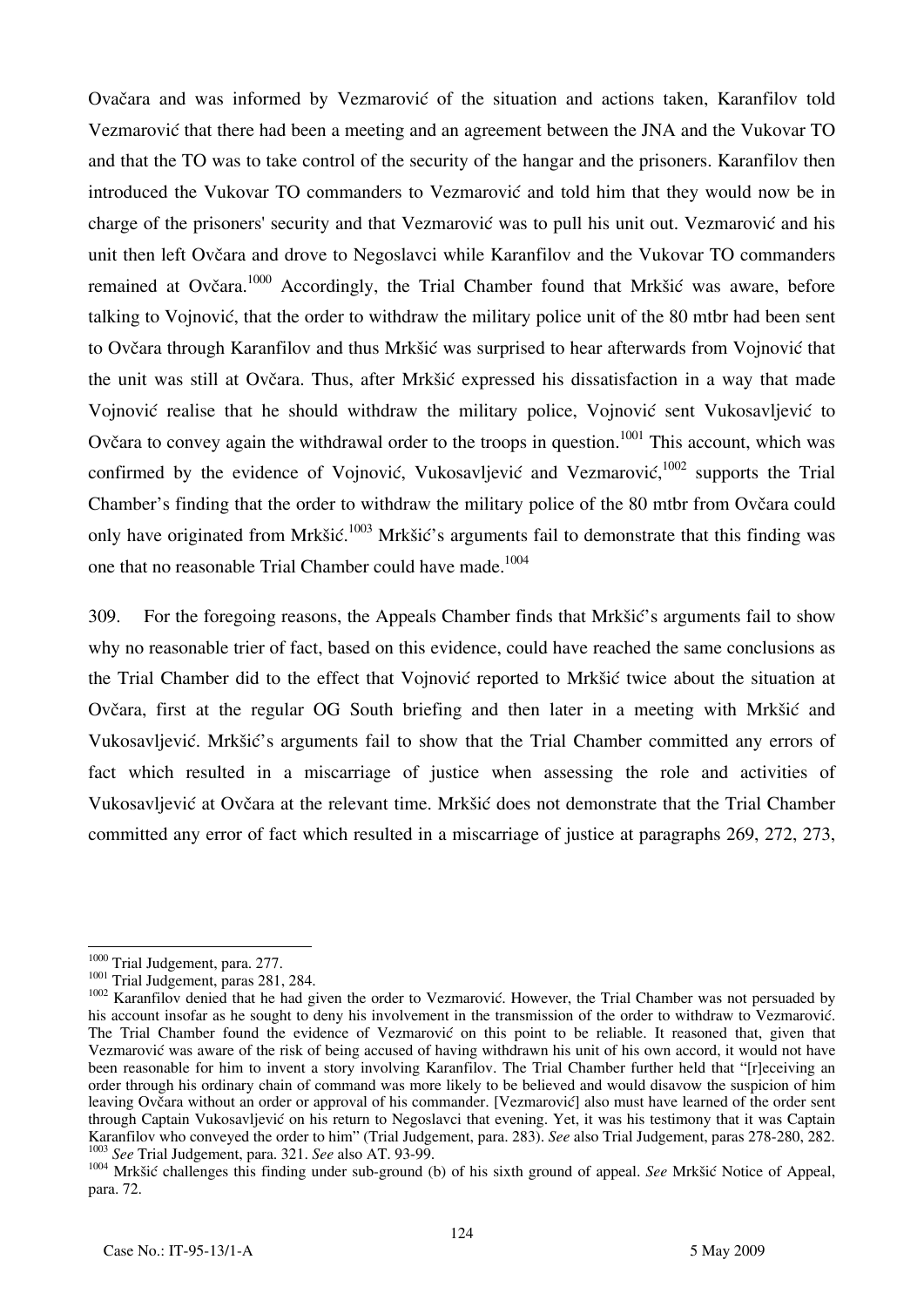275 to 277, 279 to 281, 284, 315, 316, 318 to 322 and 324 of the Trial Judgement.<sup>1005</sup> Accordingly, sub-grounds (b) and (c) of Mrkšić's sixth ground of appeal are dismissed.

### (d) Alleged errors regarding the role of Trifunović on 20 November 1991

310. Mrkšić submits in his Notice of Appeal that the Trial Chamber erred in fact at paragraphs 314 and 317 of the Trial Judgement in accepting the testimony of Trifunović and further erred in concluding at paragraph 326 of the Trial Judgement that Mrkšić was in the command post in the night of 20 November 1991.<sup>1006</sup> In support of this submission, he argues that Trifunović testified falsely<sup>1007</sup> and deliberately falsified an entry in Exhibit P402<sup>1008</sup> which shows that Mrkšić departed in the morning of 21 November 1991 for Belgrade,<sup>1009</sup> and points to the "untruths of this witness" which have been generally and unfortunately accepted by the Trial Chamber and completely contradictory to the derived evidence presented in the part of Mrkšić's departure for Belgrade, that [no] reasonable court would ever accept".<sup>1010</sup>

311. The Appeals Chamber notes that, in his Appeal Brief, Mrkšić does not provide precise references to relevant paragraphs of the Trial Judgement which are being challenged. This is an obvious formal deficiency.<sup>1011</sup> Turning to his Notice of Appeal,<sup>1012</sup> one of the findings challenged under this sub-ground of appeal concerns Trifunović's testimony "that the daily briefings at the OG [South] command post in Negoslavci 'were most often' held at  $1700$  hours".<sup>1013</sup> As pointed out by Mrkšić, the Trial Chamber did not rely on this evidence<sup>1014</sup> and instead found "the evening briefing" at the OG [South] command post began at approximately 1800 hours on 20 November 1991".<sup>1015</sup> The other finding challenged in his Notice of Appeal<sup>1016</sup> concerns the Trial Chamber's account of Trifunović's testimony that he recalled having heard "from some officers at the command that Vojnović had been to the command post later that evening to speak to Mrkšić about the

 $\overline{a}$ <sup>1005</sup> *See* Mrkšić Notice of Appeal, paras 72-73.

<sup>1006</sup> Mrkšić Notice of Appeal, para. 74. 1007 Mrkšić Appeal Brief, paras 329-330, 334, 336, 339. *See* also Mrkšić Reply Brief, paras 76, 78. At the appeals hearing Mrkšić claimed that Trifunović was concealing his responsibility or the responsibility of his friends and comrades (see AT. 40).

<sup>&</sup>lt;sup>1008</sup> Exhibit P402, "JNA Guards Motorised Brigade log-book of incoming and outgoing orders".<br><sup>1009</sup> Mrkšić Appeal Brief, para. 325. See also Mrkšić Reply Brief, para. 77; AT. 62.

<sup>&</sup>lt;sup>1010</sup> Mrkšić Appeal Brief, para. 339. See also AT. 63-64.<br><sup>1011</sup> Practice Direction on Formal Requirements for Appeals from Judgement, paras 1(c)(iii) and 4(b)(ii). See also *Gacumbitsi* Appeal Judgement, para. 10; *Stakić* Appeal Judgement, para. 12; *Blaškić* Appeal Judgement, para. 13;

<sup>1012</sup> Mrkšić Notice of Appeal, para. 74.<br>
<sup>1013</sup> Trial Judgement, para. 314, citing Radoje Trifunović, T. 8229.<br>
<sup>1014</sup> Mrkšić Appeal Brief, para. 322: "The Trial Chamber trusted this witness Trifunović, except in regard to and that is the time of holding regular briefings of OGSOUTH".

<sup>&</sup>lt;sup>1015</sup> Trial Judgement, para. 314.

<sup>&</sup>lt;sup>1016</sup> Mrkšić Notice of Appeal, para. 74.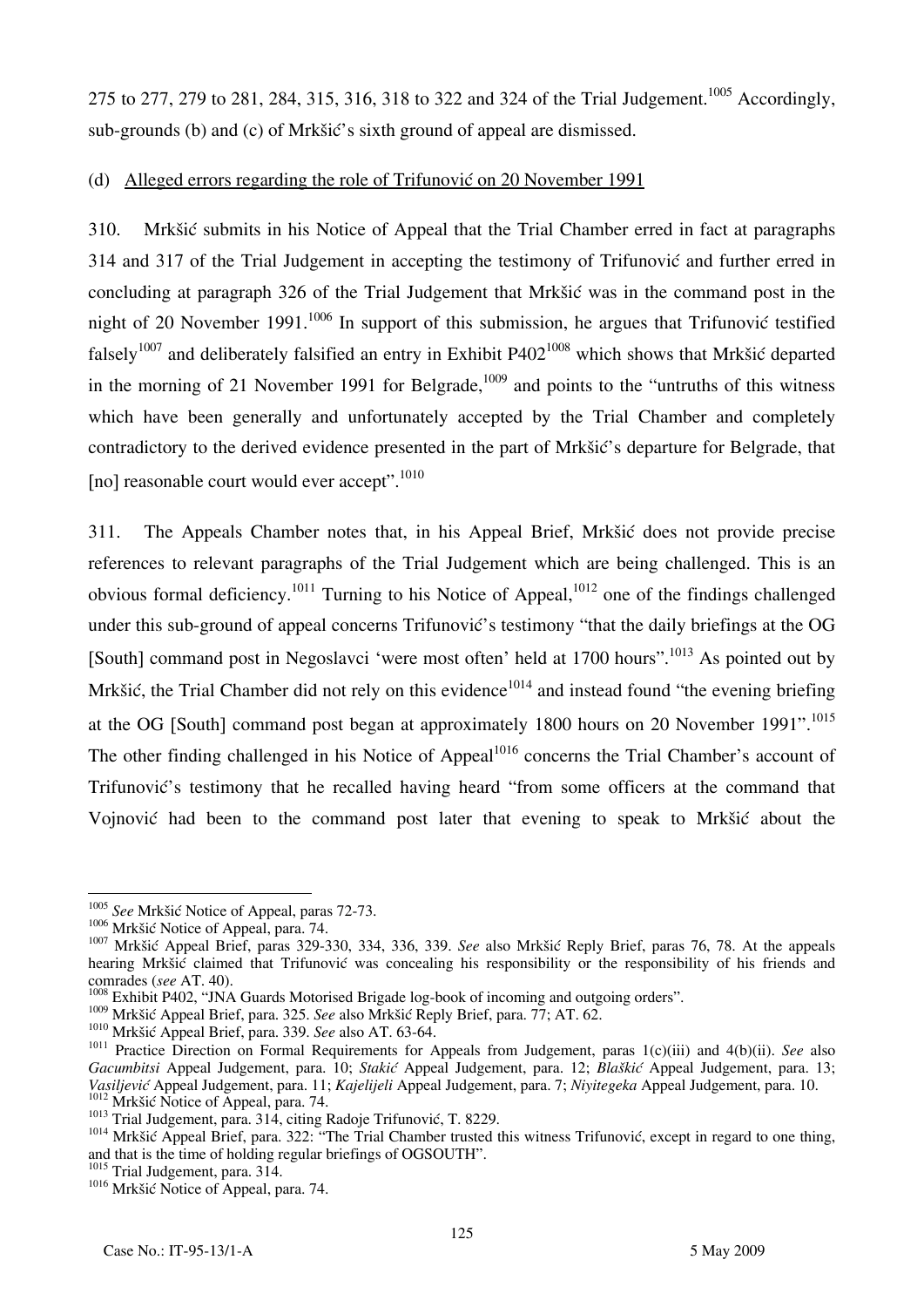mistreatment of prisoners 'on one of the previous days'".<sup>1017</sup> Mrkšić does not articulate how this challenge implicates any specific finding by the Trial Chamber on his criminal responsibility or sentence.<sup>1018</sup>

312. With respect to the argument related to Mrkšić's departure to Belgrade, the Appeals Chamber notes that, after recounting the testimony of Trifunović, the Trial Chamber stated that "the effect of this evidence is that Mile Mrkšić remained in Negoslavci during the night of 20/21 November 1991 and did not travel to Belgrade".<sup>1019</sup> However, it further concluded that even though it had been established that Mrkšić did travel to Belgrade, it had not been established whether he did so late on 20 November 1991 or early on 21 November 1991.<sup>1020</sup> It follows that Mrkšić's arguments do not adequately demonstrate that this is a finding on which the Trial Chamber relied for his conviction; this omission constitutes a failure to discharge a burden incumbent upon him. $1021$  What is relevant to his conviction is the finding that he was still in Negoslavci at the time he gave the order for the military police of the 80 mtbr of the JNA to withdraw the security it was providing for the prisoners of war held in the hangar at Ovčara,  $1022$  an order which, as found by the Trial Chamber on the basis of the evidence before it, "was made by Mile Mrkšić in the early evening of 20 November 1991, shortly before or after the regular OG South briefing".<sup>1023</sup> The Trial Chamber also concluded that it was possible based on the evidence that Mrkšić could have departed from Negoslavci by road for Belgrade before the remaining 80 mtbr personnel actually withdrew from Ovčara.<sup>1024</sup>

313. The Appeals Chamber further notes that the allegation that Trifunović deliberately falsified an entry in Exhibit P402 repeats submissions made at trial<sup>1025</sup> without explaining why the Trial Chamber's rejection of them constituted such an error as to warrant the intervention of the Appeals Chamber. Accordingly this allegation is dismissed.

314. The Appeals Chamber considers that the remaining arguments advanced by Mrkšić are vague and do not articulate how any specific finding by the Trial Chamber on his criminal responsibility or sentence is implicated by his challenge under this sub-ground of appeal.<sup>1026</sup> Mrkšić fails to show any errors of fact which occasioned a miscarriage of justice at paragraphs 314,

<sup>&</sup>lt;sup>1017</sup> Trial Judgement, para. 317.

<sup>&</sup>lt;sup>1018</sup> Cf. Blagojević and Jokić Appeal Judgement, para. 41.<br><sup>1019</sup> Trial Judgement, para. 326.

<sup>&</sup>lt;sup>1020</sup> Trial Judgement, para. 329.<br><sup>1021</sup> Brdanin Appeal Judgement, para. 22.<br><sup>1022</sup> Trial Judgement, para. 329.<br><sup>1023</sup> Trial Judgement, para. 293. See also Trial Judgement, para. 321.<br><sup>1024</sup> Trial Judgement, para. 329.

<sup>1025</sup> *See* Mrkšić Final Trial Brief, paras 246-247.

<sup>1026</sup> *Cf. Blagojević and Jokić* Appeal Judgement, para. 41.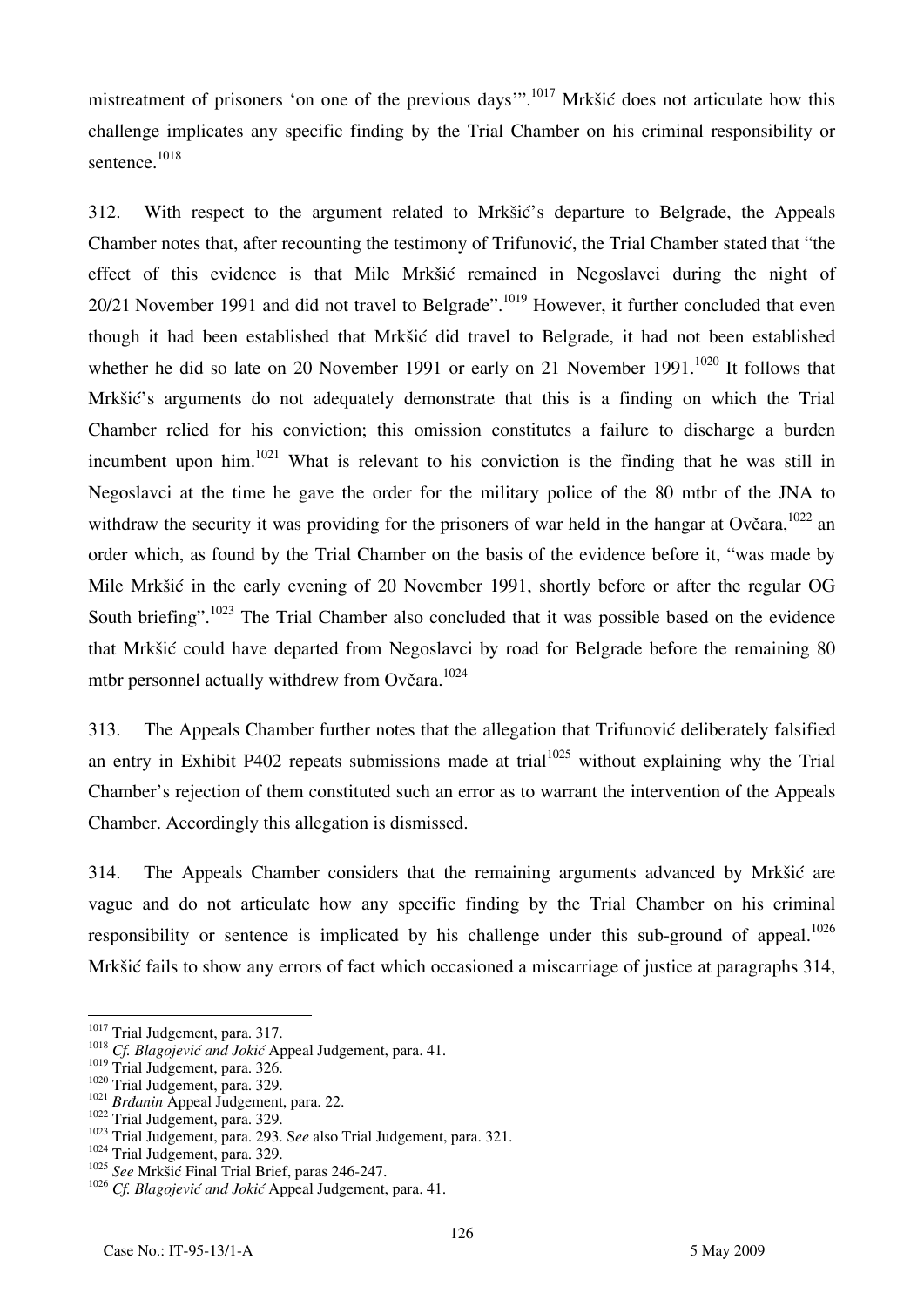317 and 326 of the Trial Judgement. Accordingly, sub-ground (d) of Mrkšić's sixth ground of appeal is dismissed.

315. In light of the foregoing, the Appeals Chamber dismisses Mrkšić's sixth ground of appeal in its entirety.

## 7. Seventh Ground of Appeal: Alleged errors regarding Mrkšić's departure to Belgrade

316. Under his seventh ground of appeal, Mrkšić submits that the Trial Chamber erred in fact at paragraphs 325 to 329 of the Trial Judgement in concluding that he did travel to Belgrade but either late on 20 November 1991 or early on 21 November 1991, and contends that this led to the erroneous finding that he ordered the withdrawal of the military police from Ovčara.<sup>1027</sup> The Prosecution responds that Mrkšić's arguments should be rejected because they do not show that the Trial Chamber's finding was unreasonable and ignore evidence underlying this finding and other relevant findings.<sup>1028</sup>

317. The Appeals Chamber finds that Mrkšić's arguments fail to show that the Trial Chamber committed an error of fact which occasioned a miscarriage of justice at paragraphs 325 to 329 of the Trial Judgement, for the following reasons. In support of his seventh ground of appeal, Mrkšić repeats the allegation that Trifunović testified falsely and deliberately falsified an entry in Exhibit P402 which shows that Mrkšić departed in the morning of 21 November 1991 for Belgrade.<sup>1029</sup> The Appeals Chamber has dismissed this allegation<sup>1030</sup> and has found that it has not been shown that the Trial Chamber committed an error of fact at paragraph 326 of the Trial Judgement.<sup>1031</sup> In support of the contention that he left Negoslavci soon after the briefing on 20 November 1991, Mrkšić also relies on a number of arguments which repeat submissions made at trial.<sup>1032</sup> Mrkšić's main argument is that, because he left for Belgrade before 20:00 hours<sup>1033</sup> on 20 November 1991, and the withdrawal of the last JNA military police troops guarding the prisoners of war at Ovčara took place at  $22:35$  hours,<sup>1034</sup> he was not present when the order for the withdrawal of the military police from Ovčara was issued, thus somebody else must have given the

 $\overline{\phantom{a}}$ <sup>1027</sup> Mrkšić Appeal Brief, paras 340-341; Mrkšić Notice of Appeal, para. 76 (although in his Notice of Appeal he challenges paragraph 324 of the Trial Judgement, this paragraph is not challenged in his Appeal Brief). *See* also Mrkšić Brief in Reply, para. 79.

<sup>&</sup>lt;sup>1028</sup> See Prosecution Respondent's Brief, paras 305-308.<br><sup>1029</sup> Mrkšić Appeal Brief, paras 350-353. See also Mrkšić Brief in Reply, paras 76-78.

<sup>&</sup>lt;sup>1030</sup> See supra para. 313.<br>
<sup>1031</sup> See supra para. 314.<br>
<sup>1032</sup> See Mrkšić Final Trial Brief, paras 218-221.<br>
<sup>1032</sup> See Mrkšić Final Trial Brief, paras 218-221.<br>
<sup>1033</sup> Mrkšić Appeal Brief, paras 342, 345-348. See also para. 79.

<sup>1034</sup> Mrkšić Notice of Appeal, para. 77; Mrkšić Appeal Brief, para. 342. *See* AT. 67-68, 113.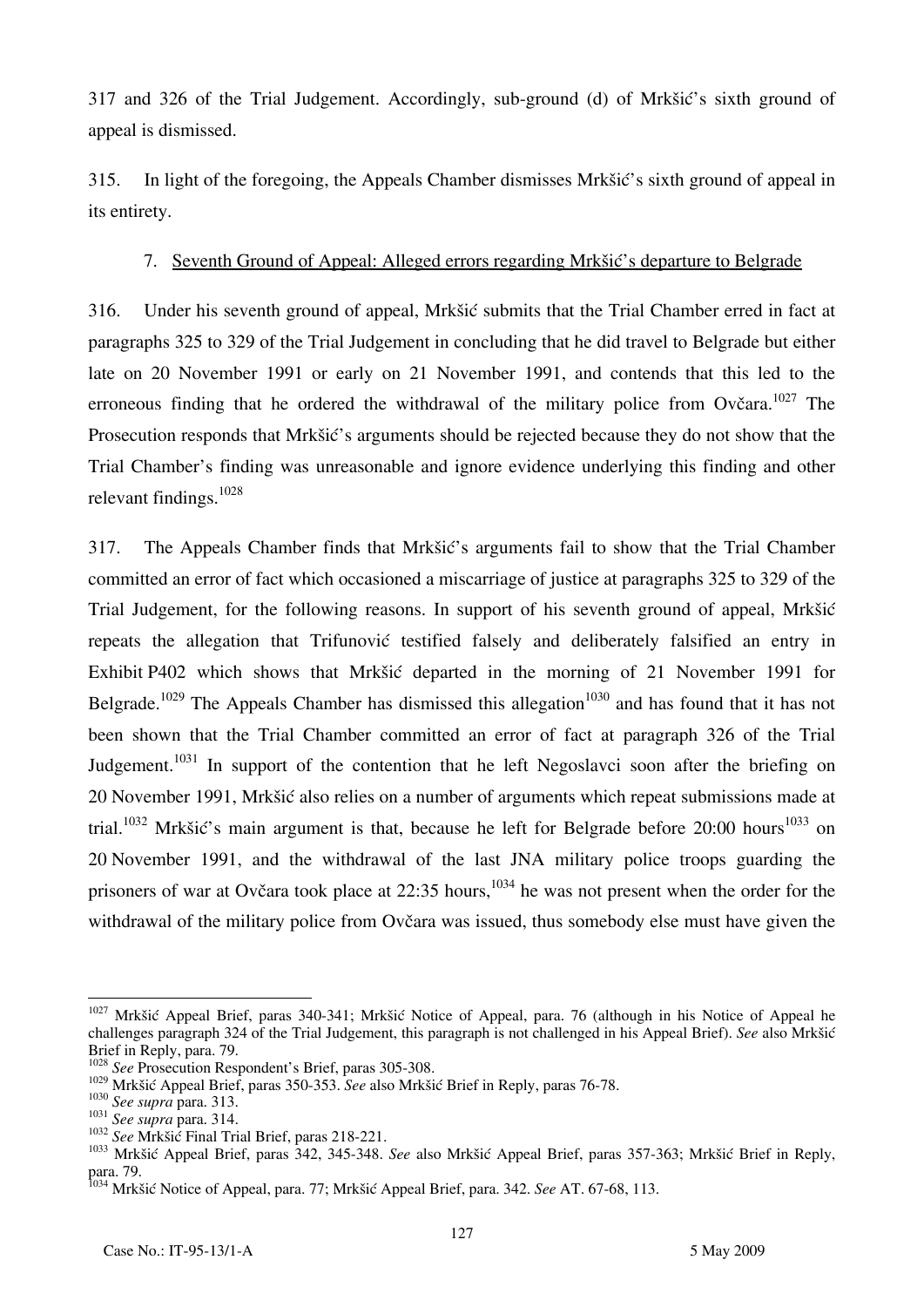order.<sup>1035</sup> The Appeals Chamber considers that this argument has been raised in his previous grounds of appeal. Essentially, the same allegation is raised under his sixth ground of appeal, which avers that the Trial Chamber erred in law as any reasonable Trial Chamber would have found that Mrkšić did not give the order for the withdrawal of military police from Ovčara, since the order was given after Mrkšić had left for Belgrade on 20 November 1991 in the evening, <sup>1036</sup> and under subground (a) of his first ground of appeal, which asserts that he "didn't order the withdrawal of [Military Police] units of 80MTBR from the Ovčara farm".<sup>1037</sup> The Appeals Chamber recalls that it has dismissed Mrkšić's first and sixth grounds of appeal. $1038$ 

318. In light of the foregoing, the Appeals Chamber dismisses Mrkšić's seventh ground of appeal in its entirety.

### 8. Eighth Ground of Appeal: Alleged errors regarding Mrkšić's command of OG South

319. Under his eighth ground of appeal, Mrkšić avers that the Trial Chamber erred at paragraphs 82 to 86 of the Trial Judgement in concluding that the command of OG South, under Mrkšić's authority, had responsibility for the area of Vukovar between 8 October and 24 November 1991 "when [the] GMBTR left Vukovar", 1039 and that in this period the command of OG South had the power to appoint the commander of TO Vukovar Staff.<sup>1040</sup> Mrkšić's eighth ground of appeal consists of two sub-grounds of appeal which concern: (a) the conclusion that Mrkšić was the commander of OG South until 24 November  $1991$ ;<sup>1041</sup> and (b) the conclusion that Mrkšić had power to assign Miroljub Vujović as commander of TO Vukovar.<sup>1042</sup>

320. The Prosecution responds that Mrkšić's arguments should be dismissed as he challenges a factual finding on which the conviction does not rely.<sup>1043</sup> The Prosecution contends that Mrkšić's departure to Belgrade does not affect the Trial Chamber's findings concerning aiding and abetting the crimes of cruel treatment and torture, and that it is irrelevant whether Mrkšić was in Belgrade when the withdrawal order was carried out.<sup>1044</sup> Mrkšić replies that it is decisive whether he had left Negoslavci way before the withdrawal order was issued, "if such an order was issued at all".<sup>1045</sup>

 $\overline{\phantom{a}}$ 1035 Mrkšić Notice of Appeal, para. 78. *See* also Mrkšić Appeal Brief, paras 342, 344, 354.

<sup>&</sup>lt;sup>1036</sup> Mrkšić Appeal Brief, para. 279.<br><sup>1037</sup> Mrkšić Appeal Brief, para. 26.<br><sup>1038</sup> *See supra* paras 229, 234 and 315.<br><sup>1039</sup> Mrkšić Appeal Brief, para. 365.

<sup>&</sup>lt;sup>1040</sup> Mrkšić Appeal Brief, para. 365. *See* also Mrkšić Notice of Appeal, paras 80-81.<br><sup>1041</sup> Mrkšić Notice of Appeal, paras 80-81; Mrkšić Appeal Brief, paras 366-381.<br><sup>1042</sup> Mrkšić Notice of Appeal, para. 82; Mrkšić Appe

<sup>&</sup>lt;sup>1045</sup> Mrkšić Brief in Reply, para. 82.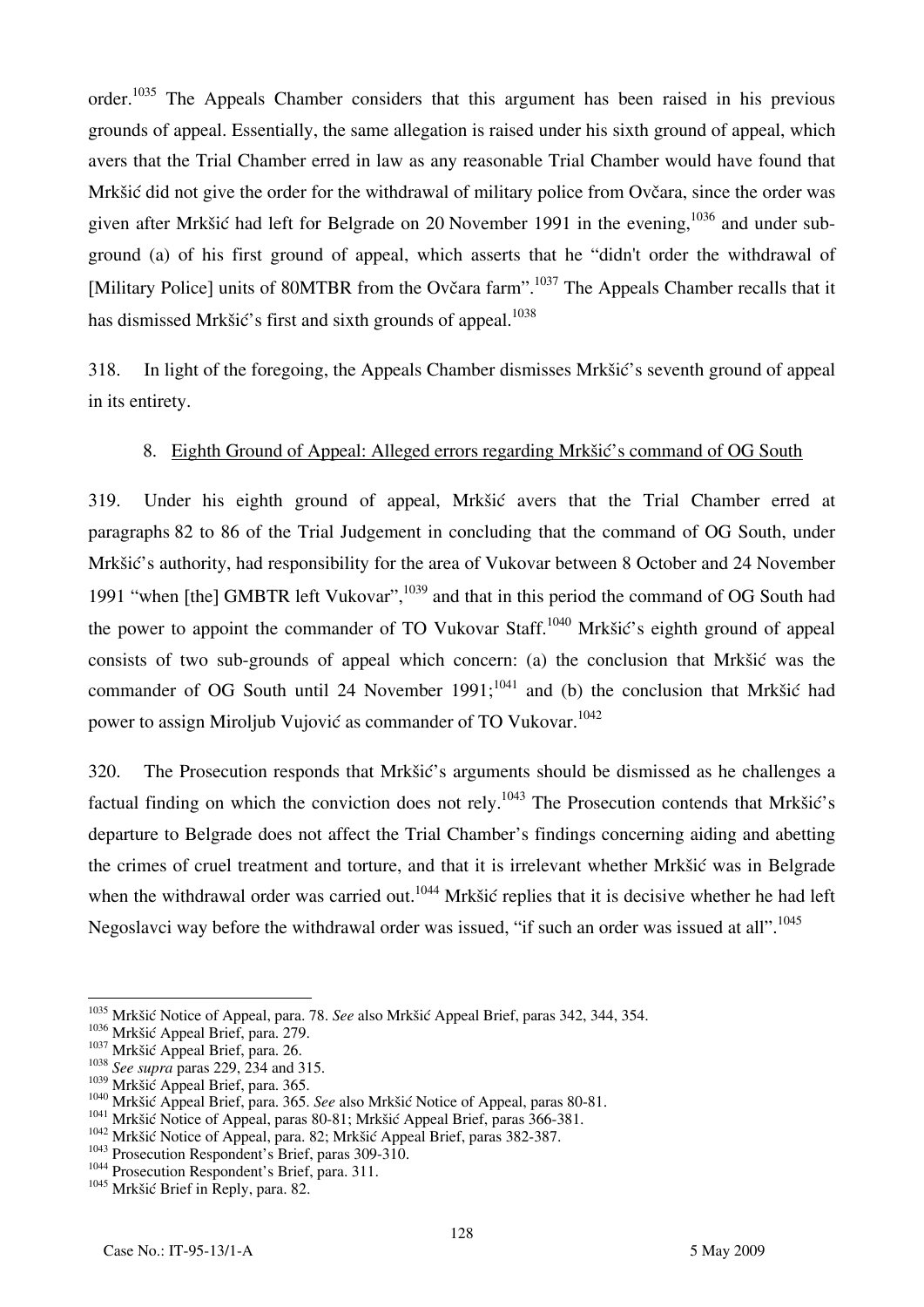# (a) Alleged errors regarding the conclusion that Mrkšić was the commander of OG South until 24 November 1991

321. Mrkšić submits that he "was exercising a duty of Commander final to [the] evening of 20 [November] 1991 and not after that"<sup>1046</sup> and Panić became the Staff Commander until 22 November 1991. $1047$  He adds that the "command of 80MTBR was assigned a task to organize further governance in Vukovar and even before Mrkšić's return from Belgrade, the governing role of GMTBR and [OG South] itself stopped".<sup>1048</sup> In support of his arguments, he challenges the validity of Exhibit P422 and relies upon Exhibits P425, P426, D780 and D444.<sup>1049</sup>

322. The Appeals Chamber considers that sub-ground (a) of Mrkšić's eighth ground of appeal essentially repeats submissions previously made at trial and rejected by the Trial Chamber.<sup>1050</sup> By failing to support his claims under sub-ground (a) of his eighth ground of appeal with clear arguments, Mrkšić fails to show that the Trial Chamber's rejection of them constituted an error which warrants intervention by the Appeals Chamber<sup>1051</sup> for the following reasons. As part of its analysis of the command structure of the Serb forces involved in the Vukovar operations and prior to reaching its conclusions on the 80 mtbr,  $1052$  the Trial Chamber first examined the structure of OG South.1053 It held that all units serving in the zone of responsibility of OG South came under the *de jure* and the full effective command of Mrkšić and the Gmtbr command.<sup>1054</sup> The Trial Chamber found that, by 15 November 1991, the OG South was directly in command of 80 mtbr, except for 1/80 mtbr (which was within the zone of OG North).<sup>1055</sup> This conclusion was reached on the basis of evidence to the effect that: (i) on 7 November 1991, the 80 mtbr was re-subordinated to OG South except for 1/80 mtbr; (ii) the units of the 80 mtbr began deployment in the area of Vukovar on 8 November 1991; (iii) by order issued on 15 November 1991, Mrkšić assigned tasks to the 80 mtbr in the forthcoming operations; and (iv) OG South issued orders to the 80 mtbr assigning combat and other tasks and re-subordinating further units to it.<sup>1056</sup> In reaching these conclusions, the Trial Chamber relied upon, *inter alia*, Exhibits P412,<sup>1057</sup> D431,<sup>1058</sup> D422,<sup>1059</sup> P419,<sup>1060</sup> P420,<sup>1061</sup>

<sup>&</sup>lt;sup>1046</sup> Mrkšić Appeal Brief, para. 366. See also Mrkšić Brief in Reply, paras 80-81.

<sup>1047</sup> Mrkšić Appeal Brief, para. 366. *See* also Mrkšić Brief in Reply, para. 81. <sup>1048</sup> Mrkšić Appeal Brief, para. 369.

<sup>1049</sup> *See* Mrkšić Appeal Brief, paras 370-378.

<sup>1050</sup> *See* Mrkšić Appeal Brief, para. 366; Mrkšić Final Trial Brief, paras 919- 921.

<sup>1051</sup> *Cf. Kajelijeli* Appeal Judgement, para. 6, referring to *Niyitegeka* Appeal Judgement, para. 9. *See* also *Blaškić* Appeal Judgement, para. 13; *Rutaganda* Appeal Judgement, para. 18.<br><sup>1052</sup> Triel Late

 $T$ Trial Judgement, paras 74-82.

<sup>1053</sup> Trial Judgement, paras 69-73. *See* also AT. 105.

<sup>&</sup>lt;sup>1054</sup> Trial Judgement, para. 70.

 $^{1055}_{1056}$  Trial Judgement, para. 77.

<sup>&</sup>lt;sup>1057</sup> Exhibit P412, "Order no. 405-1, signed by Mrkšić, 15 November 1991".

<sup>&</sup>lt;sup>1058</sup> Exhibit D431, "OG South Commander Decision/Order no. 409-1, signed by Mrkšić, 16 November 1991".

<sup>&</sup>lt;sup>1059</sup> Exhibit P422, "Order no. 464-1, signed by Mrkšić, 21 November 1991".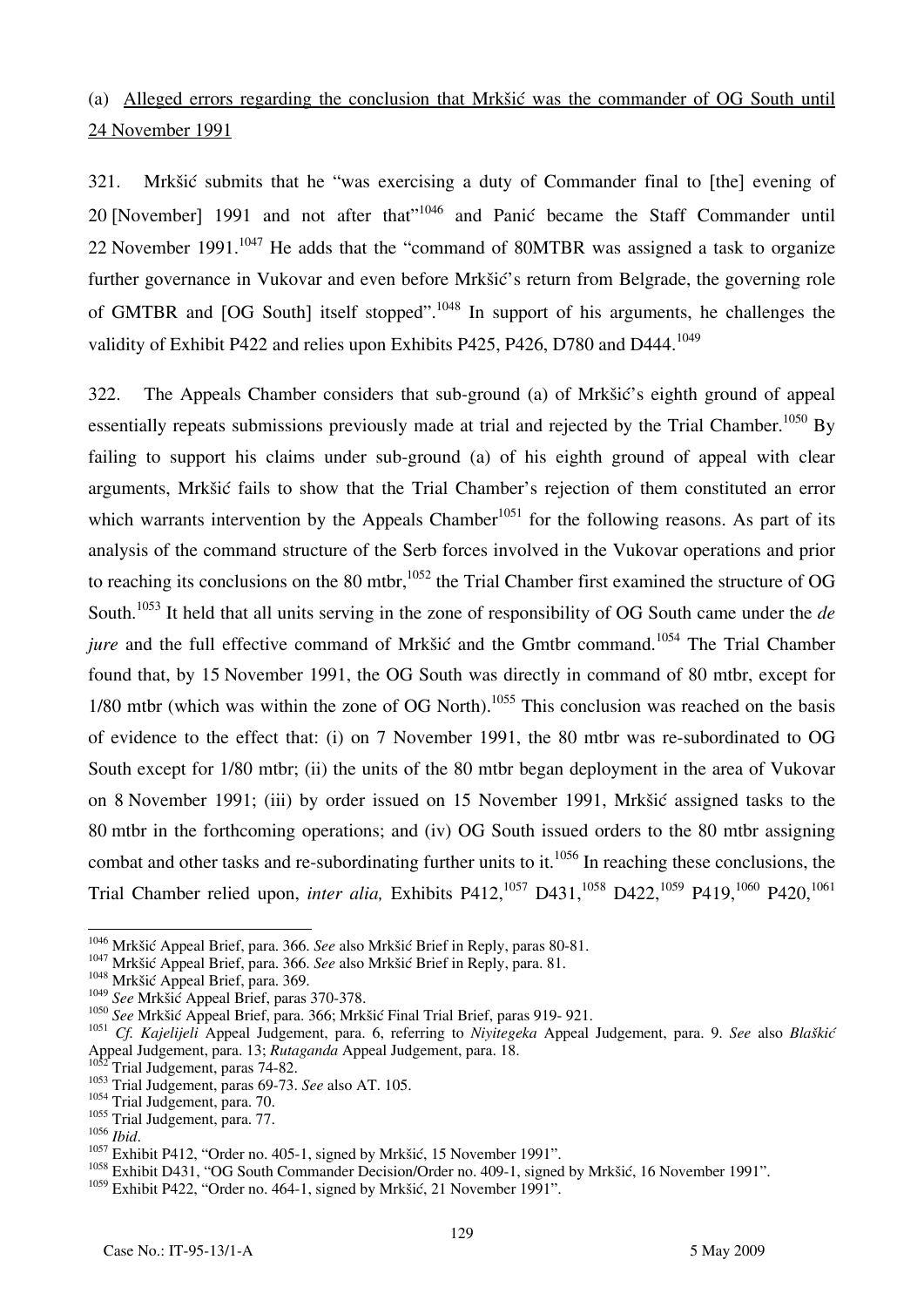$D424^{1062}$  and P425.<sup>1063</sup> Relying upon Exhibit P426,<sup>1064</sup> the Trial Chamber further held that the command of the 80 mtbr was to take over responsibilities from OG South on 23 November 1991.<sup>1065</sup> In the Trial Chamber's assessment, the totality of this evidence established that the command of OG South under Mrkšić functioned until the gmtbr left Vukovar on 24 November  $1991$ <sup>1066</sup> Mrkšić's arguments fail to show that the Trial Chamber committed an error of law invalidating the Trial Judgement or an error of fact which occasioned a miscarriage of justice, at paragraphs 82 to 86 of the Trial Judgement. 1067

323. Regarding his challenge to the validity of Exhibit P422,1068 Mrkšić asserts that the terminology used in Exhibit D444<sup>1069</sup> "excludes any form of subordination and that is why it may not be claimed that from 22 [November]1991 80MTBR was subordinated to [OG South], that equally refers to the Staff of TO Vukovar, since subordinated units do not act in concert, but as ordered from superior command".1070 The Appeals Chamber considers that the fact that Exhibit D444 refers to "cooperation" of the Staff of TO Vukovar with the command of the 80 mtbr does not necessarily imply that Exhibits P422 and D444 contain mutually exclusive instructions. Apart from repeating submissions made at trial,  $1071$  Mrkšić takes Exhibit P422 out of context, as paragraph four of this exhibit clearly states that "Vukovar TO units [are] to be re-subordinated to the  $80<sup>th</sup>$  mtbr/motorised Bde/".<sup>1072</sup> Moreover, the Appeals Chamber recalls that, under subground (c) of his fifth ground of appeal, Mrkšić contested the validity of this exhibit and that this challenge has been dismissed.<sup>1073</sup> Accordingly, sub-ground (a) of Mrkšić's eighth ground of appeal is dismissed.

## (b) Alleged errors regarding the conclusion that Mrkšić had power to assign Miroljub Vujović as commander of TO Vukovar

324. Mrkšić submits that the Trial Chamber erred in fact at paragraph 92 of the Trial Judgement in concluding that Mrkšić, as Commander of OG South, appointed Miroljub Vujović as

 $\overline{\phantom{a}}$ 

<sup>&</sup>lt;sup>1060</sup> Exhibit P419, "Order no. 439-1, signed by Mrkšić, 20 November 1991".

<sup>&</sup>lt;sup>1061</sup> Exhibit P420, "OG South order no. 446-1, signed by Mrkšić, 20 November 1991".

 $1062$  Exhibit P424, "Order no. 471-2, signed by Mrkšić, 22 November 1991".

<sup>&</sup>lt;sup>1063</sup> Exhibit P425, "Regular Combat Report no. 473-1, signed by Mrkšić, 22 November 1991".

<sup>&</sup>lt;sup>1064</sup> Exhibit P426, "OG South Regular Combat Report no. 500-1, signed by Mrkšić, 23 November 1991".

 $1066$  Trial Judgement, para. 82.<br> $1066$  *Ihid* 

<sup>&</sup>lt;sup>1067</sup> See Mrkšić Notice of Appeal, para. 79 (stating that: "errors in law and errors of facts in this Ground of Appeal [will be divided] in few sub-titles").

<sup>&</sup>lt;sup>1068</sup> Exhibit P422, "Order no. 464-1, signed by Mrkšić, 21 November 1991".<br><sup>1069</sup> Exhibit D444, "80 mtbr Command Order no. 37-3, signed by Vojnović, 22 November 1991".

<sup>&</sup>lt;sup>1070</sup> Mrkšić Appeal Brief, para. 377. *See* also Mrkšić Appeal Brief, paras 373-376.<br><sup>1071</sup> Mrkšić Final Trial Brief, para. 914. *See* also Mrkšić Final Trial Brief, para. 868.<br><sup>1072</sup> Exhibit P422, "Order no. 464-1, sign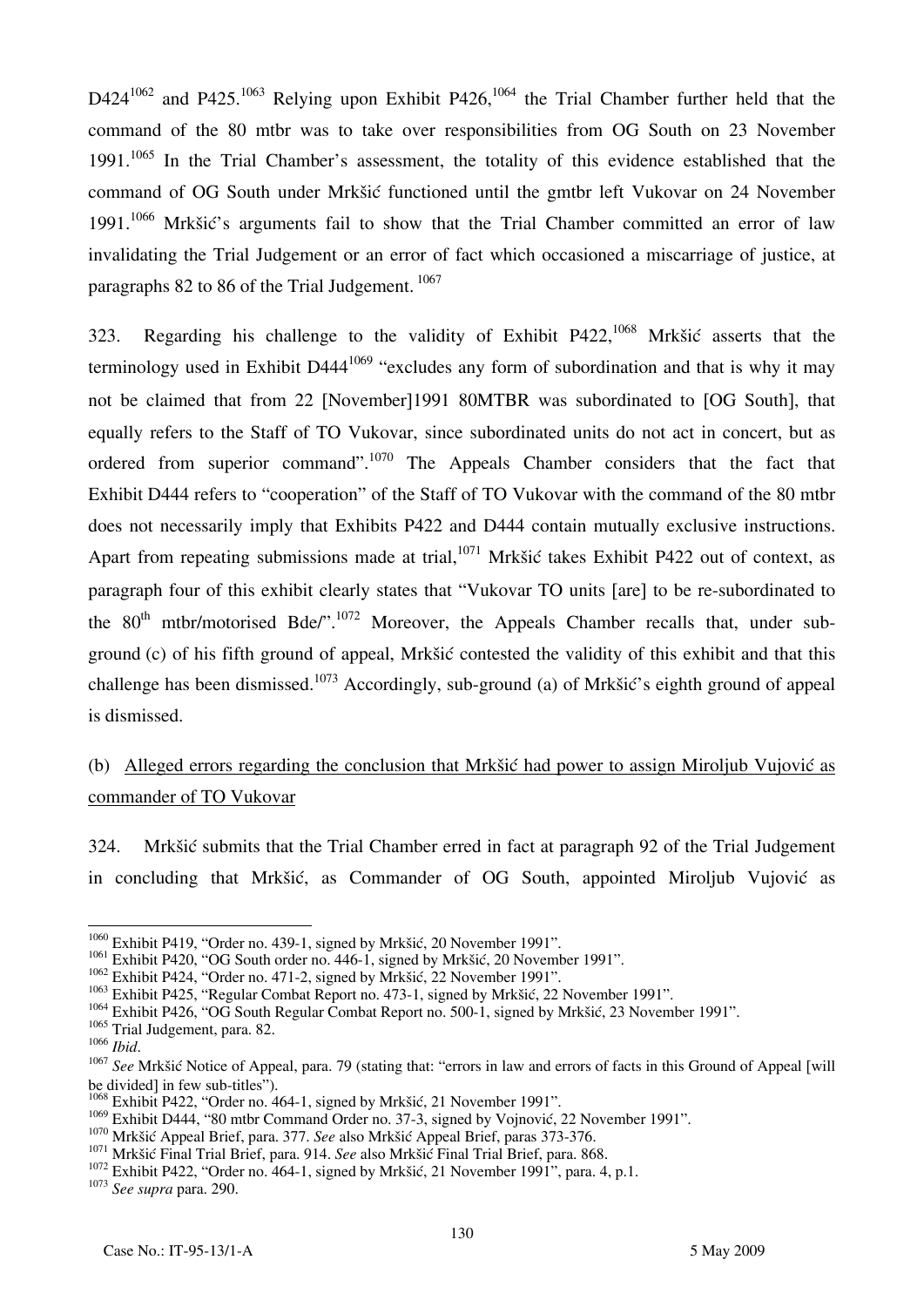Commander of TO Vukovar and that he had power to do that.<sup>1074</sup> In his Notice of Appeal, he alleges that "[h]ere again we have the attempt of the witness Trifunović to testify something that could not be feasible because Mrkšić was not authorized to do *[sic]* appointment for TO nor anyone from JNA had the power [or] authority to do so".<sup>1075</sup> In his Appeal Brief, however, Mrkšić also appears to raise an allegation of an error of law, as he claims that "such a conclusion which was made opposite from the criterion to prove beyond a reasonable doubt is really surprising, since a great number of witnesses, including the [Prosecution's] witness-Trifunović, testified that something like that could not be possible  $\cdot$ <sup>1076</sup>

325. First, the Appeals Chamber recalls that not every factual finding in a Trial Judgement must be established beyond reasonable doubt.<sup>1077</sup> The standard of proof at trial requires that a Trial Chamber may only find an accused guilty of a crime if the Prosecution has proved each element of that crime and of the mode of liability, and any fact which is indispensable for the conviction, beyond reasonable doubt.<sup>1078</sup> The finding at paragraph 92 of the Trial Judgement does not concern a fact which is indispensable for conviction, as Mrkšić appears to admit.<sup>1079</sup> Therefore, the Trial Chamber was not required to apply the standard of proof beyond reasonable doubt. Second, the Appeals Chamber recalls that the allegation that Trifunović testified falsely raised by Mrkšic under sub-ground (d) of his sixth ground of appeal has been dismissed.<sup>1080</sup> Finally, the Appeals Chamber considers that the alleged error raised under sub-ground (b) of his eighth ground of appeal is clearly irrelevant to his conviction or sentence. Mrkšić fails to elaborate on how this error had any impact on the findings of the Trial Chamber so as to amount to a miscarriage of justice and to explain how the alleged factual error had an effect on the conclusions in the Trial Judgement.<sup>1081</sup> Accordingly, sub-ground (b) of Mrkšić's eighth ground of appeal is dismissed.

326. In light of the foregoing, the Appeals Chamber dismisses Mrkšić's eighth ground of appeal in its entirety.

<sup>1074</sup> Mrkšić Notice of Appeal, para. 82; Mrkšić Appeal Brief, para. 382. *See* also Mrkšić Brief in Reply, paras 83-84.

<sup>&</sup>lt;sup>1075</sup> Mrkšić Notice of Appeal, para. 82.<br><sup>1076</sup> Mrkšić Appeal Brief, para. 383 (footnote omitted).

<sup>1077</sup> Halilović Appeal Judgement, para. 125.<br><sup>1078</sup> Blagojević and Jokić Appeal Judgement, para. 226. See also Halilović Appeal Judgement, para. 125; Ntagerura et *al.* Appeal Judgement, para. 174.

 $1079$  Mrkšić Brief in Reply, para. 83: "the Defense may agree with [the] opinion of the OTP that this fact is not important for eventual responsibility of Mrkšić".

<sup>&</sup>lt;sup>1080</sup> See supra paras 310-314.<br><sup>1081</sup> Cf. Brdanin Appeal Judgement, para. 31.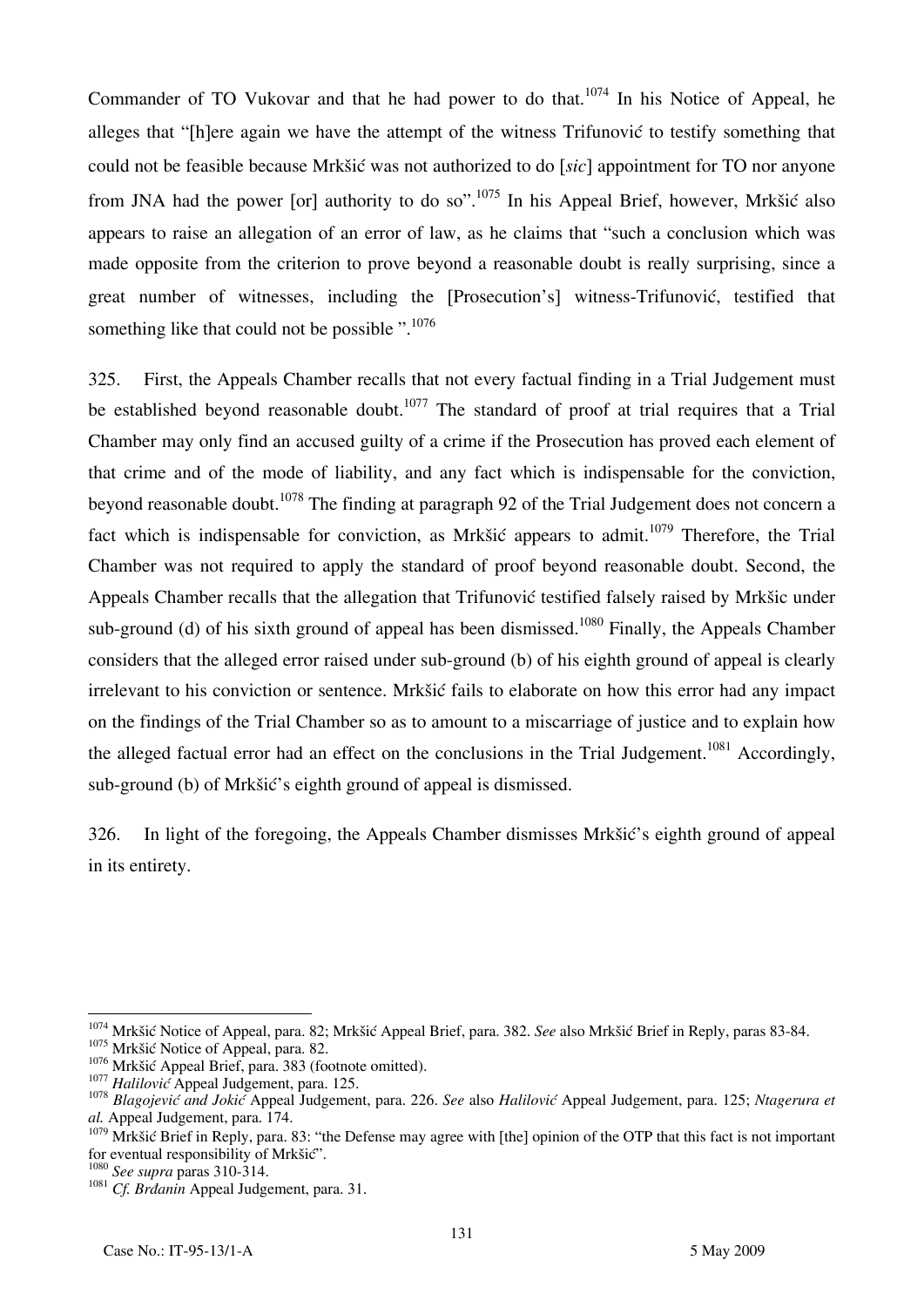# 9. Ninth Ground of Appeal: Alleged errors regarding Mrkšić's responsibility under Article 7(1) of the Statute

# (a) Alleged errors of law regarding Mrkšić's responsibility for aiding and abetting murder, cruel treatment and torture

327. Under sub-ground (a) of his ninth ground of appeal, Mrkšić submits that as a result of the factual errors alleged under his preceding eight grounds of appeal, the Trial Chamber erred in law at paragraphs 609 to 613 and 619 to 632 of the Trial Judgement in convicting him pursuant to Article 7(1) of the Statute for having aided and abetted the crimes of murder, cruel treatment and torture.1082 His two main contentions are that: (i) he did not issue the order for the withdrawal of the remaining JNA soldiers guarding the prisoners of war;<sup>1083</sup> and (ii) he did not know that the prisoners of war at Ovčara "were treated with cruelty and tortured".<sup>1084</sup>

328. The Prosecution responds that Mrkšić arguments: (i) reiterate submissions made earlier in his Appeal Brief;<sup>1085</sup> (ii) ignore relevant findings;<sup>1086</sup> (iii) are irrelevant in some instances;<sup>1087</sup> and (iv) fail to show that no reasonable Trial Chamber could have found that he had the *mens rea* for aiding and abetting cruel treatment, torture and murder.<sup>1088</sup> It further relies upon its previous arguments in response to Mrkšić's first, $1089$  second $1090$  and sixth grounds of appeal.<sup>1091</sup>

### (i) Mrkšić's *mens rea* for aiding and abetting the murder of the prisoners of war

329. Mrkšić contends that, since he did not issue the order to withdraw to the military police,  $1092$ he could not be charged with aiding and abetting the murders of the prisoners of war at Ovčara.<sup>1093</sup> In support of this argument, he challenges again the credibility of Witnesses Vujić, <sup>1094</sup> Panić<sup>1095</sup> and

 $\overline{a}$ <sup>1082</sup> Mrkšić Notice of Appeal, para. 84; Mrkšić Appeal Brief, para. 388. In his Appeal Brief Mrkšić refers to the errors alleged under grounds one to seven of his Notice of Appeal (*see* Mrkšić Appeal Brief, fn. 270). 1083 Mrkšić Appeal Brief, para. 388. 1084 Mrkšić Appeal Brief, para. 389.

<sup>&</sup>lt;sup>1085</sup> Prosecution Respondent's Brief, para. 314.<br><sup>1086</sup> Prosecution Respondent's Brief, para. 319.

<sup>&</sup>lt;sup>1087</sup> Prosecution Respondent's Brief, para. 323.<br><sup>1088</sup> Prosecution Respondent's Brief, para. 316. *See* also Prosecution Respondent's Brief, paras 319-322, 325, 327.

<sup>1089</sup> Prosecution Respondent's Brief, para. 318, fn. 907.

<sup>&</sup>lt;sup>1090</sup> Prosecution Respondent's Brief, para. 315, fn. 898.

<sup>1091</sup> Prosecution Respondent's Brief, paras 313, 317, fns 891, 906.

<sup>1092</sup> *See* Mrkšić Appeal Brief, paras 388, 403, 409-413, 419, 422, 423. *See* also Mrkšić Appeal Brief, paras 426, 427.

<sup>1093</sup> *See* Mrkšić Appeal Brief, para. 422. *See* also Mrkšić Appeal Brief, para. 423: "The Prosecutor, if everything stated above is taken into account, was not able to prove that the accused knew that his actions would contribute to the [commission] of [the] crime or predicted that his acts could have resulted in such a consequence. Of course that the accused, since he did not issue any order on the withdrawal of the security from the Ovčara-farm, could not offer any significant support in [the commission] of the crime that would significantly contribute to the [commission] of [the] crime. He did not provide any support to perpetrators since the crime of murder, during his staying in Negoslavce, had not happened yet  $[...]$ .

<sup>1094</sup> Mrkšić Appeal Brief, paras 391-394. *See* also Mrkšić Brief in Reply, para. 86.

<sup>&</sup>lt;sup>1095</sup> Mrkšić Appeal Brief, paras 395-396, 427.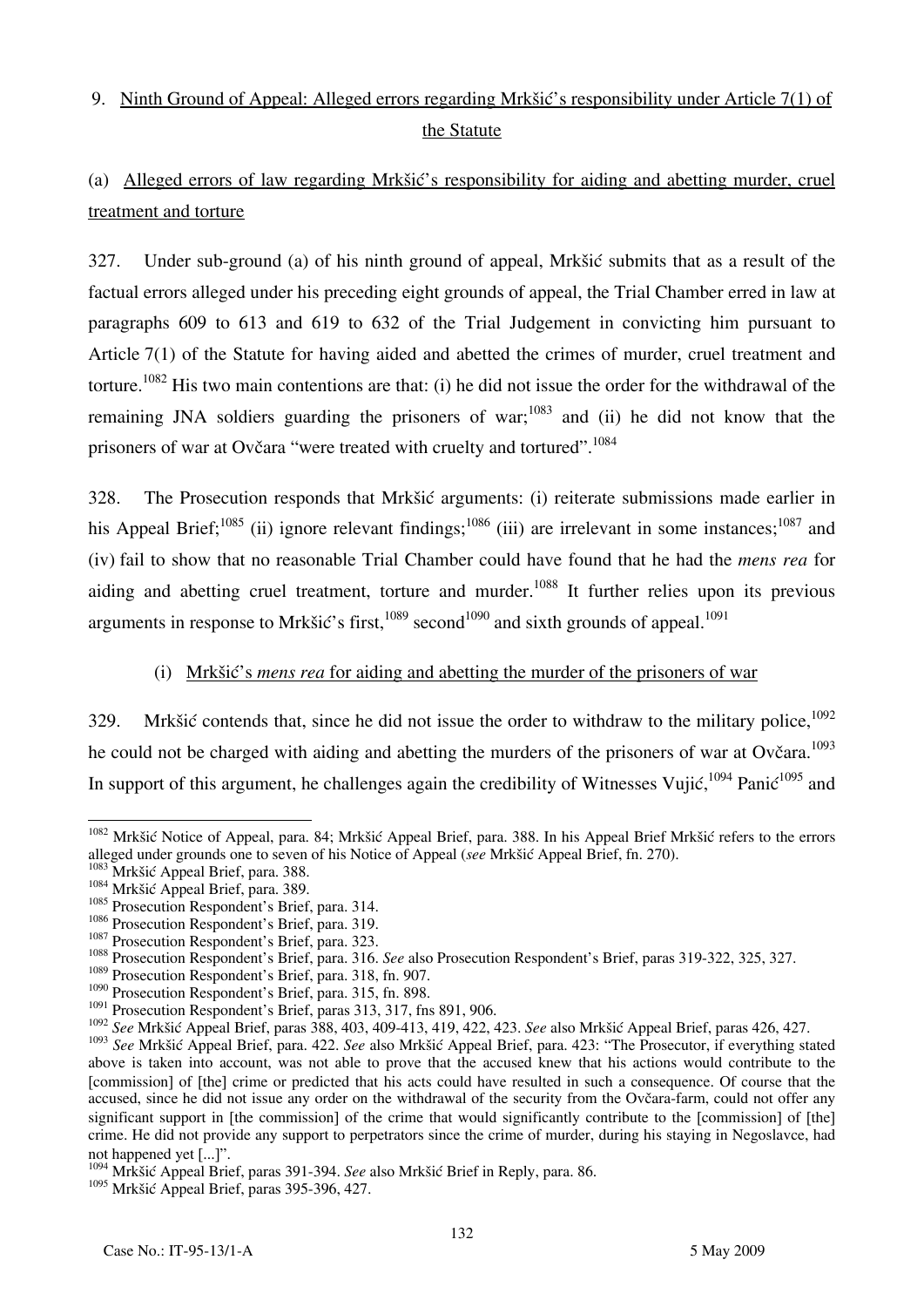Vojnović.<sup>1096</sup> The Appeals Chamber recalls that Mrkšić's challenges to the Trial Chamber's reliance on the evidence of Panić,  $1097$  Vujić $1098$  and Vojnović $1099$  have been dismissed.

330. Mrkšić also avers that either Šljivančanin or General Vasiljević must have issued the withdrawal order; as such an order was within the competence of security organs.<sup>1100</sup> In support of this contention, he refers to the fact that the buses transporting the prisoners of war were stopped at the JNA barracks which he claims was pursuant to Sliivančanin's order.<sup>1101</sup> At the appeals hearing, Mrkšić argued that the withdrawal order could have been issued by any officer from the "security" line, the security chain all the way up to the top, or any officer of the Command of the  $80<sup>th</sup>$  Motorised Brigade".<sup>1102</sup> Mrkšić further reiterated that the written order issued by him on 20 November  $1991$ ,  $^{1103}$  concerned the evacuation of wounded and sick people from the Vukovar Hospital and did not refer to any treatment of prisoners of war; and that he did not have the right to decide on the transfer of these prisoners to anyone, nor was he authorised to do so as these prisoners were within the purview of the security organs.<sup>1104</sup> The Appeals Chamber notes that Exhibit D819 relied upon by Mrkšić during his submissions at the appeals hearing, does not support the argument that it was the security organs that had responsibility for the prisoners of war and not Mrk $\mathrm{Si}$ ,<sup>1105</sup> and recalls its own finding that absent a specific delegation by the commander of the military unit in question, the security organs had no specific responsibility for the prisoners of war.<sup>1106</sup>

331. The Appeals Chamber further recalls that arguments to the effect that Mrkšić had no competence to issue orders regarding the triage and security of the prisoners of war since this fell within the jurisdiction of the security organs are advanced under his second ground of appeal $1^{1107}$ and have been dismissed by the Appeals Chamber.<sup>1108</sup> Additionally, the Appeals Chamber notes that under sub-ground (a) of Mrkšić's ninth ground of appeal, paragraphs 424 and 429 of his Appeal

 $\overline{\phantom{a}}$ 1096 Mrkšić Appeal Brief, paras 409-410, 415, 419-420. *See* also Mrkšić Final Trial Brief, paras 534-537.

<sup>1097</sup> *See supra* paras 262-265, 267.

<sup>1098</sup> *See supra* para. 280.

<sup>1100</sup> Mrkšić Appeal Brief, paras 403-405. See also Mrkšić Appeal Brief, para. 424; Mrkšić Brief in Reply, paras 87, 92.<br><sup>1101</sup> Mrkšić Appeal Brief, paras 428-431. See also Mrkšić Brief in Reply, para. 91. At the appeals hea

submitted that Slivančanin said that at the hospital he personally ordered that the buses should go to the JNA barracks without asking for Mrkšić's approval (see AT. 66-67).

<sup>&</sup>lt;sup>1102</sup> AT. 41.<br><sup>1103</sup> Exhibit P419, "Order No. 439-1 from Mrkšić, 20 November 1991".<br><sup>1104</sup> AT. 46-47 (relying upon Exhibit D819, "Daily Operational Report for 11 October 1991"), 53. See also AT. 111.

<sup>1105</sup> *See* Exhibit D819, "Daily Operational Report for 11 October 1991". *See* also AT. 82-83.

<sup>&</sup>lt;sup>1106</sup> See supra Section Section III(B)(4)(a) (ii): "Šljivančanin's authority as security organ of OG South". See also the Prosecution's submissions at the appeals hearing to the effect that Mrkšić's argument misunderstands the counterintelligence function of the security organs, as the actual securing and transport of the prisoners of war were subject to Mrkšić's command (AT. 100-104).<br> $\frac{1107}{3}$  See Mrkšić Appeal Brief, paras 117-149.

<sup>&</sup>lt;sup>1108</sup> The Appeals Chamber notes that Mrkšić's contention that decisions concerning the triage and transport of the prisoners of war belonged to the security organs, repeats previous trial submissions. *See* Mrkšić Appeal Brief paras 125, 129 repeating arguments advanced in Mrkšić Final Trial Brief, paras 824, 875. *See supra* paras 237-238.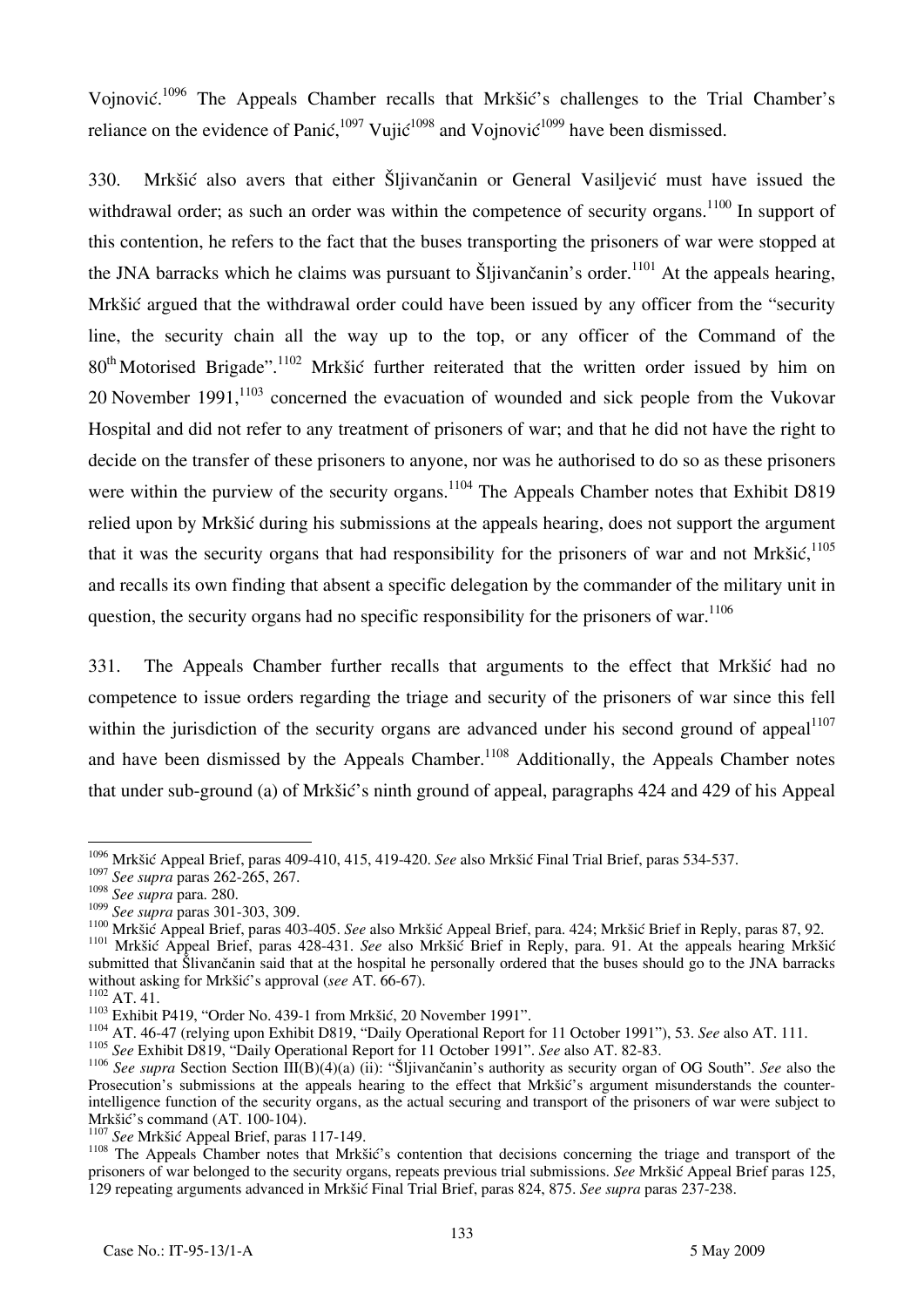Brief repeat submissions made at trial.<sup>1109</sup> Mrkšić fails to show that the Trial Chamber's rejection of his arguments constituted an error which warrants intervention by the Appeals Chamber, as it has not been shown that the Trial Chamber's finding that he countermanded his order of the previous evening for the prisoners to be taken to Sremska Mitrovica in Serbia (with the consequence that the five buses transporting the prisoners were held at the JNA barracks awaiting a final decision about the prisoners' destination) was unreasonable.<sup>1110</sup> The Appeals Chamber further recalls that under his third ground of appeal, Mrkšić submits that the Trial Chamber erred in law and in fact at paragraphs 295, 305 and 607 to 610 of the Trial Judgement in concluding that he ordered that the convoy with prisoners of war go from the Vukovar hospital to the military barracks and that the Trial Chamber failed to consider relevant evidence that corroborated that Šljivančanin ordered, in agreement with Vujić, that the buses be diverted to the Vukovar JNA barracks.<sup>1111</sup> These allegations have been dismissed entirely.<sup>1112</sup>

332. The Appeals Chamber recalls that Mrkšić's contention that he did not issue the withdrawal order is also raised under his first, sixth and seventh grounds of appeal, <sup>1113</sup> all of which have been dismissed in their entirety.<sup>1114</sup> The Appeals Chamber found that it has not been shown that the Trial Chamber committed any error of law or fact at paragraph 321 of the Trial Judgement which concerns the withdrawal order.<sup>1115</sup> As previously recalled by the Appeals Chamber, the Trial Chamber had found that following his return to Negoslavci from Ovčara, Vojnović had reported to Mrkšić twice that the prisoners of war from the Vukovar hospital had been mistreated and that the security situation at Ovčara was serious.<sup>1116</sup> These findings followed the Trial Chamber's assessment of evidence regarding: (i) the events in the morning at the Vukovar hospital; (ii) the events at and near the Vukovar hospital in the late morning and early afternoon; (iii) the events at the JNA barracks in Vukovar; (iv) the session of the SAO "government"; and (v) the events at Ovčara. Pursuant to this evidence, the Trial Chamber found that the military police withdrew from Ovčara following the regular OG South briefing at Negoslavci. Vojnović's evidence regarding his two reports to Mrkšić explained how the withdrawal came about: during his second report to Mrkšić, following the briefing, Vojnović understood that in Mrkšić's view Vojnović and his troops should not be at Ovčara at that stage; accordingly he withdrew his troops from Ovčara and sent Vukosavljević to convey the order. When Vukosavljević arrived at Ovčara, he found that the troops

<sup>&</sup>lt;sup>1109</sup> Mrkšić Final Trial Brief, paras 822, 824.

<sup>&</sup>lt;sup>1110</sup> Trial Judgement, para. 607.<br>
<sup>1111</sup> See Mrkšić Notice of Appeal, paras 34-35; Mrkšić Appeal Brief, paras 150, 152, 158, 161.<br>
<sup>1112</sup> See supra para. 273.<br>
<sup>1113</sup> See supra para. 317.

<sup>&</sup>lt;sup>1114</sup> *See supra* para. 317.<br><sup>1114</sup> *See supra* paras 234, 315, 318.<br><sup>1115</sup> *See supra* para. 309.

<sup>&</sup>lt;sup>1116</sup> Trial Judgement, para. 275.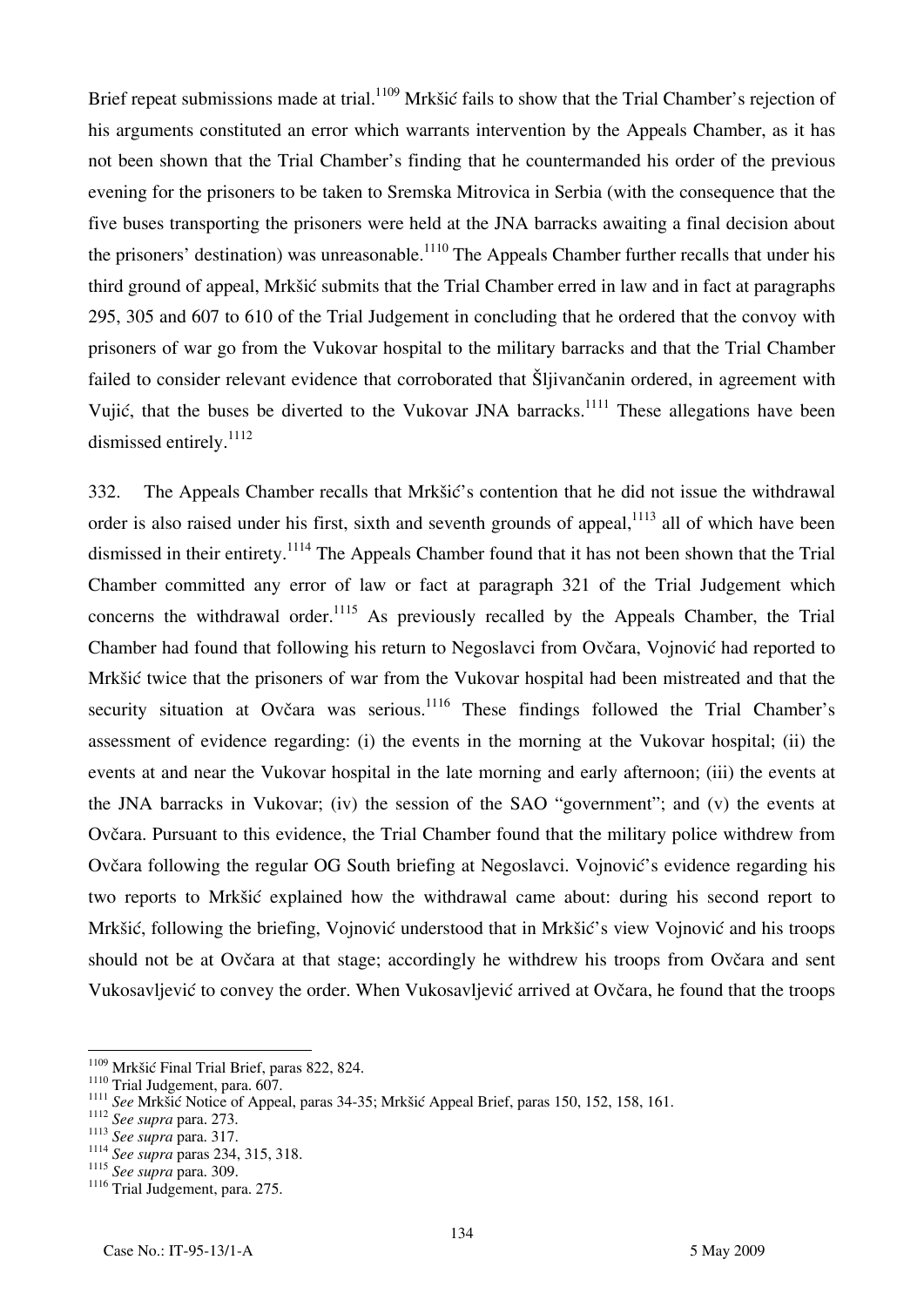had already prepared to withdraw indicating that a previous order to do so had reached them.<sup>1117</sup> The Appeals Chamber found that this account supports the Trial Chamber's finding that such an order could only have originated from Mrkšić.<sup>1118</sup>

333. On the basis of its findings regarding Mrkšić's awareness of the essential nature of the criminal conduct against the prisoners of war kept at Ovčara under his orders, and his state of knowledge on 20 November 1991, $^{1119}$  the Trial Chamber concluded that when Mrk $\delta$ ić ordered the withdrawal of the military police, he knew that this left the TOs and paramilitaries with unrestrained access to the prisoners of war and that by enabling this access, he was assisting in the commission of their murder. 1120 Mrkšić fails to show that the Trial Chamber committed any error of law invalidating the Trial Judgement in reaching its findings on Mrkšić's *mens rea* for aiding and abetting the commission of the murder of the prisoners of war.

334. In light of the foregoing, Mrkšić's arguments to the effect that since the withdrawal order was not issued by him, he could not be convicted for aiding and abetting the crime of murder as he would lack the requisite *mens rea*,<sup>1121</sup> and hence "he could not offer any significant support [...] that would significantly contribute to the [commission of the] crime", $1122$  are dismissed.

### (ii) Mrkšić's knowledge of the cruel treatment and torture of the prisoners of war

335. Mrkšić claims that he did not know or was not in a position to know of the cruel treatment or torture of the prisoners of war.<sup>1123</sup> In support of his claim, he asserts that he could not have known what happened during his absence as Vojnović and Vezmarović did not report anything to him concerning the mistreatment and provided assurances that everything was under control at Ovčara.<sup>1124</sup> He contends that he relied on the knowledge that the 80 mtbr had sufficient personnel and technical equipment to deal with the "attempts of paramilitary forces and civilians to jeopardize guarding of [the prisoners of war]"<sup>1125</sup> and emphasizes that he had re-subordinated 1000 soldiers

 $\overline{\phantom{a}}$ <sup>1117</sup> *See supra* paras 307-308. 1118 *See supra* para. 308.

<sup>&</sup>lt;sup>1118</sup> See supra para. 308.<br>
<sup>1119</sup> Trial Judgement, para. 621, fn. 2086. See also infra para. 336.<br>
<sup>1120</sup> Trial Judgement, para. 621.<br>
<sup>1120</sup> Mrkšić Appeal Brief, para. 422: "[i]f such order did not exist, then the accu crime of aiding and [abetting] the killing of those persons. For the accused Mrkšić on his side, there would not be the required element of his knowledge for aiding and [abetting] [the commission] of [the] crimes by his acting, either practically or encouraging or supporting the moral of perpetrators".

<sup>1123</sup> Mrkšić Appeal Brief, para. 423.<br>
<sup>1123</sup> See Mrkšić Appeal Brief, para. 423.<br>
<sup>1124</sup> Mrkšić Appeal Brief, paras 389, 397.<br>
<sup>1124</sup> Mrkšić Appeal Brief, paras 397-399, 425. See also Mrkšić Brief in Reply, paras 86, 88. A Mrkšić submitted that Panić reported to Mrkšić that the situation was under control, "but [that] Vojnović should be consulted in terms of whether he could provide for the security of the prisoners of war" (*see* AT. 68).

<sup>1125</sup> Mrkšić Appeal Brief, para. 389. *See* also Mrkšić Brief in Reply, para. 92.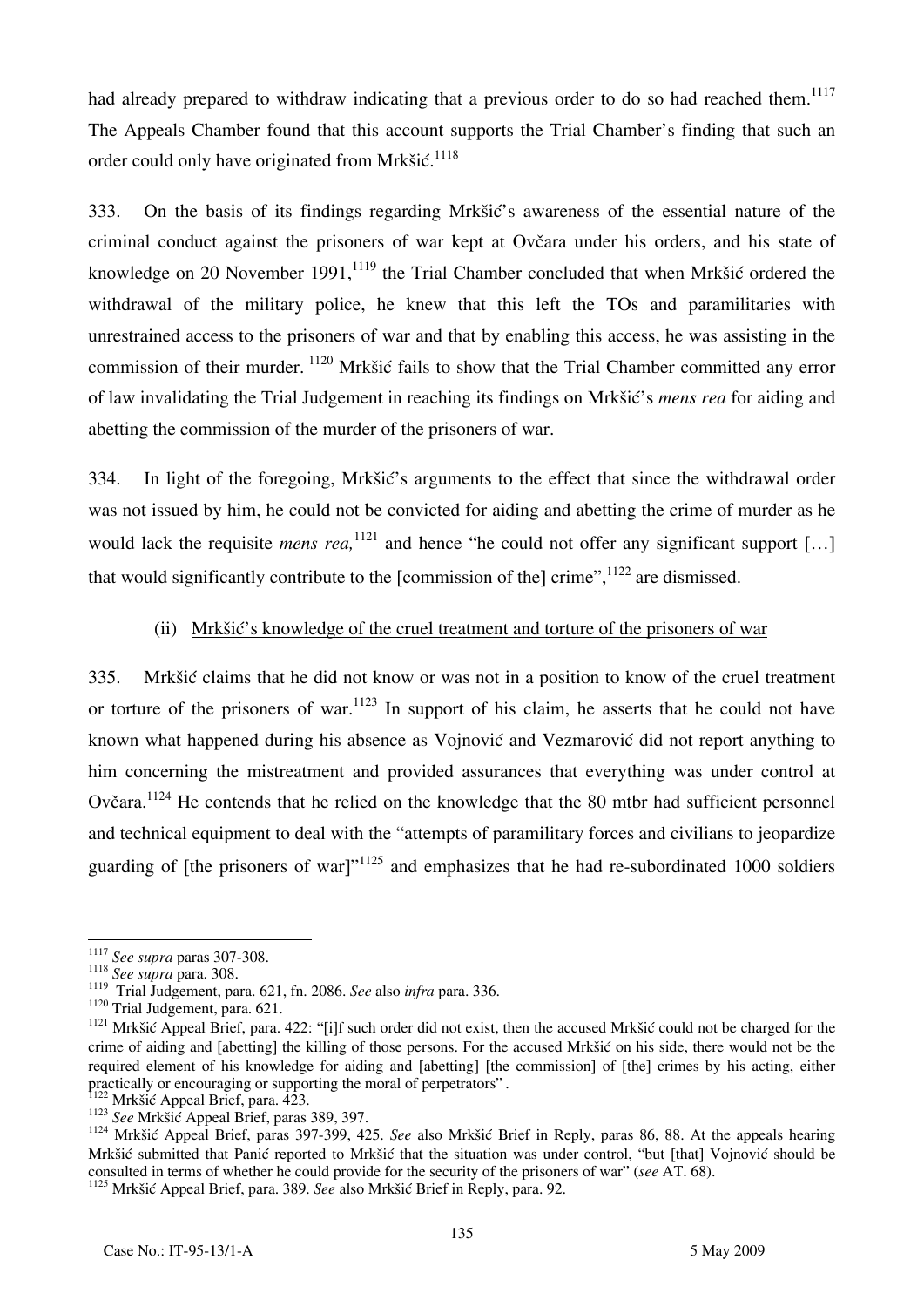and a number of armoured vehicles in the previous days to establish order and control in Ovčara.<sup>1126</sup> The Appeals Chamber considers that these arguments repeat submissions made at trial<sup>1127</sup> and finds that Mrkšić fails to show that the Trial Chamber's rejection of them constituted an error which warrants intervention by the Appeals Chamber for the following reasons.

336. First, after reviewing the evidence cited by Mrkšić, the Appeals Chamber finds that it does not support the contention that Vezmarović and Vojnović confirmed to Mrkšić that everything was under control at Ovčara.<sup>1128</sup> Second, the Appeals Chamber notes that Mrkšić's arguments ignore the following relevant findings concerning his knowledge of the events at Ovčara. The Trial Chamber was satisfied that Mrkšić was cognisant of the essential nature of the criminal conduct against the prisoners of war kept at Ovčara under his orders, namely, cruel treatment and torture, and that he was well aware of the propensity of the TO and paramilitary personnel towards extreme violence against the prisoners of war and of their desire to punish them.<sup>1129</sup> It reached these conclusions by virtue of its earlier findings regarding his state of knowledge: (i) Mrkšić was informed that prisoners were being killed at Velepromet when Vujić reported to him in the early hours of 20 November  $1991$ ;<sup>1130</sup> (ii) Mrkšić was informed of the mistreatment of prisoners of war at Velepromet by Serb TO members and paramilitaries and of their opposition to the removal of prisoners of war to Sremska Mitrovica, these matters were reported by an officer sent by Vujić and by Colonels Kijanović and Tomić;<sup>1131</sup> (iii) Mrkšić was informed by Šušić that TO members and paramilitaries posed a threat to the security and safety of the prisoners of war at the JNA barracks on 20 November 1991;<sup>1132</sup> (iv) Vojnović reported to Mrkšić twice on 20 November 1991 that the prisoners of war from the hospital had been mistreated and that the security situation at Ovčara was serious, first at the regular OG South briefing and then later in a meeting with Mrkšić and Vukosavljević at which a similar report was also made by Vukosavljević;<sup>1133</sup> (v) the Trial Chamber accepted Panić's evidence that he reported to Mrkšić that there was a serious threat to the prisoners held at Ovčara and that Mrkšić should offer security assistance to the commander of the 80 mtbr if required, and further found that there was no evidence to suggest that any action was taken by Mrkšić following this report;  $1134$  (vi) the Trial Chamber also heard the evidence of Major Ljubiša Vukašinović, deputy head of the security organ of OG South, about reporting the situation at Ovčara to Mrkšić at the OG South command post at Negoslavci, late in the afternoon of

 $1126$  See Mrkšić Appeal Brief, paras 390, 396, 400-401.

<sup>&</sup>lt;sup>1127</sup> Mrkšić Final Trial Brief, paras 876-878.<br><sup>1128</sup> Mrkšić Appeal Brief, para. 398, citing DraganVezmarović, T. 8422, 8424, 8428; Milorad Vojnović, T. 8983, 8986.<br><sup>1129</sup> Trial Judgement, paras 626-628, 631.

<sup>&</sup>lt;sup>1130</sup> Trial Judgement, paras 174-175.<br><sup>1131</sup> Trial Judgement, paras 174-175.<br><sup>1132</sup> Trial Judgement, paras 298, 302.<br><sup>1132</sup> Trial Judgement, para. 275. *See* also Trial Judgement, paras 315 (where the Trial Chamber provid Vojnović's report to Mrkšić at the OG South briefing) and 321.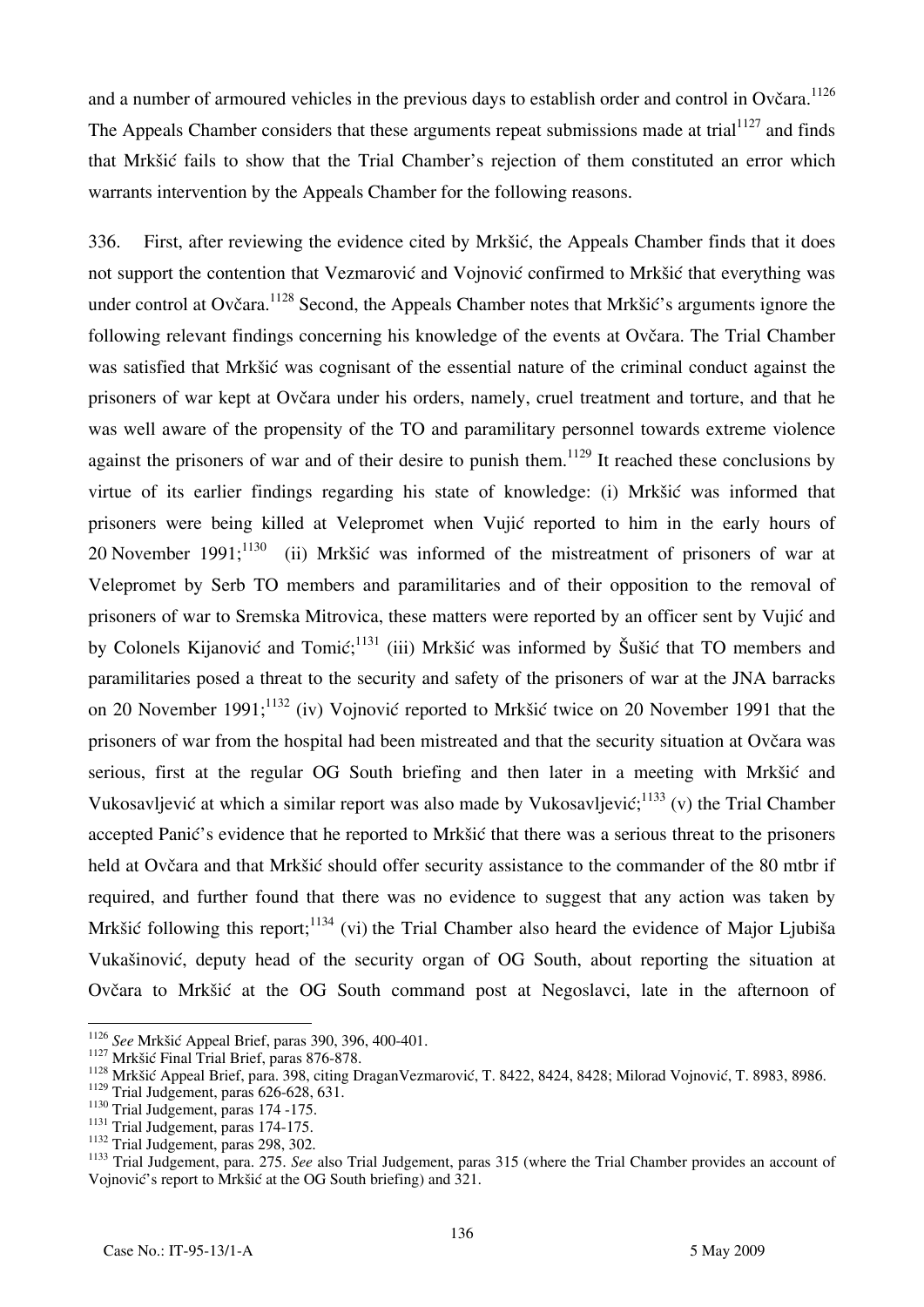20 November 1991<sup>1135</sup> and found that even though Major Vukašinović was quite clear in his advice to strengthen the security, there was no evidence that any action was taken by Mrkšić in response to his report or advice;  $136$  and (vii) Mrkšić was aware that on the previous day some prisoners had been executed by TO and paramilitary forces and of the difficulties experienced by JNA soldiers due to the efforts of TO and paramilitary forces to gain access to the prisoners of war.<sup>1137</sup> In light of the foregoing, Mrkšić's contention that he did not know or was not in a position to know of the cruel treatment and torture of the prisoners of war is dismissed.

337. Mrkšić further asserts that "concerning the torture and cruel treatment, he immediately, upon having learnt [this], undertook the measures that something like that is not repeated".  $1138$  The Appeals Chamber finds that this assertion is not substantiated by any evidence. Indeed, the Trial Chamber found that pursuant to Mrkšić's order during the day on 20 November 1991, the local TO members and others milling around the buses in the JNA barracks were removed from the barracks so that they could no longer be a threat to the prisoners of war being held on the buses.<sup>1139</sup> Nevertheless, the Appeals Chamber considers that because this order was issued before the crimes of torture and cruel treatment took place at Ovčara, and given the subsequent findings of the Trial Chamber on Mrkšić's failure to act upon learning about these crimes, this finding does not support Mrkšić's allegation. In the morning of 20 November 1991, Šušić informed Mrkšić that he was concerned with the conduct of TO members who were verbally insulting prisoners in the buses parked at the JNA barracks at Vukovar and that their safety and security was in danger; Mrkšić ordered Šušić to "[c] reate full security for these people who are on the buses".<sup>1140</sup> Pursuant to Mrkšić's order, Šušić tasked Captain Predojević with upgrading the strength of his troops and removing the group of TO members from the buses and the JNA barracks compound.<sup>1141</sup> Mrkšić subsequently ordered that the prisoners of war be taken to Ovčara, and then the military police of 80 mtbr were despatched to Ovčara so that they would be ready to secure the prisoners of war once the buses had arrived.<sup>1142</sup> However, the Trial Chamber subsequently found that once Mrkšić learned about the crimes committed against the prisoners kept at Ovčara under his orders.<sup>1143</sup> he did nothing.<sup>1144</sup> In light of the foregoing, Mrkšić's allegation is accordingly dismissed.

 $\overline{\phantom{a}}$ 

<sup>&</sup>lt;sup>1134</sup> Trial Judgement, para. 309.

 $\frac{1135}{1136}$  Trial Judgement, paras 311-312.<br> $\frac{1136}{1136}$  Trial Judgement, paras 312-313.

<sup>1137</sup> See Trial Judgement, para. 621, citing Trial Judgement, paras 174-175, 302, 309, 313, 315.<br>
<sup>1138</sup> Mrkšić Appeal Brief, para. 423.<br>
<sup>1139</sup> Trial Judgement, para. 302.

<sup>&</sup>lt;sup>1140</sup> Trial Judgement, para. 298, citing Jovan Šušić, T. 14891.<br><sup>1141</sup> Trial Judgement, para. 298.<br><sup>1142</sup> Trial Chamber, para. 305.<br><sup>1143</sup> See supra para. 336.<br><sup>1144</sup> Trial Judgement, paras 626-627, 631.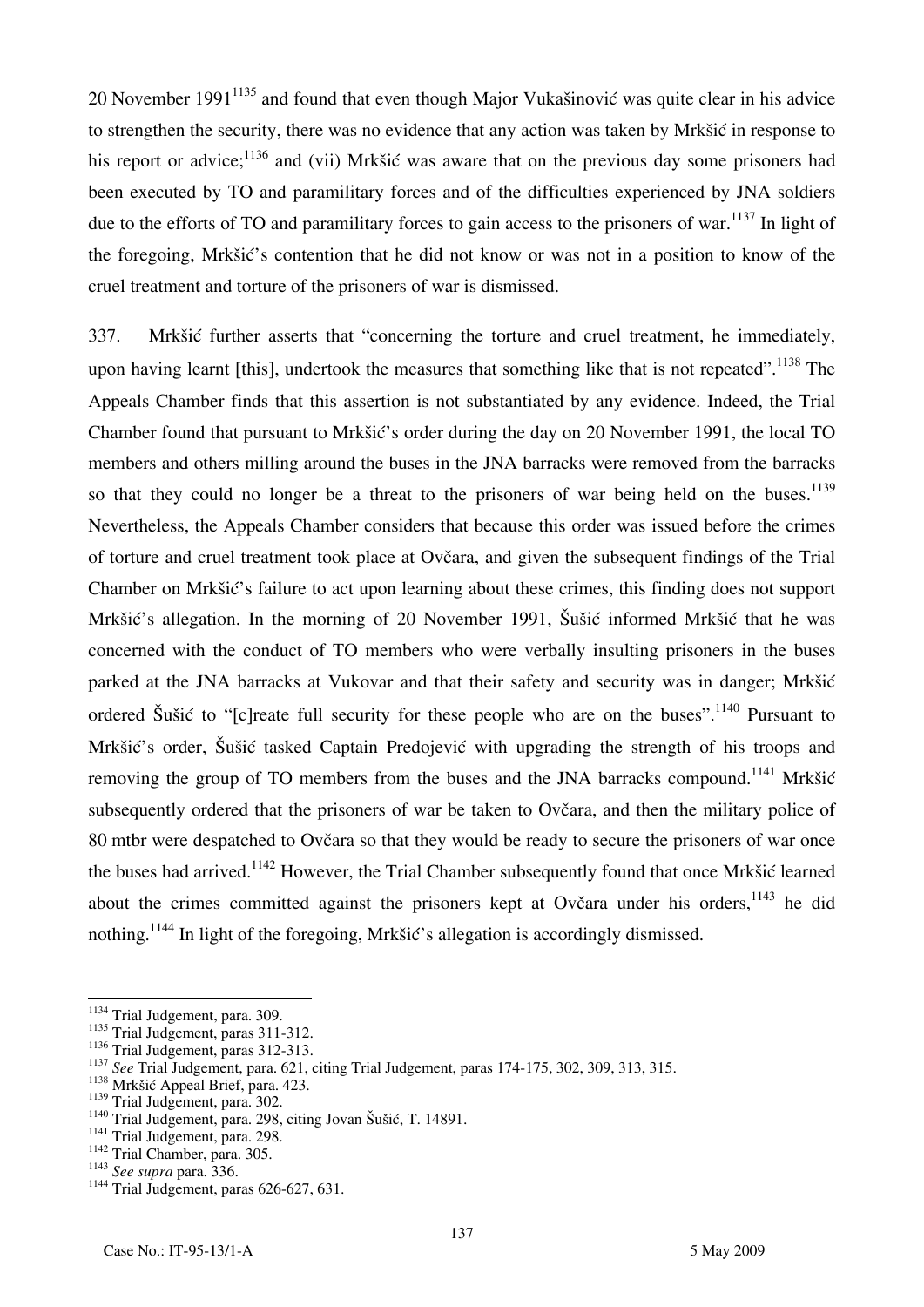#### (iii) Conclusion

338. After recalling its findings on the mistreatment and beatings suffered by the prisoners of war upon their arrival at Ovčara, at the hands of the Serb TO and paramilitary personnel<sup>1145</sup> and the attempts of the JNA to remove the TO and paramilitary personnel from the hangar,  $1146$  the Trial Chamber concluded that this state of affairs was reported to Mrkšić.<sup>1147</sup> As illustrated above, the Trial Chamber referred to its findings concerning the several reports made to Mrkšić in the afternoon of 20 November 1991.<sup>1148</sup> The Trial Chamber concluded that in addition to these reports, Mrkšić was aware of the level of animosity of TO and paramilitary personnel toward the Croat forces and had received earlier reports of the killing of Croat prisoners by TO and paramilitary personnel.<sup>1149</sup> Despite this, he took no steps during the afternoon of 20 November 1991 to reinforce security at Ovčara.<sup>1150</sup> In addition to its findings concerning the offence of cruel treatment,<sup>1151</sup> the Trial Chamber further established that the conduct of the TO members and paramilitaries constituted the offence of torture because the primary motivation of the TO and paramilitary forces was to punish and take revenge against the members of the Croat forces. These motives were underlying the ferocity of the beatings which had the obvious purpose of inflicting severe pain and suffering upon the victims.<sup>1152</sup> The Trial Chamber determined that Mrkšić was aware of the essential nature of the conduct and of the intention of the perpetrators to punish the prisoners of war. The Trial Chamber further concluded that his failure to act, which rendered practical assistance and encouragement to the perpetrators and had a substantial effect on the continuance of the acts of cruel treatment and torture, amounted to aiding and abetting the crimes of cruel treatment and torture. $^{1153}$ 

339. Accordingly, the Appeals Chamber finds that the arguments advanced under sub-ground (a) of Mrkšić's ninth ground of appeal fail to demonstrate that the Trial Chamber committed any error of law invalidating the Trial Judgement, in reaching its findings at paragraphs 609 to 613 and 619 to 632 of the Trial Judgement.

340. In light of the foregoing, sub-ground (a) of Mrkšić's ninth ground of appeal is dismissed.

1149 Trial Judgement, para. 626, citing Trial Judgement, paras 174-175.

 $\overline{a}$ <sup>1145</sup> Trial Judgement, para. 624, citing Trial Judgement, paras 234, 237-238, 526, 537-538.

<sup>1146</sup> Trial Judgement, para. 625, citing Trial Judgement, paras 235, 255, 263, 265, 273. 1147 Trial Judgement, para. 626. 1148 Trial Judgement, para. 626, citing Trial Judgement, paras 308, 313, 315.

<sup>&</sup>lt;sup>1150</sup> Trial Judgement, para. 626.

 $1151$  Trial Judgement, paras 624-629.

<sup>&</sup>lt;sup>1152</sup> Trial Judgement, para. 631.

<sup>1153</sup> Trial Judgement, paras 627-629, 631-632.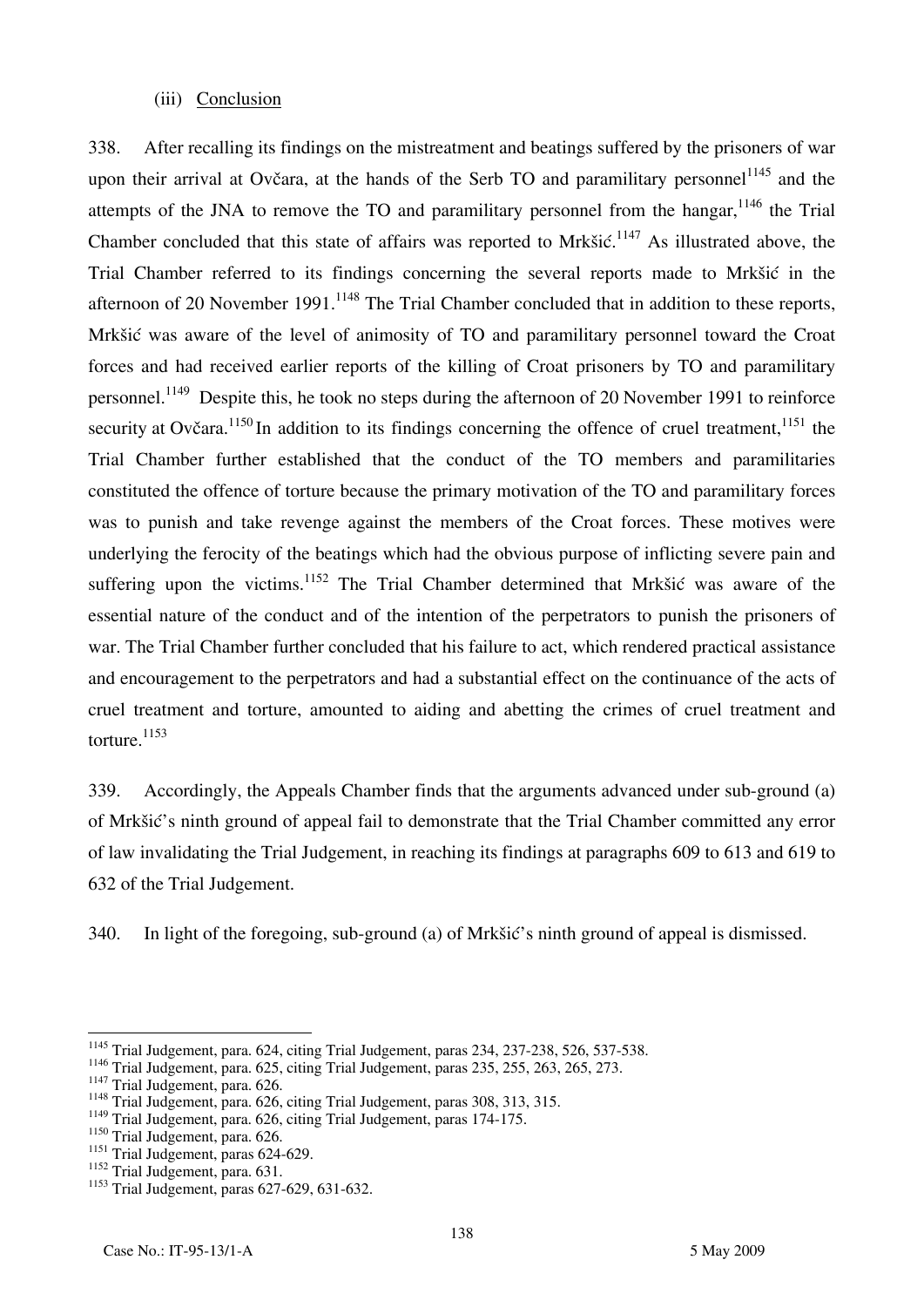### (b) Alleged errors of law regarding Mrkšić's responsibility under Article 7(3) of the Statute

341. Under sub-ground (b) of his ninth ground of appeal, Mrkšić submits that as a result of the errors of fact alleged under his preceding eight grounds of appeal, the Trial Chamber erred in law at paragraph 634 of the Trial Judgement "in finding pursuant to Article 7(3) of the Statute that Mile Mrkšić [committed] the crime of murder, the offence of cruel treatment and the offence of torture".<sup>1154</sup>

342. The Prosecution responds that unless the Trial Chamber's findings on Mrkšić's responsibility pursuant to Article 7(1) of the Statute are overturned, this sub-ground of appeal has no impact upon the verdict and thus can be summarily dismissed.<sup>1155</sup> The Prosecution further points to the Trial Chamber's findings which support the existence of the necessary elements to ground a conviction pursuant to Article 7(3) of the Statute.<sup>1156</sup>

343. The Appeals Chamber recalls that the Trial Chamber did not enter a conviction against Mrkšić pursuant to Article 7(3) of the Statute.<sup>1157</sup> Since it was persuaded of Mrkšić's responsibility under Article 7(1) of the Statute, the Trial Chamber expressly stated that it would "not make a further finding of guilt of the same offences under Article 7(3) [of the Statute]".<sup>1158</sup> Clearly, rather than a legal finding on Mrkšić's criminal responsibility, paragraph 634 of the Trial Judgement is a statement recording the Trial Chamber's intention not to enter a finding of guilt pursuant to Article 7(3) of the Statute. Accordingly, the Appeals Chamber declines to address Mrkšić's arguments in this respect, and dismisses sub-ground (b) of Mrkšić's ninth ground of appeal.

344. In light of the foregoing, the Appeals Chamber dismisses Mrkšić's ninth ground of appeal in its entirety.

### 10. Tenth Ground of Appeal: Alleged "other errors of law and fact"

345. Under his tenth ground of appeal, Mrkšić raises seven "disputable facts which were not so important for [t] he Trial Chamber in the [course] of [reaching its] decision but it is important for the Defence and the position of the JNA".<sup>1159</sup> Such "disputable facts" concern: (a) the Trial Chamber's oral ruling concerning Witness P019; (b) the burial of corpses from Velepromet; (c) Witness P017's testimony concerning the digging of the hole later used as a mass grave; (d) Witness P011's testimony regarding a military truck in Ovčara; (e) the finding that there were about 300 TO

 $\overline{\phantom{a}}$ <sup>1154</sup> Mrkšić Notice of Appeal, para. 86; Mrkšić Appeal Brief, para. 443.

<sup>&</sup>lt;sup>1155</sup> Prosecution Respondent's Brief, para. 328.

<sup>&</sup>lt;sup>1156</sup> Prosecution Respondent's Brief, paras 330-342.

<sup>&</sup>lt;sup>1157</sup> Trial Judgement, paras 634, 712.

<sup>&</sup>lt;sup>1158</sup> Trial Judgement, para. 634.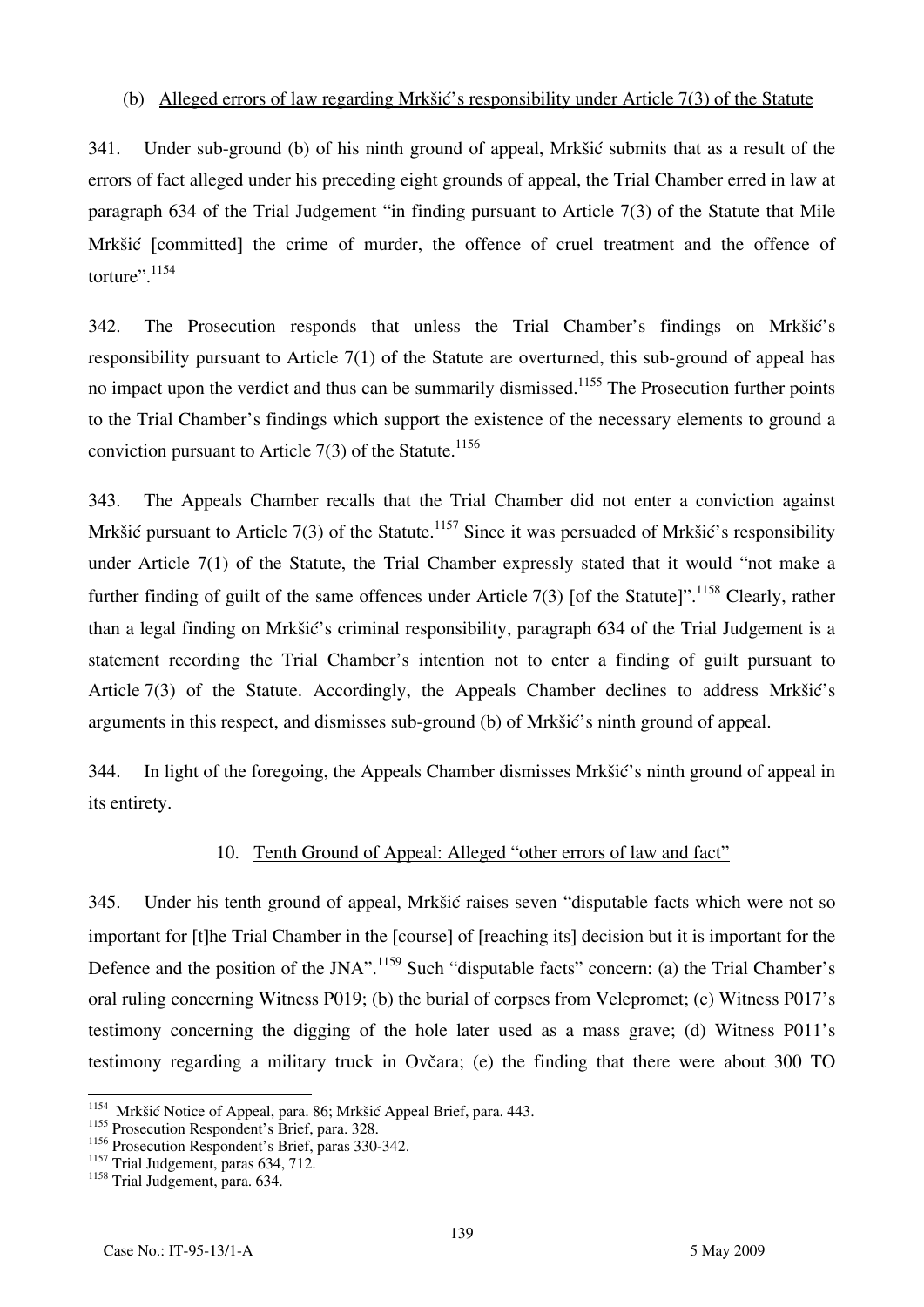members and paramilitaries in Ovčara on 20 November 1991; (f) measures undertaken by Mrkšić; and (g) the finding that the custody of the prisoners of war passed to the TO units after the withdrawal order was issued.<sup>1160</sup>

346. The Prosecution responds that Mrkšić's arguments should be summarily dismissed as they: (i) are not substantiated; (ii) fail to explain how the alleged factual error had an effect on the conclusions in the Trial Judgement;<sup>1161</sup> (iii) challenge factual findings on which his conviction or sentence does not rely;<sup>1162</sup> (iv) ignore relevant factual findings;<sup>1163</sup> (v) misrepresent the evidence and other factual findings;<sup>1164</sup> and (vi) are vague and unclear.<sup>1165</sup>

347. The Appeals Chamber reiterates that as long as the factual findings supporting Mrkšić's conviction and sentence are sound, errors related to other factual conclusions do not have any impact on the Trial Judgement.<sup>1166</sup> The Appeals Chamber further recalls that, as a general rule, it will decline to discuss such errors.<sup>1167</sup> The Appeals Chamber understands from Mrkšić's submissions that, since he acknowledges that the challenges raised under his tenth ground of appeal concern findings which "were not so important for [t]he Trial Chamber in the [course] of [reaching] its] decision", <sup>1168</sup> he appears to admit that the alleged errors have no impact on the conviction or sentence. Accordingly, the Appeals Chamber declines to address the allegations raised by Mrkšić under his tenth ground of appeal and dismisses all arguments advanced under "disputable facts" (a), (b), (c), (d), (e), (f) and (g).

348. In light of the foregoing, the Appeals Chamber dismisses Mrkšić's tenth ground of appeal in its entirety.

#### **E. Conclusion**

349. For the foregoing reasons the Appeals Chamber dismisses Mrkšić's appeal in its entirety.

 $\overline{a}$ 

<sup>&</sup>lt;sup>1159</sup> Mrkšić Appeal Brief, para. 466; Mrkšić Notice of Appeal, para. 87.

<sup>&</sup>lt;sup>1160</sup> Mrkšić Notice of Appeal, paras 88-89, 91-95; Mrkšić Appeal Brief, paras 467- 492.

<sup>1161</sup> Prosecution Respondent's Brief, paras 344-349, 351-352, 356.

<sup>1162</sup> Prosecution Respondent's Brief, paras 347-349, 351, 355-357.

<sup>1163</sup> Prosecution Respondent's Brief, paras 349, 352, 354, 357, 359, 360.

<sup>1164</sup> Prosecution Respondent's Brief, para. 353.

<sup>&</sup>lt;sup>1165</sup> Prosecution Respondent's Brief, para. 358.<br><sup>1166</sup> See supra para. 232.

<sup>&</sup>lt;sup>1167</sup> Strugar Appeal Judgement, para. 19; *Brdanin* Appeal Judgement, para. 21.

<sup>&</sup>lt;sup>1168</sup> Mrkšić Appeal Brief, para. 466.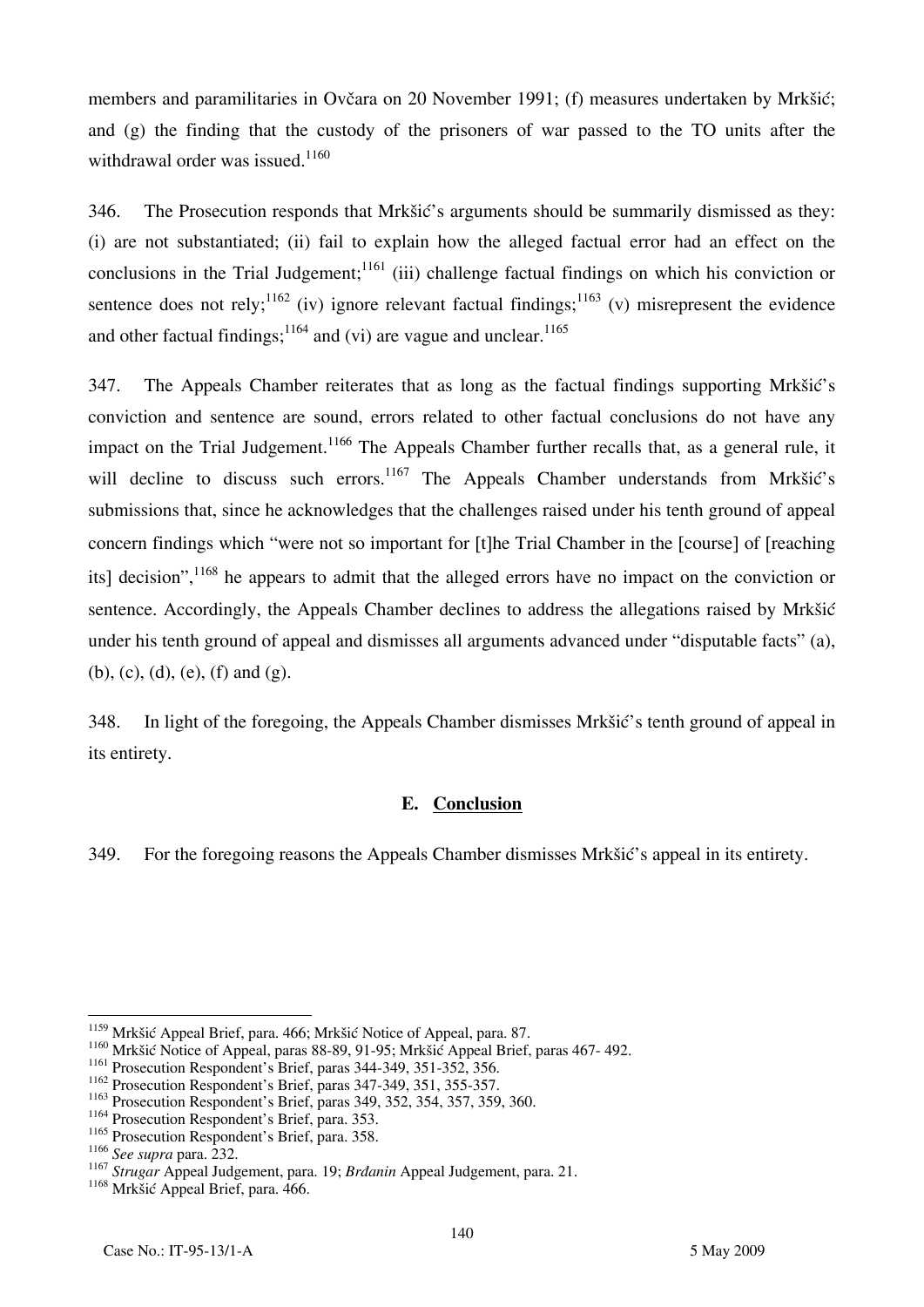## **VI. APPEALS AGAINST SENTENCE**

350. The Trial Chamber sentenced Mrkšić to a single sentence of 20 years' imprisonment and Šljivančanin to a single sentence of five years' imprisonment.<sup>1169</sup> All three Parties appeal against the sentences rendered.<sup>1170</sup>

#### **A. Standard for Appellate Review on Sentencing**

351. The relevant provisions on sentencing are Articles 23 and 24 of the Statute and Rules 100 to 104 of the Rules. Both Article 24 of the Statute and Rule 101 of the Rules contain general guidelines for a Trial Chamber requiring it to take into account the following factors in sentencing: the gravity of the offence or totality of the culpable conduct; the individual circumstances of the convicted person; the general practice regarding prison sentences in the courts of the former Yugoslavia; and aggravating and mitigating circumstances.<sup>1171</sup>

352. Appeals against sentence, as appeals from a trial judgement, are appeals *stricto sensu*; 1172 they are of a corrective nature and are not trials *de novo*.<sup>1173</sup> Trial Chambers are vested with broad discretion in determining an appropriate sentence, due to their obligation to individualise the penalties to fit the circumstances of the accused and the gravity of the crime.<sup>1174</sup> This discretion includes determining the weight given to aggravating or mitigating circumstances.<sup>1175</sup> The

<sup>&</sup>lt;sup>1169</sup> Trial Judgement, paras 713 and 716, respectively.

<sup>&</sup>lt;sup>1170</sup> See Mrkšić Notice of Appeal, para. 96; Mrkšić Appeal Brief, paras 493-495; Šljivančanin Notice of Appeal, paras 31, 32, 35; Šljivančanin Appeal Brief, paras 470-477, 503-506; Prosecution Notice of Appeal, paras 13-17; Prosecution Appeal Brief, paras 157-178, 180-201.

<sup>&</sup>lt;sup>1171</sup> Strugar Appeal Judgement, para. 335; Hadžihasanović and Kubura Appeal Judgement, para. 301; Limaj et al. Appeal Judgernent, para. 126; *Zelenović* Judgement on Sentencing Appeal, para. 9; *Bralo* Judgement on Sentencing Appeal, para. 7; *Čelebići* Appeal Judgement, paras 429, 716. In addition, Trial Chambers are obliged to take into account the extent to which any penalty imposed by a court of any State on the convicted person for the same act has already been served, as referred to in Article  $10(3)$  of the Statute and in Rule  $101(B)(iv)$  of the Rules

<sup>1172</sup> Hadžihasanović and Kubura Appeal Judgement, para. 302; Limaj et al. Appeal Judgement, para. 127; Zelenović Judgement on Sentencing Appeal, para. 10; *Bralo* Judgement on Sentencing Appeal, para. 8; *Mucić et al.* Judgement on Sentencing Appeal, para. 11.

<sup>&</sup>lt;sup>1173</sup> Hadžihasanović and Kubura Appeal Judgement, para. 302; *Limaj et al.* Appeal Judgement, para. 127; Zelenović Judgement on Sentencing Appeal, para. 10; *Bralo* Judgement on Sentencing Appeal, para. 8; *Čelebići* Appeal Judgement, para. 724. *See* also *Ndindabahizi* Appeal Judgement, para. 132.

<sup>&</sup>lt;sup>4</sup> *Strugar* Appeal Judgement, para. 336; *Hadžihasanović and Kubura* Appeal Judgement, para. 302; *Limaj et al.* Appeal Judgement, para. 127; *Zelenović* Judgement on Sentencing Appeal, para. 11; *Blagojević and Jokić* Appeal Judgement, para. 137; *Čelebi}i* Appeal Judgement, para. 717. *See* also *Karera* Appeal Judgement, para. 385; *Nahimana et al.* Appeal Judgement, para. 1037; *Ndindabahizi* Appeal Judgement, para. 132.

<sup>&</sup>lt;sup>1175</sup> Hadžihasanović and Kubura Appeal Judgement, para. 302; Zelenović Judgement on Sentencing Appeal, para. 11; *Brđanin* Appeal Judgement, para. 500.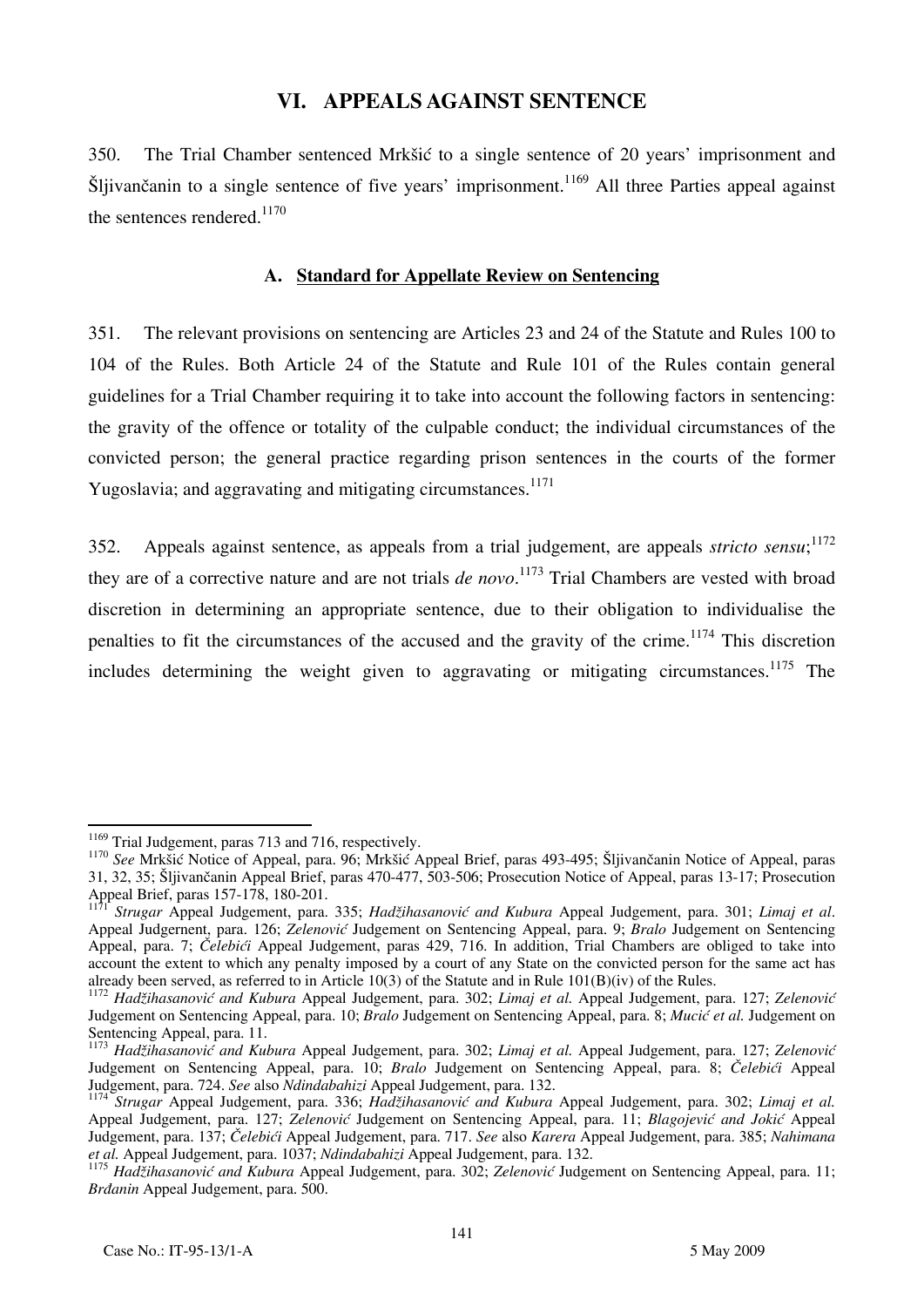conclusion as to whether a fact amounts to a mitigating circumstance will be reached "on a balance of probabilities".<sup>1176</sup>

353. As a general rule, the Appeals Chamber will not revise a sentence unless the Trial Chamber has committed a "discernible error" in exercising its discretion or has failed to follow the applicable law.<sup>1177</sup> It is for the appellant to demonstrate how the Trial Chamber ventured outside its discretionary framework in imposing his sentence.<sup>1178</sup> Merely claiming that the Trial Chamber has erred is not a valid argument on appeal.<sup>1179</sup> To show that the Trial Chamber committed a discernible error in exercising its discretion, the appellants must demonstrate that the Trial Chamber gave weight to extraneous or irrelevant considerations, failed to give weight or sufficient weight to relevant considerations, made a clear error as to the facts upon which it exercised its discretion, or that the Trial Chamber's decision was so unreasonable or plainly unjust that the Appeals Chamber is able to infer that the Trial Chamber must have failed to exercise its discretion properly.<sup>1180</sup>

#### **B. Mrkšić's Sentence**

354. Mrkšić argues under his eleventh ground of appeal that his sentence is "too severe and uniust".<sup>1181</sup> The Prosecution argues in its fourth ground of appeal that the Trial Chamber abused its discretion by imposing a "manifestly inadequate" sentence of 20 years' imprisonment on Mrkšić. 1182

## 1. Mrkšić's appeal against his sentence

355. Mrkšić contends that the Trial Chamber wrongly considered aggravating and mitigating  $circ$  circumstances,<sup>1183</sup> that the laws of the former Yugoslavia on the punishment of those found

 $\overline{a}$ 

<sup>&</sup>lt;sup>1176</sup> *Hadžihasanović and Kubura* Appeal Judgement, para. 302; *Zelenović* Judgement on Sentencing Appeal, para. 11; *Bralo* Judgement on Sentencing Appeal, para. 8; *Babić* Judgement on Sentencing Appeal, para. 43; *Blaškić* Appeal

<sup>&</sup>lt;sup>7</sup> Strugar Appeal Judgement, para, 336; Hadžihasanović and Kubura Appeal Judgement, para, 302; Limai et al. Appeal Judgement, para. 127; *Zelenović* Judgement on Sentencing Appeal, para. 11; *Blagojević and Jokić* Appeal Judgement, para. 137; *Tadić* Judgement in Sentencing Appeal, para. 22. *See* also *Karera* Appeal Judgement, para. 385;

<sup>&</sup>lt;sup>1178</sup> Strugar Appeal Judgement, para. 336; Hadžihasanović and Kubura Appeal Judgement, para. 302; Limaj et al. Appeal Judgement, para. 127; *Zelenović* Judgement on Sentencing Appeal, para. 11; *Blagojević and Jokić* Appeal Judgement, para. 137; *Čelebići* Appeal Judgement, para. 725. *See* also *Ndindabahizi* Appeal Judgement, para. 132.

<sup>1179</sup> *Brdanin* Appeal Judgement, para. 500.<br><sup>1180</sup> *Strugar* Appeal Judgement, para. 337; *Hadžihasanović and Kubura* Appeal Judgement, para. 303; *Limaj et al.* Appeal Judgement, para. 128; *Zelenović* Judgement on Sentencing Appeal, para. 11; *Brđanin* Appeal Judgement, para.

<sup>&</sup>lt;sup>1181</sup> Mrkšić Appeal Brief, para. 494. See also Mrkšić Respondent's Brief, para. 57.<br><sup>1182</sup> Prosecution Notice of Appeal, para. 17; Prosecution Appeal Brief, paras 154-156, 180-201.<br><sup>1183</sup> Mrkšić Notice of Appeal, para. 96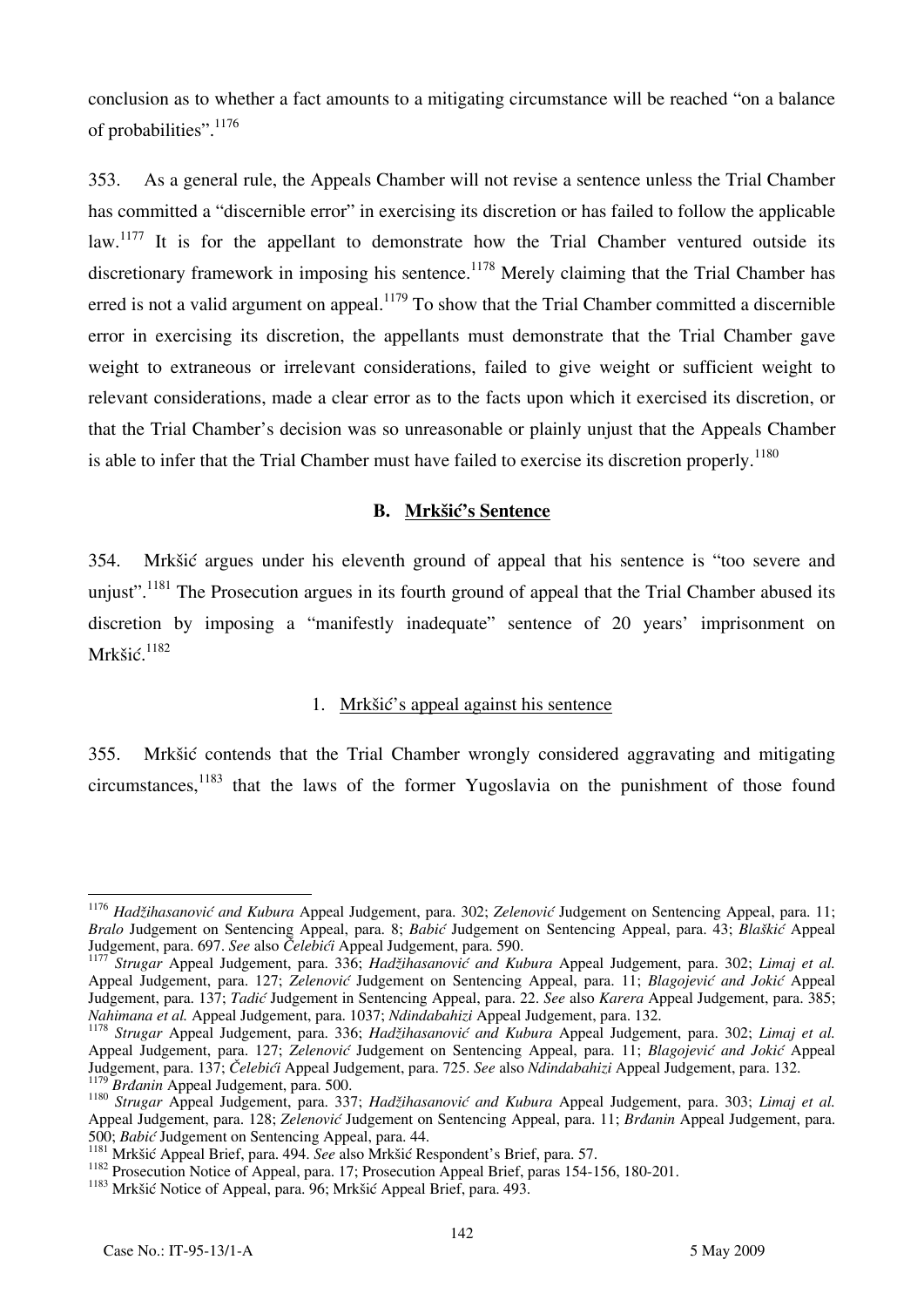convicted of like offences "could never refer to abettors but only to perpetrators" of such crimes,  $^{1184}$ and hence that his sentence is "too severe and unjust".<sup>1185</sup>

#### (a) Aggravating and mitigating circumstances

356. The Appeals Chamber notes that, in his Appeal Brief, Mrkšić does not support the allegations raised under his eleventh ground of appeal by challenging the Trial Chamber's assessment of the aggravating or mitigating circumstances. Rather, as noted by the Prosecution<sup>1186</sup> and as he concedes, <sup>1187</sup> he challenges the Trial Chamber's factual findings on which his conviction relied, thus reiterating the arguments he pleaded in his other grounds of appeal.<sup>1188</sup> Nonetheless, at the appeals hearing, Mrkšić contended that the Trial Chamber did not take into account all the mitigating circumstances,  $1189$  and further submitted that it did not evaluate or give proper weight to his "impeccable life conduct [...] professionally and personally; prior to that, his years of service, his family circumstances and the fact that he voluntarily surrendered to the Tribunal as soon as the law on the cooperation with the [International] Tribunal was adopted in Serbia".<sup>1190</sup> Mrkšić further claimed that the Trial Chamber did not take into account "his state of health, since he had openheart surgery and the procedures that that involved during his time [...] in the Detention Unit of the United Nations".<sup>1191</sup>

357. With respect to Mrkšić's professional life, the Appeals Chamber considers that this factor, which would also encompass Mrkšić's years of service as an officer of the JNA, was indeed considered by the Trial Chamber.<sup>1192</sup> The Trial Chamber found that Mrk $\delta i \delta' s$  conduct as a JNA officer revealed "a preparedness to ignore the responsibility which was on him as a commander,

 $\overline{a}$ 

<sup>1184</sup> Mrkšić Appeal Brief, para. 495. *See* also Mrkšić Respondent's Brief, para. 59.

<sup>&</sup>lt;sup>1185</sup> Mrkšić Appeal Brief, para. 494. *See* also Mrkšić Respondent's Brief, para. 57.<br><sup>1186</sup> Prosecution Respondent's Brief, para. 363.

<sup>&</sup>lt;sup>1187</sup> Mrkšić Brief in Reply, para. 109: "Although these are indeed the statements of the Appeal brief submission, however they are not the only reasons for denying the sentence in duration of 20 years of prison. Mrkšić's Defence considers that he did not do the criminal act of aiding in torture and killings and this is a separate subject of the Appeal brief submission".

<sup>&</sup>lt;sup>1188</sup> Compare: Mrkšić Appeal Brief, para. 496 (Mrkšić submits that the Trial Chamber did not take into account that the unit responsible for the custody of the prisoners had sufficient soldiers to secure the safety of the prisoners and hence there was no need for any "special engagement of Commander [sic] of the entire OG who was faced at that moment with many other problems he had to solve") with Mrkšić Appeal Brief, paras 1, 389, 399; Mrkšić Appeal Brief, paras 496-498 (Mrkšić contends that he was not personally informed of any cruel treatment of prisoners at Ovčara during that afternoon; he was only informed, he submits, about the potential danger posed to the prisoners if the military police were not capable of protecting them and since he assessed that the 80 mtbr had both sufficient human and technical resources to adequately guard the prisoners, there was no need for him, as Commander, to specially intervene) and Mrkšić Brief in Reply, para. 108, with Mrkšić Appeal Brief, paras 389, 398-399; Mrkšić Appeal Brief, para. 499 (Mrkšić submits that the sentence does not adequately reflect the fact that he did not give an order to Karanfilov for the military police to withdraw from Ovčara) and Mrkšić Brief in Reply, para. 108, with Mrkšić Appeal Brief, Ground 6, paras 279-339.

 $1189$  AT. 70.

 $1190$  AT. 252.

<sup>1191</sup> AT. 252.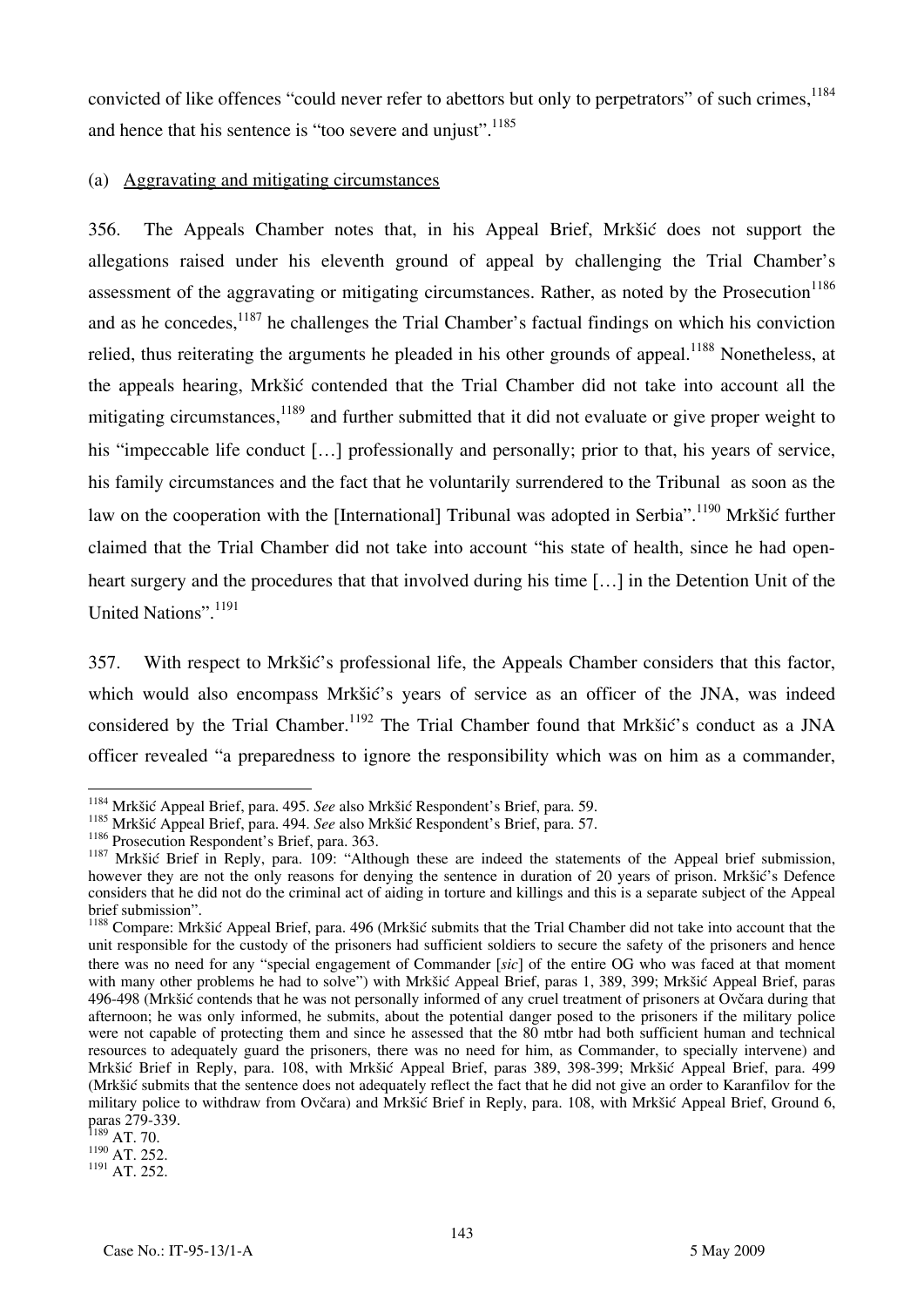and by virtue of international law, to take appropriate measures for the care of prisoners of war in JNA custody, and a preference for an 'easy' solution to the problem of the demands of the TO (and other) forces and the SAO 'government' in respect of the prisoners".<sup>1193</sup> Thus, the Trial Chamber concluded that Mrkšić "failed to act as an officer in his position should have acted, with terrible consequences for the prisoners of war and their loved ones".<sup>1194</sup> Accordingly, Mrk $\delta$ ić fails to show that the Trial Chamber abused its discretion by failing to attach proper weight to this factor.

358. The Appeals Chamber notes that the Trial Chamber referred to Mrkšić's final trial submissions on his family circumstances.<sup>1195</sup> In his Final Trial Brief Mrk $\delta$ ić had made submissions concerning his family's financial situation after his retirement, and since his detention.<sup>1196</sup> Even though the Trial Chamber did not explicitly address Mrkšić's family circumstances in its findings on sentencing,<sup>1197</sup> the Appeals Chamber considers that the express reference to his final trial submissions in the Trial Judgement constitutes an indication that they were taken into account.<sup>1198</sup> Moreover, in its final analysis on the mitigating and personal circumstances submitted by Mrkšić, the Trial Chamber considered the fact that he and his wife were looking forward to a period of retirement which they planned to share and that a significant term of imprisonment at this stage of his life would place a heavy personal burden on both of them. However, it concluded that while this circumstance would be weighed, it was necessary for the Trial Chamber to have due regard for the serious nature of Mrkšić's conduct and its consequences for so many other people and families.<sup>1199</sup> Accordingly, Mrk $\delta$ ić fails to demonstrate that his family circumstances were either not taken into account or not given appropriate weight by the Trial Chamber.

359. Regarding Mrk{i}'s voluntary surrender, the Appeals Chamber recalls that the Trial Chamber did not take this factor into account either as an aggravating or mitigating circumstance because Mrkšić surrendered almost seven years after the initial Indictment against him had been confirmed and an international arrest warrant issued.<sup>1200</sup> At the appeals hearing Mrk $\delta$ ić argued that he surrendered as soon as the law on the cooperation with the International Tribunal was adopted in Serbia;<sup>1201</sup> however, at trial no allegation was submitted in this respect.<sup>1202</sup> In this regard, the

 $\overline{a}$ <sup>1192</sup> Trial Judgement, para. 702.

<sup>1193</sup> Trial Judgement, para. 702.

<sup>&</sup>lt;sup>1194</sup> Trial Judgement, para. 702.

<sup>1195</sup> *See* Trial Judgement, para. 696, fn. 2192.

<sup>&</sup>lt;sup>1196</sup> Mrkšić Final Trial Brief, para. 840.

<sup>&</sup>lt;sup>1197</sup> The Appeals Chamber recalls that Mrkšić's Final Trial Brief was filed confidentially, thus it is possible that the Trial Chamber might have chosen not to disclose publicly his submissions on his family's financial situation, out of respect towards Mrkšić and his family.

<sup>&</sup>lt;sup>5</sup> *Cf. Deronjić* Sentencing Appeal Judgement para. 148; *Kupreškić et al.* Appeal Judgement, para. 430.

<sup>&</sup>lt;sup>1199</sup> Trial Judgement, para. 703.<br><sup>1200</sup> Trial Judgement, para. 698.<br><sup>1201</sup> AT. 252.<br><sup>1202</sup> Trial Judgement, para. 698.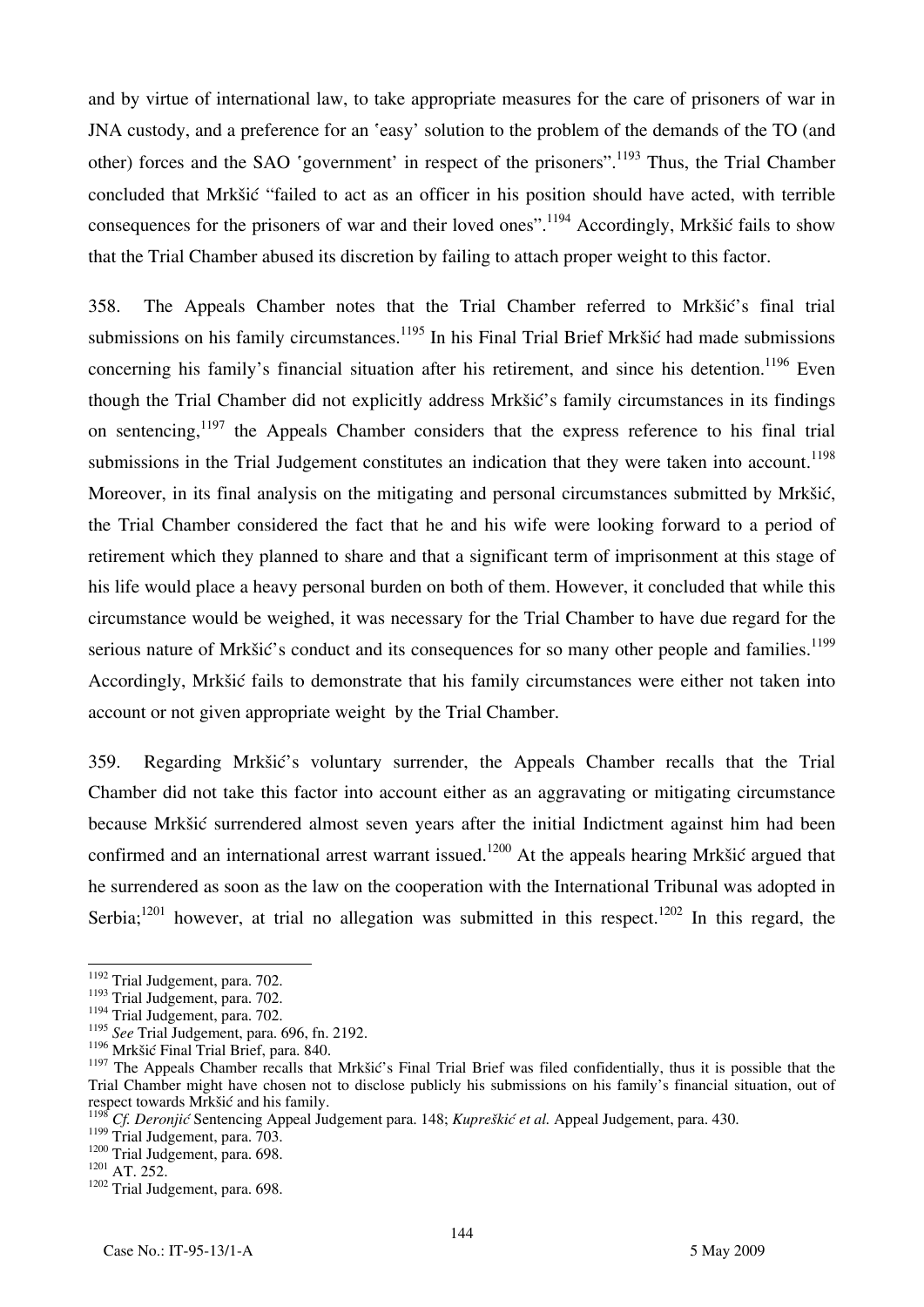Appeals Chamber recalls that as a general rule, a Trial Chamber is not under an obligation to hunt for information that counsel does not see fit to put before it at the appropriate time.<sup>1203</sup>

360. Concerning the alleged failure of the Trial Chamber to take into account Mrkšić's health, the Appeals Chamber notes that at trial Mrkšić's Defence did not submit this factor as a mitigating and personal circumstance.<sup>1204</sup> In this regard, the Appeals Chamber emphasizes that an appellant cannot expect the Appeals Chamber to consider on appeal evidence of mitigating circumstances which was available but not raised at trial.<sup>1205</sup> Since Mrkšić's health was not submitted as a mitigating circumstance before the Trial Chamber, the latter committed no error by not considering this fact in its assessment of the mitigating factors.

361. For the foregoing reasons, Mrkšić's arguments to the effect that the Trial Chamber wrongly considered aggravating and mitigating circumstances in determining his sentence are dismissed.

## (b) The sentencing practices in the former Yugoslavia

362. Mrkšić contends that the highest sentence available in the laws of the former Yugoslavia for similar offences was 15 years' imprisonment and that a sentence of 20 years could only be given in exceptional cases for the most serious crimes where the death penalty was prescribed, and only for direct perpetrators.<sup>1206</sup> Thus, he argues that the sentence imposed on him "can not be adequate".<sup>1207</sup> The Prosecution responds that "the sentence [the Trial Chamber] ultimately imposed accords with sentencing for equivalent crimes in the former Yugoslavia".<sup>1208</sup>

363. When taking into account the sentencing practices in the former Yugoslavia, the Trial Chamber noted the penalties provided for in the applicable articles of the SFRY Criminal Code and observed that the maximum penalty could not exceed 15 years unless the crime was considered eligible for the death penalty, in which case the sentence could be up to 20 years.<sup>1209</sup> While Mrkšić argues that the maximum sentence of 20 years only applies to the most serious crimes, he does not attempt to demonstrate that the crimes for which he was convicted do not fall within that category. Hence, his only remaining argument is that he was only convicted for aiding and abetting and that the maximum sentence of 20 years could therefore not apply. In this respect, while Mrkšić is correct that the provisions of the SFRY Criminal Code referred to by the Trial Chamber only contemplate

 $\overline{\phantom{a}}$ 

<sup>&</sup>lt;sup>1203</sup> *Kupreškić et al.* Appeal Judgement, para. 414.<br><sup>1204</sup> Trial Judgement, para. 696.

 $\frac{1204 \text{ Trial Judgement}}{1205 \text{ m}}$ , para. 696. not consider itself to be the appropriate forum at which such material should first be raised" (*Kvočka et al.* Appeal Judgement, para. 674). *See* also *Deronjić* Sentencing Appeal Judgement, para. 150.

<sup>1206</sup> Mrkšić Appeal Brief, para. 495; Mrkšić Brief in Reply, para. 109. *See* also AT. 247-248.<br><sup>1207</sup> Mrkšić Appeal Brief, para. 495; Mrkšić Brief in Reply, para. 110.<br><sup>1208</sup> Prosecution Respondent's Brief, para. 364.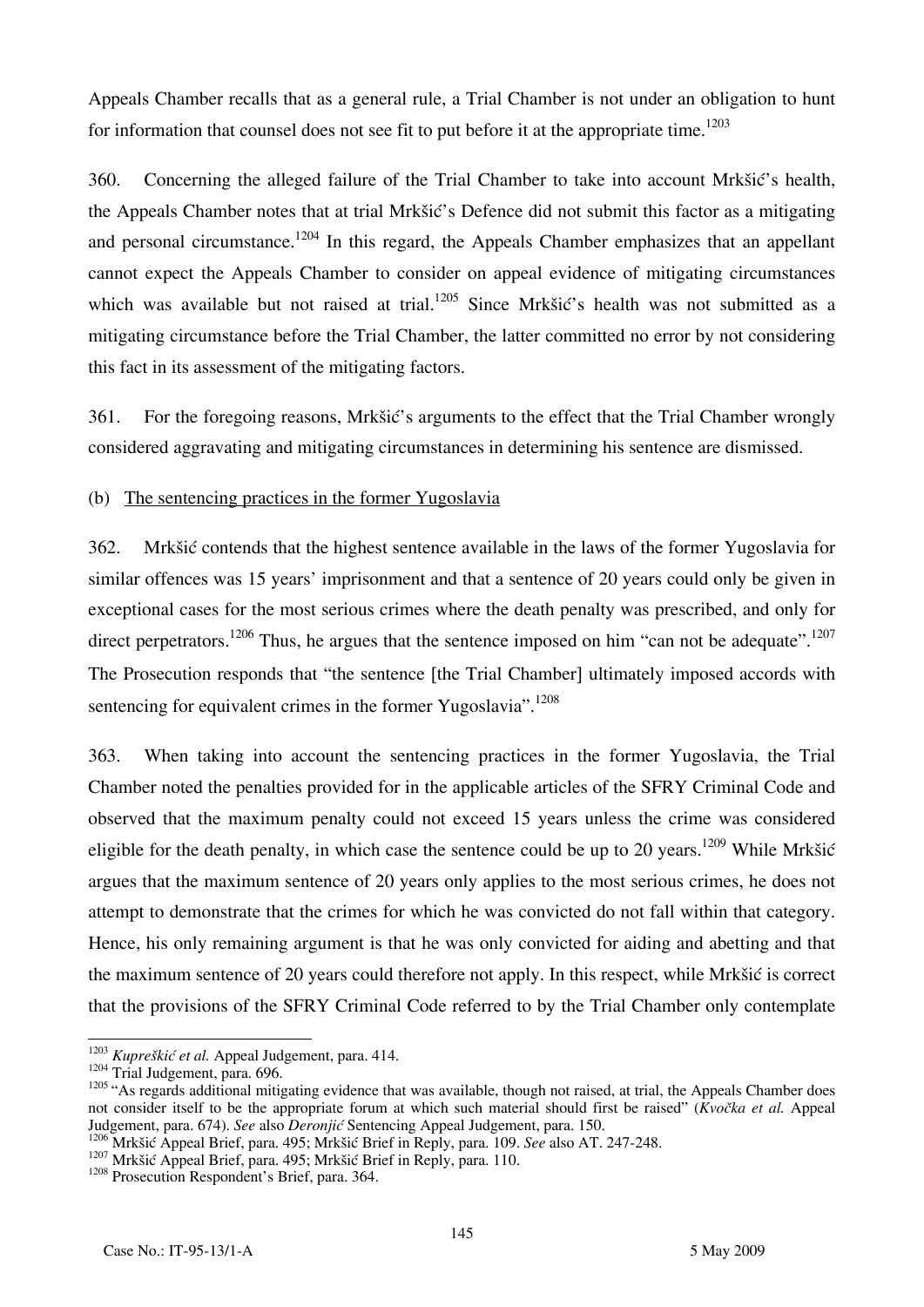ordering or committing crimes and not aiding and abetting, Article 24 of the SFRY Criminal Code provides that "[a]nybody who intentionally aids another in the commission of a criminal act shall be punished as if he himself had committed it". The provisions referred to by the Trial Chamber thus apply *mutadis mutandis* to cases of aiding and abetting.<sup>1210</sup> While it is true that Article 24 of the SFRY Criminal Code also provides that "punishment may also be reduced" when the convicted person aided and abetted the crimes, this is only a mere possibility, left to the Judges' discretion. Mrkšić's argument accordingly fails. Further, the Trial Chamber took into account the form of liability of aiding and abetting in sentencing Mrkšić, both when assessing the gravity of his crimes<sup>1211</sup> and when comparing the circumstances of his case with those of other cases before the War Crimes Chamber of the District Court in Belgrade in Serbia, where charges for similar crimes committed at Ovčara on 20 November 1991 had been brought.<sup>1212</sup>

364. In light of the foregoing, the Appeals Chamber finds that Mrkšić fails to identify any discernible error on the part of the Trial Chamber in its consideration of the general sentencing practice of the former Yugoslavia. Mrkšić's arguments in this regard are dismissed. Accordingly, Mrkšić's eleventh ground of appeal is dismissed in its entirety.

#### 2. The Prosecution's appeal against Mrkšić's sentence

365. The Prosecution argues under its fourth ground of appeal that the Trial Chamber erred by imposing a "manifestly inadequate" sentence of 20 years' imprisonment on Mrkšić.<sup>1213</sup> It submits that: (a) insufficient weight was given to Mrkšić's role and responsibility<sup>1214</sup> and (b) insufficient weight was given to the gravity of his crimes, namely, aiding and abetting the torture and cruel treatment of the approximately 200 prisoners held at Ovčara and aiding and abetting the murder of 194 of them.<sup>1215</sup> It requests that Mrkšić's sentence be increased.<sup>1216</sup>

<sup>&</sup>lt;sup>1209</sup> Trial Judgement, para. 707.

<sup>&</sup>lt;sup>1210</sup> The Appeals Chamber notes that while Article 24 of the SFRY Criminal Code does not necessarily refer to aiding and abetting in the exact same way as in the Statute and case-law of the International Tribunal, it nevertheless provides guidance on the general practice regarding prison sentences in the courts of the former Yugoslavia concerning the mode of liability of aiding and abetting (see Jokić Judgement on Sentencing Appeal, para. 36). Miodrag Jokić pleaded guilty to superior responsibility under Article 7(3) of the Statute and aiding and abetting under Article 7(1) of the Statute for the shelling of the Old Town of Dubrovnik on 6 December 1991 (*see Jokić* Judgement on Sentencing Appeal, paras 9, 32).<br><sup>1211</sup> Trial Judgement, para. 687.<br><sup>1212</sup> Trial Judgement, para. 708.

<sup>&</sup>lt;sup>1213</sup> Prosecution Appeal Brief, paras 156, 180-201.<br><sup>1214</sup> Prosecution Notice of Appeal, para. 17; Prosecution Appeal Brief, paras 180-190.

<sup>&</sup>lt;sup>1215</sup> Prosecution Notice of Appeal, para. 17; Prosecution Appeal Brief, paras 191-200.

<sup>&</sup>lt;sup>1216</sup> Prosecution Notice of Appeal, para. 18; Prosecution Appeal Brief, para. 201. The Prosecution submits that "a sentence in the range of 30 years to life imprisonment should have been imposed".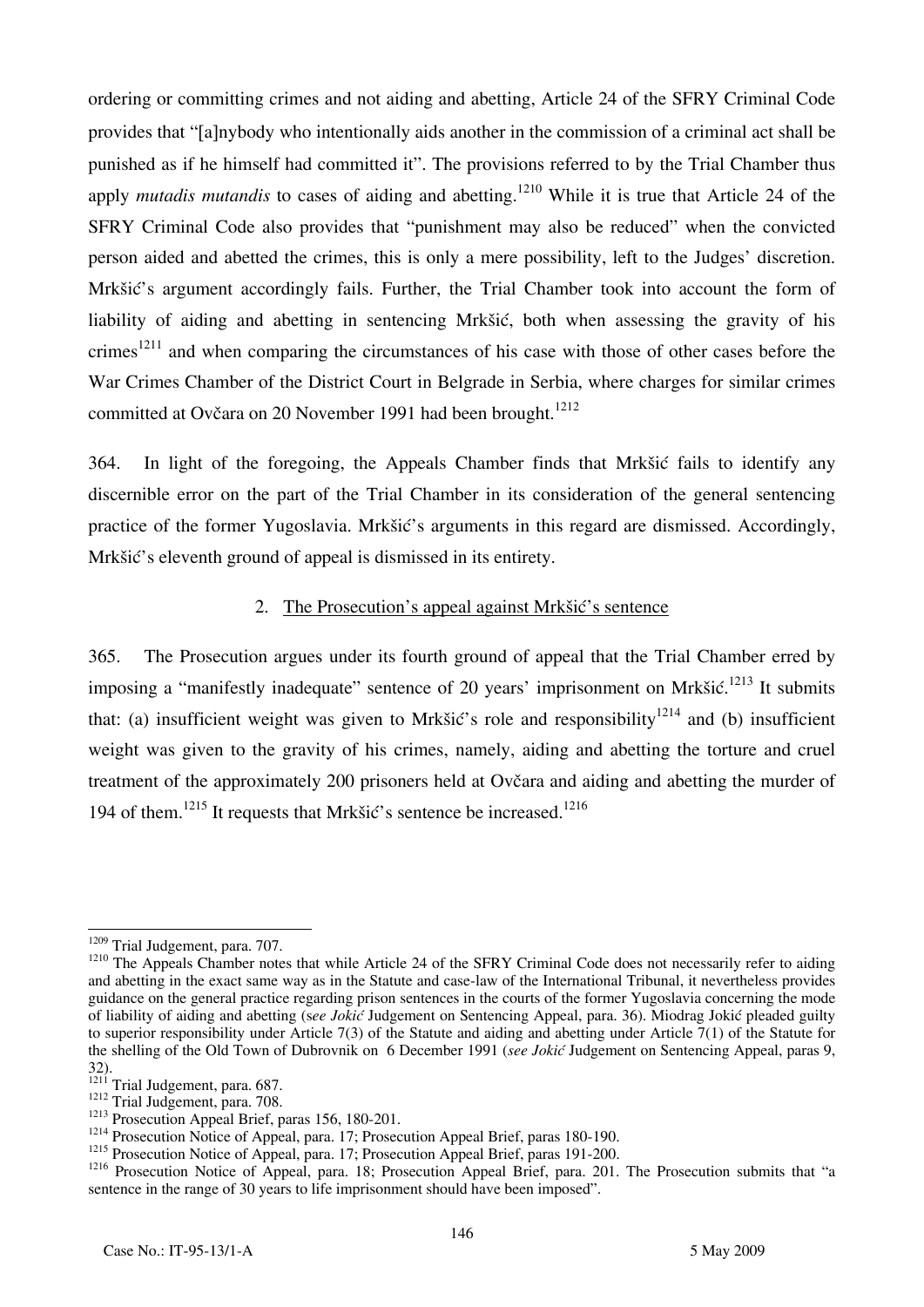#### (a) Mrkšić's role and responsibility

366. The Prosecution submits that the Trial Chamber failed to reflect the extent and seriousness of Mrkšić's conduct in light of its findings on his powers, authority, duties towards the prisoners and his knowledge.<sup>1217</sup> It emphasizes the Trial Chamber's findings that Mrkšić was the most senior officer of OG South directly responsible for the security of the prisoners<sup>1218</sup> and was obliged under international humanitarian law to take all necessary measures to prevent crimes committed by the TOs and the paramilitaries.<sup>1219</sup> Mrkšić knew that the TOs and paramilitaries had repeatedly and systematically beaten, tortured and abused the prisoners during the afternoon<sup>1220</sup> and was aware of the "considerable likelihood" that the prisoners would be gravely injured and murdered should the JNA withdraw, leaving the prisoners at the mercy of the TOs and paramilitaries.<sup>1221</sup> The Prosecution argues that Mrkšić's failure to take appropriate action and his decision instead to order the withdrawal of the remaining JNA forces from Ovčara "represent his wholesale abdication of responsibility".<sup>1222</sup> In doing so, he "deferred to the wishes of a government he knew had no legitimacy or authority".<sup>1223</sup> The Prosecution seeks an increase in the sentence of 20 years' imprisonment in order to properly reflect the extent and seriousness of his overall role and responsibility in these crimes.<sup>1224</sup>

367. Mrkšić responds that the Prosecution's arguments only concern his command role "which was not the subject of the judgment"<sup>1225</sup> and that "the Prosecution is trying to give higher significance to [his role] than established by the Trial Chamber itself".<sup>1226</sup> He disputes a number of the Trial Chamber's legal and factual findings regarding: (i) his knowledge of the cruel treatment of the prisoners;<sup>1227</sup> (ii) his failure to fulfil his duty to protect the prisoners;<sup>1228</sup> and (iii) his order for the withdrawal of the JNA from Ovčara and the time of this withdrawal.<sup>1229</sup> Further, he argues that the Prosecution's claim that he deferred to the wishes of a government that he knew did not have any legitimacy or authority is groundless. $1230$ 

<sup>&</sup>lt;sup>1217</sup> Prosecution Appeal Brief, para. 181. See also AT. 307.

<sup>1218</sup> Prosecution Appeal Brief, para. 183, referring to Trial Judgement, para. 301.<br><sup>1219</sup> Prosecution Appeal Brief, para. 183, referring to Trial Judgement, para. 86.

<sup>&</sup>lt;sup>1220</sup> Prosecution Appeal Brief, para. 184, referring to Trial Judgement, paras 626, 627, 631.<br><sup>1221</sup> Prosecution Appeal Brief, para. 184, referring to Trial Judgement, para. 621.<br><sup>1222</sup> Prosecution Appeal Brief, para. 190

<sup>&</sup>lt;sup>1225</sup> Mrkšić Respondent's Brief, para. 68.<br><sup>1226</sup> Mrkšić Respondent's Brief, para. 87.

<sup>&</sup>lt;sup>1227</sup> Mrkšić Respondent's Brief, paras 77-80, 86. <sup>1228</sup> Mrkšić Respondent's Brief, paras 62-63.

<sup>&</sup>lt;sup>1229</sup> Mrkšić Respondent's Brief, para. 87. *See* also Mrkšić Respondent's Brief, paras 60, 66, 69, 71-73.<br><sup>1230</sup> Mrkšić Respondent's Brief, para. 81.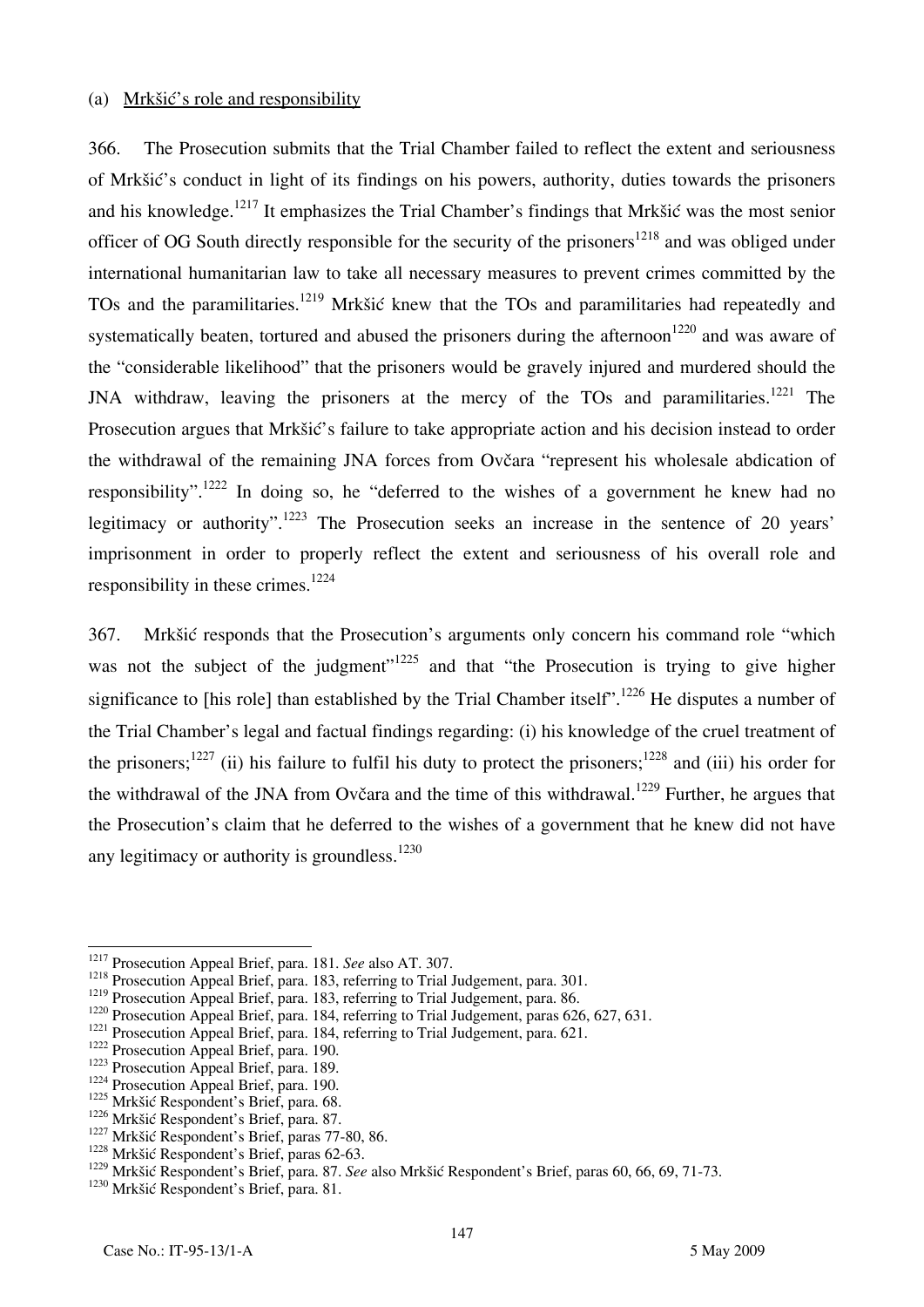368. The Prosecution replies that it does not attempt to rely on command responsibility under Article 7(3) of the Statute but rather highlights Mrkšić's power and authority as a high ranking officer in the military hierarchy as a factor aggravating his role and responsibility.<sup>1231</sup> With regard to Mrkšić's response that he did not defer to the wishes of the "government", the Prosecution replies that the fact that Mrkšić deferred to the wishes of the "government" by leaving the prisoners in the hands of the TOs is not merely a Prosecution claim, but is implicit in the Trial Chamber's  $logic.<sup>1232</sup>$ 

369. The Appeals Chamber finds, as correctly noted by the Prosecution,<sup>1233</sup> that many of the arguments put forward by Mrkšić in his Respondent's Brief are either allegations of factual or legal errors on the part of the Trial Chamber or do not address the arguments raised in the Prosecution's Appeal Brief.<sup>1234</sup> Most arguments put forward by Mrkšić in response to the Prosecution's fourth ground of appeal constitute challenges in relation to his conviction which have been raised in his Appeal Brief.<sup>1235</sup> The Appeals Chamber disregards these arguments insofar as they go beyond the scope of a Respondent's Brief<sup>1236</sup> and have already been addressed in this Judgement.<sup>1237</sup>

370. The Trial Chamber analysed the role and responsibility of Mrkšić in assessing the gravity of the offence as follows:

Relevant in considering the gravity of the offences is Mile Mrkšić's role in the commission of these crimes. In this respect, it should be noted that Mile Mrkšić has not been found guilty of ordering the commission of these crimes. It was not established that he participated in a joint criminal enterprise with the common purpose of committing these crimes. Mile Mrkšić has been found guilty for his decision to withdraw the JNA officers and soldiers who were guarding the prisoners of war at Ovčara. By this act Mile Mrkšić rendered substantial practical assistance to the TO and paramilitary forces at Ovčara who were then able to commit the murders. Further, Mile Mrkšić has been held responsible for his failure during the afternoon to prevent the continuance of offences of cruel treatment and torture occurring at Ovčara, of which he was informed. It is material that Mile Mrkšić was the commander of all Serb forces at Ovčara on 20/21November 1991.1238

<sup>&</sup>lt;sup>1231</sup> Prosecution Brief in Reply, para. 122.

<sup>&</sup>lt;sup>1232</sup> See Prosecution Brief in Reply, para. 127, citing Trial Judgement, paras 227, 296, 305, 585. The Prosecution reiterates the finding of the Trial Chamber that Mrkšić authorised Panić to attend the "government" meeting and to indicate that the wishes of the "government" would be respected. While the Trial Chamber could not conclude that Mrkšić had at that stage accepted the wishes of the government, his order to withdraw the 80 mtbr later that evening, leaving the prisoners at the mercy of the TOs, indicates that he did eventually defer to the government'

 $^{1233}$  Prosecution Brief in Reply, para. 115.<br> $^{1234}$  See Mrkšić Respondent's Brief, paras 60, 65-66 (contesting the finding of the Trial Chamber that Mrkšić gave an order to the military police to withdraw from Ovčara), para. 62 (contesting the finding of the Trial Chamber that Mrkšić failed to prevent the violence and torture at Ovčara), paras 62-64 (contesting the finding of the Trial Chamber that Mrkšić had been informed of the abuse of the prisoners of war in the afternoon).

<sup>1235</sup> *See supra* fn. 1188.

<sup>&</sup>lt;sup>1236</sup> Practice Direction on Formal Requirements for Appeals from Judgement (IT/201), 7 March 2002, para. 5 ("The statements and arguments [of the Respondent's Brief] [...] shall be limited to arguments made in response to [the Appellant's] brief").

<sup>&</sup>lt;sup>1237</sup> See supra Section V: "Mrkšić's Appeal". <sup>1238</sup> Trial Judgement, para. 687.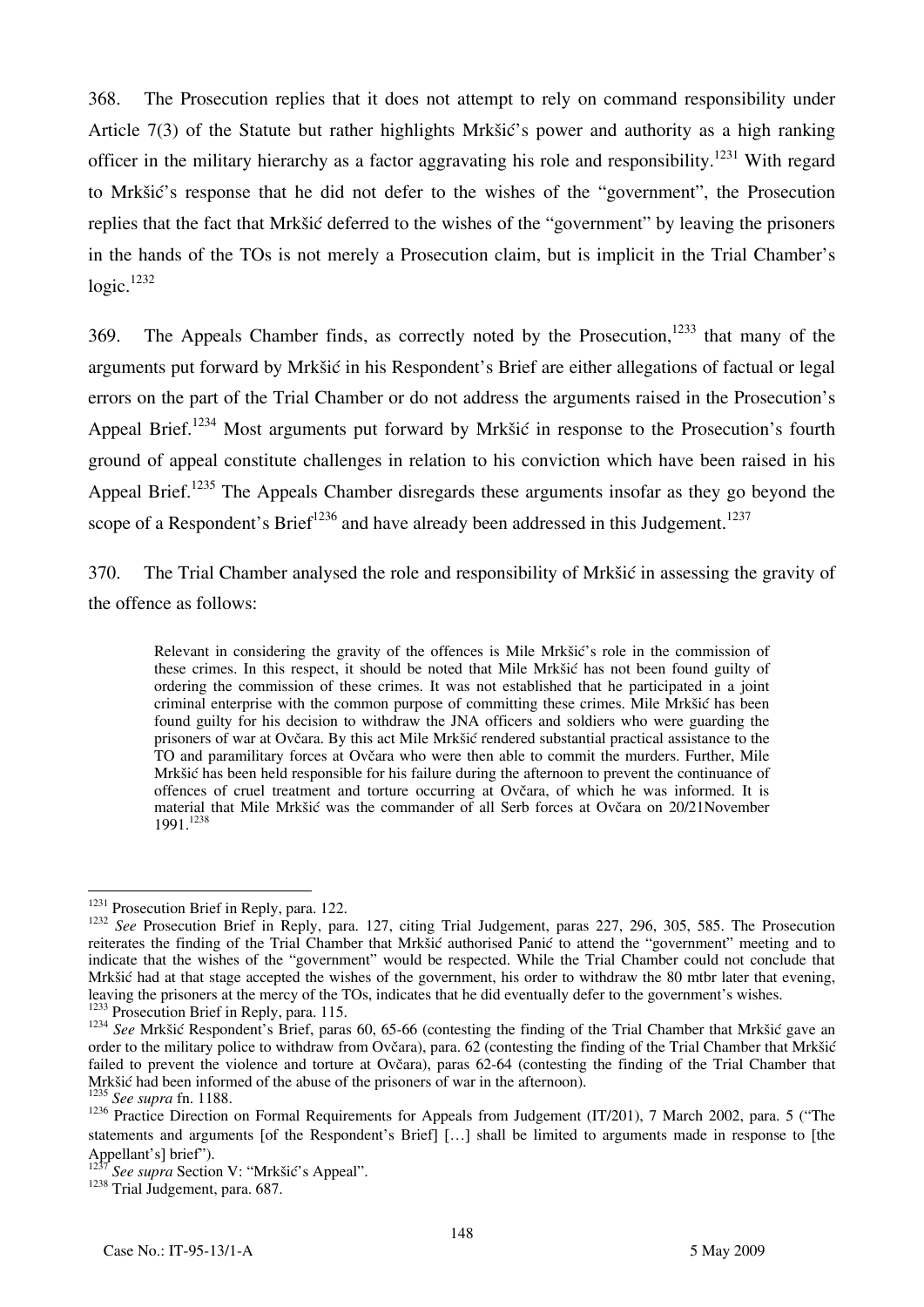Furthermore, in assessing Mrkšić's individual circumstances, the Trial Chamber noted, in response to Mrkšić's argument that his conduct had been that of an irreproachable officer, that:

In respect of these offences his conduct in respect of the prisoners of war revealed, in the Chamber's view, a preparedness to ignore the responsibility which was on him as commander, and by virtue of international law, to take appropriate measures for the care of prisoners of war in JNA custody, and a preference for an "easy" solution to the problem of the demands of the TO (and other) forces and the SAO "government" in respect of the prisoners. In these respects he failed to act as an officer in his position should have acted, with terrible consequences for the prisoners of war and their loved ones.<sup>1239</sup>

371. Therefore, the Appeals Chamber finds that the Trial Chamber duly considered Mrkšić's position and his role as the overall commander in sentencing him. It considered his position and role both in the context of how he contributed to the commission of the crimes and in the context of assessing whether his conduct as an officer could be considered as a mitigating circumstance.

372. In light of the foregoing, the Appeals Chamber finds that the Prosecution fails to demonstrate that the Trial Chamber did not give weight or sufficient weight to Mrkšić's role and responsibility. The Prosecution's arguments are dismissed.

## (b) Gravity of the crimes

373. The Prosecution submits that the Trial Chamber gave insufficient weight to the "objective gravity" of the crimes.1240 It is of the view that Mrkšić's sentence "fails to properly reflect the horror of what the prisoners endured for hours on end before being killed".<sup>1241</sup> According to the Prosecution, the Trial Chamber focused on the murders and thereby overlooked the harsh conditions in which the 200 detainees were kept throughout the afternoon, as well as the continuous tortures they were forced to endure.<sup>1242</sup> In support of its argument, the Prosecution points to paragraph 688 of the Trial Judgement, in which the Trial Chamber referred to previous comparable cases involving mass killings in order to guide its sentencing, but did not refer to comparable cases involving cruel treatment and torture.<sup>1243</sup> It contends that a 20 year sentence does not properly reflect the scale and brutality of the torture and cruel treatment of the prisoners of war, and thus disregards the Trial Chamber's earlier findings as to the gravity of these crimes and their impact upon the victims.<sup>1244</sup> The Prosecution further submits that Mrkšić's sentence does not give sufficient weight to the "objective gravity of the systematic murder of [...] 194 persons".<sup>1245</sup>

<sup>&</sup>lt;sup>1239</sup> Trial Judgement, para. 702.

<sup>&</sup>lt;sup>1240</sup> Prosecution Appeal Brief, paras 191-200. *See* also AT. 307.<br>
<sup>1241</sup> Prosecution Appeal Brief, para. 197.<br>
<sup>1242</sup> Prosecution Appeal Brief, para. 192, referring to Trial Judgement, para. 685.<br>
<sup>1243</sup> Prosecution Ap

<sup>1245</sup> Prosecution Appeal Brief, para. 198. *See* also Prosecution Appeal Brief, paras 199-200.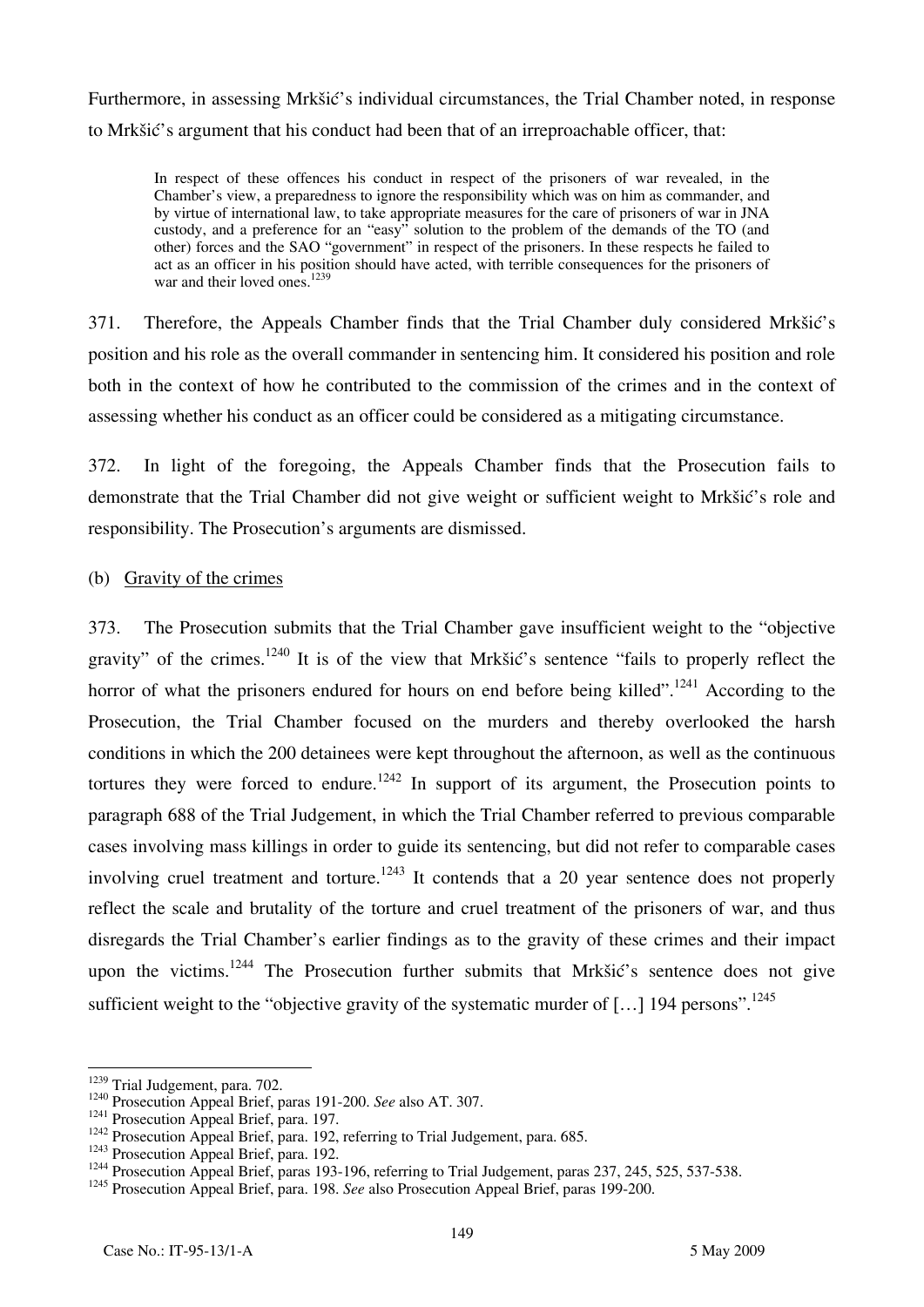374. Mrkšić responds that the sentence of 20 years' imprisonment is "too severe and overmeasured *[sic]*" for reasons explained in his appeal.<sup>1246</sup> As noted by the Prosecution,<sup>1247</sup> he does not specifically respond to the arguments raised in the Prosecution Appeal Brief regarding the gravity of the crimes, but contests the factual findings that led to his conviction.<sup>1248</sup> Accordingly, the Appeals Chamber disregards these arguments insofar as they go beyond the scope of a Respondent's Brief<sup>1249</sup> and have already been discussed in this Judgement.<sup>1250</sup>

375. The Appeals Chamber recalls that the gravity of the offence is "the litmus test for the appropriate sentence".<sup>1251</sup> While consideration of the gravity of the offence involves, in addition to consideration of the gravity of the conduct of the accused, consideration of the seriousness of the underlying crimes, $1252$  the Appeals Chamber emphasizes that the gravity of the crime does not refer to a crime's "objective gravity", but rather to the particular circumstances surrounding the case and the form and degree of the accused's participation in the crime.<sup>1253</sup> Moreover, the Appeals Chamber recalls that there is no hierarchy of crimes within the jurisdiction of the International Tribunal.<sup>1254</sup> The Trial Chamber's duty remains to tailor the penalty to fit the individual circumstances of the accused and the gravity of the crime so that "the accused are punished solely on the basis of their wrongdoings"<sup>1255</sup> and not on the basis of "abstract distinctions among crimes".<sup>1256</sup>

376. With regard to the Prosecution's argument that the Trial Chamber erred by only considering comparable cases involving mass killings and not cases involving torture or cruel treatment, the Appeals Chamber recalls that similar cases do not provide a legally binding tariff of sentences, and that they can only be of assistance if they involve the commission of the same offences in substantially similar circumstances.<sup>1257</sup> In this respect, the Appeals Chamber notes that the Prosecution does not refer in its submission to any case concerning cruel treatment or torture to

<sup>1250</sup> *See supra* Section V: "Mrkšić's Appeal".

<sup>1256</sup> Stakić Appeal Judgement, para. 375.

<sup>&</sup>lt;sup>1246</sup> Mrkšić Respondent's Brief, para. 84.

<sup>&</sup>lt;sup>1247</sup> Prosecution Brief in Reply, para. 115.<br><sup>1248</sup> See Mrkšić Respondent's Brief, paras 60, 65-66 (contesting the finding of the Trial Chamber that Mrkšić ordered the withdrawal of the JNA military police from Ovčara at paras 293 and 621 of the Trial Judgement); para. 62 (contesting the finding of the Trial Chamber that Mrk $\tilde{\rm s}$ i failed to prevent the violence and torture at Ovčara at para. 631 of the Trial Judgement); paras 62-64 (contesting the finding of the Trial Chamber that Mrkšić was informed about the cruel treatment of the prisoners of war at Ovčara during the afternoon at para. 626 of the Trial Judgement).

<sup>&</sup>lt;sup>1249</sup> Practice Direction on Formal Requirements for Appeals from Judgement (IT/201), 7 March 2002, para. 5.

<sup>1251</sup> *Čelebići* Trial Judgement, para. 1225, endorsed in *Aleksovksi* Appeal Judgement, para. 182 and *Čelebići* Appeal Judgement, para. 731.

<sup>&</sup>lt;sup>1252</sup> *Cf.* Čelebići Appeal Judgement, para. 741.

<sup>&</sup>lt;sup>1253</sup> Aleksovski Appeal Judgement, para. 182, citing *Kupreškić et al.* Appeal Judgement, para. 852.

<sup>&</sup>lt;sup>1254</sup> *Stakić* Appeal Judgement, para. 375.

<sup>&</sup>lt;sup>1255</sup> *Dragan Nikolić* Judgement on Sentencing Appeal, para. 46. *See* also *Stakić* Appeal Judgement, para. 375.

<sup>1257</sup> *Strugar* Appeal Judgement, para. 348; *Limaj et al.* Appeal Judgement, para. 135; *Blagojević and Jokić* Appeal Judgement, para. 333; *Momir Nikolić* Judgement on Sentencing Appeal, para. 38; *Kvočka et al.* Appeal Judgement, para. 681; *Furund'ija* Appeal Judgement, para. 250; *^elebi}i* Appeal Judgement, paras 719, 721. *See* also *Musema* Appeal Judgement, para. 387.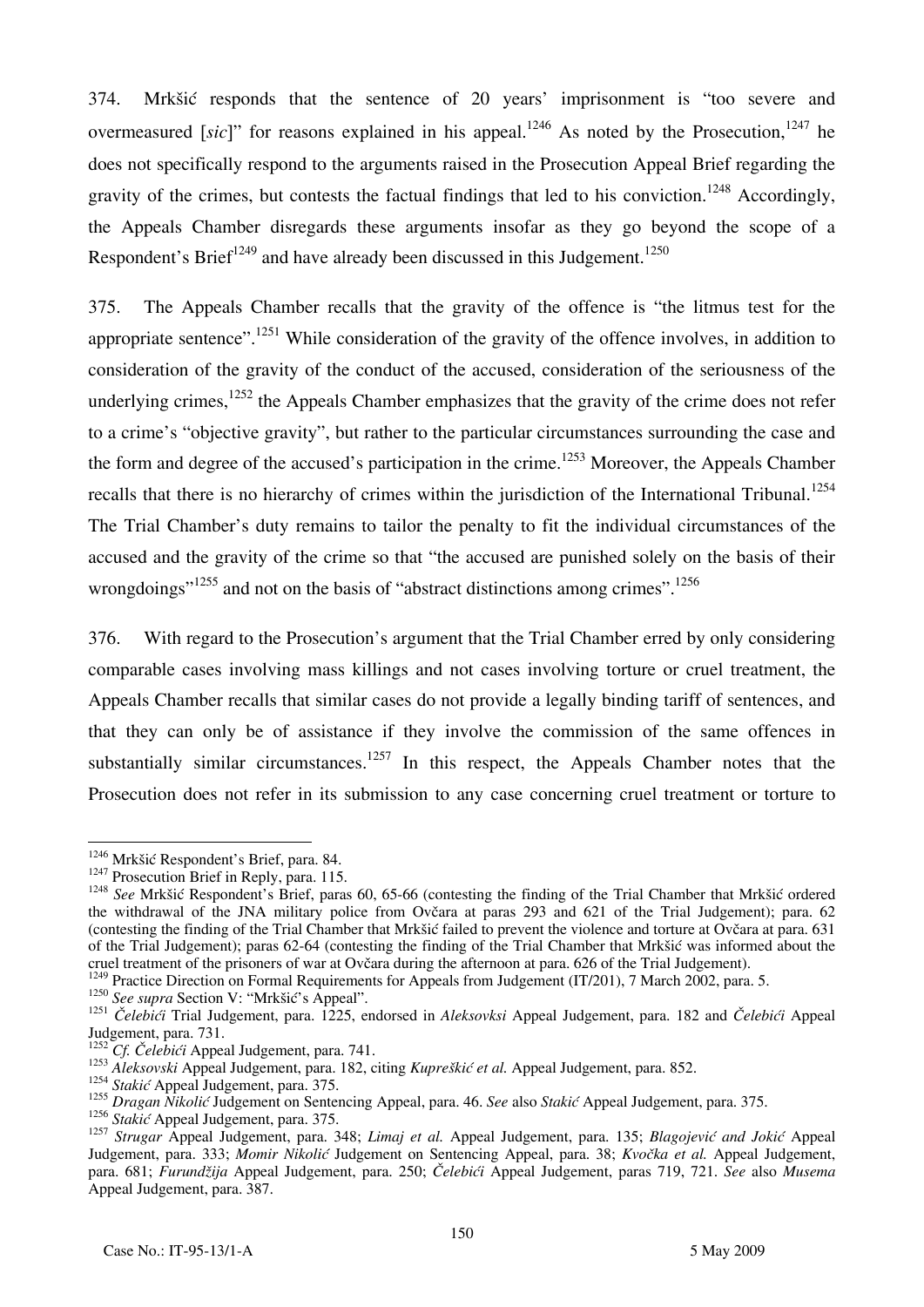which the Trial Chamber could have compared Mrkšić's convictions.<sup>1258</sup> The Appeals Chamber further recalls that the relevance of previous sentences is often limited by the principle of individualisation of sentences.<sup>1259</sup> In the present case, while the Trial Chamber only referred to cases involving mass killings committed in a concentrated geographical area and during a limited period of time and did not specifically mention cases dealing with mass torture or cruel treatment, it stated that it could not "identify a case before the Tribunal that may be said to involve the same offence and substantially similar circumstances as in the present case".<sup>1260</sup> Accordingly, it did not "engage in a comparison with previous decisions on sentence" and rather referred to its obligation to tailor its sentence to fit the individual circumstances of the case.<sup>1261</sup> Accordingly, the Appeals Chamber finds that the Prosecution fails to demonstrate that the Trial Chamber disregarded "previous comparable cases in relation to cruel treatment and torture".<sup>1262</sup>

377. The Appeals Chamber notes that the Trial Chamber was aware of its obligation under Article 24(2) of the Statute to take into account the gravity of the crime in its sentencing determination.<sup>1263</sup> The Trial Judgement is replete with detailed findings addressing the gravity of the underlying crimes.<sup>1264</sup> Further, in analysing the gravity of the offence in its sentencing considerations, the Trial Chamber specifically recalled its earlier finding that "over 200 persons" were removed as prisoners from the Vukovar hospital by JNA soldiers of OG South and subsequently taken to a hangar at Ovčara where they were "subjected to beatings and other forms of mistreatment".<sup>1265</sup> The Trial Chamber then outlined its earlier finding that after the JNA military police guarding the prisoners were withdrawn by an order of Mrkšić, the prisoners were executed, in groups, by Serb TO and paramilitary forces of OG South.<sup>1266</sup> The Trial Chamber reiterated that Mrkšić was found guilty "for his decision to withdraw the JNA officers and soldiers who were guarding the prisoners of war at Ovčara", by which he "rendered substantial practical assistance to the TO and paramilitary forces at Ovčara who were then able to commit the murders".<sup>1267</sup> The Trial Chamber further recalled that Mrkšić was "responsible for his failure during the afternoon to prevent the continuance of offences of cruel treatment and torture occurring at Ovčara, of which he was informed".<sup>1268</sup>

 $\overline{\phantom{a}}$ <sup>1258</sup> See Prosecution Appeal Brief, para. 192.

<sup>1259</sup> *See Furundžija* Appeal Judgement, para. 250. *See* also *Strugar* Appeal Judgement, para. 348; *Kvočka et al.* Appeal Judgement, para. 681; *Jelisić* Appeal Judgement, paras 96, 101; *Čelebići* Appeal Judgement, paras 719, 721, 756-757. <sup>1260</sup> Trial Judgement, para. 688.

<sup>&</sup>lt;sup>1261</sup> Trial Judgement, para. 688.

<sup>&</sup>lt;sup>1262</sup> Prosecution Appeal Brief, para. 192.

<sup>&</sup>lt;sup>1263</sup> Trial Judgement, paras 683-688.

<sup>&</sup>lt;sup>1264</sup> Trial Judgement, paras 234-239, 245-252, 523, 525, 527-528, 537-538.

<sup>&</sup>lt;sup>1265</sup> Trial Judgement, para. 686.

<sup>&</sup>lt;sup>1266</sup> Trial Judgement, para. 686.

 $1267$  Trial Judgement, para. 687.

<sup>&</sup>lt;sup>1268</sup> Trial Judgement, para. 687.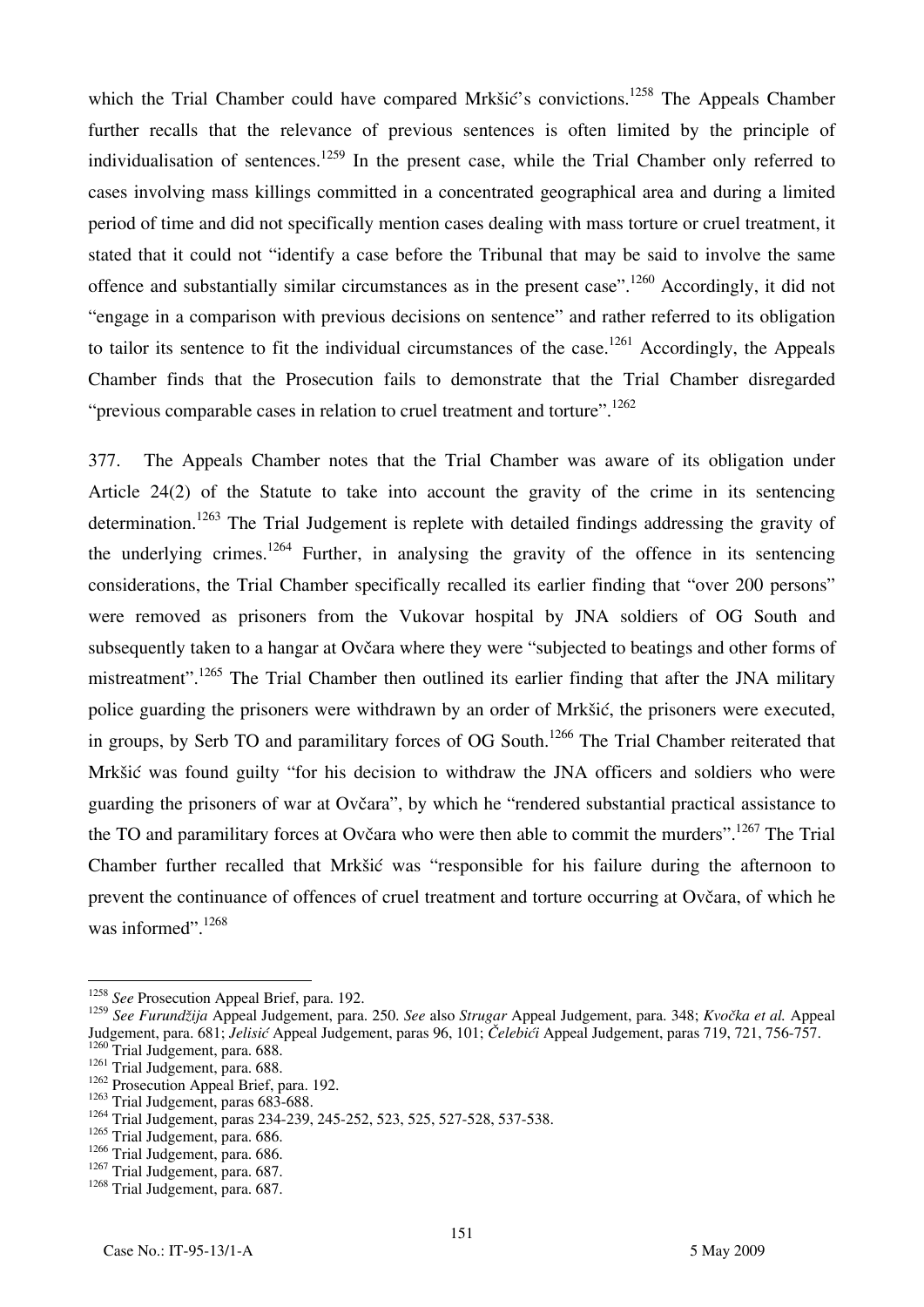378. For the purposes of establishing the intent of the actual perpetrators regarding the crime of murder, the Trial Chamber emphasized that the victims were prisoners of war, were unarmed, and the majority were sick or wounded patients from a hospital.<sup>1269</sup> It further referred in particular to the very large number of victims and to the fact that almost all victims died from multiple gunshot wounds.<sup>1270</sup> For the purposes of establishing the elements of the crimes of torture and cruel treatment, the Trial Chamber made detailed findings as to the horrific condition in which the prisoners of war had been kept throughout the afternoon and the nature of the mistreatment to which they were subjected.<sup>1271</sup> The Appeals Chamber recalls that at least 200 prisoners of war were detained in inhumane conditions in a hangar.<sup>1272</sup> The hangar was bare, had a concrete floor, no toilet facilities, just a bit of hay strewn at one end.<sup>1273</sup> The prisoners were given no food or water,<sup>1274</sup> and those who were injured received no medical care.<sup>1275</sup> They were subjected to extreme violence, brutal beatings and physical abuse for hours in an atmosphere of extreme fear.<sup>1276</sup> After Mrkšić's order for the withdrawal of the JNA from Ovčara,<sup>1277</sup> the prisoners were left in the hands of the paramilitaries who generally "harboured extreme animosity towards their enemy, the Croat forces", allowing "the desire for revenge [...] to be unleashed without restraint".<sup>1278</sup> Subsequently, the prisoners were removed from the hangar, they were taken in groups of 10-20 men by truck to a site where earlier a large hole had been dug, at least 194 of them were executed and their bodies were buried in the mass grave and remained undiscovered until several years later.<sup>1279</sup>

379. In recalling these findings, the Trial Chamber took into account Mrkšić's conviction for murder, torture and cruel treatment in assessing the gravity of the crimes. The Appeals Chamber emphasizes that the Trial Judgement must be read as a whole.<sup>1280</sup> The Trial Chamber's references to the underlying crimes in the sentencing part and its detailed findings in the body of the Trial Judgement as to the horrific condition in which the prisoners of war had been kept throughout the

 $\overline{a}$ 

- 
- 

<sup>&</sup>lt;sup>1269</sup> Trial Judgement, para. 510.<br><sup>1270</sup> Trial Judgement, para. 510.<br><sup>1271</sup> *See* Trial Judgement, paras 523-539.<br><sup>1272</sup> Trial Judgement, para. 525.<br><sup>1274</sup> Trial Judgement, para. 537.

<sup>&</sup>lt;sup>1274</sup> Trial Judgement, para. 537.<br><sup>1275</sup> Trial Judgement, para. 239. The Trial Chamber was not persuaded that the acts of deprivation of medical care of those who had been previously injured, were in and of themselves, "of the nature to cause severe or serious pain or suffering to amount to torture or cruel treatment" (Trial Judgement, para. 528). The Trial Chamber observed "that the more seriously injured patients at the Vukovar hospital were not included in this group of prisoners and that, both at the JNA barracks and at Ovčara, they were not held for any extended time. [In the Trial Chamber's] view, while many prisoners received serious injuries at Ovčara, in such cases the infliction of injuries and the failure to provide treatment for the injuries caused, is in reality the same behaviour. The deprivation of medical care in such cases is subsumed in the acts of mistreatment themselves" (Trial Judgement, para. 528).

<sup>&</sup>lt;sup>1276</sup> Trial Judgement, paras 525-527. *See* also Trial Judgement, paras 537, 596.<br><sup>1277</sup> Trial Judgement, paras 276, 293-294, 613.<br><sup>1278</sup> Trial Judgement, para. 620.<br><sup>1279</sup> Trial Judgement, paras 248-252.

<sup>&</sup>lt;sup>1280</sup> Cf. Naletilić and Martinović Appeal Judgement, para. 435.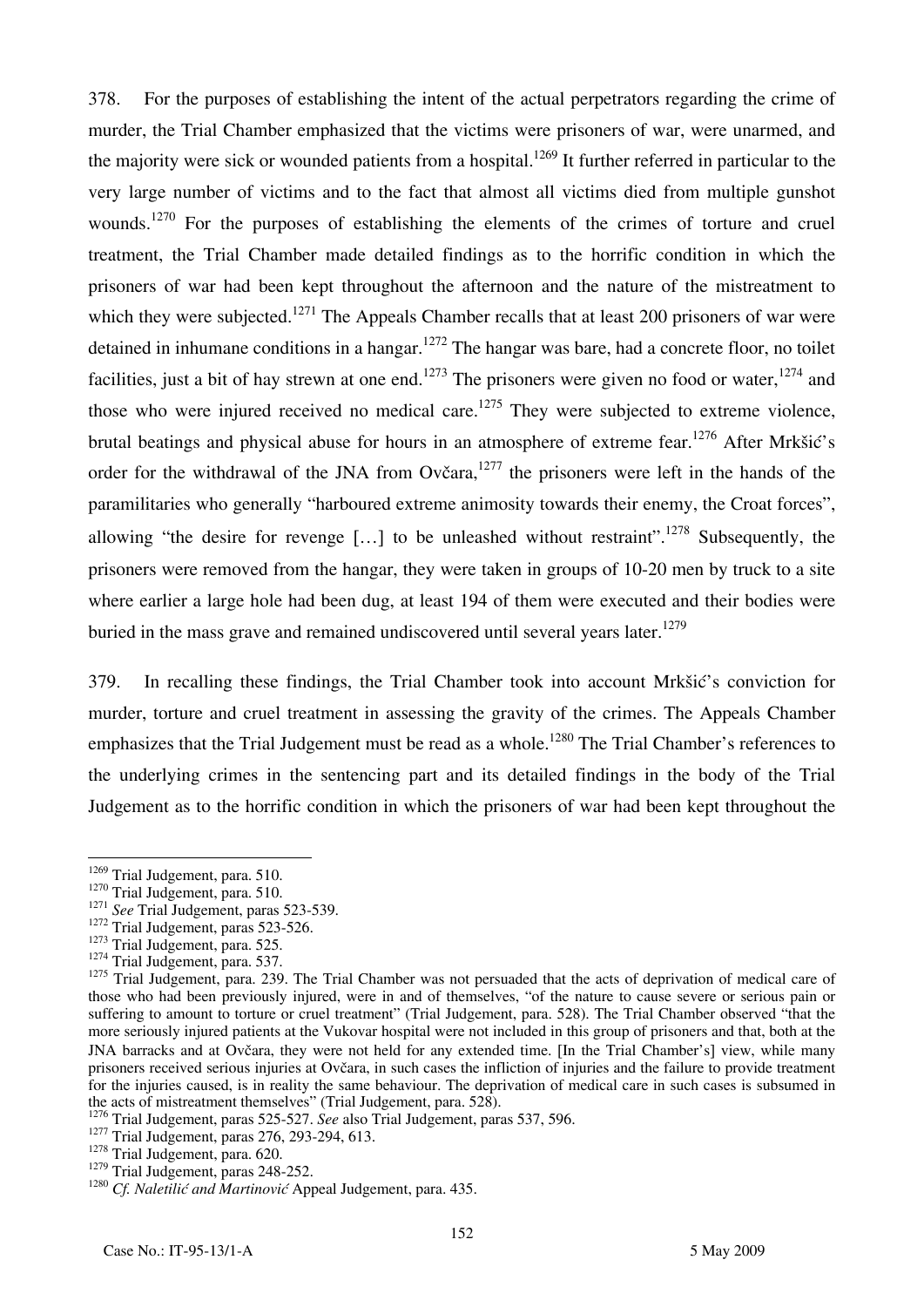afternoon, the nature of the mistreatment to which they were subjected, and the way in which 194 of them were murdered, indicate that the gravity of the underlying crimes was properly considered at the sentencing stage. However, the Appeals Chamber is unable to determine how the Trial Chamber weighed the consequences of the torture upon the victims and their families, or whether or to what extent it considered the particular vulnerability of the prisoners.<sup>1281</sup> Nonetheless, the Appeals Chamber finds that the Trial Chamber's sentence of 20 years' imprisonment is not so unreasonable that it can be inferred that the Trial Chamber must have failed to exercise its discretion properly.<sup>1282</sup> Accordingly, the Prosecution fails to show that the Trial Chamber committed any discernible error in the exercise of its discretion by imposing a sentence that does not reflect the gravity of the crimes Mrkšić aided and abetted.

380. In light of the foregoing, the Appeals Chamber dismisses the Prosecution's fourth ground of appeal in its entirety.

## **C. Šljivančanin's Sentence**

381. Šljivančanin submits in his sixth ground of appeal that while the Trial Chamber correctly identified the principles of sentencing and the relevant factors to be considered pursuant to the jurisprudence of the International Tribunal, it nonetheless committed four discernible errors in imposing a sentence of five years on him.<sup>1283</sup> The Prosecution argues in its third ground of appeal that the Trial Chamber abused its discretion by imposing a "manifestly inadequate" sentence of five years' imprisonment on Šljivančanin.<sup>1284</sup> These claims are addressed in turn below.

# 1. Šljivančanin's appeal against his sentence

382. Šljivančanin argues that the Trial Chamber committed four discernible errors in imposing the five year sentence on him: (a) the Trial Chamber erred, when assessing his role and responsibility in the torture of the prisoners of war at Ovčara, in finding that the prisoners of war were under his immediate responsibility;<sup>1285</sup> (b) the Trial Chamber erred by considering his involvement in preventing international representatives from gaining access to the hospital on 20 November 1991 as an aggravating circumstance;<sup>1286</sup> (c) the Trial Chamber erred in failing to

 $\overline{\phantom{a}}$ 

<sup>&</sup>lt;sup>1281</sup> The particular vulnerability of victims has been considered as an aggravating circumstance by the Appeals

Chamber. See Blaškić Appeal Judgement, para. 686; Kunarac et al. Appeal Judgement, para. 353.<br><sup>1282</sup> Bralo Judgement on Sentencing Appeal, para. 9; Galić Appeal Judgement, para. 394; Momir Nikolić Judgement on<br>Sentencing A

<sup>&</sup>lt;sup>1283</sup> Šljivančanin Notice of Appeal, para. 32; Šljivančanin Appeal Brief, paras 468, 470.<br><sup>1284</sup> Prosecution Notice of Appeal, paras 13-15; Prosecution Appeal Brief, paras 153, 155-179.

<sup>&</sup>lt;sup>1285</sup> Šliivančanin Appeal Brief, paras 471, 485.

<sup>&</sup>lt;sup>1286</sup> Šliivančanin Appeal Brief, para. 472.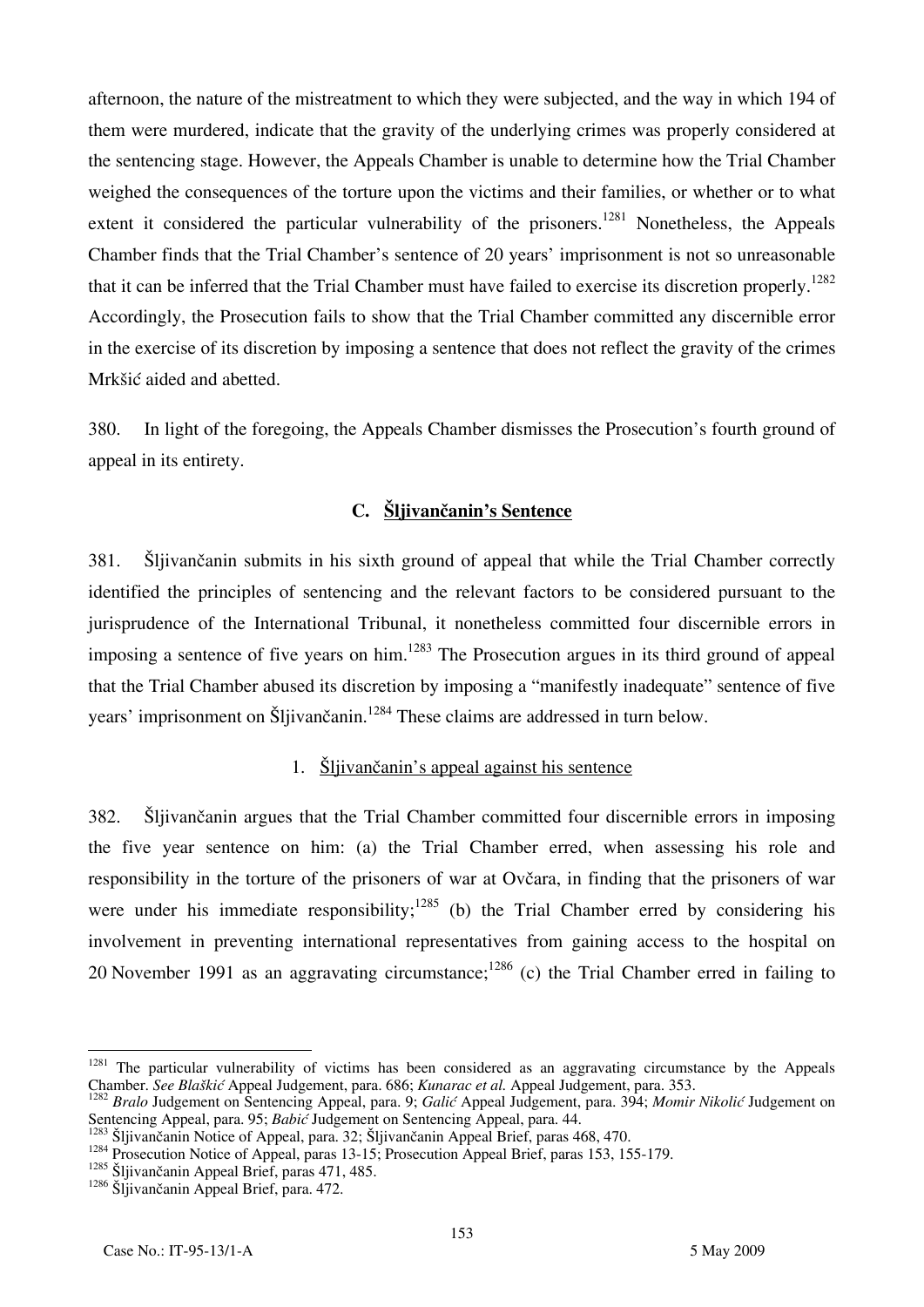consider his good conduct and demeanour as a mitigating circumstance; $1287$  and (d) the Trial Chamber did not properly take into account the sentencing practices in the former Yugoslavia.<sup>1288</sup> He submits that, in light of these alleged errors, the sentence imposed on him is manifestly excessive and that the Trial Chamber ventured outside its discretionary framework, which justifies the intervention of the Appeals Chamber.<sup>1289</sup> In his view, the appropriate sentence would be no more than three years' imprisonment.<sup>1290</sup>

## (a) Whether the prisoners of war were under Šljivančanin's "immediate responsibility"

383. Šljivančanin submits that, in assessing his role and responsibility in the torture of the prisoners of war at Ovčara, the Trial Chamber erred in finding that the prisoners of war were under his immediate responsibility.<sup>1291</sup> He emphasizes that the Trial Chamber did not find that he personally supervised the detention of the prisoners of war at the JNA barracks<sup>1292</sup> and "makes no findings whatsoever that the prisoners of war were under [his] immediate responsibility  $[\dots]$  at any time".<sup>1293</sup> He argues that even if he had been made responsible for the evacuation of the hospital, and for the transport and security of the war crimes suspects, this did not mean that the prisoners of war were under his "*immediate* responsibility",<sup>1294</sup> and emphasizes that the prisoners of war at Ovčara were under the immediate responsibility of the 80 mtbr, the JNA unit responsible for local security in the area. $1295$ 

384. The Prosecution responds that Šljivančanin fails to show how the Trial Chamber's use of the words "immediate responsibility" is "in any way discordant with its factual findings" regarding his responsibility for the tortures of the prisoners of war at Ovčara and that his allegation that other JNA soldiers had some responsibility over the prisoners is irrelevant.<sup>1296</sup>

385. The Appeals Chamber finds that Šljivančanin does not demonstrate that Trial Chamber's use of the words "immediate responsibility" is inconsistent with its previous findings regarding his responsibility for the prisoners of war at Ovčara. The Trial Chamber's impugned finding that the prisoners of war at Ovčara were under his "immediate responsibility"<sup>1297</sup> was made as part of the

<sup>&</sup>lt;sup>1287</sup> Šljivančanin Appeal Brief, para. 473.

<sup>&</sup>lt;sup>1288</sup> Šliivančanin Appeal Brief, para. 474.

 $1289$  Šliivančanin Appeal Brief, paras 475-476, 503-505.

 $1290$  Šljivančanin Appeal Brief, paras 477, 506.

<sup>&</sup>lt;sup>1291</sup> Šliivančanin Appeal Brief, paras 471, 485.

<sup>&</sup>lt;sup>1292</sup> Šliivančanin Appeal Brief, para. 481, referring to Trial Judgement, paras 372, 656-658.

<sup>&</sup>lt;sup>1293</sup> Šljivančanin Appeal Brief, para. 482; Šljivančanin Additional Brief in Reply, paras 94-95.

<sup>&</sup>lt;sup>1294</sup> Šliivančanin Appeal Brief, para. 483.

<sup>&</sup>lt;sup>1295</sup> Šliivančanin Appeal Brief, para. 484.

<sup>&</sup>lt;sup>1296</sup> Prosecution Supplemental Respondent's Brief, paras 64-65.

<sup>&</sup>lt;sup>1297</sup> Trial Judgement, para. 704.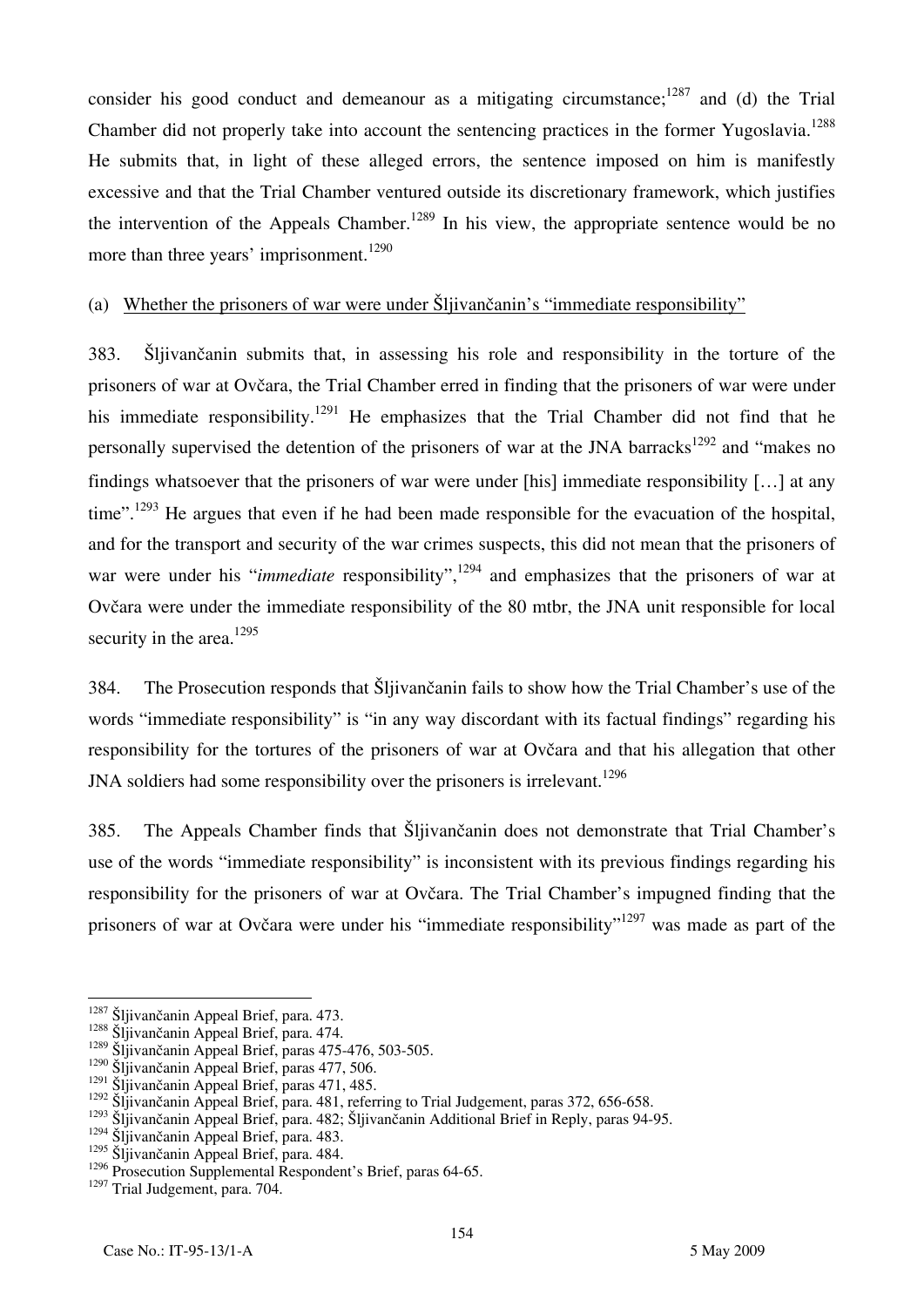Trial Chamber's recollection of "[t] the circumstances which led to his conviction".<sup>1298</sup> In particular, the Appeals Chamber notes the Trial Chamber's earlier findings that Šljivančanin was appointed by Mrkšić "to be responsible for their transport and security",  $1299$  was "responsible for their security",<sup>1300</sup> and concluded that "Šljivančanin's duty to protect the prisoners of war brought to Ovčara on the afternoon of 20 November 1991 was of significance [...] he was under specific orders of Mile Mrkšić for the security of the prisoners".1301 Further, Šljivančanin fails to demonstrate how the words "immediate responsibility" imply that the Trial Chamber found him responsible for having personally supervised their detention, or that the fact that the 80 mtbr was the JNA unit generally responsible for security in the area including Ovčara<sup>1302</sup> undermines his own responsibility towards the prisoners of war at Ovčara that day. Accordingly, the Appeals Chambers dismisses Šljivančanin's arguments.

# (b) Šljivančanin's involvement in preventing international representatives from accessing the Vukovar hospital as an aggravating circumstance

386. Šljivančanin argues that the Trial Chamber erred by considering his involvement in preventing international representatives from gaining access to the hospital on 20 November 1991 as an aggravating circumstance.<sup>1303</sup> In his view, this conduct does not directly relate to the commission of the offence as is required for aggravating circumstances in the jurisprudence of the International Tribunal.<sup>1304</sup> He notes that the Trial Chamber found that it was unable to conclude that his delaying of the international monitors was done in the knowledge that his conduct would assist in the commission of the crimes charged.<sup>1305</sup> The Prosecution responds that the Trial Chamber was entitled to consider this conduct as a circumstance directly related to the crimes committed because this act of deception was "a step in the chain of events which culminated in the torture of the prisoners of war later that afternoon" and was also "inherently linked to his subsequent total inaction".<sup>1306</sup>

 $\overline{a}$ 

<sup>&</sup>lt;sup>1298</sup> Trial Judgement, para. 704.

<sup>1299</sup> Trial Judgement, para. 400. *See* also Trial Judgement, para. 667: "Veselin Šljivančanin had been officially vested by Mile Mrk $\tilde{\text{M}}$  with authority of a considerable scope in respect of the removal and security of the prisoners of war from the hospital [...]".<br><sup>1300</sup> Trial Judgement, para. 668.<br><sup>1301</sup> Trial Judgement, para. 669.<br><sup>1302</sup> Sljivančanin Appeal Brief, para. 472.<br><sup>1303</sup> Šljivančanin Appeal Brief, para. 472.<br><sup>1304</sup> Šliivančanin Brief in Reply, para.

para. 911.

<sup>&</sup>lt;sup>1305</sup> Šljivančanin Appeal Brief, para. 489, referring to Trial Judgement, para. 658; Šljivančanin Brief in Reply, paras 122-123.

<sup>&</sup>lt;sup>1306</sup> Prosecution Respondent's Brief, para. 198.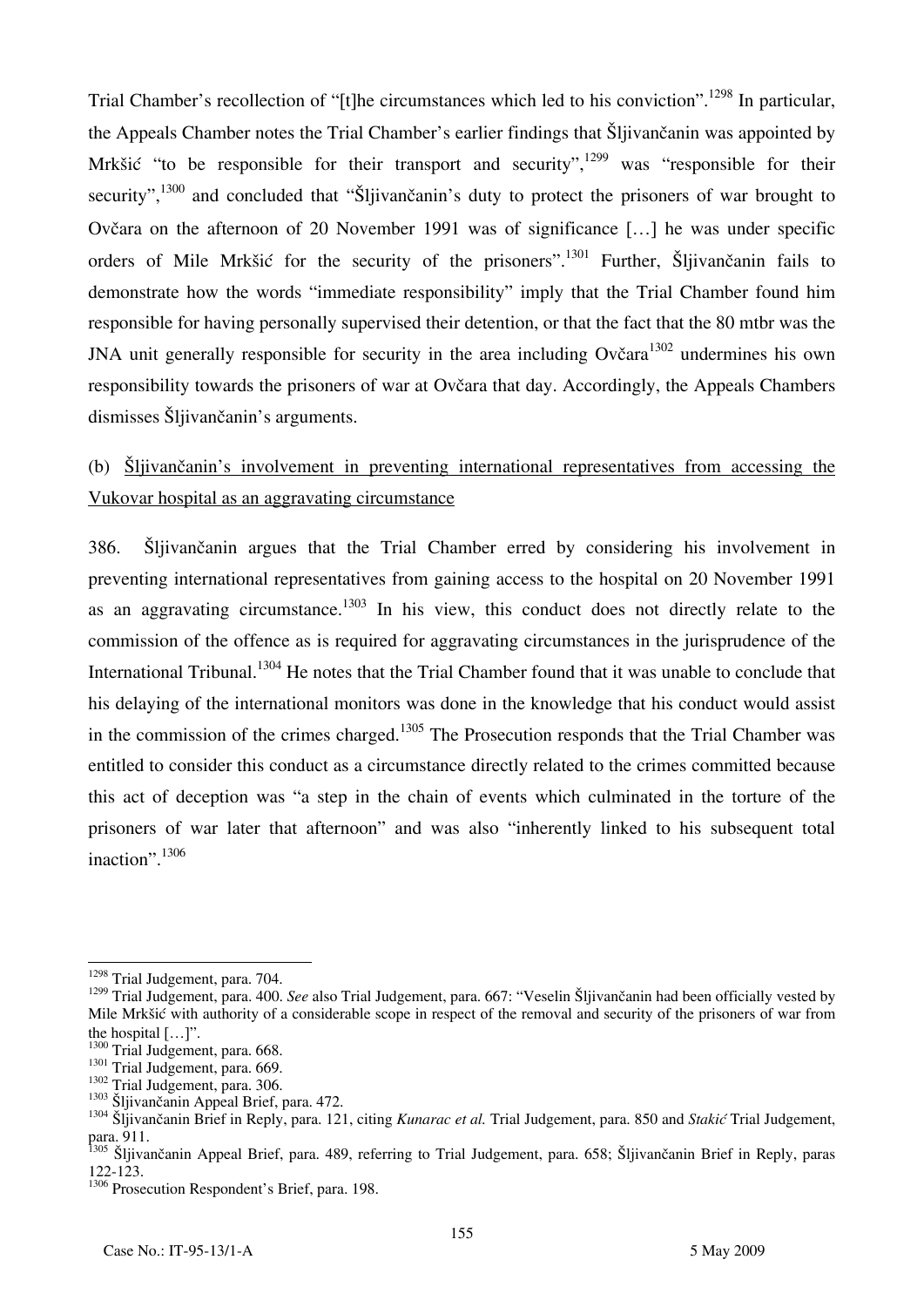387. The Appeals Chamber considers that it is not clear whether the Trial Chamber took into account Šljivančanin's involvement in preventing international representatives from accessing the Vukovar hospital as an aggravating circumstance as no express finding was made in this respect. Although the Trial Chamber referred to Sljivančanin's interference with the international representatives in Section XI of the Trial Judgement titled: "Sentencing", under the sub-section titled: "B. Individual circumstances of the Accused: aggravating and mitigating circumstances"<sup>1307</sup>, it had previously set out that "[a]ggravating circumstances must be directly related to the commission of the offence"<sup>1308</sup> implying it would not have considered Sliivancanin's interference with the international observers to be an aggravating circumstance. However, even if the Trial Chamber had considered it to be an aggravating factor, Šljivančanin has not demonstrated that the Trial Chamber gave weight to this factor. In this respect, the Appeals Chamber recalls that, following its statement to the effect that Šljivančanin had been deceitful the Trial Chamber accepted that, "[b]y contrast, however [...] on his own decision some spouses and family members of hospital staff were allowed to join the civilians who were evacuated to safety".1309 The Trial Chamber accordingly balanced one factor against the other. These statements must be read in conjunction with the Trial Chamber's earlier findings to the effect that even though the purpose of the blocking of the passage of the international monitors on 20 November 1991 was to prevent them from carrying out their responsibilities under the Zagreb Agreement, it could not be concluded that the breach of the Zagreb Agreement demonstrated the intent to commit the crimes charged in the Indictment.<sup>1310</sup> Further, in its concluding sentence to the section on Sliivančanin's individual circumstances, the Trial Chamber found that "[t]here is nothing adverse to [SI] ivančanin about his past record or other personal circumstances".<sup>1311</sup> In light of the foregoing, the Appeals Chamber is not satisfied that if the Trial Chamber took into account this factor as part of its sentencing considerations, it was assigned sufficient weight to affect the verdict.<sup>1312</sup> The Appeals Chamber is thus not satisfied that the Trial Chamber committed a discernible error in exercising its discretion. Accordingly, Šljivančanin's arguments are dismissed.

 $\overline{a}$  $\frac{1307}{1308}$  Trial Judgement, paras 692-705.<br> $\frac{1308}{1308}$  Trial Judgement, para. 693.

<sup>&</sup>lt;sup>1309</sup> Trial Judgement, para. 693.<br><sup>1309</sup> Trial Judgement, para. 704.<br><sup>1310</sup> *See* Trial Judgement, para. 211, 602-604.<br><sup>1311</sup> Trial Judgement, para. 705.<br><sup>1312</sup> *Cf. Krnojelac* Appeal Judgement, para. 260.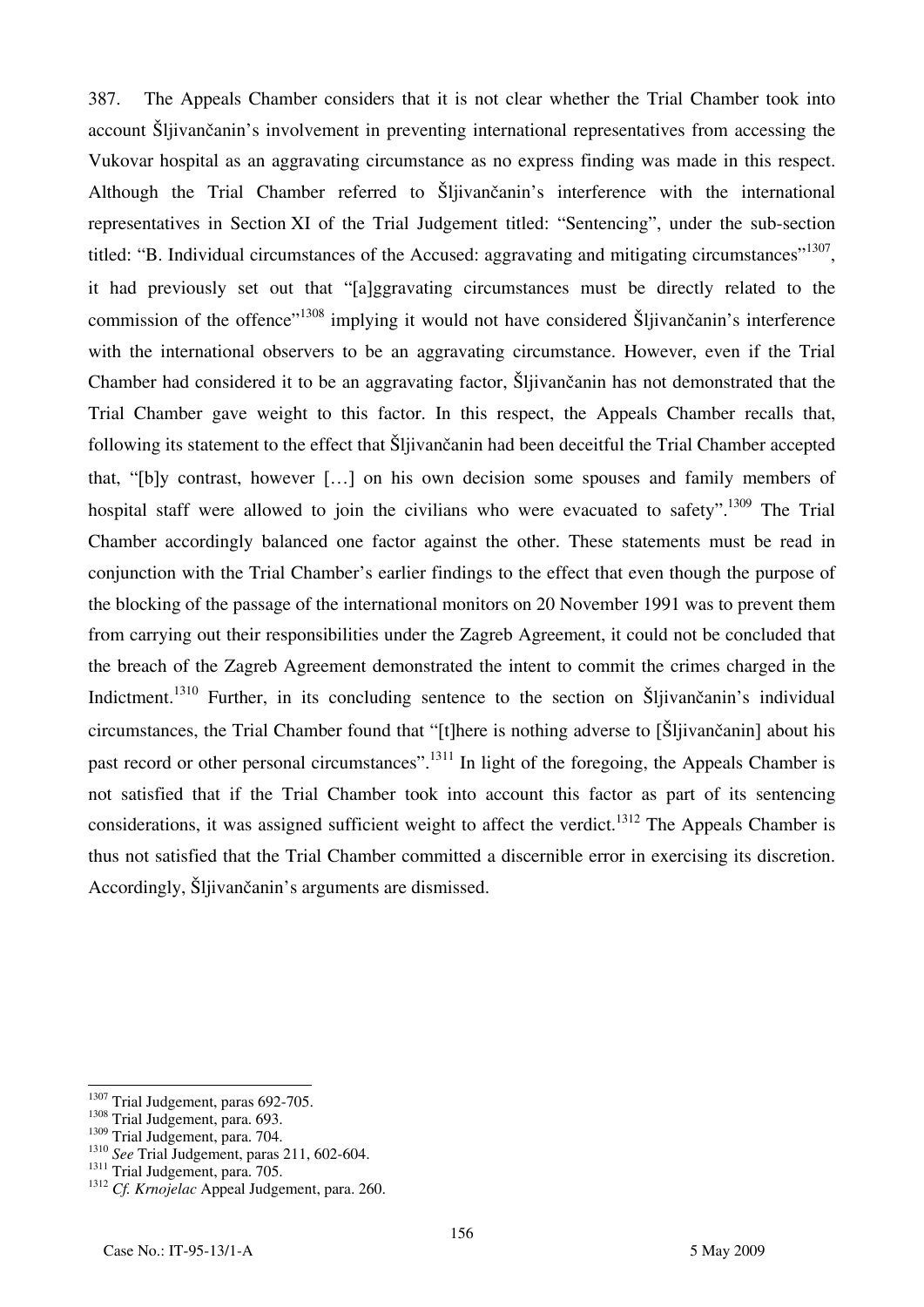#### (c) Šljivančanin's good conduct and demeanour as a mitigating circumstance

388. Šljivančanin submits that the Trial Chamber erred in failing to consider his good conduct and demeanour as a mitigating circumstance.<sup>1313</sup> However, the Appeals Chamber notes that the Trial Chamber found that "alls far as the evidence of his good character and other material before the Chamber discloses, he was a capable and successful officer in the JNA until his resignation [and] had integrated successfully into civilian life following his resignation".1314 The Trial Chamber accordingly considered evidence of his good character when sentencing him. While it is not clear whether the Trial Chamber took into account the specific factors Slituan in mentions on appeal as going to his good character,<sup>1315</sup> the Appeals Chamber notes that Sljivančanin did not make any sentencing submission at trial. Rule 86(C) of the Rules clearly indicates that sentencing submissions shall be addressed during closing arguments, and it was therefore Šljivančanin's prerogative to identify any mitigating circumstances, including his good conduct and demeanour. Šljivančanin is simply advancing arguments on appeal that he failed to put forward at the trial stage, and the Appeals Chamber "does not consider itself to be the appropriate forum at which such material should first be raised".1316 Accordingly, Šljivančanin's arguments are dismissed.

#### (d) The sentencing practices in the former Yugoslavia

389. Šljivančanin argues that, when referring to the relevant provisions of the SFRY Criminal Code, the Trial Chamber did not take into consideration that Article 150, which prohibits "the cruel treatment of the wounded, sick and prisoners of war" and lays down a punishment of imprisonment for a term exceeding six months, but not exceeding five years,  $1317$  was the most appropriate provision. He further submits that Article 144 of the SFRY Criminal Code, which sets a minimum five years' sentence for the crime of torture against prisoners of war, is not applicable to his case as it does not cover the mode of liability of aiding and abetting.<sup>1318</sup> Finally, Šliivančanin also argues that the Trial Chamber did not consider Article 42, which provides that when the aim of punishment

 $\overline{\phantom{a}}$ <sup>1313</sup> Šljivančanin Appeal Brief, para. 473.<br><sup>1314</sup> Trial Judgement, para. 705.

<sup>1315</sup> *See* Šljivančanin Appeal Brief, para. 492, where Šljivančanin refers to his actions taken on 18 November 1991 to keep families together; his invitation to doctors and nurses to stay in Vukovar and continue their work at the meeting of 20 November 1991; evidence that he did not support extremist positions; the goal of his brigade to defend the integrity of the SFRY and his dedicated searches for missing soldiers; his prioritization of the protection and care of the civilian population and the many positive descriptions of him by certain witnesses.

<sup>&</sup>lt;sup>1316</sup> *Kvočka et al.* Appeal Judgement, para. 674; *Čelebići* Appeal Judgement, para. 790. *See* also *Muhimana* Appeal Judgement, para. 231; *Kamuhanda* Appeal Judgement, para. 354.

<sup>&</sup>lt;sup>1317</sup> Šljivančanin Appeal Brief, paras 495-496.<br><sup>1318</sup> Šljivančanin Appeal Brief, para. 495, fn. 366. *See* also Šljivančanin Brief in Reply, para. 130.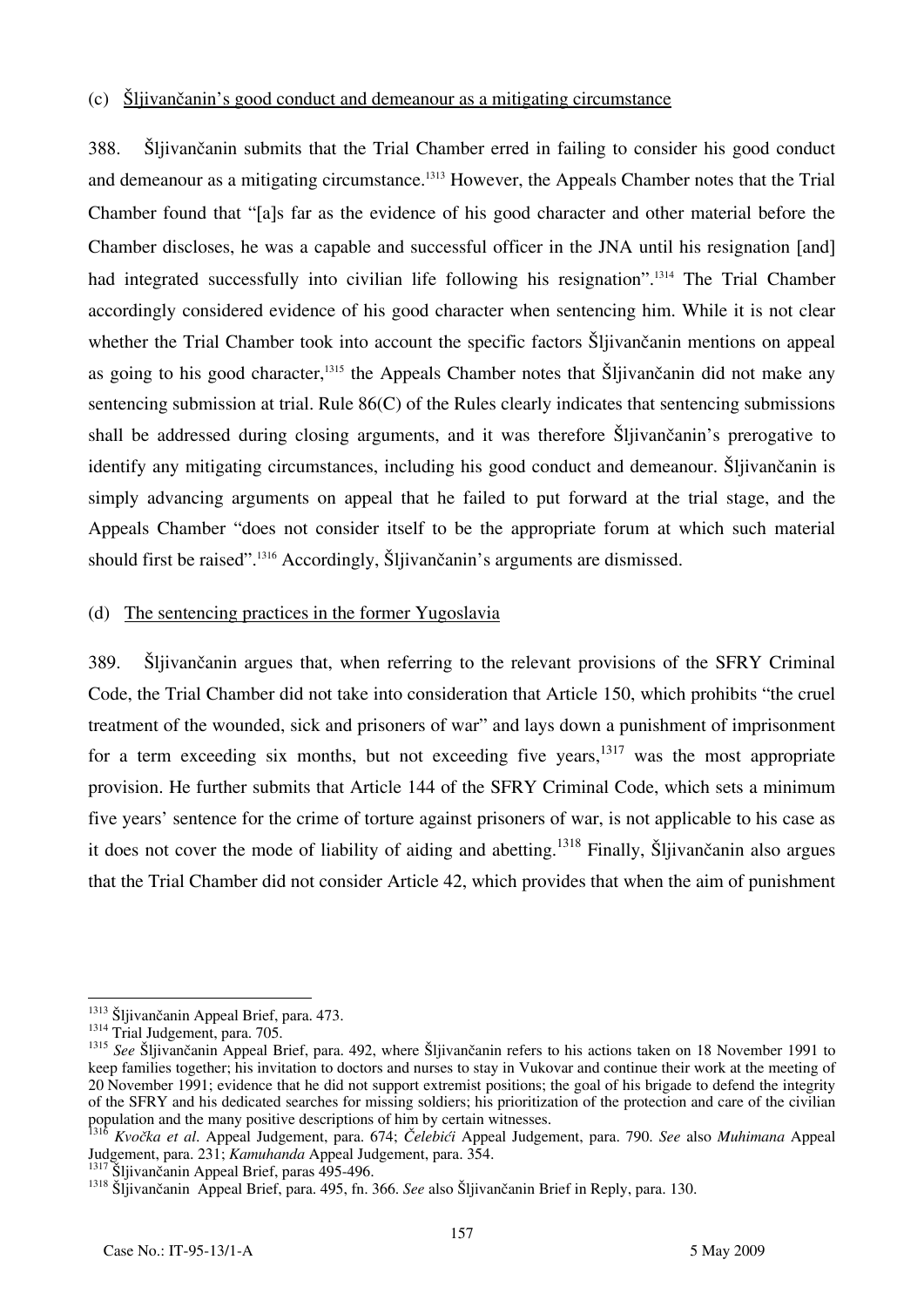may be attained by a lesser punishment and there are mitigating circumstances present, the sentence should be below the minimum prescribed by law. $1319$ 

390. The Prosecution responds that Šljivančanin's submission that Article 150 of the SFRY Criminal Code is the most appropriate provision lacks merit because this relates to the crime of cruel treatment and not to the crime of torturing prisoners of war,  $1320$  that Article 24 of the SFRY Criminal Code renders Article 144 applicable, and that Article 42 is not applicable because Šljivančanin fails to demonstrate that there are mitigating circumstances which indicate that the aims of punishment can be attained by a lesser punishment and that in any case the court retains discretion to determine the appropriate sentence.<sup>1321</sup>

391. While the Trial Chamber found, as noted by Sliivančanin,  $1322$  that "the same physical beatings of the prisoners constitute the cruel treatment and the physical element of the torture", 1323 and hence found him guilty of both torture and cruel treatment (Counts 7 and 8),  $^{1324}$  it entered a conviction for torture only, based on the fact that the crime of torture requires an element additional to the crime of cruel treatment (the specific purpose accompanying the act or omission).<sup>1325</sup> Hence, the applicable provision was clearly Article 144 of the SFRY Criminal Code, which refers to acts of torture against prisoners of war, and not Article 150, which refers to the crime of cruel treatment. Further, while it is true that Article 144 of the SFRY Criminal Code only mentions ordering or committing acts of torture, Article 24 of the same Code provides that "[a]nybody who intentionally aids another in the commission shall be punished as if he himself had committed it". Thus, Article 144 of the SFRY Criminal Code also applies to aiding and abetting the crime of torture against prisoners of war. Last, while the Trial Chamber did not mention Article 42 of the SFRY Criminal Code, Šljivančanin fails to demonstrate that the mitigating circumstances in his case indicate that the aims of punishment can be attained by a lesser punishment. Further, this provision provides that the reduction of sentences in these circumstances remains at the discretion of the court and the Trial Chamber was in any case aware of its obligation under Article 24(2) of the Statute and Rule 101(B)(ii) of the Rules to consider the mitigating circumstances before it,<sup>1326</sup> which it did.<sup>1327</sup> Accordingly, Šljivančanin's arguments are dismissed.

392. In light of the foregoing, Šljivančanin's sixth ground of appeal is dismissed in its entirety.

 $\overline{a}$ 

<sup>&</sup>lt;sup>1319</sup> Šljivančanin Appeal Brief, paras 500-501; Šljivančanin Brief in Reply, paras 133-134.<br><sup>1320</sup> Prosecution Respondent's Brief, para. 203.<br><sup>1321</sup> Prosecution Respondent's Brief, para. 203.<br><sup>1322</sup> Šljivančanin Brief in

 $1324$  Trial Judgement, para. 679.<br> $1325$  Trial Judgement, paras 679, 690.<br> $1326$  Trial Judgement, para. 683.

<sup>&</sup>lt;sup>1327</sup> Trial Judgement, para. 705. See also *supra* para. 388.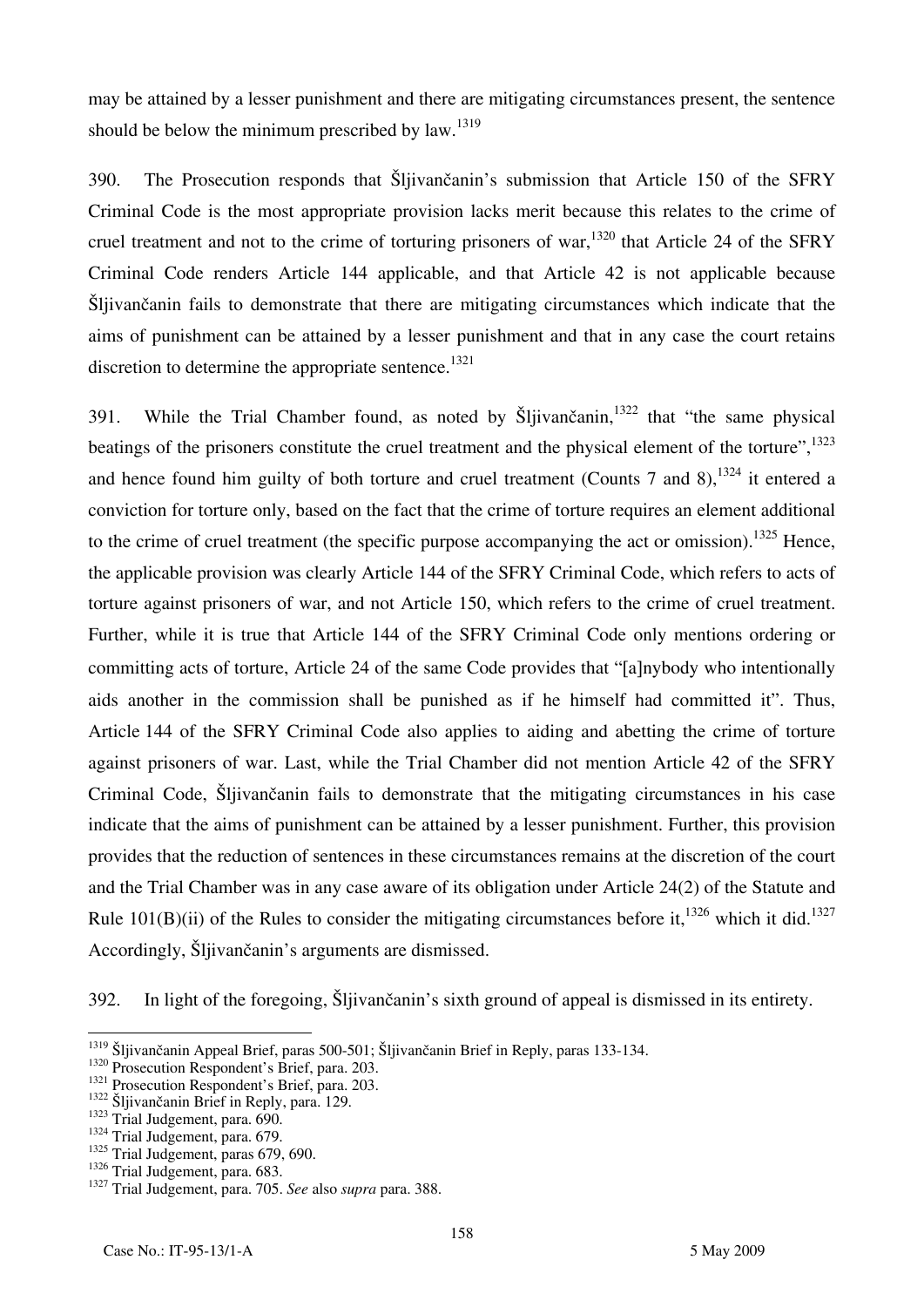#### 2. The Prosecution's appeal against Šljivančanin's sentence

393. The Prosecution submits under its third ground of appeal that the sentence of five years' imprisonment imposed by the Trial Chamber on Šljivančanin is manifestly inadequate because: (a) insufficient weight was given to Šljivančanin's role and responsibility<sup>1328</sup> and (b) insufficient weight was given to the "objective gravity" of the crimes, with regard to their scale, brutality and systematic nature and with regard to the impact on the victims and their vulnerability.<sup>1329</sup> The Prosecution also argues that a five year sentence has no deterrent value for people who will be similarly situated in the future.<sup>1330</sup> It seeks an increase in Šljivančanin's sentence to fall in the range of 15 to 25 years' imprisonment.<sup>1331</sup>

## (a) Šljivančanin's role and responsibility

394. The Prosecution contends that insufficient weight was given to Šljivančanin's role and responsibility.1332 The five year sentence, it argues, did not properly reflect the Trial Chamber's findings that Šljivančanin, as a senior security organ,1333 had a legal duty to protect the prisoners,<sup>1334</sup> which stemmed from an "authority of a considerable scope in respect of the removal and security of the prisoners of war",  $^{1335}$  that he breached it by failing to so act;  $^{1336}$  that he specifically knew of instances of grave mistreatment and the imminent and ongoing threat to the security of the prisoners of war posed by the TOs and paramilitaries; $^{1337}$  and that his failure to act had a "substantial effect" on the commission of the tortures.<sup>1338</sup> In its view, the Trial Chamber erred by emphasizing what Šljivančanin had not been convicted of, finding him "only" responsible for aiding and abetting torture and thereby sentencing him to only five years' imprisonment.<sup>1339</sup>

395. Šljivančanin responds that, in assessing the gravity of the offence, the Trial Chamber gave due consideration to his role and responsibility.<sup>1340</sup> He points out that the Trial Chamber made express reference to and duly considered his particular contribution to the crimes by reason of his

 $\overline{\phantom{a}}$ 

<sup>&</sup>lt;sup>1328</sup> Prosecution Notice of Appeal, para. 14; Prosecution Appeal Brief, paras 157-164.

<sup>&</sup>lt;sup>1329</sup> Prosecution Notice of Appeal, para. 14; Prosecution Appeal Brief, paras 165-176.<br><sup>1330</sup> Prosecution Appeal Brief, para. 178.<br><sup>1331</sup> Prosecution Appeal Brief, para. 179.<br><sup>1332</sup> Prosecution Appeal Brief, paras 157-164

<sup>&</sup>lt;sup>1335</sup> Prosecution Appeal Brief, para. 160, quoting Trial Judgement, para. 667.<br><sup>1336</sup> Prosecution Appeal Brief, para. 163, referring to Trial Judgement, para. 670.

<sup>&</sup>lt;sup>1337</sup> Prosecution Appeal Brief, para. 161, referring to Trial Judgement, paras 175, 219, 371-372, 374-375, 388, 663-664. 666, 672.

<sup>&</sup>lt;sup>1338</sup> Prosecution Appeal Brief, para. 163, referring to Trial Judgement, para, 670. *See* also Prosecution Brief in Reply, para. 97.

<sup>1339</sup> Prosecution Appeal Brief, para. 163, referring to Trial Judgement, para. 690. *See* also Prosecution Brief in Reply, paras 98-99.

<sup>&</sup>lt;sup>1340</sup> Šljivančanin Respondent's Brief, para. 342.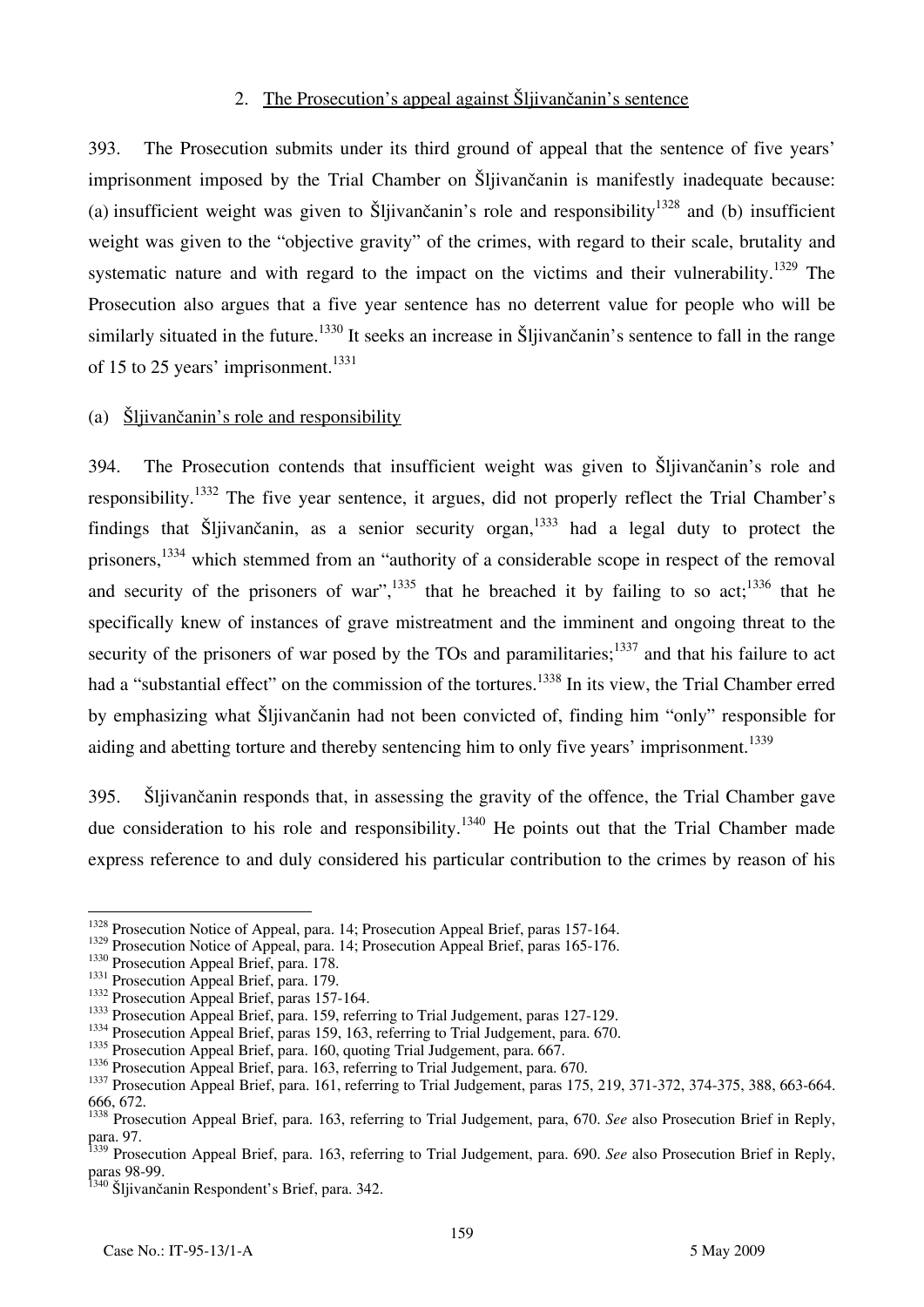duty, powers, authority and knowledge.<sup>1341</sup> He argues that the Prosecution misconstrues the Trial Chamber's use of the word "only" as minimising the seriousness of the crime; in his view, the Trial Chamber had appropriately observed that he had been acquitted or found not guilty of the other charges or bases of liability, indicating that the sentencing appropriately took into account the form and degree of the participation of the accused in the totality of his criminal conduct.<sup>1342</sup>

396. The Appeals Chamber notes that the Trial Chamber was aware of its obligation to consider the role and responsibility of the accused in assessing the gravity of the offence pursuant to Article 24(2) of the Statute<sup>1343</sup> and duly considered how Sljivančanin's role and responsibility contributed to the commission of the cruel treatment and torture of the prisoners of war:

The Chamber has found Veselin Šljivančanin responsible for what happened at Ovčara during the afternoon and well before the executions. Despite being responsible for the security of the prisoners of war and having visited Ovčara at a time when they were being mistreated, Veselin Šljivančanin did nothing to stop the beatings or to prevent their continuation. He failed to give appropriate directions to military police guarding the prisoners, and he failed to secure, or even to seek, their reinforcement, it being within his capacity, and also his authority, to do those things.<sup>134</sup>

397. The Appeals Chamber further notes that, in discussing his role and responsibility in the sentencing part, the Trial Chamber took care to reiterate its findings with regard to the exact scope of Šljivančanin's liability.1345 The Trial Chamber stated that:

[...] it has only been established that Veselin Šljivančanin is criminally responsible for having aided and abetted the crimes of torture and cruel treatment by his omission to act, pursuant to Article 7(1) of the Statute. Further, as the same physical beatings of the prisoners constitute the cruel treatment and the physical element of the torture, Veselin Šljivančanin has been convicted only of aiding and abetting the crime of torture.<sup>1346</sup>

398. In the Appeals Chamber's view it is clear from the context of these statements that the Trial Chamber was not, contrary to the Prosecution's contention,<sup>1347</sup> emphasizing what Šljivančanin had not been convicted of or minimising the seriousness of his role, but was clarifying the sole basis of liability for the cruel treatment and torture of the prisoners that had been established. Indeed, the Trial Chamber used the word "only" twice in the portion of paragraph 690 of the Trial Judgement quoted above. However, the use of the word "only" in the second sentence of the quoted portion of paragraph 690 is meant to express that, as the same physical beatings of the prisoners constitute cruel treatment and the physical element of the torture, the Trial Chamber entered a conviction for torture only, based on the fact that the crime of torture requires an additional element. The

 $\overline{\phantom{a}}$ <sup>1341</sup> Šljivančanin Respondent's Brief, paras 333-334, referring to Trial Judgement, paras 667-668, 690.<br><sup>1342</sup> Šljivančanin Respondent's Brief, paras 337-341.<br><sup>1343</sup> Trial Judgement, para. 684. 1344 Trial Judgement, para.

 $1344$  Trial Judgement, para. 690.<br> $1345$  Trial Judgement, paras 690-691.<br> $1346$  Trial Judgement, para. 690.

<sup>&</sup>lt;sup>1347</sup> Prosecution Appeal Brief, para. 163.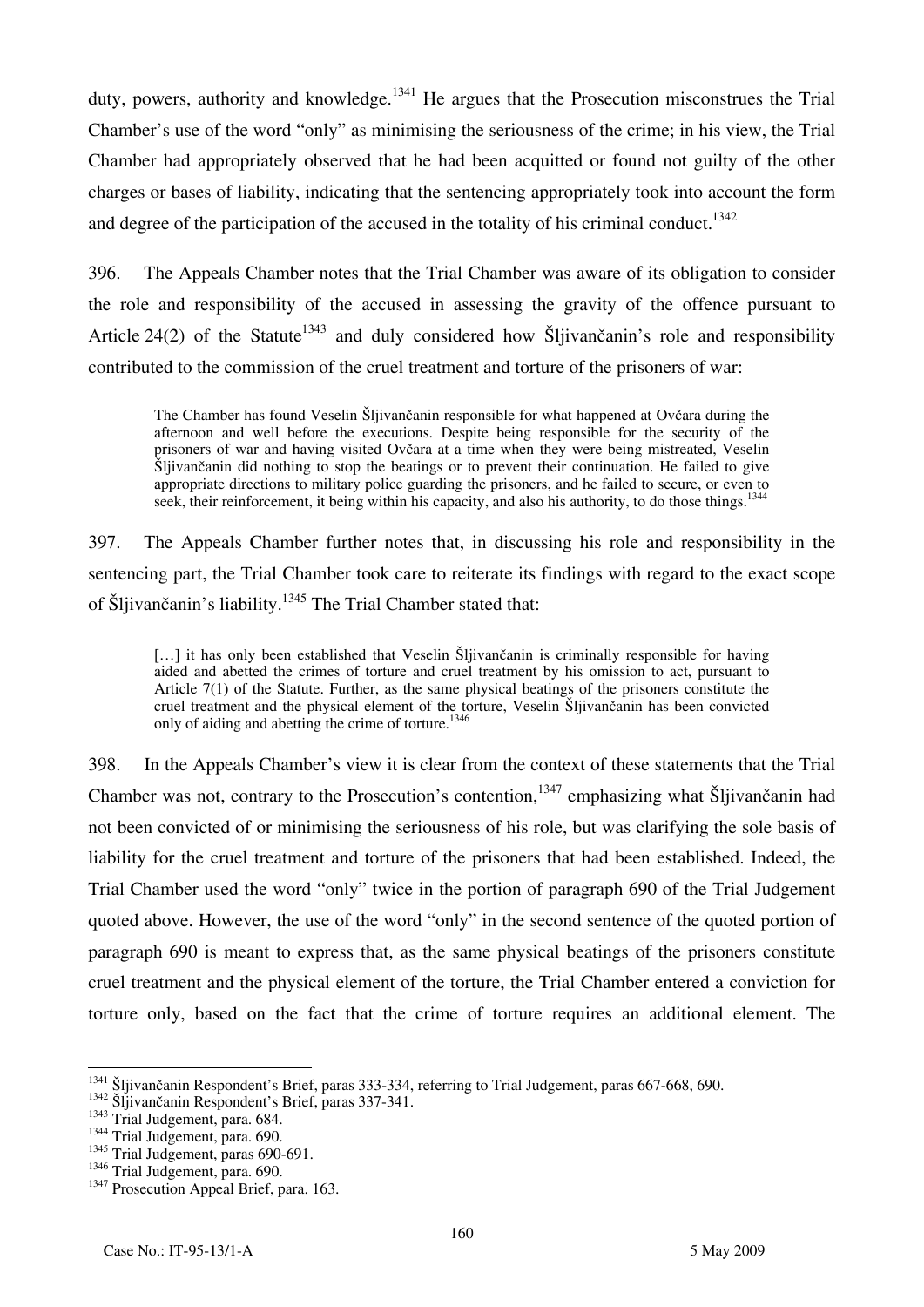Prosecution thus fails to demonstrate that the Trial Chamber committed a discernible error in the exercise of its discretion in its consideration of Šljivančanin's role and responsibility in the crimes. In light of the foregoing, the Prosecution's arguments are dismissed.

## (b) Gravity of the underlying crimes of the torture and cruel treatment of the prisoners

399. The Prosecution argues that insufficient weight was given to the "objective gravity" of the torture and cruel treatment of the prisoners in two respects: first, in terms of the scale of brutality and the systematic nature of the crimes and second, in terms of the impact on the victims in view of their vulnerability.<sup>1348</sup>

400. Indeed factors to be considered when assessing the gravity of the offence include, *inter alia,* the legal nature of the offence committed; the discriminatory nature of the crime where this is not considered as an element of the crime for the purposes of a conviction; the scale and brutality of the crime; the vulnerability of the victims and the consequences, effect or impact of the crime upon the victims and their relatives.<sup>1349</sup> Having said this, the Appeals Chamber emphasizes that as correctly noted by the Trial Chamber, a sentence must reflect the *inherent gravity* or the *totality* of the *criminal conduct of an accused*, giving due consideration to the particular circumstances of the case and to the form and degree of the participation of the accused.<sup>1350</sup> Thus, Šljivančanin's sentence must reflect the seriousness of the underlying crime of torture of the prisoners of war and the inherent gravity of his criminal conduct. Bearing this in mind, the Appeals Chamber will reach its conclusions on the Trial Chamber's assessment of the gravity of the offence after considering the Parties' submissions regarding those factors which were allegedly given insufficient weight by the Trial Chamber in reaching its determination.

## (i) Arguments of the Parties

#### a. The scale, brutality and systematic nature of the crime

401. The Prosecution emphasizes the systematic and large-scale manner in which the torture of the prisoners of war was committed, as well as their extremely brutal nature, $1351$  to argue that the "sheer horror" of this crime is not reflected in Šljivančanin's five year sentence.<sup>1352</sup>

 $\overline{a}$ <sup>1348</sup> Prosecution Appeal Brief, para. 165.

<sup>&</sup>lt;sup>1349</sup> See Rajić Sentencing Judgement, paras 82-95; *Blaškić* Appeal Judgement, para. 683.

<sup>1350</sup> *Furund`ija* Appeal Judgement, para. 249; *Blaškić* Appeal Judgement, para. 683.

<sup>&</sup>lt;sup>1351</sup> Prosecution Appeal Brief, paras 166-171.

<sup>&</sup>lt;sup>1352</sup> Prosecution Appeal Brief, para. 171.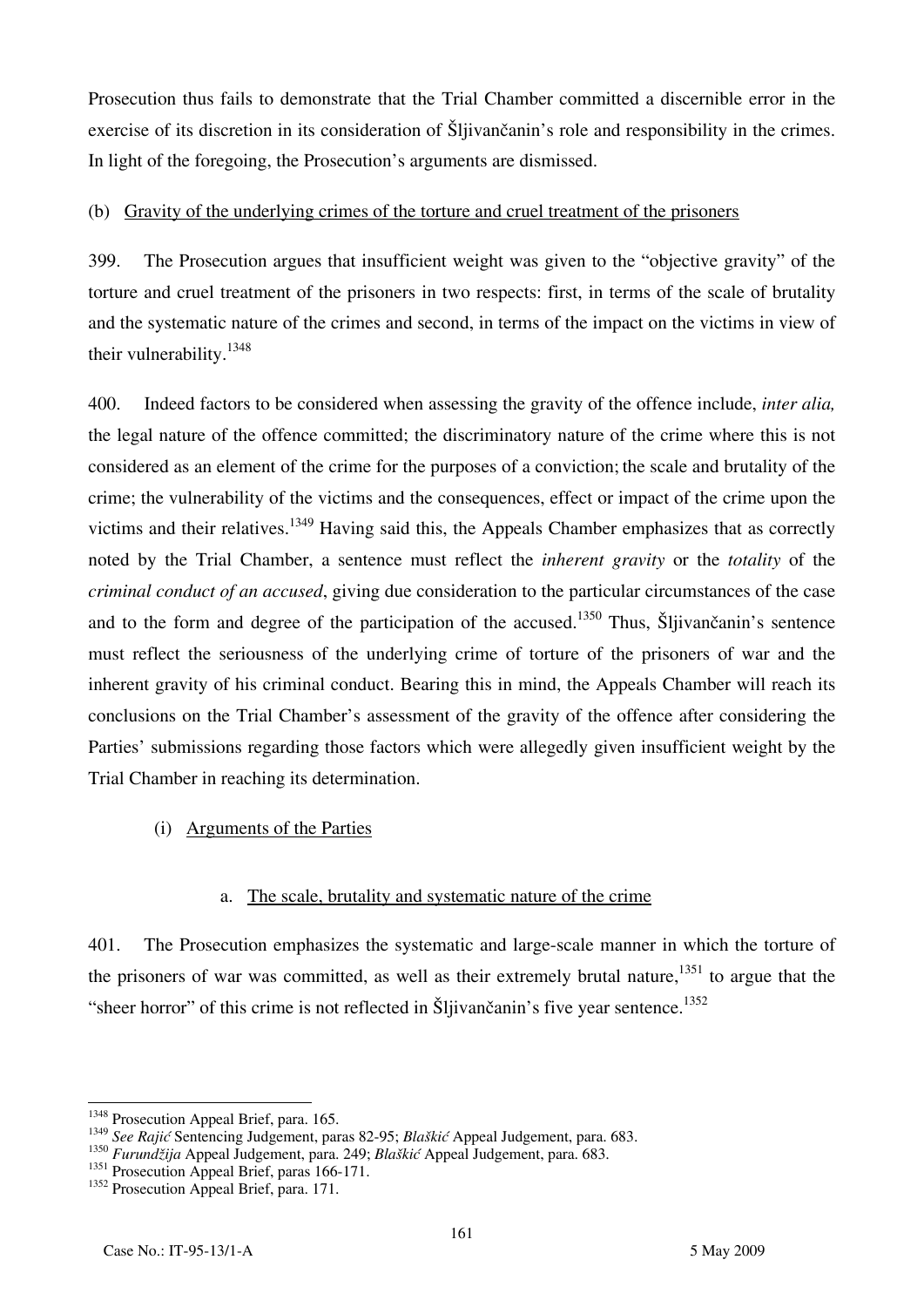402. Šljivančanin responds that although the "objective gravity" of a crime is always an important consideration in sentencing, such a factor "may well have a lesser effect on the determination of the appropriate sentence" in cases where the convicted person did not participate in any way in the *actus reus* of the crime.<sup>1353</sup> Therefore, he contends, the sentence appropriately reflects the fact that he did not participate in the perpetration of the torture of the prisoners of war at Ovčara, but was found guilty by reason of aiding and abetting by omission.<sup>1354</sup>

403. The Prosecution emphasizes in reply that the "objective gravity" of the crime, its scale, brutality and systematic nature are central factors to be considered in sentencing even if the accused participated as an aider and abettor and not as a committer  $1355$  and that the cases cited by Šljivančanin on this point do not support his view.<sup>1356</sup> It argues that there is no reason why a conviction for aiding and abetting by omission "should *per se* be considered of lesser gravity".<sup>1357</sup>

#### b. The impact on the victims and their vulnerability

404. The Prosecution submits that the sentence does not adequately take into account the Trial Chamber's acknowledgement of the serious mental and physical suffering of the victims in the Trial Judgement.<sup>1358</sup> It argues that the Trial Chamber, instead of considering the impact of the beatings and torture on the victims prior to their death, focused on the fact that almost all of the victims were subsequently murdered.<sup>1359</sup> Consequently, it argues, the five year sentence "does not reflect the objective gravity of the torture of 200 detainees".1360 The Prosecution emphasizes the continuing impact of the torture upon the few survivors, as well as upon the families of all the victims.<sup>1361</sup> It further submits that the impact of the crimes on the victims was exacerbated by their extreme vulnerability at the time of the commission of the crimes, being *hors de combat* as a result of detention, and many being wounded or sick, having been taken from the Vukovar hospital.<sup>1362</sup>

405. Šljivančanin argues in response that the Prosecution's reliance on paragraph 685 of the Trial Judgement as evidence of this "downplaying" of the torture rather highlights the fact that very few

 $\overline{\phantom{a}}$ 

<sup>&</sup>lt;sup>1353</sup> Šljivančanin Respondent's Brief, para. 349, citing *Aleksovski* Appeal Judgement, paras 182-190 and *Furundžija* Appeal Judgement, para. 249.

Šljivančanin Respondent's Brief, para. 350.

<sup>&</sup>lt;sup>1355</sup> Prosecution Brief in Reply, para. 103.

<sup>&</sup>lt;sup>1356</sup> Prosecution Brief in Reply, para. 103.

<sup>&</sup>lt;sup>1357</sup> Prosecution Brief in Reply, para. 94.

<sup>&</sup>lt;sup>1358</sup> Prosecution Appeal Brief, para. 172, referring to Trial Judgement, para. 525.

<sup>&</sup>lt;sup>1359</sup> Prosecution Appeal Brief, para. 172, referring to Trial Judgement, para. 685.

<sup>&</sup>lt;sup>1360</sup> Prosecution Appeal Brief, para. 165.

<sup>&</sup>lt;sup>1361</sup> Prosecution Appeal Brief, paras 173-174.

<sup>&</sup>lt;sup>1362</sup> Prosecution Appeal Brief, para. 175, referring to Trial Judgement, paras 510, 523, 528, 537-538.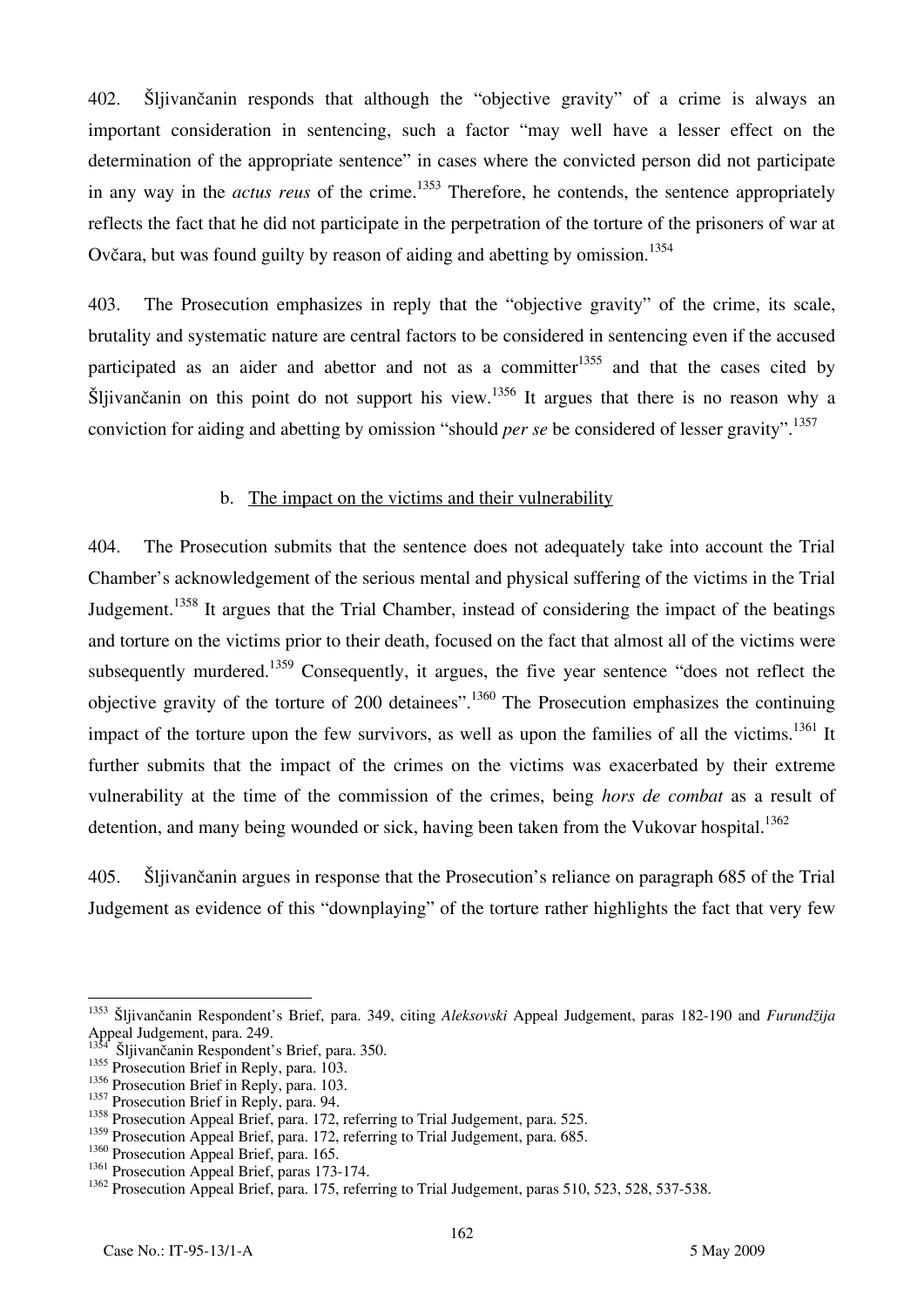of the people tortured that afternoon were not killed later that day.<sup>1363</sup> He submits that given that the consequences of murder are greater than the consequences of torture,  $^{1364}$  and given that he was found not guilty in respect of the murders, the consequences of the torture on the families of the victims who were tortured and then murdered "is a criteria *[sic]* of lesser relevance in determining the appropriate sentence".<sup>1365</sup> He also contends that the Trial Chamber's findings in the body of the Trial Judgement as to the serious mental and physical suffering of victims as a result of the beatings indicate that the Trial Chamber took into consideration the consequences of the torture on both the surviving and the deceased victims in determining his sentence.<sup>1366</sup> He argues, in addition, that it cannot be established from the testimonies of the two witnesses referred to by the Prosecution in support of its argument on this point that they suffered from the consequences of what happened in Ovčara.1367 Finally, he responds that the Trial Chamber duly considered the fact that the impact of the crimes was made worse by the fact that the victims were *hors de combat* and particularly vulnerable, as evidenced by many findings of the Trial Chamber recalled by the Prosecution in its Appeal Brief.<sup>1368</sup>

406. The Prosecution replies that Šljivančanin's submission that the Trial Chamber must have properly considered all the relevant sentencing factors since it made earlier findings on them misses the point, which is that the Trial Chamber "erroneously weighed these factors".<sup>1369</sup> It further replies that the Trial Chamber's brief noting of the "objective gravity" of the crimes and their impact on the victims and their families was "*solely* in relation to the killings", which indicates that the Trial Chamber did not properly consider the "objective gravity" of the tortures.<sup>1370</sup> It submits that Šljivančanin's argument that the impact on the families of those who were tortured and subsequently murdered should be a criterion of lesser importance is "unsupported" and "untenable" as it suggests that a crime should be considered less grave if followed by a more serious one and that the suffering of families caused by knowing that their loved one was tortured before being killed is less relevant just because the loved one was subsequently killed.<sup>1371</sup> The Prosecution contends that, contrary to Šljivančanin's submission, the consequences described by both witnesses referred to in its Appeal Brief are the direct effect of the events in Ovčara, as is clear from the Trial

 $\overline{\phantom{a}}$ 

<sup>&</sup>lt;sup>1363</sup> Šljivančanin Respondent's Brief, paras 347-348, referring to Trial Judgement, para. 685, which reads: "Apart from a very few persons subjected to cruel treatment or torture, in the present case the victims of the offences were all murdered on the day".

<sup>1364</sup> Šlijivančanin Respondent's Brief, para. 354.

<sup>&</sup>lt;sup>1365</sup> Sliivančanin Respondent's Brief, para. 355.

<sup>&</sup>lt;sup>1366</sup> Šlijvančanin Respondent's Brief, para. 356.

<sup>&</sup>lt;sup>1367</sup> Šljivančanin Respondent's Brief, para. 357. Šljivančanin contends that while Witness Berghofer claimed to suffer from the consequences of beatings in both Ovčara and Sremska Mitrovica, he testified that he was not hit while at the hangar.

<sup>&</sup>lt;sup>1368</sup> Sljivančanin Respondent's Brief, para. 359, referring to Prosecution Appeal Brief, fns 321- 325.<br><sup>1369</sup> Prosecution Brief in Reply, paras 95-96, 101.

<sup>&</sup>lt;sup>1370</sup> Prosecution Brief in Reply, paras 102 and 104.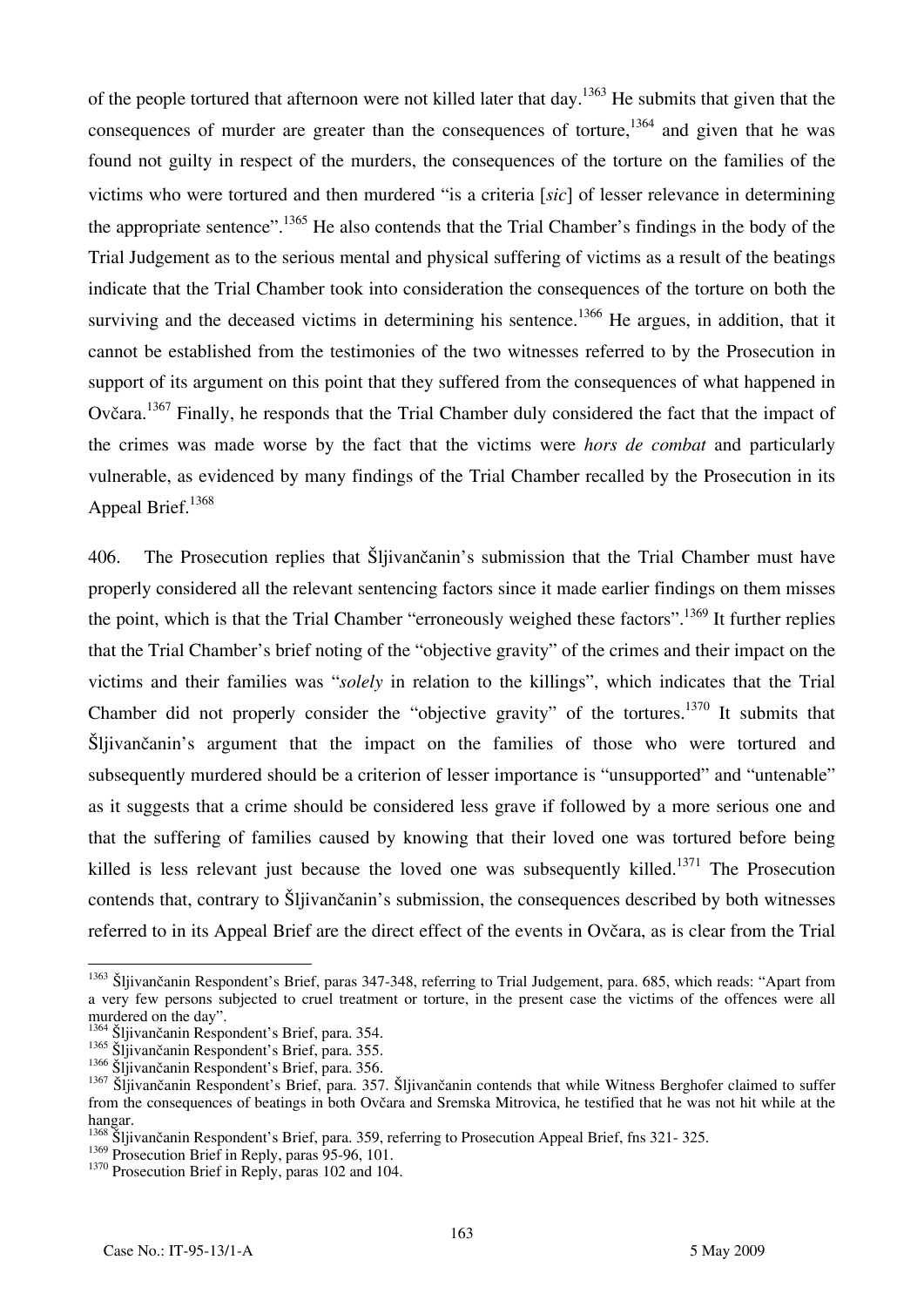transcript.1372 It also argues that while the Trial Chamber did find that the victims were *hors de combat*, as noted by Šljivančanin, it did not refer to their particular vulnerability as a factor when assessing his sentence.1373

## (ii) Discussion

407. The Appeals Chamber agrees with Šljivančanin that the fact that an accused did not physically commit a crime is relevant to the determination of the appropriate sentence. Indeed, the determination of the gravity of the crime requires not only a consideration of the particular circumstances of the case, but also of the form and degree of the participation of the accused in the crime.<sup>1374</sup> However, while the practice of the International Tribunal indicates that aiding and abetting is a lower form of liability than ordering, committing, or participating in a joint criminal enterprise and may as such attract a lesser sentence,  $1375$  the gravity of the underlying crimes  $1376$ remains an important consideration in order to reflect the totality of the criminal conduct.

408. The Appeals Chamber notes that the Trial Chamber indicated its awareness that in assessing the gravity of the offence the overall impact of the crimes upon the victims and their families may be considered.<sup>1377</sup> In particular, the Trial Chamber noted that:

Apart from a very few persons subjected to cruel treatment or torture, in the present case the victims of the offences were all murdered on the day. The consequences for them were absolute. Close family members have been left without their loved ones. In almost all cases the anguish and hurt of such tragedy has been aggravated by uncertainty about the fate which befell these victims<sup>1378</sup>

409. The Trial Chamber did not make specific reference in the sentencing part of the Trial Judgement to the particular vulnerability of the prisoners of war at the time of the commission of the acts and the impact this had upon them, though there are findings to this effect in the body of the Trial Judgement.<sup>1379</sup> The Appeals Chamber observes that the Trial Chamber's consideration of the overall impact upon the victims and their families as reflected in the paragraph quoted above focused on the fact that most were murdered subsequent to being tortured "[a]part from a very few persons subjected to cruel treatment and torture". The Trial Chamber did not explicitly consider in the sentencing part of the Trial Judgement the consequences of the torture *per se* on the victims or

<sup>&</sup>lt;sup>1371</sup> Prosecution Brief in Reply, para. 105.

<sup>&</sup>lt;sup>1372</sup> Prosecution Brief in Reply, paras 106-109.<br><sup>1373</sup> Prosecution Brief in Reply, para. 110.<br><sup>1374</sup> *Furundzija* Appeal Judgement, para. 249; *Aleksovski* Appeal Judgement, para. 182.

<sup>&</sup>lt;sup>1375</sup> Simić Appeal Judgement, para. 265; *Kvočka et al.* Appeal Judgement, para. 92; *Krstić* Appeal Judgement, para. 268; *Vasiljevi}* Appeal Judgement, paras 102, 182; *Krnojelac* Appeal Judgement, para. 75. *See* also *Semanza* Appeal Judgement, para. 388; *Orić* Trial Judgement, para. 280.<br><sup>1376</sup> Cf Čelebići Appeal Judgement, para. 741.

<sup>1377</sup> Trial Judgement, para. 684. 1378 Trial Judgement, para. 685.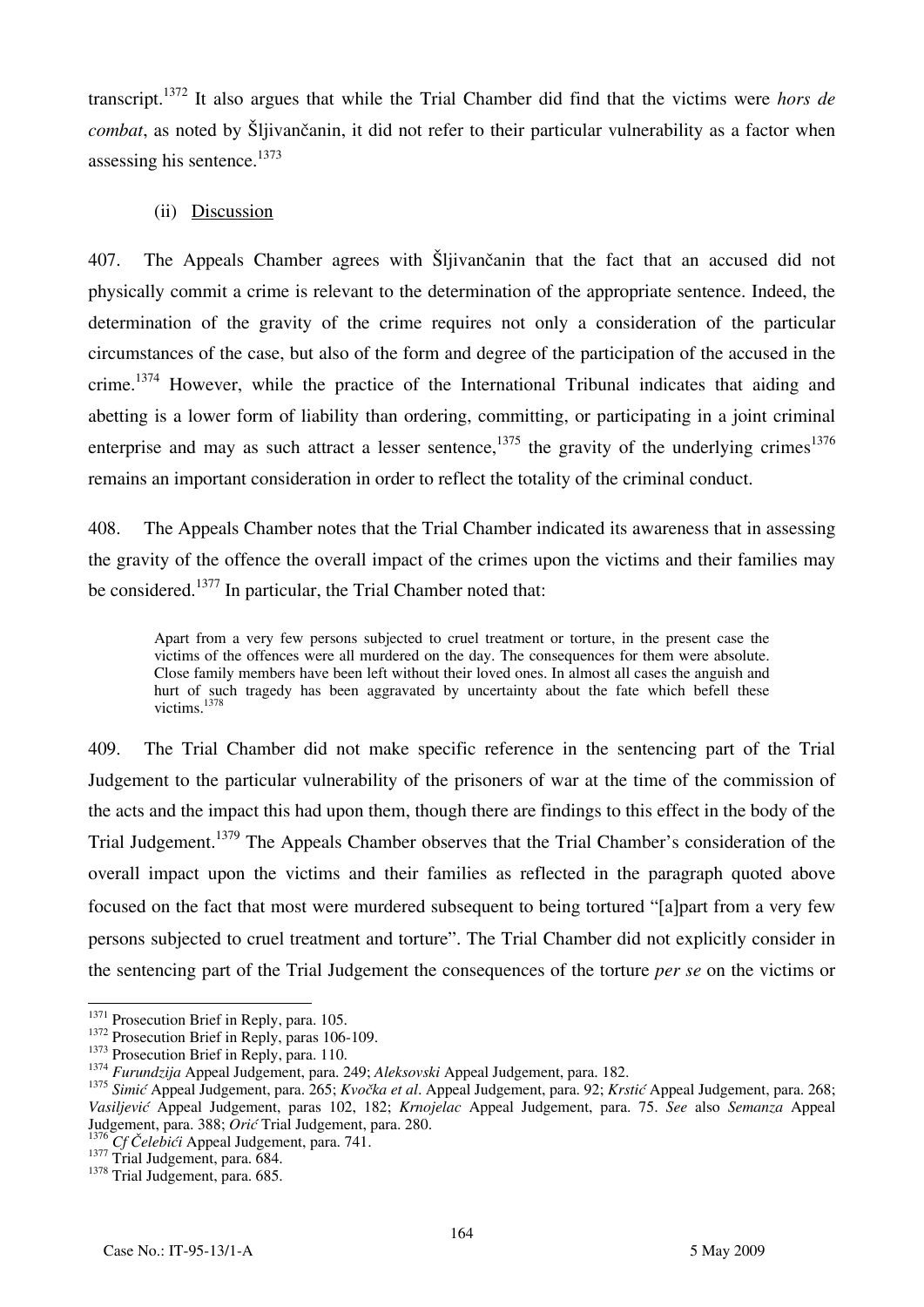their families. As Šljivančanin was convicted only for the torture of the prisoners of war, it is not entirely clear from the Trial Judgement how the Trial Chamber assessed the overall impact of the torture on the victims and their families in the determination of his sentence. The Appeals Chamber does not agree with Šljivančanin's contention that such consequences are a factor of "lesser relevance" in determining the appropriate sentence because the victims were subsequently murdered.<sup>1380</sup> With regard to Witnesses Cakalić and Berghofer, the trial transcripts relied upon by the Prosecution clearly show that they both suffer severe long-term harm from their mistreatment at Ovčara.<sup>1381</sup>

410. The Trial Chamber did not elaborate in the sentencing part of the Trial Judgement on the scale and brutality of the crimes.<sup>1382</sup> However, throughout the Trial Judgement, the Trial Chamber made a number of findings attesting to the horrific torture and cruel treatment of the prisoners of war. In particular, the Appeals Chamber recalls that all of the 200 prisoners of war, save four, were forced to pass through a gauntlet of Serb soldiers, who beat them severely as they passed through with a variety of implements including wooden sticks, rifle-butts, poles, chains and crutches, and verbally abused them.<sup>1383</sup> The beatings continued inside the hangar, and lasted for hours.<sup>1384</sup> Many were hit with implements such as iron rods and rife-butts and were kicked.<sup>1385</sup> Damjan Samardžić was punched and beaten so severely that he could not move for a long time.<sup>1386</sup> Kemal ( $\acute{C}$ eman) Saiti was grabbed by the hair and his head was violently banged several times against the concrete floor.<sup>1387</sup> No one attempted to stop the violence,<sup>1388</sup> and there were shifts of soldiers organised to continue the beatings. $1389$ 

411. The Prosecution submits that the Trial Chamber's "acknowledgement that the beatings and tortures caused serious mental and physical suffering in the body of the [Trial Judgement] fails to recognise, in sentencing, the extremely damaging effect on the victims".1390 The Trial Chamber had found that the beatings inflicted serious pain and suffering, $1391$  and that the conditions of detention at Ovčara, including the atmosphere of terror and the constant threat of violence, caused serious

<sup>&</sup>lt;sup>1379</sup> Trial Judgement, paras 510, 523, 537-538.

<sup>1379</sup> Trial Judgement, paras 510, 523, 537-538. 1380 [ljivančanin Respondent's Brief, para. 355. 1381 Prosecution Appeal Brief, paras 173-174. *See* Emil Cakali}, T. 5908, 5933-5934, Dragutin Berghofer, T. 5288, 5293.<br> $1382$  Trial Judgement, paras 689-691.

 $\frac{1383}{1384}$  Trial Judgement, para. 526.  $\frac{1384}{1384}$  Trial Judgement, para. 527.

<sup>&</sup>lt;sup>1385</sup> Trial Judgement, para. 527.<br><sup>1386</sup> Trial Judgement, para. 527.

<sup>&</sup>lt;sup>1387</sup> Trial Judgement, para. 527.<br><sup>1388</sup> Trial Judgement, para. 237.

<sup>&</sup>lt;sup>1389</sup> Trial Judgement, para. 238.

<sup>&</sup>lt;sup>1390</sup> Prosecution Appeal Brief, para. 172.

<sup>&</sup>lt;sup>1391</sup> Trial Judgement, para. 527.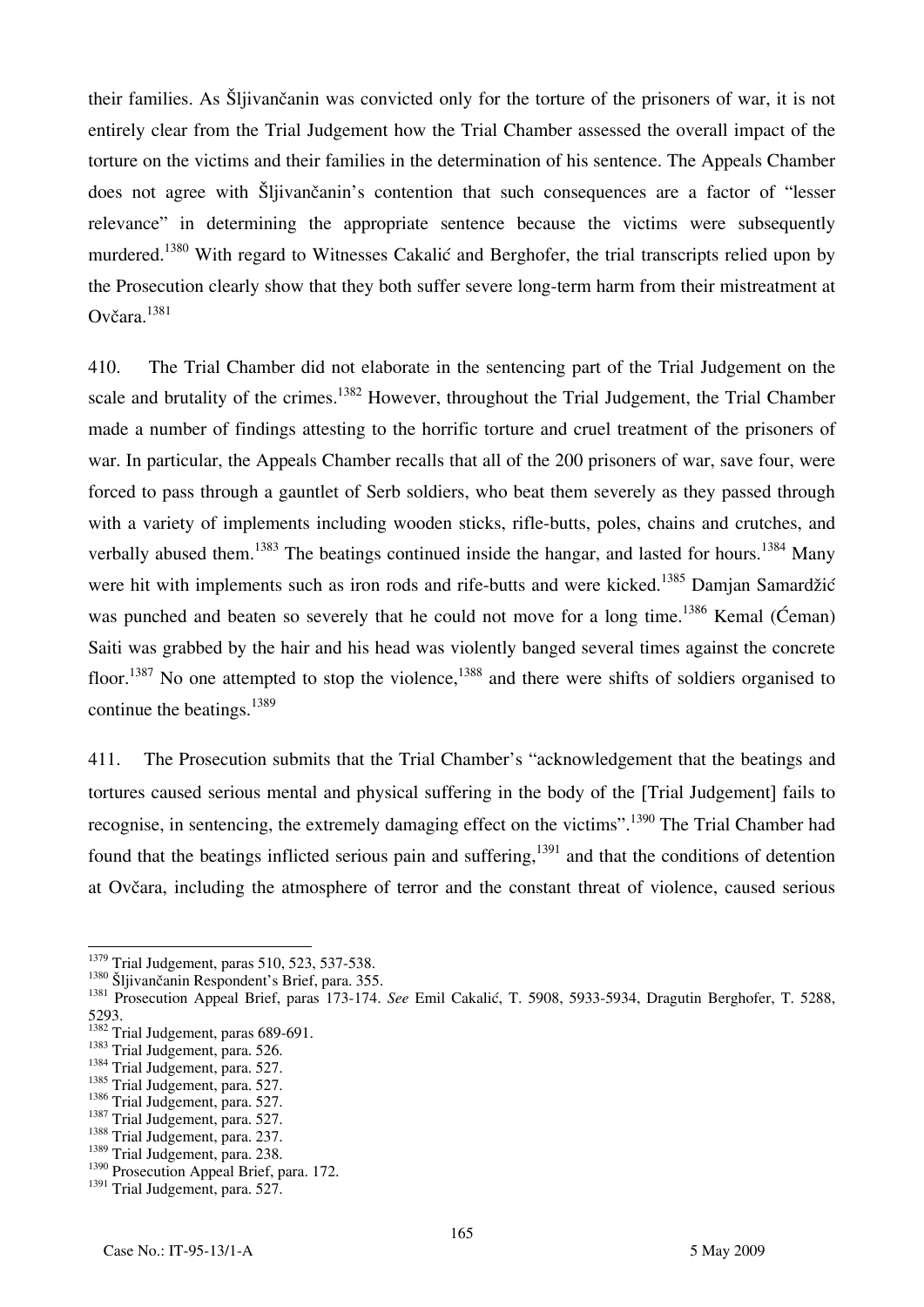mental or physical suffering.<sup>1392</sup> In this respect, the Appeals Chamber notes that the pain inflicted upon the prisoners of war constituted one of the elements of the crime of torture and, as such, could not have been considered by the Trial Chamber in its assessment of the gravity of the offence for the purposes of sentencing. Nonetheless, "the extent of the long-term physical, psychological and emotional suffering of the immediate victims is relevant to the gravity of the offences".<sup>1393</sup>

412. While the Appeals Chamber acknowledges that the Trial Judgement, read as a whole,  $^{1394}$ contains numerous findings to the effect that, in light of the murders of the prisoners of war, close family members had been left without their loved ones, and that in almost all cases the anguish and hurt of such tragedy had been aggravated by uncertainty about the fate which befell these victims, $1395$  the Appeals Chamber is unable to determine how the Trial Chamber weighed the consequences of the torture upon the victims and their families, or whether or to what extent it considered the particular vulnerability of the prisoners,  $1396$  in the determination of Sljivančanin's sentence. As noted earlier, these crimes were characterized by extreme cruelty and brutality towards the prisoners of war, some of whom may have been previously injured as they had been taken from the Vukovar hospital; these persons were protected under international humanitarian law by reason of their status and particular vulnerability.<sup>1397</sup>

413. In light of the foregoing, the Appeals Chamber finds that there was a discernible error in the Trial Chamber's exercise of discretion in imposing the sentence.<sup>1398</sup> Even though the Trial Chamber did not err in its factual findings, considering the above findings of the Trial Chamber on the gravity of the crimes, and in particular the consequences of the torture upon the victims and their families, the particular vulnerability of the prisoners, and the very large number of victims, the Appeals Chamber finds that the sentence of five years' imprisonment is so unreasonable that it can be inferred that the Trial Chamber must have failed to exercise its discretion properly.<sup>1399</sup> The Appeals Chamber thus finds that a five years' imprisonment sentence does not adequately reflect the level of gravity of the crimes committed by Šljivančanin.

 $\overline{\phantom{a}}$ <sup>1392</sup> Trial Judgement, para. 525.

<sup>1393</sup> *Blaškić* Appeal Judgement, para. 683, quoting *Krnojelac* Trial Judgement, para. 512.

<sup>&</sup>lt;sup>1394</sup> Cf. Naletilić and Martinović Appeal Judgement, para. 435.

<sup>&</sup>lt;sup>1395</sup> Trial Judgement, para. 685.

<sup>&</sup>lt;sup>1396</sup> The particular vulnerability of victims has been considered as an aggravating circumstance by the Appeals Chamber. *See Blaškić* Appeal Judgement, para. 686; *Kunarac et al.* Appeal Judgement, para. 353.

<sup>&</sup>lt;sup>1397</sup> Hence, there is a Convention devoted to the treatment of prisoners of war. *See generally Geneva Convention III*. The vulnerability of the victims of a crime can be considered evidence of the gravity of the crime. *See Kunarac* Appeal Judgement, para. 352; *Blaškić* Appeal Judgement, para. 683.

<sup>1398</sup> *Cf. Aleksovski* Appeal Judgement, para. 187.

<sup>1399</sup> *Bralo* Judgement on Sentencing Appeal, para. 9; *Galić* Appeal Judgement, para. 394; *Momir Nikolić* Judgement on Sentencing Appeal, para. 95; *Babić* Judgement on Sentencing Appeal, para. 44.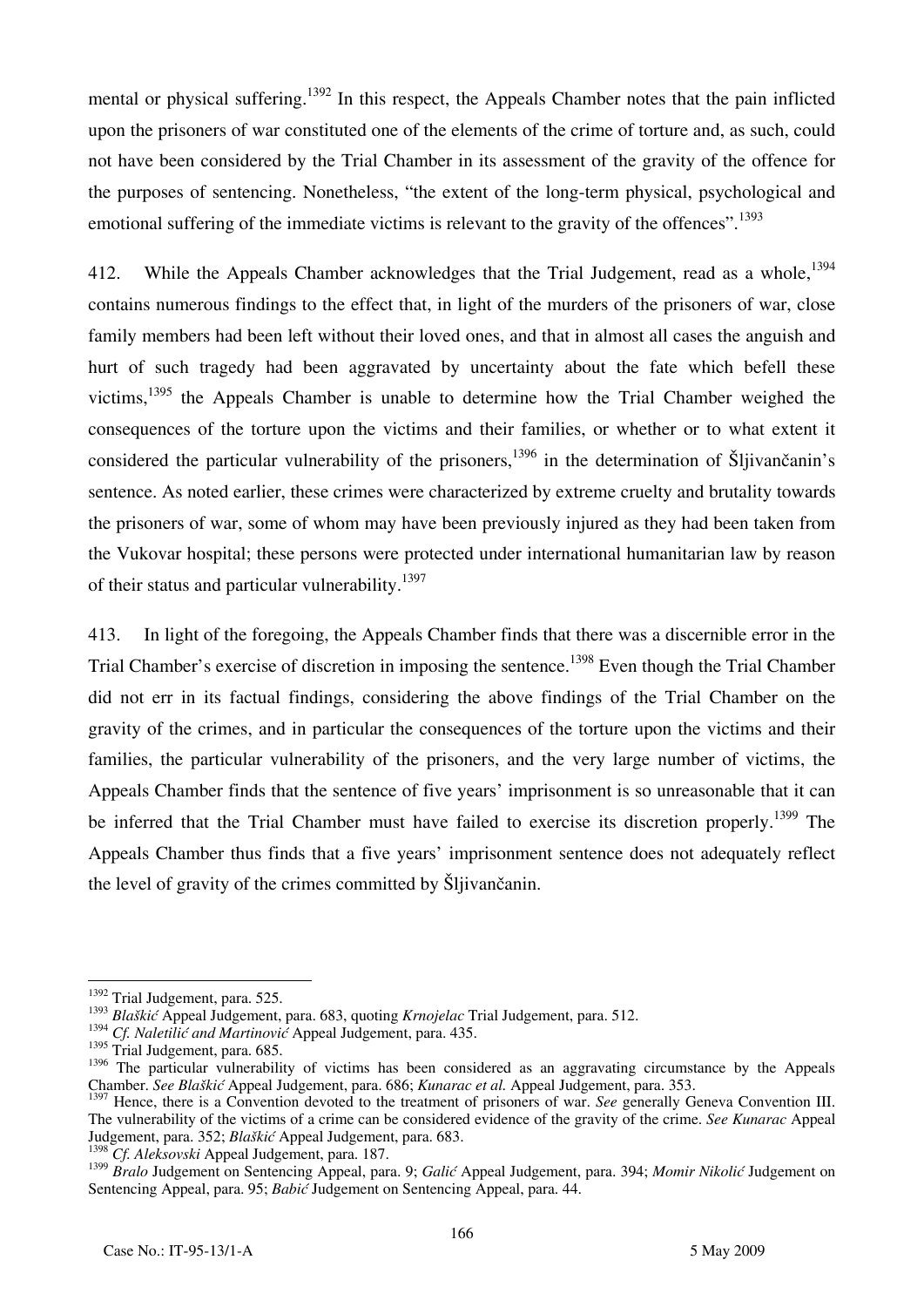## (c) Deterrence

414. The Prosecution contends that Šljivančanin's sentence should convey to those in positions of power that their failure to meet their responsibilities will be properly punished; in light of this, an increased sentence would serve better as a deterrent than a mere five year sentence.<sup>1400</sup> Šliivančanin does not make any specific arguments in response to this contention.

415. The Appeals Chamber recalls that one of the purposes of the International Tribunal, in bringing to justice persons responsible for serious violations of international humanitarian law.<sup>1401</sup> is to deter future violations.<sup>1402</sup> However, even if deterrence is one of the main purposes of sentencing (the other being retribution),  $1403$  this factor "must not be accorded undue prominence in the overall assessment of the sentences to be imposed on persons convicted by the International Tribunal".<sup>1404</sup> The Trial Chamber's duty remains to tailor the penalty to fit the individual circumstances of the accused and the gravity of the crime.<sup>1405</sup>

416. Although the Trial Chamber did not refer specifically to deterrence when considering the factors it took into account in sentencing Šljivančanin, having referred to deterrence in general terms earlier as one of the "primary objectives of sentencing",  $1406$  it may be assumed that it was taken into account in sentencing him.<sup>1407</sup> Accordingly, the Prosecution's arguments are dismissed.

417. In light of the foregoing, the Prosecution's third ground of appeal is allowed in part, insofar as a five years' imprisonment sentence does not adequately reflect the level of gravity of the crimes committed by Šljivančanin.

## **D. Impact of the Appeals Chamber's Findings on Šljivančanin's Sentence**

418. The Appeals Chamber recalls that, pursuant to Rule 87(C) of the Rules regarding imposition of sentences, a Trial Chamber "shall impose a sentence in respect of each finding of guilt and indicate whether such sentences shall be served consecutively or concurrently, unless it decides to exercise its power to impose a single sentence reflecting the totality of the criminal conduct of the

<sup>&</sup>lt;sup>1400</sup> Prosecution Appeal Brief, para. 178.

<sup>&</sup>lt;sup>1401</sup> Tadić Jurisdiction Decision, para. 72.<br><sup>1402</sup> Čelebići Appeal Judgement, para. 801.<br><sup>1403</sup> Aleksovski Appeal Judgement, para. 185; Čelebići Appeal Judgement, para. 806; *Blaškić* Appeal Judgement, para. 678.

<sup>&</sup>lt;sup>1404</sup> *Tadić* Judgement in Sentencing Appeal, para. 48, cited with approval in the *Aleksovski* Appeal Judgement, para. 185, *^elebi}i* Appeal Judgement, para. 801 and *Dragan Nikoli},* Judgement on Sentencing Appeal, para. 46.  $\sum_{n=1}^{\infty}$  *Čelebići* Appeal Judgement, para. 717.

<sup>&</sup>lt;sup>1406</sup> Trial Judgement, para. 683, citing *Tadić* Judgement in Sentencing Appeal, para. 48; *Deronjić* Sentencing Appeal Judgement, paras 136-137 referring to *^elebi}i* Appeal Judgement, paras 800-801, 860; *Kordi} and Čerkez* Appeal Judgement, paras 1073-1075; 1079; *Blaškić* Appeal Judgement, para. 678; *Alekovski* Appeal Judgement, paras 145, 185; *Dragan Nikolić* Judgement on Sentencing Appeal, para. 46; *Stakić* Appeal Judgement, para. 402. <sup>1407</sup> *Cf Čelebići* Appeal Judgement, para. 803.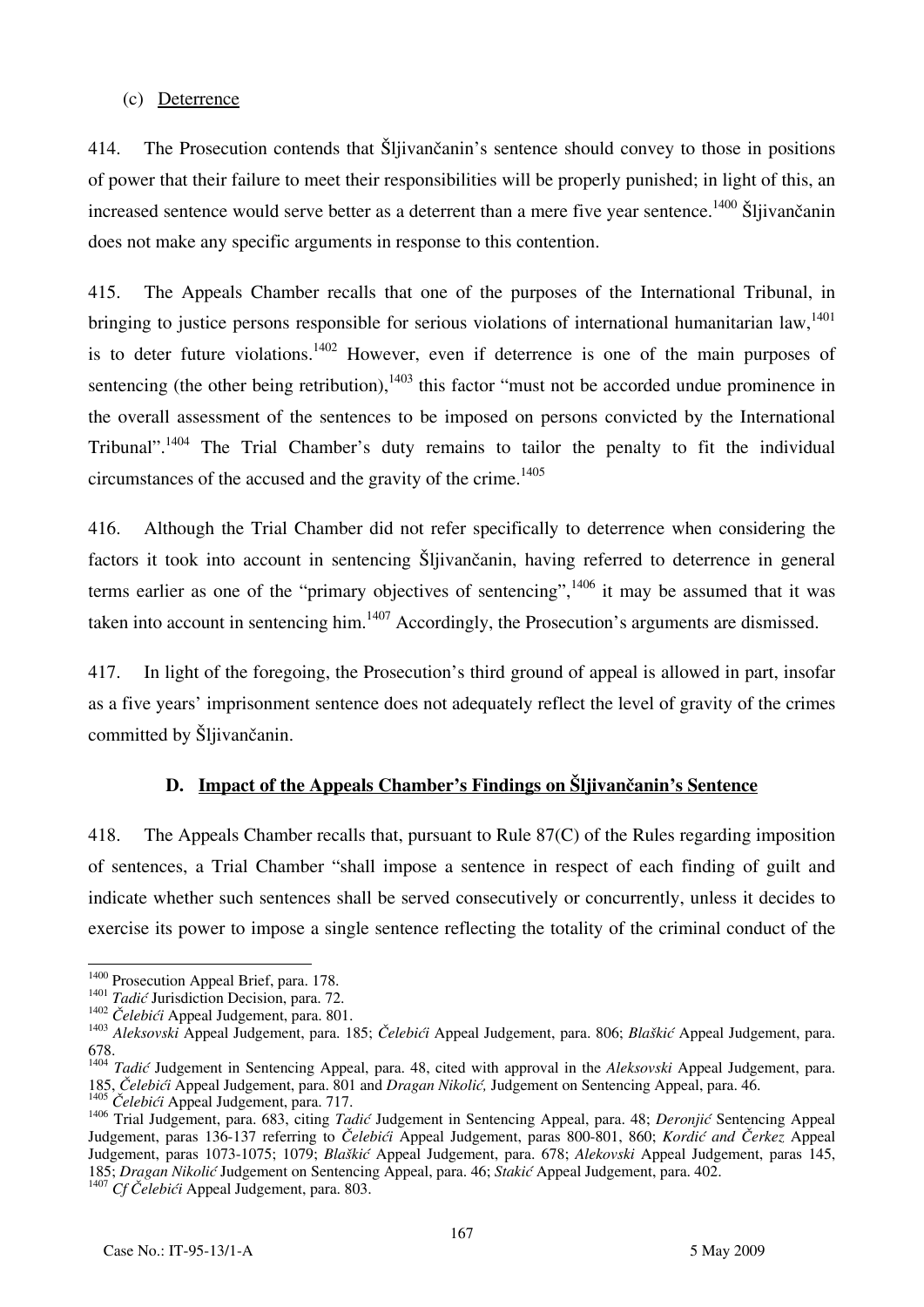accused". In imposing a single sentence of five years' imprisonment upon Šljivančanin, <sup>1408</sup> the Trial Chamber reflected the totality of his criminal conduct. The Appeals Chamber recalls that it has found that there was a discernible error in the Trial Chamber's exercise of discretion in imposing a five years' imprisonment sentence upon Šljivančanin for having aided and abetted the torture of prisoners of war at the hangar at Ovčara on 20 November 1991 under Count 7 of the Indictment.<sup>1409</sup> The Appeals Chamber further recalls that it has quashed Šljivančanin's acquittal for having aided and abetted the murder of prisoners of war at the hangar at Ovčara on 20 November 1991 under Count 4 of the Indictment. $1410$ 

419. In light of the foregoing, the Appeals Chamber, based on the circumstances of the case, including the seriousness of the crimes for which Šljivančanin was convicted and the quashing of his acquittal outlined above, raises, Judge Pocar and Judge Vaz dissenting, Šljivančanin's sentence to a term of 17 years' imprisonment.

 $\overline{\phantom{a}}$ <sup>1408</sup> Trial Judgement, para. 716.

<sup>1409</sup> *See supra* paras 412-413. 1410 *See supra* para. 103.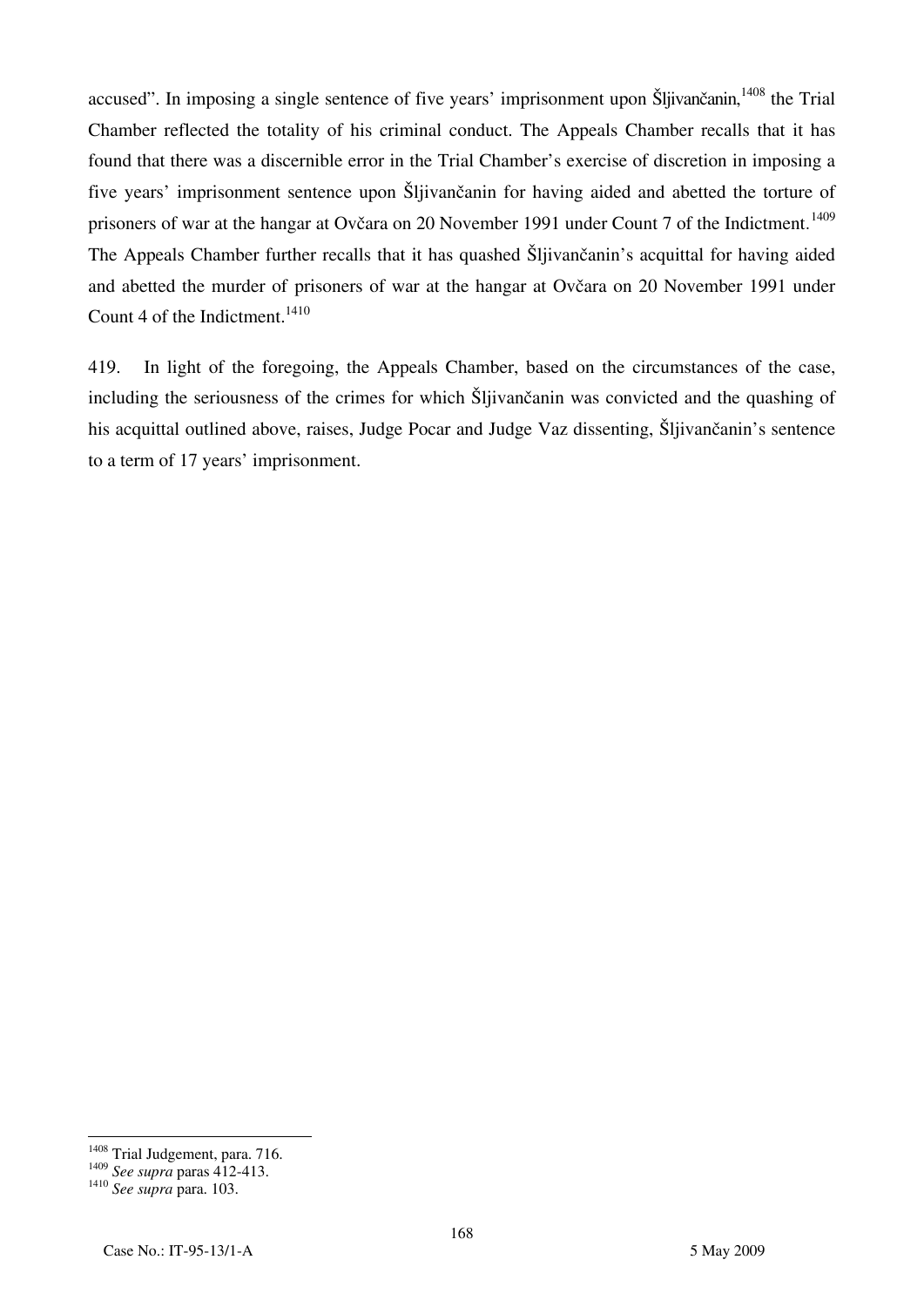# **VII. DISPOSITION**

For the foregoing reasons, **THE APPEALS CHAMBER**,

**PURSUANT TO** Article 25 of the Statute and Rules 117 and 118 of the Rules;

**NOTING** the respective written submissions of the Parties and the arguments they presented at the appeals hearing on 21 and 23 January 2009;

**SITTING** in open session;

**ALLOWS** the Prosecution's first ground of appeal, in part, insofar as it argues that the Trial Chamber erred in law in finding that, for the purposes of Article 5 of the Statute, the individual victims of crimes against humanity must be civilians; **DISMISSES** the Prosecution's first ground of appeal in all other respects; **AFFIRMS** the acquittals of Veselin Slijvančanin and Mile Mrkšić under Article 5 of the Statute;

**ALLOWS** by majority, the Prosecution's second ground of appeal; **QUASHES**, Judge Vaz dissenting, Veselin Šljivančanin's acquittal under Count 4 of the Indictment, and **FINDS**, pursuant to Articles 3 and  $7(1)$  of the Statute, Judge Pocar and Judge Vaz dissenting, Veselin Sljivančanin guilty under Count 4 of the Indictment for aiding and abetting the murder of 194 individuals identified in the Schedule to the Trial Judgement;

**ALLOWS** the Prosecution's third ground of appeal, in part, insofar as a five years' imprisonment sentence does not adequately reflect the level of gravity of the crimes committed by Šljivančanin;

**DISMISSES** the Prosecution's appeal in all other respects;

**DISMISSES** Mile Mrkšić's appeal in its entirety;

**AFFIRMS** Mile Mrkšić's convictions under Counts 4, 7 and 8 of the Indictment;

**DISMISSES** Veselin Šljivančanin's appeal in its entirety;

**AFFIRMS** Veselin Šlijvančanin's conviction under Count 7 of the Indictment;

**AFFIRMS** Mile Mrkšić's sentence of 20 years of imprisonment, subject to credit being given under Rule 101(C) of the Rules for the period already spent in detention;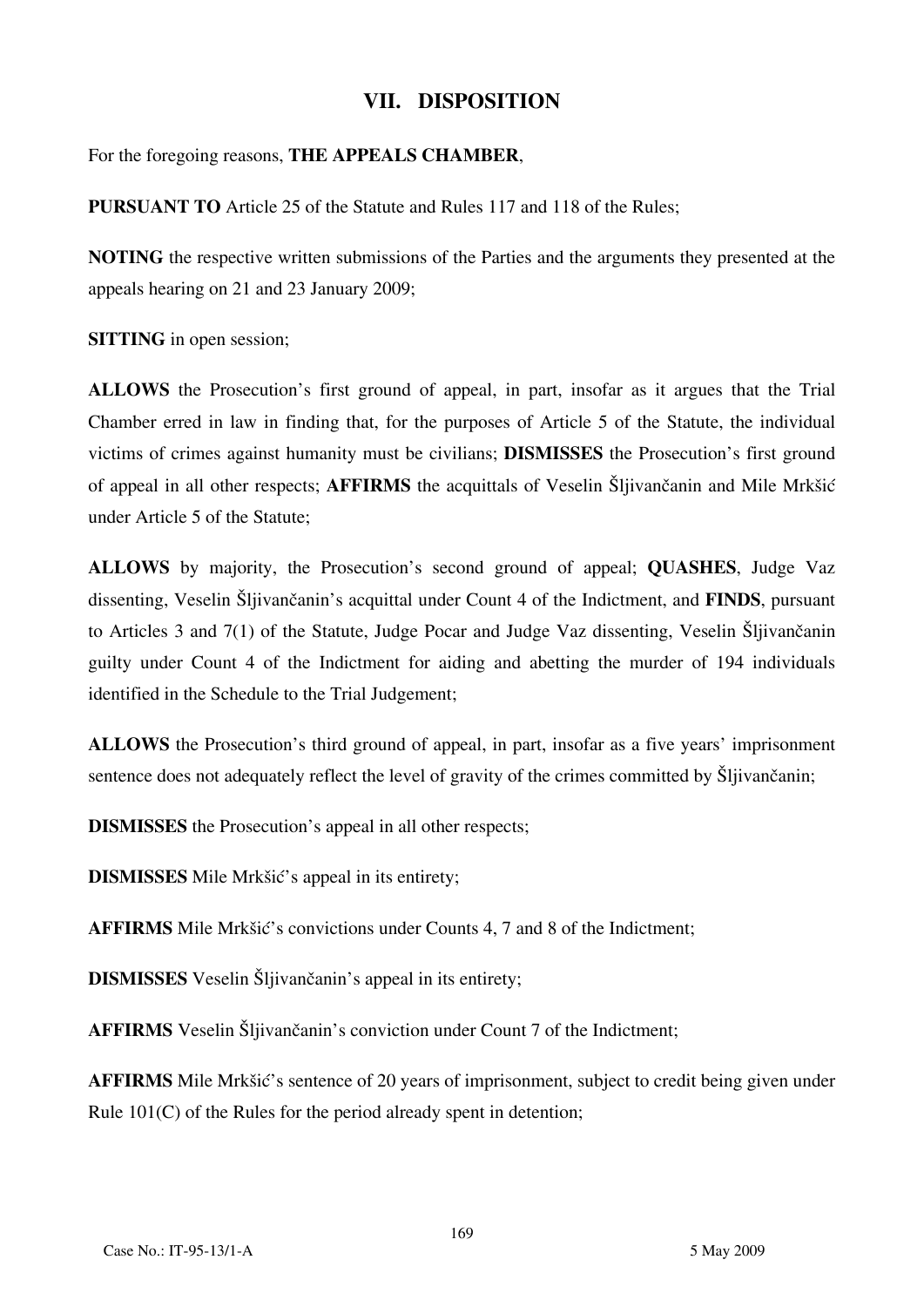**QUASHES** Veselin Sljivančanin's sentence of five years of imprisonment imposed by the Trial Chamber and **IMPOSES** by majority, Judge Pocar and Judge Vaz dissenting, a sentence of 17 years, subject to credit being given under Rule 101(C) of the Rules for the period already spent in detention;

**ORDERS**, in accordance with Rule 103(C) and Rule 107 of the Rules, that Mile Mrkšić and Veselin Šljivančanin are to remain in the custody of the International Tribunal pending the finalisation of arrangements for their transfer to the State where their sentences will be served.

Done in English and French, the English text being authoritative.

Judge Theodor Meron, Presiding Judge Mehmet Güney

Judge Fausto Pocar Judge Liu Daqun Judge Andrésia Vaz

\_\_\_\_\_\_\_\_\_\_\_\_\_\_\_\_\_\_ \_\_\_\_\_\_\_\_\_\_\_\_\_\_\_\_ \_\_\_\_\_\_\_\_\_\_\_\_\_\_\_\_\_\_\_\_\_\_\_

\_\_\_\_\_\_\_\_\_\_\_\_\_\_\_\_\_\_\_\_\_\_\_\_ \_\_\_\_\_\_\_\_\_\_\_\_\_\_\_\_\_\_\_\_\_\_\_\_\_

Judge Fausto Pocar appends a partially dissenting opinion.

Judge Andrésia Vaz appends a partially dissenting opinion.

Dated this fifth day of May 2009, At The Hague, The Netherlands

# **₣Seal of the International Tribunalğ**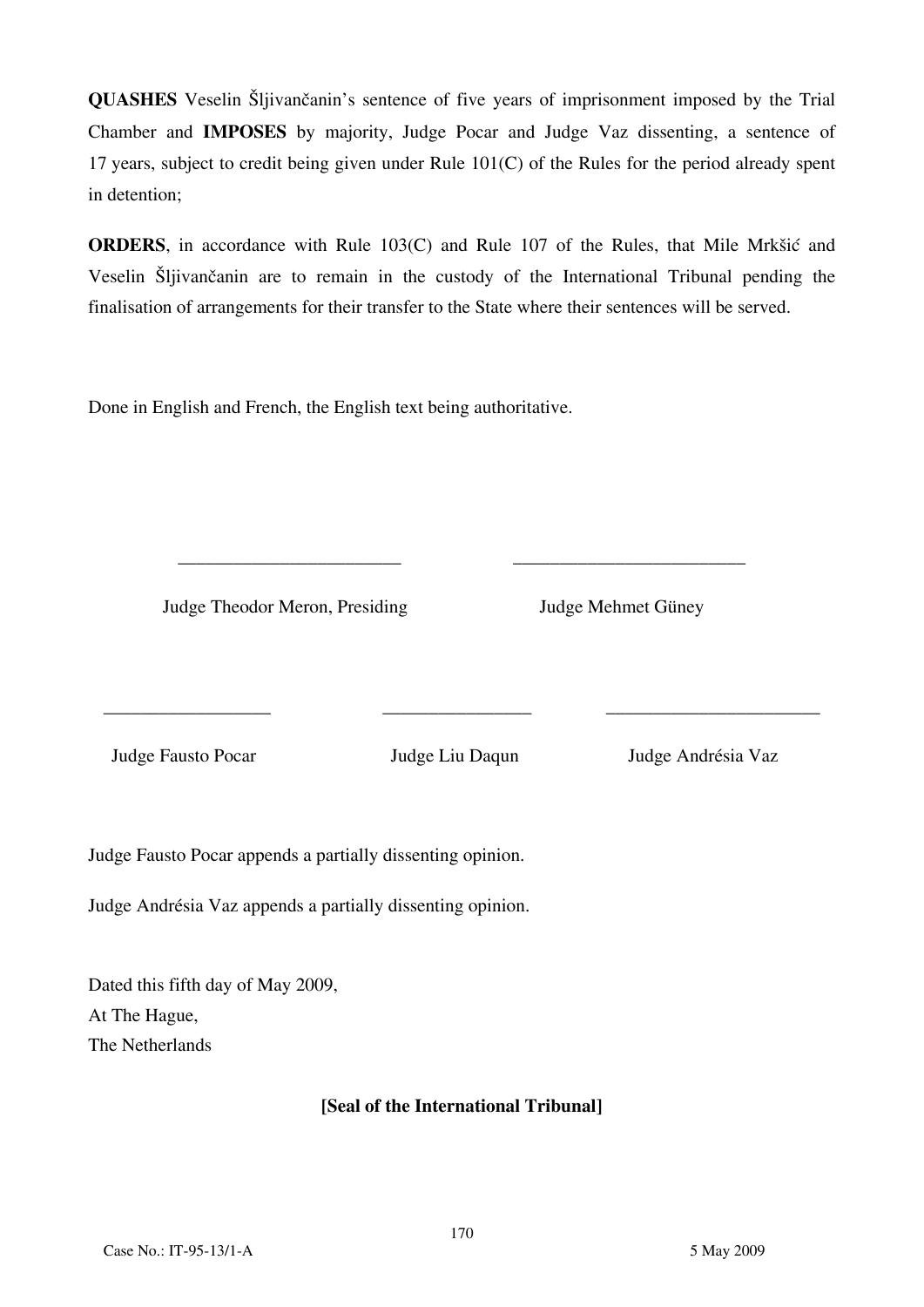# **VIII. PARTIALLY DISSENTING OPINION OF JUDGE POCAR**

1. In this Judgement, the Appeals Chamber allows the Prosecution's second ground of appeal and the Prosecution's appeal on Šljivančanin's sentence.<sup>1</sup> I agree with the Majority's reasoning and conclusion that the Trial Chamber committed an error of law in finding that Šljivančanin's duty to protect the prisoners of war pursuant to the laws and customs of war came to an end upon Mrkšić's order to withdraw.<sup>2</sup> I am also in agreement with the Majority that the Trial Chamber committed a discernible error in the exercise of its discretion when it found that a sentence of five years' imprisonment adequately reflected the gravity of the crimes committed by Slijivančanin, and in particular, the consequences of the torture upon the victims and their families, the especial vulnerability of the prisoners, and the very large number of victims.<sup>3</sup> However, for the reasons detailed below, I am unable to agree with the rest of the reasoning developed by the Majority in the discussion of the Prosecution's second ground of appeal or with the consequent conviction of Šljivančanin for aiding and abetting murder.<sup>4</sup> I also disagree with the Majority's decision to increase the sentence imposed on Šljivančanin by the Trial Chamber.<sup>5</sup>

2. For the reasons already expressed in my dissenting opinions in *Prosecutor v. Galić*, *Prosecutor v. Semanza*<sup>7</sup> and *Prosecutor v. Rutaganda*, <sup>8</sup> I do not believe that the Appeals Chamber has the power to remedy an error of the Trial Chamber by subsequently entering new or more serious convictions on appeal. Similarly, I do not believe that the Appeals Chamber has the power to impose a new sentence on the accused that is higher than that which was imposed by the Trial Chamber. The Appeals Chamber is bound to apply Article 25(2) of the Statute of the International Tribunal ("ICTY Statute") in such a manner as to comply with fundamental principles of human rights as enshrined in, *inter alia*, the International Covenant on Civil and Political Rights ("ICCPR").<sup>9</sup> Article 14(5) of the ICCPR provides that "[e]veryone convicted of a crime shall have the right to his conviction and sentence being reviewed by a higher tribunal according to law". Accordingly, the right to appeal convictions, not excluding convictions entered for the first time on appeal, should be granted to an accused before the International Tribunal.

 $\overline{\phantom{a}}$ 1 Appeal Judgement, paras 101-103 and 417.

 $^2$  Appeal Judgement, paras 64-74 and 75, first sentence.

Appeal Judgement, para. 413.

<sup>&</sup>lt;sup>4</sup> Appeal Judgement, paras 61-63 and 76-103.

<sup>5</sup> Appeal Judgement, paras 418-419.

<sup>&</sup>lt;sup>6</sup> Prosecutor v. Stanislav Galić, Case No. IT-98-29-A, Judgement, 30 November 2006, Partially Dissenting Opinion of Judge Pocar, p. 187, para. 2.

<sup>7</sup> *Prosecutor v. Laurent Semanza*, Case No. ICTR-97-20-A, Judgement, 20 May 2005, Dissenting Opinion of Judge Pocar, pp. 131-133.

<sup>8</sup> *Prosecutor v. Georges Anderson Nderubumwe Rutaganda*, Case No. ICTR-96-3-A, Judgement, 26 May 2003, Dissenting Opinion of Judge Pocar ("*Rutaganda* Dissenting Opinion"), p. 4.

<sup>9</sup> International Covenant on Civil and Political Rights, 999 U.N.T.S. 171, *entered into force* 23 March 1976.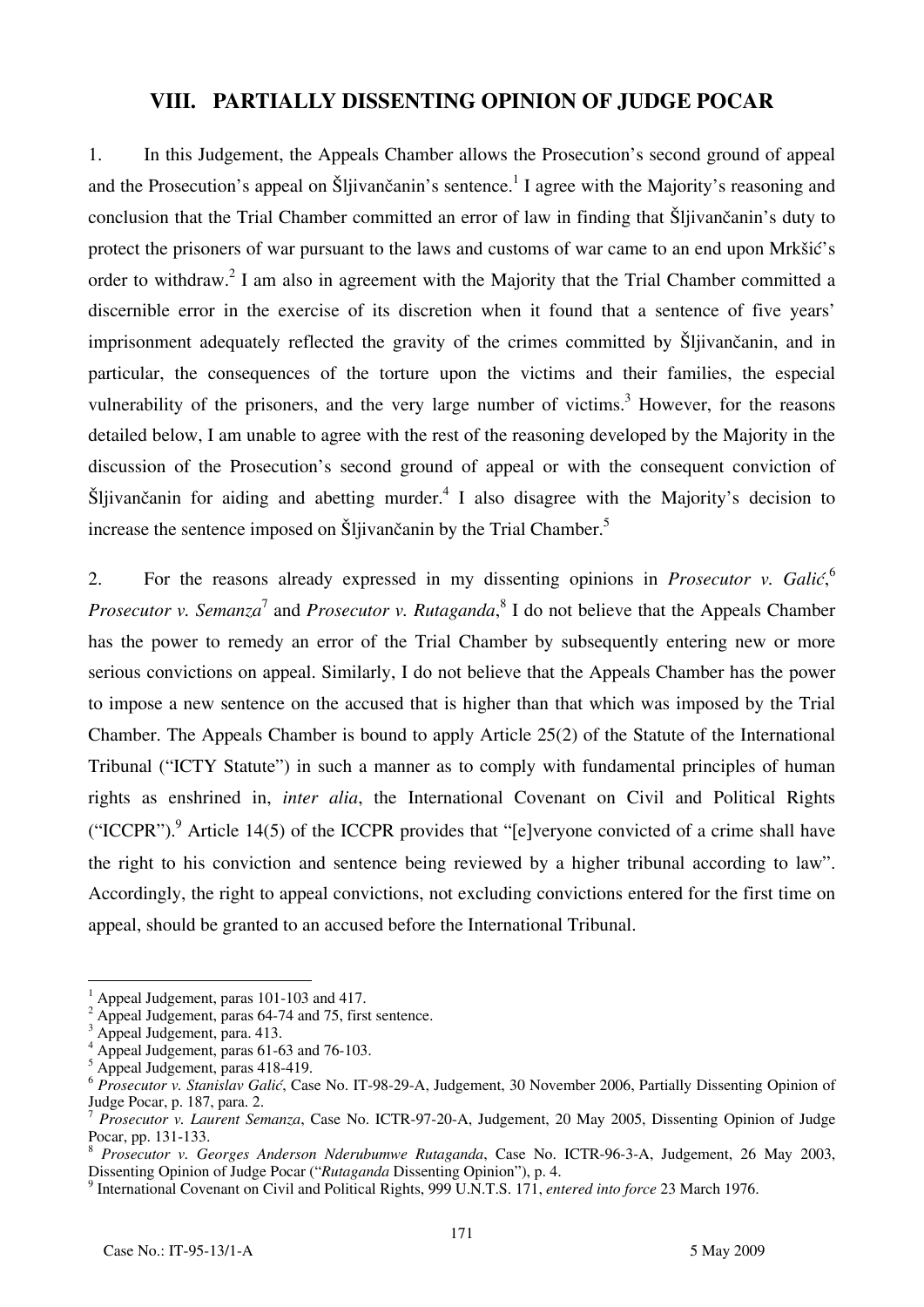3. The Appeals Chamber has had occasion to consider the scope of its powers in relation to Prosecution appeals against acquittals or sentencing in many cases. Regrettably, the practice of the International Tribunal and the International Criminal Tribunal for Rwanda ("ICTR") in relation to Prosecution appeals has been, and has been described as, "inconsistent".<sup>10</sup> I have analysed such practice in my previous dissents, and will not recall it here in detail.<sup>11</sup> I wish only to note that, in the framework of its past oscillating jurisprudence, the Appeals Chamber has never clarified which reasons, if any, justify the departure of the Appeals Chamber from the unconditional right preserved in the ICCPR to have both conviction and sentence reviewed by a higher court.<sup>12</sup> Nor does the Appeals Chamber do so in the present Judgement. I submit that the Appeals Chamber cannot regard its power to enter new convictions or impose higher sentences as self-evident. Furthermore, I consider that no reasons exist to permit the International Tribunal to subtract itself from applying the principles enshrined in the ICCPR, in accordance with the meaning given to them by the Human Rights Committee ("HRC"), that is, the very body entrusted to interpret the ICCPR for the overall purpose of monitoring its application and implementation.

4. The HRC has repeatedly stated that it is permissible for a person to be convicted and sentenced for the first time by the highest court in a jurisdiction, but that "this circumstance alone cannot impair the defendant's right to review of his conviction and sentence by a higher court".<sup>13</sup> Moreover, in *Gomaríz v. Spain*, the HRC held that Article 14(5) "not only guarantees that the judgement will be placed before a higher court [...] but also that the *conviction* will undergo a second review".<sup>14</sup> That is, where a person is convicted after an appeal against an acquittal, he has a right to a second review of his conviction and sentence by a higher court. This accords with the

 $\overline{a}$ <sup>10</sup> See, for example, Bing Bing Jia, "The Right of Appeal in the Proceedings Before the ICTY and ICTR", in Gabriella Venturini and Stefania Bariatti (eds.), *Liber Fausto Pocar. Diritti individuali e giustizia internazionale* (Milano: Giuffrè, 2009), p. 425.

<sup>&</sup>lt;sup>11</sup> See Rutaganda Dissenting Opinion, pp. 1-3; see also Prosecutor v. Radislav Krstić, Case No. IT-98-33-A, Judgement, 19 April 2004, paras 219-229 and p. 87; *Prosecutor v. Milomir Stakić*, Case No. IT-97-24-A, Judgement, 22 March 2006, p. 144; *Prosecutor v. Milan Martić*, Case No. IT-95-11-A, Judgement, 8 October 2008, p. 128; *see contra Prosecutor v. Laurent Semanza*, Case No. ICTR-97-20-A, Judgement, 20 May 2005, pp. 131-133; *Prosecutor v. Stanislav Gali}*, Case No. IT-98-29-A, Judgement, 30 November 2006, p. 186; *Prosecutor v. Athanase Seromba*, Case No. ICTR-2001-66-A, Judgement, 12 March 2008, para. 239.

<sup>12</sup> In the context of the *Rutaganda* Appeal Judgement, Judges Meron and Jorda observed in their Separate Opinion that the absence of any right to appeal a conviction entered for the first time by the Appeals Chamber, save in the case where the matter is remitted to the Trial Chamber, "is likely to infringe upon the fundamental principle of fairness recognized both in international law and many national legal systems". They noted that, as the sentence was not being increased, it was not necessary to fully determine, on that occasion, the compliance of the Appeals Chamber's approach with this "fundamental principle of fairness". Nevertheless, they considered that "given the importance of the issue raised, it is absolutely necessary for the Appeals Chamber to deal with it in the future, in order to find solutions consistent with fundamental principles of fairness and due process" (*Rutaganda* Appeal Judgement, Separate Opinion of Judges Meron and Jorda, p. 1). The Appeals Chamber has not yet addressed the abovementioned issue.

<sup>13</sup> HRC, Communication No. 1095/2002, *Gomaríz v. Spain*, 26 August 2005 ("*Gomaríz v. Spain*"), para. 7.1; HRC, Communication No. 1073/2002, *Terron v. Spain*, 5 November 2004, para. 7.4; HRC, Communication No. 836/1998, *Gelazauskas v. Lithuania*, 17 March 2003, para. 7.2; *see also* HRC, Communication No. 75/1980, *Finali v. Italy*, 31 March 1983, para. 12.

<sup>14</sup> *Gomaríz v. Spain*, para. 7.1 (emphasis added).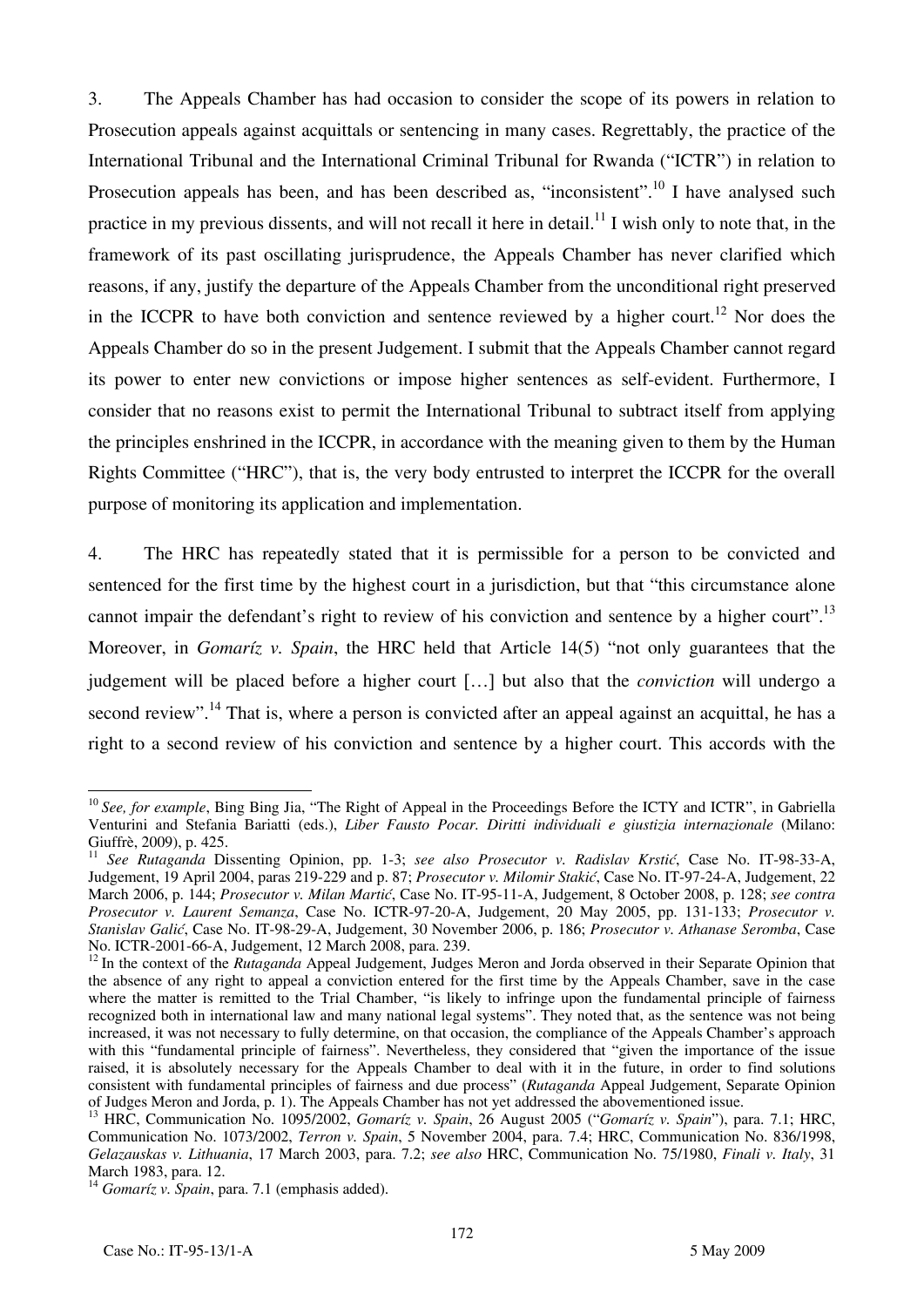view of the HRC in *Larrañaga v. The Philippines*, where it was held that Article 14(5) was violated when the accused was denied the review of his death sentence after being convicted of rape and murder by the Supreme Court of the Philippines following an acquittal at first instance.<sup>15</sup>

5. This analysis confirms the position I have taken in my previous dissents, namely, that the standard of human rights espoused by the United Nations is that a person convicted on appeal following an acquittal at first instance is entitled to a review of his or her conviction by a higher tribunal according to law. Pursuant to the ICCPR and its interpretation by the HRC, over 150 States are held to this standard. It would be unjustifiable for the International Tribunal to adopt a lower standard of human rights, particularly given the serious nature of the prosecutions. In my view, there is no merit to any of the arguments which have been adduced over time to counter the binding value of the principles enshrined in the ICCPR for the International Tribunal. I will now address those arguments in turn.

6. The applicability of the principle contained in Article 14(5) of the ICCPR and accompanying jurisprudence to the International Tribunal has been brought into question on the ground that it does not reflect a custom. In particular, it has been observed that a number of States parties to the ICCPR have entered either interpretative declarations or reservations to Article 14(5) of the ICCPR. It has further been pointed out that 42 States parties to the ICCPR have also ratified the Seventh Protocol to the European Convention on Human Rights and Fundamental Freedoms ("ECHR").<sup>16</sup> Article 2(1) of the Seventh Protocol to the ECHR prescribes that " $[e]$ veryone" convicted of a criminal offence by a tribunal shall have the right to have his conviction or sentence reviewed by a higher tribunal", but also states in the following paragraph that "[t]his right shall be subject to exceptions in regard to offences of a minor character, as prescribed by law, or in cases in which the person concerned was tried in the first instance by the highest tribunal or was convicted following an appeal against acquittal". It has been argued that, in ratifying the Seventh Protocol to the ECHR, these 42 States expressed their position that there is nothing in Article 14(5) of the ICCPR which was efficacious to prohibit them from making exceptions to the obligation to provide for an appeal from a conviction.

 $\overline{a}$ 

<sup>15</sup> HRC, Communication No. 1421/2005, *Larrañaga v. The Philippines,* 24 July 2006, para. 7.8; *see also* HRC, Communication No. 1381/2005, *Moreno v. Spain*, 25 July 2007, para. 7.2; HRC, Communication No. 1332/2004, *Juan García Sánchez and Bienvenida González Clares v. Spain*, 15 November 2006, para. 7.2; HRC, Communication No. 1325/2004, *Mario Conde Conde v. Spain*, 13 November 2006, para. 7.2; *compare with* HRC, Communication No. 521/1992, *Kulomin v. Hungary*, 22 March 1996, para. 11.7, in which the Supreme Court quashed the judgment of the Court of First Instance which had found the accused guilty of murder with cruelty, and instead convicted the accused of murder with cruelty and out of financial gain. The HRC held that there was no contravention of Article 14(5) as there was a subsequent review by the President of the Supreme Court of that decision.

<sup>&</sup>lt;sup>16</sup> Protocol No. 7 to the 1950 European Convention for the Protection of Human Rights and Fundamental Freedoms, E.T.S. 117, *entered into force* 1 November 1988 ("Seventh Protocol to the ECHR").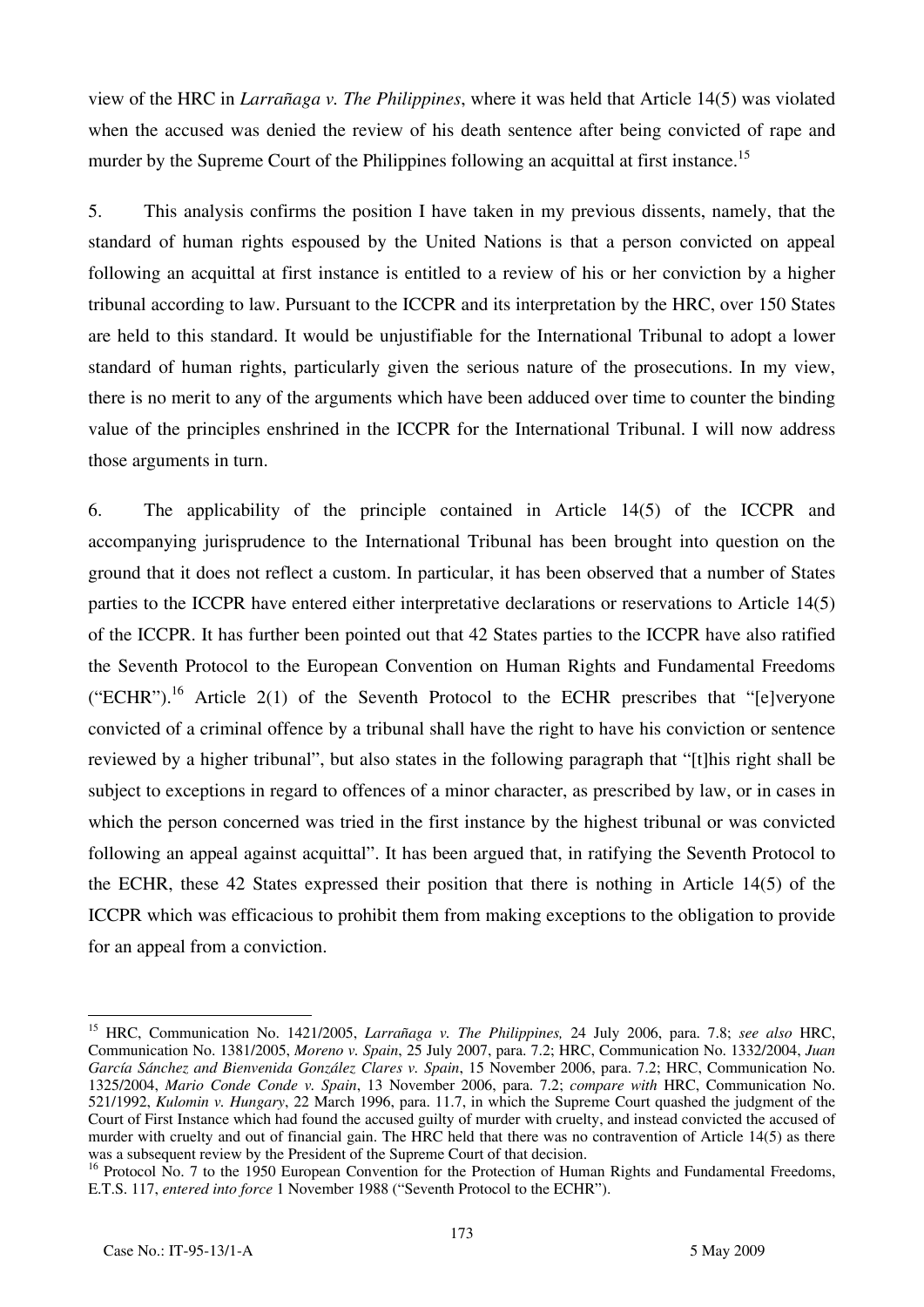7. I observe, at the outset, that the Appeals Chamber had occasion to state that the ICCPR "is part of general international law and is applied on that basis".<sup>17</sup> I further note that, as the Appeals Chamber is bound to observe the principle enshrined in Article 14(5) of the ICCPR regardless of the status of customary international law on this point, the aforementioned objection to the applicability of the principles contained in the ICCPR is pointless. In any event*,* I submit that none of the aforementioned arguments is conclusive. First, only a very limited number of States have entered such declarations or reservations, a number of which present a different scope from that relevant to the present case.<sup>18</sup> Second, I note that the ICCPR and the ECHR provisions as to right of appeal are not in conflict, but rather present two different standards of protection of fair trial rights. One of the key principles in the international protection of human rights is that when there are diverging international standards, the highest should prevail. In addition, the difference in the scope of the obligations accepted by States under the ICCPR and ECHR is explained by the different enforcement mechanisms attached to those instruments. In ratifying the ECHR, States must accept the compulsory jurisdiction of the European Court of Human Rights, the decisions of which are binding on those States.<sup>19</sup> Accordingly, the fact that States parties to the ECHR have ratified an instrument wherein the scope of certain rights is limited, cannot be read as evidence that those States only recognise such rights within the specified limits. Rather, it means that those States have only accepted the *jurisdiction* of the European Court of Human Rights to that limited extent.

8. Another argument has been made that the International Tribunal, not being a State, cannot make reservations to Article 14(5) of the ICCPR, but that its Statute may be treated as having the effect of one. I disagree, as I consider that the fact that no reservation to Article 14(5) of the ICCPR could be entered on behalf of the International Tribunal further supports the argument that the principle enshrined in this Article applies to the International Tribunal without exception. Neither the fact that the International Tribunal is not a national tribunal, nor the fact that it cannot become a party to the ICCPR, challenge the binding value of the ICCPR or diminish the relevance of the views of the HRC. Rather, the particular circumstances of the International Tribunal militate against

 $\overline{a}$ <sup>17</sup> Prosecutor v. Jean-Bosco Barayagwiza, Case No. ICTR 97-19-AR72, Decision, 3 November 1999, para. 40. The Appeals Chamber continued by stating that, conversely, "[h]uman right treaties such as the [ECHR] and the American Convention on Human Rights, and the jurisprudence developed there under, are persuasive authorit [ies] which may be of assistance in applying and interpreting the Tribunal's applicable law. Thus, they are not binding of their own accord

 $18$  Only 14 States have entered reservations or declarations pertaining to Article 14(5). Not all of these reservations relate specifically to the question at hand. Rather, a reservation or declaration to not provide a right of appeal against a conviction pronounced on appeal following the reversal of an acquittal has been only specifically entered by Austria, Belgium, Germany, Luxembourg and Norway (however, following the adoption of the Criminal Procedure Act, which introduced the right to the re-examination of a conviction by an higher court, Norway limited its reservation, excluding the right to appeal against convictions entered on appeal only if the appeal is grounded on alleged errors in the assessment of evidence in relation to the issue of guilt; *see* HRC, Communication No. 789/1997, *Bryhn v. Norway,* 2 November 2000, in *Report of the Human Rights Committee, G.A.O.R.,* Supplement No. 40 (A/55/40, Vol. II)).

<sup>&</sup>lt;sup>19</sup> ECHR, Section II; *see*, in particular, Articles 19 and 46.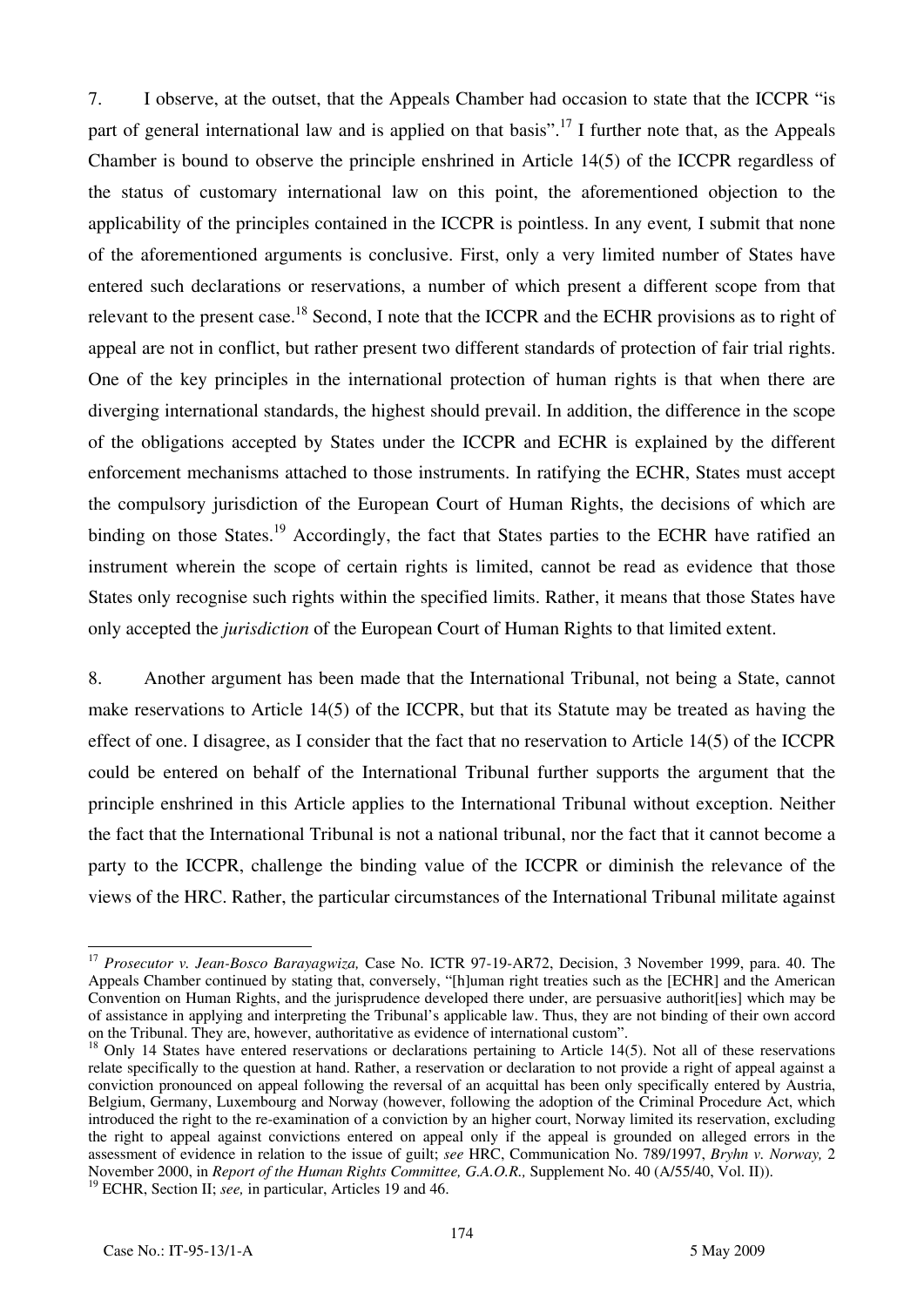such a finding. The International Tribunal is an organ of the United Nations, the General Assembly of which unanimously approved the ICCPR. As a direct expression of the very same international organization which instigated and unanimously endorsed the ICCPR, the International Tribunal is not entitled to avoid the application of the principles enshrined therein. The absence of any avenue of complaint about the International Tribunal's non-compliance with the ICCPR is all the more reason to carefully protect an individual's right to appeal, particularly given the serious nature of the prosecutions.

9. Further, the ICTY Statute cannot be read as exonerating the International Tribunal from observing the principle enshrined in Article 14(5) of the ICCPR. In particular, I find no merit in the argument that the logical consequence of provision in the ICTY Statute for the Prosecution to appeal acquittals is that convictions may be entered on appeal. In his Report, the Secretary General set out that the right to appeal should be provided for under the Statute "as it is a fundamental element of individual civil and political rights and has, *inter alia*, been incorporated in the  $[ICCPR]$ "<sup>20</sup> In light of the above, basic rules of interpretation dictate that, in the absence of an express exception, the Statute cannot be interpreted as derogating from the fundamental right to appeal enshrined in Article 14(5), if it can be interpreted in accordance with the right to appeal as reflected therein. The Prosecution's right to appeal acquittals may be ensured in the context of the ICTY Statute without infringing upon the accused's (superior) right to appeal against convictions. It can be done simply through a decision to remit a case to a Trial Chamber when the Appeals Chamber considers that a new conviction should be entered or a sentence increased. As a result, even if the text of the Statute were to permit a different interpretation, which I do not concede, the interpretation that conforms to the principle of the right to appeal must be preferred.

10. Finally, it has been argued that reasons of efficiency would militate against recognising an accused's right to appeal against convictions entered for the first time on appeal. This position, however, falls against the long-lasting jurisprudence of the Appeals Chamber, which has repeatedly stated that concerns about efficiency in the administration of justice can never be implemented to the detriment of human rights standards. $^{21}$ 

 $\overline{a}$ <sup>20</sup> Report of the Secretary-General Pursuant to Paragraph 2 of Security Council Resolution 808 (1993), UN Doc. No. S/25704 (3 May 1993), para. 116.

<sup>&</sup>lt;sup>21</sup> See, for example, Prosecutor v. Naser Orić, Case No. IT-03-68-AR73.2, Interlocutory Decision on Length of Defence Case, 20 July 2005, para. 8; *Prosecutor v. Edouard Karamera et al.,* Case No. ICTR-98-44-AR15*bis.*3, Decision on Appeals Pursuant to Rule 15*bis*(D), 20 April 2007, paras 24 and 28; *Prosecutor v. Jovica Stanišić and Franko Simatović*, Case No. IT-03-69-AR73.2, Decision on Defence Appeal of the Decision on Future Course of the Proceedings, 16 May 2008, para. 19; *Prosecutor v. Jadranko Prlić et al.*, Case No. IT-04-74-AR73.9, Decision on Slobodan Praljak's Appeal Against the Trial Chamber's Decision of 18 May 2008 on Translations, 4 September 2008, para. 25.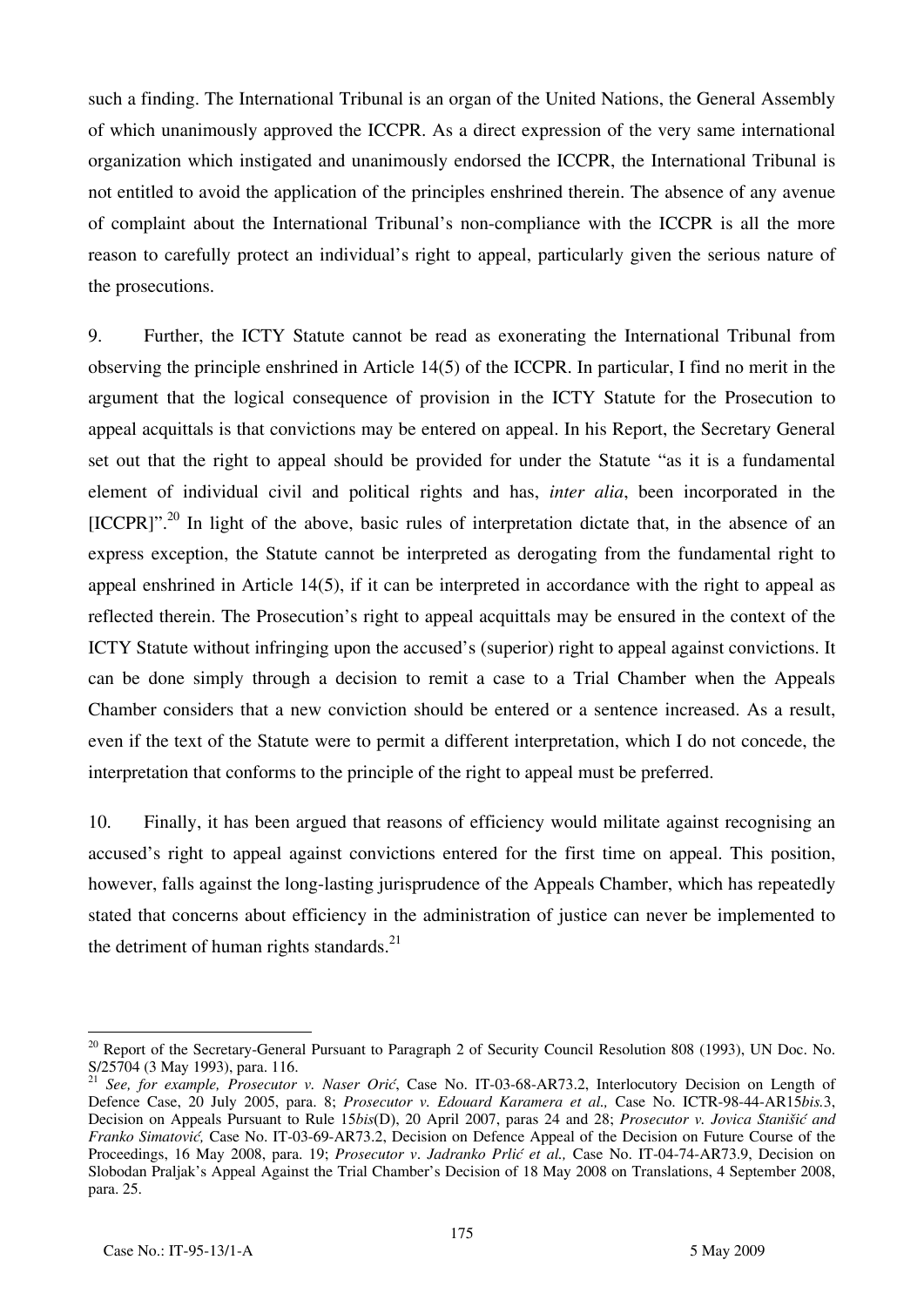11. In addition, I observe that the International Tribunal and the ICTR, established by the Security Council on behalf of the international community to deal with the most serious crimes, stand as examples of best practice for the prosecution of international crimes. These bodies do so at a time of great importance in the history of international criminal law, as evident through the development of the International Criminal Court, currently engaging in its first prosecutions, and the establishment of *ad hoc* and mixed tribunals such as the Special Tribunal for Lebanon and the Extraordinary Chambers in the Courts of Cambodia. Accordingly, it is incumbent on the International Tribunal and the ICTR to apply the highest standard of human rights.

12. In conclusion, I consider that, after having found that the Trial Chamber committed an error of law in affirming that Sljivančanin did not have a duty to protect the prisoners of war following Mrkšić's order to withdraw, the Appeal Chambers should have taken a different course in this Judgement. It should have remitted the matter to the Judges of first instance for them to address whether the available evidence would show, beyond reasonable doubt, Slijivančanin's guilt for aiding and abetting murder. This approach was especially compelling in the circumstances of the present case as, in light of its finding that it was not incumbent on Sliivančanin to ensure the safety of prisoners of war, many circumstances of fact were completely unexplored by the Trial Chamber. The Appeals Chamber engages itself in highly fact-intensive evaluations of whether Slijivančanin was aware of Mrkšić's order to withdraw the JNA troops,<sup>22</sup> whether  $\tilde{S}$ ljivančanin's failure to act contributed to the murders of the prisoners of war,  $^{23}$  and whether he realised that the killing of the prisoners of war at Ovčara had become a likely occurrence.<sup>24</sup> The Appeals Chamber enteres a conviction based on the trial record without having observed the witness testimony or the presentation of evidence, factors which may be particularly important in assessing witness credibility. In so doing, the Appeals Chamber enters, for the first time in this case, findings on matters which are primarily within the responsibility of the Trial Chamber, such as finding on issues of fact that are crucial to a verdict of guilt. Such findings are now destined to remain unchallenged, in clear violation of Sliivančanin's right to appeal against convictions.

13. Likewise, remitting the determination of sentence to the Trial Chamber in order to ensure that the right to appeal against sentence is upheld is especially important in the circumstances of this case. In this case, the Appeals Chamber does not consider that the Trial Chamber merely erred by improperly taking into account one of the sentencing factors at issue, or made an error as to some of the facts upon which it exercised its discretion, or failed to correctly note one or more of the legal principles governing sentencing. Rather, the Appeals Chamber finds that the Trial

 $\overline{a}$  $22$  Appeal Judgement, paras 61-62.

<sup>&</sup>lt;sup>23</sup> Appeal Judgement, paras 76-100.

<sup>&</sup>lt;sup>24</sup> Appeal Judgement, para. 63.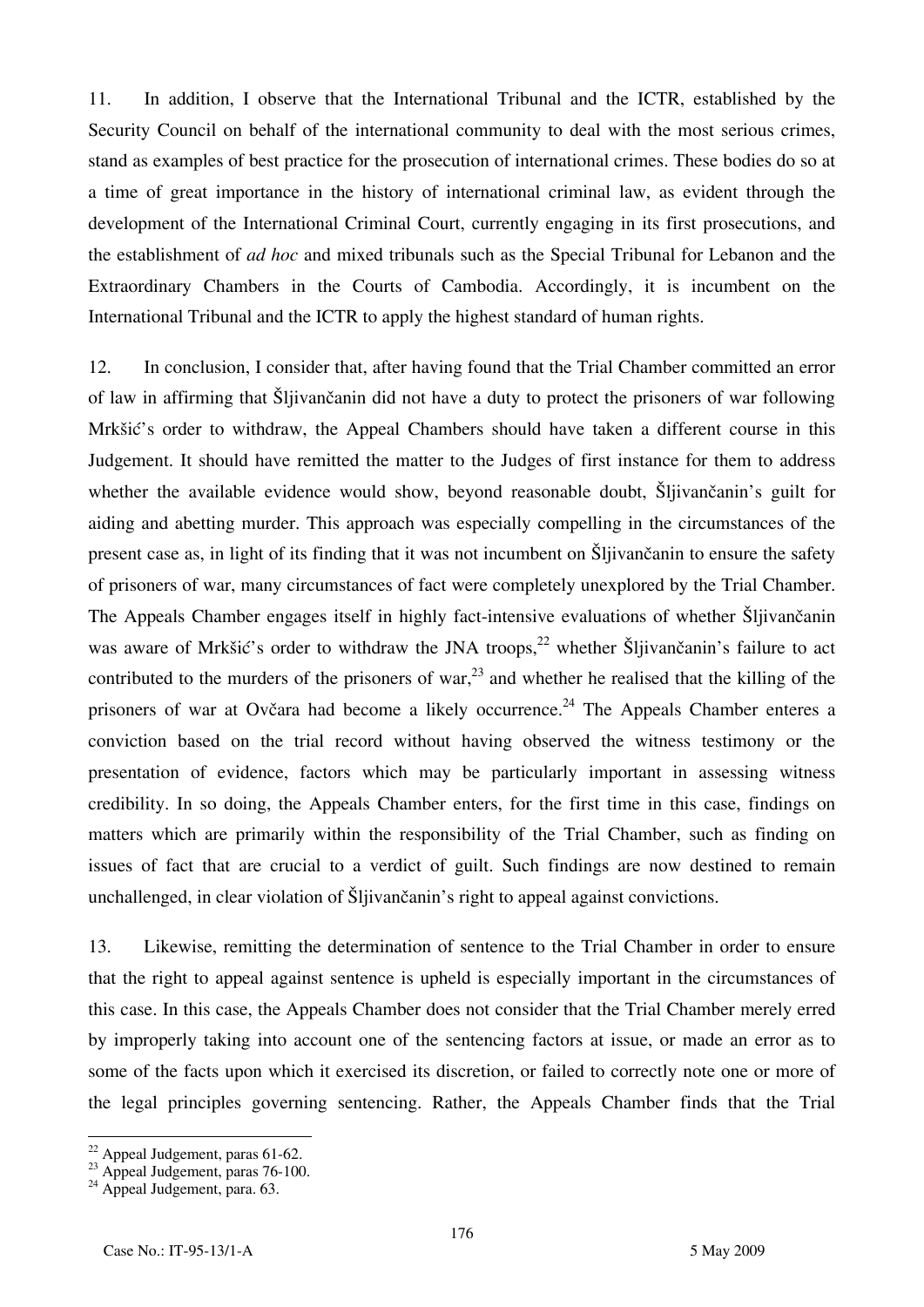Chamber completely erred in its determination of an appropriate sentence, even though it properly took into account all of the relevant sentencing factors, due to the extremely grave nature of the crimes committed. In other words, the Appeals Chamber considers that the sentence must be wholly reassessed. Such a *de novo* reassessment must be made by a Trial Chamber, being the Chamber with primary responsibility for evaluation of evidence and with broad discretion to fulfil its obligation to individualise penalties to fit the circumstances of the accused and the gravity of the crime. Such a complete reassessment makes it all the more imperative that the resulting sentence be subject to review by a higher court.

Done in English and French, the English text being authoritative.

Done this fifth day of May 2009, At The Hague The Netherlands

Judge Fausto Pocar

\_\_\_\_\_\_\_\_\_\_\_\_\_\_\_\_\_\_\_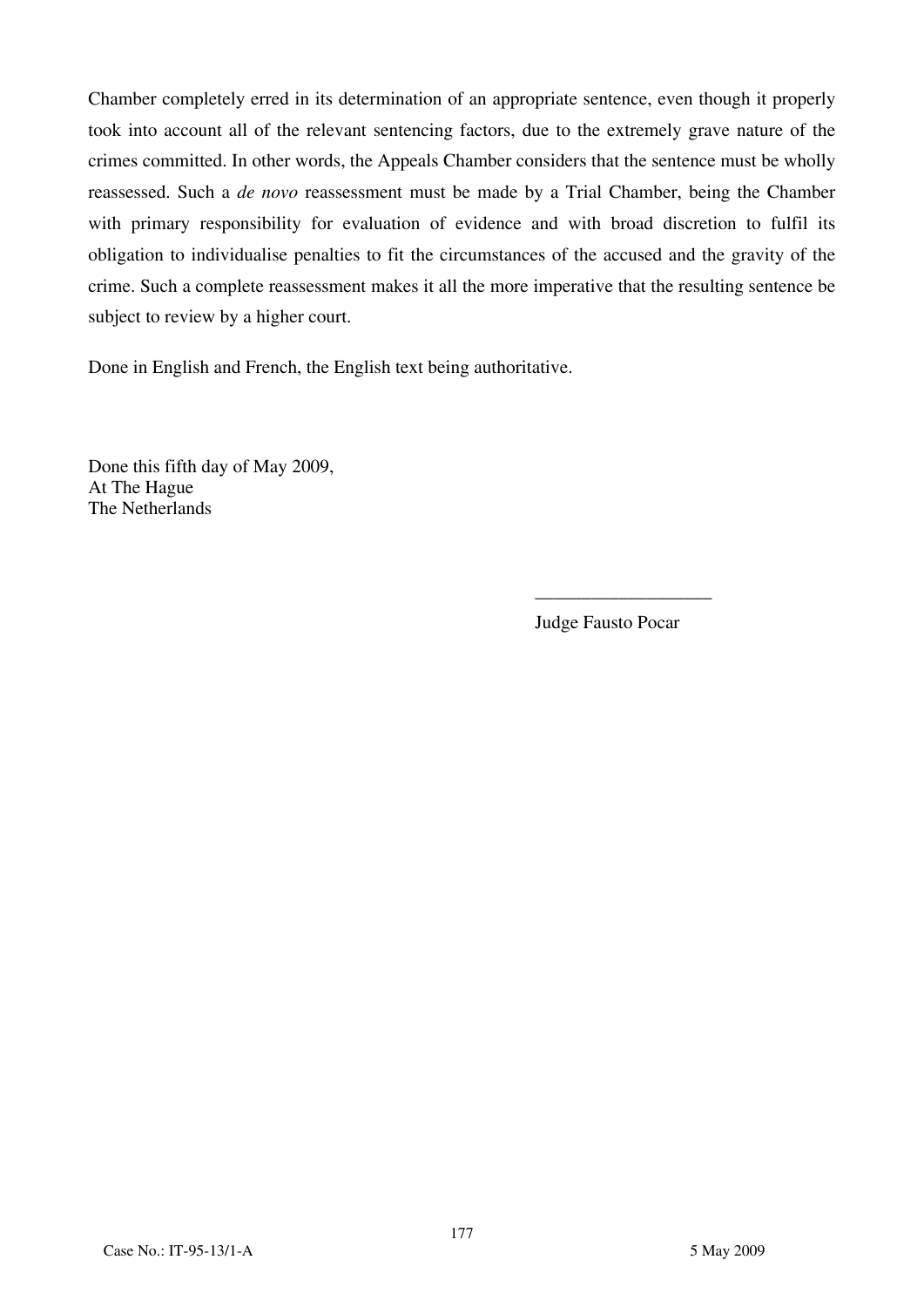## **IX. PARTIALLY DISSENTING OPINION OF JUDGE VAZ**

1. I support the Judgement of the Appeals Chamber in respect of the appeals filed by Mile Mrkšić and Veselin Šljivančanin. I regret not to be able to share the position of the majority as regards the second ground of appeal filed by the Prosecution. In my view, for the reasons explained below, the Appeals Chamber could not find beyond reasonable doubt that Šljivančanin aided and abetted the crime of murder and it, therefore, should have left the Trial Chamber's conclusion on acquittal undisturbed. Consequently, I cannot support the revision of the sentence based on the new conviction entered by the Appeals Chamber.<sup>1</sup>

### **A. Mens rea**

2. I am not entirely convinced that Šljivančanin possessed the required *mens rea* for aiding and abetting murder by omission.<sup>2</sup> In this regard, I note that in order to enter a conviction under this mode of responsibility, the Trial Chamber must have been satisfied beyond reasonable doubt that Šljivančanin knew that (i) killings of the prisoners of war were likely to take place at Ovčara and that (ii) his failure to take action in this regard would assist the commission of the murders.<sup>3</sup> The Trial Chamber found itself unable to so conclude and thus acquitted Šljivančanin of the crime of murder.<sup>4</sup> To overturn this acquittal, the Appeals Chamber must find that the inference made by the Trial Chamber was unreasonable and that the *only* reasonable inference on the evidence was that Šljivančanin did possess the required knowledge.<sup>5</sup>

3. Chronologically, the Trial Chamber – in full consideration of the circumstantial evidence, including Šlivančanin's knowledge of previous incidents of mistreatment and killing<sup>6</sup> - reasonably concluded that Šljivančanin could not foresee that the killings would occur as long as the prisoners of war remained under the authority of the JNA. These conclusions are confirmed by the Appeal Judgement.7 The Trial Chamber then found that it was *only after the full execution of the order* to withdraw the JNA troops that the killings became a likely occurrence.<sup>8</sup> However, it was unable to conclude with certainty that Šljivančanin learnt about this order at the time it was given by Mrkšić.<sup>9</sup>

 $\overline{\phantom{a}}$ 

<sup>1</sup> Appeal Judgement, paras 418-419.

<sup>&</sup>lt;sup>2</sup> Appeal Judgement, paras 61-63.

<sup>3</sup> *Cf. Ori<sup>ć</sup>* Appeal Judgement, para. 43; Appeal Judgement, para. 49. <sup>4</sup>

<sup>&</sup>lt;sup>4</sup> Trial Judgement, paras 672-674.

<sup>5</sup> *Cf. Stakić* Appeal Judgement, para. 219; *Čelebići* Appeal Judgement, para. 458; *Kvočka* Appeal Judgement, para. 18; *Krnojelac* Trial Judgement, para. 67.

 $6$  Trial Judgement, paras 375, 663-666, 672, 691. This knowledge, coupled with the JNA's failure to protect the prisoner of war, formed basis for Šljivančanin's conviction for torture (Trial Judgement, paras 663-667, 672, 674, 715). 7

Appeal Judgement, paras 57-60.

<sup>8</sup> Trial Judgement, para. 672.

<sup>9</sup> Trial Judgement, paras 387-389, 661, 672, 691.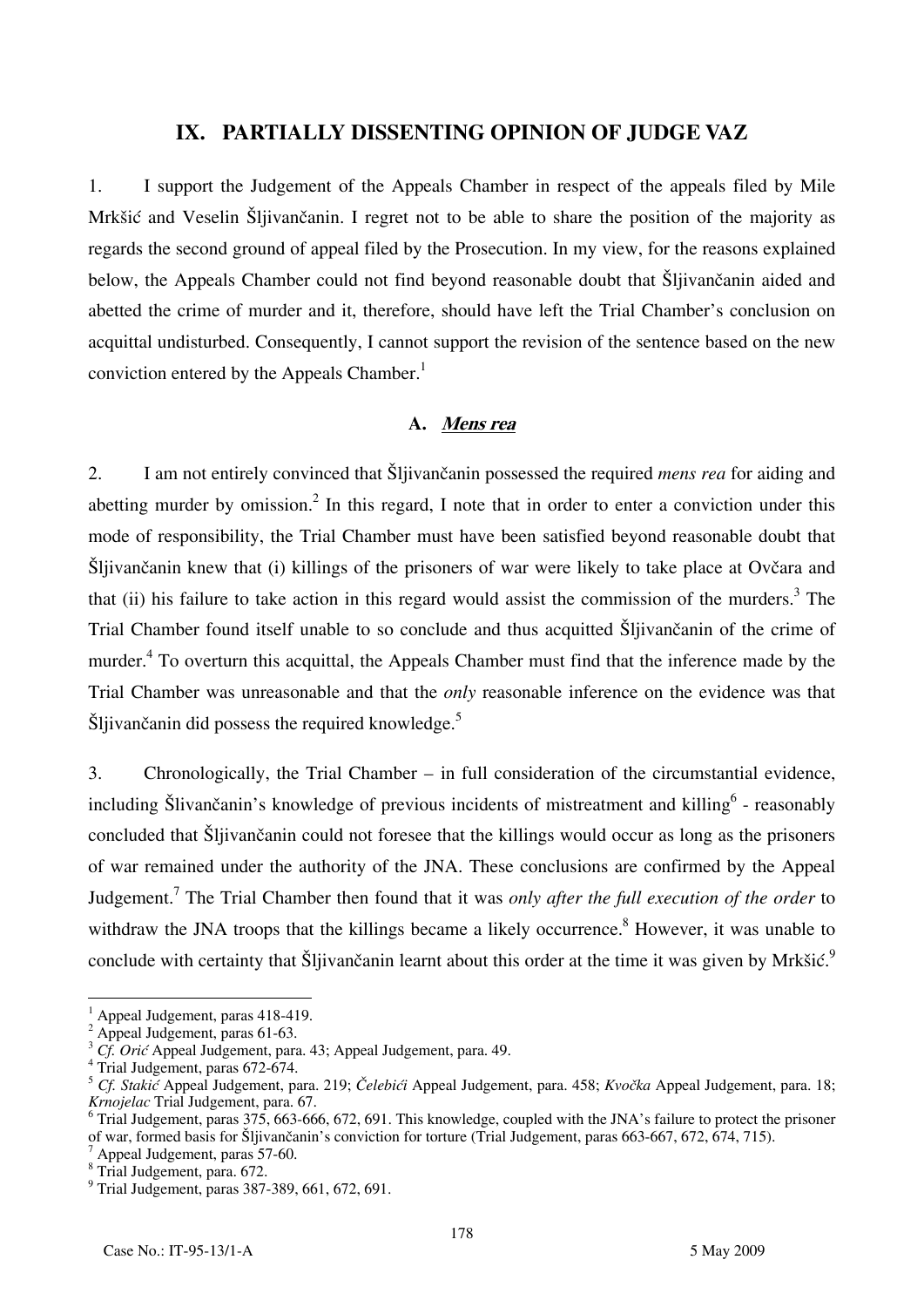On the contrary, it underlined that any suggestion that he was informed of it through "other means" than being at Negoslavci would be a mere conjecture.<sup>10</sup> In this situation, the Trial Chamber did not pursue the analysis as to when and whether he learnt about it at a later stage, because it found that Šljivančanin's responsibility came to an end "with the withdrawal of the last JNA troops".<sup>11</sup>

4. The Appeal Judgement concludes that Šljivančanin knew that the killings were likely to occur as soon as he learnt about the order to withdraw.12 According to the Appeal Judgement, this happened during his meeting with Mrkšić "on the night of 20 November 1991" as "Mrkšić must have told Šljivančanin that he had withdrawn the JNA protection".13 Yet, there is no clear evidence cited in support of this conclusion.<sup>14</sup> To the contrary, this crucial conclusion, which must be the *only* reasonable one, appears to be solely based on Šljivančanin's testimony that he inquired about further tasks and duties,<sup>15</sup> although there is no evidence as to what Mrkšić actually responded to that inquiry.16 Moreover, there is no certainty about the exact time when this meeting took place and thus when Šljivančanin would have gained such knowledge.17 In the circumstances of the case, where Šlijvančanin would not have met with Mrkšić until after 8 p.m., the withdrawal of the troops was completed by 9 p.m.<sup>18</sup> and the killings followed shortly thereafter, <sup>19</sup> such lack of precision with regard to the culpable *mens rea* should be fatal to any conclusion regarding guilt beyond reasonable doubt.

5. In light of the strict standard of appellate review,  $^{20}$  including the traditional deference accorded to Trial Chambers on factual matters, and having considered the trial record and the parties' submissions on appeal, I am not convinced that there exist sufficient grounds for overturning the Trial Chamber's conclusion in this regard. Naturally, absent his knowledge of the imminent likelihood of the murders, Šljivančanin could not have known that his inaction would contribute to the commission of those crimes.

 $\overline{a}$ <sup>10</sup> Trial Judgement, para. 661.

<sup>&</sup>lt;sup>11</sup> Trial Judgement, para. 673.

 $12$  Appeal Judgement, para. 62.

<sup>&</sup>lt;sup>13</sup> Appeal Judgement, para. 62.

<sup>14</sup> *Cf.* Trial Judgement, para. 388; Veselin Šljivančanin, T.13663-13666, 13983-13990; Ljubisa Vukanović, T. 15046. Rather to the contrary, the Trial Chamber found that Šljavančanin was not involved in the transmission of Mrkšić's order to withdraw the JNA troops from Ovčara (Trial Judgement, para. 285) and did not attend the briefing at the command post in Negoslavci on 20 November 1991 (Trial Judgement, para. 387).

<sup>&</sup>lt;sup>15</sup> Appeal Judgement, para. 62.

 $\frac{16}{16}$  I also note that this testimony was in fact given in the context of Šljivančanin's concern about the prisoners of war and his general feeling that they would be safe under the continuous JNA protection and not in reference to a particular discussion held in the context of the withdrawal (Veselin Šljivančanin, T.13981-13983). 17 The Appeal Judgement remains silent on this issue.

<sup>&</sup>lt;sup>18</sup> Trial Judgement, paras 86, 389.

<sup>&</sup>lt;sup>19</sup> Trial Judgement, para. 252.

<sup>20</sup> *E.g. Blagojević and Jokić* Appeal Judgement, para. 9: "Where the Prosecution is appealing, the Appeals Chamber will reverse [an acquittal] only if it finds that no reasonable trier of fact could have failed to make the particular finding of fact beyond reasonable doubt and the acquittal relied on the absence of this finding."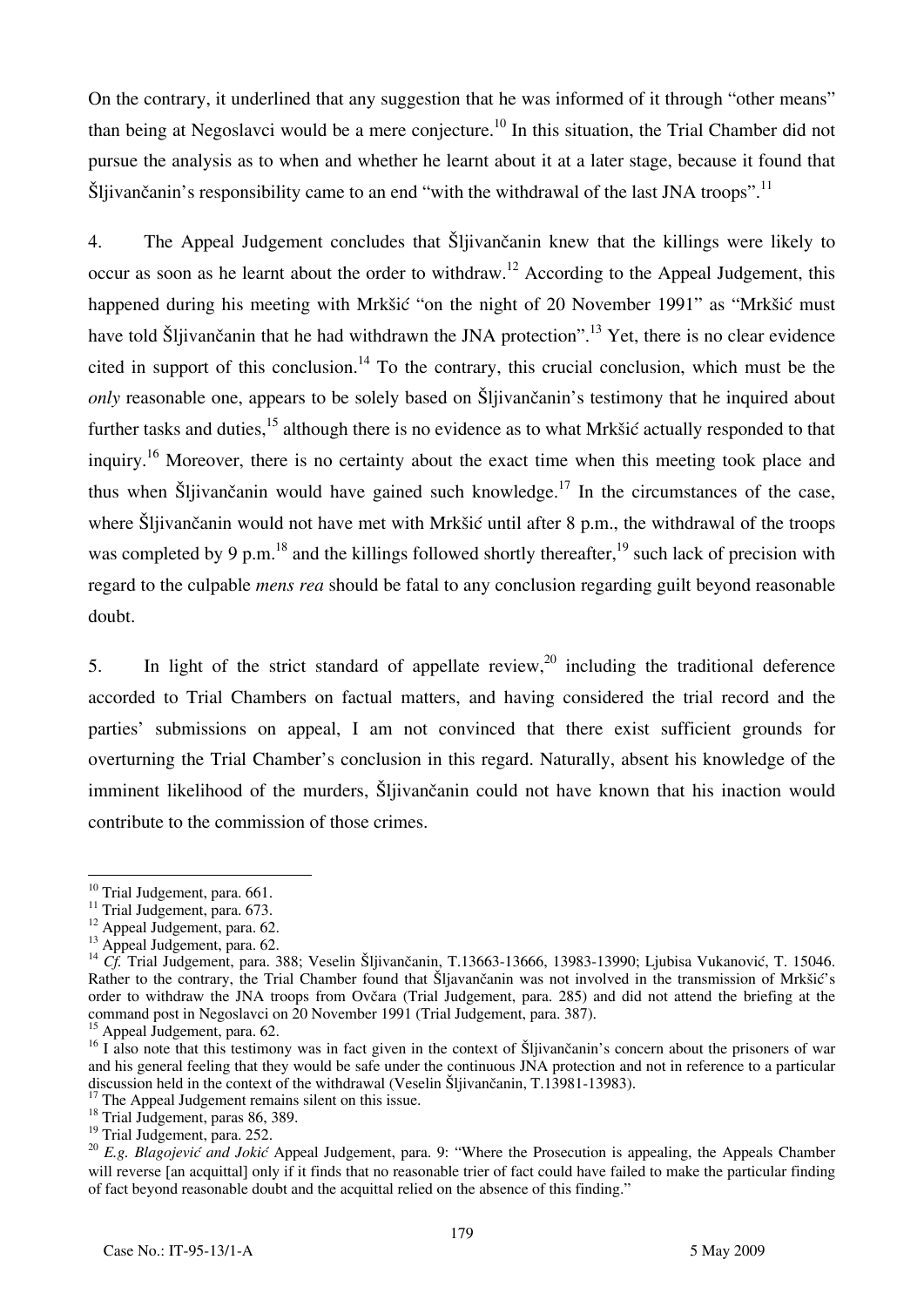6. In light of this conclusion, the issues of Šljivančanin's continuous duty to act and substantial contribution become moot, given that it would be impossible to enter a conviction absent the requisite *mens rea*. The analysis below illustrates my concerns in relation to the other two required elements, which I will deal with *ad abundantiam*, only to indicate that the Prosecution is far from having succeeded in eliminating "all reasonable doubt" as regards Šliivančanin's guilt.<sup>21</sup>

## **B. Šljivančanin's Duty to Act**

7. While I share the Appeals Chamber's position with respect to the general legal principles applicable to the question of the continuity of the legal duty to protect prisoners of war,<sup>22</sup> I have some reservations on the specific facts of this case.

8. In the present case, the custody of the prisoners of war remained within the same Detaining Power all agents of which were bound to protect them, subject however to their respective hierarchical positions. Šljivančanin was subordinate to Mrkšić and, as opposed to a proper *de jure*  authority, only had limited and temporarily delegated functions to protect the prisoners of war.<sup>23</sup> In these circumstances, the consequence of his commander's order to withdraw from Ovčara would be that Šljivančanin, while remaining an "agent" of the security organ of OG South, would cease to be the "agent in charge of the protection or custody".<sup>24</sup> Therefore, it did not, in my view, trigger Šljivančanin's duty towards the prisoners of war to the point that would require him to disobey (even assuming that he got informed of the order to withdraw in time) or take any other immediate measures.25 In fact, this order returned the primary duty to Mrkšić and Šljivančanin had, at that moment in time, no valid reason to believe that his superior would fail to fulfil his obligation to ensure the protection of the prisoners of war.<sup>26</sup> In my mind, the Prosecution has failed to prove otherwise.

9. This leads me to my third point which concerns Šljivančanin's ability to act and the effect of his failure to do so.

 $21$  Cf. Appeal Judgement, para. 49.

<sup>&</sup>lt;sup>22</sup> I have reservations as to the direct application of Articles 12 and 46 of Geneva Convention III to the case at hand, given that there was no transfer to a different Detaining Power or to a different location, but support that the principle according to which the prisoners of war must be protected at all times "entails the obligation of each agent in charge of the protection or custody of the prisoners of war to ensure that their transfer to another agent will not diminish the protection the prisoners are entitled to." (Appeal Judgement, para. 71).

 $^{23}$  See Trial Judgement, paras 399-400, 668, 673, 691. See also Appeal Judgement, paras 83-92. <sup>24</sup> See Appeal Judgement, para. 89.

<sup>&</sup>lt;sup>25</sup> The Appeal Judgement rightly underlines that "absent a specific delegation by the commander,  $\tilde{S}$ ljivančanin had no specific responsibility for prisoners of war, by virtue of his position as security organ of the OG South" (para. 86). 26 See *supra*, para. 3.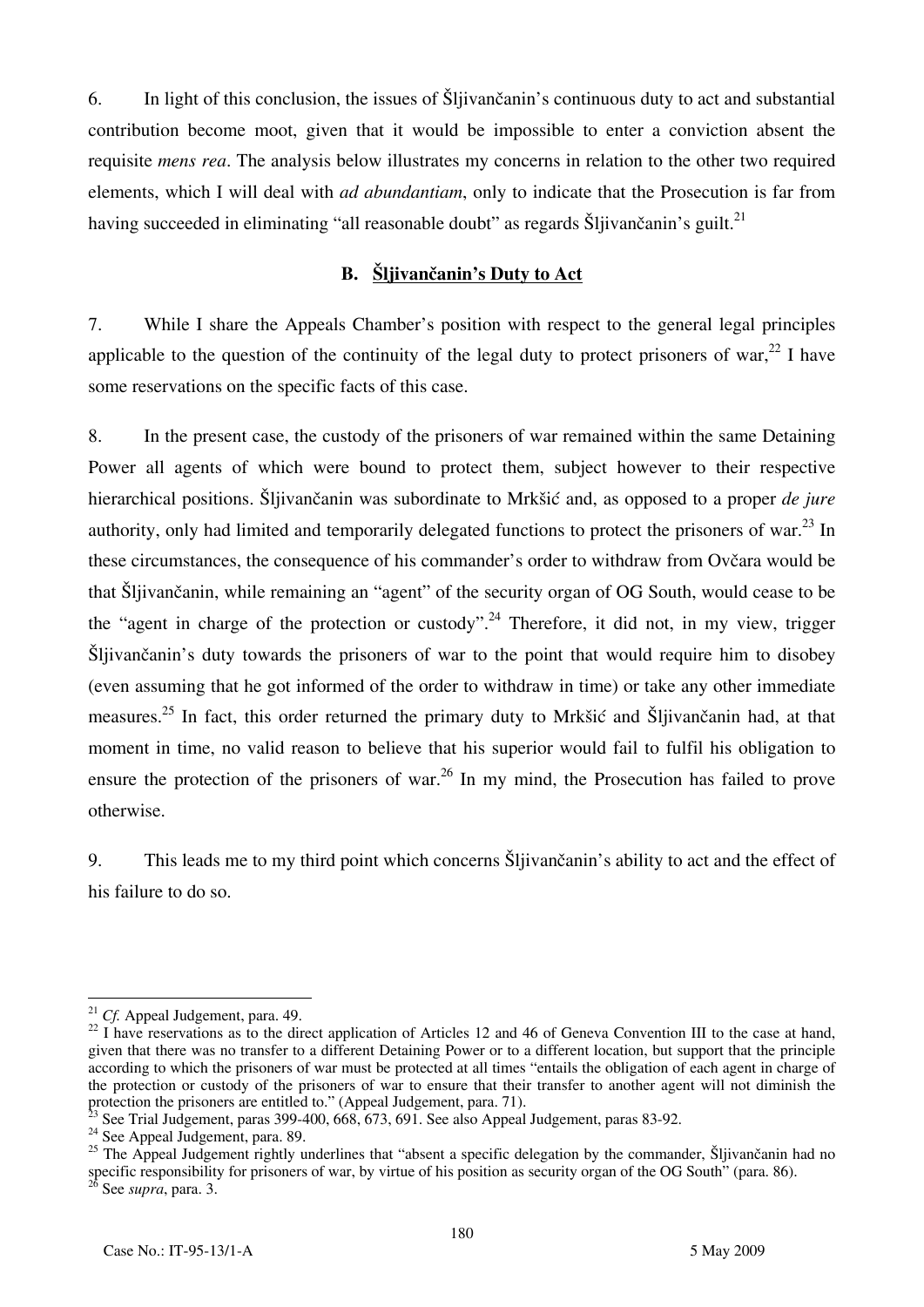#### **C. Substantial Contribution**

10. As rightly stated in the Appeal Judgement, to hold someone responsible for aiding and abetting by omission requires a showing beyond reasonable doubt of the substantial contribution by the reproached inaction to the commission of the specific crime.<sup>27</sup> Yet, the ultimate conclusions appear to be based on somewhat speculative suggestions as to what Šljivančanin should or could have done to prevent the crimes.<sup>28</sup>

11. The Appeal Judgement concedes that Šljivančanin can only be held responsible for omitting to take measures after he had learnt of the order to withdraw issued by his superior but does not specify when it actually happened.<sup>29</sup> The Appeal Judgement further concludes that Sliivančanin's authority over the military police of the 80 mtbr of the JNA was limited, as was his ability to act in order to protect the prisoners of war after Mrkšić's order.<sup>30</sup> The conclusions on Šljivančanin's ability to take the suggested measures thus appear to be based solely on his presumed influence over the troops that were no longer subordinated to him which would allow him to stop them from executing the order of their superior (Mrkšić).<sup>31</sup> In this sense, while I in no way contest the Appeals Chamber's finding regarding the principle that may require an officer to act beyond his *de jure*  authority to counteract an illegal order,<sup>32</sup> I am not convinced that the facts of this case at the time when the order was given were such as to entail Sljivančanin's responsibility for failure to disobey or counteract that order, even assuming, *arguendo*, that he learnt of the order before its full execution.

12. In this sense, I note that there is no evidence on the record of the case as to how exactly Šljivančanin reacted when he learnt about the withdrawal (if he ever did so prior to the execution of the order), including whether he advised Mrkšić of the risks related thereto. It was not established at trial whether Šljivančanin spoke with General Vasiljević or with one of his colonels.<sup>33</sup> Furthermore. no evidence was adduced as to whether Šlivančanin attempted or not to stop the withdrawal. Finally and importantly, the limited time that elapsed between the moment when Šljivančanin supposedly

<sup>&</sup>lt;sup>27</sup> Appeal Judgement, para. 81.

 $28$  Appeal Judgement, paras 93, 96-100. I am furthermore not entirely convinced by the Prosecution's suggestion, taken on board by the Appeal Judgement (paras 97-98) that to have "a substantial effect on the crime" is the same as to fail to act in order to render those crimes "substantially less likely".

<sup>&</sup>lt;sup>29</sup> Appeal Judgement, paras 79-80. See *supra*, para. 4, regarding the uncertainties with respect to the time available to Šljivančanin to act if he learnt about the order to withdraw less than an hour before its completion.

 $\frac{30}{31}$  Appeal Judgement, para. 92.<br><sup>31</sup> Appeal Judgement, paras 93, 96-100.

 $32$  Appeal Judgement, para. 94 ( $3<sup>rd</sup>$  sentence *et seq.*). See also para. 99, fn. 331, clarifying that "[i]t is a principle of international humanitarian law that subordinates are bound not to obey *manifestly* illegal orders or orders that *they knew* 

*were illegal*" (emphasis added). 33 Trial Judgement, para. 389; Veselin Šljivančanin, T. 13666-13667. Neither was Šlivančanin, or any other witness, questioned at trial as to whether he reported the withdrawal of the troops to Vasiljević and/or asked for any assistance in this regard.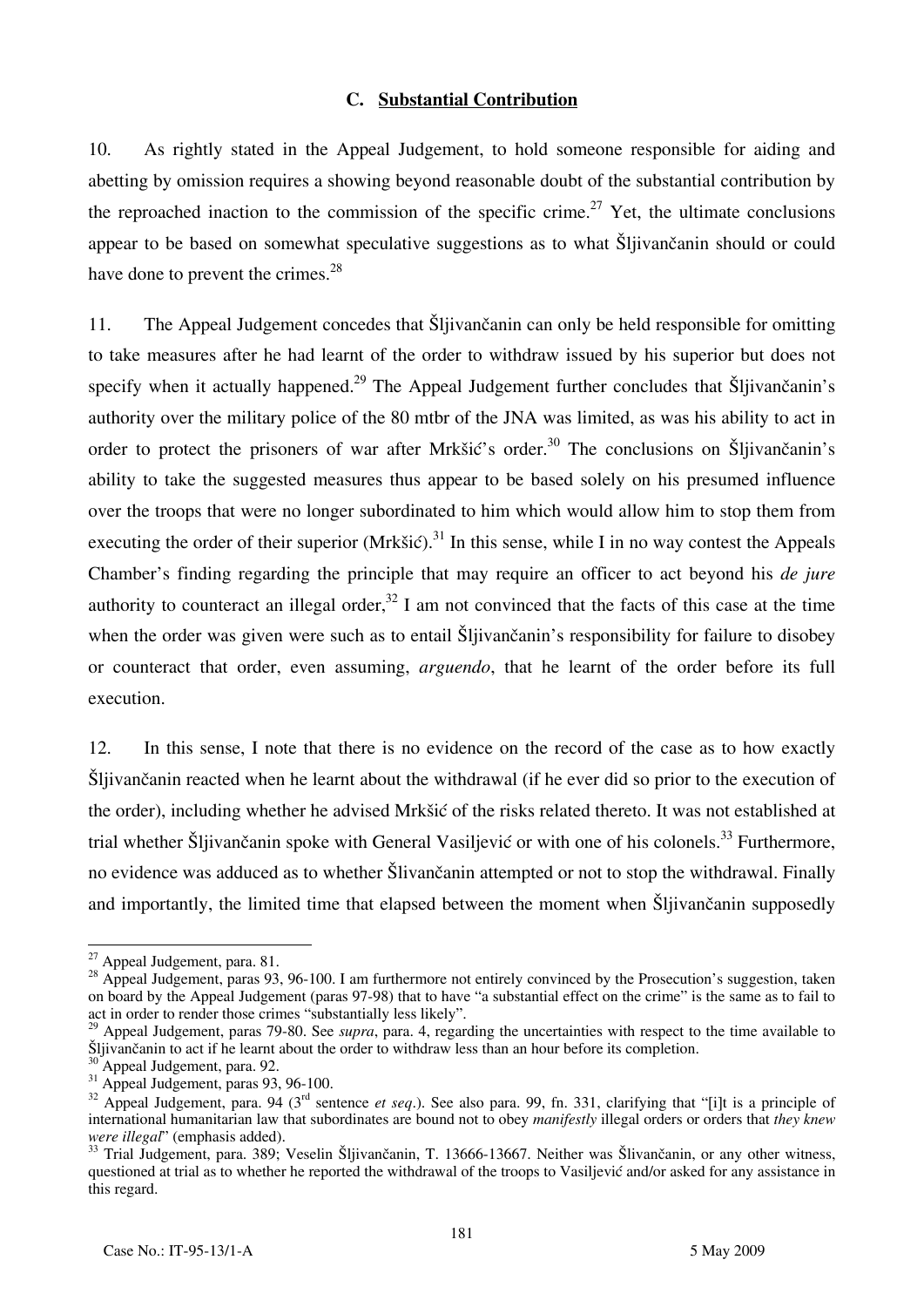learnt of the order to withdraw and the killings of the prisoners weakens most of the suggestions concerning the steps realistically available to Šljivančanin at that point. The Prosecution has not shown, at trial or on appeal, which additional avenues were available to Šljivančanin in this situation.<sup>34</sup>

### **D. Conclusion**

13. In sum, I have reservations with respect to all three essential elements necessary to be established beyond reasonable doubt. Therefore, the analysis of the Appeal Judgement presents for me too many uncertainties to allow for the reversal for the acquittal. While the identified error of law needed to be corrected, the circumstances of the case are such that this error is without impact on the verdict. Indeed, the Prosecution has not shown that no reasonable Trial Chamber could make the factual findings leading to the conclusion on the acquittal. Furthermore, with respect to the findings that the Trial Chamber has not made (substantial contribution), the Prosecution has – in my mind – brought neither sufficient evidence at trial nor any compelling arguments on appeal to convince the Appeals Chamber to conclude on those matters beyond reasonable doubt itself.

14. According to the fundamental principle of criminal law, where there is doubt, there can be no conviction entered – *in dubio pro reo*. On appeal, this would mean that there are no sufficient reasons to overturn an acquittal.

Done in English and French, the English version being authoritative.

Done this fifth day of May 2009, At The Hague, The Netherlands

> \_\_\_\_\_\_\_\_\_\_\_\_\_\_\_\_\_\_\_\_\_\_\_\_ Judge Andrésia Vaz

 $\overline{\phantom{a}}$  $34$  AT. 234.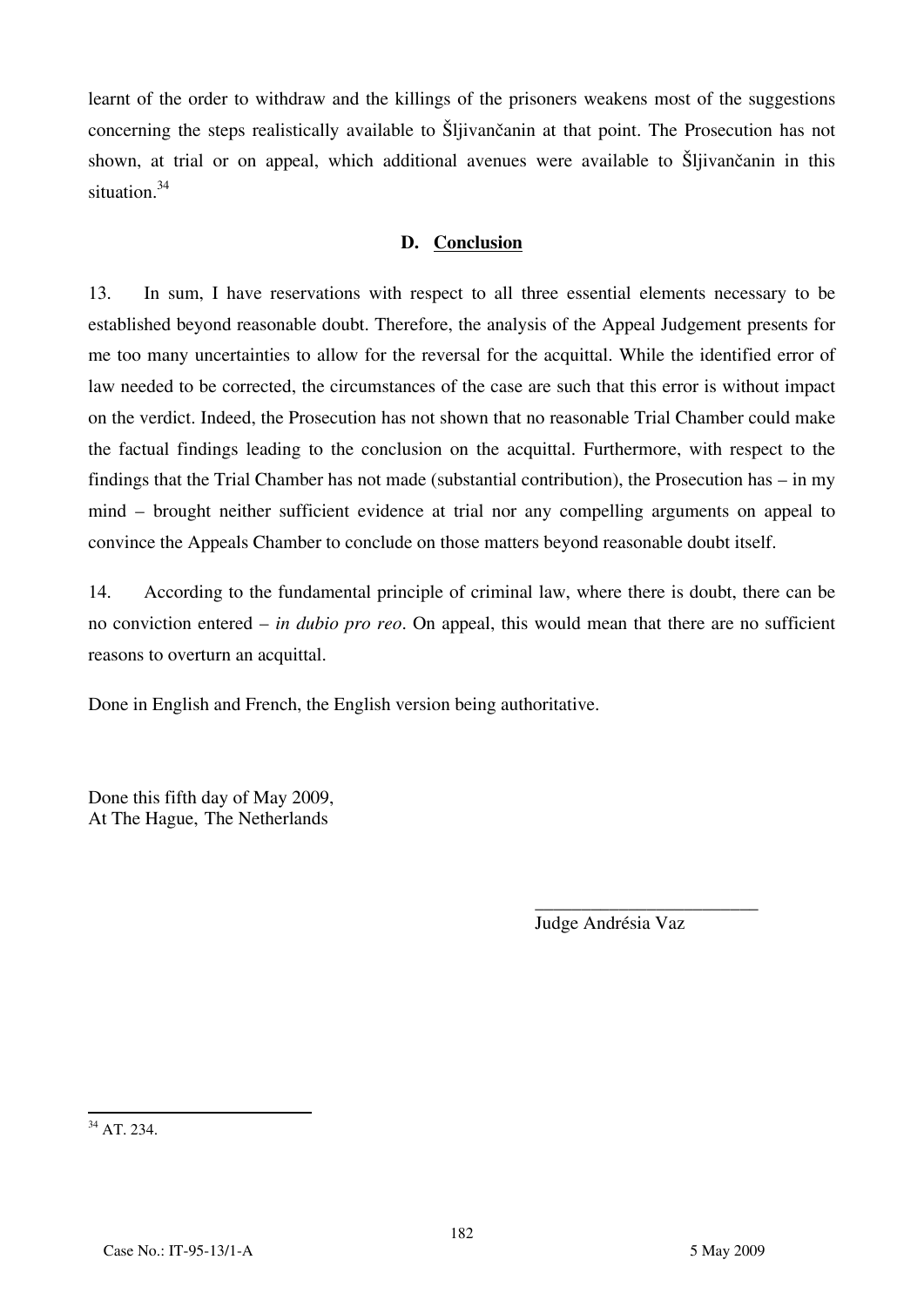# **X. ANNEX I: PROCEDURAL HISTORY**

### **A. Pre-Trial and Trial Proceedings**

1. The initial indictment against Mile Mrkšić, Miroslav Radić and Veselin Šljivančanin was confirmed by Judge Fouad Riad on 7 November  $1995$ .<sup>1</sup> Mrkšić surrendered to the International Tribunal on 15 May 2002. At his initial appearance on 16 May 2002, Mrkšić pleaded not guilty to all counts.<sup>2</sup> Veselin Šljivančanin was arrested in Belgrade on 13 June 2003 and transferred to the International Tribunal on 1 July 2003. At his initial appearance held on 3 and 10 July 2003, Šljivančanin pleaded not guilty to all charges.<sup>3</sup>

2. On 29 August 2002, the Prosecution filed a second amended indictment against Mrkšić alone.<sup>4</sup> On 21 July 2004, the Prosecution filed a motion for leave to file a consolidated amended indictment against Mrkšić, Radić and Šljivančanin. Pursuant to the Trial Chamber's decision of 23 January 2004, the Prosecution filed a consolidated amended indictment against the three Accused on 9 February 2004.<sup>5</sup> Following further Defence motions alleging defects in the form of that indictment, the Trial Chamber ordered the Prosecution to file a modified indictment, <sup>6</sup> which it did on 26 August 2004.<sup>7</sup> That indictment was again amended, by order of the Trial Chamber,<sup>8</sup> and the Prosecution filed the "Third Consolidated Amended Indictment" on 15 November 2004. The "Third Consolidated Amended Indictment" is the operative indictment.<sup>10</sup>

3. The Trial Judgement was rendered on 27 September 2007. The Trial Chamber convicted Mrkšić under Articles 3 and 7(1) of the Statute for: (a) murder, (b) torture and (c) cruel treatment, as violations of the laws or customs of war.<sup>11</sup> The Trial Chamber sentenced Mrkšić to a single sentence of 20 years' imprisonment. $^{12}$ 

 $\overline{a}$ <sup>1</sup> *See Prosecutor v. Mile Mrk{i} et al.* Case No. IT-95-13/1-I, Indictment, 7 November 1995; Confirmation of the Indictment, 7 November 1995. 2

<sup>&</sup>lt;sup>2</sup> Trial Judgement, para. 718.

<sup>&</sup>lt;sup>3</sup> Trial Judgement, para. 720.

<sup>&</sup>lt;sup>4</sup> See Prosecutor v. Mile Mrkšić et al. Case No. IT-95-13/1-PT, Second Amended Indictment, 29 August 2002.

<sup>&</sup>lt;sup>5</sup> Consolidated Amended Indictment, 9 February 2004.

<sup>&</sup>lt;sup>6</sup> See Prosecutor v. Mile Mrkšić et al. Case No. IT-95-13/1-PT, Decision on Form of Modified Consolidated Amended Indictment, 20 July 2004.

<sup>&</sup>lt;sup>7</sup> See Prosecutor v. Mile Mrkšić et al. Case No. IT-95-13/1-PT, Second Modified Consolidated Amended Indictment, 26 August 2004.

<sup>&</sup>lt;sup>8</sup> See Prosecutor v. Mile Mrkšić et al. Case No. IT-95-13/1-PT, Decision on Form of Second Modified Consolidated Amended Indictment, 29 October 2004.

<sup>&</sup>lt;sup>9</sup> See Prosecutor v. Mile Mrkšić et al. Case No. IT-95-13/1-PT, Third Consolidated Amended Indictment, 15 November 2004.

<sup>&</sup>lt;sup>10</sup> See Prosecutor v. Mile Mrkšić et al. Case No. IT-95-13/1-PT, Decision on Third Modified [sic] Consolidated Amended Indictment, 9 March 2005, p. 6.

<sup>&</sup>lt;sup>11</sup> Trial Judgement, para. 712.

<sup>&</sup>lt;sup>12</sup> Trial Judgement, para. 713.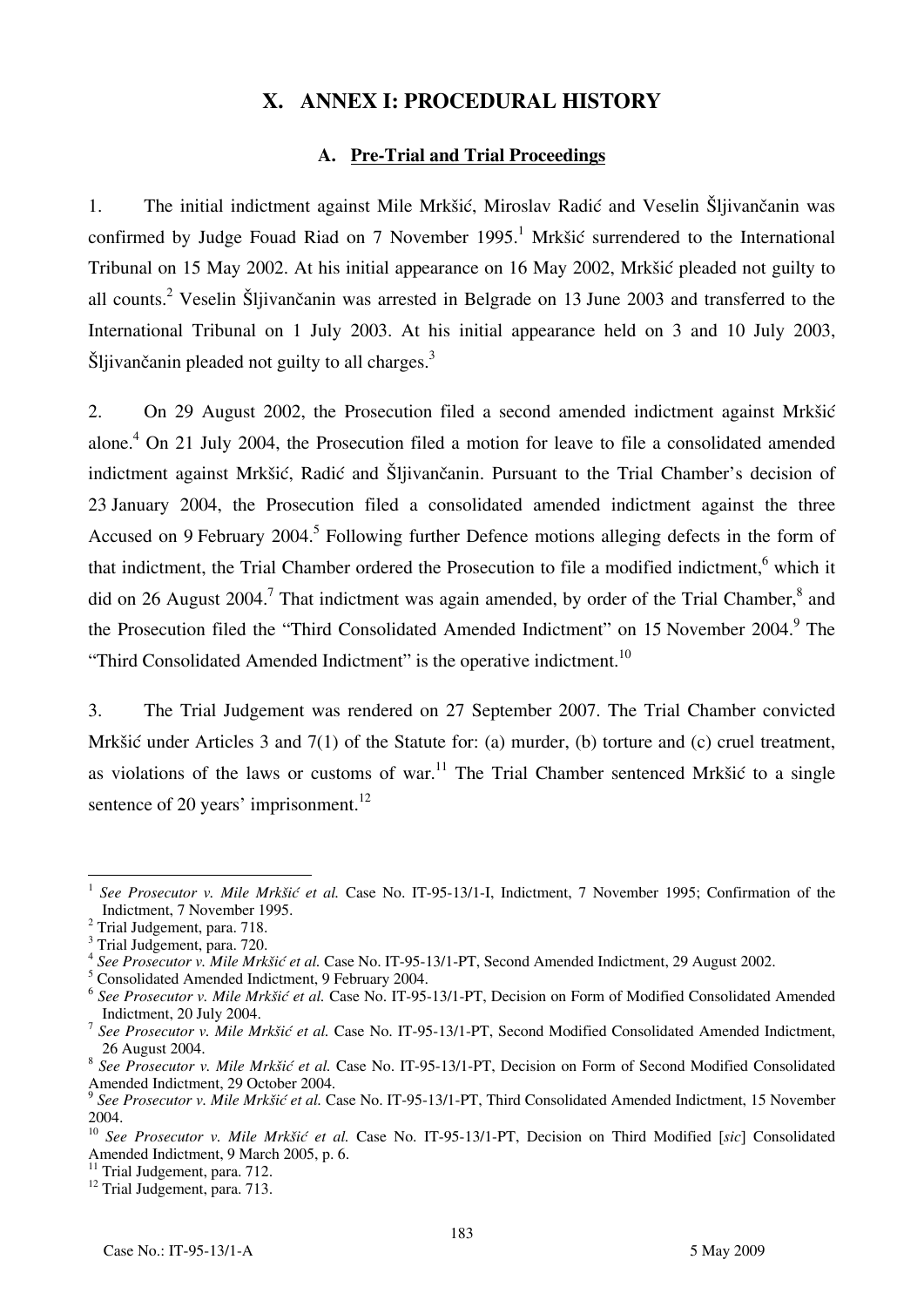4. The Trial Chamber convicted Šljivančanin under Articles 3 and 7(1) of the Statute for torture as a violation of the laws or customs of war.<sup>13</sup> The Trial Chamber sentenced  $\tilde{S}$ ljivančanin to a single sentence of five years' imprisonment.<sup>14</sup>

### **B. Appeal Proceedings**

### 1. Notices of appeal

5. The Prosecution, Šljivančanin and Mrkšić filed their Notices of Appeal on 29 October 2007.15

6. On 15 April 2008, the Prosecution requested leave to amend Ground One of its Notice of Appeal pursuant to Rule 108 of the Rules.<sup>16</sup> On 5 May 2008, the Appeals Chamber granted the request and ordered the Prosecution to file its Amended Notice of Appeal within two days of the decision, $^{17}$  which the Prosecution did.<sup>18</sup>

## 2. Assignment of Judges

7. By an order of 7 November 2007, the then President of the International Tribunal, Judge Fausto Pocar, designated the following Judges to form the Appeals Chamber in these proceedings: Judge Theodor Meron, Presiding, Judge Mohamed Shahabuddeen, Judge Mehmet Güney, Judge Liu Daqun, Judge Andrésia Vaz.<sup>19</sup> On 13 November 2007, Judge Theodor Meron designated himself as Pre-Appeal Judge.<sup>20</sup> On 12 November 2008, Judge Shahabuddeen was replaced by Judge Pocar. $21$ 

## 3. Appeal briefs

8. Mrkšić and Šljivančanin filed a joint defence motion on 23 November 2007, requesting that the time limits for the filing of their Appeal Briefs and their responses to the Prosecution's Appeal Brief did not begin to run until they had received the official B/C/S translation of the Trial

 $\overline{\phantom{a}}$ 

<sup>&</sup>lt;sup>13</sup> Trial Judgement, para. 715.

 $^{14}$  Trial Judgement, para. 716.

<sup>&</sup>lt;sup>15</sup> Prosecution Notice of Appeal, 29 October 2007; Šljivančanin Notice of Appeal, 29 October 2007; Mrkšič Notice of Appeal, 29 October 2007.

<sup>&</sup>lt;sup>16</sup> Prosecution Request for Leave to Amend Notice of Appeal, 15 April 2008. *See* also Joint Response to Prosecution Request for Leave to Amend Notice of Appeal, 25 April 2008; Prosecution Reply to Joint Response to Prosecution Request for Leave to Amend Notice of Appeal, 29 April 2008.

<sup>&</sup>lt;sup>17</sup> Decision on Prosecution Request for Leave to Amend Notice of Appeal, 5 May 2008, paras 3-4.

<sup>&</sup>lt;sup>18</sup> Prosecution Amended Notice of Appeal, 7 May 2008.

 $19$  Order Assigning Judges to a Case before the Appeals Chamber, 7 November 2007.

<sup>&</sup>lt;sup>20</sup> Order Designating a Pre-Appeal Judge, 13 November 2007.

<sup>&</sup>lt;sup>21</sup> Order Reassigning Judges to a Case Before the Appeals Chamber, 12 November 2008.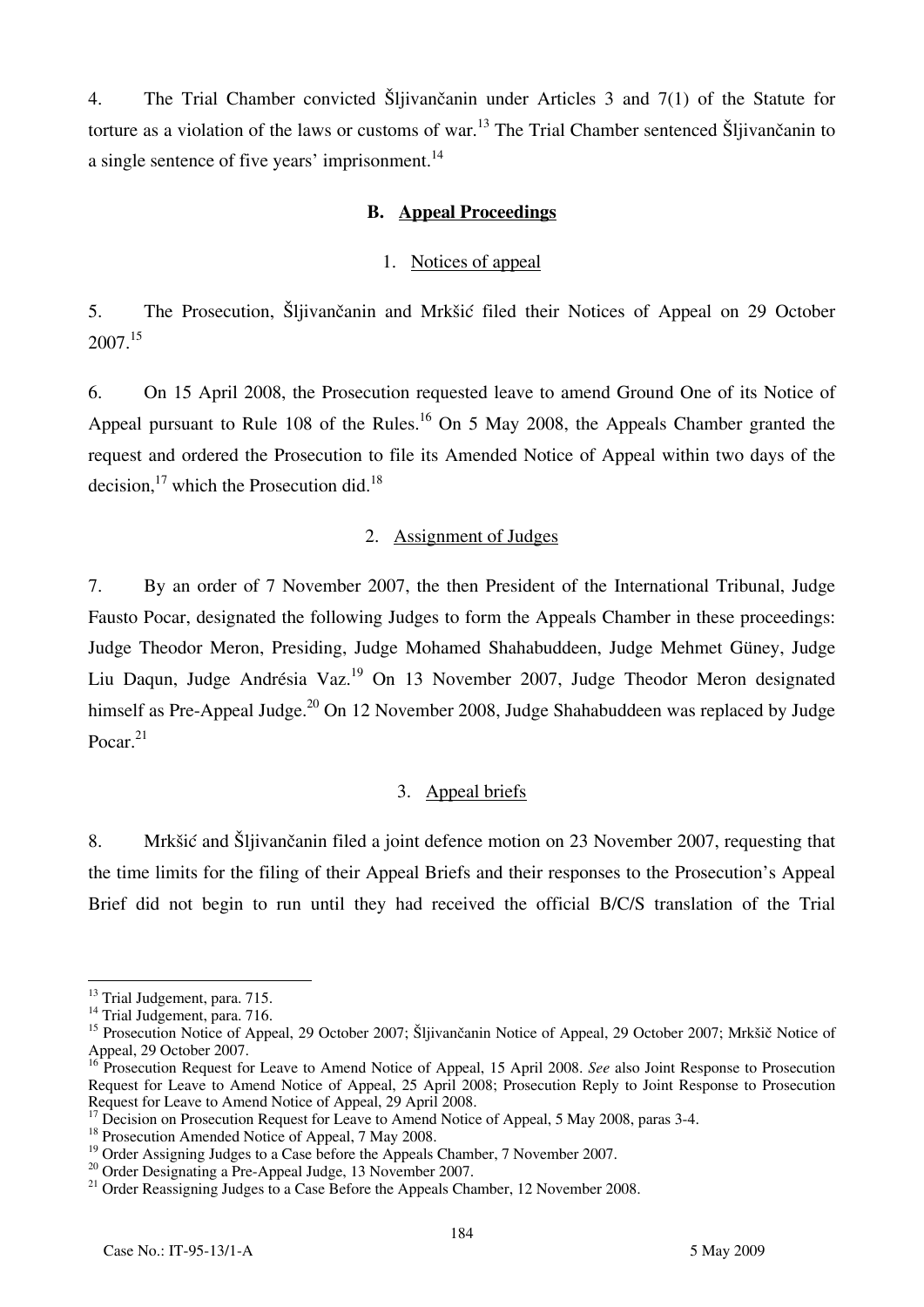Judgement.<sup>22</sup> On 14 December 2007, the Appeals Chamber granted Mrkšić and Šlijvančanin's motion in part, ordering that their Appeal Briefs and responses to the Prosecution's Appeal Brief be submitted within 40 days and 20 days respectively following receipt of the translation of the Trial Judgement.<sup>23</sup>

## (a) Mrkšić's Appeal

9. Mrkšić filed his Appeal Brief confidentially on 8 July 2008.<sup>24</sup> However, on 14 July 2008, the Prosecution filed a motion requesting the Appeals Chamber to strike Mrkšić's Appeal Brief and Annex on the basis that the Appeal Brief exceeded the word limit as set out in the Practice Direction on the Length of Briefs and Motions, and the Annex was inaccurate and contained substantive argument.<sup>25</sup> Mrkšić responded on 18 July 2008, requesting permission to file a corrected Appeal Brief and Annex by 22 July 2008.<sup>26</sup> Accordingly, on 22 July 2008, Mrkšić filed a corrected confidential version of his Appeal Brief<sup>27</sup> which the Appeals Chamber recognized as the valid brief on 23 July 2008.<sup>28</sup> The Appeals Chamber further ordered the Prosecution to file a consolidated Respondent's Brief by 28 August  $2008^{29}$  which it did confidentially.<sup>30</sup> Mrkšić filed his Brief in Reply confidentially<sup>31</sup> along with a public version of his corrected Appeal Brief on 15 September  $2008.<sup>32</sup>$  A public version of Mrkšić's Brief in Reply was filed on 6 October 2008.<sup>33</sup>

## (b) Šljivančanin's Appeal

10.  $\delta$ ljivančanin filed his Appeal Brief confidentially on 8 July 2008.<sup>34</sup> However, the Prosecution filed a motion on 18 July 2008, requesting the Appeals Chamber to order Šljivančanin to seek leave to file an amended notice of appeal and to strike new grounds contained in his Appeal Brief.<sup>35</sup> On 26 August 2008, the Appeals Chamber granted the Prosecution's motion to strike in part

 $\overline{a}$ 

<sup>&</sup>lt;sup>22</sup> Mile Mrkšić's and Veselin Šljivančanin *[sic]* Joint Defence Motion for Extension of Time in Which to File his *[sic]* Appeal Brief, 23 November 2007, pp. 3-4. *See* also Prosecution's Response to Joint Motion for Extension of Time in<br>Which to File Mrkšić's and Šliivančanin's Appeal Briefs. 29 November 2007.

<sup>&</sup>lt;sup>23</sup> Decision on Joint Defense Motion for Extension of Time Limits on Submission of Briefs, 14 December 2007, p. 2.<br><sup>24</sup> Mile Mrkšić Appeal Brief (Confidential), 8 July 2008.

<sup>&</sup>lt;sup>25</sup> Prosecution Motion to Strike Mrkšić's Appeal Brief and Annex, 14 July 2008.

<sup>&</sup>lt;sup>26</sup> Mile Mrkšić's Defence Response Motion to Prosecution's Motion to Strike A [sic] Appeal Brief and Annex from <sup>27</sup> Mile Mrkšić's Appeal Brief, Corrected on 22 July 2008 (Confidential), 22 July 2008.

<sup>&</sup>lt;sup>28</sup> Order Concerning the Prosecution's Respondent's Brief, 23 July 2008, p. 3.<br><sup>29</sup> *Ibid.* p. 3.

<sup>&</sup>lt;sup>30</sup> Prosecution Consolidated Response Brief to Mile Mrkšić and Veselin Šljivančanin's Appeal Briefs (Confidential), 28 August 2008.

 $31$  Mile Mrkšić's Reply Brief to Prosecution's Response Brief (Confidential), 15 September 2008.

<sup>&</sup>lt;sup>32</sup> Mile Mrkšić's Defence Appeal Brief, Corrected on 22 July 2008 (Public), 15 September 2008.

 $33$  Mile Mrkšić's Reply Brief to Prosecution's Response Brief (Public Redacted Version), 6 October 2008.

 $34$  Appellant's Brief on Behalf of Veselin Šljivančanin (Confidential), 8 July 2008.

<sup>&</sup>lt;sup>35</sup> Prosecution Motion to Order Šljivančanin to Seek Leave to File an Amended Notice of Appeal and to Strike New Grounds Contained in his Appeal Brief, 18 July 2008. See also Response on Behalf of Veselin Šljivančanin to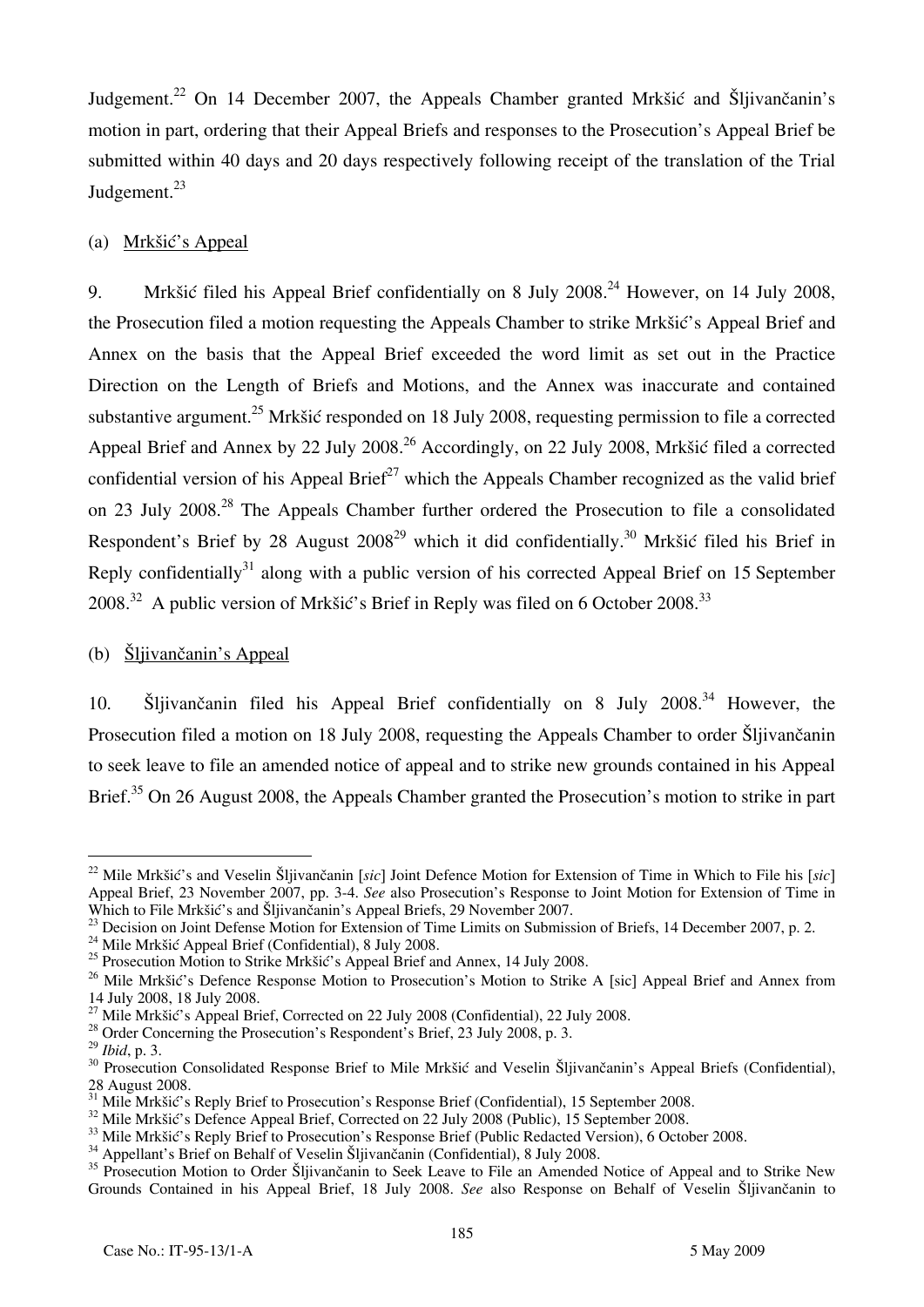and ordered Šljivančanin to file, within three days, an amended Notice of Appeal.<sup>36</sup> The Appeals Chamber allowed the Prosecution to file, within 15 days, supplemental submissions to its Respondent's Brief and further ordered Šljivančanin to file his reply to the Prosecution's supplemental submissions within seven days of the Prosecution's filing. $37$ 

11. Accordingly, Šljivančanin filed an Amended Notice of Appeal on 28 August 2008.<sup>38</sup> On the same day, he filed an amended Appellant's Brief confidentially,  $39$  as well as a public redacted version.40 The Prosecution also filed its confidential Consolidated Respondent's Brief to Mrkšić and Šljivančanin's Appeal Briefs on 28 August 2008.<sup>41</sup> On 10 September 2008, the Prosecution filed its Supplemental Respondent's Brief to Šliivančanin's Amended Appeal Brief confidentially,<sup>42</sup> followed by a public version of its Consolidated Respondent's Brief and Supplemental Respondent's Brief on 15 September 2008.<sup>43</sup> Šljivančanin filed his Brief in Reply confidentially on 12 September 2008,<sup>44</sup> and a Supplemental Brief in Reply on 18 September 2008.<sup>45</sup> Public versions of Šljivančanin's Brief in Reply and Supplemental Brief in Reply were filed on 20 October 2008 and 26 September 2008 respectively.<sup>46</sup>

### (c) Prosecution's Appeal

12. On 14 January 2008, the Prosecution filed its Appeal Brief confidentially,  $47$  and filed a public redacted version on 8 February 2008.<sup>48</sup> Mrkšič and Šljivančanin each filed their Respondent's Briefs to the Prosecution's Appeal Brief on 18 June 2008, Mrkšić's being filed publicly and Šljivančanin's confidentially.<sup>49</sup> Šljivančanin's public version of his Respondent's Brief

 $\overline{a}$ Prosecution Motion to Order Sljivančanin to Seek Leave to File an Amended Notice of Appeal and to Strike New Grounds Contained in his Appeal Brief, 22 July 2008.

<sup>&</sup>lt;sup>36</sup> Decision on the Prosecution's Motion to Order Veselin Šljivančanin to Seek Leave to File an Amended Notice of Appeal and to Strike New Grounds Contained in his Appeal Brief, 25 August 2008, filed on 26 August 2008, p. 15.<br><sup>37</sup> Ibid, p. 15.

<sup>&</sup>lt;sup>38</sup> Amended Notice of Appeal on Behalf of Veselin Šljivančanin, 28 August 2008.<br><sup>39</sup> Amended Appellant's Brief on Behalf of Veselin Šljivančanin (Confidential), 28 August 2008.

<sup>&</sup>lt;sup>40</sup> Amended Appellant's Brief on Behalf of Veselin Šljivančanin (Public Redacted Version), 28 August 2008.<br><sup>41</sup> Prosecution Consolidated Response Brief to Mile Mrkšić and Veselin Šljivančanin's Appeal Briefs (Confidential

<sup>28</sup> August 2008.<br><sup>42</sup> Prosecution Supplemental Response Brief to Šljivančanin Amended Appeal Brief (Confidential), 10 September 2008.

<sup>&</sup>lt;sup>43</sup> Prosecution's Consolidated Response Brief to Mile Mrkšić and Veselin Šljivančanin's Appeal Briefs and Prosecution's Supplemental Response Brief to Šljivančanin's Appeal Brief (Public Redacted Version), 15 September 2008.

<sup>&</sup>lt;sup>44</sup> Reply Brief on Behalf of Veselin Šljivančanin (Confidential), 12 September 2008.

<sup>&</sup>lt;sup>45</sup> Additional Reply on Behalf of Veselin Šljivančanin (Confidential), 18 September 2008.

<sup>&</sup>lt;sup>46</sup> Reply Brief on Behalf of Veselin Šljivančanin (Public Redacted Version), 20 October 2008; Additional Reply on Behalf of Veselin Šliivančanin (Public Redacted Version), 26 September 2008.

 $^{47}$  Prosecution Appeal Brief (Confidential), 14 January 2008.

<sup>48</sup> Public Redacted and Corrected Prosecution's Appeal Brief, 8 February 2008.

<sup>&</sup>lt;sup>49</sup> Mile Mrkšić's Response Brief to Prosecution's Appeal Brief, 18 June 2008; Response Brief on Behalf of Veselin Šljivančanin (Confidential), 18 June 2008.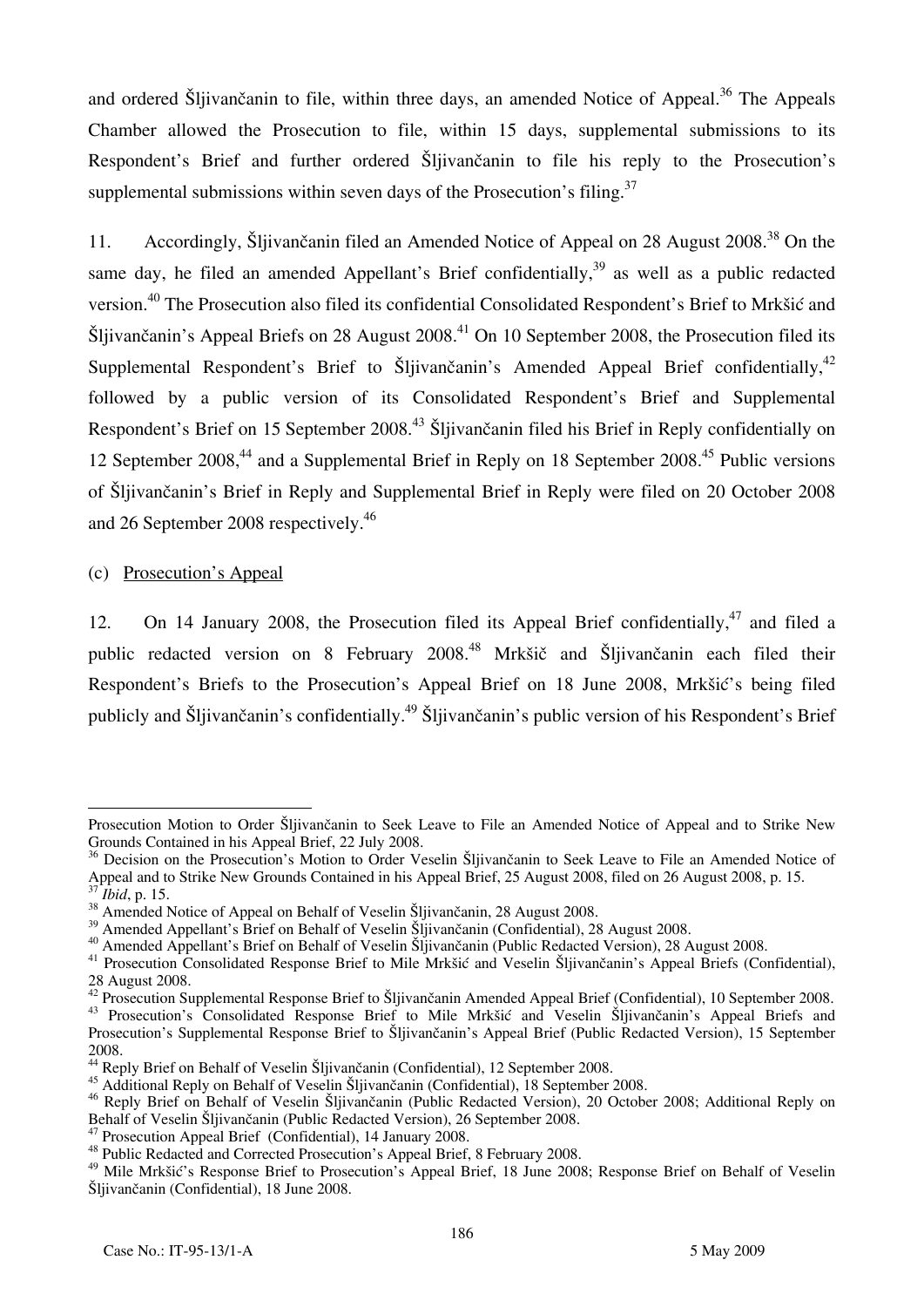followed on 15 September  $2008^{50}$  On 3 July 2008, the Prosecution filed its Brief in Reply confidentially,  $51$  and filed a public redacted version on 9 July 2008.<sup>52</sup>

13. In light of the impact of *Marti*} Appeal Judgement, rendered on 8 October 2008, the Prosecution advised the Appeals Chamber in the present case, that it would not be pursuing the second sub-ground of appeal raised under its first ground of appeal.<sup>53</sup>

## 4. Other motions

14. On 26 March 2008, Šljivančanin filed a motion before the *Martic* Appeals Chamber requesting simultaneous adjudication of the Prosecution's appeal in the *Martic* case and the Prosecution's first ground of appeal in the *Mrk{i} and Šljivančanin*, case, on the grounds, *inter alia,* that both cases raised a common legal issue regarding the application of Article 5 of the Statute.<sup>54</sup> However, the *Martić* Appeals Chamber denied Šljivančanin's motion on 16 April 2008.<sup>55</sup>

15. On 2 April 2008, Šljivančanin filed an expedited motion seeking access to confidential material in the *Kordić* case in order to "adequately respond" to the legal issues raised in the Prosecution's Appeal Brief under its first ground of appeal<sup>56</sup> but the Appeals Chamber denied the motion on 22 April  $2008.<sup>57</sup>$ 

16. On 20 October 2008, following the rendering of the *Martic* Appeal Judgement, Slijvančanin filed a motion seeking permission to make additional submissions during the presentation of his oral arguments at the appeals hearing in order to address the impact of the *Martic* Appeal Judgment

 $\overline{a}$  $50$  Response Brief on Behalf of Veselin Šljivančanin (Public Redacted Version), 15 September 2008.

<sup>&</sup>lt;sup>51</sup> Prosecution's Consolidated Reply to Mile Mrkšić and Šljivančanin's Response Briefs (Confidential), 3 July 2008.

<sup>&</sup>lt;sup>52</sup> Prosecution's Consolidated Reply to Mile Mrkšić and Šljivančanin's Response Briefs (Public Redacted Version), 9 July 2008.

<sup>&</sup>lt;sup>53</sup> Transcript of Status Conference, 16 October 2008, T. 25.

<sup>&</sup>lt;sup>54</sup> Motion on Behalf of Veselin Šljivančanin Requesting Simultaneous Adjudication of the Prosecution Martić Appeal and Prosecution Mrkšić/Šlijvančanin Appeal, 26 March 2008. *See* also Prosecution Response to Motion on Behalf of Veselin Šliivančanin Requesting Simultaneous Adjudication of the Prosecution Martic Appeal and Prosecution Mrkšić/Šljivančanin Appeal, 4 April 2008; Applicant's Reply to Prosecution Response to Motion on Behalf of Veselin Šliivančanin Requesting Simultaneous Adjudication of the Prosecution Martic Appeal and Prosecution Mrkšić/Šljivančanin Appeal, 8 April 2008.

<sup>&</sup>lt;sup>55</sup> Decision on Veselin Šljivančanin's Motion Requesting Simultaneous Adjudication of the *Prosecutor v. Milan Martić* and *Prosecutor v. Mile Mrkšić and Veselin Šljivančanin* Cases, 16 April 2008.

<sup>&</sup>lt;sup>56</sup> Expedited Motion on Behalf of Veselin Šljivančanin Seeking Access to Confidential Material in the *Kordić* Case, 2 April 2008. See also Prosecution's Response to Expedited Motion on Behalf of Veselin Šliivančanin Seeking Access to Confidential Material in the *Kordic*<sup>2</sup> Case, 10 April 2008; Respondent's Reply to Prosecution's Response to Expedited Motion on Behalf of Veselin Šliivančanin Seeking Access to Confidential Material in the *Kordić* Case, 14 April 2008.

<sup>&</sup>lt;sup>57</sup> Decision on Veselin Šljivančanin's Motion Seeking Access to Confidential Material in the *Kordić and Čerkez* Case, 22 April 2008, p. 4.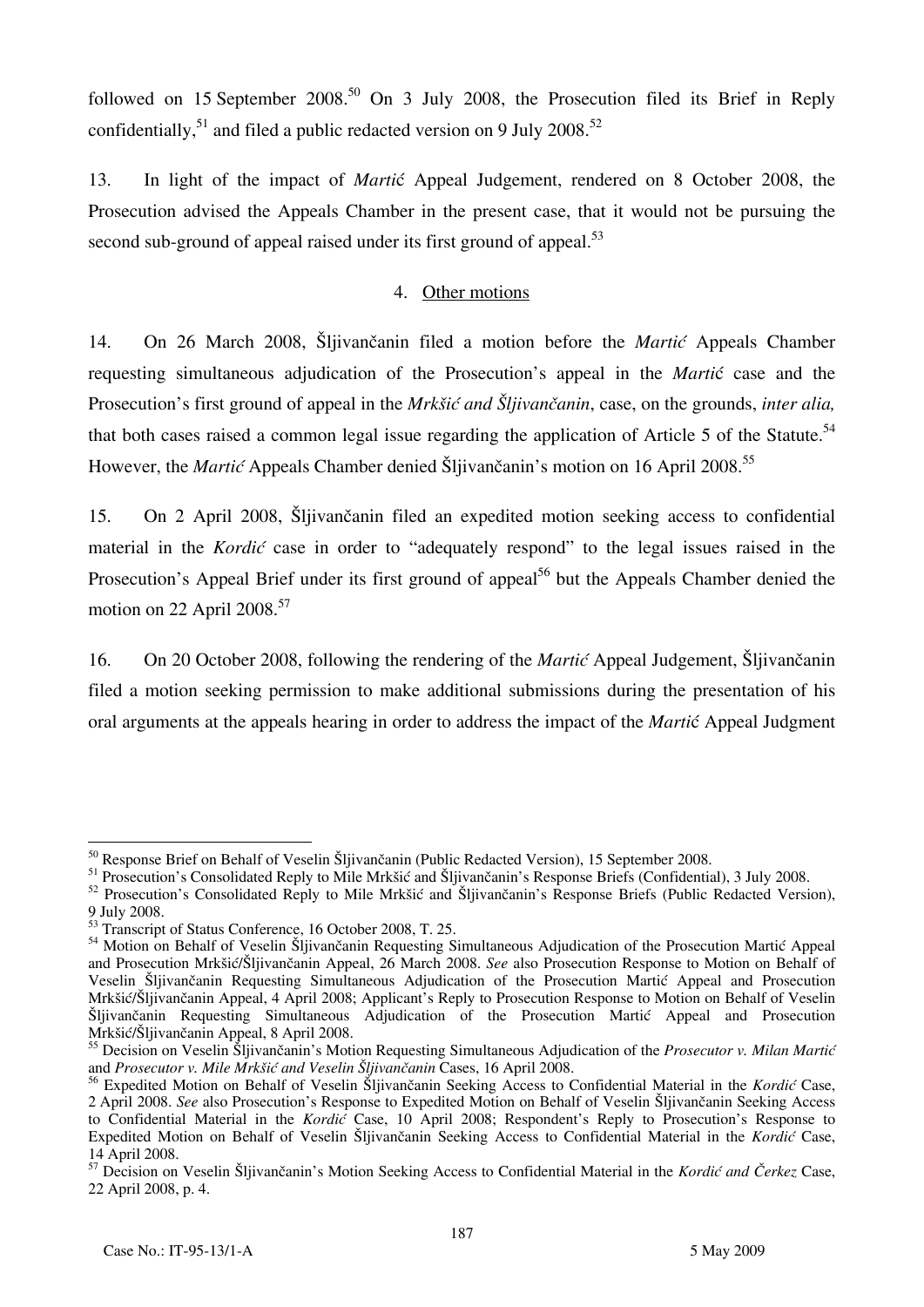upon his arguments on appeal.<sup>58</sup> On 21 October 2008, Šliivančanin's motion was joined by Mrk $\check{\rm S}^1$ . These motions were granted by the Appeals Chamber on 25 November 2008.<sup>60</sup>

### 5. Additional evidence

17. Mrkšić filed two confidential motions on 15 October  $2008^{61}$  and 12 December  $2008^{62}$ respectively, seeking the admission of additional evidence pursuant to Rule 115 of the Rules. Both motions were denied on 13 February 2009.<sup>63</sup>

### 6. Provisional release

18. On 9 November 2007, Šljivančanin filed a motion for provisional release, modifying his prior request for early release,  $64$  which he amended on 13 November 2007.  $65$  On 11 December 2007, the Appeals Chamber granted Šljivančanin's motion for provisional release.<sup>66</sup> On 26 June 2008, Šljivančanin filed a motion seeking modification of the conditions of his provisional release.<sup>67</sup> The Appeals Chamber granted this motion on 22 July 2008.<sup>68</sup> On 4 December 2008,

 $\overline{a}$ <sup>58</sup> Motion on Behalf of Veselin Šljivančanin Seeking Additional Time for the Presentation of Supplementary Submissions during the Appeals Hearing or and Alternative Remedy, 20 October 2008.

<sup>&</sup>lt;sup>59</sup> Mr. Mile Mrkšić Motion on Behalf [sic] Seeking Additional Time for the Presentation of Supplementary Submissions during the Appeals Hearing or an Alternative Remedy, 21 October 2008. *See* also Prosecution's Joint Response to Veselin Šljivančanin and Mile Mrkšić's Motions Seeking Additional Time for the Presentation of Supplementary Submissions during the Appeals Hearing or and Alternative Remedy, 29 October 2008; Reply on Behalf of Veselin Šljivančanin to Prosecution's Joint Response to Veselin Šljivančanin and Mile Mrkšić's Motions Seeking Additional Time for the Presentation of Supplementary Submissions during the Appeals Hearing or and Alternative Remedy, 3 November 2008.

<sup>&</sup>lt;sup>60</sup> Decision on Šljivančanin and Mrkšić Motions Seeking Additional Time for the Presentation of Supplementary Submissions during the Appeals Hearing or an Alternative Remedy and Scheduling Order for Appeals Hearing, 25 November 2008, p. 5.

<sup>61</sup> Mile Mrkšić's Rule 115 Motion (Confidential), 15 October 2008. *See* also Annex A to Mile Mrkšić's Rule 115 Motion (Confidential), 21 October 2008; Prosecution's Response to Mile Mrkšić's Rule 115 Motion (Confidential), 4 November 2008; Mile Mrkšić's Reply to the Prosecution Response to Rule 115 Motion (Confidential), 11 November 2008.

<sup>62</sup> Second Mile Mrkšić's Rule 115 Motion (Confidential), 12 December 2008. *See* also Prosecution's Response to Mile Mrkšić's Second Rule 115 Motion (Confidential), 19 December 2008; Mile Mrkšić's Reply to the Prosecution Response to Second Rule 115 Motion (Confidential), 29 December 2008.

 $^{63}$  Decision on Mile Mrkšić's First Rule 115 Motion (Confidential), 13 February 2009; Decision on Mile Mrkšić's Second Rule 115 Motion, 13 February 2009.

<sup>&</sup>lt;sup>64</sup> Veselin Šljivančanin's Motion for Provisional Release Modifying the Request on Behalf of Veselin Šljivančanin for Early Release or Alternatively Motion for Provisional Release filed on 5 October 2007 (Confidential), 9 November 2007.

<sup>&</sup>lt;sup>65</sup> Veselin Šliivančanin's Amended Motion for Provisional Release (Confidential), 13 November 2007. See also Prosecution's Response to Veselin Sliivančanin's Amended Motion for Provisional Release (Confidential), 21 November 2007; Motion for Leave to Reply and Reply to Prosecution's Response to Veselin Sljivancanin's Amended Motion for Provisional Release (Confidential), 22 November 2007.

 $66$  Decision on the Motion of Veselin Šljivančanin for Provisional Release, 11 December 2007.

<sup>&</sup>lt;sup>67</sup> Motion for the Modification of Conditions of the Provisional Release with Confidential Annex I (Partly Confidential), 26 June 2008. *See* also Prosecution's Response to Veselin Šliivančanin's Motion for Modification of Conditions of Provisional Release, 3 July 2008; Veselin Šliivančanin's Motion for Leave to File a Reply and the Reply to the Prosecution's Response to Veselin Šliivančanin's Motion for the Modification of Conditions of the Provisional Release, 4 July 2008.

<sup>&</sup>lt;sup>68</sup> Decision on Veselin Šljivančanin's Motion for Modification of Conditions of Provisional Release, 22 July 2008.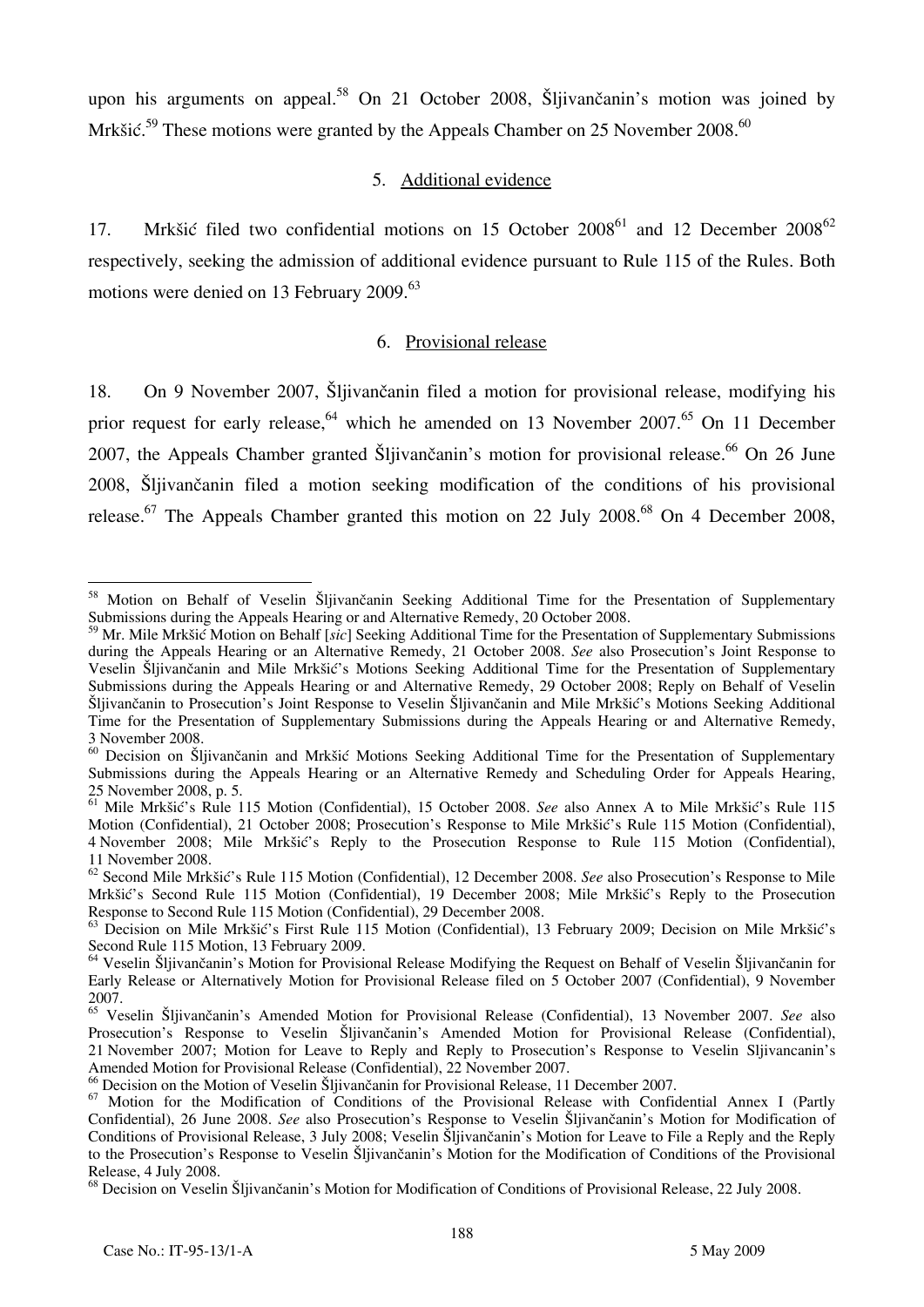$\text{Si}$  ivan<sup> $\text{Ga}$ </sup> is recalled from provisional release for the duration of the appeals hearing.<sup>69</sup> On 9 April 2009, the Appeals Chamber terminated Šljivančanin's provisional release.<sup>70</sup>

19. Mrkšić filed a confidential motion for provisional release on 14 January  $2009<sup>71</sup>$  which was denied by the Appeals Chamber on 16 February 2009.<sup>72</sup>

## 7. Status conferences

20. Status conferences in accordance with Rule 65*bis* of the Rules were held on 19 February 2008, 19 June 2008, 16 October 2008 and 23 January 2009.

## 8. Appeals hearing

21. The hearing on the merits of the appeals took place on 21 and 23 January 2009.<sup>73</sup>

<sup>&</sup>lt;sup>69</sup> Order Recalling Veselin Šljivančanin from Provisional Release, 4 December 2008.

<sup>&</sup>lt;sup>70</sup> Order Terminating the Provisional Release of Veselin Šljivančanin, 9 April 2009.<br><sup>71</sup> Mile Mrkšić's Motion for Provisional Release (Confidential), 14 January 2009 See also Annex—Mile Mrkšić's Motion for Provisional Release (Confidential), 16 January 2009; Prosecution's Response to Mile Mrkšić's Motion for Provisional Release (Confidential), 26 January 2009.<br><sup>72</sup> Decision on Mile Mrkšić's Motion for Provisional Release (Confidential), 16 February 2009.

<sup>&</sup>lt;sup>73</sup> Decision on Šljivančanin and Mrkšić Motions Seeking additional Time for the Presentation of Supplementary Submissions during the Appeals Hearing or an Alternative Remedy and Scheduling Order for Appeals Hearing, 25 November 2008.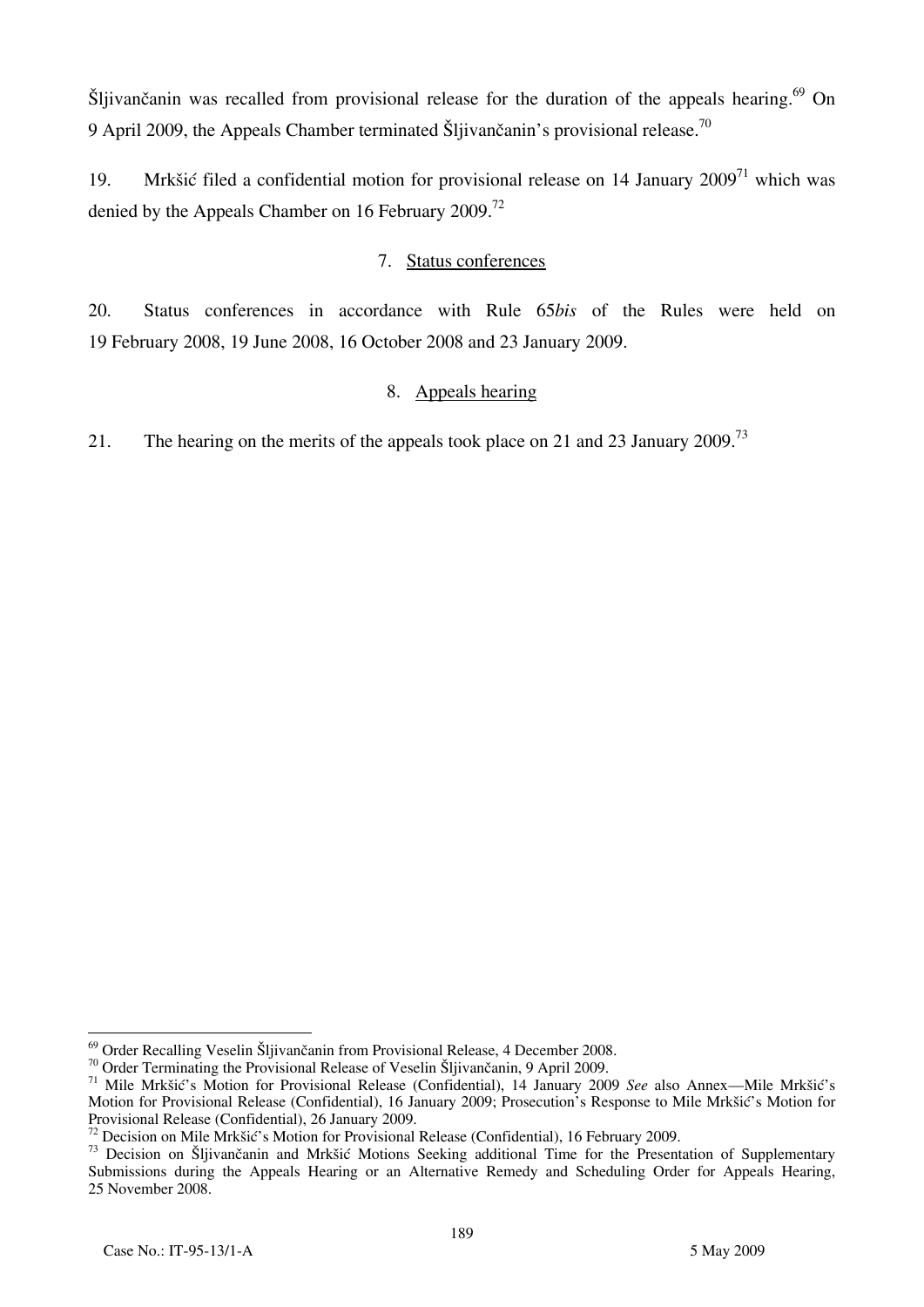# **XI. ANNEX II: GLOSSARY OF TERMS**

## **A. List of Tribunal and Other Decisions**

1. International Tribunal

## **ALEKSOVSKI**

*Prosecutor v. Zlatko Aleksovski*, Case No. IT-95-14/1-A, Judgement, 24 March 2000 ("*Aleksovski* Appeal Judgement").

# **BABIĆ**

*Prosecutor v. Milan Babić*, Case No. IT-03-72-A, Judgement on Sentencing Appeal, 18 July 2005 ("*Babić* Judgement on Sentencing Appeal").

# **BLAGOJEVIĆ AND JOKIĆ**

*Prosecutor v. Vidoje Blagojević and Dragan Jokić*, Case No. IT-02-60-A, Judgement, 9 May 2007 ("*Blagojević and Jokić* Appeal Judgement").

## **BLAŠKIĆ**

*Prosecutor v. Tihomir Blaškić*, Case No. IT-95-14-A, Judgement, 29 July 2004 ("*Blaškić* Appeal Judgement").

## **BRALO**

*Prosecutor v. Miroslav Bralo*, Case No. IT-95-17-A, Judgement on Sentencing Appeal, 2 April 2007 ("*Bralo* Judgement on Sentencing Appeal").

## **BRĐANIN**

*Prosecutor v. Radoslav Brđanin*, Case No. IT-99-36-A, Judgement, 3 April 2007 ("*Brđanin* Appeal Judgement").

## **ČELEBIĆI**

*Prosecutor v. Zejnil Delalić, Zdravko Mucić, a.k.a. "Pavo", Hazim Delić and Esad Landžo, a.k.a. "Zenga"*, Case No. IT-96-21-T, Judgement, 16 November 1998 ("*Čelebići* Trial Judgement").

*Prosecutor v. Zejnil Delalić, Zdravko Mucić, a.k.a. "Pavo", Hazim Delić and Esad Landžo, a.k.a. "Zenga"*, Case No. IT-96-21-A, Judgement, 20 February 2001 ("*Čelebići* Appeal Judgement").

## **DERONJIĆ**

*Prosecutor v. Miroslav Deronjić*, Case No. IT-02-61-A, Judgement on Sentencing Appeal, 20 July 2005 ("*Deronjić* Sentencing Appeal Judgement").

## **ERDEMOVIĆ**

*Prosecutor v. Dražen Erdemović*, Case No. IT-96-22-T, Sentencing Judgement, 29 November 1996 ("*Erdemović* 1996 Sentencing Judgement").

## **FURUNDŽIJA**

*Prosecutor v. Anto Furundžija*, Case No. IT-95-17/1-T, Judgement, 10 December 1998 ("*Furundžija* Trial Judgement").

*Prosecutor v. Anto Furundžija*, Case No. IT-95-17/1-A, Judgement, 21 July 2000 ("*Furundžija* Appeal Judgement").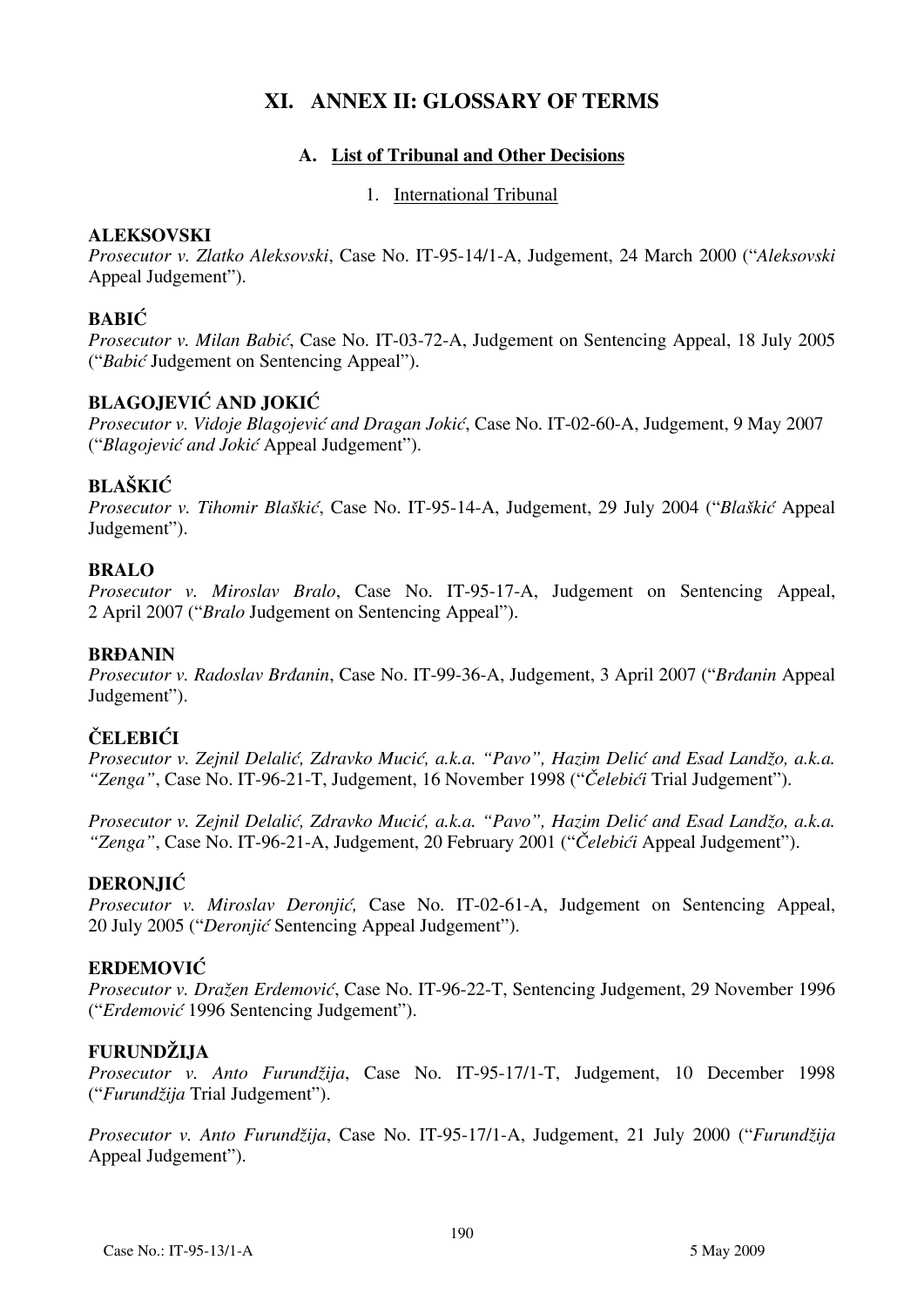# **GALIĆ**

*Prosecutor v. Stanislav Gali}*, Case No. IT-98-29-A, Judgement, 30 November 2006 ("*Galić* Appeal Judgement").

# **HADŽIHASANOVIĆ AND KUBURA**

Prosecutor v. Enver Hadžihasanović and Amir Kubura, Case No. IT-01-47-A, Judgement, 22 April 2008 ("*Hadžihasanović and Kubura* Appeal Judgement").

# **HALILOVIĆ**

*Prosecutor v. Sefer Halilović*, Case No. IT-01-48-A, Judgement, 16 October 2007 ("*Halilović* Appeal Judgement").

# **JELISIĆ**

*Prosecutor v. Goran Jelisić*, Case No. IT-95-10-A, Judgement, 5 July 2001 ("*Jelisić* Appeal Judgement").

# **JOKIĆ**

*Prosecutor v. Miodrag Jokić*, Case No. IT-01-42/1-A, Judgement on Sentencing Appeal, 30 August 2005 ("*Jokić* Judgement on Sentencing Appeal").

# **KORDIĆ AND ČERKEZ**

*Prosecutor v. Dario Kordić and Mario Čerkez*, Case No. IT-95-14/2-A, Judgement, 17 December 2004 *as corrected by Prosecutor v. Dario Kordi} and Mario ^erkez*, Case No. IT-95-14/2-A, Corrigendum to Judgement of 17 December 2004, 26 January 2005 ("*Kordić and Čerkez* Appeal Judgement").

## **KRNOJELAC**

*Prosecutor v. Milorad Krnojelac*, Case No. IT-97-25-A, Judgement, 17 September 2003 ("*Krnojelac* Appeal Judgement").

## **KRSTIĆ**

*Prosecutor v. Radislav Krstić*, Case No. IT-98-33-A, Judgement, 19 April 2004 ("*Krstić* Appeal Judgement").

## **KUNARAC, KOVAČ AND VUKOVIĆ**

*Prosecutor v. Dragoljub Kunarac, Radomir Kovač and Zoran Vuković*, Case Nos IT-96-23-T and IT-96-23/1-T, Judgement, 22 February 2001 ("*Kunarac et al.* Trial Judgement").

*Prosecutor v. Dragoljub Kunarac, Radomir Kovač and Zoran Vuković*, Case Nos IT-96-23 and IT-96-23/1-A, Judgement, 12 June 2002 ("*Kunarac et al.* Appeal Judgement").

# **Z. KUPREŠKIĆ, M. KUPREŠKIĆ, V. KUPREŠKIĆ, JOSIPOVIĆ, PAPI] AND [ANTIĆ**

*Prosecutor v. Zoran Kupreškić, Mirjan Kupreškić, Vlatko Kupreškić, Drago Josipović and Vladimir [anti}*, Case No. IT-95-16-A, Appeal Judgement, 23 October 2001 ("*Kupreškić et al.* Appeal Judgement").

## **KVOČKA, KOS, RADIĆ, ŽIGIĆ AND PRCAĆ**

*Prosecutor v. Miroslav Kvočka, Mla|o Radić, Zoran Žigić and Dragoljub Prcać*, Case No. IT-98- 30/1-A, Judgement, 28 February 2005 ("*Kvočka et al.* Appeal Judgement").

## **LIMAJ, BALA AND MUSLIU**

*Prosecutor v. Fatmir Limaj, Haradin Bala and Isak Musliu*, Case No. IT-03-66-A, Judgement, 27 September 2007 ("*Limaj et al.* Appeal Judgement").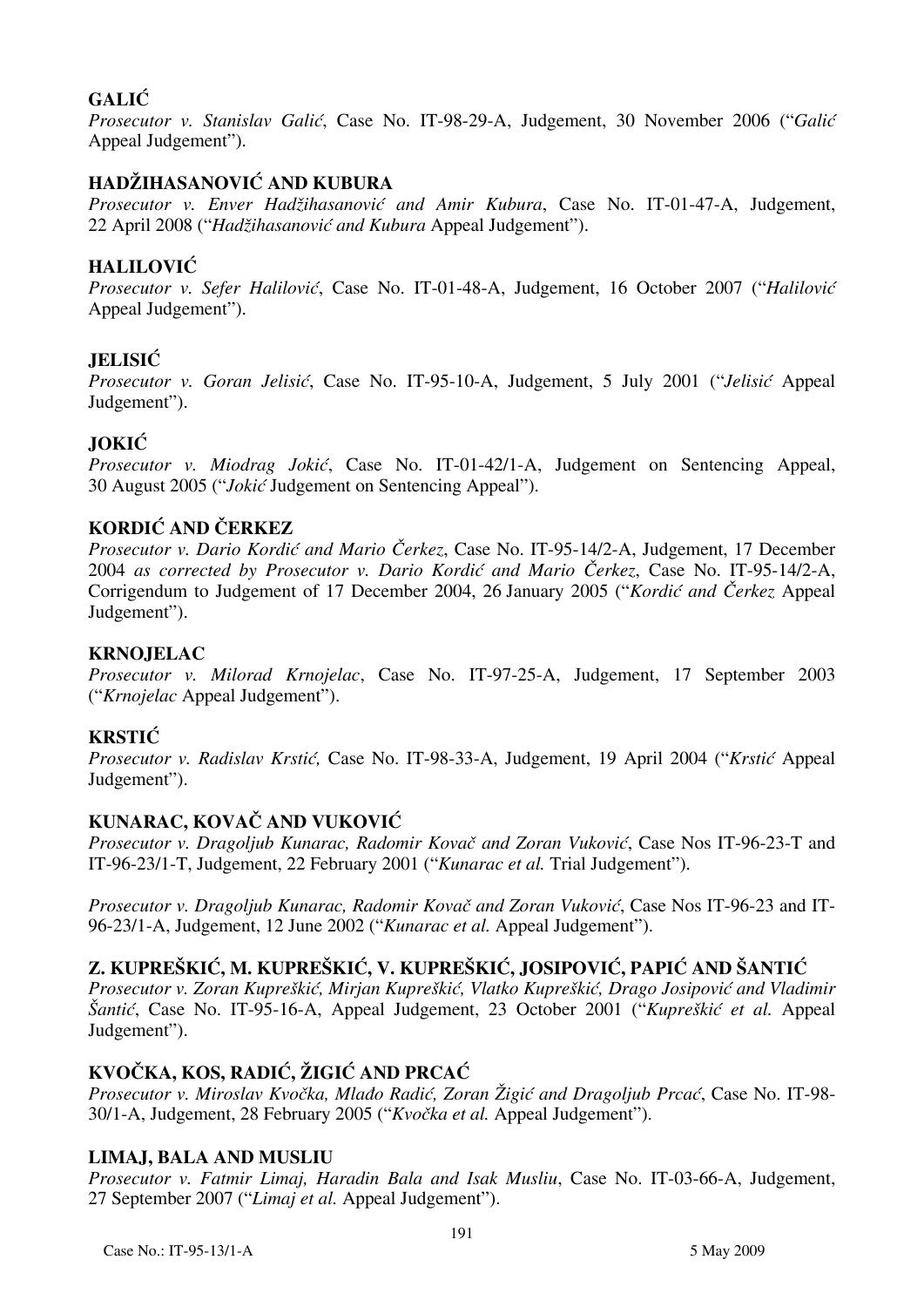## **MARTIĆ**

*Prosecutor v. Milan Martić*, Case No. IT-95-11-A, Appeal Judgement, 8 October 2008 ("*Martić* Appeal Judgement").

## **MRDA**

*Prosecutor v. Darko Mrda*, Case No. IT-02-59-S, Sentencing Judgement, 31 March 2004 ("*Mrda* Sentencing Judgement").

# **MUCIĆ, DELIĆ AND LANDŽO**

*Prosecutor v. Zdravko Mucić, Hazim Delić and Esad Landžo*, Case No. IT-96-21-A*bis*, Judgement on Sentence Appeal, 8 April 2003 ("*Mucić et al.* Judgement on Sentencing Appeal").

# **NALETILIĆ AND MARTINOVIĆ**

*Prosecutor v. Mladen Naletilić, a.k.a. "Tuta" and Vinko Martinović, a.k.a. "Štela", Case No. IT-*98-34-A, Judgement, 3 May 2006 ("*Naletilić and Martinović* Appeal Judgement").

## **D. NIKOLIĆ**

*Prosecutor v. Dragan Nikolić*, Case No. IT-94-2-A, Judgement on Sentencing Appeal, 4 February 2005 ("*Dragan Nikolić* Judgement on Sentencing Appeal").

## **M. NIKOLIĆ**

*Prosecutor v Momir Nikolić*, Case No. IT-02-60/1-A, Judgement on Sentencing Appeal, 8 March 2006 ("*Momir Nikolić* Judgement on Sentencing Appeal").

## **ORIĆ**

*Prosecutor v. Naser Orić*, Case No. IT-03-68-T, Judgement, 30 June 2006 ("Orić Trial Judgement").

*Prosecutor v. Naser Orić*, Case No. IT-03-68-A, Judgement, 3 July 2008 ("Orić Appeal Judgement").

# **RAJIĆ**

Prosecutor v. Ivica Rajić, a.k.a. "Viktor Andrić", Case No. IT-95-12-S, Sentencing Judgement, 8 May 2006 ("Rajić Sentencing Judgement").

## **B. SIMIĆ**

*Prosecutor v. Blagoje Simić*, Case No. IT-95-9-A, Judgement, 28 November 2006 ("*Simić* Appeal Judgement").

## **STAKIĆ**

*Prosecutor v. Milomir Stakić*, Case No. IT-97-24-T, Judgement, 31 July 2003 ("Stakić Trial Judgement").

*Prosecutor v. Milomir Stakić*, Case No. IT-97-24-A, Judgement, 22 March 2006 ("*Stakić Appeal* Judgement").

## **STRUGAR**

*Prosecutor v. Pavle Strugar,* Case No. IT-01-42-A, Judgement, 17 July 2008 ("*Strugar* Appeal Judgement").

## **TADIĆ**

*Prosecutor v. Duško Tadić a.k.a. "Dule"*, Case No. IT-94-1-AR-72, Decision on the Defence Motion for Interlocutory Appeal on Jurisdiction, 2 October 1995 ("*Tadić* Jurisdiction Decision").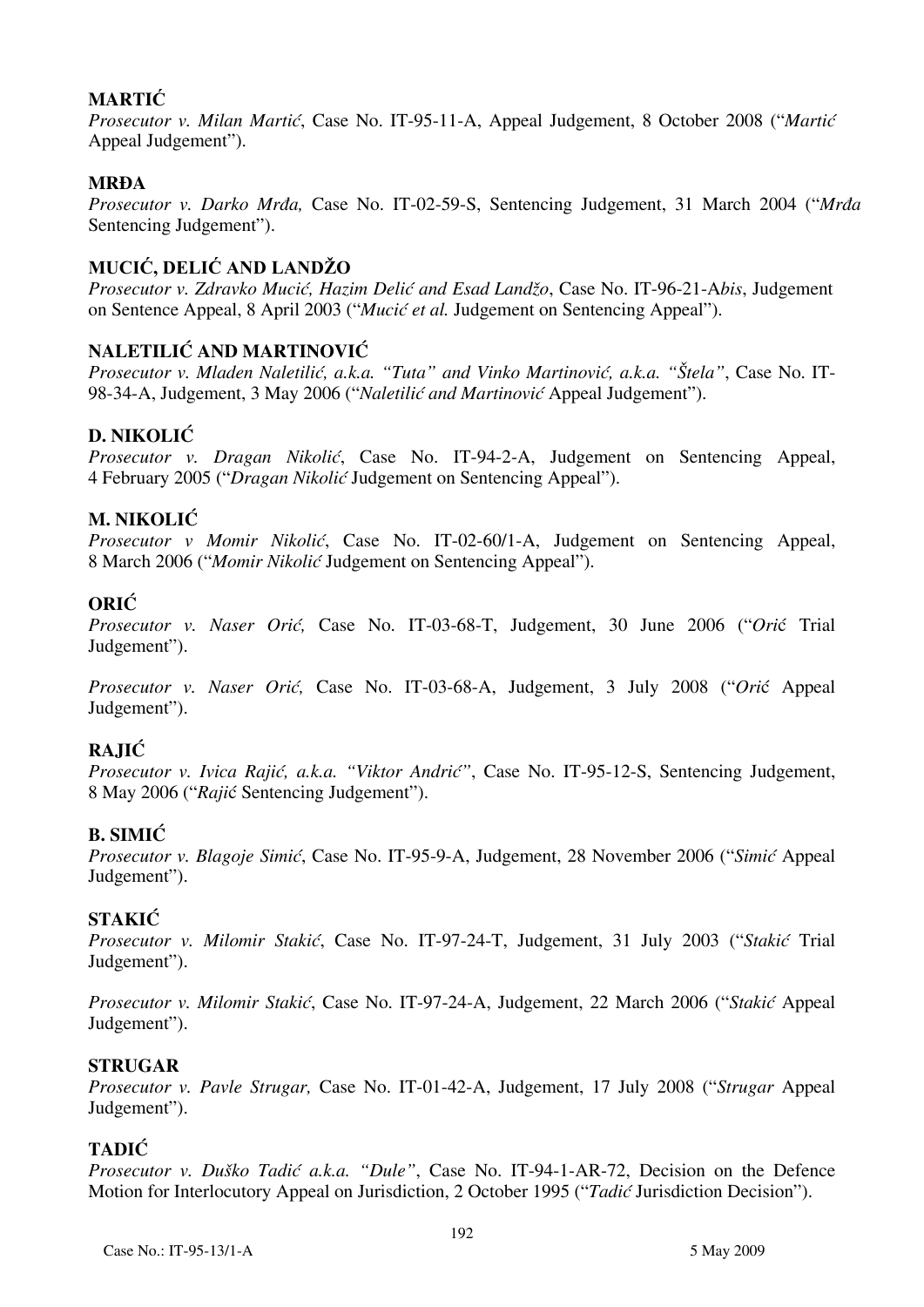*Prosecutor v. Duško Tadić,* Case No. IT-94-1-A, Judgement, 15 July 1999 ("*Tadić* Appeal Judgement").

*Prosecutor v. Duško Tadić,* Case No. IT-94-1-A and IT-94-1-Abis, Judgement in Sentencing Appeals, 26 January 2000 ("*Tadić* Judgement in Sentencing Appeal").

### **VASILJEVIĆ**

*Prosecutor v. Mitar Vasiljević*, Case No. IT-98-32-A, Judgement, 25 February 2004 ("*Vasiljević* Appeal Judgement").

### **ZELENOVIĆ**

*Prosecutor v. Dragan Zelenović*, Case No. IT-96-23/2-A, Judgement on Sentencing Appeal, 31 October 2007 ("*Zelenović* Judgement on Sentencing Appeal").

## 2. ICTR

### **AKAYESU**

 *Prosecutor v. Jean-Paul Akayesu*, Case No. ICTR-96-4-A, Judgement, 1 June 2001 ("*Akayesu* Appeal Judgement").

### **BAGILISHEMA**

 *Prosecutor v. Ignace Bagilishema*, Case No. ICTR-95-1A-A, Judgement, 3 June 2002 ("*Bagilishema* Appeal Judgement").

### **GACUMBITSI**

*Prosecutor v. Sylvestre Gacumbitsi*, Case No. ICTR-2001-64-A, Judgement, 7 July 2006 ("*Gacumbitsi* Appeal Judgement").

### **KAJELIJELI**

*Prosecutor v. Juvénil Kajelijeli*, Case No. ICTR-98-44A-A, Judgement and Sentence, 23 May 2005 ("*Kajelijeli* Appeal Judgement").

### **KAMBANDA**

*Jean Kambanda v Prosecutor*, Case No. ICTR-97-23-A, Judgement, 19 October 2000 ("*Kambanda* Appeal Judgement").

#### **KAMUHANDA**

*Prosecutor v. Jean de Dieu Kamuhanda*, Case No. ICTR-95-1-A, Judgement, 19 September 2005 ("*Kamuhanda* Appeal Judgement ").

### **KARERA**

*François Karera v. Prosecutor*, Case No. ICTR-01-74-A, Judgement, 2 February 2009 ("*Karera*  Appeal Judgement").

#### **KAYISHEMA AND RUZINDANA**

*Prosecutor v. Clément Kayishema and Obed Ruzindana*, Case No. ICTR-95-1-A, Judgement (Reasons), 1 June 2001 ("*Kayishema and Ruzindana* Appeal Judgement").

#### **MUHIMANA**

*Prosecutor v. Mikaeli Muhimana*, Case No. ICTR-95-1B-A, Judgement, 21 May 2007 ("*Muhimana* Appeal Judgement").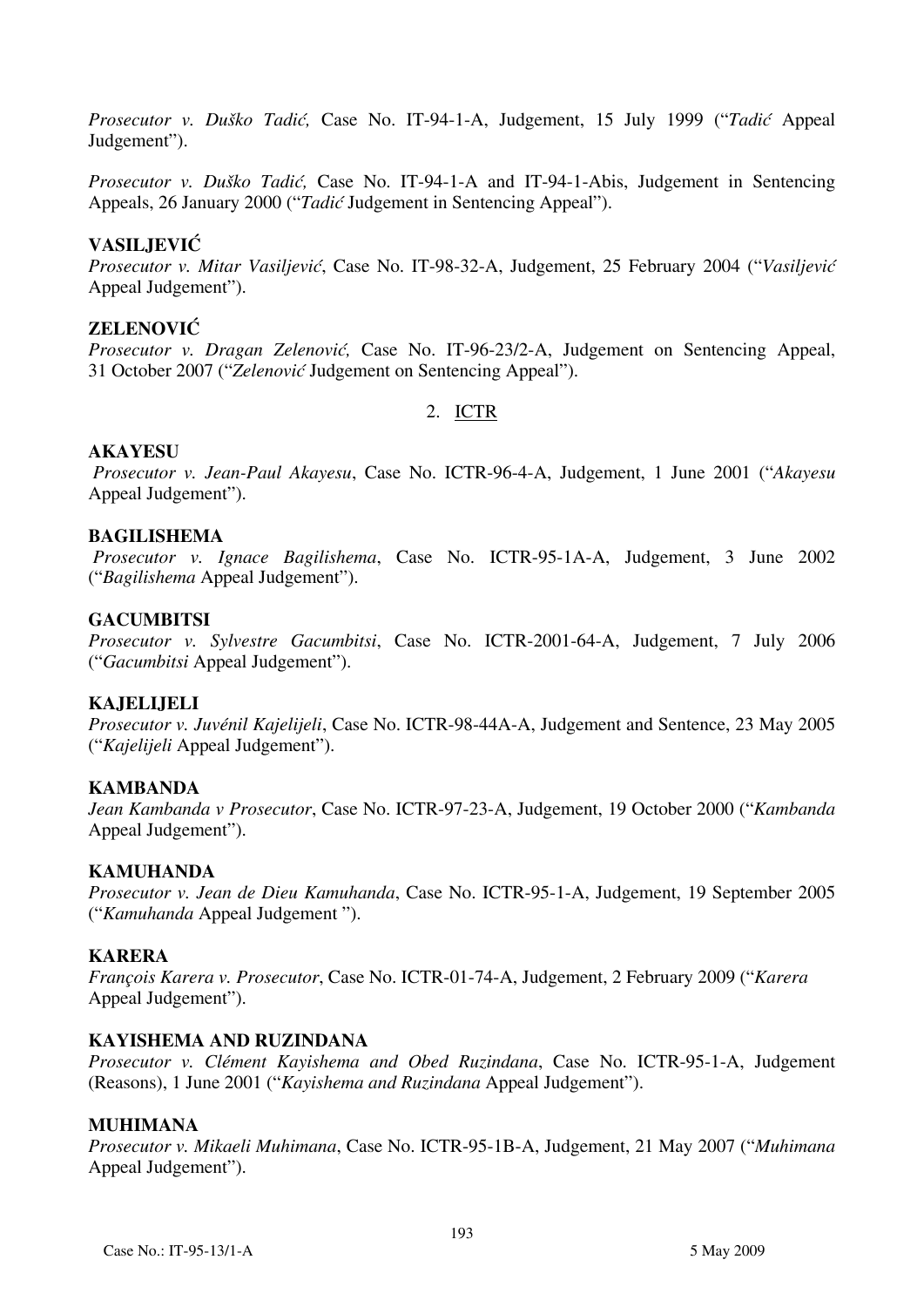### **MUSEMA**

*Prosecutor v. Alfred Musema*, Case No. ICTR-96-13-A, Judgement, 16 November 2001 ("*Musema* Appeal Judgement").

### **MUVUNYI**

*Prosecutor v. Tharcisse Muvunyi*, Case No. ICTR-2000-55A-A, Judgement, 29 August 2008 ("*Muvunyi* Appeal Judgement").

### **NAHIMANA, BARAYAGWIZA AND NGEZE**

*Prosecutor v. Ferdinand Nahimana, Jean-Bosco Barayagwiza and Hassan Ngeze*, Case No. ICTR-99-52-A, Judgement, 28 November 2007 ("*Nahimana et al.* Appeal Judgement").

### **NDINDABAHIZI**

*Prosecutor v. Emmanuel Ndindabahizi*, Case No. ICTR-01-71-A, Judgement, 16 January 2007 ("*Ndindabahizi* Appeal Judgement").

### **NIYITEGEKA**

*Prosecutor v. Eliézer Niyitegeka*, Case No. ICTR-96-14-T, Appeal Judgement, 9 July 2004 ("*Niyitegeka* Appeal Judgement").

### **NTAGERURA, BAGAMBIKI AND IMANISHIMWE**

*Prosecutor v. André Ntagerura, Emmanuel Bagambiki and Samuel Imanishimwe*, Case No. ICTR-99-46-A, Judgement, 7 July 2006 ("*Ntagerura et al.* Appeal Judgement").

#### **NTAKIRUTIMANA**

*Prosecutor v. Elizaphan and Gérard Ntakirutimana*, Case Nos ICTR-96-10 and ICTR-96-17-A, Appeal Judgement, 9 December 2004 ("*Ntakirutimana* Appeal Judgement").

### **RUTAGANDA**

*Prosecutor v. Georges Anderson Nderubunwe Rutaganda*, Case No. ICTR-96-3-A, Judgement, 26 May 2003 ("*Rutaganda* Appeal Judgement").

### **SEMANZA**

*Laurent Semanza v. Prosecutor*, Case No. ICTR-97-20-A, Judgement, 20 May 2005 ("*Semanza*  Appeal Judgement").

### **SEROMBA**

*Prosecutor v. Athanase Seromba*, Case No. ICTR-2001-66-A, Judgement, 12 March 2008 ("*Seromba* Appeal Judgement").

### 3. International Court of Justice

*Military and Paramilitary Activities in and against Nicaragua (Nicaragua v. United States of America),* Merits, Judgment. I.C.J. Reports 1986.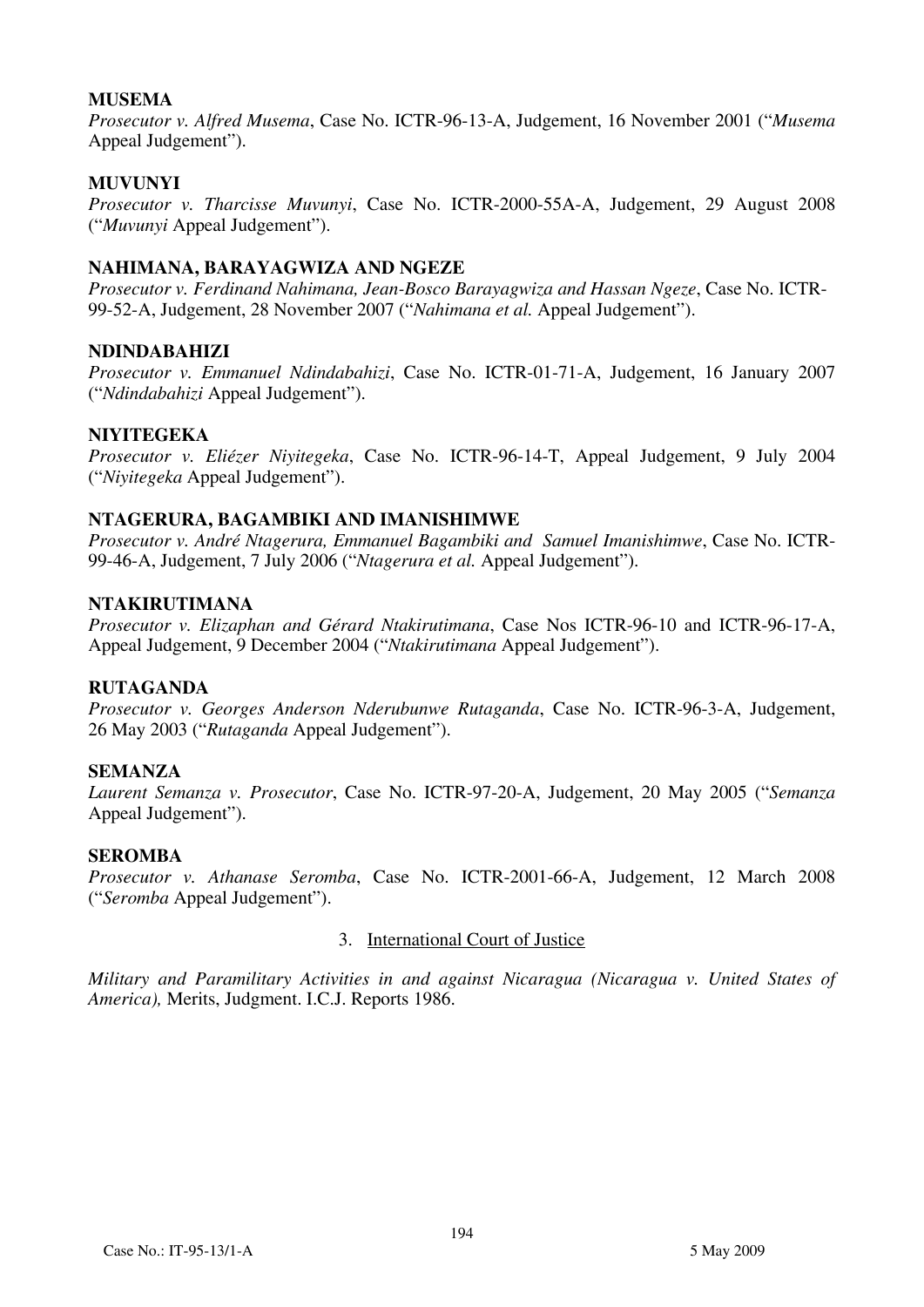## **B. List of Abbreviations, Acronyms and Short References**

*According to Rule 2(B), of the Rules of Procedure and Evidence, the masculine shall include the feminine and the singular the plural, and vice-versa.* 

| 1MP/gmtbr                    | 1 <sup>st</sup> Military Police Battalion of the Guards Motorised Brigade                                                                                                                                                                                                                                                                                                        |
|------------------------------|----------------------------------------------------------------------------------------------------------------------------------------------------------------------------------------------------------------------------------------------------------------------------------------------------------------------------------------------------------------------------------|
| 2MP/gm <sub>th</sub>         | 2 <sup>nd</sup> Military Police Battalion of the Guards Motorised Brigade                                                                                                                                                                                                                                                                                                        |
| 80 mtbr                      | 80 <sup>th</sup> Motorised Brigade (Kragujevac)                                                                                                                                                                                                                                                                                                                                  |
| <b>Additional Protocol I</b> | Protocol Additional to the Geneva Conventions of 12 August 1949, and<br>Relating to the Protection of Victims of International Armed Conflicts<br>(Protocol I) of 8 June 1977, 1125 U.N.T.S. 3                                                                                                                                                                                   |
| AT.                          | Transcript page from hearings on appeal in the present case. All transcript<br>page numbers referred to are from the unofficial, uncorrected version of<br>the transcript, unless specified otherwise. Minor differences may therefore<br>exist between the pagination therein and that of the final transcripts<br>released to the public.                                      |
| D                            | Designates "Defence" for the purpose of identifying exhibits                                                                                                                                                                                                                                                                                                                     |
| <b>ECMM</b>                  | <b>European Community Monitoring Mission</b>                                                                                                                                                                                                                                                                                                                                     |
| Geneva Convention III        | Geneva Convention III Relative to the Treatment of Prisoners of War of<br>12 August 1949, 75 U.N.T.S. 135                                                                                                                                                                                                                                                                        |
| Geneva Conventions           | Geneva Conventions I to IV of 12 August 1949                                                                                                                                                                                                                                                                                                                                     |
| Gmtbr                        | Guards Motorised Brigade, also referred to in Mrkšić's submissions as<br>"GMTBR"                                                                                                                                                                                                                                                                                                 |
| <b>HV</b>                    | Croatian Army (Hrvatska Vojska)                                                                                                                                                                                                                                                                                                                                                  |
| <b>ICTR</b>                  | International Criminal Tribunal for the Prosecution of Persons<br>Responsible for Genocide and Other Serious Violations of International<br>Humanitarian Law Committed in the Territory of Rwanda and Rwandan<br>Citizens Responsible for Genocide and Other Such Violations Committed<br>in the Territory of Neighbouring States Between 1 January 1994 and<br>31 December 1994 |
| <b>ICRC</b>                  | International Committee of the Red Cross                                                                                                                                                                                                                                                                                                                                         |
| Indictment                   |                                                                                                                                                                                                                                                                                                                                                                                  |
|                              | Prosecutor v. Mile Mrkšić, Miroslav Radić and Veselin Sljivančanin,<br>Case No. IT-95-13/1-PT, Decision on Third Modified [sic] Consolidated<br>Amended Indictment, 9 March 2005, p. 6 ordering that the "Third<br>Consolidated Amended Indictment" filed on 15 November 2004 should<br>be the operative indictment                                                              |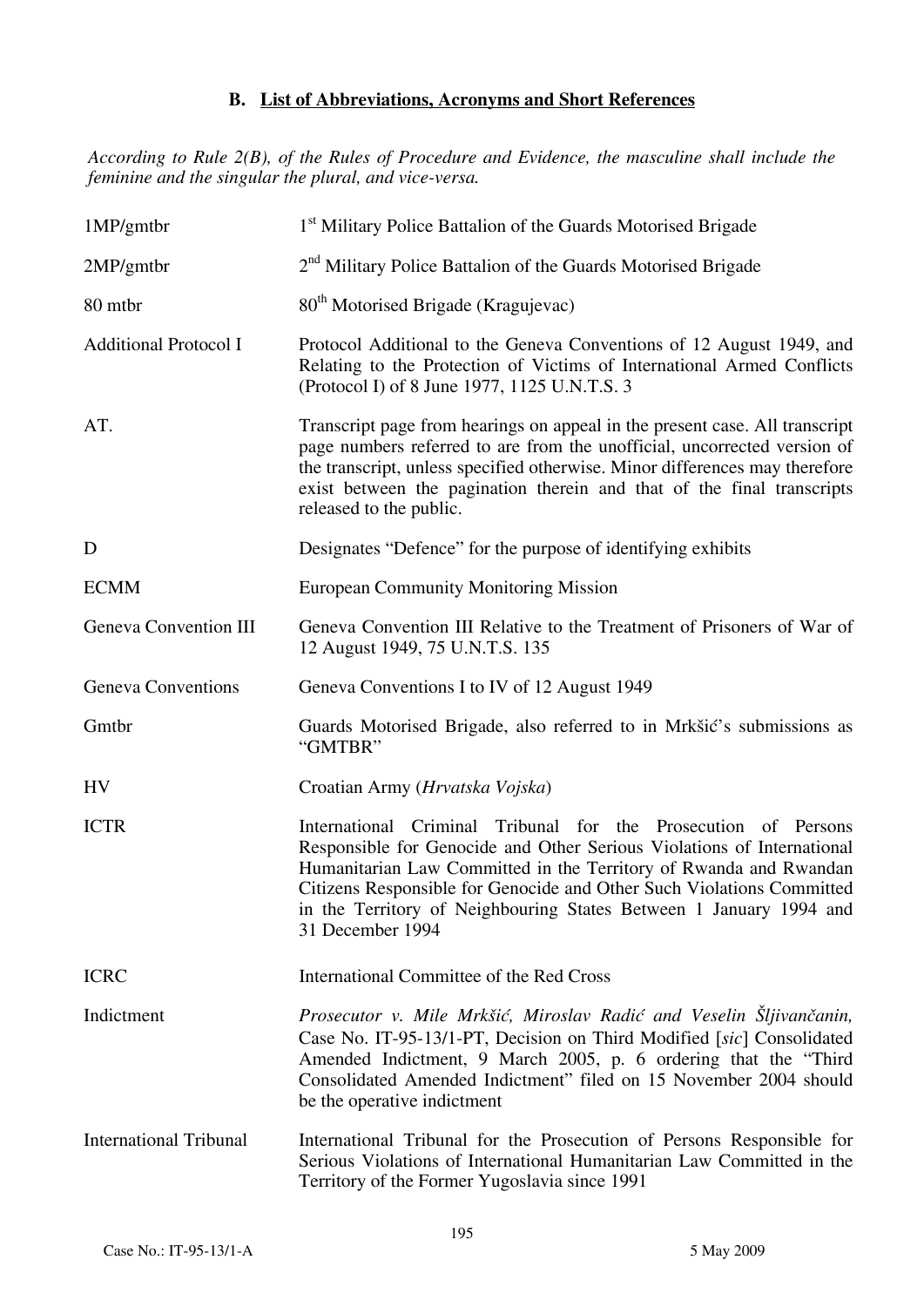| <b>JNA</b>                                     | Yugoslav Peoples' Army (Army of the Socialist Federal Republic of<br>Yugoslavia)                                                                                                            |
|------------------------------------------------|---------------------------------------------------------------------------------------------------------------------------------------------------------------------------------------------|
| <b>LAD PVO</b>                                 | Light artillery anti-aircraft battalion                                                                                                                                                     |
| LtCol                                          | Lieutenant Colonel                                                                                                                                                                          |
| Mrkšić Appeal Brief                            | Mile Mrkšić's Defence Appeal Brief Corrected on 22 July 2008<br>(Confidential), 22 July 2008 (Public Redacted Version filed on 15<br>September 2008)                                        |
| Mrkšić Brief in Reply                          | Mile Mrkšić's Brief in Reply to Prosecutions Response Brief,<br>15 September 2008 (Public Redacted Version filed on 6 October 2008).                                                        |
| Mrkšić Final Trial Brief                       | Prosecutor v. Mile Mrkšić, Miroslav Radić, Veselin Šljivančanin, Case<br>No. IT-95-13/1-T, Mile Mrkšić's Defence Final<br>Trial<br><b>Brief</b><br>(Confidential), 26 February 2007         |
| Mrkšić Notice of Appeal                        | Mr. Mile Mrkšić's Defence Notice of Appeal and Request for Leave to<br>Exceed the Word Limit, 29 October 2007                                                                               |
|                                                | Mrkšić Respondent's Brief Mile Mrkšić's Response Brief to Prosecution's Appeal Brief,<br>18 June 2008                                                                                       |
| <b>MUP</b>                                     | Ministry of Internal Affairs of the Republic of Croatia                                                                                                                                     |
| <b>OG</b>                                      | Operation(s) Group or Operational Group                                                                                                                                                     |
| <b>OG South</b>                                | <b>Operational Group South</b>                                                                                                                                                              |
| $\mathbf{P}$                                   | Designates "Prosecution" for the purpose of identifying exhibits                                                                                                                            |
| Prosecution                                    | Office of the Prosecutor                                                                                                                                                                    |
| Prosecution Appeal Brief                       | Prosecution's Appeal Brief (Confidential), 14 January 2008 (Public<br>Redacted and Corrected Version filed 8 February 2008)                                                                 |
| Prosecution Brief in Reply                     | Prosecution's Consolidated Reply to Mile Mrkšić<br>Veselin<br>and<br>Šljivančanin Response Briefs (Confidential), 3 July 2008<br>(Public<br>Redacted Version filed on 9 July 2008)          |
| <b>Prosecution Final Trial</b><br><b>Brief</b> | Prosecutor v. Mile Mrkšić, Miroslav Radić, Veselin Šljivančanin, Case<br>No. IT-95-13/1-T, Prosecution's Final Brief (Confidential), 26 February<br>2007                                    |
| Prosecution Notice of<br>Appeal                | Prosecution's Notice of Appeal, 29 October 2007 (amended on<br>7 May 2008)                                                                                                                  |
| Prosecution Respondent's<br><b>Brief</b>       | Prosecution's Consolidated Response Brief to Mile Mrkšić and Veselin<br>Šljivančanin's Appeal Briefs (Confidential), 28 August 2008 (Public<br>Redacted Version filed on 15 September 2008) |